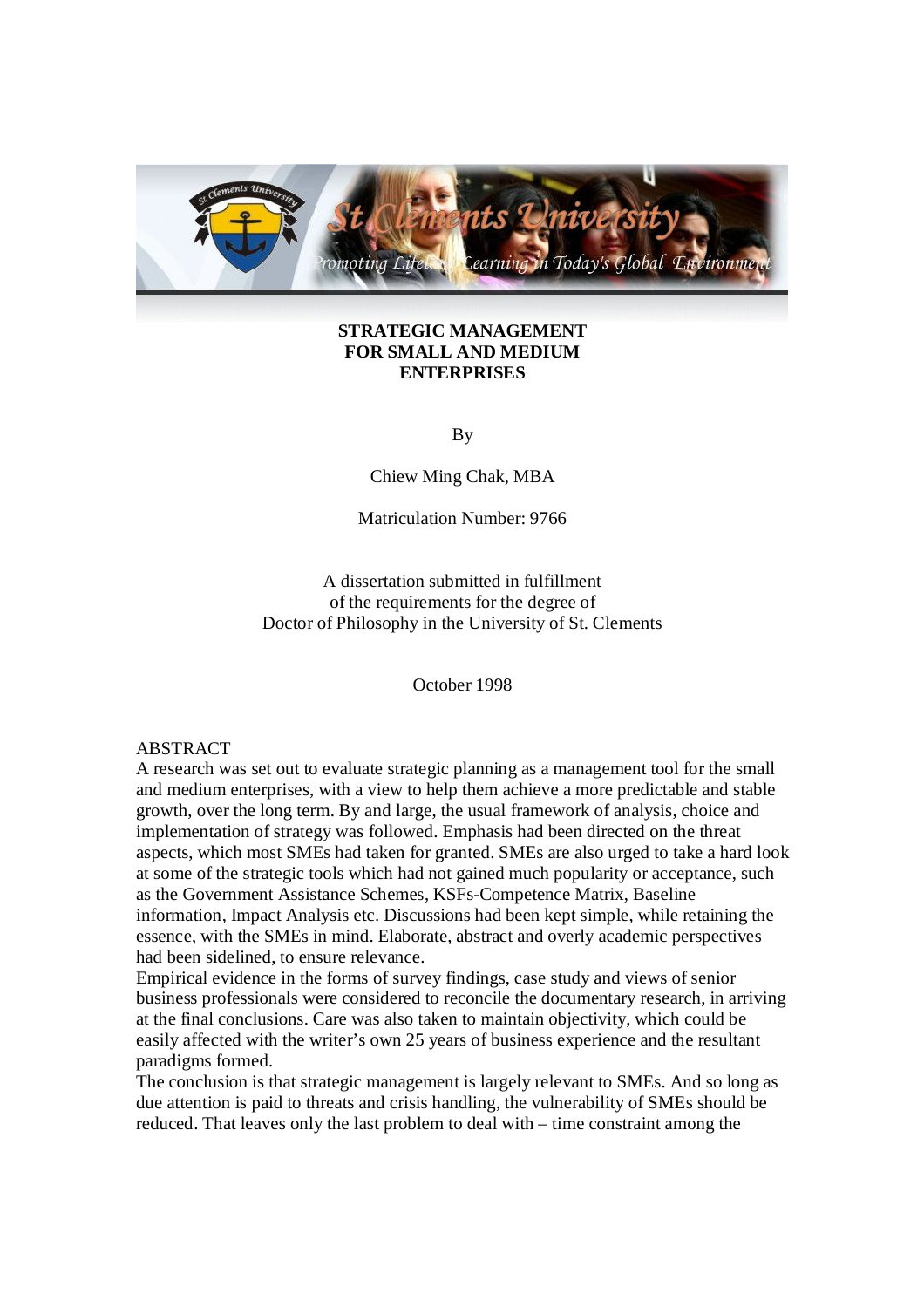SMEs, which is said to be limiting their application of strategic management. To partly solve the problem, stage-wise implementation had been proposed, along some priority and relevance guidelines, suiting to the operating reality of the SMEs. However, considering the universal laws of cause and effect, SMEs must recognize the inevitability to apply as many techniques as possible, in order to get the maximum results. To use time and workload as a convenient excuse can often be a good justification for not strategizing; overcoming the temptation to do so leads to a more rewarding and satisfying venture for the entrepreneurs. The choice is up to each SME. DECLARATION

I certified that this thesis does not incorporate without acknowledgement any material previously submitted for a degree or diploma in any university; and that to the best of my knowledge and belief it does not contain any material previously published or written by another person where due reference is not made in the text.

CHIEW MING CHAK October, 1998 ACKNOWLEDGEMENT

My thanks due to many people, whose experiences and knowledge I have drawn on over many years, on the subject on strategic management. Much inspiration was given to me by Dr Lim Shian Ghee who encouraged me to take up the challenge. Going into academic research at an unfavorable time of economic downturn required a special type of courage. On hindsight, it was the right decision after all. Instead of brooding away and reading the gloomy news on newspapers cover to cover which I have no control, spending the time to build up my capability seems more meaningful. Incidentally, capability building is an important message of strategic management.

I would also like to record my appreciation to all the entrepreneurs and business professionals whom I had the privilege to seek views from; without which this dissertation would not be able to complete.

I should add thanks to my wife, Irene, for guiding me to tame the computer, and spent immense hours personally to help me prepare the exhibits which undoubtedly are of the highest standards. Her moral support and patience for my absent-mindedness throughout the research period is greatly appreciated; without which the journey would certainly be much longer and harder.

Last but not least, I thank Team Specialty Chemicals for allowing me to use it as the case study, and also my colleagues who tolerated my sub-optimal performance at work in the last eight months.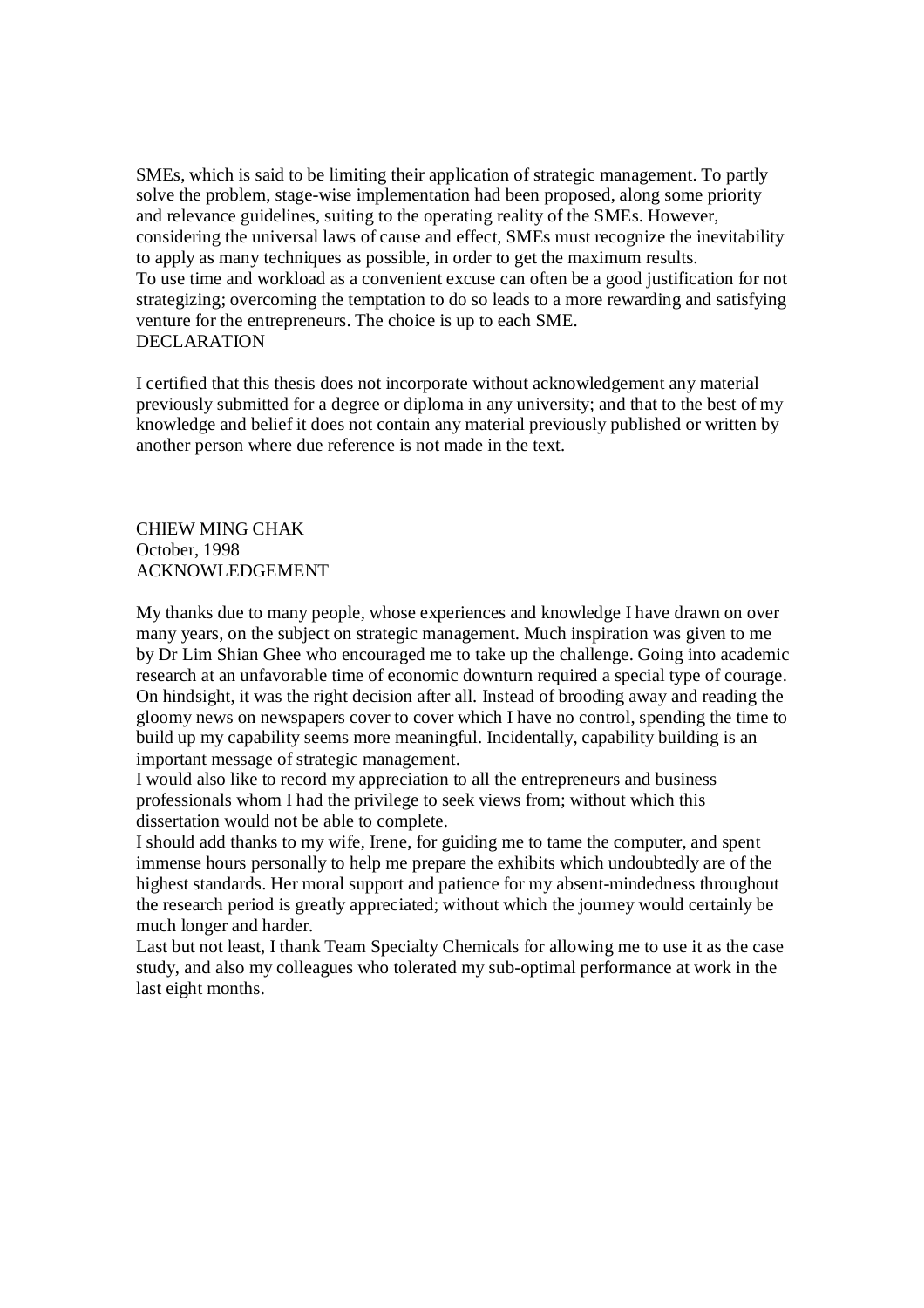LIST OF EXHIBITS

- 2-1 Definitions of SMI in Malaysia 8
- 3-1 Definitions of Strategy 22
- 3-2 Strategic Management and Operation Management 24
- 3-3 MOST Strategic Management Model 27
- 4-1 A Sample of Documenting Customer Analysis Based on

Strategy 34

- 4-2 Some Criteria for Market Segmentation 37
- 5-1 Competitor Profile 45
- 6-1 Types of Key Success Factors 53
- 7-1 The Five-forces Chart 59
- 7-2 A Sample of a Five-forces Analysis 65
- 8-1 A Superimposed PEST/Five-forces Chart 69
- 8-2 PEST Analysis of Environmental Influences 70
- 8-3 A Sample of PEST Analysis 72
- 10-1 Performance Indicators 86
- 10-2 Financial Ratios 87
- 11-1 A SWOT Analysis 94
- 12-1 Porter's Value Chain 100
- 12-2 Value Chain 103
- 12-3 Tear-down Analysis 107
- 12-4 Cost Allocation in Team's Variable Budget in % 108
- 13-1 Capability Identification by Functions 113
- 14-1 A Sample of Unweighted KSF-Competence Matrix 124
- 14-2 A Sample of Unweighted KSF-Competence Matrix 124
- 15-1 The BCG Chart 130
- 16-1 A GE Business Screen 135
- 16-2 Example of Weighted Rating Calculation 137
- 16-3 Sub-variables of Business Strength/Competitive Position 138
- 17-2 SWOT Diagram with Recommended Strategies 145
- 18-1 Impact Analysis 149
- 20-1 Types of Rites and their Role in Culture Change 162
- 20-2 Culture-Competitive Advantage Relationship 163
- 22-1 A Format for Recording Tactical Ideas from Analysis 173
- 22-2 A Format for Recording Tactical Ideas from Intuition 174
- 23-1 Some Examples of Long-range Objectives 181
- 24-1 Organizational Purpose 187
- 24-2 Some Examples of Mission Statements 189
- 25-1 Options to Split up Long-range Objectives 195
- 25-2 Splitting up Long-range Objectives as Task Plan 199
- 25-3 Developing Activities from Objectives 202
- 26-1 Generic Strategies 206
- 27-1 Directions for Business Development 212
- 28-1 Expansion Methods Matrix 220
- 31-1 Alert System Matrix for Environmental Issues 245
- 31-2 Examples of Format of Writing Contingency Plan 246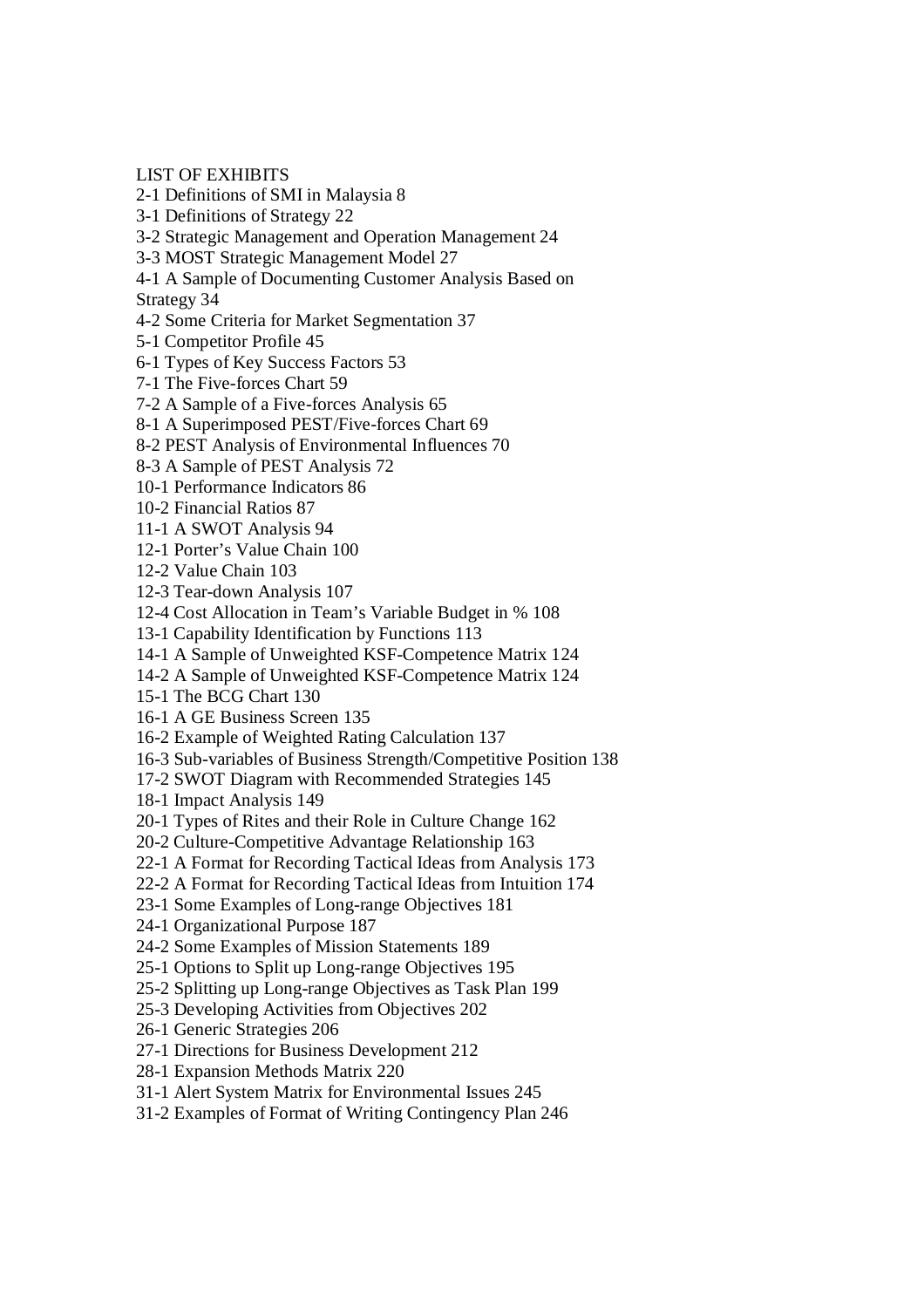32-1 Profitability Analysis 254 34-1 A Funds Flow Analysis 263 34-2 Breakeven Analysis 265 34-3 Resource Deployment Analysis 267 35-1 Stakeholder Reactions towards a Strategy 271 35-2 Activities Planning and Resource Preparation 279 37-1 A Flow Chart to Prepare a Master Budget 287 38-1 Sample of a Bar Chart 294 38-2 Sample of a Summary Sheet 295

38-3 A Sample of PERT Chart 296

TABLE OF CONTENTS Extract ii Declaration iv Acknowledgement v List of Exhibits vi

PART I: INTRODUCTION

Chapter 1 Aims and Thesis Organization 2 Chapter 2 Small and Medium Enterprises 7 Chapter 3 Strategic Management – an Overview 17

# PART II: EXTERNAL ANALYSIS

Chapter 4 Customers Analysis 31 Chapter 5 Competitors Analysis 42 Chapter 6 Key Success Factors 51 Chapter 7 The Five-Forces Analysis 58 Chapter 8 Pest Analysis 68 Chapter 9 Government Assistance Programs 78

PART III: INTERNAL ANALYSIS

Chapter 10 Baseline Information 84 Chapter 11 Strength and Weakness Review 92 Chapter 12 Price and Cost Competitiveness 98 Chapter 13 Capability, Core Competence and Competitive Advantage 111

PART IV: INTERACTIVE ANALYSIS

Chapter 14 KSF-Competence Matrix 121 Chapter 15 BCG Matrix 127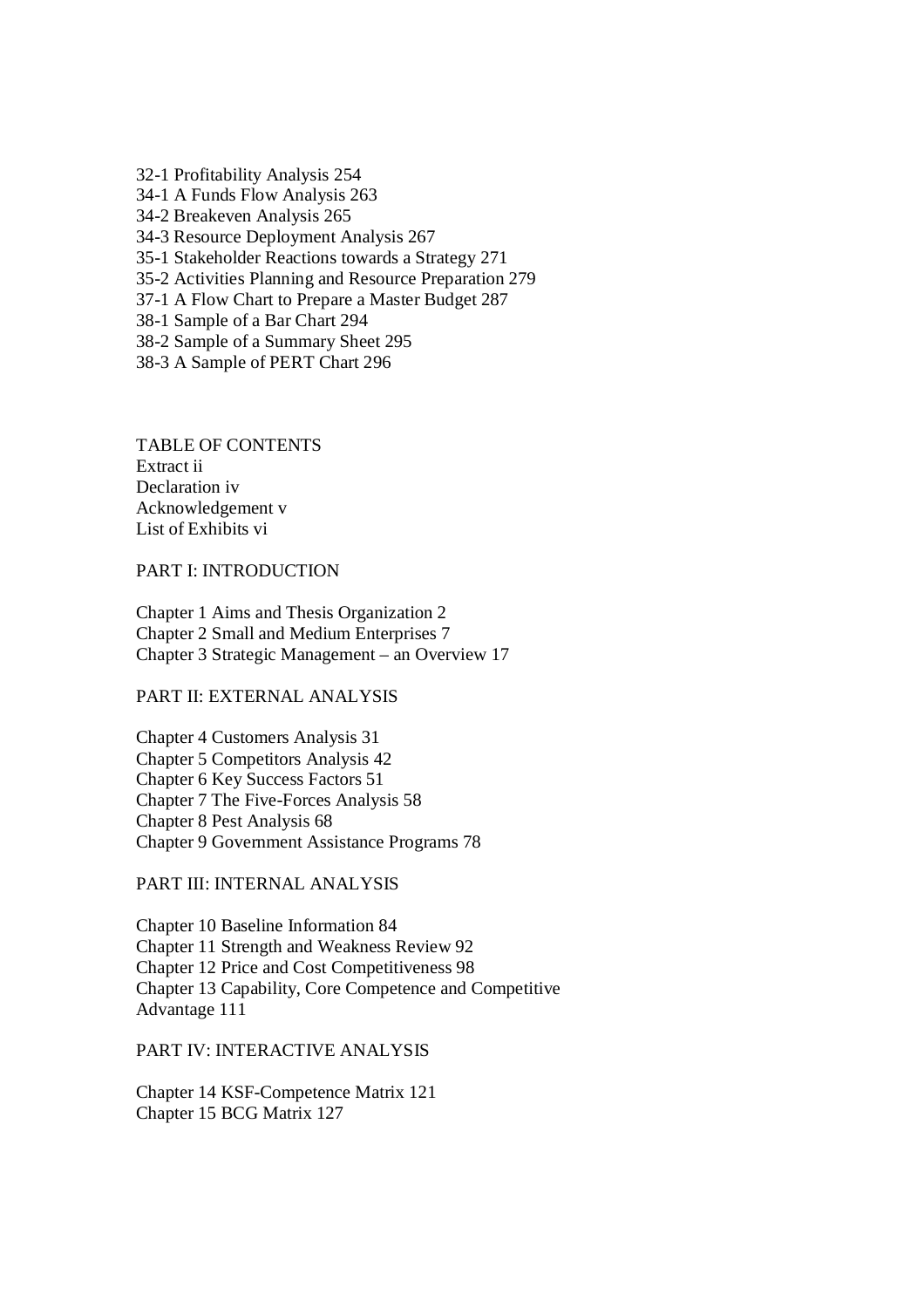Chapter 16 GE Business Screen 134 Chapter 17 SWOT Matrix 142 Chapter 18 Impact Analysis 148

#### PART V: STAKEHOLDER WISHES AND EXPECTATIONS

Chapter 19 Management Values and Vision 154 Chapter 20 Organization Culture 160 Chapter 21 Business Ethics 166

# PART VI: ESTABLISHING STRATEGIC DIRECTIONS

Chapter 22 Ideas for Strategies 172 Chapter 23 Long Range Objectives 180 Chapter 24 Mission 187

PART VII: STRATEGY GENERATION

Chapter 25 Annual Objectives and Activities 198 Chapter 26 Generic Competitive Strategies 205 Chapter 27 Directions for Development 211 Chapter 28 Expansion Methods 219 Chapter 29 Strategies towards Buyers and Sellers 227 Chapter 30 Rival-Driven Strategies 236 Chapter 31 Threat-Base Strategies 243

# PART VIII: STRATEGIC CHOICE

Chapter 32 Returns Analysis 251 Chapter 33 Risks Analysis 257 Chapter 34 Feasibility Analysis 262 Chapter 35 Stakeholder Reaction Analysis 270

PART IX: STRATEGY IMPLEMENTATION

Chapter 36 Planning and Resource Allocation 277 Chapter 37 Budgeting and Controls 284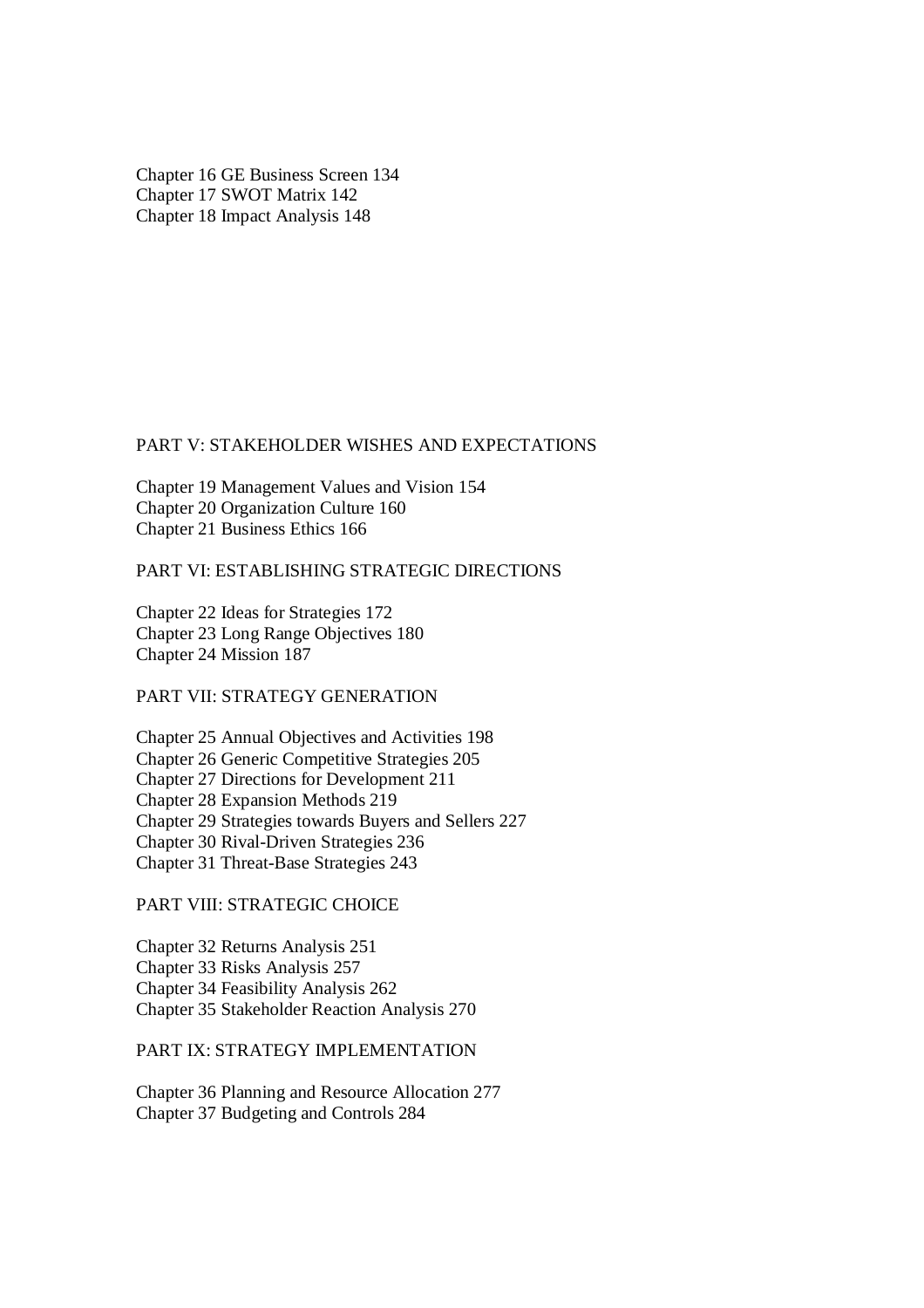Chapter 38 Scheduling Strategic Tasks 292 Chapter 39 Leading Implementation 299 Chapter 40 Conclusions 305

Appendix

PART I

**Introduction** CHAPTER 1 AIMS AND THESIS ORGANIZATION

1.1 Background

1.1.1 Importance of SMIs

Small and Medium Industries (SMIs) play a very important role in a nation's economy. This is true for both developed and developing countries. SMIs also constitute a high proportion of a nation's business activities and generate more employment opportunities than the large corporations in recent years.

Tajudin Ramli, chairman of Apec (Aisa Pacific Economic Cooperation) Business Council, emphasized the importance of SMI's in his recent remark in Australia: "SMIs represent 80 to 90 per cent of business in each Apec economy and are by far the largest providers of employment"1.

Admittedly, Apec is just an economic grouping with its own unique characteristics; and the above statement may not represent the global picture. Apec consists of affluent nations such as the United States, Japan, Canada, Australia, New Zealand, the newly industrialized economies of South Korea, Taiwan, Hong Kong, Singapore, Brunei and the 'Tiger Economies' of Malaysia, Thailand, Indonesia, China and The Philippines. The other nations in the grouping are Chile, Mexico and Papua New Guinea, which also happen to be the more affluent nations in their respective continents. Therefore, Apec is a rich trade grouping. What will the situations be in poorer nations then?

As a logical deduction, in the less developed economies such as those in the Pacific island of Africa, the importance of SMIs should be even higher; as there is practically no major corporations in place. It can therefore be concluded that the wealth of any nation depends much on the health of its SMIs.

1.1.2 Vulnerability of SMIs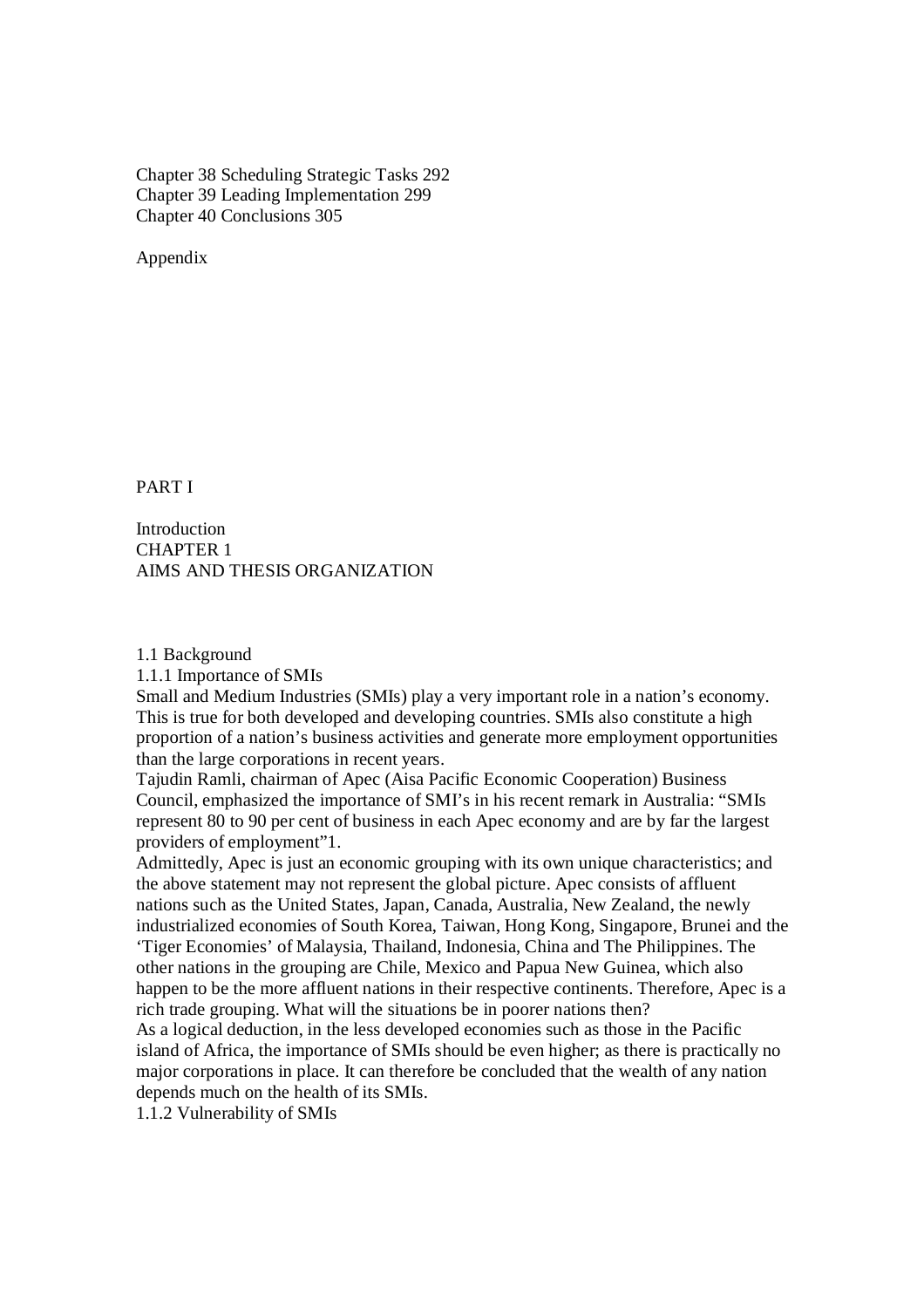On the other hand, SMIs are very vulnerable, and their failure rate is very high; so high that no nation can afford to ignore. The Business Statistics Office (UK) observed that "60 per cent [of small business] fail in the first three years of existence'2. In the United States, the picture is much the same with "eighty percent of all startups succumb within their first five years"3. With this being the case, greater efforts are urgently needed to reduce the fatality rate of SMIs, Ultimately, a more robust SMI sector helps to build a nation's wealth, without it having to woo investments of sophisticated technology. Although every nation has instituted assistance programs to aid its own SMIs, the entrepreneurs' efforts count most in determining the performance of this industry. After all, assistance programs are no more than tools available for the SMIs. It is the careful selection and correct application of such tools that determine entrepreneurial success. 1.1.3 Strategic Management as a Cure

It is felt that strategic management, a key pillar for corporate survival, may be adapted and applied to ensure better SMI performance, on a more consistent basis. Strategic management materials, on the other hand, appear to be written primarily for larger corporations. They suggest elaborate involvement, high cost and complex architecture as prerequisites. The reaction of SMIs is naturally one of being intimidated; and therefore they prefer to operate in the usual manner and mindset. Where there is no change, different results cannot be expected. Anthony Robbins, the most famous Neurolinguistic Programming specialist, once remarked: "To keep on doing the same thing and expect a different result is a form of insanity".

For reasons stated above, a research on strategic management techniques for SMIs, is therefore proposed.

### 1.2 Objectives and Methodology

The scope of research was intended to be extensive, to accomplish a few objectives: ? To appraise the value of strategic management concepts and techniques, as applied to SMEs.

? To provide some guidelines with which SMEs can apply the strategic management ideas and skills, in a time-saving manner

? To suggest methods that may prevent major crisis and business failures The methods employed were varied, which included documentary research, interpretation of the survey and personal interviews (involving 50 SMEs and 10 senior professionals), and the detail study of a SME – Team Specialty Chemicals Sdn Bhd (called Team hereinafter). The background of the senior professionals were also varied: two bank managers, two public accountants, one leasing manager, a solicitor, a marketing manager, two human resource trainers and a production manager. Their views are recorded under "Views of Business Observes' of each chapter. The case being studied is the writer's employer, which he also part-owns. As a background to the case, a company brochure is enclosed as Appendix A.

#### 1.3 Organization of Chapters

Part I is essentially an introduction, which includes this chapter. While Chapter 2 defines the SMEs (Small and Medium Enterprises), Chapter 3 gives an overview of strategic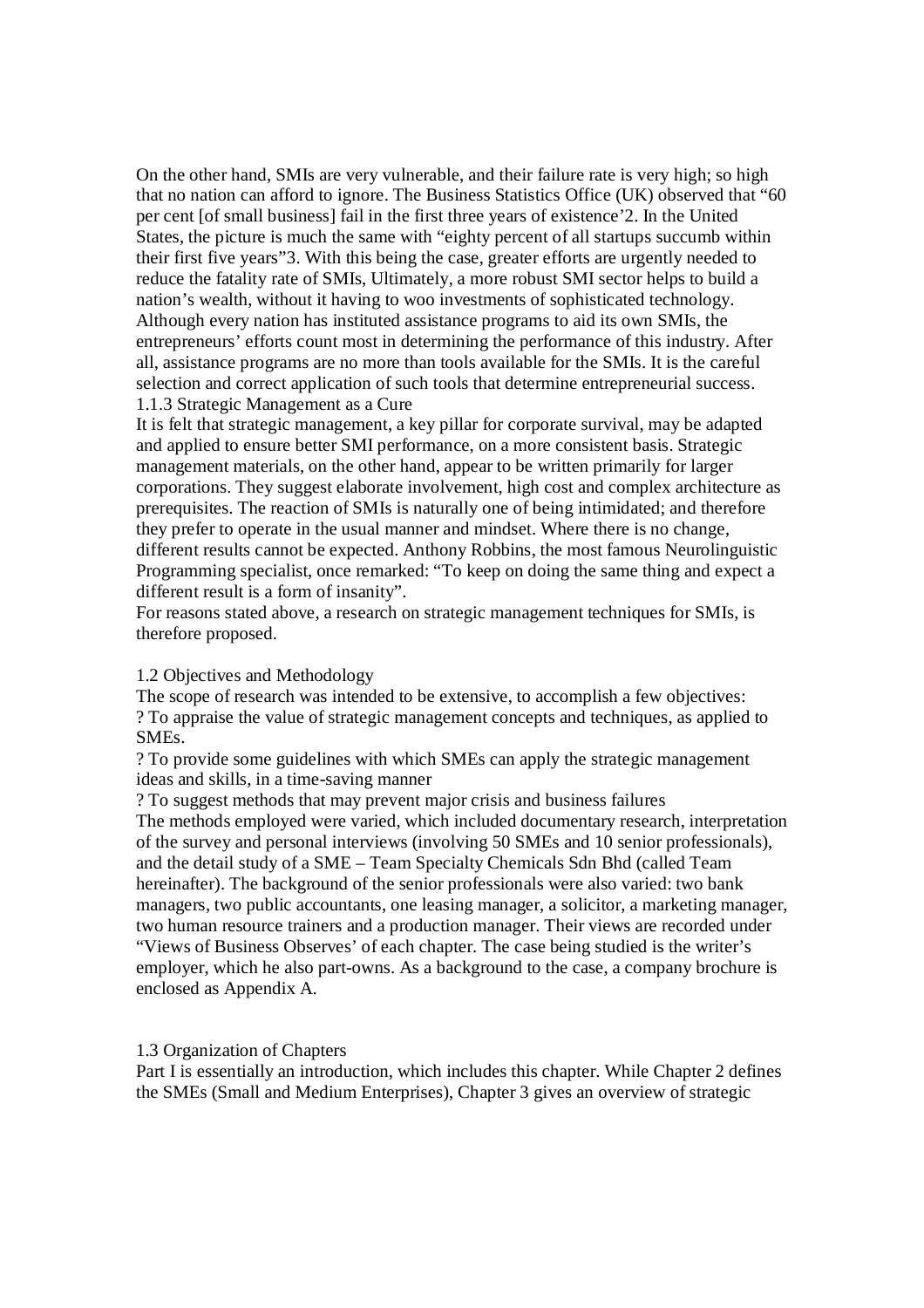management. These three chapters provide the foundation needed to facilitate discussions on the ensuing chapters.

Part II consisting of six chapters, introducing the common techniques used for analyzing the external environment. Chapter 9 covers government assistance programs available for SMEs, which may appear a rather odd subject to include as an external analysis.

Governments around the world provide a lot of assistance to SMEs; and these represent good opportunities that should not be ignored.

Part III consisting of four chapters, and they discuss the common techniques used for internal analysis.

Part IV presents analysis in another angle – in an interactive way. It sums up a firm's strategic position in the market place as things stand. Five simple, interactive matrices are used. Indeed, issues unfold from these matrices are highly useful, relevant and urgent. Part V touches on the people aspects of strategic management: management vision,

organization culture and values, business ethics etc. Human aspect of business had been steadily gaining attention over the last two decades; because it affects the choice and implementation of strategies.

Part VI is the first step in crafting a strategy. At this point, only a strategic direction is needed. Strategic directions are commonly presented as long-range objectives or mission statements etc.

Part VII explains the techniques available to generate specific strategies. To arrive at the best strategy, one must generate a pool of options or alternatives, to allow for short-listing and final choice.

Part VIII elaborates on techniques to evaluate and select the final strategies, in a scientific and logical manner.

Part IX, the last part, deals with techniques used in the implementation of a chosen strategy. Monitoring and corrective adjustment techniques are also included here.

Chapter 40 concludes the findings of the research, and suggests possible areas of further research. Each earlier chapter has a mini conclusion, which adds up to this main, overall conclusion.

## **REFERENCE**

1. New Straits Time Malaysia, May 4, 1998

2. Paliwoda. S., International Marketing, 1993. Butterworth Heinemann Ltd, UK. p.118

3. Goldstein, A. S., Business Doctor, 1995, Golden Books Centre Sdn Bhd, Kuala Lumpur, by arrangement with Garrett Publishing Inc., Florida, USA. p.19 CHAPTER 2

# SMALL AND MEDIUM ENTERPRISES

Despite of the all the glory bestowed onto the large companies, the fact remains that the SMIs are also significant. As stated in Chapter 1, SMIs account for 60 to 80 percent of the business activities in most countries. In Malaysia's case, the SMIs account for 84 percent of the total manufacturing establishments.1

This piece of statistic may mislead one to think that SMIs also contribute the same percentage to national growth, valued added and employment. It may not be so. Again,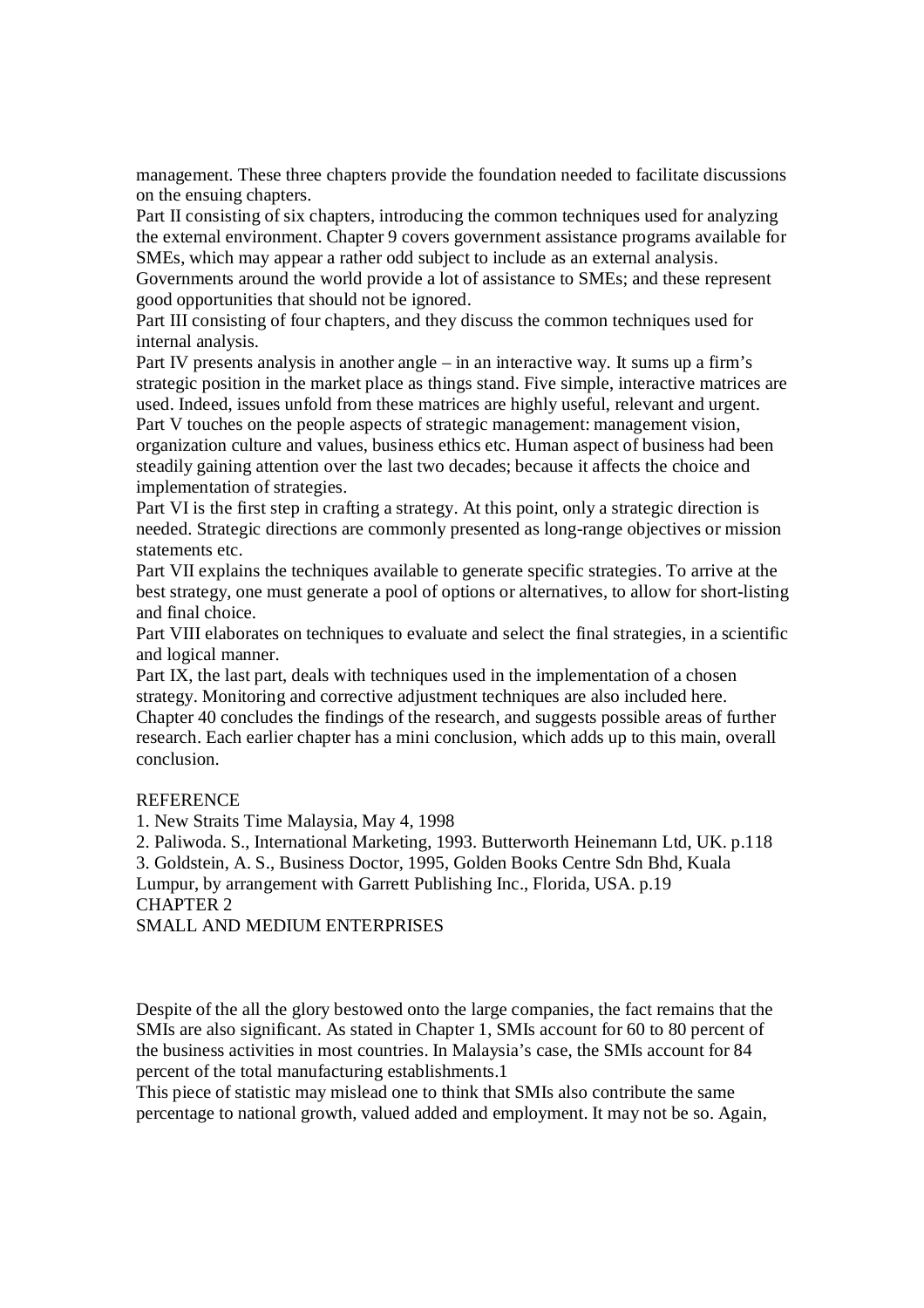taking Malaysia as an example, the SMIs' contribution to total value-added and employment is approximately 28% to 33% respectively.2 The figures3 therefore suggest poor showing on the part of the SMIs. There is much room for improvement.

# 2.1 The Role of SMIs in an Economy

Many countries rely on the SMIs to assist in national development. In the case of Malaysia, it has a very clear expectation on the SMIs:4 SMIs assume a critical role in the country's industrialization programme through the strengthening of both forward and backward industrial linkage… It has also set in place policies and programmmes to further develop and integrate domestic SMIs as the critical and strategic link to develop and strengthen the cluster formation and to increase domestic value-added. The SMIs will assume these roles by complementing the activities of large-scale industries through integration into the mainstream of the industrial development through the provision of critical parts and components as well as expanding their market internationally. As the SMIs grow, their progress will strengthen and widen the industrial base as well as enhancing export-led growth.

## 2.2 Definitions

The terms of SMIs and SMEs are commonly used interchangeably. There is, firstly, a need to clarify whether there is indeed a difference. Second, every country seems to define a SMI or SME differently, and this needs be addressed too.

Exhibit 2-1 Definitions of SMI in Malaysia Source: FMM Malaysia

? SMI is defined as a company with full-time employees not exceeding 150 and an annual sales turnover of not exceeding RM25 million.

The demarcation between small and medium companies:

#### ? Small-scale company

"A company with full time employees of not exceeding 50 and an annual sales turnover of not exceeding RM10 million."

## ? Medium-scale company

"A company with full time employees between 51 to 150 employees and with an annual sales turnover of more than RM10 million to RM25 million."

"The aim of the new definition is to provide opportunities for more SMIs to obtain the various incentives provided by the Government for SMIs. The new definition of SMIs is in line with the definition adopted by most countries in the APEC region."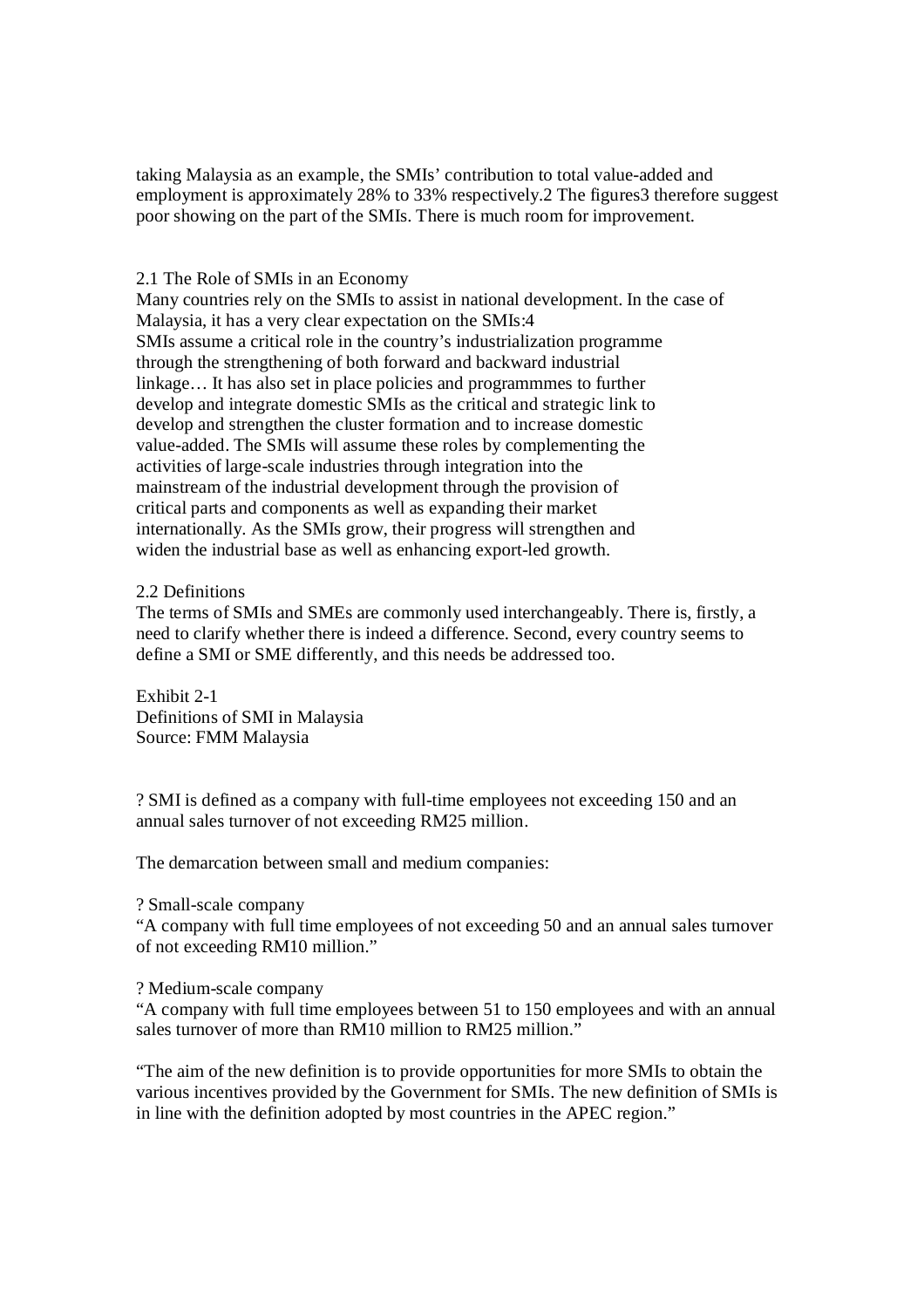# 2.2.1 SMIs and SMEs

SMIs are business entities that involve manufacturing in their business activities. Those without manufacturing function are therefore excluded. A broader term had since been introduced and widely used – Small and Medium Enterprises (SMEs) – to include all, with or without manufacturing.

2.2.2 Some Definitions

There is no agreed, universal definition for SMIs. The Ministry of International Trade and Industry of Malaysia offered a new definition on January 18, 1998. See Exhibit 2.1. SMIs in other parts of the world could mean differently. For example5:

? In the United Kingdom, a small manufacturing firm is defined "as one employing 200 or less people".

? In France, where the small business account for about 60 per cent of all business activities, are defined as "entities that employs up to 500 employees, excluding the owner manager and his immediate families".

The meaning of SMIs in this research paper is based on the premises defined by the Malaysian authority.

# 2.3 Problems of SMEs

Small enterprises are unique as compared to the larger companies in many ways. One author6 neatly summed up the uniqueness as:

? They have only a small share of market,

? They are managed in a personalized way by their owners or part-owners and do not have an elaborate management structure,

? They are not sufficiently large to have access to the capital market for public issue or placing of securities

Due to the unique features, SMEs have some special problems and challenges. Failure rate had been identified as a concerned in Chapter 1; but that is not the whole story. Most of the surviving SMEs could be in mediocre performance levels. Additionally, even the good performers of today can fall tomorrow, as exemplified by Lou Platt, CEO of Hewlett Packard: "What makes us highly successful this year, could be our downfall next year"7. To identify those problems, SMEs are grouped into three types, purely for discussion convenience, as set out below.

## 2.3.1 The Profitable SMEs

These SMEs are good performers, with good sales, healthy profits and strong cash flow. They certainly look like stars of tomorrow.

Beneath the good exterior, there may be some problems brewing away, which are contingent to the business activities of the company and the ambitions of the entrepreneurs. Symptoms to the eventual problems could be:

? over-expanding and over diversification, leading to over-stretching of management and resources,

? over-dependence of a few suppliers, customers or products,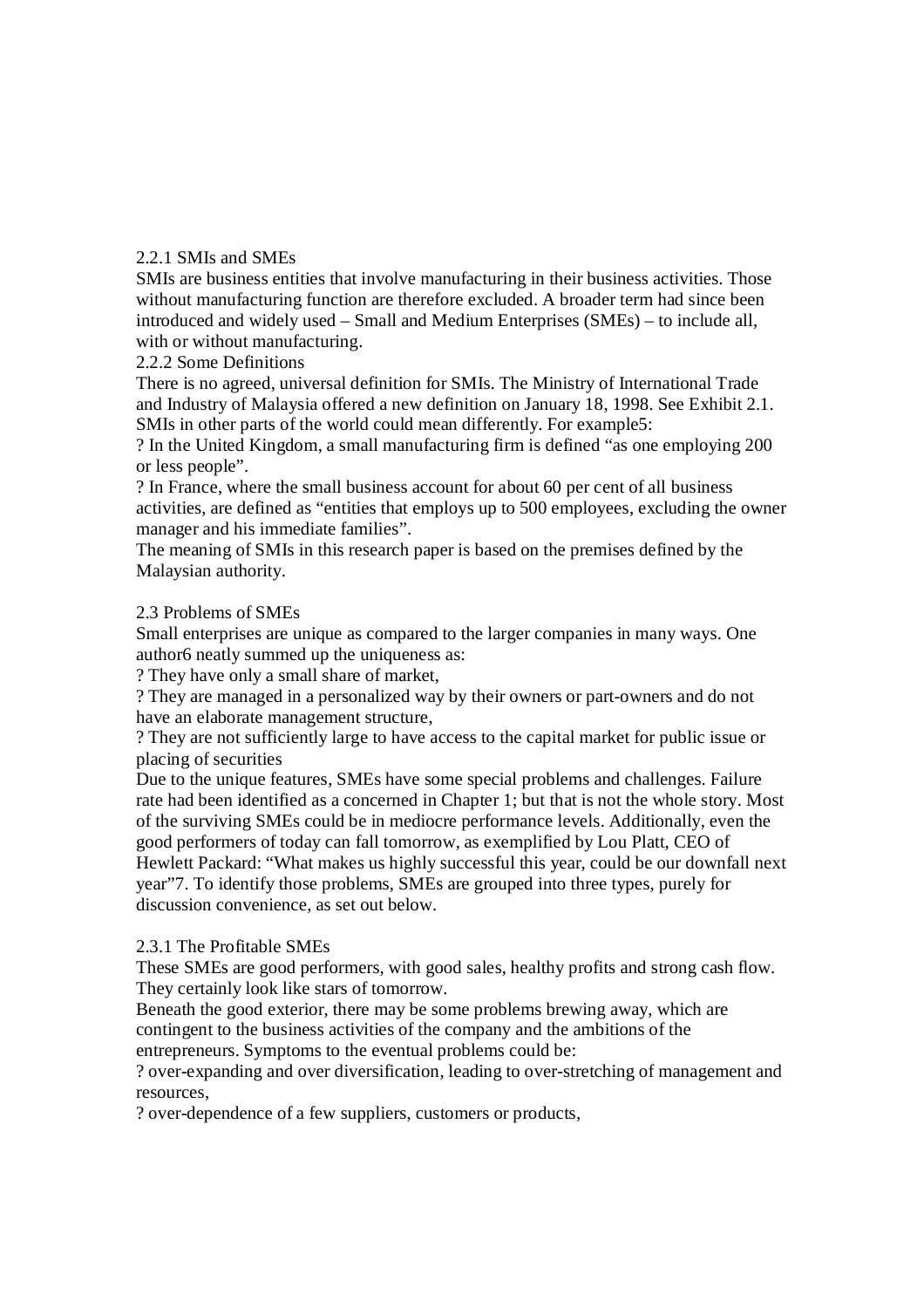? power struggle, amongst employees or partners, and

? complacency and rendering of poor service.

# 2.3.2 The Mediocre SMEs

These SMEs are average performers. They generally do not possess any core competence and therefore exist mainly as low cost suppliers. Besides, they also do not possess the resources needed to improve themselves or carry out some strategic actions. Trading results are mediocre, with sales staying largely stagnant year after year.

To be competitive, a company must develop some core competence that appeals to the customers. The dilemma lies here: excellence-development programs require funding, which this class of SMEs lacks. Low performance leads to low morale, low employee remuneration and low quality workforce. To break this vicious cycle, one or more of the following programs should be attempted:

? Technology acquisition

? R & D and subsequent commercialization

? Human resource development

? Quality and linkages with larger companies

? Export leads, information and international exposure

? Information Technology

? Procurement of professional services to aid modernization

2.3.3 SMEs in Financial Distress

This range of SMEs is in acute financial position, either suffering from trading losses, or insolvency or both. These SMEs got into this predicament either through long-term mismanagement, or drastic external changes that turned into a crisis for the firm. Some common causes are:8

? Excessive owner's salary and expenses – "milking the company" is far and away the most common reason that privately owned businesses fail

? Too many employees, employees performing the wrong tasks, and/or incompetent employees in key slots

? Ineffective marketing strategies or incompetent sales personnel

? Too rapid expansion and inadequate financial planning

? Increased competition from much larger companies with more resources

? Product obsolescence

? Shrinking markets

? Obsolete equipment or facilities

? Labor problems

For this range of SMEs, the focus is to handle the deficit or cash flow problem. The actions or strategies to be taken are generally short term in nature. Optimization and longrange planning normally have to take a back seat. Three key alternatives are normally available: (a) to face bankruptcy proceedings, (b) to  $exit - to$  dispose off the firm, and (c) to turn it around.

2.4 Solutions

It is wrong to suggest that strategic management is the wonder medicine that can solve all conceivable problems faced by the SMEs. Any entrepreneur who had tried would know it is not true. Therefore an enterprise should not harbor all the hope on strategic management. It should keep a broader horizon and look beyond itself.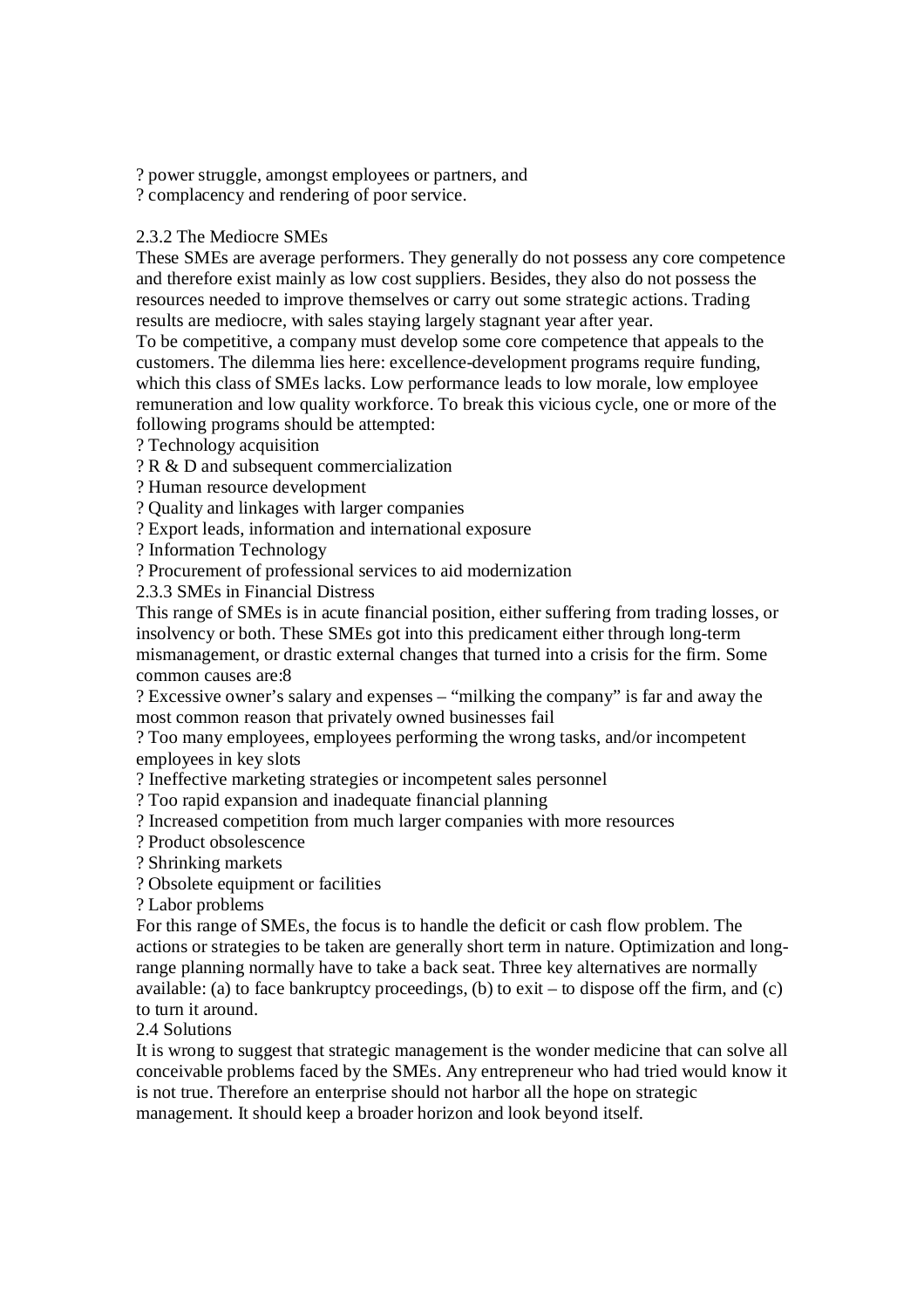Solutions to an entrepreneur's problems are usually multi-pronged. While in rare occasions, strategic management can be used alone to improve a SME's position, most cases however require a integrated approach that combines strategic management with one or more of the problem solvers given below.

2.4.1 Government Assistance Program

Most governments provide assistance programs to help their SMEs. Such assistance could range from providing information to financial assistance to infrastructure building. This will discussed in greater detail in Chapter 9.

The survey conducted revealed that most SMEs seemed to be only keen to procure financial assistance, which could be government guaranteed loans without collateral and preferably at low interest. Although these loans are technically available, there seems to be hidden conditions attached. This phenomenon seems to be widespread in third world countries, where corruption is rampant.

As a result, entrepreneurs in developing countries do not pin much hope on the governments, save those with good connections. They instead explore other sources for funding, such as from family and friends, maximize supplier credit, or form strategic alliances to share out the operating costs.

2.4.2 Entrepreneurial Effort, Attitude and Motivation

There exists a correlation between company success and top managerial performance. Goldstein observed, "Ultimately, the failure of any business is the failure of the individual at the top". Too many entrepreneurs just did not have what it takes to succeed. He continued,

They [companies] fail because their owners are unwilling, unable or too undisciplined to put in the long hours, cope with the pressures or keep their hands out of the till. This is certainly true with small companies, whether the business is the owner and the owner is the business. These small companies are also frequently destroyed through death, sickness or other personal problems.9

Therefore, these areas should also be examined while trying to trouble-shoot a sick organization.

2.4.3 Contact Circle

It pays to increase one's life circle in order to succeed in business as the adept goes: "It is not what you know but who you know that counts". A technique on contact building called networking, has almost become a way of life in corporate America. Alrich and Brickman Elam10 commented on networking: "Network allows entrepreneurs to enlarge their span of action, gain success to resources and opportunities otherwise unavailable, and avoid obstacles".

In concluding the article, the authors suggested further benefits in the forms of efficiencies and control over uncertainties: "Effective networks are crucial to business success because they increase your span of action, economize on time and other resources, and possibly help you to control an unstable business environment."11 It is therefore suggested that entrepreneurs should also be looking into this technique to improve performance.

## 2.4.4 Crisis Management

It is certainly a welcome suggestion that business will be a success if strategic thinking is applied, especially coupled with government and friends' assistance and blessings. In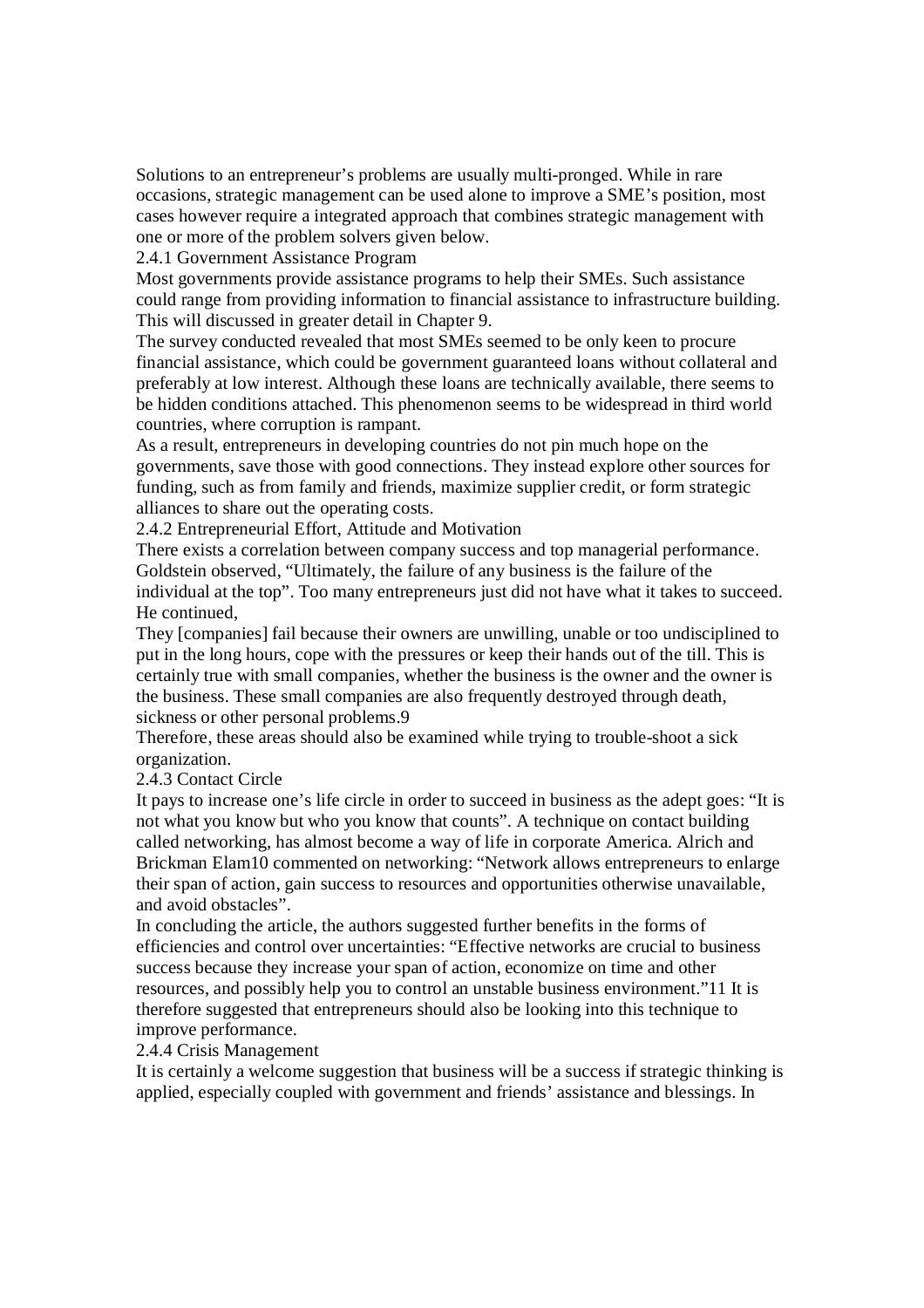reality, there is perhaps no proven way to totally avoid crisis. The following examples demonstrate the fact:12

? A. A. Robins used to be top 10 pharmaceutical firms until Dalton-Shield intrauterine contraceptive device spawned thousands of product liability claims, and had to apply for Chapter 11 re-organization.

? Manville and Eagle Picher both turned to Chapter 11 when they were slapped with asbestos claims.

? Texaco lost US\$10.5 billion in a law suite with Pennzoil, and had to take refuge with Chapter 11.

Despite of all good planning, there is still a chance for an unforeseen event to turn into a crisis. Product liabilities, lawsuit or unforeseen macro-economical factors (such as the financial crisis sweeping Asia, Russia and Latin America now) may well be killing agent. Business management is therefore not complete without some knowledge on crisis management or contingency planning. This is discussed in Chapter 31.

# 2.5 Chapter Conclusion

By nature, a SME is generally short on resources; and this is the single greatest contributing factor to its vulnerability. Strategic management, while being useful, is not a cure-all remedy. There are other important factors that a SME must invoke to ensure continued prosperity. Entrepreneur and survival spirit often makes the difference between a healthy and a shaky company. Entrepreneurs should also look into expanding their life circle (networking) to augment their resources. Last but not least, they must not overlook the government's supporting role; as the latter can offer plenty of assistance.

## **REFERENCE**

1. Federation of Malaysian Manufacturers, Business Guide-SMI, PP 7969/7/97, p.1

2. Ibid

3. The statistics quoted are on SMIs as there was no data on SMEs. Consequently, the actual percentages of SMEs could be very much different.

4. FMM., OP. Cit., p.9.

5. Paliwoda, International Marketing, 1993. Butterworth Heinemann, UK. p. 117.

6. Ibid

7. Corporate Research Foundation, Corporate Strategies of the Top 100 UK Companies of the Future, 1995, Mgraw-Hill, Bershire, UK.., p.v

8. Tuller, L. W., Entrepreneurial Growth Strategies, 1994. Bob Adams Inc, Holbrook, USA. P. 278.

9. Goldstein, A.S., Business Doctor, 1995, Golden Books Centre Sdn Bhd., Kuala Lumpur, by arrangement with Garrett Publishing, Florida, pp. 34-35

10. In Birley, S., and Muzyka, D. F. (eds), Financial Times Mastering Enterprise, 1997, Pitman Publishing, London, p. 143

11. Ibid., p. 148.

12. Example quoted in Goldstein, Op Cit, p.20.

CHAPTER 3 STRATEGIC MANAGEMENT – AN OVERVIEW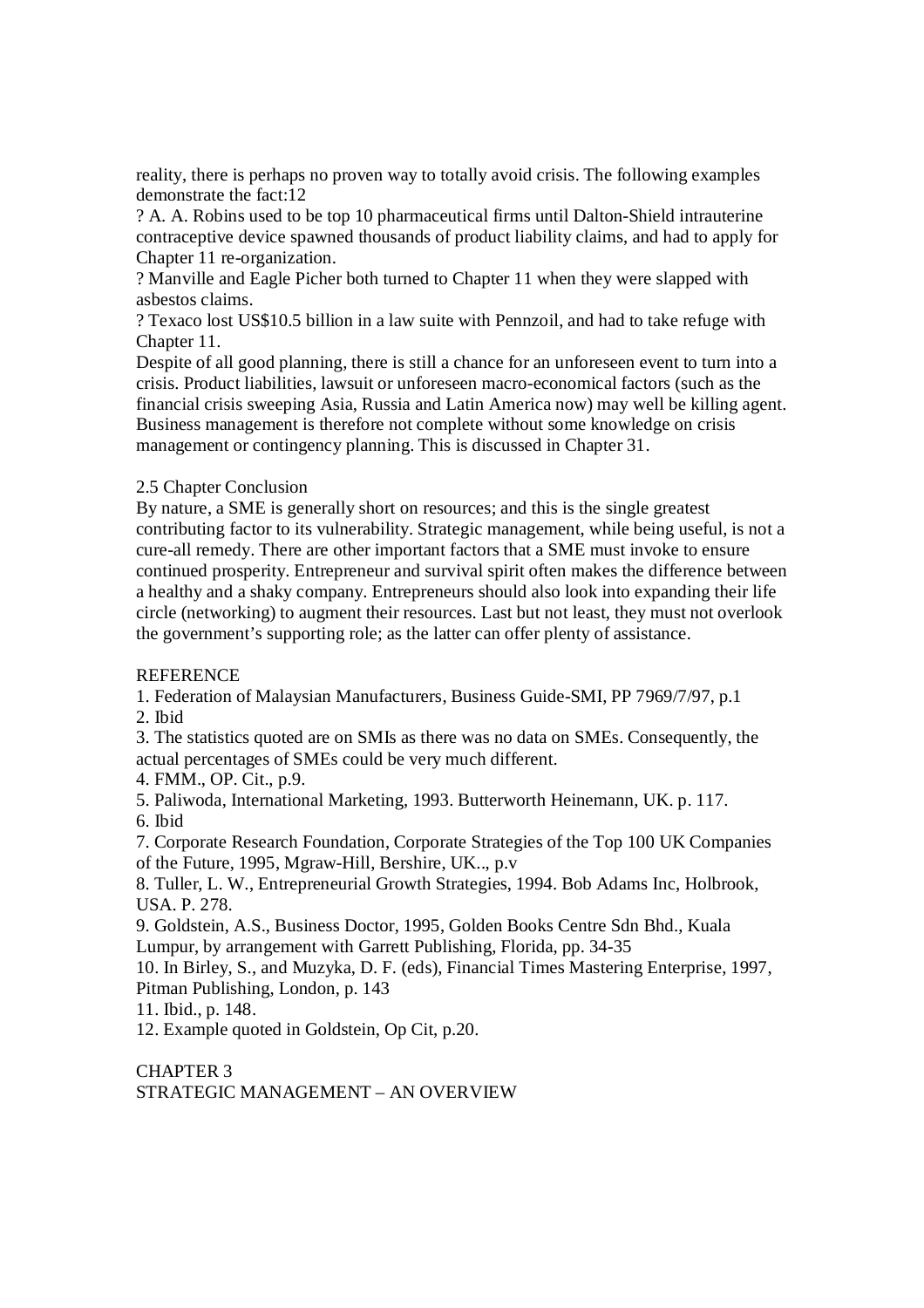# 3.1 Origin and Development of Business Strategy

Strategies had been used in military warfare for thousands of years. Sun Tzu's Art of War was reportedly written about 2400 years ago. In business, the application of strategies was much more recent, and came about in response to problems posed by a changing environment. The concept of business strategies evolved over four main stages since the 1950s, as observed by Craig and Grant1: financial planning, corporate planning, industrial analysis and competitive positioning, and exploiting firm-specific strategic advantage.

# 3.1.1 Financial Planning

By the 1950s, companies were increasing in size and diversity. A better form of control was needed and budget planning was introduced. Discounted cash flow was also devised for deciding investment proposals. Controls suddenly became more effective.

# 3.1.2 Corporate Planning

Corporate planning was a product of the capitalist market economies in the 1960s. At national level, economic policies were applied, which were based on macro-economic models to forecast economic cycles; and Keynesian demand management policies were used to correct them. At corporate level, planning became forecast driven. Medium-term demand forecast was used to draw up corporate plans, which would include strategic goals, projected sales and investment; and also to identify opportunities for developing new market, products and businesses.

# 3.1.3 Industry analysis and competitive positioning

When the first oil crisis struck in 1973-4, the economic forecasts were being severely upset. Corporate plans that were based on these forecasts also failed miserably. In search of a new approach, the focus shifted to 'positioning the firm to make a profit'. Firms started to look at industry attractiveness to reposition themselves, and to select strategies to realize the decisions made.

# 3.1.4 Exploiting firm-specific strategic advantage

Analysis of industries and market ended in a situation in which competitors adopted a similar strategy, e.g. oil companies going into coal and mineral mining as a diversification strategy. Profits plunged with over-investment and intense competition. A better answer was later perceived – firms should seek some unique positions of competitive advantage based on firm-specific resources and capabilities. For long-term competitive advantage, firms also started to upgrade and broaden their resources and capabilities.

# 3.2 Purpose and Benefits of Strategic Planning

Why would a company need a strategy, and in the process gives itself extra workload? The answer is that strategic planning seems to be a promising solution for a growing threat to businesses; which is brought about by increased uncertainties, deepening complexities and intensified competition. One self-consoling way, perhaps is to look at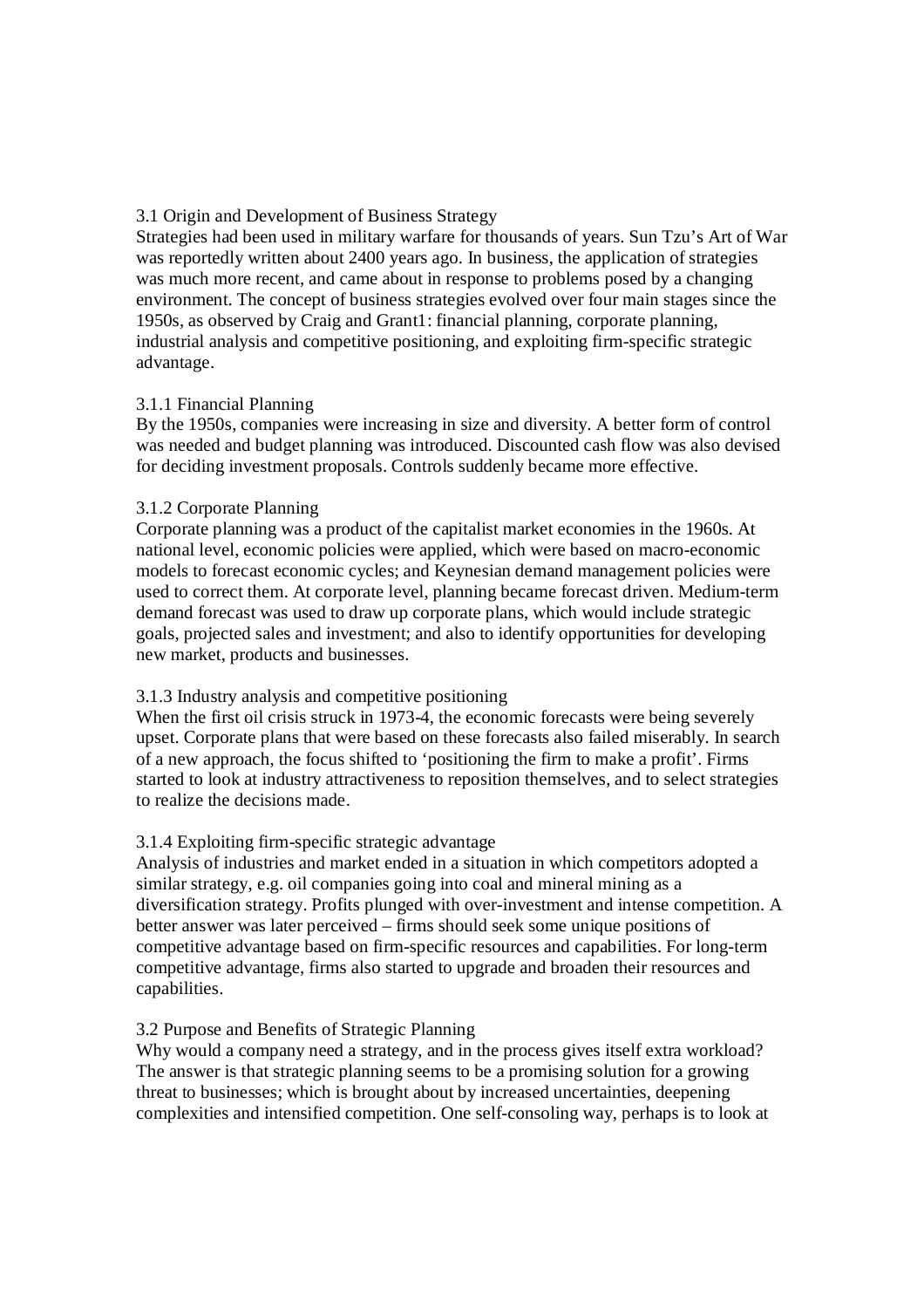strategic planning as a necessary evil. For the sake of future prosperity and survival, strategic planning is the small effort needed which is worthwhile. Craig and Grant summed up the many uses of strategies2:

The need for a strategy arises because an organization must take account of thousands of external variables which affect it, and it must make choices over thousands of decision variables. These decisions are taken by many people under conditions of uncertainty and incomplete information. Only through the existence of a commonly understood strategy can an organization achieve consistency in the decisions it takes across different organizational members and across time. To this extent a strategy may be viewed as a heuristic, a set of guidelines or rules which assist day-to-day decision making…strategy is a form of discipline on management. The majority of business management revolves around dealing with immediate matters – shortterm firefighting in the form of controlling unexpected disruptions in the smooth running of the organizations. Under these stressful conditions, maintaining a perspective with regard to long-term goals and the means by which the organization will be guided towards these goal is essential. The existence of a strategy, whether explicitly articulated or implicit within the minds of managers, can provide a reference point for the organization. Such a reference point is also a discipline over the unbridled pursuit of entrepreneurial opportunities. In a decentralized company with a strongly entrepreneurial culture, there is always a danger that by 'letting a thousand flowers bloom' the organization will collapse into chaos. The existence of a strategy can thus provide boundaries around business activities which are 'legitimate'. Thomson and Strickland3 expressed much the same thought: "Without a strategy, a manager has no thought-out course to follow, no roadmap to manage by, no unified action program to produce the intended results." They went further to link the worth of management to strategic planning capability by saying: "Powerful execution of a powerful strategy is not only a proven recipe for business success but also the best test of excellent management."

#### 3.3 Is Strategic Management Exclusive?

So far, the discussions seem to center around the large companies. Other type of organizations would invariably wonder if they too, can benefit from adopting strategic management. The answer is an affirmative and in fact being done already. Steiner4 observed that with the success recorded in the large business concerns, some smaller business houses were starting to use strategic management to enhance their performance. Johnson and Scholes5 noticed other types of organizations (such as the public sector and not-for-profit organizations) also showed signs of their increased application of the concepts.

Since the background, mission and problems of these organizations differ, it would be wrong to assume that all aspects of strategic management are equally important under all circumstances. To stay relevant, strategic concepts had been adapted for the application of such organizations. Since this paper is primarily concerned with the SMEs, discussions on public sector and non-profit organizations will be limited. As for application of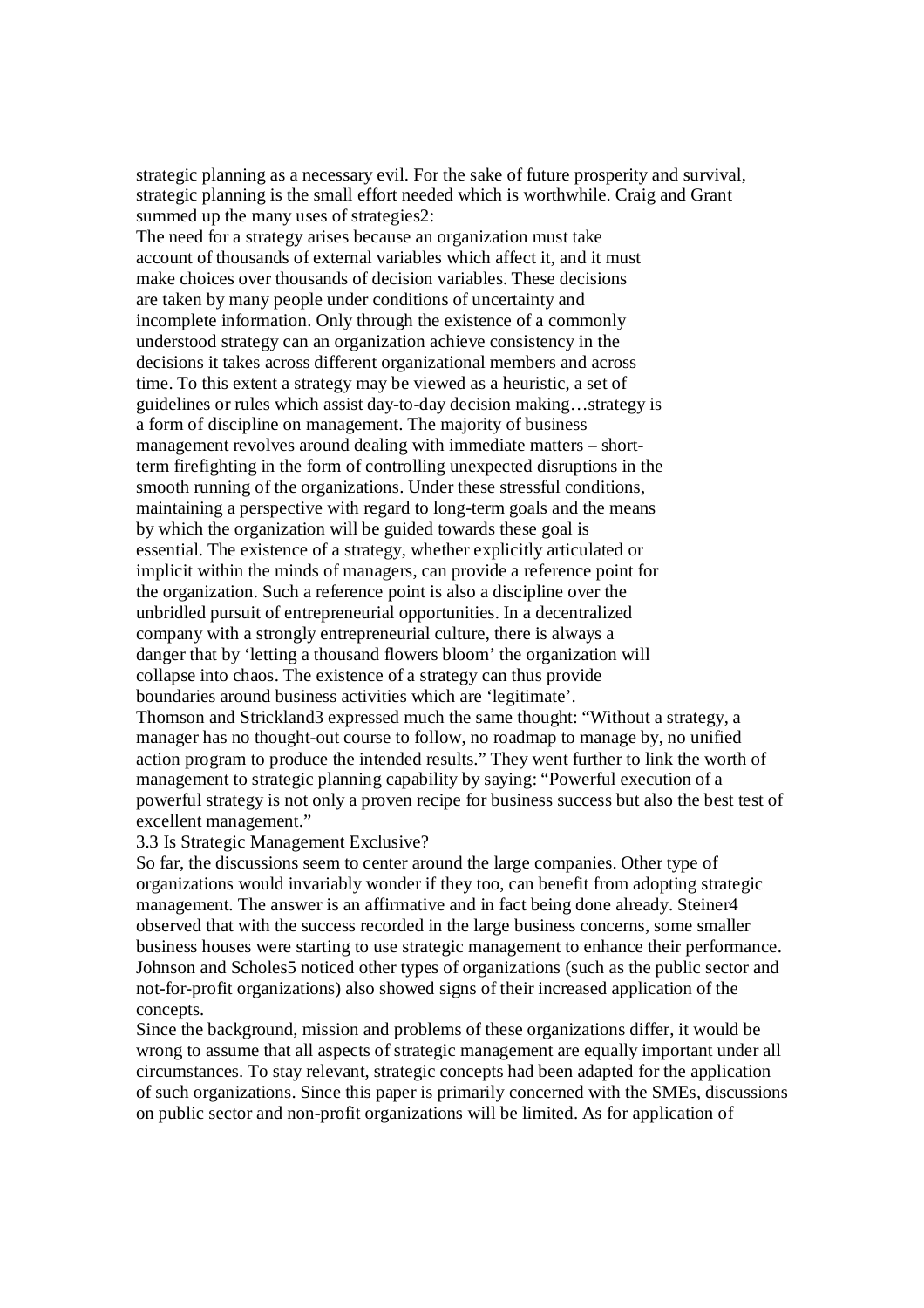strategic management in small business, Johnson and Scholes6 summarized its relevance as follows:

Small businesses are likely to be operating in a single market, or a limited range of markets, probably with a limited range of products or services. The scope of the operation is therefore likely to be less of a strategic issue than in larger corporations. It is also likely that, unless the firm is specialising in some particular market segment, it will be subject to significant competitive pressures: so issues of competitive strategy are likely to be especially important for the small firm. Decisions on competitive strategies are likely to be strongly influenced by the experience of those running the business. It is unlikely that they will have central service departments to undertake complex analysis and market research; rather, it may be senior managers themselves, perhaps even the founder of the firm, who has direct contact with the marketplace and whose experience is therefore very influential. Indeed, in small firms the values and expectations of senior executives who may be in an ownership position are likely to be very important. Even when current management are not owners, it may be that the values and expectations of the founders still linger on.

Small firms are also likely to be private companies. This significantly affects their ability to raise capital. Combined with the legacy of the founder's influence on choice of product and market, this may mean that choices of strategy are significantly limited, The firm may see its role as consolidating its position within a particular market. If it does no, and is seeking growth, then the raising of finance for the development of strategy may become a key strategic issue; and in many such firms, relationships with finding bodies such as banks become a major resource issue.

# 3.4 Definitions

There are probably as many definitions on strategic management as there are writers on the subject. Different authors tend to place different emphasis on different elements of the strategic management process; and this could be the reason that led to the plethora of definitions. Johnson and Scholes who emphasized much on the importance of stakeholders, offered a version that clearly showed their bias: Strategy is the direction and scope of an organization over the long term: ideally, which matches its resources to its changing environment, and in particular its markets, customers or clients so as to meet stakeholder expectations. 7

More examples on the definitions of strategy are given in Exhibit 3.1. As most SMEs are concerned with the practical aspect of strategic management, it probably serves little purpose to search for the 'best' definition. There is however a need to distinguish between strategies and tactics, which can be confusing sometimes. The next section deals with this important issue.

EXHIBIT 3-1 Definitions of strategy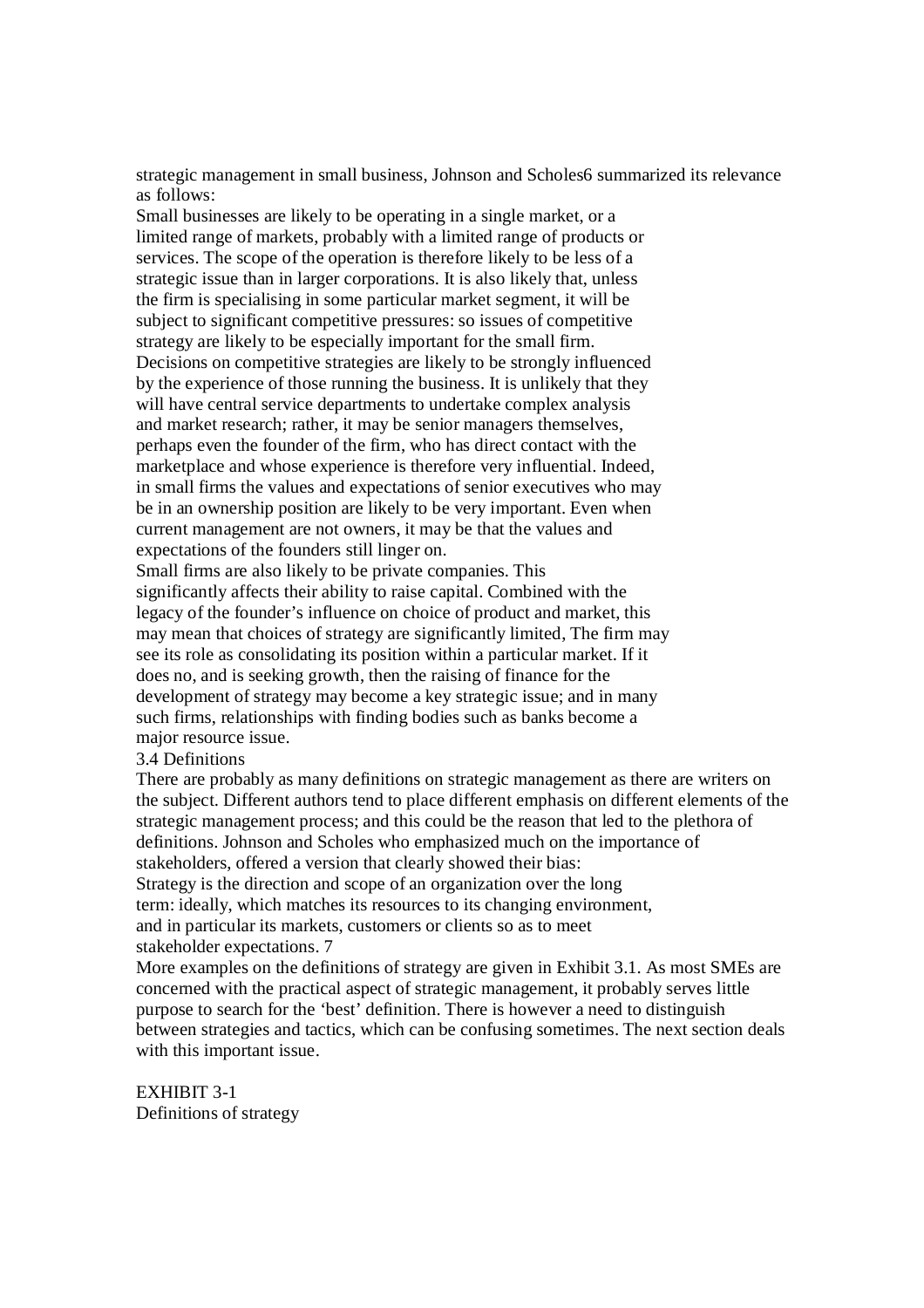Source: Craig and Grant (1993) p. 14.

STRATEGY. The art of war, especially planning of movements of troops and ships etc, into favourable positions; plan of action or policy in business or politics etc. Oxford Pocket Dictionary

The determination of the long term goals and objectives of an enterprise, and the courses of action and allocation of resources necessary for carrying out these goals. Alfred Chandler (1962) Strategy and Structure, MIT Press, Cambridge, Ma.

The policies and key decisions adopted by management that have major impacts on financial performance. These policies and decisions usually involve significant resource commitments and are not easily reversible.

Robert D Buzzell and Bradley T Gale (1987) The PIMS Principles, Free Press, New York.

What business strategy is all about  $\dots$  is, in a word, competitive advantage  $\dots$  The sole purpose of strategic planning is to enable a company to gain, as efficiently as possible, a sustainable edge over its competitors. Corporate strategy thus implies an attempt to alter a company's strength relative to that of its competitors in the most efficient way. Kenichi Ohmae (1983) The Mind of the Strategist, Penguin Books, Harmondsworth.

Strategy is the pattern of objectives, purposes or goals and the major policies and plans for achieving these goals, stated in such a way as to define what business the company is in or is to be in, and the kind of company it is or is to be.

Kenneth Andrews (1971) The Concept of Corporate Strategy, Irwin, Homewood, III.

3.5 Strategic and Tactical Decisions

To take a first step towards strategic thinking, one must be clear about what characteristics constitute a strategic decision, and what do not. As most day-to-day decisions encountered by managers are likely of operating or tactical in nature, there is a need to find a simple way to single out the minorities that are strategic. Stein8 offered a bald, but controversial rule:

To oversimplify, there are two types of management. That which is done at the top of an organizational structure is strategic management.

Everything else is operation management… Everyone recognizes that Strategic and operational management are tightly linked. Strategic Management provides guidance, direction and boundaries for operational Management.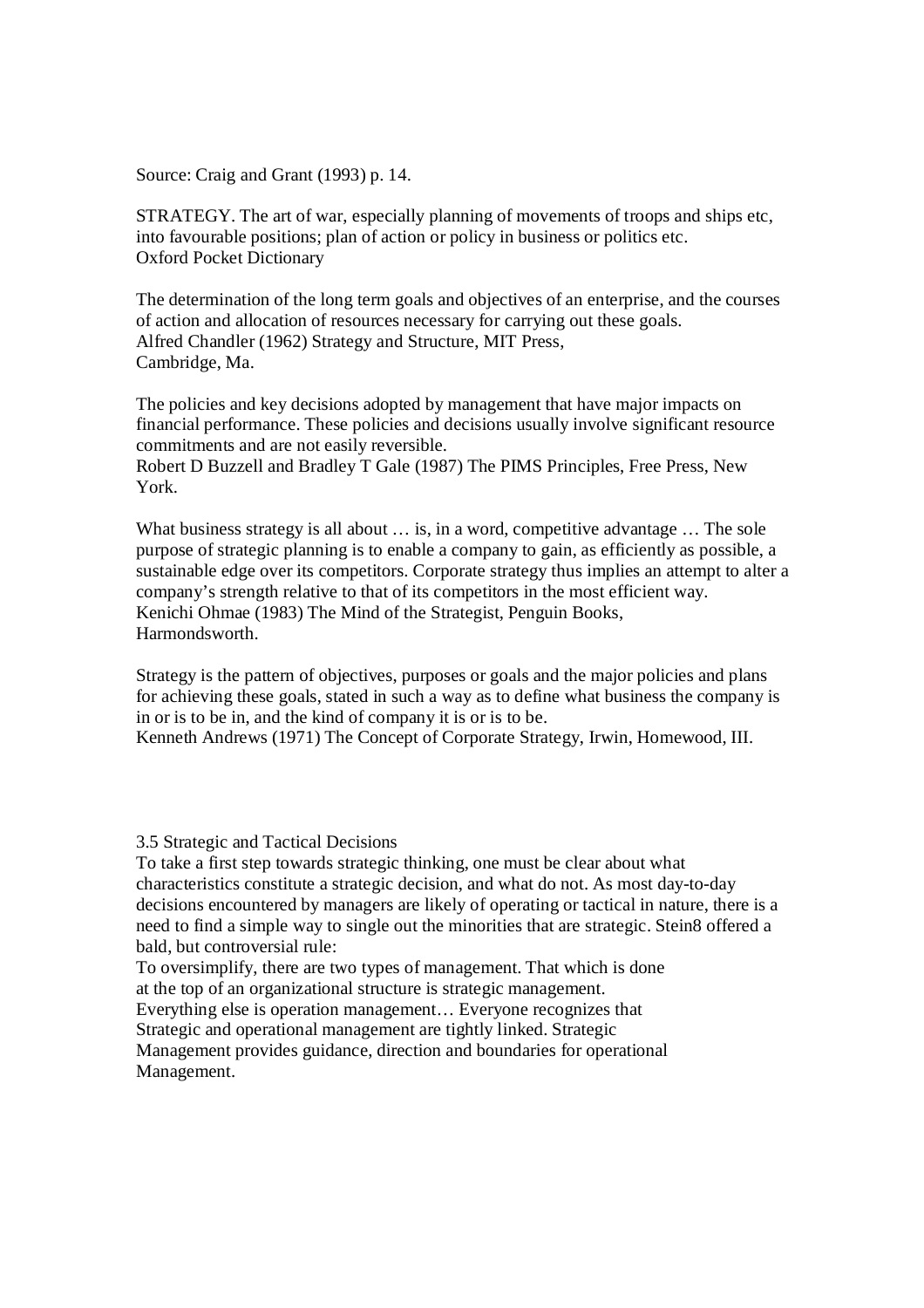Johnson and Scholes differ in their views by differentiating the two types of management by their nature and characteristics, rather than by the organizational levels where they are being made9. Exhibit 3-2 summarizes the differences.

# 3.6 Who Makes Strategic Decisions?

There is no hard-and-fast rule as to who should be making what type of strategic decisions in a company. It depends on the company in question, its size and the capability of the people etc. Keith Glaister10 noted: "The responsibility for strategic management will fall to different individuals depending on the size of the organization. In a small business the owner will perform the role of the chief executive and will be responsible for the various facets of the strategic management process".

# EXHIBIT 3-2

Strategic management and operational management Source: Adapted from Johnson and Scholes (1993), p.16.

Strategic Management Operational Management

? Ambiguity

? Complexity

? Non-routine

? Organisation-wide

? Fundamental

? Significant change

? Environment or Expectations driven

? Routinised

? Operationally specific

? Small-scale change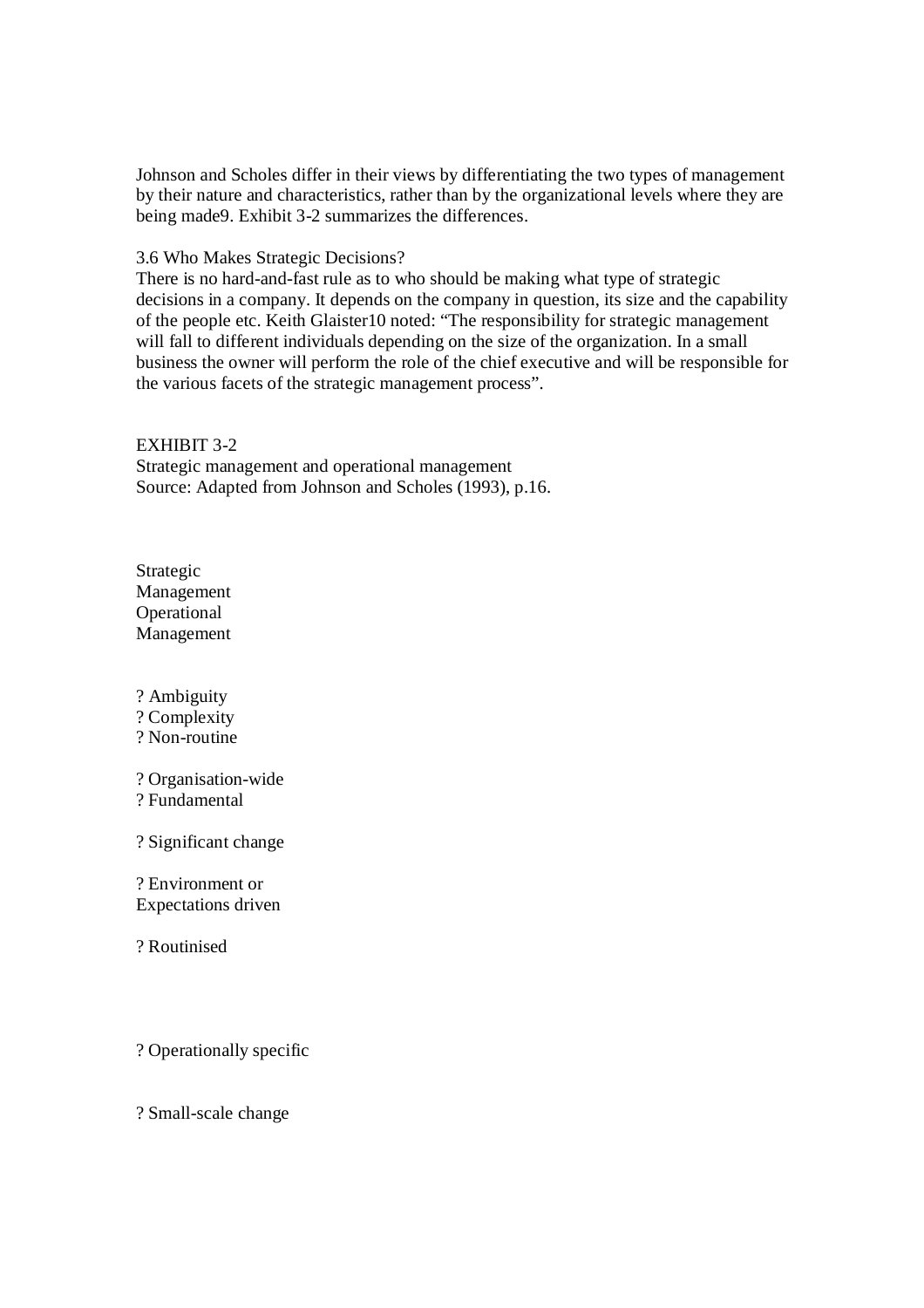# ? Resource driven

In a large company, the business activities are unlikely run by one single individual. A division of responsibility in strategic decision is therefore quite logical. Management writers have split strategic decisions into three or four levels: (a) corporate decisions, (b) business decisions, (c) functional decisions, and (d) operational decisions. Most writers group (c) and (d) as one and called it either functional or operational decisions. (This is another confusing part, as operational decision is often used synonymously with tactical decision, and was labeled as a non-strategic decision in the earlier section. For clarity purpose, it is therefore proposed that the term functional decisions be used in this paper.)

The various levels of decisions correspond well with the structure of a large and diversified company, which usually consists of a corporate office, business units and functional departments. Consequently, the corporate headquarters would make the corporate decisions, the business unit management makes the business decisions and the functional heads make the functional decisions. This is largely irrelevant for the average SMEs, which are usually single business entities.

## 3.7 Planning of Strategy – Formalized or Intuitive?

Traditional view is that good strategies are products of highly structured planning exercises. This was particularly true before mid 1980s, when the favorable results obtained endorsed the formalized method. Prominent proponents of formalized planning are Igor Ansoff, George Steiner, Kenneth Andrews etc. Planners often claim the benefits for formal planning as  $11: (1)$  it coordinates activities,  $(2)$  it ensures the future is taken into account, (3) it is rational, and (4) it helps control.

Formalized planning also has its flaws, as evident from empirical studies in the post 1980s era. Many plans could not produce the desired results or simply inoperable due to circumstantial changes. This phenomenon prompted both academics and practitioners to re-evaluate the 'good old' intuitive method. Some prominent proponents of intuitive strategy formation are Henry Minzberg, Kenichi Ohmae, and Hurst el al. Minzberg wrote a whole book (The Rise and Fall of Strategic Planning) questioning the validity of formalized planning. He demonstrated under many circumstances, the most logical approach to strategy formation could be anything else except rational analysis (formalized). As a matter of fact, he found 10 schools of thought in strategy formation, which can be attributed to cognitive, political, cultural, visionary and information dominance. 12

It is also highly unlikely that there will be wholesale reversion to the intuitive method because it also has its weaknesses such as being unguided, irrational, and does not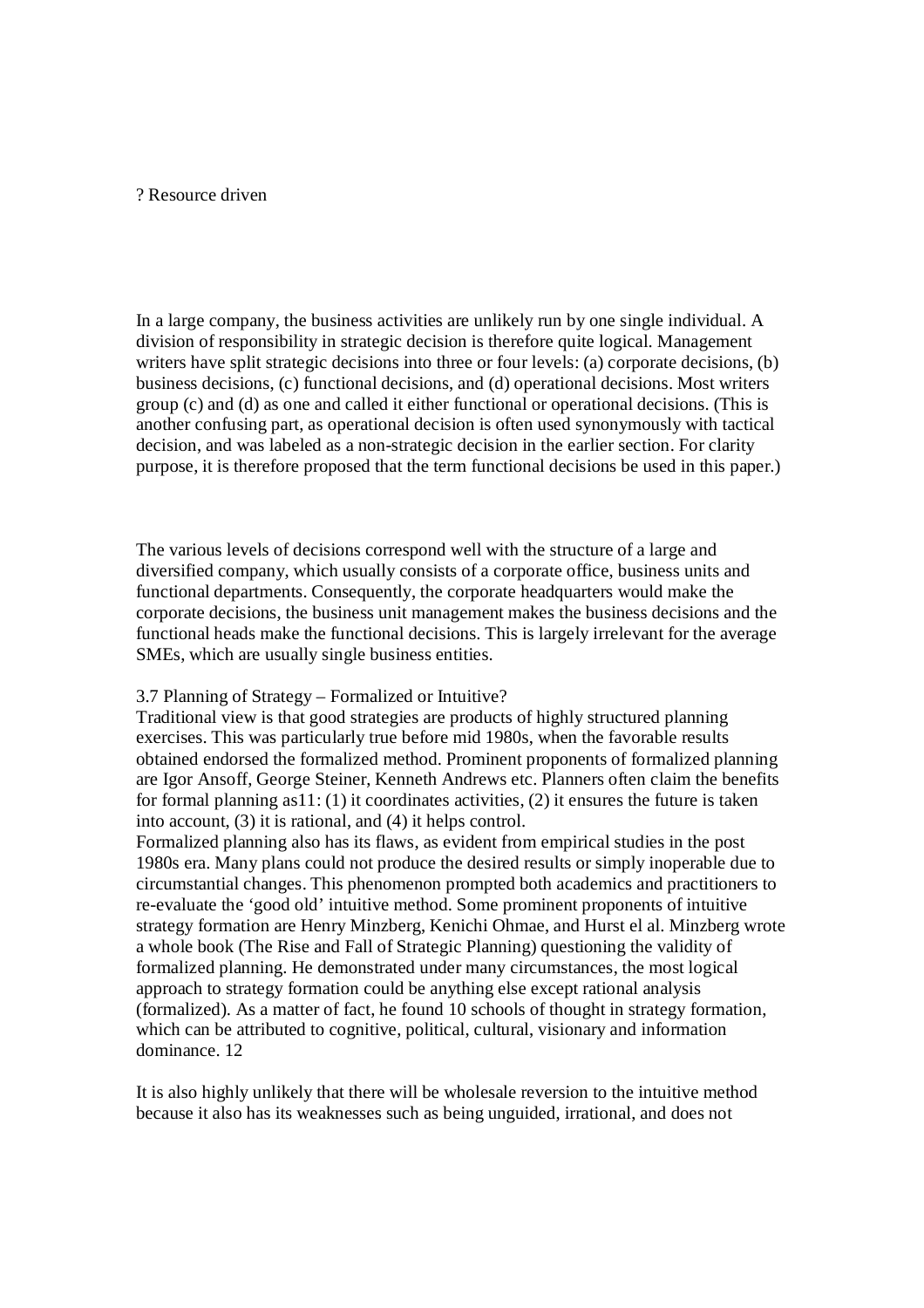required the process to be documented. This method can be easily abused by managers to cover up their incompetence, plain laziness or a refusal to change.

What seems to be the trend is a combination approach, with both the analytical and intuitive inputs reconciled. Writers from both the intuitive and formalized camps in recent years seem to recognize the merits of the arguments put forward by their opponents. For example, Steiner noted in his later book: 13 "Good strategies require imagination, innovation, intuition and the wisdom of experience. Analysis does not substitute these factors… Analysis and intuition must co-exist and inform one another." Johnson and Scholes14 explained that there are at least five other methods with which strategy are made, besides formalized planning. They range from natural selection, logical incremental to an integrated approach. In other words, non-formalized planning also prevails in major corporations. As such, the notion that major corporations do their strategic planning 'strictly by the rule' needs a re-examination. Minzberg15 agreed when he quipped: "People called planners can sometimes do strange things, just as strategies can sometimes result from strange processes."

With this understanding in mind, it is hoped that those SMEs without any formalized planning facilities should not be discouraged. There is much latitude in the ways to practice strategic thinking. Hence, a SMEs can begin at any level of formality to suit their own resources and the nature of their setup.

### 3.8 Management Strategic Models

One of the major challenges for the academics is to devise a framework or model, to facilitate discussions and learning, which must show the logical relationships between the various steps, while retaining the characteristics of a good strategy. Countless models had been proposed. A catchy version by Craig and Grant is called MOST, which stands for mission, objective, strategy and tactic (See Exhibit 3-3).

EXHIBIT 3-3 MOST strategic management model Source: Craig and Grant (1993, p.25.)

Mission

**Objectives** Strategy **Tactics** 

Description

Attitude

Growth/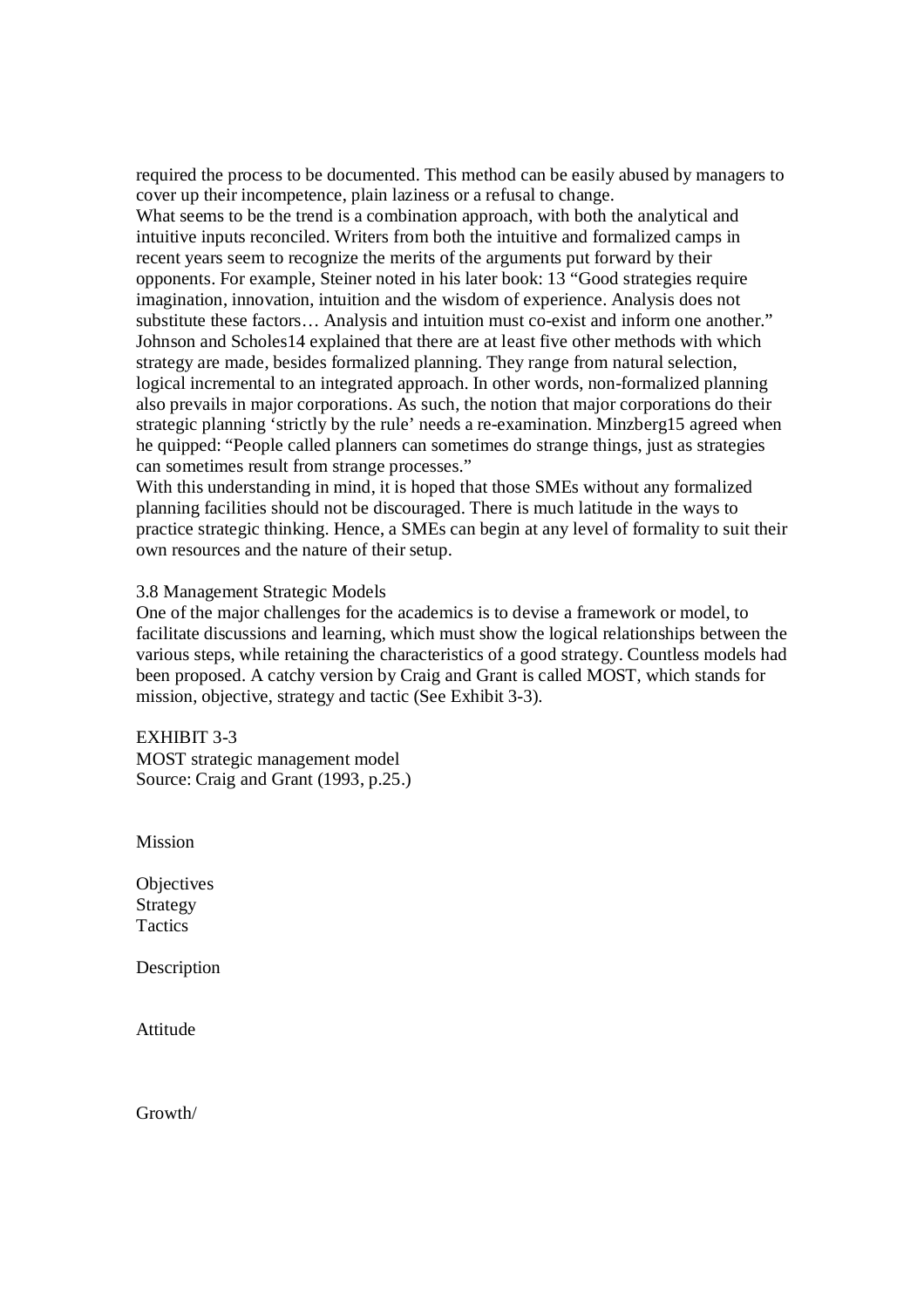## Direction

Firm's ambitions

Performance yardstick Resource deployment

Competitive advantage design Action

Battle Manoeuvres

The writer however found that MOST is too simplistic, downplaying the need for analysis and planning for implementation. He proposed the use of a model called AMGCI, which stands for Analysis, Mission, Strategy Generation, Strategy Choice and Strategy Implementation. The discussions in this thesis is based on AMGCI.

# 3.9 Chapter Conclusion

Strategic management has evolved over a half century or so. It is equally applicable in SMEs or public sector, but need some adaptation. Strategic decisions differ from the normal day-to-day tactical decisions, in that way they are geared for more fundamental changes and the work scope can be very encompassing.

Strategic management should always be a combination of formalized and intuitive planning, in order to have the best results. Therefore an SME without formal planning facilities should not be discouraged. It can start off with its own style, and incorporate formalized planning gradually.

#### **REFERENCE**

1. Graig, J. C. and Grant, R. M., Strategic Management, 1993, Reprinted 1995, Kogan Page Ltd, London, pp. 16-18.

2. Ibid, p.15.

3. Thomson, A. and Strickland, A, Strategic Management-Concepts and Cases. (9th Ed) 1996, Richard D. Irwin, USA., p.2.

4. Steiner, G. A., Strategic Planning, 1979. First Paperbacks ed. 1997, Free Press Paperbacks, A Division of Simon & Schuster Inc., New York. P. vii.

5. Johnson, G. and Scholes, K. Exploring Corporate Strategy, (3rd Ed) 1993. Prentice Hall Europe, Hertfordshire, UK. p. xix.

6. Ibid., p.26.

7. Ibid., p.10.

8. Steiner, Op. Cit., p.4.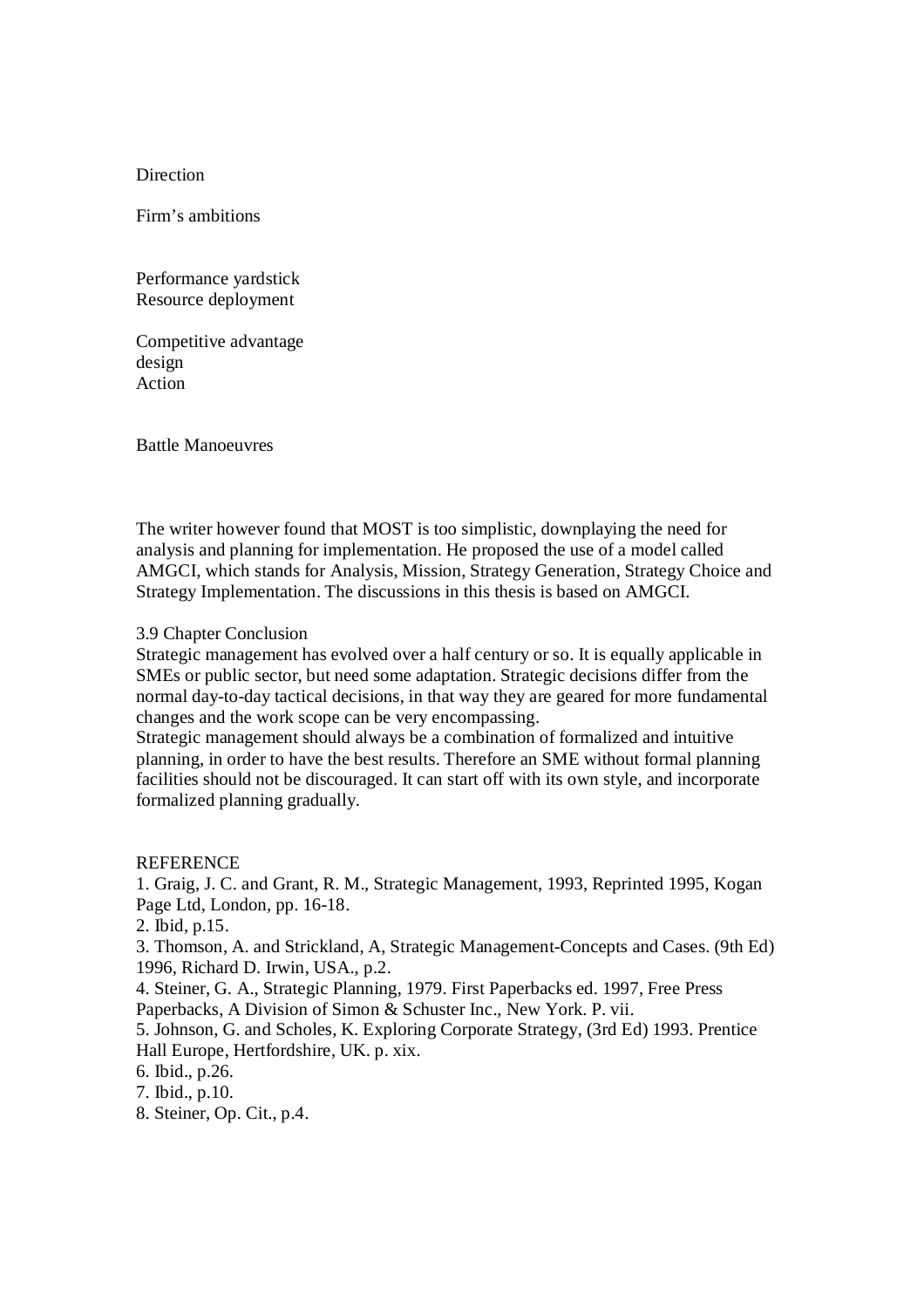9. Johnson and Scholes., Op. Cit.. pp. 14-17. 10. Keith Glasiser in Clark-Hill, C. and Glaister, K (eds). Cases in Strategic Management, (2nd Ed) 1995, Pitman Publishing, London, pp. 3-43 11. Minzberg, H., The Rise and Fall of Strategic Planning. 1994, The Free Press, A Dvision of Macmillan. Inc., New York, pp. 2-4. 12. Ibid., pp. 2-4. 13. Steiner. Op. Cit., p.24. 14. Johnson and Scholes. Op. Cit., pp. 39-55. 15. Minzberg. Op. Cit., p.7.

PART II

External Analysis CHAPTER 4 CUSTOMERS ANALYSIS

Theodore Levitt, professor of economics at Harvard University streesed: "The purpose of an enterprise is to create and keep a customer.

Yet, many strategy theorists especially those of pre-1980s do not emphasize on customer analysis. This was so probably due to an assumption made (which was prevalent at that time) that so long as the customer needs are satisfied, customer response will be predictable and favorable; and the firm will get its fair share of the market.1 Of course, in today's competitive market, managers know that the assumption may or may not be true. Lynch further noted: "Most literature emphasize competitive advantage, core competences, learning organisation and other matters. Yet it is the customer that has to choose the product and service. So customer is not part of the analysis. It demands a special place2". Customer analysis is therefore a compulsory exercise that all business organizations must conduct, large or small. The writer is in total agreement with the observation; and that explains his reasons for naming the topic the first task in strategic analysis.

4.1 Concepts and Principles

There are three major approaches to customer analysis: a) unstructured, b) strategy-based, and c) by market segments. They are being examined below.

## 4.1.1 Unstructured Market Analysis

It is unthinkable to find an enterprise getting involved in a venture without having some clues of the target market, and the types of products or services which will appeal to the particular market. Although the degree of research differs from case to case, it is agreed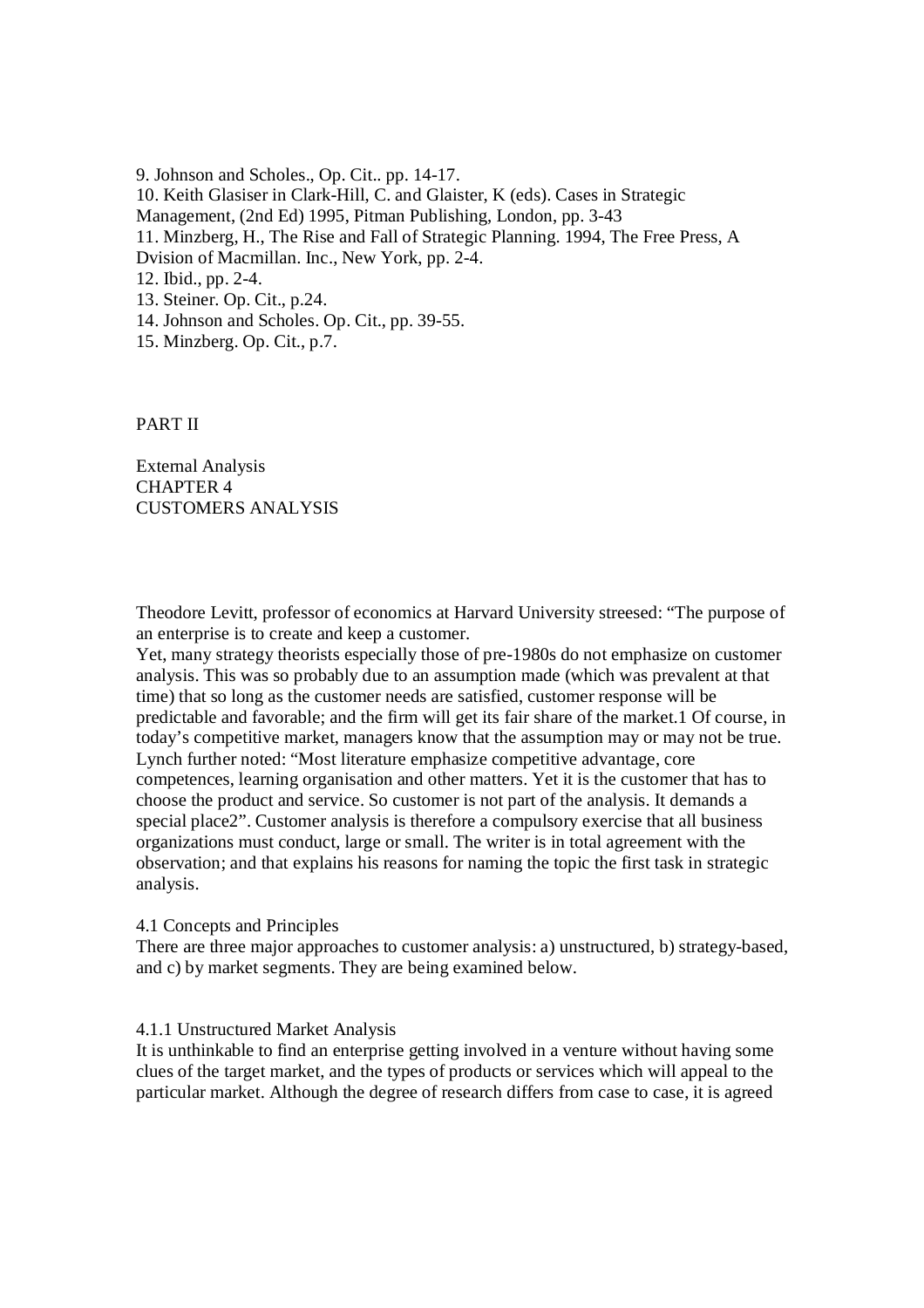that some investigations will be done. Customer analysis is important not only when deciding on a new business, it is also important for keeping an ongoing business healthy. Outdated market information has a danger of being taken for granted. When it is not updated constantly, an enterprise can suffer due to two possibilities. First, product obsolescence can result from market shifts and changes in customer expectations, tastes etc. Second, an emergent opportunity may be missed, out of sheer ignorance.

Companies dealing with industrial products or services generally do not have much problem monitoring changes in the market, as there are frequent direct contact between their sales and service people with the customers. Such information are constantly relayed to the company via reports or during company meetings.

However, for companies dealing with consumer goods, they will find it substantially harder to acquire such information; since intermediaries exist between them and the consumers. Fortunately, there are techniques developed with which information and consumer feedback can be obtained. Anthony3 suggested ten possible avenues to monitor the market or customers, as given below:

? Census and other public data and information

? Using market research consultant

? In-house market research department

? Consumer panels and focus groups

? Consumer complains or hotline calls

? Get distributor feedback

? Compiling warranty registration information

? Feedback from sales and service people

? Feedback from other employees (judging as consumers)

? Customer observations

Some of the above options can be costly to apply, and an enterprise should consider its financial capability in choose an option, or a mix of them. For unstructured monitoring, there is no need to follow any particular search or filing method.

## 4.1.2 Strategy-Based Market Analysis

Strategy-based analysis is an improvement over the non-structured version explained above. There is no substantial additional effort needed, but every piece of feedback and information is matched with the current strategy being applied. An example is shown in Exhibit 4-1.

Every enterprise has a strategy, contrary to what some may otherwise think. Less organized enterprises tend to have their strategies formulated in an adhoc basis, drawing on common sense, personal experiences, training or education etc. Even non-innovative companies that offer 'me-too' products and services also have strategies, although most of these are copied, or modified from competitors.

EXHIBIT 4-1 A Sample of Documenting Customer Analysis Based on Strategy Source: Writer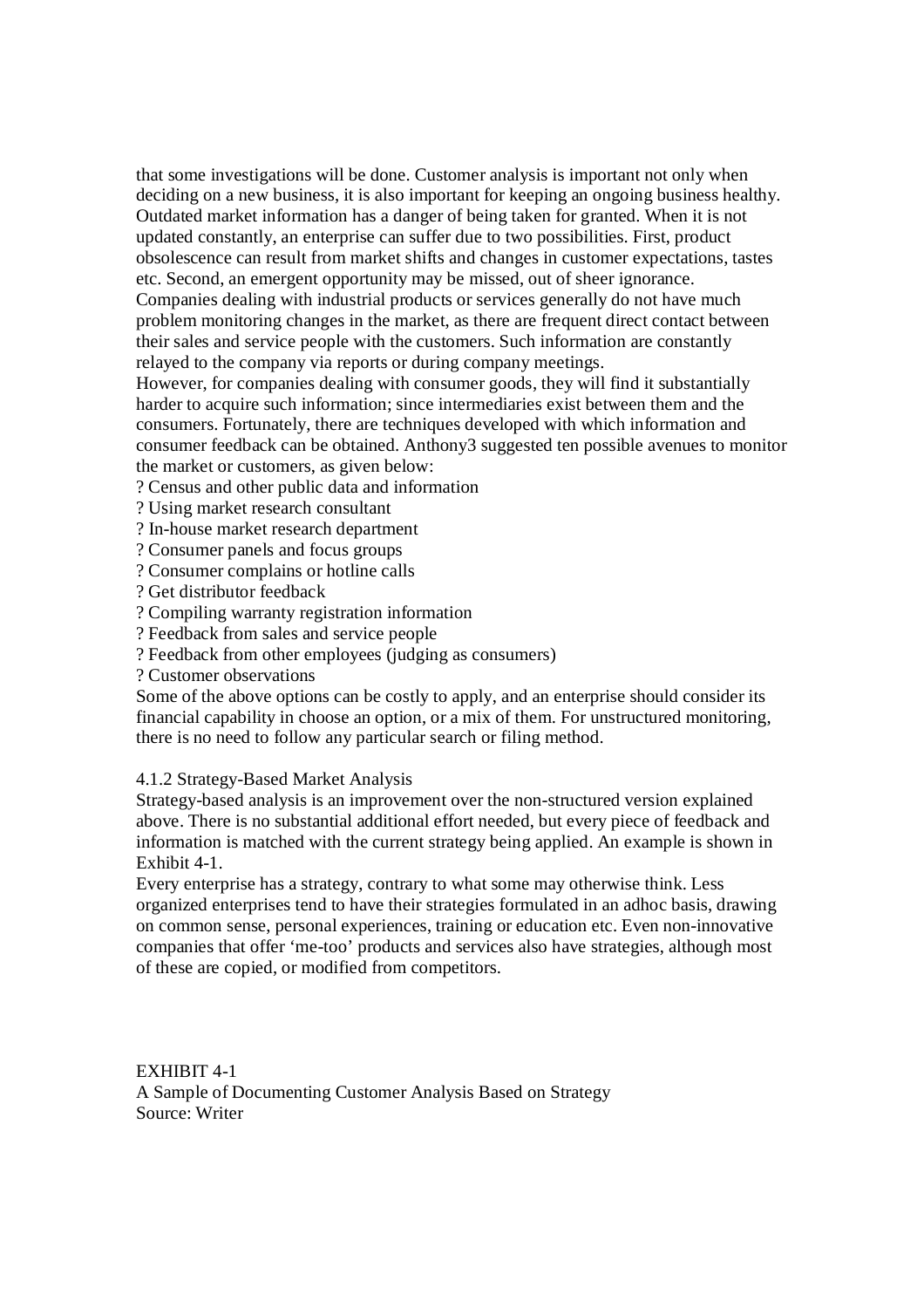Customer Information

| B <sub>1</sub>  |  |
|-----------------|--|
| Strategy pursue |  |

Enhances Strategy

Contradicts Strategy

Analysis by strategies offers a firm the opportunity to interpret feedback in a more meaningful way. The customer feedback when compared with the strategies in use, tells if the latter is still appropriate. It is useful to briefly introduce at this point, the three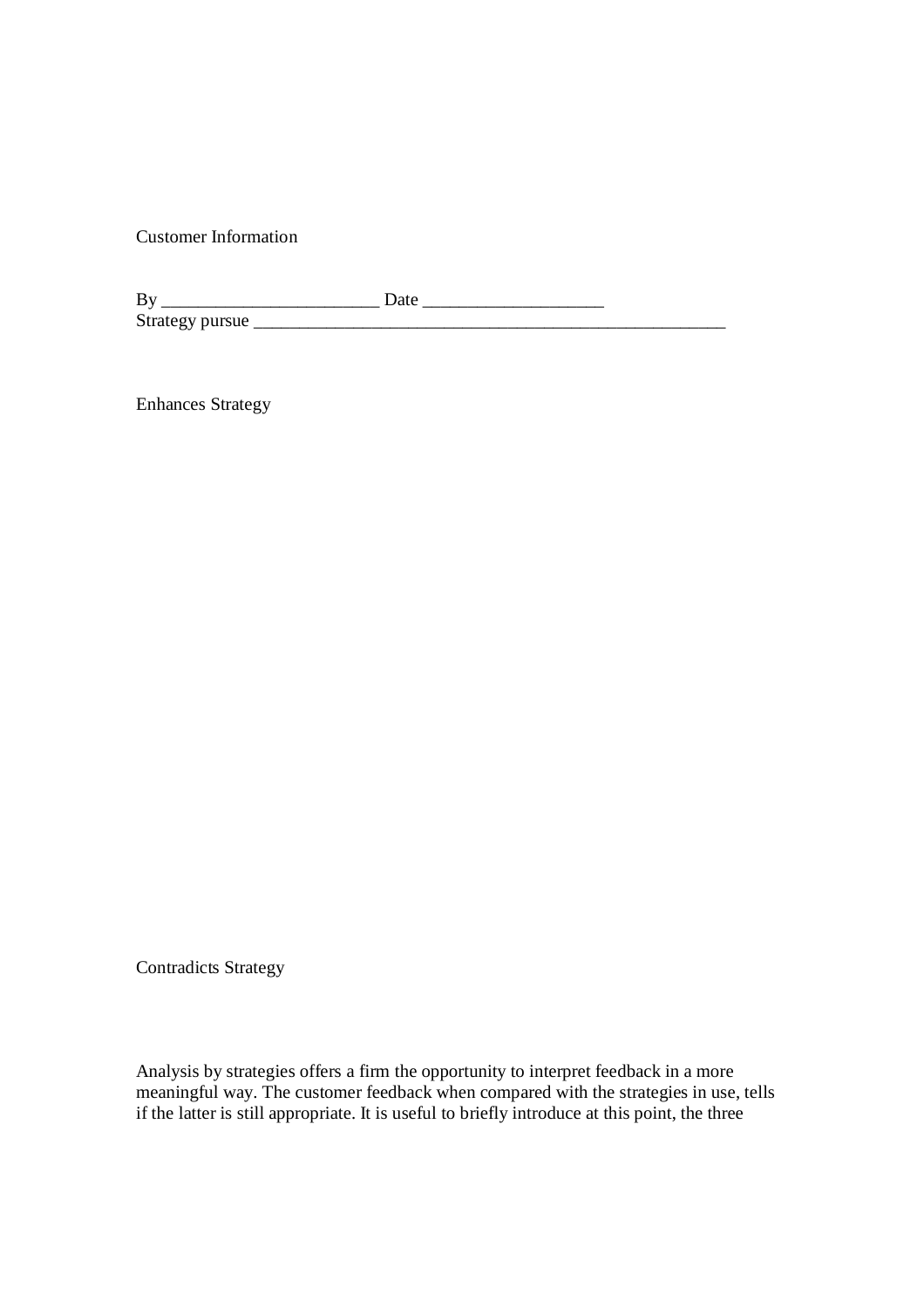Generic Strategies advanced by Professor Michael Porter, to help illustrate the technique. (See Chapter 26 for more details of the theory)

Three basic strategies may be applied by any enterprise to attain competitive advantage: a) cost leadership, b) differentiation and c) focus. According to the theory, products meant for the mass market may either consider cost leadership or differentiation as a basic strategy. On the other hand, firms that cater for smaller markets (niche markets) should follow a focus strategy.

To illustrate how a firm should interpret feedback from the angle of the current strategy, a cost leader producing cheap shoes is used. Generally speaking, sales volume is a good barometer of customer acceptance. Other feedback in the forms of views, opinions, approvals and complaints are also important as they are the harbinger of what is to happen later. Favorable responses suggest the cost leadership strategy is still suitable. Adverse comments on quality, features, service etc may suggest a shift in the customer's preference. In this hypothetical case, the market feedback was generally negative, even when the economy was good and no other cost leaders were competing in the market. The poor sales may indicate a case of changing needs with increasing affluence; as more disposable income tends to drive the needs for premium products.

With such feedback, the shoe manufacturer can act in time. It can either start to change its strategy to suit the changing customer behavior, or use its cost leadership advantage to explore export markets to bridge the imminent shortfall in home sales.

## 4.1.3 Analysis by Market Segments

Analysis by market segments is most accurate. To use the approach, however, one must learn how to divide up a market into subgroups or segments. Market segmentation may be defined as the identification of specific groups (or segments) of customers who respond differently from other groups to competitive strategies4"

Market segmentation enables a firm to analyze the market with greater certainty, because each segment is relatively small and more homogeneous. Market segmentation leads to two major advantages. First, the firm can tailor-offer packages more accurately for the selected segments, to gain competitive advantage. Second, new and more profitable niche markets may be discovered; and when successfully exploited, can add to the firm's viability and profitability. As there is often a price to pay for good things, the most obvious penalty of this approach is the extra analytical efforts needed; since the market is now splintered into many sub-markets with varied characteristics. For routine monitoring, however, the workload is not as much as the initial stages. This is because no SMEs can pursue all the segmentations in a market. It is more normal for a firm to choose only a few market segments to get involved in. Hence only feedback on these few market segments are needed.

#### 4.2 Procedures for Segmenting a Market

## 4.2.1 Segmenting Criteria

A market can be segmented in many ways. As a very simple example, the car market can be segmented into luxury, sports, family, passenger vans, small cars etc. From here, the firm should then examine the various market segments to determine their viability. To segment a particular market, Johnson and Scholes5 provided a guide, as shown in Exhibit 4-2.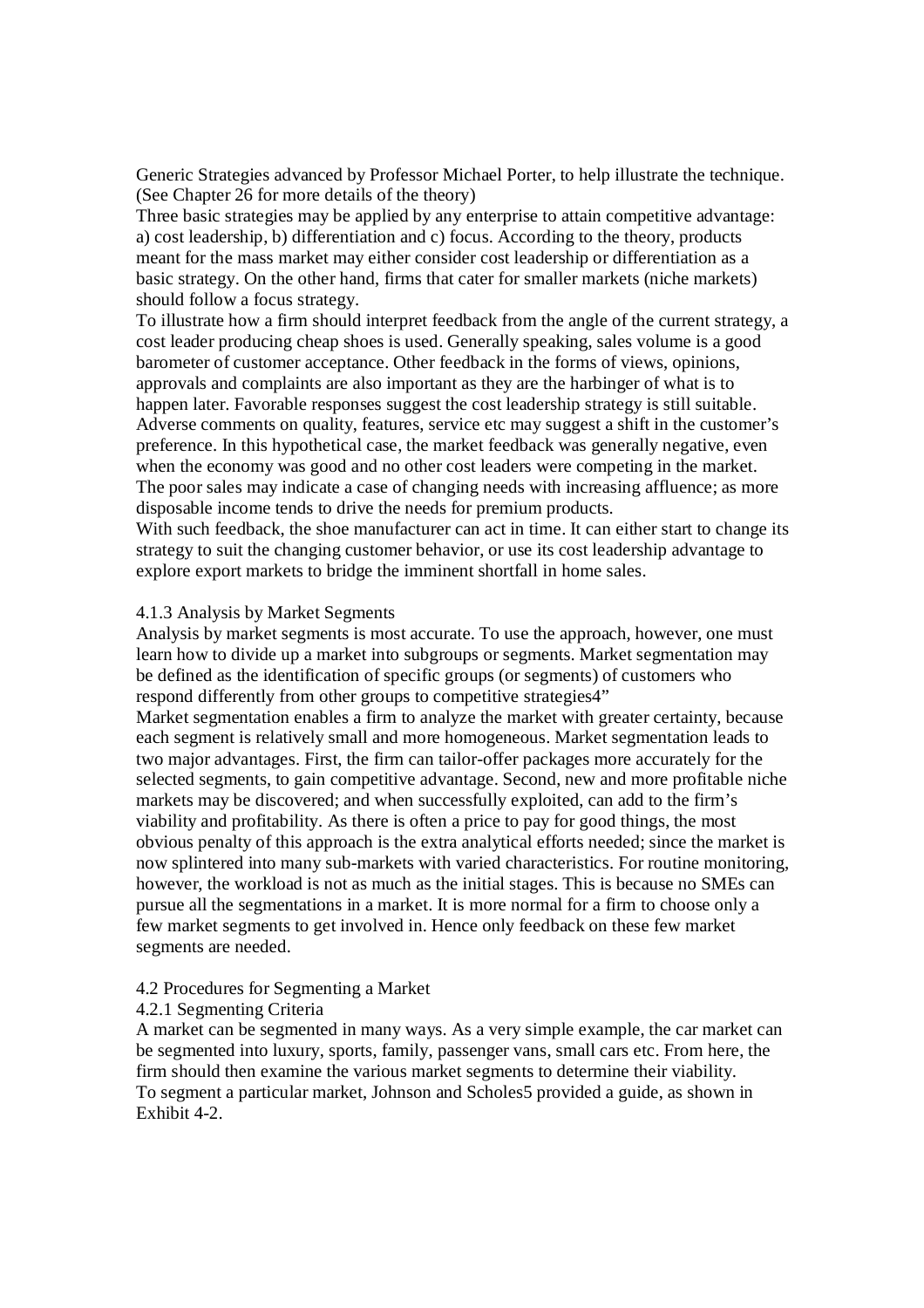Exhibit 4-2 Some criteria for market segmentation Source: Johnson and Scholes (1993, p.102)

Type of Factor

Characteristics of People/organisations

Purchase/use situation

User's needs and Preferences for Product **Characteristics** 

Consumer Markets

Age, sex, race Income Family size Life-cycle stage Location Lifestyle

Size of purchase Brand loyalty Purpose of use Purchasing behavior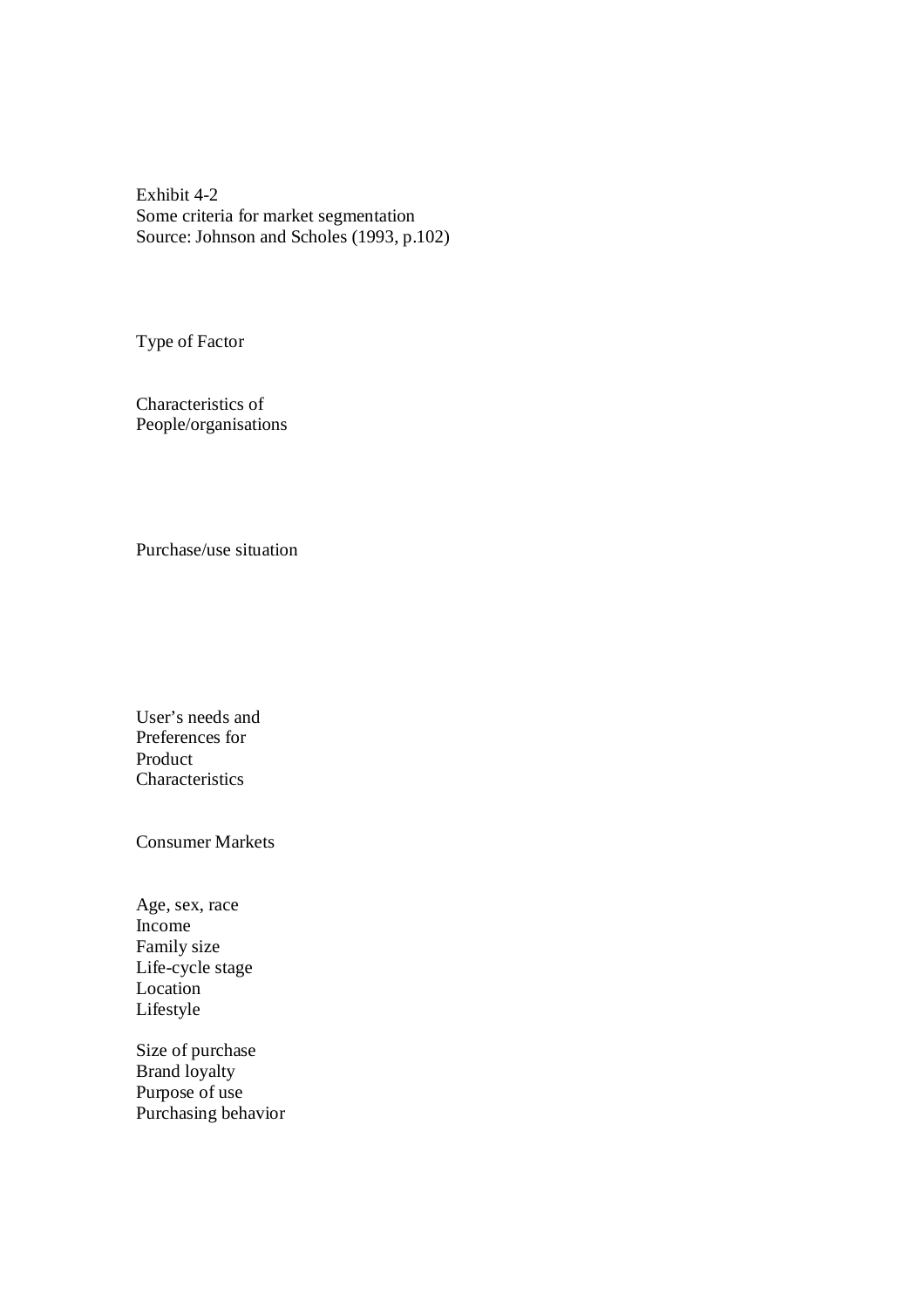Importance of Purchase Choice criteria

Product similarity Price preferences Brand preferences Desired features **Quality** 

# Industrial/Organisational Markets

Industry Location Size Technology Profitability Management

- Application Importance of purchase Volume Frequency of purchase Purchasing procedure Choice criteria Distribution channel
- Performance requirements Assistance from Suppliers Brand preferences Desired features **Ouality** Service requirements

4.2.2 Segment attractiveness To decide as to which segments to enter, some of the factors below should be considered. ? Buying power of the segments ? Expected margin ? Size of the segments ? Key success factors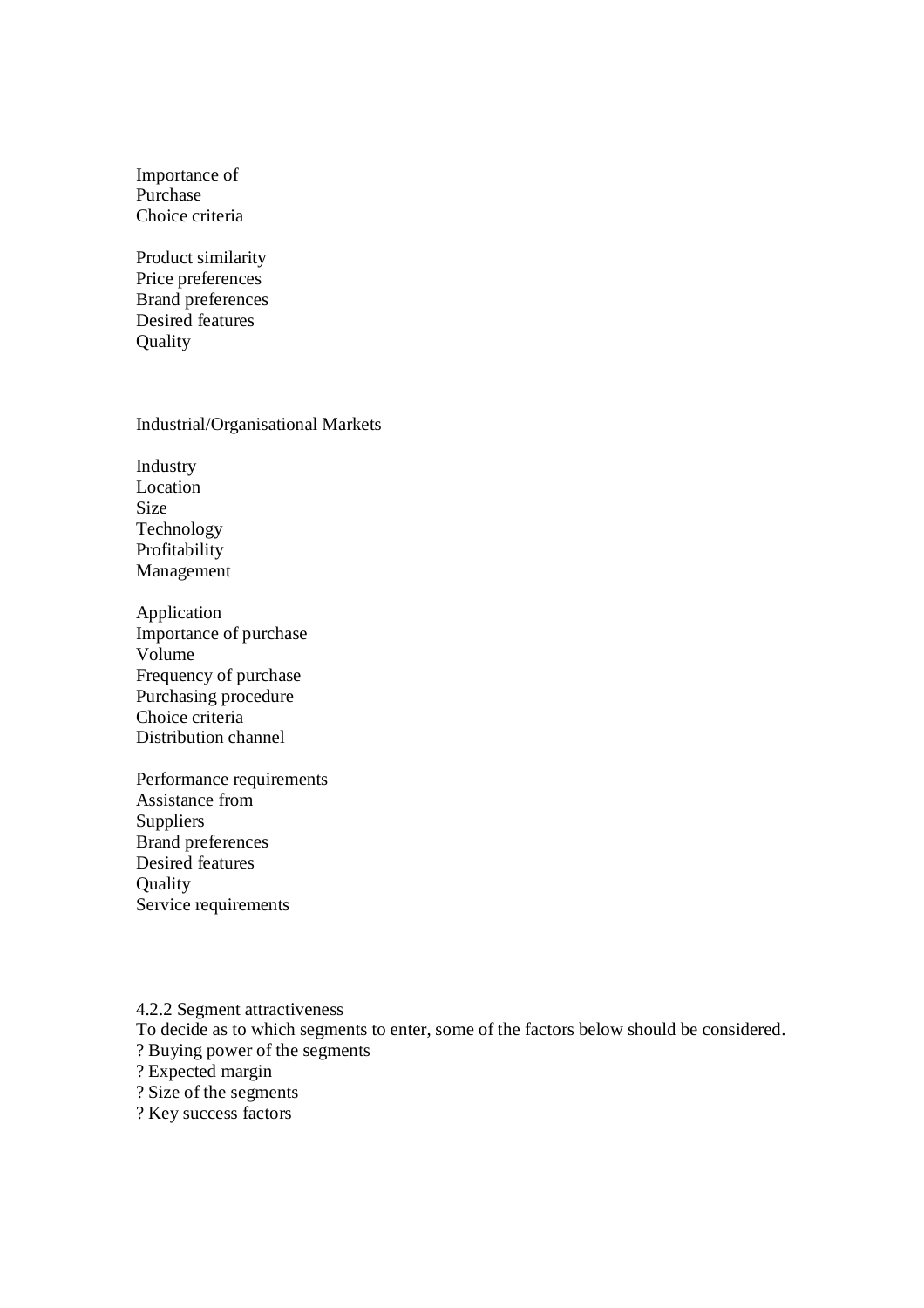? Investment needed to beef up capability to serve the segments

? Barrier to mobility (affecting potential customers to switch)

? Competing forces other than direct rivals (substitute etc)

## 4.2.3 Pitfalls

Although market segmentation makes good sense in today's fast changing and demanding market, there are some words of caution: 6

? Segmentation should be of practical value and represents reality. A segment that defy reality or non-operable is counter-productive.

? There should also be a consideration as how fine a market could be segmented as market size and the operation constitutes part of the business viability.

Viewing from the strategic planning process, the findings obtained here can be further augmented using many other techniques (such as KSF-Competence Matrix, the BCG Matrix etc) to steer the firm to profitable businesses.

# 4.3 Application in SMEs

# 4.3.1 Survey Findings

All the 50 SMEs being surveyed indicated that they consciously analyze and get feedback about customers in a non-structured manner. When a disturbing trend develops, adjustments are then made in the operations accordingly,. As high as 68% of the interviewees also match the feedback against the strategies they are pursuing, although not on paper. An even higher percentage of 86% of the SMEs was found to think in terms of market segments. Therefore, it seems that it is a spontaneous nature of the SMEs to care about their customers and market.

In segmenting the market, they approach the exercise in a unique manner. Instead of segmenting the whole market into a finite number of segments, they merely construct a market segment on a need basis. All others are then piled back when they refer as the mass market. And when another need arises, they will go back to the pile and construct another segment. For example, a plastic resin supplier first made out a market segment consisting of the engineering plastic manufacturers. Later on, to increase sales, the entrepreneur then found it necessary to make out another market segment; which he chose plants who make laminated packaging materials. He still has a large remainder mass market that he can look into to create more market segments later. This is certainly a good way to expand the business, as it takes into account of a SME's own capability first, before looking for a suitable market to work on.

# 4.2.2 Case Study

Team operates largely on market segmentation. Fours sales departments had been created to handle four different market segments. Market and customer feedback are therefore very much along market segment lines. Analysis by matching feedback on strategy is currently being done only at the top level. Department managers are less clear on the strategies and hence do not always know how to deal with the feedback. For example, in the Poolcare department, where the strategy is on differentiation, complaints on price is only to be expected. Yet the department manager sometimes tried to meet competitors' low prices. To achieve total autonomy, the directors should be more open and explicitly inform the various departments of the strategies being pursued.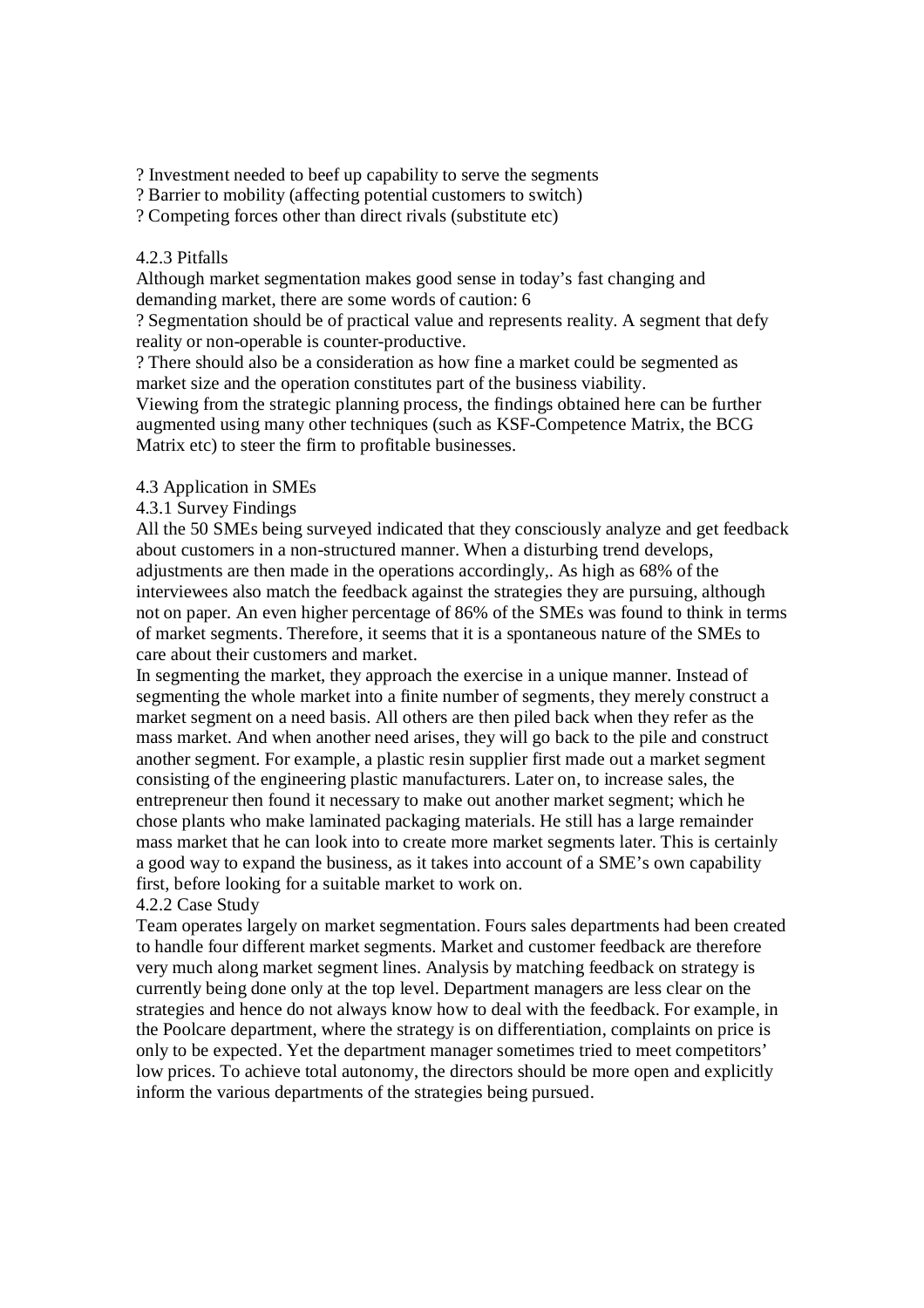The company requires its salespeople to report on market changes, customer complaints etc, through weekly and monthly reports; but this is seldom compiled. Perhaps this is to be expected as salespeople generally do not want to report problems, which can be misconstrued that they are not doing a good job. As a result, many salespeople either do not submit their reports on time, or submit bland and non-indicative information. The management had to make use of the biannual meetings to seek information face-to-face. Sometimes, the management had also to go down to the field to gather reliable information.

# 4.2.3 Views of Business Observers

The business observers, while appreciating the usefulness of getting market and customer feedback, wondered if the exercise is self-paying. In the SME context, they feel that it may take too much of the entrepreneur's time from the other more productive work such as face-to-face with customers. The lone marketing manager is totally for the idea, probably due to his training and the results he had seen in his experience.

# 4.3 Chapter Conclusion

The views of strategic experts, survey findings and case study largely endorsed customer analysis as a useful tool of strategic management. However, at the SME level, the question of time availability complicates the issue. The writer holds the view that customer analysis is even more critical for SMEs, and therefore must be carried out. Most of the SMEs are tight on financial resources, so their operation depends on a continuous income stream resulting from customer purchases. They just cannot afford to be out of tune with their customers.

On resolving the time factor, the key is to stay simple to encourage participation. Feedback and interpretation can be made with or without any structure. Further they can be made verbally or in writing, as the people prefer. The substance is more important than the method.

## **REFERENCE**

1. Lynch, R., Corporate Strategy, 1997. Pitman Publishing, London. p. 196 2. Ibid

3. Anthony, W. P., Practical Strategic Planning, Toppan Co., Ltd., Tokyo, Japan. 1991. Pp. 55-56

4. Lynch. Op. Cit., p.201

5. Johnson, G. and Scholes, K. Exploring Corporate Strategy, (3rd Ed) 1993. Prentice Hall Europe, Hertfordshire, UK. p. 102

6. Thomson, A. and Strickland, A, Strategic Management-Concepts and Cases. (9th Ed) 1996, Richard D. Irwin, USA.,

CHAPTER 5

COMPETITOR ANALYSIS

Ries and Trout argued that satisfying customer needs alone does not guarantee business success. If all competing firms were to rely on customer analysis alone in their strategic planning, it will result in all the competing firms producing almost identical products. No one then would have any differentiation.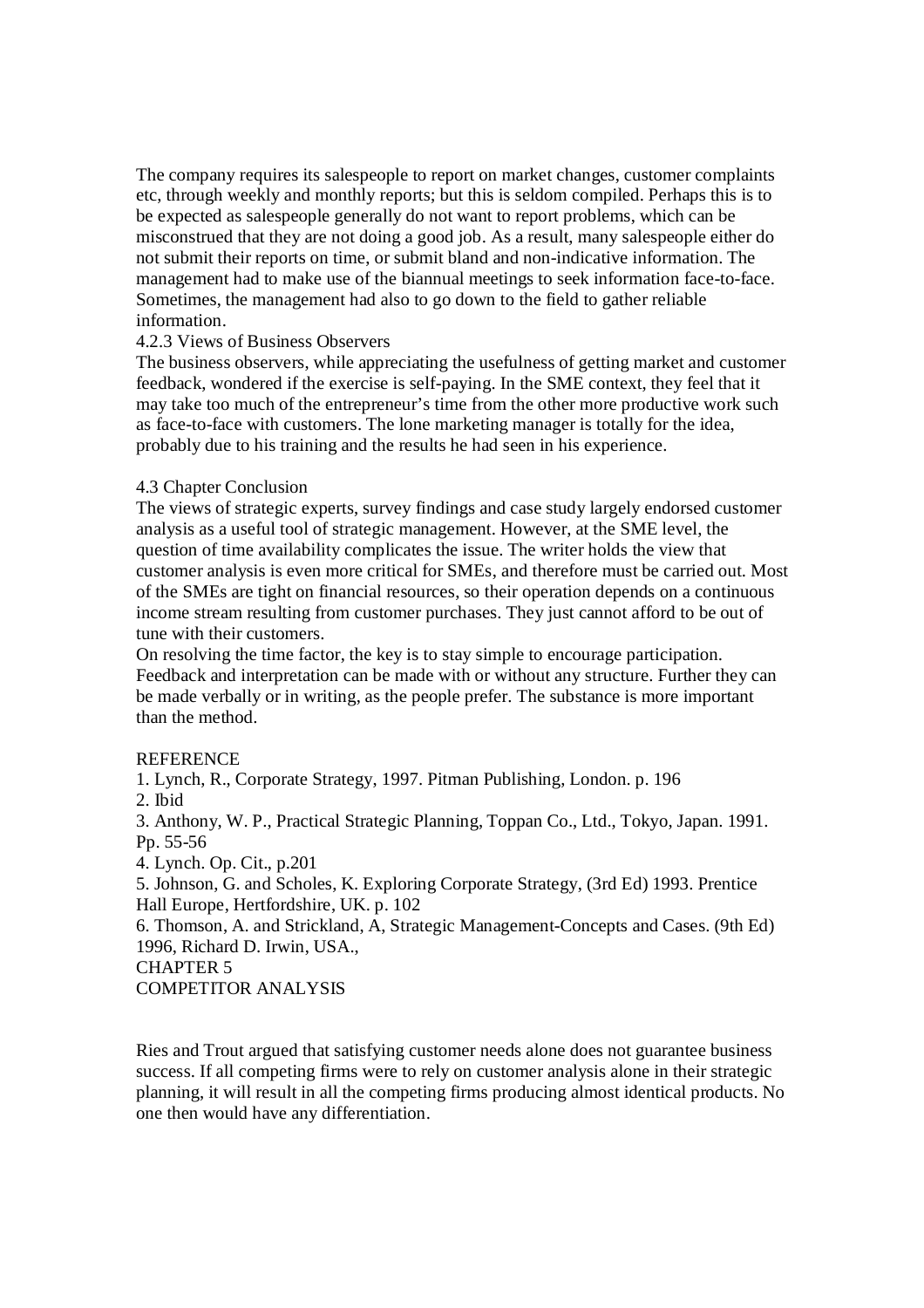Fortunately, this is not happening in the real world, otherwise it will be deprived of the varieties that it enjoys now. Every competitor tries to be different and pursue different strategies, in order to out-rival its competitors. The authors claimed, quite logically, that when a company fails in a market place, it is often its competitors who are responsible for it; and not so much the customers.1

This brings on another crucial point in strategic management – competitor analysis. While it is fruitless to spend time weighing the merits of competitor analysis against customer analysis, it would not be wrong to place an equal emphasis on both.

## 5.1 Concepts and Principles

In order that a firm is not out-maneuvered by it competitors, competitor analysis should be an essential part of strategic analysis. Thomson and Strickland described it well; "Unless a company pays attention to what competitors are doing, it ends up flying blind into the competitive battle".2 What the competitors are doing have direct impact on a company's own strategy, " whether it needs to defend against specific actions taken by rivals or whether the rival's moves provide an opening for a new offensive thrust."3 Large companies are particularly interested on this issue. It is important to them even it may not mean a matter of life and death. Maintaining a certain market position is nearly always given a top priority by major companies. Few corporation CEOs can accept a drop in market position caused by managerial ignorance.

Yet market position is increasing harder to maintain in the new world order. An avalanche of new opportunities and threats have surfaced especially in a global perspective due to:

a) increased competition all over the world, and

b) the opening up of new markets. Foe examples, growing privatization of many stateowned firms in Europe and Asia, and Eastern Europe. And China and the former Soviet Bloc adopting market economy

c) gradual removal of global trade barriers.

All these can upset the balance of power among the competitors. Hence, competitor analysis and constant monitoring have become a permanent routine in many companies. Special departments had been set up to carry out these tasks. A term has also been invented – competitor intelligence (C.I.) monitoring.

5.1.1 Competitors intelligence monitoring

Competitors intelligence is different from industrial espionage. Hitachi paid US\$525,000 to an IBM employee for sensitive information is industrial espionage. It is unethical and illegal. In the case of C.I., it relies only on information available in the public domain. These information can be assessed legitimately through the internet, trade journals, wants ads, news articles, government fillings, stockbroker analyses, exhibition and trade fairs, annual reports, suppliers, distributors and competitors themselves.4

Motorola is said to spend US\$250,000 per year on monitoring key competitors. Marriott's was said to have used it before committing to build Farfield Inns.5

# What to Monitor

Competitor Intelligence is conducted with three major aims:

? Provides general understanding of an industry and its competitors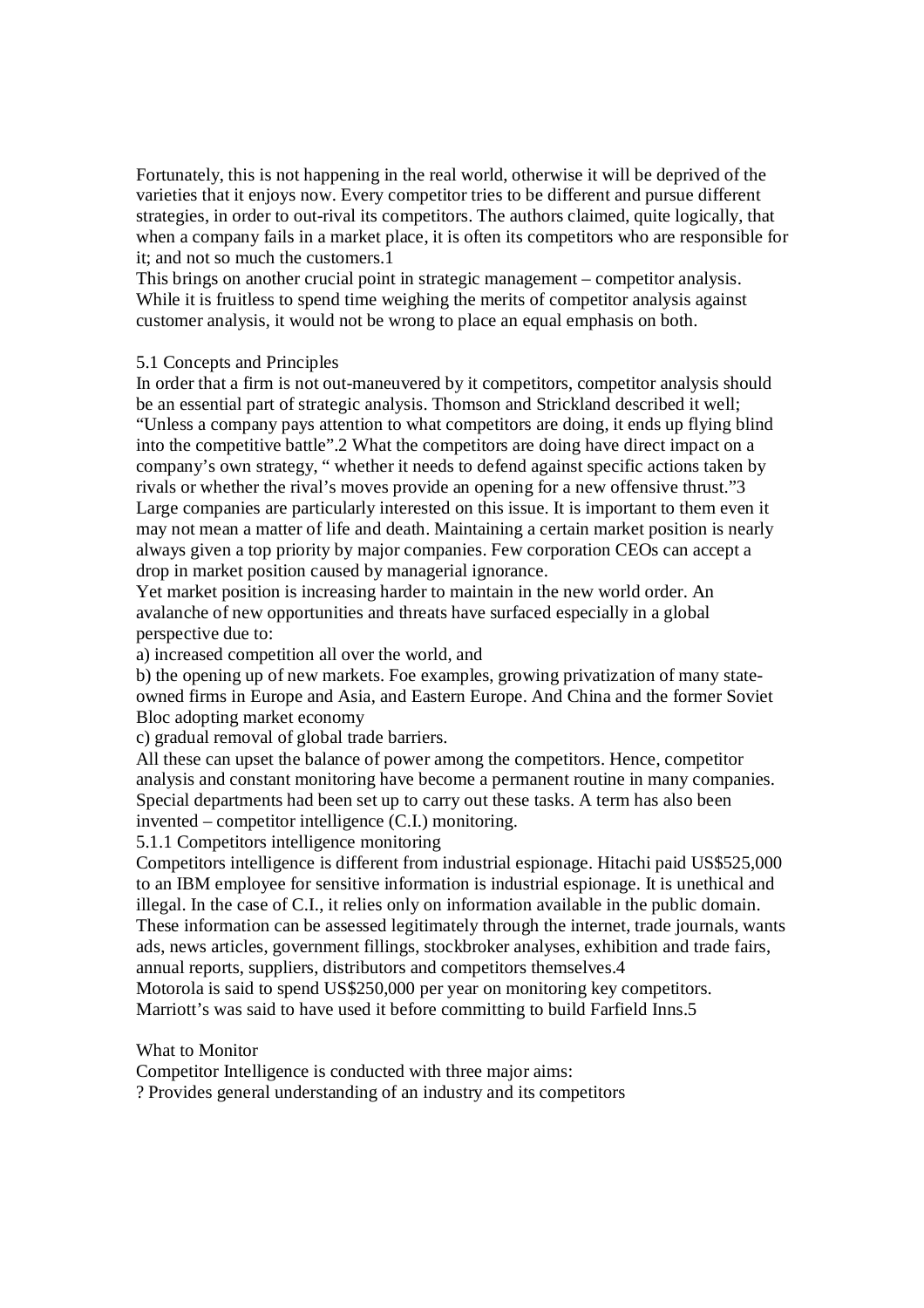? Identify areas in which competitors are vulnerable and to assess the impact strategic actions would have on competitors

? To identify potential moves that a competitor might make that would endanger a firm's position in the market

A Competitor Intelligence program may not be elaborate; as it depends on a firm's requirement. Often, a simple program can be done without hiring specialized staff. A common tool to track competitors is a competitor profile. (See Exhibit 5-1) 6

Who to Analyze

If a firm has only a few competitors, it would be easy to monitor all of them. However, if the firm has many competitors, a problem would naturally arise. Mangy strategic commentators (Aaker etc) 7 suggested two options:

? Analyze those in the strategic maps (true competitors)

? Analyze the leader and a few others of similar size, including one or two new entrants (as they exemplify some new strategic issues)

EXHIBIT 5-1

Competitor Profile

Source: Adapted from Lynch 1997, pp.181-3

# COMPETITOR PROFILE

Competitor: Source: Date: Source:

## Objectives:

Rationale: If the competitor is seeking sales growth or market share growth, this may involve an aggressive stance in the market place. If the company is seeking profit growth, the company may choose to achieve this by investing in new plant or some other means that might take time to implement. If this is the case, there will be less of an immediate impact on others in the market place, but new plant may mean lower costs and a longer term impact on prices. Company Annual Reports and press statements may be helpful here in defining what the competitor says it wants to do. These need to be treated with some caution, however, since the company may be bluffing or using some other competitive technique.

## Resources:

Rationale: The scale and size of the company's resources is an important indicator of its competitive threat – perhaps it has superior or inferior technology, perhaps over-manning at its plants, perhaps financial problems.

# Past Record of Performance

Rationale: Although this may be a poor guide to the future, it is direct evidence that is publicly available through financial statements and stockbrokers' reports.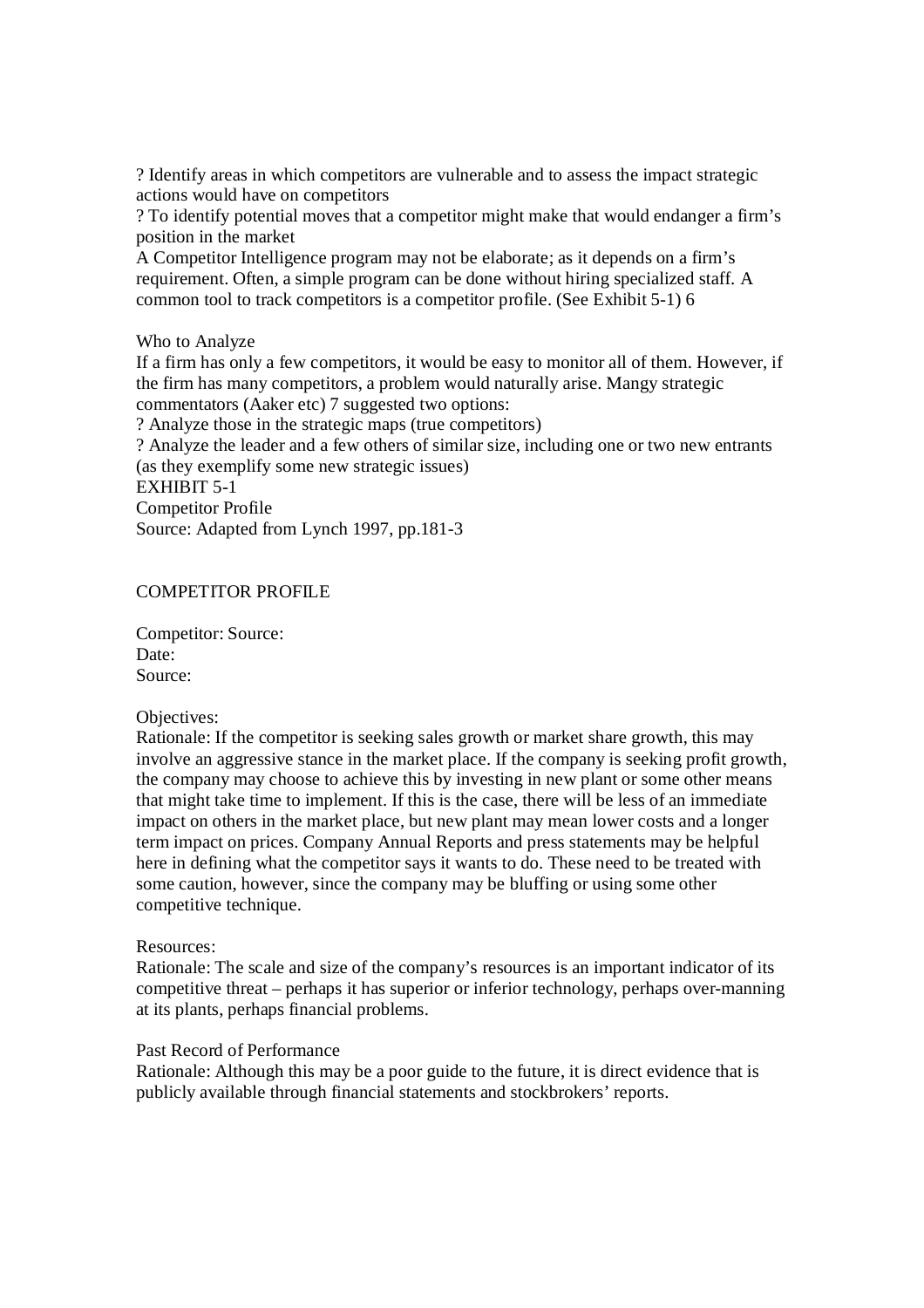## Current Products and Services

Rationale: Many companies buy competing products or services for the sole purpose of Tearing them apart. They analyze customers, quality, performance, after-sales service, promotional material and some even interview former employees – ethical perhaps, but it does happen.

# Present Strategies

Rationale: Attitudes to subjects, such as innovation, leading customers, finance and Investment, human resource management, market share, cost, reduction, product range, pricing and branding, all deserve investigation.

Formidable competitors in neighboring countries may also be monitored, though less vigorously. Large international companies in developed countries are also to watch. These foreign competitors can suddenly enter a country without warning. This likelihood is getting higher with global barriers disappearing. What would be the likely motives for them to do so? Frequently, a competitor may decide to go global for three reasons: (a) international ambitions, (b) to achieve economy of scale and (c) to integrate worldwide presence and global strategies.8

# 5.1.2 Competitive Equilibrium

This concept concerns the balance of power of the competitors, the shifting of this equilibrium; and its impact on a firm. Market equilibrium upset is usually caused by strategic moves taken by a prominent competitor or a group of competitors. Two interesting indicators are commonly used to track such information.

## Concentration Ratio

"The concentration measures the degree to which value added or turnover is concentrated in the hands of a few or a large number of firms in an industry." It is usually expressed as percentage of value-added or turnover controlled by the largest 4, 5 or 8 firms (known as C4, C5 and C8 respectively). For example, the C5 of manufacturing industry in UK is 55%.9 There are a few implications from this analysis: 10

? The total number of firms determine the industry's buying and price setting power ? The mix of firms making up the industry will also influence competitive intensity. If they are only a few competitors roughly equal in size, some tacit understanding can be achieved, thus improving profits. However, if a few giants exist along with some small companies, no tacit understanding can be achieved, and profit is expected to suffer. The concentration ratio tells a SME quickly what to expect in a business, both in the short and medium term.

## Cooperation among Competitors

It is getting common for competitors to cooperate, domestically as well as internationally. A few examples11 quoted are: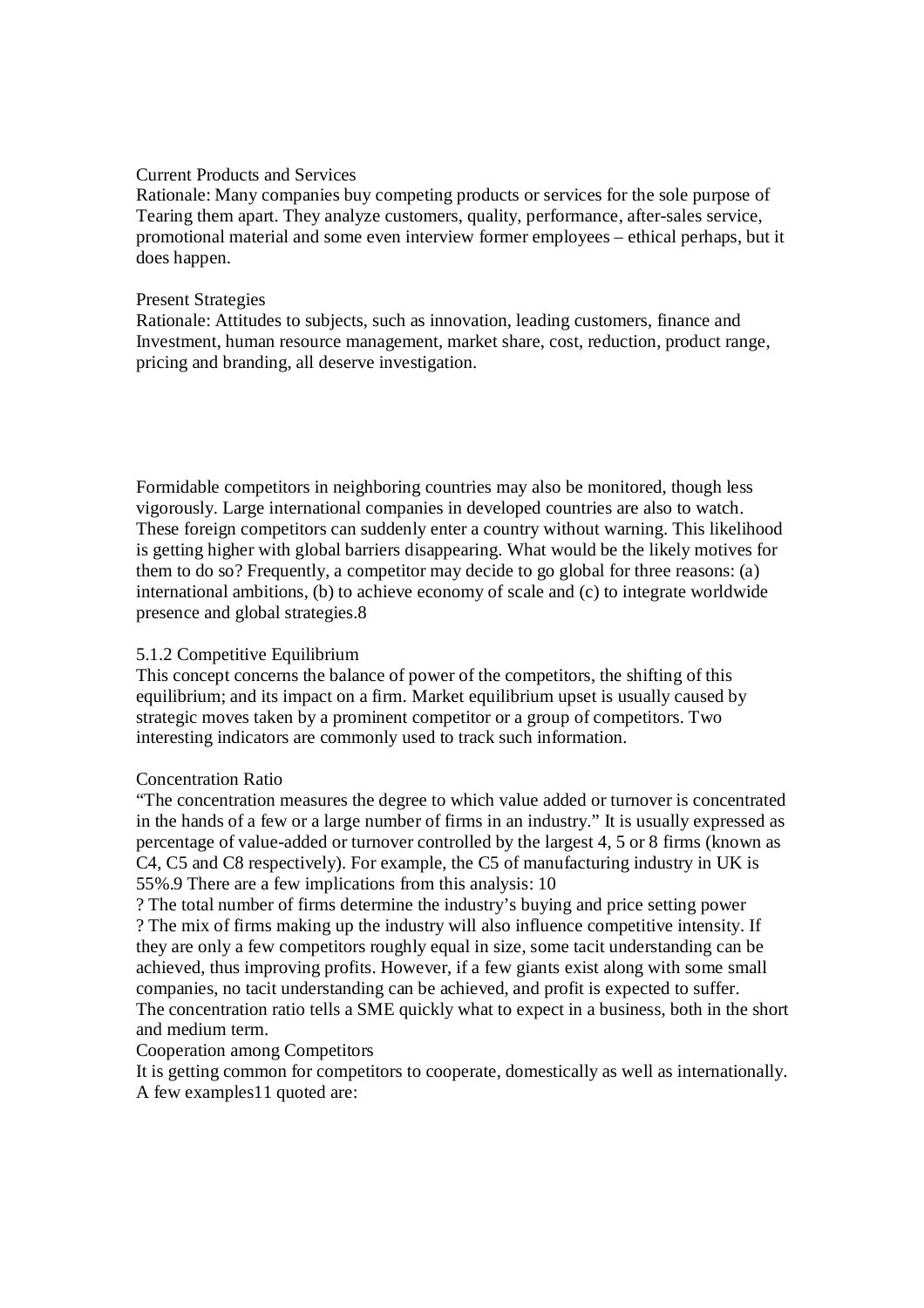? Three largest computer companies in Europe worked together to linked up Europe's diverse computer systems recently. They are Siemens-Nixdorf Information System AG (Germany), Cie Des Machines-Bull (France) and Ing. C. Olivetti and Co (Italy). ? Corning formed 15 joint ventures with former foreign rivals. They include BIVV (UK), Ciba-Geigy (Switzerland), Cie Financiere des Fibres Optigues (France), Siemens (Germany), Finimi (Belgium), Asahi Glass (Japan), Beijing Electronic Glass Engineering Technology (China), NGK Insulators (Japan), Samsung (S. Korea) and Australian Consolidated Industries (Australia).

? Intel and Texas Instruments agreed to a 'cooperative mutual-gain strategy'. They swap semi conductor designs and manufacturing technology for developing computer chips and act as alternate suppliers for each other. The cooperation is primarily to exploit the burgeoning market for application-specific integrated circuits (ASICs).

This could likely be a future world trend, according to Kathryn Harrigan at Columbia University, to reduce the risks associated with high investment in hi-tech business in an otherwise uncertain market. 12 Acquisitions and mergers also are getting very common. Daimler Benz with Chrysler; Lybrant and Coopers with Price Waterhouse are some of the most recent mergers that hit world news in 1998. Such strategic linkups change the market equilibrium significantly, in favor of these companies; and at the expense of the weaker ones.

## 5.2 Applications to SMEs

## 5.2.1 Survey Findings

All the SMEs being surveyed conduct competitor analysis regularly. Their major emphasis is on changes in competitors activities, which may have an impact on them. Concentration Ratio was a totally new concept to most interviewees and the response was mixed. Those SMEs in huge and highly fragmented market showed no interest at all on the ratio. The argument being "There is enough for everybody. We will have our market whatever they may try to do." Companies with small markets e.g. niche marketers or the guerillas, monitor Concentration Ratios (not exactly the way it was described above), as changes can have a devastating impact on them.

## 5.2.2 Case Study

Team monitors the activities of key competitors regularly. The main feedback is from the sales force, distributors, customers and also friendly competitors (with whom it intertrades). The recording of such information is not systematic nor along any structure. This practice is also common among the other SMEs surveyed. Concentration Ratio had not been a point of concern until recently, because it is the leader of a few market segments. This picture changed when the overall market leader suddenly acquired three smaller competitors. This move makes them a runaway leader, cornering about 70% of the market. The information therefore reveals a severe threat that the company must deal with, which is testimony of its merit.

#### 5.2.3 Views of Business Observers

The observers could understand the need for competitor analysis in business, but they could not relate very well to their own professions or companies. The banks in Malaysia, for example, offer almost identical products, and pursuing the same strategies, so there is not much to monitor about. The accountants and lawyer are restricted to advertise or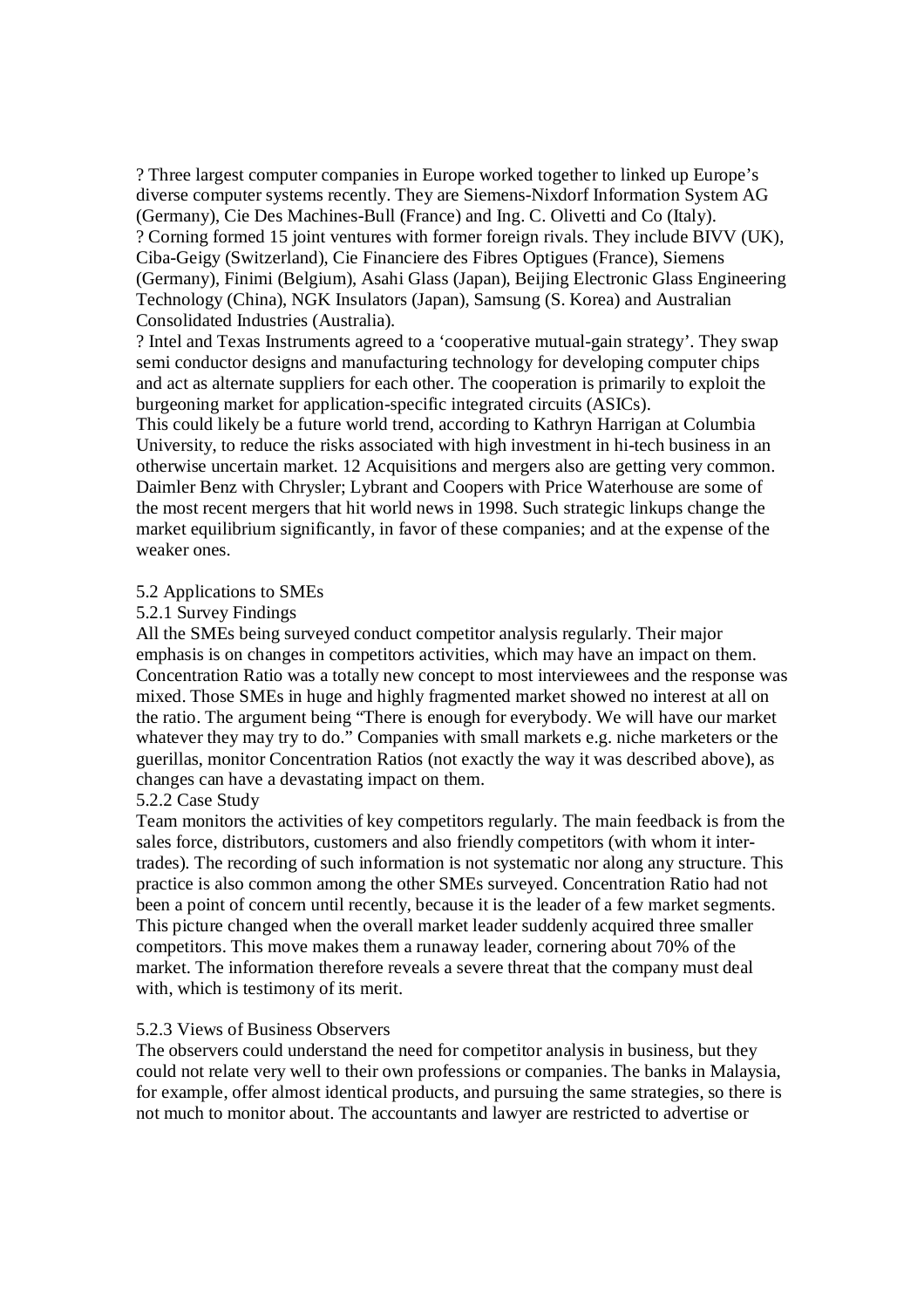promote their services by the code of ethics of their respective professions. The same restrictions apply to the other providers of such services. Therefore, they do not expect to find anything significant or heartstopping even if they try monitoring. However, in the SME context, they all agreed that it is an important tool.

### 5.3 Chapter Conclusions

This chapter introduces some interesting concepts and suggestions on competitor analysis. Despite of the lack of emphasis by traditional strategic theorists, this is an important element of strategic analysis. Recent works of strategic writers seem to lay greater emphasis in this area. Survey of SMEs also demonstrated of their interests in keeping tab of competitor activities. Of course, it is unclear if this is being done from the operational or strategic viewpoints. This distinction is probably not important, as the information is finally needed for strategic decision.

#### REFERENCE

1. Ries. A. and Trount. J., Marketing Warfare. McGraw-Hill, New York, 1986. 2. Thomson, A. and Strickland, A, Strategic Management-Concepts and Cases. (9th Ed) 1996, Richard D. Irwin, a Times Mirror Higher Education Group, Inc Company, USA. pp. 82-3 3. Ibid 4. David, F. R., Strategic Management, (6th Ed) 1996. Prentice Hall, Inc. New Jercey, USA. p. 118 5. Ibid., pp. 120 6. Lynch, R., Corporate Strategy, 1997. Pitman Publishing, London. p. 186 7. As quoted in Lynch. Ibid., p. 182 8. Ibid., p. 186 9. Ibid., p. 170 10. Ibid 11. David. Op. Cit., p. 120 12. Ibid

CHAPTER 6 KEY SUCCESS FACTORS

## 6.1 Concepts and Principles

Key success factors (KSFs) refer to those elements that affect the chances of a firm succeeding in a given venture the most. The concept was first suggested by Kenichi Ohmae, the former head of McKinsey in Japan. He argued that, "when resources of capital, labor and time were scarce, it was important that they should be concentrated on the key activities of the business – that is, those most important to the delivery of whatever the organization regards as success." Michael Porters and John Kay had also noticed the existence of such factors.1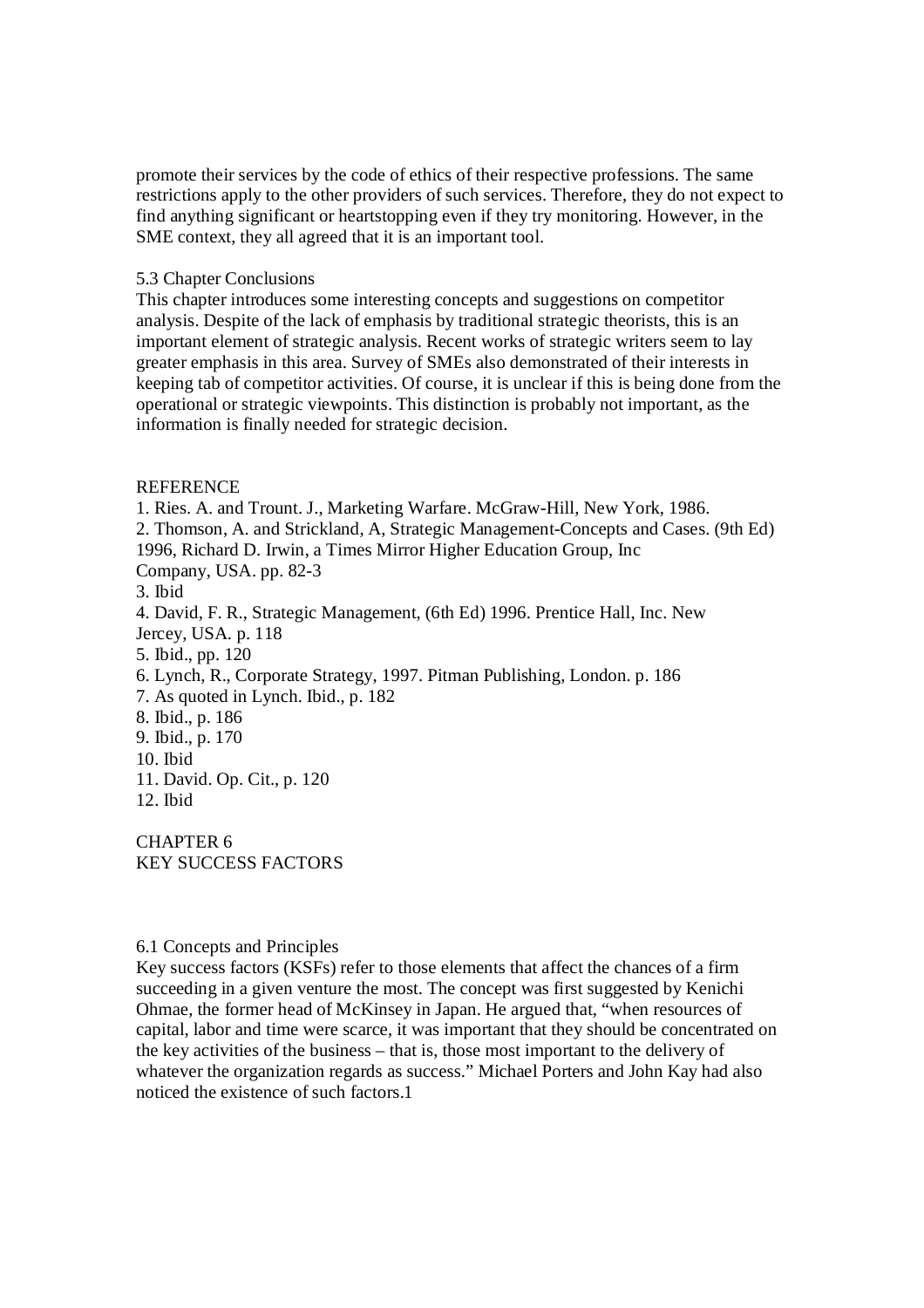Understanding this concept will be extremely helpful to the SMEs. As most of them are resource limited, the KSFs show them where to spend their precious money on, and where not to. There is a slight problem, however. The task of identifying KSFs is not all that easy, especially for someone who does not posses an intimate knowledge of a business. Key factors concern not only the resources of the firm, but also the prevailing competitive environment. Ohmae's three Cs, or sometimes called the 'strategic triangle', can be a useful guide to identify the KSFs, as explained below.2 ? Customers. What do customers really want? What are the

Segments in the market place? Can we direct our strategy towards a group?

? Competition. How can the organization beat or at least survive against competition? What resources and customers do they have that make them particularly successful? How does the organization compare on price, quality, etc. Does the organization have a stronger distributive network than its competitors.

? Corporation. What special resources does the company itself posses and how do they compare with competitors? How does the company compare on costs with its rivals? Technologies? Skills? Organizational ability? Marketing?

Perhaps it is more important to realize that it is the ability of the firm to satisfy the KSFs in order to succeed. "KSFs are therefore factors that every business must be competent at doing and or must concentrate on achieving in order to be competitively and financially successful." 3

Craig and Grant4 pointed out something very interesting, which Ohmae did not dwell in. There are KSFs which relate to the nature of the industry itself. Thomson and Strickland5 and Lynch6 had also mentioned this point. Every industry has its unique features and KSFs. Some examples are: 7

? In beer industries, the KSFs are to full utilize brewing capacity to keep manufacture cost low. Frequently, it must bee coupled with good advertising skills to induce demand ? In the apparel industry, the KSFs are designing and color combinations and low cost (to give attractive retailing profit margin).

? In tin and aluminium can industry, the KSFs are to locate plants close to end-users to cut transportation cost.

Thomson and Strickland provided a very comprehensive reference list, which a SME should find useful to identify its KSFs, in case Ohmae's guide is not user-friendly enough. See Exhibit 6-1.

EXHIBIT 6-1 Types of Key Success Factors Source: Thomson and Strickland 1995, p 85.

Technology-Related KSFs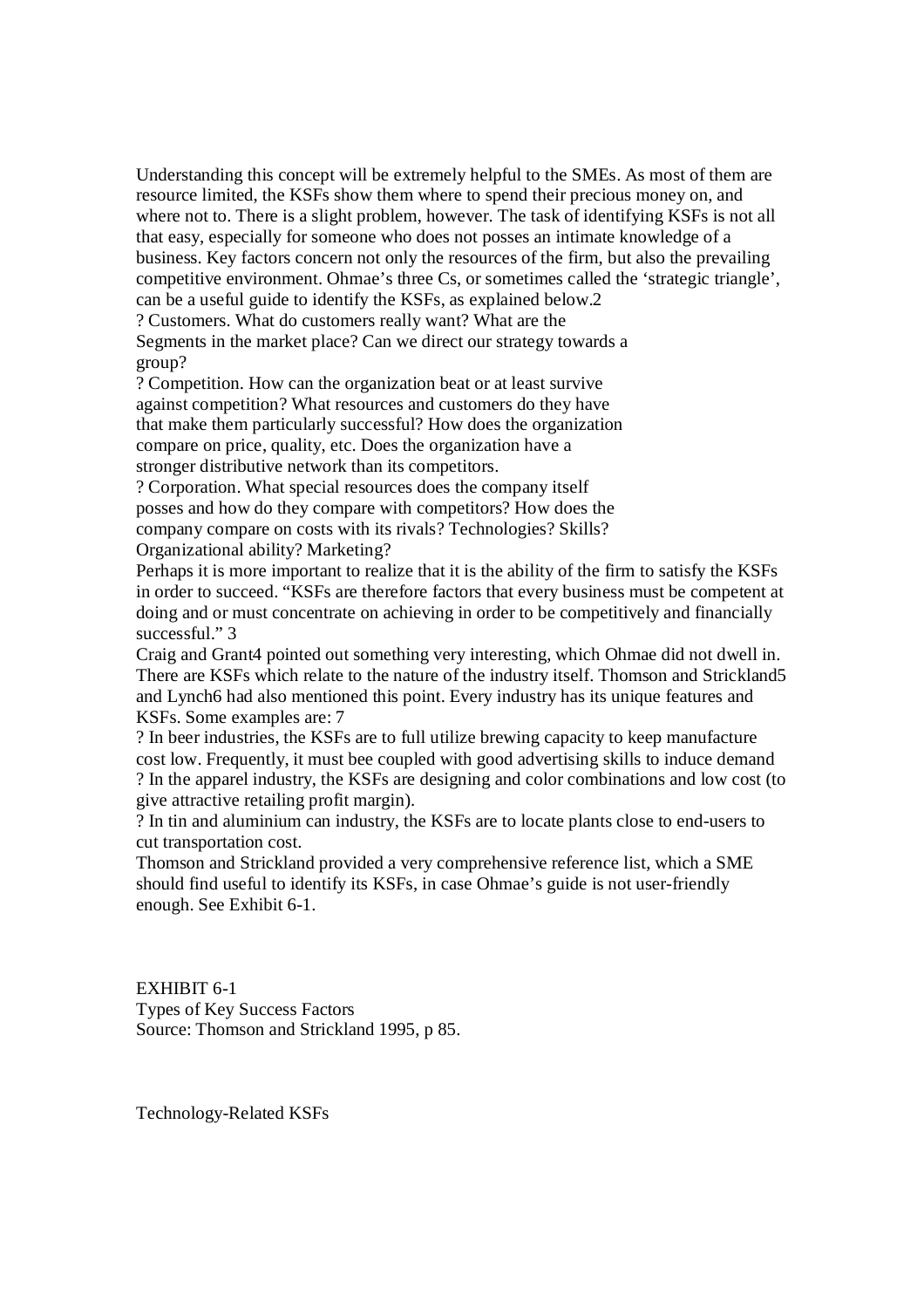? Scientific research expertise (important in such fields as pharmaceuticals, medicine, space exploration, other "high-tech" industries)

? Production process innovation capability

? Product innovation capability

? Expertise in a given technology

Manufacturing-Related KSFs

? Low-cost production efficiency (achieve scale economies, capture experience curve effects)

? Quality of manufacture (fewer defects, less need for repairs)

? High utilization of fixed assets (imported in capital intensive / high fixed cost industries)

? Low-cost plant locations

? Access to adequate supplies of skilled labour

? High labour productivity (important for items with high labour content)

? Low-cost product design and engineering (reduces manufacturing costs)

? Flexibility to manufacture a range of models and sizes/take care of custom orders

Distribution-Related KSFs

? A strong network of wholesale distributors/dealers

? Gaining ample space on retailer shelves

? Having company-owned retail outlets

? Low distribution costs

? Fast delivery

Marketing-Related KSFs

? A well-trained, effective sales force

? Available, dependable service and technical assistance

? Accurate filling of buyer orders (few back orders or mistakes)

? Breadth of product line and product selection

? Merchandising skills

? Attractive styling/packaging

? Customer guarantees and warranties (important in mail-order retailing, big ticket purchases, new product introductions

Skills-Related KSFs

? Superior talent (important in professional services)

? Quality control know-how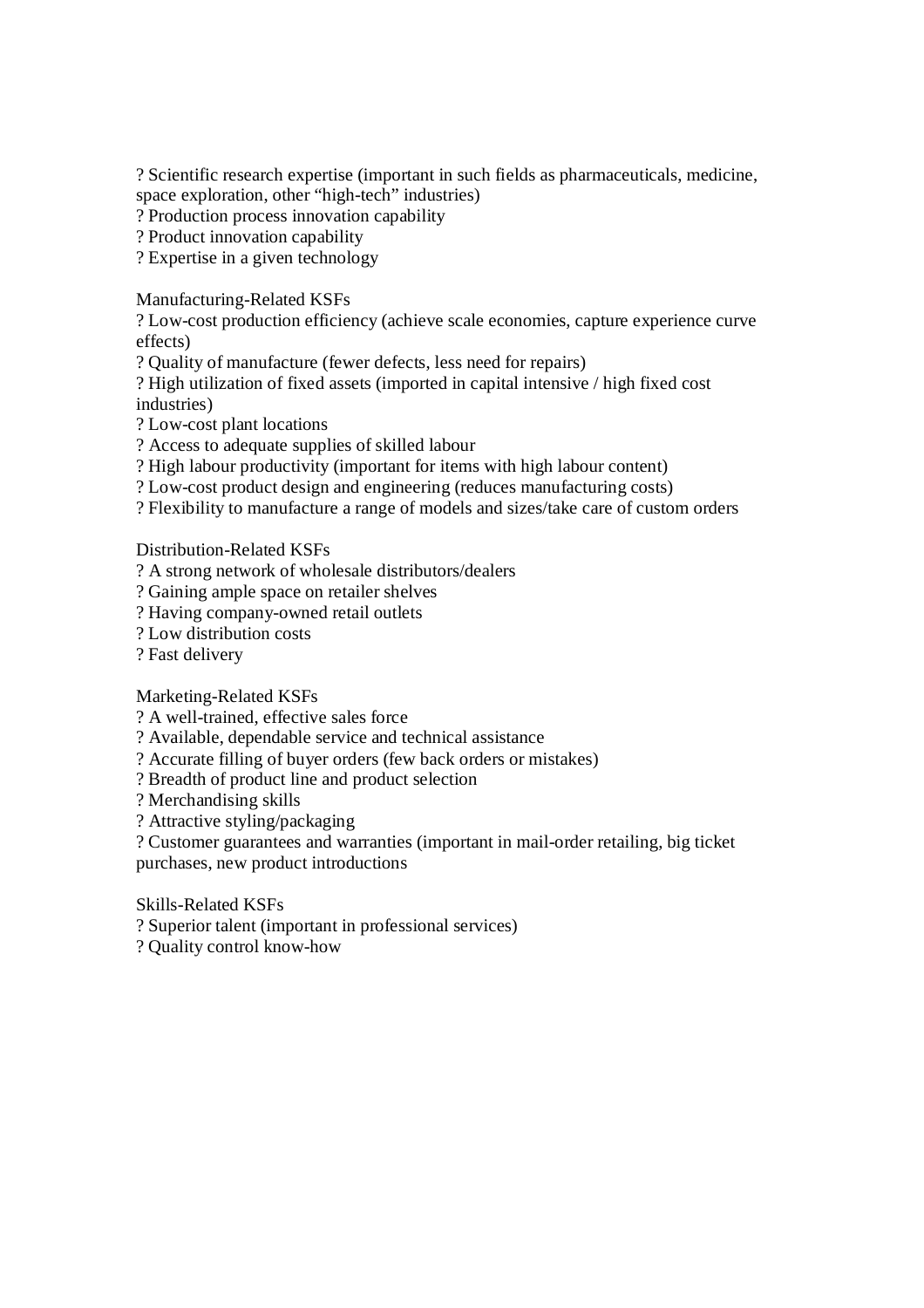? Design expertise (important in fashion and apparel industries)

? Expertise in a particular technology

? Ability to come up with clever, catchy ads

? Ability to get newly developed products out of R & D phase and into the market very quickly

Organizational Capability

? Superior information systems (important in airline travel, car rental, credit card, and lodging industries)

? Ability to respond quickly to shifting market conditions (streamlined decision-making, short lead times to bring new products to market)

? More experience and managerial know-how

Other Types of KSFs

? Favourable image/reputation with buyers

? Overall low cost (not just in manufacturing)

? Convenient locations (important in many retailing businesses)

? Pleasant, courteous employees

? Access to financial capital (important in newly emerging industries with high degrees

of business risk and in capital-intensive industries)

? Patent protection

In conducting the KSF analysis, one can easily go overboard and generate a very long list, which serves no purpose but blurring the vision. Entrepreneurs should note the following:8

? They must really select important ones as KSFs, as misdiagnosis affects the effectiveness resulting from pursuing off target strategies.

? The number of KSFs chosen should be small, say no more than 3 or 4

? KSFs differ from industry to industry, and also from time to time in the same industry

6.2 Applications to SMEs

6.2.1 Survey Findings

None of the SMEs surveyed had ever heard of KSFs. Instinctively, however, about half (46%) strive to meet their KSFs to make their business more competitive. A small number of the SMEs however do not see the need to understand KSFs. These are market leaders because of certain unique features of their products. For example, a manufacturer of fish paste captured the local community market with products of unique textures and taste. He is a run away leader, and there is practically no close competitor in sight. Only a key employee, or a relative on defection may change the picture perhaps. The rest of the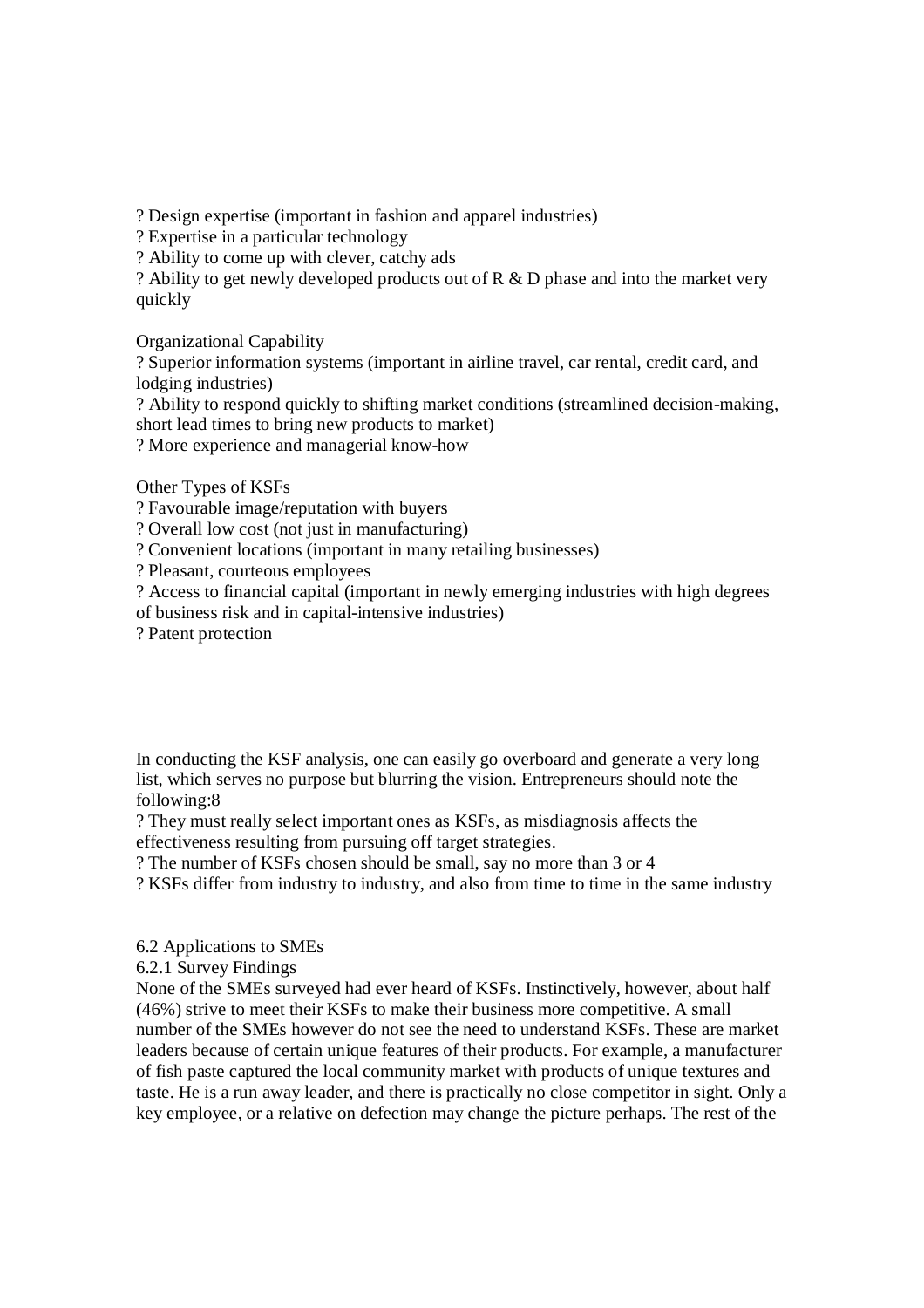respondents, in the opinion of the writer should not be entrepreneurs in the first place, given their complacent attitude. They are not succeeding and yet do not strive hard enough to achieve it either.

## 6.2.2 Case Study

Team started using KSFs only lately after being exposed to the idea. Each key market segments are being analyzed along this line; with the findings being used later in the KSF-Competence Matrix (Chapter 14). In some instances, where a customer is large enough, the company even goes to the extent of analyzing the KSFs specific to the customer. For example, it did a KSF analysis on a customer in Southern Thailand recently, because it constitutes 10% of the company's total turnover.

## 6.2.3 Views of Business Observers

This is generally a very well accepted concept, and makes much sense to the observers. The bankers and accountants find this very interesting because it guides an entrepreneur to spend more on 'areas that mattered'.

They pointed out that this is a good tool to re-vitalize a business, because they have a hunch that many entrepreneurs just do not know what the KSFs are for their businesses. The writer does not agree, from experience, with Thomson and Strickland on the use of only 3-4 KSFs. There should not be a limitation placed for the sake of achieving simplicity. In today's business, it takes quite many elements and factors to make up a good offer. Therefore 3-4 KSFs is too few and not practical, especially if one were to use the Ohmae's 3Cs as a guide. The writer found that he has to use about 8-10 factors to be truly representative of his line of business.

# 6.3 Chapter Conclusions

KSF analysis is very useful in the real business world. Kenechi Ohmae gave the justifications, which were met with acceptance by other strategic theorists. Others writers expanded on it. Managers and academics also found it practical. It can be therefore concluded that it is suitable for business application. In the SME context, this concept is equally applicable, if no more applicable. This is a short cut, a time-saving way to analyze what needs to be done.

# **REFERENCE**

1. As quoted in Lynch, R., Corporate Strategy, 1997. Pitman Publishing, London. p. 237 2. Ibid

3. Thomson, A. and Strickland, A, Strategic Management-Concepts and Cases. (9th Ed) 1996, Richard D. Irwin, a Times Mirror Higher Education Group, Inc company, USA., p.83

4. Craig, J.C. and Grant, R.M., Strategic Management, 1993, Reprinted 1995, Kogan Page Ltd, London, p. 43

5. Thomson and Strickland. Op. Cit., pp. 83-4

6. Lynch, Op. Cit., p. 100

- 7. Thomson and Strickland. Op. Cit., pp. 84
- 8. Ibid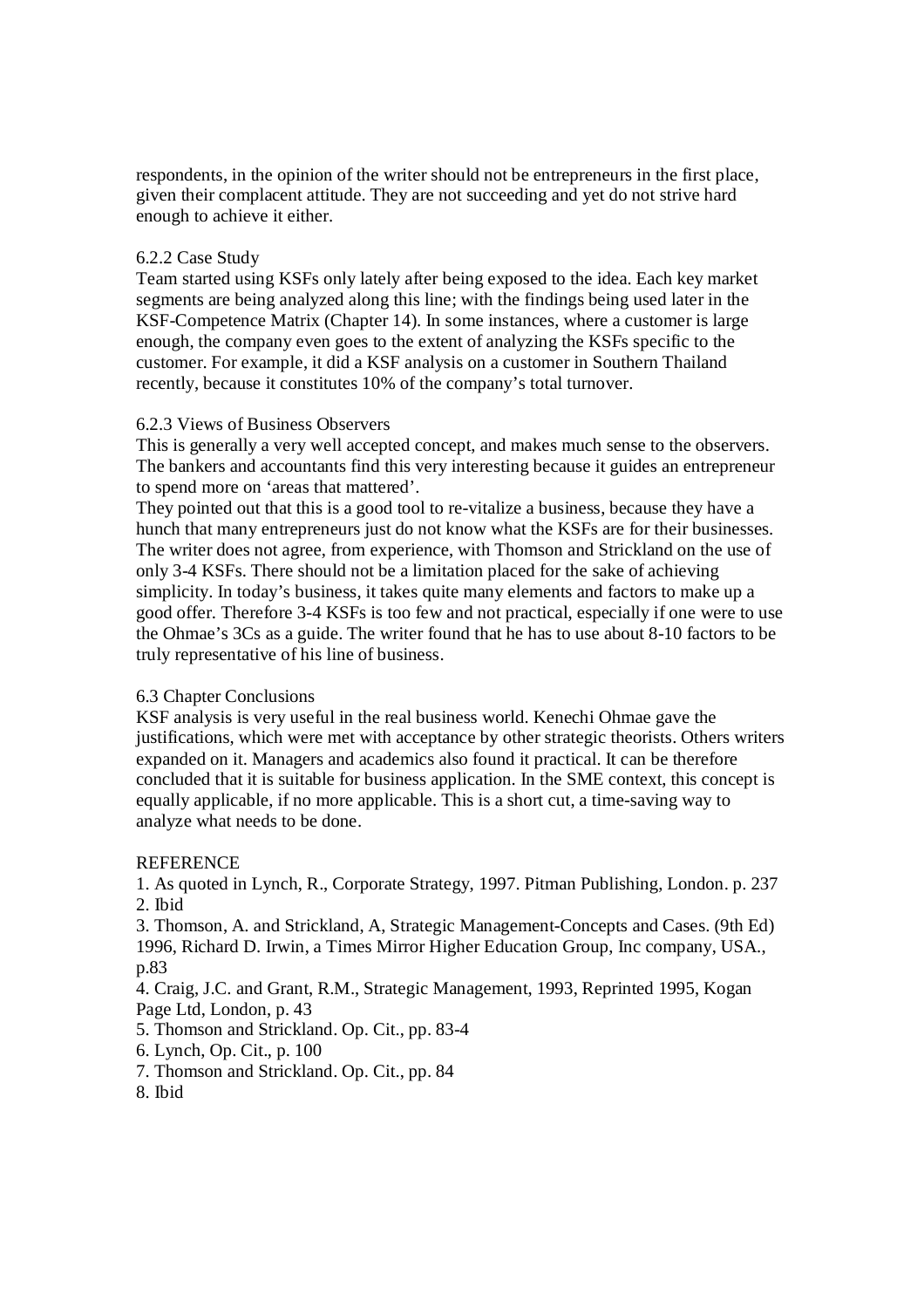# CHAPTER 7 FIVE FORCES ANALYSIS

The concept was introduced by Professor Michael Porter of Harvard Business School in 1970s. It is also known as structured analysis of competitive environment.

### 7.1 Concepts and Principles

This section draws heavily from the works of Porter1 directly or indirectly2. In short, the tool says that an industry's profitability and attractiveness are the result of five interactive forces: (a) internal rivalry (b) barrier to entry (c) buyer's strength (d) supplier's strength, and (e) presence of substitutes. The Five-forces Chart therefore views an industry's environment from a slightly broader perspective than just the competitors alone. The Five-forces Chart is represented by the model given in Exhibit 7-1. The chart allows an entrepreneur to critically assess his/her chosen business in terms of profitability and degree of competitiveness. When applied on a new venture, an entrepreneur can objectively tell if the investment is worth consideration. When applied at a later stage of the business cycle, an entrepreneur can make vital decisions if it is worthwhile to continue investing or even to dispose off the business. There is also a third application – it can be used to pinpoint areas that needs building up, to improve a firm's competitive position.

The Five-forces Chart is concerned with the immediate environment (microenvironment), as opposed to the PEST analysis (explained in the next chapter), which deals with the macro-environment.

EXHIBIT 7-1 The Five-forces Chart Source: Craig and Grant (1995, p.32)

Threat of new entrants Bargaining Bargaining power power

of suppliers of buyers

Threat of substitute products

7.1.1 The Threat of Entry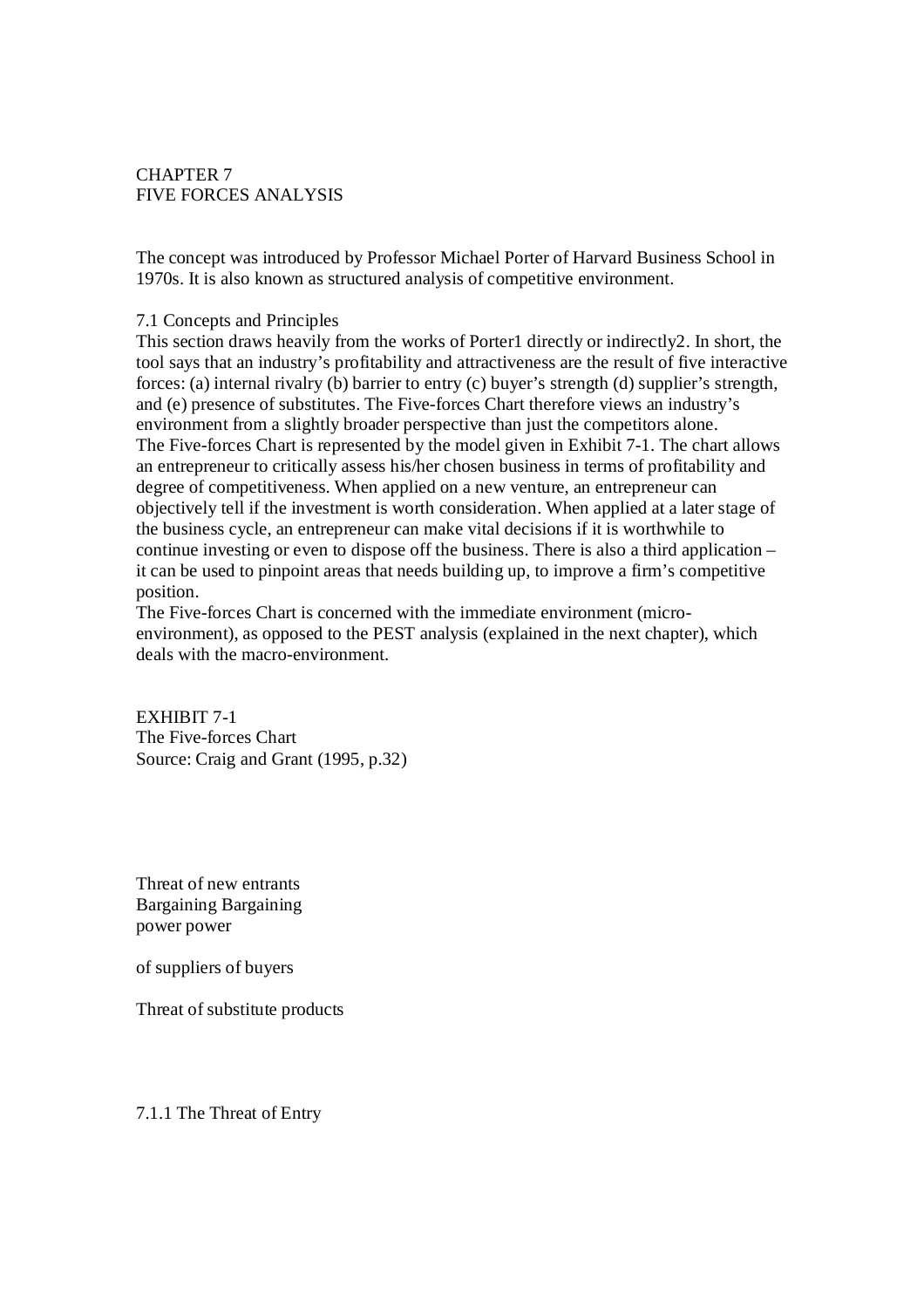Threat of entry means the ease of new firms entering the business. Relating to this issue is the barrier to entry, which occurs naturally, circumstantially or being created. Barrier to entry simply makes it harder for any new player to come into the market. An entrepreneur wishing to enter a new market should carefully view the barrier to entry. If the barrier to entry is high, it means that he/she like any other new entrants, would find it hard to establish himself/herself to make a profit. For the existing players, it means they can count on the business to continue giving them a stream of revenue, all things being equal. A good example of high barrier to entry is a privatized highway, under a governmental concession scheme.

A low barrier to entry on the other hand is the reverse. Anyone can come into the picture and erode the attractiveness of the business. It therefore may not be a good investment if long-term revenue is expected. An example of low barrier business is the used-car business, whereby a new player can just rent a shop and with 2 or 3 cars and starts a business.

The seasoned companies may attempt to build barriers to stop new entrants in many ways. Some examples are: through product differentiation, by achieving scale economy, influence customers to accept high technology that only they can provide, solicit governmental protections (licenses etc.), control of critical raw materials, or distribution network, forming cartels or even adopt retaliatory or preemptive moves to block entry.

## 7.1.2 Threats of Substitutes

Many products can be substituted indirectly by other dissimilar materials. For example, plastics have effectively replaced many metal parts in the automotive industry. Price plays an important role in the consideration of substitutes. For example, pure drinking water can be produced by a variety of processes: demineralization, reverse osmosis or even distillation. Given the availability of options, a supplier of demineralization plants must also consider the cost of the substitutes in setting his price structure. Johnson and Scholes3 mentioned three other ways a product may be substituted: (a) A new process may render a product superfluous e.g. more precise casting may reduce demand for cutting tools, (b) products that compete for discretionary expenditure are substitutes to each other. Example: furniture can turn out to be a substitute of electronics goods, and (c) 'doing without' is also a form of substitute, especially in the tobacco industry.

### 7.1.3 Rivalry among Existing Firms

The competitive activities among the existing firms also determine the attractiveness of a business. In fact, for most industries, the main determinant of the overall state of competition and the general level of profitability is 'competition between the firms within the industry'. 4

The intensity of competitive activities therefore should be a prime concern to an entrepreneur. Many factors intensify the competitive activities. Some important ones are: 5

? when there is no dominant player, there would be a tendency for some firms to try to achieve leadership

? when market is entering a slow growth stage, and where competitors are keen to establish market leadership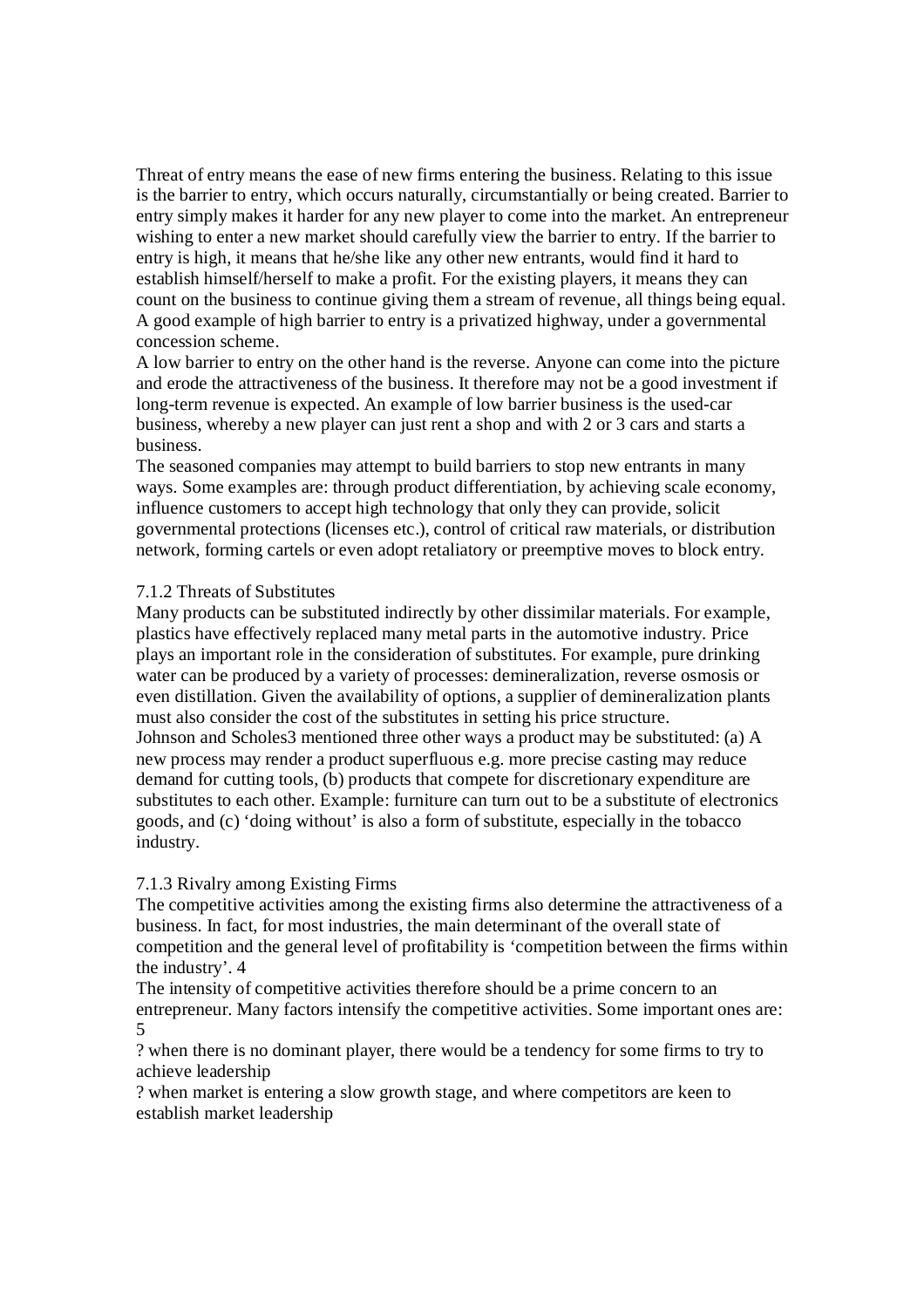? where high fixed cost is involved, probably coupled with excess capacity. A price war and low margin operation can ensue.

? new capacity addition by some competitors, especially in large increments. This shortterm over-capacity can result in increased competition

? high exit barrier forcing the competitors to carry on with the business irrespective of profitability

? the absence of product differentiation may lead to buyers switching supplier easily ? acquisition of weaker companies by larger firms may see the former becoming keen competitors

7.1.4 Bargaining Power of Buyers

Buyers may be distributors, consumers or end-user organizations. Generally speaking , the more powerful the buyers, the less say a supplier has. A buyer's strengths are built on the ability to switch suppliers, its relative size, ability to integrate vertically, and availability of market information. Johnson and Scholes5 observed that the retailing chains were doing 55% of the national grocery sales. The bargaining powers of the suppliers are therefore significantly reduced.

Another extreme case of a buyer having absolute control over a supplier's fate is in the consumer electronics assembly business. Industries of big names like Sharp, Sony, Toshiba etc subcontract out most of their production. Many of such subcontractors are contract-bound to produce for these companies alone. In other words, they have only one customer. When economic downturn sets in, these contractors are faced with order reduction, and no other options to gain revenue. Many experienced business failures, as a result.

### 7.1.5 Bargaining Power of Suppliers

Sometimes suppliers 'call the shot' in a business. An example is the clove business in Indonesia (during the Suharto era) where it was in a monopoly situation. All the clovecigarette factories throughout the country must get their supply through the monopoly at its mercy. The most ridiculous part being some of the clove-cigarette manufacturers owning their own clove plantations also need to buy their own clove via the monopoly. Franchise businesses like McDonalds and KFC should also be included in the category. Fortunately, there is legislation that ensures the fairness of such agreements. In some businesses, where employee skills are highly important e.g. consulting business, hospitals, legal firms etc, employees should also be considered as suppliers. On the same basis the financial institutions may also be regarded as suppliers especially when they provided a critical portion of the finance to carry on the business. 6 Broadly speaking, a supplier's strength increases when there are few competitors, high 'switching cost' involved, holds a good brand or with the ability to integrate forward.

Three additional points should be mentioned of the Five-forces Chart: 6

? The real value of the Five-forces Chart lies in the prediction of profit in the future. There are also values, in using it to explain past performance and also identify structural changes, so long as they aid the task of looking into the future.

? The relative influence of these forces may change over time. Therefore an enterprise should periodically do a review to keep up with the times.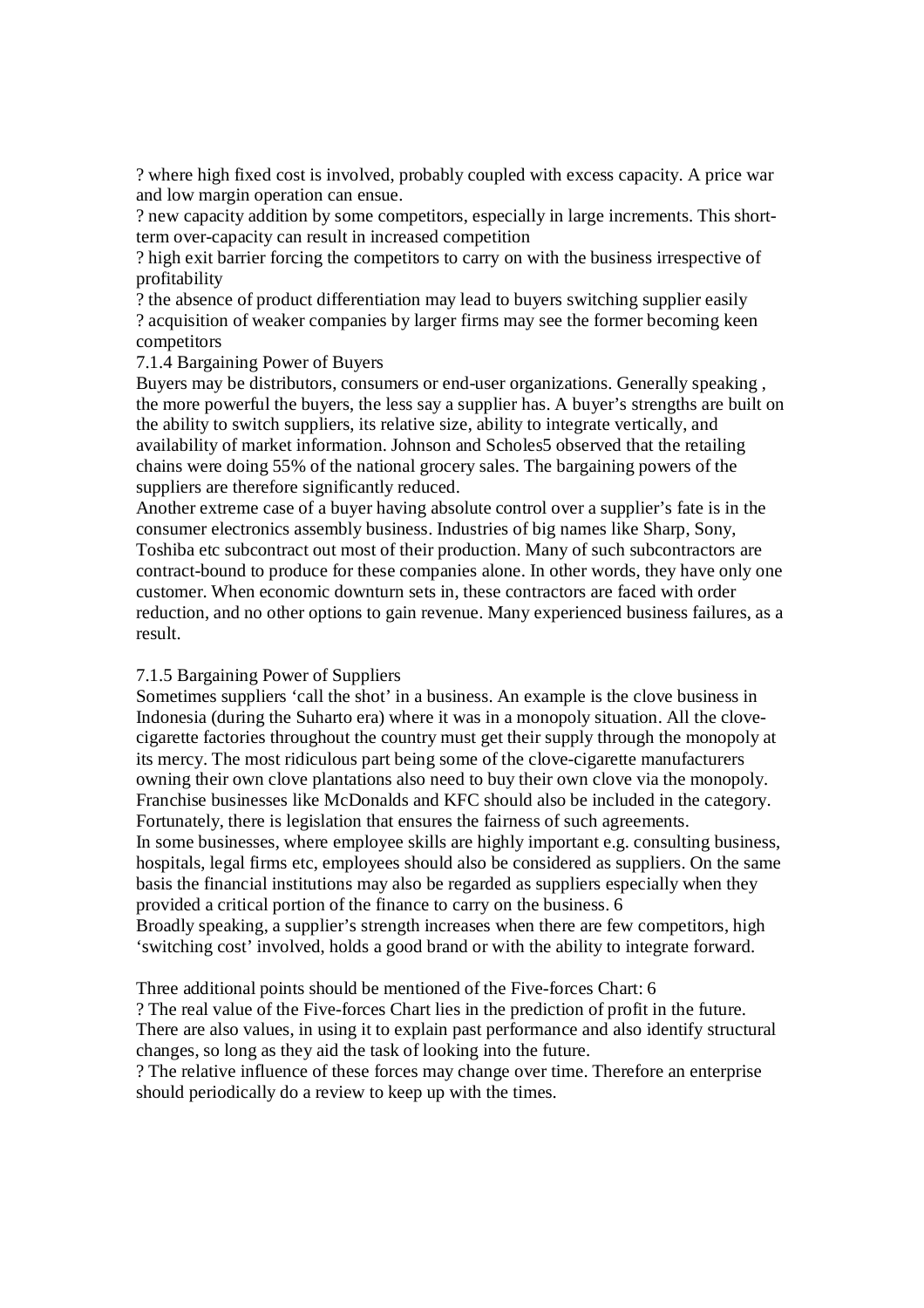? Often, it "may take only one or two of the five forces to produce intensive competitive circumstances within an industry to result in dismal profitability."

### 7.2 Applying the Technique

The principles of the Five-forces analysis had been explained in the foregoing paragraphs. It is now appropriate to focus on how to use it to interpret on a situation and make strategic planning based on the conclusions. As mentioned earlier, the five forces are part of the environment factors, and therefore a list of threats and opportunities can be drawn from them. However, the threats and opportunities are not obvious unless a brief description is made on each of the five forces, which serves as the basis for the interpretation. Exhibit 7.2 shows how a form that can be used to crystallize ideas and conclusions.

To ensure clarity, it is further recommended to use a fresh sheet for each force. As mentioned earlier, projections should always be reviewed t check against trends and actual events. An annual review coinciding with budget time would be most appropriate.

### 7.3 Application to SMES

### 7.3.1 Survey Findings

Only 26% of the SMEs being interviewed claimed that they have heard of the chart. But none bothered to analyze their position systematically using the chart. However, there are evidence that some of them could feel their vulnerability, especially when faced with a sole supplier or a few large customers. There are a few cases where the entrepreneurs play proactive role to avoid crisis, since they realize the danger. A good example was one who was supplying coconut oil and kerosene to restaurants in the 60's. Due to the largescale production of palm oil in Malaysia, and greater world demand of kerosene as aviation fuel, he knew the viability and margins of his business were declining. He was quick to change over to palm oil and cooking gas which prevented a business failure.

EXHIBIT 7-2 A Sample of a Five-forces Analysis Source: Writer

Five-forces Analysis Date  $\_\_$ 

**Opportunities** Threats

Potential entrants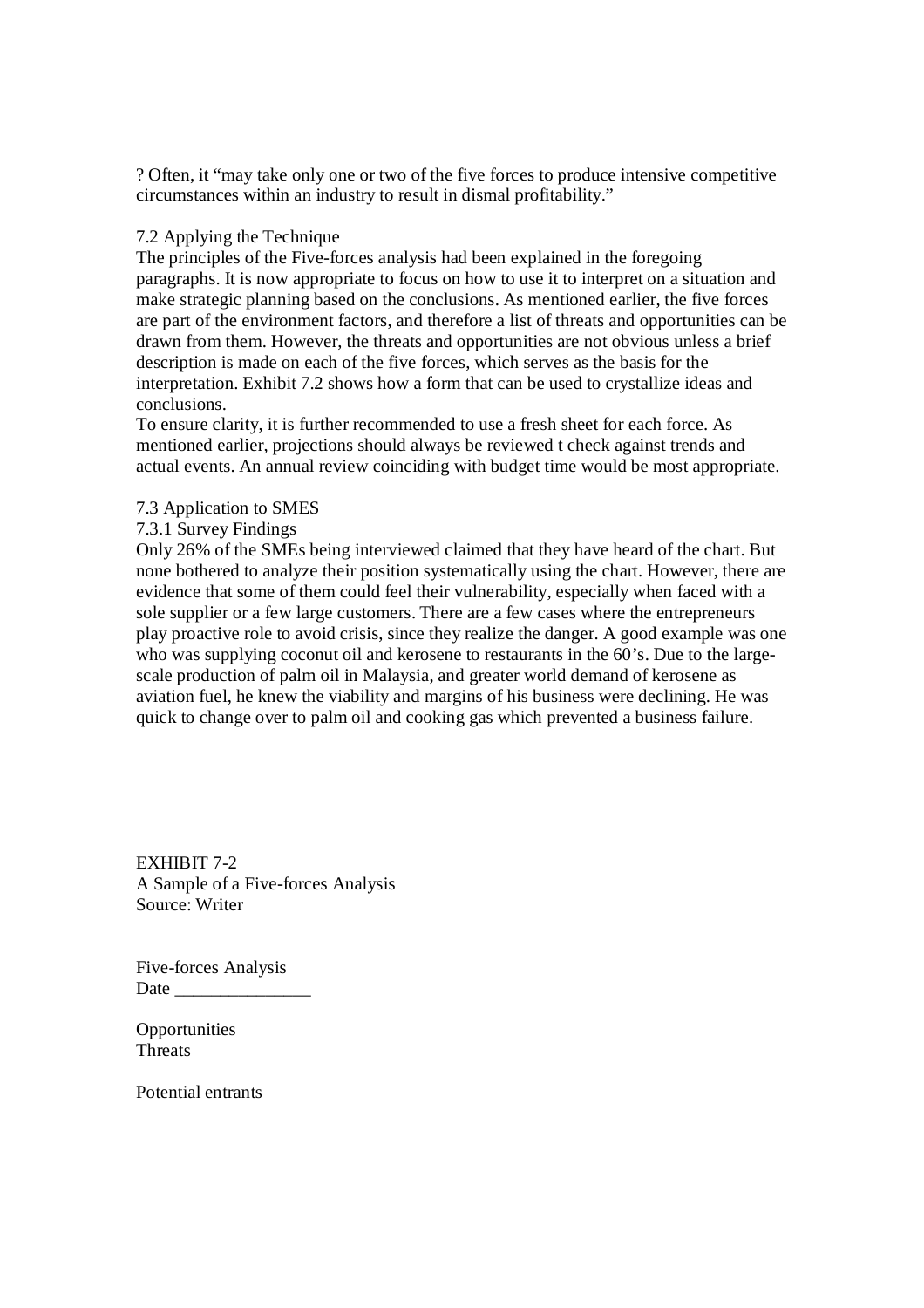Buyer

Seller

**Substitutes** 

Internal Rivalry

(See under competitor analysis)

(See under competitor analysis)

7.3.2 Case Study

Team does not conduct the environment analysis using the Five-forces Chart. Like most of the cases in the survey, the managers are aware of the threats and opportunities, at the back of their minds. As a result, none of the sales department works with a single supplier or with only a few large customers. However, what is seriously lacking is that managers in this company seem to be unconcerned of the threats by substitutes and new entrants. These blind spots, to be better handled, may require some adjustments or shifts in management attitude; since new inventions can be a serious threat to technological companies like Team.

#### 7.3.3 Views of Business Observers

Only half of the observers gave their views on this subject, and they are the bankers and accountants. Their response is a strong affirmative, that SMEs should do this exercise for their own good.

The writer observed that there should be a another force that does not quite fit into the chart – price control by government.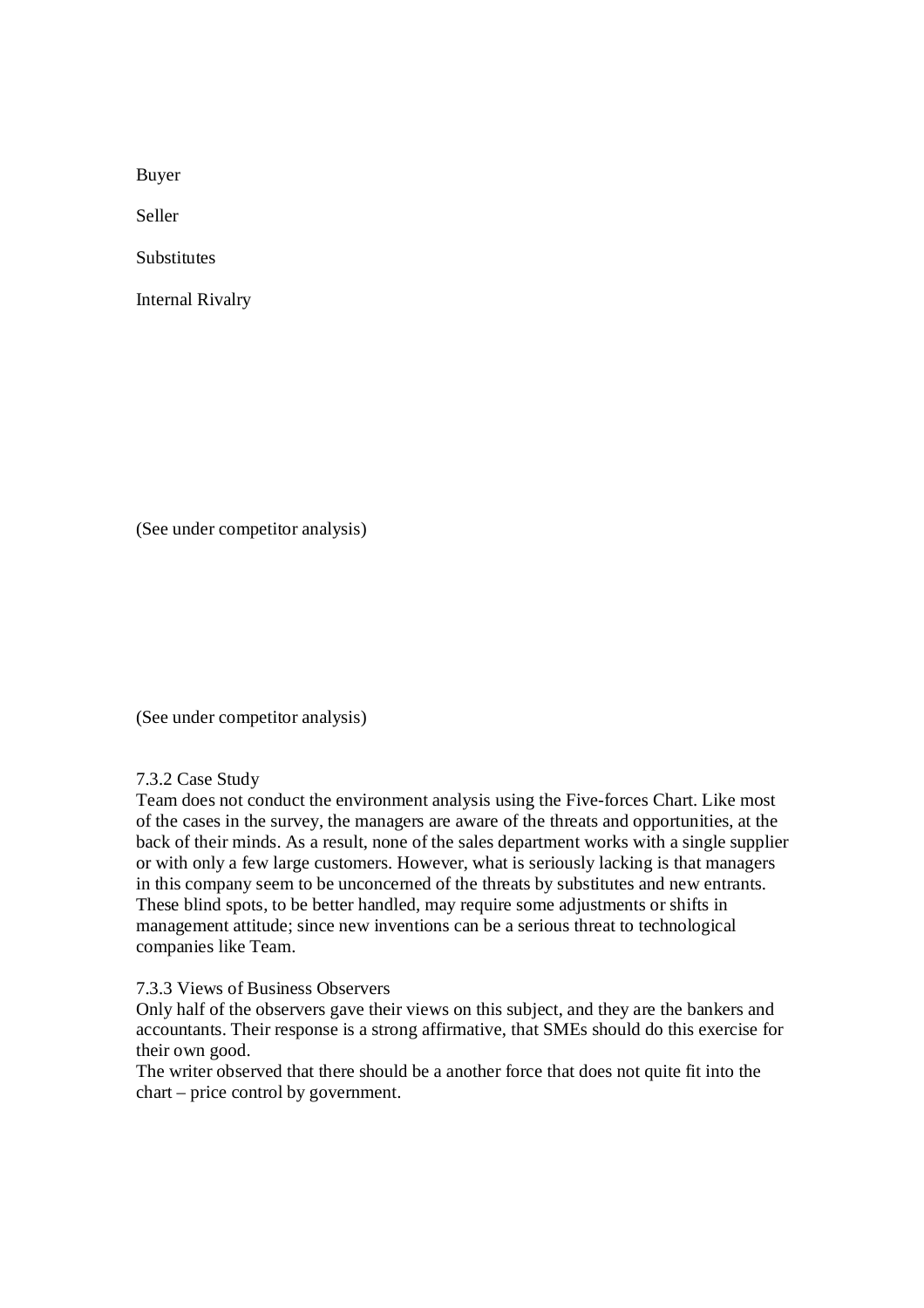In countries where the government fix the price of certain goods, industrial attractiveness and profits can be highly dependent on these governmental decisions, For instance in Malaysia, there are about eleven items (mainly basic essentials) where the prices are fixed by the government. The flour makers and vegetable oil refiners had been posting losses year after year.

It is rumored that the Malaysian government, in recognizing the difficulties, compensates such industries in special ways, e.g. granting special licenses for other lucrative business; or alternately giving them land at very low costs. This of course would tip the balance of business viability.

Even in developed nation, farm produce is often subsidized. The subsides are therefore a source of revenue for the enterprise. Therefore in considering the viability a business of this nature, the hidden payback – cheap land, lucrative licenses, subsidies – should be also be taken into account.

7.4 Chapter Conclusions

The Five-forces analysis makes good sense and easy to understand. There is no real resistance from the SMEs being interview to use the technique to analysis their strategic positions, although some felt that it is not so urgent to do this analysis. Perhaps it is because they have not even done the more urgent ones, namely customer and competitor analyses. It is therefore understandable that they do not want to look at this just now. It is the view of the writer that the exercise must not be spared. After all, business management is not supposed to be easy. The decision to get into business management should also come along with the willingness to do the needful. Therefore all SMEs should allocate some time to assess their business in this light, at the first opportunity.

### **REFERENCE**

1. Porter, M. E., Competitive Strategy. The Free Press, New York. 1980

2. Most other strategic writer such as Lynch, Johnson and Scholes, Thomson and Strickland, Craig and Grant etc, cover extensively on the technique.

3. Johnson, G. and Scholes, K. Exploring Corporate Strategy, (3rd Ed) 1993. Prentice Hall Europe, Hertfordshire, UK. p. 93

4. Craig, J.C. and Grant, R.M., Strategic Management, 1993, Reprinted 1995, Kogan Page Ltd, London, p. 35

5. Johnson and Scholes. Op. Cit., p. 94

6. Craig and Grant. Op. Cit., pp. 38-9

CHAPTER 8 PEST ANALYSIS

Macro-economical factors affecting an enterprise's existence and performance (indirectly) can be conveniently classified under four major groups: a) political / legal, b) economical, c) socio-cultural, and d) technological. The first alphabets of the four categories thus form the acronym PEST.

Chapter 7 concerns the immediate business environment, which naturally attracts the attention of entrepreneurs. PEST factors however area also important as they affect the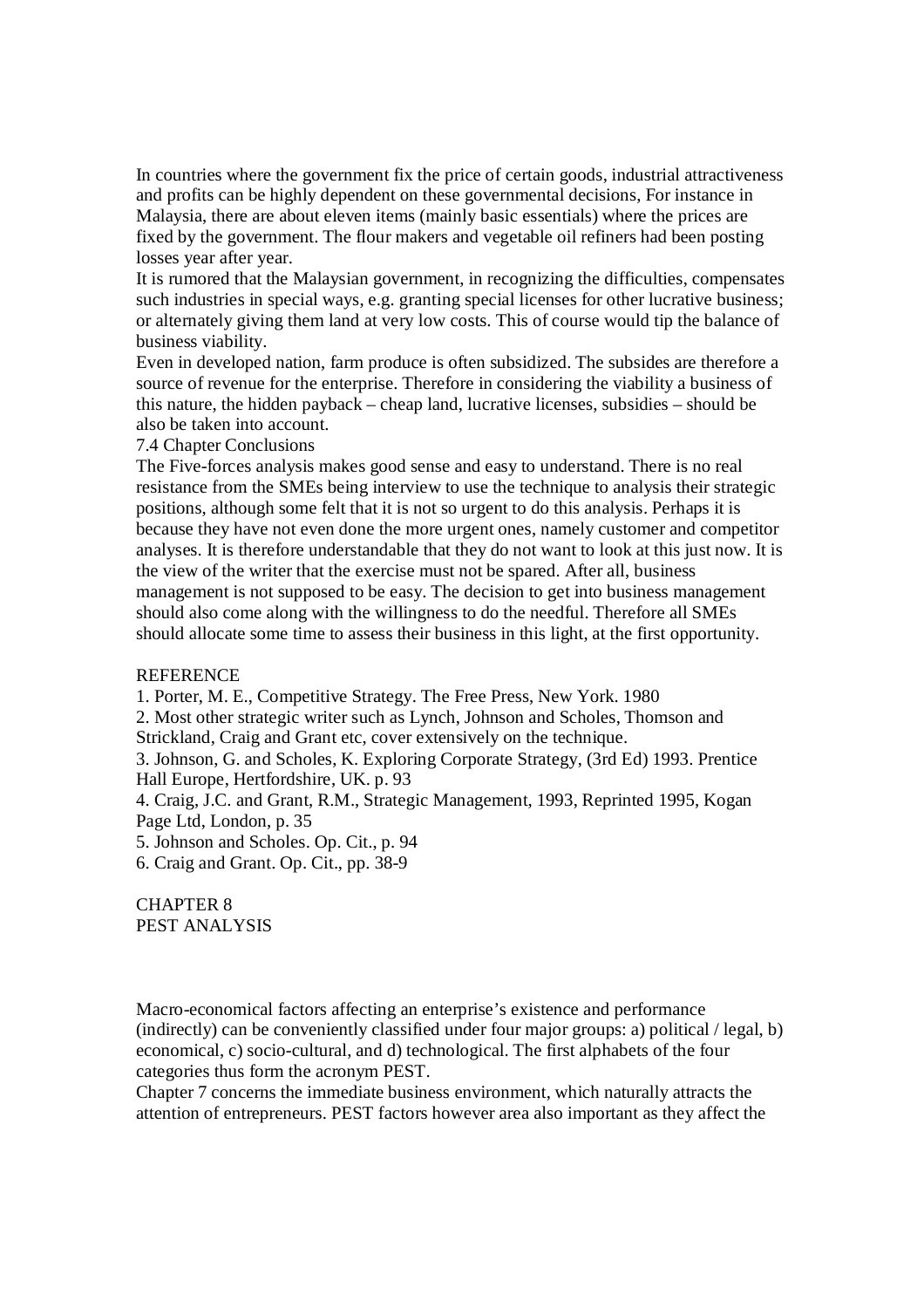five forces in turn. Some strategy theorists chose to superimpose the two sets the factors together, to provide a one-glance appreciation. (See Exhibit 8-1)

### 8.4 Concepts and Principles

Much of this chapter's facts are derived from the works of Johnson and Scholes1. These factors affect an enterprise in different ways, and by different magnitude, depending on the nature of the business. Exhibit 8-2 provides a checklist for each group of factors.

## 8.1.1 Political / legal

Political/legal factors include legislation on trade, taxation, employment and any other areas that can have a bearing on business. They can affect an enterprise's well being or even survival. For example, in 1998, the Malaysian government decided to promote large-scale transport companies in Kuala Lumpur. Thousands of individual mini bus operators lost their licenses as a result; and tens of thousands of minibus drivers were out of a job.

EXHIBIT 8-1 A Superimposed PEST/Five-forces Chart Source: Hussey (1985, p. 68)2

Political Social Demographic

Ecological Economic

Infra Legal Structure Technical

### 8.1.2 Economical

Economic factors include the economic cycles, the national GNP, interest rates, money supply, inflation, unemployment and disposable income etc. As obvious, they affect an enterprise. For example, a sharp increase in interest rates dampens trade, affecting especially enterprises that rely on borrowed funds and with low profit margins.

EXHIBIT 8-2 PEST analysis of environmental of influence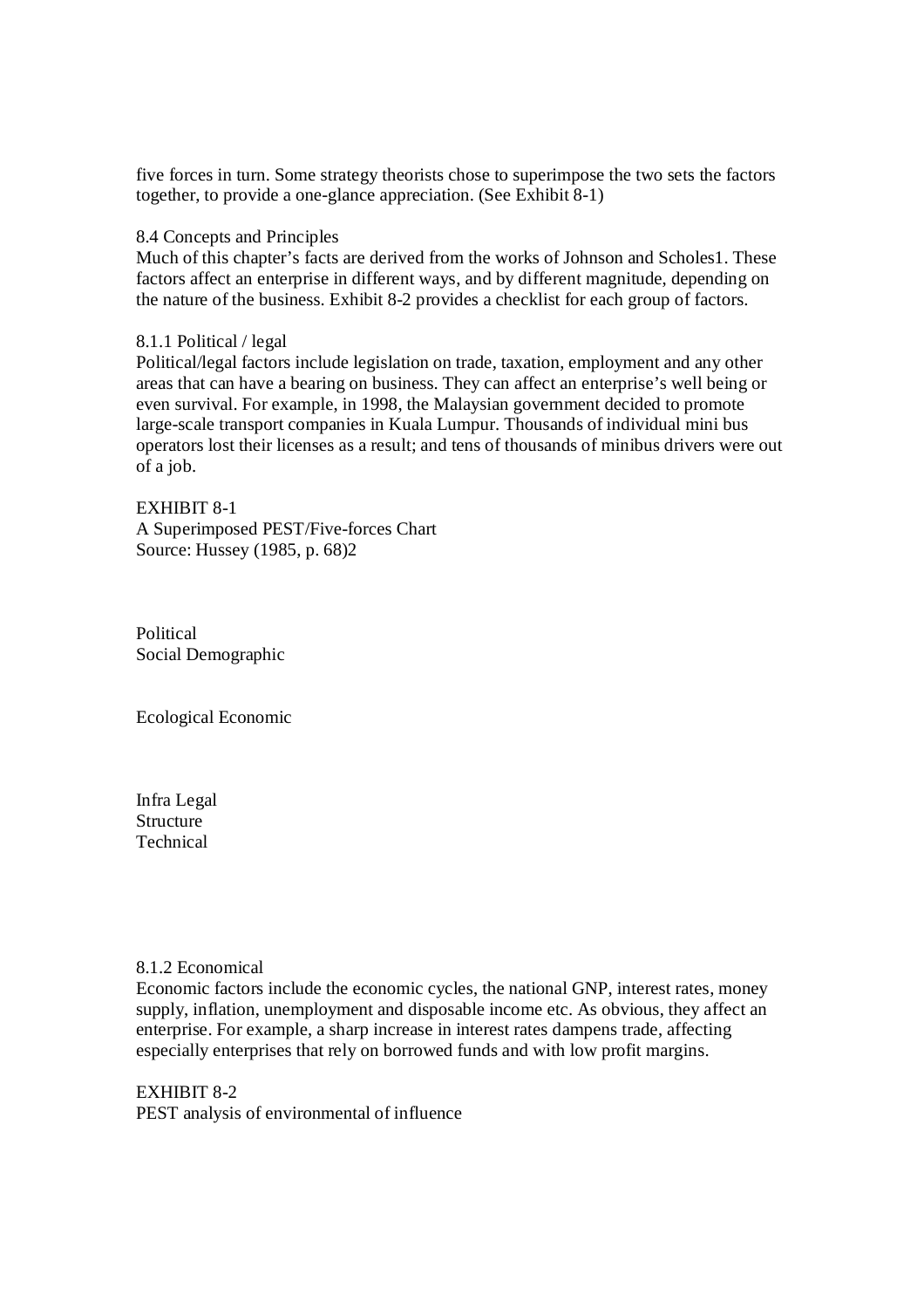Source: Johnson and Scholes (1993, p.82)

1. What environmental factors are affecting the organization?

2. Which of these are the most important at the present time? In the next few years?

## Political/legal Economic

Monopolies legislation \* Business cycles \* GNP trends \* Interest Environmental protection laws \* rates \* Money supply \* Inflation Taxation Policy \* Foreign trade Unemployment \* Disposable income \* Regulations \* Employment law \* Energy availability and cost Government stability

# Socio-cultural Technological

Population demographics \* Government spending on research \* Income distribution \* Social Government and industry focus of Mobility \* Lifestyle changes \* technological effort \* New Attitudes to work and leisure \* discoveries/development \* Speed of Consumerism \* Levels of technology transfer \* Rates of education obsolescence

# 8.1.3 Socio-cultural

Socio-cultural factors include such indicators like population demographics, income distribution, social mobility, lifestyle changes, attitude towards work and leisure, level of education and consumerism etc. They also affect an enterprise. For example, where there is a tendency for middle-class growth, there may be a rising demand of premium products. The dramatic rise of bottled-water sales in Malaysia since early 90's is a good case in point; when the treated water from government mains would serve the same purpose.

# 8.1.4 Technological

Technological factors covers such things as technological discoveries and breakthrough coming through from research, the government emphasis on R & D, and rates of obsolescence etc. A technological change can shift the business landscape. For example, with desktop publishing made possible by PCs, the printing industry was losing lucrative businesses in printing product brochures, catalogs, instruction literatures etc. Some proactive printing companies, however found a fortune in supplying computer forms, taking advantage of the growing trend in information technology.

### 8.2 Forecasting of Pest Factors Movements

As mentioned in Chapter 18, external events and changes affect industries differently. Indeed, they affect different firms in the same industries differently. Therefore, it is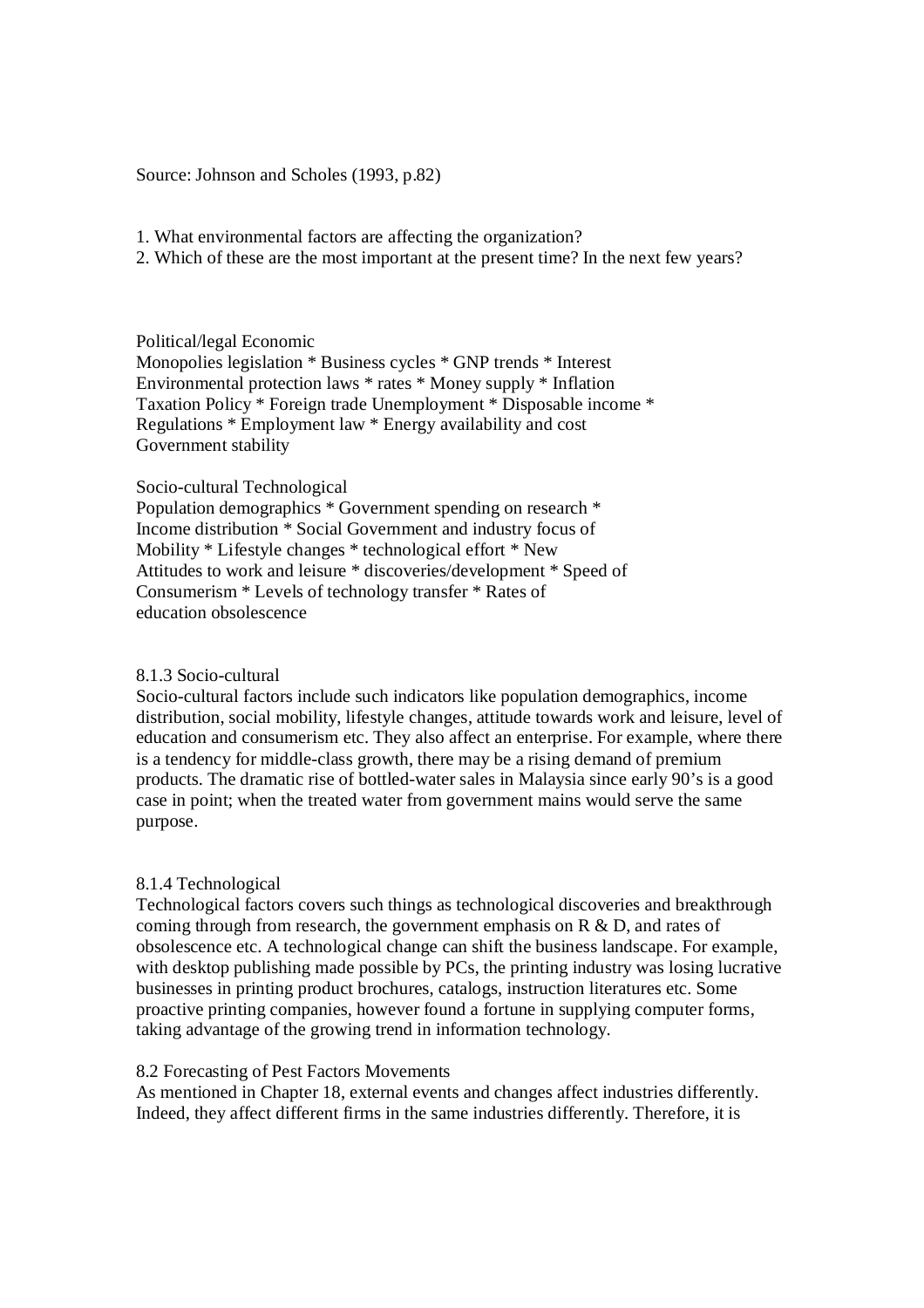difficult if not impossible, to provide accurate guidelines. Entrepreneurs must interpret the upcoming events in the light of the nature of their industry. A meaningful exercise, however, is to first complete a prediction of events. Exhibit 8-3 is a sample forecast for a modular home manufacturer, which was used later as a basis for strategy development.

EXHIBIT 8-3 A Sample of PEST Analysis Source: Adapted from Anthony (1991 pp. 46-6)3

Environmental Forecast Sector

Economy Prime interest rate increasing to 14 percent over next two years, then declining to 11 percent range for two-year period. Inflation increasing to 12 percent annual rate within 12 months and remaining at the level for 12 to 18 months. GNP increasing this year at 4 percent level then declining to 2 percent and 0 percent two years from now. Unemployment holding steady at 8 percent for 2 years then increasing to 9.5 percent for 1 to 2 years.

Legal/Political Possibility of some rent-control legislation affecting lot rental in some states (e.g. Florida). More monitoring of hazardous chemicals and substances in factories by OSHA. Zoning law changes in key states (e.g., Arizona and California). More lenient regulations on transporting homes on highways.

Social Increased acceptance of modular home as acceptable housing because of lower price and lower home maintenance. Increased acceptance of modular home parks in communities because of larger homes and improved landscaping. Greater desire for luxury in modular homes.

Increased in sunbelt population states where modular homes sold. Increase in over 62 age group. Increase in first home buyer age group. Smaller families.

EXHIBIT 8-3 (continue)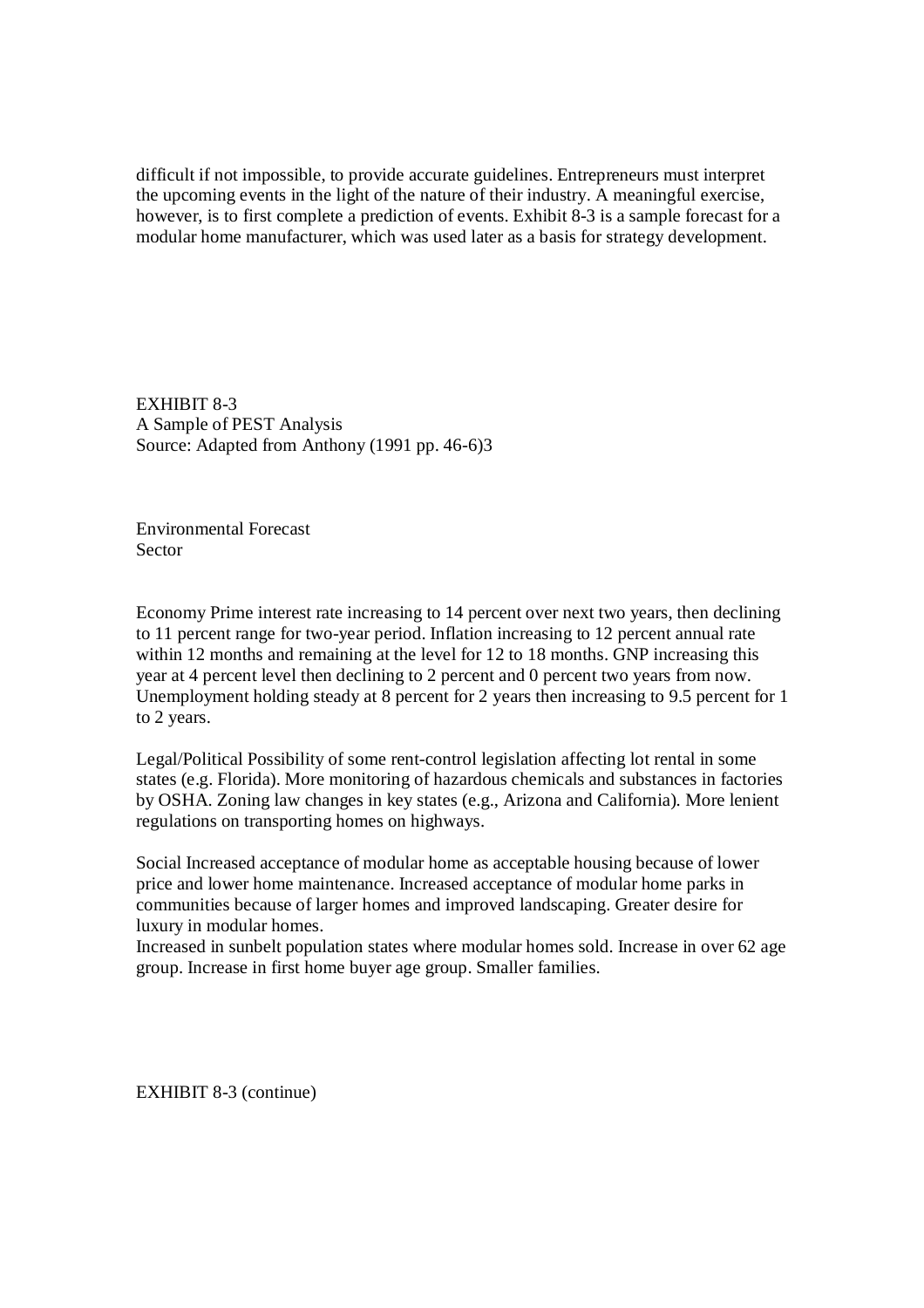Technology Greater use of automated assembly line manufacture, including robotics, automated staplers and nailers. More efficient hauling from plant to sites involving both trucking and rail. Project site maintenance technique from retailer to location site of home.

## 8.4 Application to SMEs

# 8.3.1 Survey Findings

Only 26% of the SMEs surveyed have heard of the analytical technique. None of them constructs the analysis in any structural forms. There are some evidence however that they respond to major changes in the environment. Example, an exporter / importer took advantage of the lower Malaysian Ringgit value in 1997/8 to increase his export; thereby increasing his profitability. Another case is a vegetable farmer taking advantage of the government incentives (such as easy loans and land availability) to enlarge his planting acreage.

## 8.3.2 Case Study

Team has been constructing PEST analysis as early as 1991, for its five-year plan. At the conclusion of the period, the company achieved up to 75 percent of what is set out to do, and also established a firmer market position. That was a great showing when considering the fact that the company was at a crossroad at the time of the planning. On hindsight, there were many contributing factors such as the blessings of good people joining the organization, tenacious execution of the chosen strategies, marketing efforts etc. What was perhaps more important was the correct forecast of new markets, such as leisure industry, and the spray painting industry, which the company invested in to develop products, technology and other offerings. When these markets emerged as planned, the company was ready to provide the service demanded.

### 8.3.3 Views of Business Observers

There was a mixed response on this tool. Those who are marketing based or close to the customers generally felt there are merits to analyze the environment. The majority of the others are in jobs that do not require a marketing orientation, and they had thought this should be the risk part of the business. They do not think projections can be accurate, especially in today's business climate. This is a departure from the views of traditional strategic theorists who invariably start off their planning process with environmental analysis.

The skeptics further thought that the exercise is a waste of time and also the SMEs would not be disciplined or knowledgeable enough to do the analysis or projection. SMEs themselves believed that there is always ample time to react even when a PEST factor were to change. Hence, most SMEs tend to spend more effort to focus on their internal strength. This is not without logic, and many large companies do the same. Companies like 3M, Cannon, Marks and Spencer, Honda reportedly approach their strategic decisions first from their capabilities and core competence; then only looking at the environment for markets.4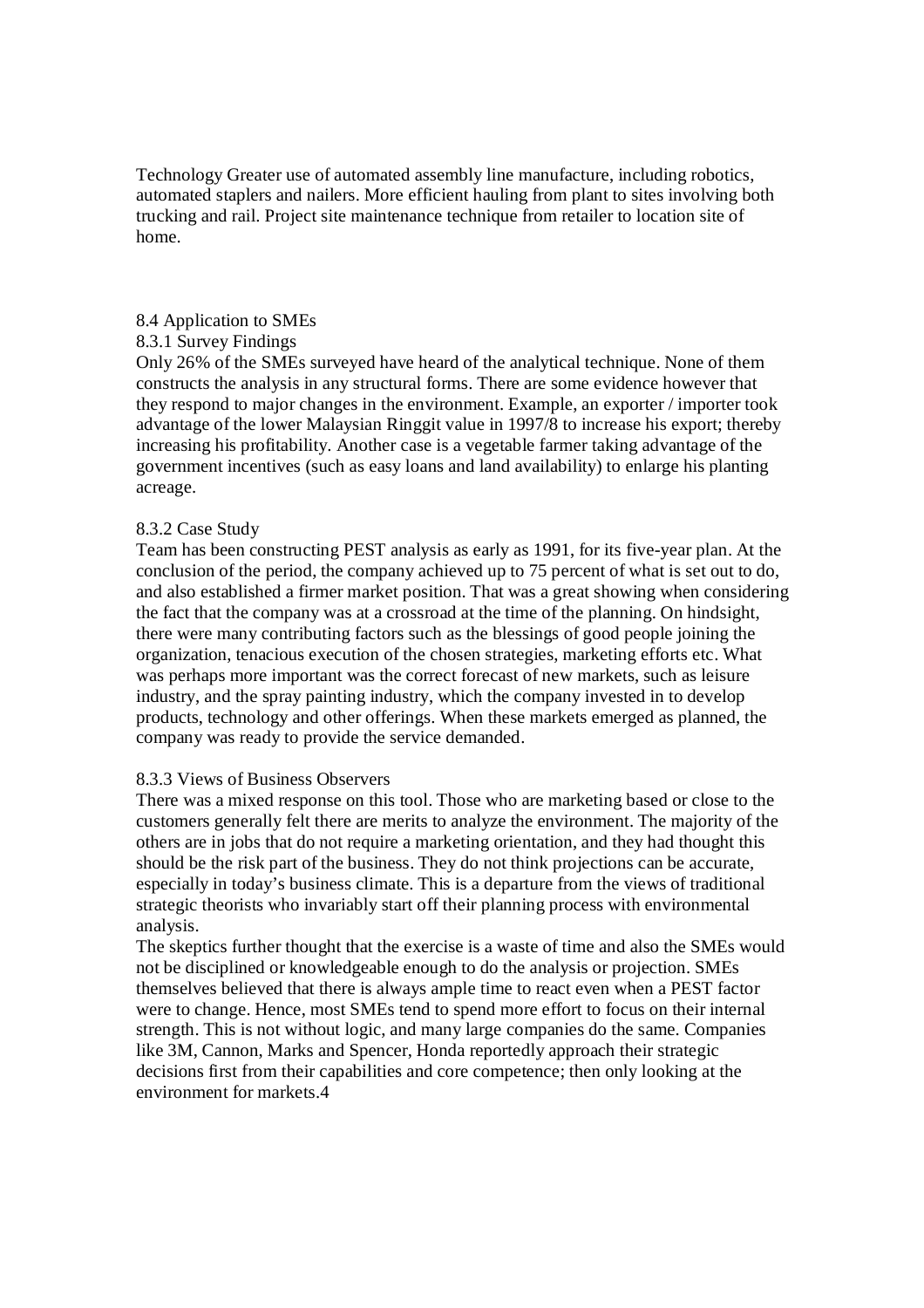The writer differs in his views. Environmental factors affect all enterprises, large or small, as demonstrated in the many examples given above. Some of the small business gained while others failed, s a result of changes in the PEST factors. Therefore PEST analysis is relevant to both the large companies and the SMEs.

A prevalent excuse for business failure is always due to the actions of others: unfair laws by insensitive government, times have changed to favor only the major players, uncommitted employees, bad luck etc. Many of the cases however could have been rescued if only there was sufficient time given. The time will be there if only the entrepreneurs took heed of all the warnings in the air and acted ahead. The PEST analysis is such an instrument a failed entrepreneur could have used to save his/her company.

### 8.3 Chapter Conclusion

This is one technique, despite of its common discussions in all strategic management texts, that has a clear doubt for application in SMEs. Given a tug-of-war situation for time, it is perhaps better to spend it on analyzing the company's internal strength and weakness. Developing core competence and capabilities are perhaps a better bet to survive a turbulent economic climate from now on, as predicted by Peter Drucker in his book, Managing in Turbulent Times. He declared: "Predicting the future can only get you into trouble. The task is to manage when there is and to work at creating what could and should be."5

For those who believe in it, the question of time constraint still exists. The recommendation is to make things simple, and compromise on the details needed and assumptions used. PEST analysis carried out in major corporations can be highly detail and appear intimidating to a small firm. They justify the need for more accurate statistics and realistic projections, because;

? the operations are far more complex

? the decision makers need extensive and accurate facts, since they are normally away from the front line of the operations.

Any wrong decision can be costly and takes a lot of effort to correct, given the sluggish way a giant moves. All these do not stop a small businessman to question if all the work is really necessary; and is not a waste of company resources. As a matter of fact, it could be very well be, according to Minzberg4. The McGill University professor even suspected much of these work are carried out by staff trying to justify their existence. Since the SMEs are agile and flexible, they can do the analysis in a much simpler way, omitting the trivial details. In addition, a lot of intuition can also be used, since the entrepreneurs are often equipped with hands-on knowledge of the market and business. It is worth repeating that PEST analysis should be for the future. It is usual to see companies forecasting PEST factors five years down the road, to coincide with their fiveyear plan. Any other time period can be used, so long it suits the company's requirement. Some companies prepare two charts, one for the current and one for the future. The writer finds this a good practice, since prediction of the future must nearly always consult the present.

### **REFERENCE**

1. Johnson, G. and Scholes, K. Exploring Corporate Strategy, (3rd Ed) 1993. Prentice Hall Europe, Hertfordshire, UK.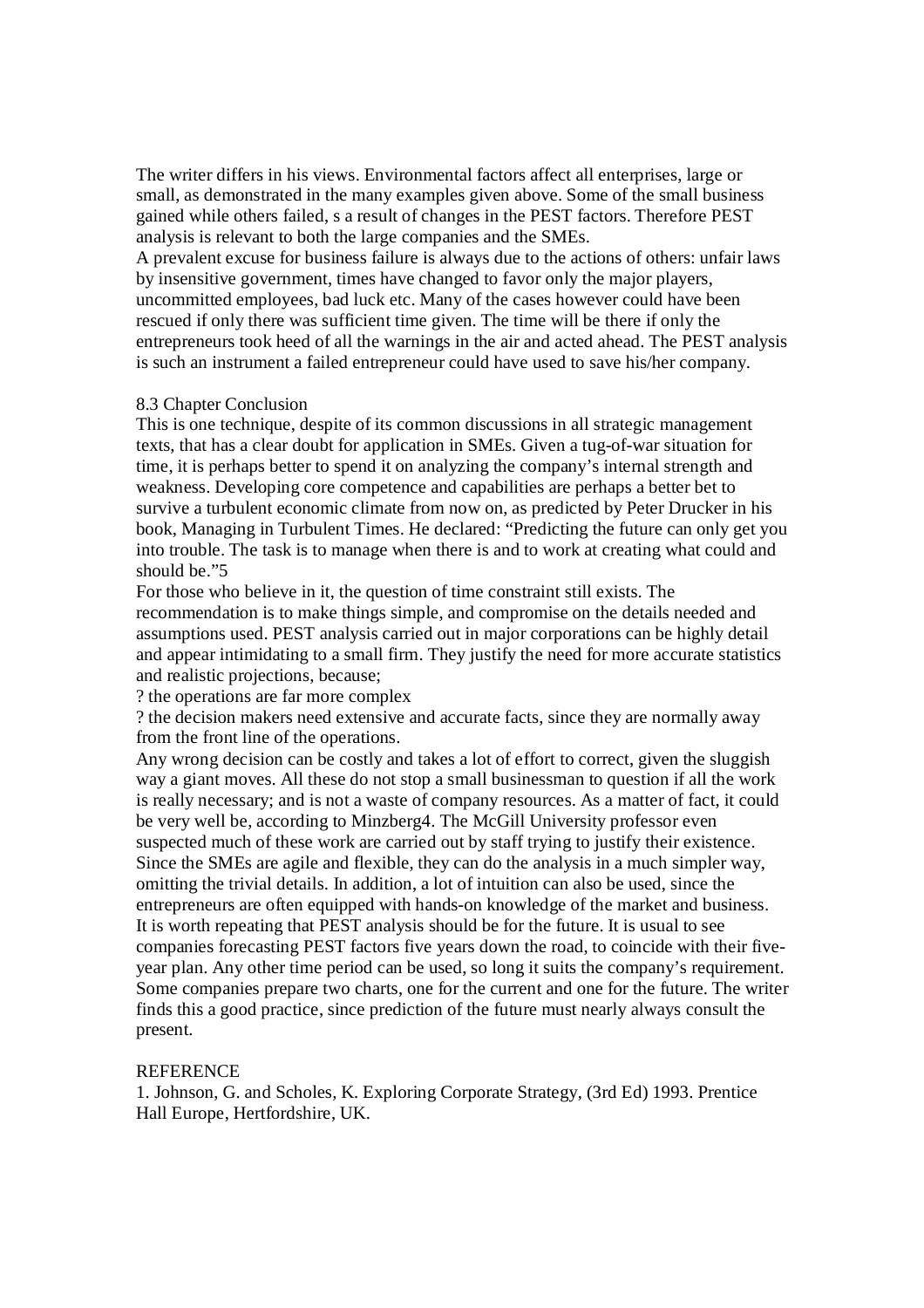2. Hussey, D. E., Corporate Planning, 1985, Gee & Co (Publishers) Ltd., London. Reprinted 1986, Singapore Institute of Management & Federal Publications (S) Pte Ltd., Singapore.

3. Anthony, W. P., Practical Strategic Planning, Toppan Co., Ltd., Tokyo, Japan. 1991 4. Craig, J.C. and Grant, R.M., Strategic Management, 1993. Reprinted 1995, Kogan Page Ltd, London

5. Drucker. P., Managing in Turbulent Times, 1980. Butterworth Heinemann Ltd., UK., p. viii

6. Minzberg, H., The Rise and Fall Of Strategic Planning. 1994. The Free Press, New York.

# CHAPTER 9

GOVERNMENT ASSISTANCE PROGRAMS

SMEs generally have greater hurdles to clear than large corporations in establishing themselves and building competitive edge. One of the main reasons being acutely short of resources, especially financial resources. In the real world, building capability, quality and market do not come free. Much financial resources are needed. Sometimes, the requirement can be so great that it is simply beyond the dreams of SMEs. Fortunately, most governments realize such difficulties of the SMEs; and have taken steps to bridge this gap for the benefit of the latter.

# 9.4 Concepts and Principles

Government assistance may differ from country to country. A comprehensive package would include many aspects. An typical package is illustrated below. This chapter is written based on the information from the Federation of Malaysian Manufacturers1.

### 9.1.1 Financial Facilities and Funds

There may be many types of funds, financial assistance and credit facilities made available specially for SMEs. These could either be given out as grants, or low interest loans with or without securities. They may be approved for purchase of assets, plant and machinery, or for the development of strategic capabilities. For example, the Malaysian Government provides four types of grants to SMEs for the purpose of: a) hiring the services of consultants, b) product development and design, c) quality enhancement and certification, and d) market development.

# 9.1.2 Human Resource Development

There may be various schemes available for tax incentives on training provided for employees. Depending on the government's prevailing policy, the incentives given may favor certain industries or skills. For example, when a agrobased nation decides to get industrialized, it may give more emphasis to industrial skills. Beside incentives, the government may also set up training institutions and centers to conduct such courses. In fact, most government have vocational schools to train up young people who have the inclination to be skill workers. To foster cordial working relationship, a good government will also enact fair laws governing the terms of employment and industrial relations.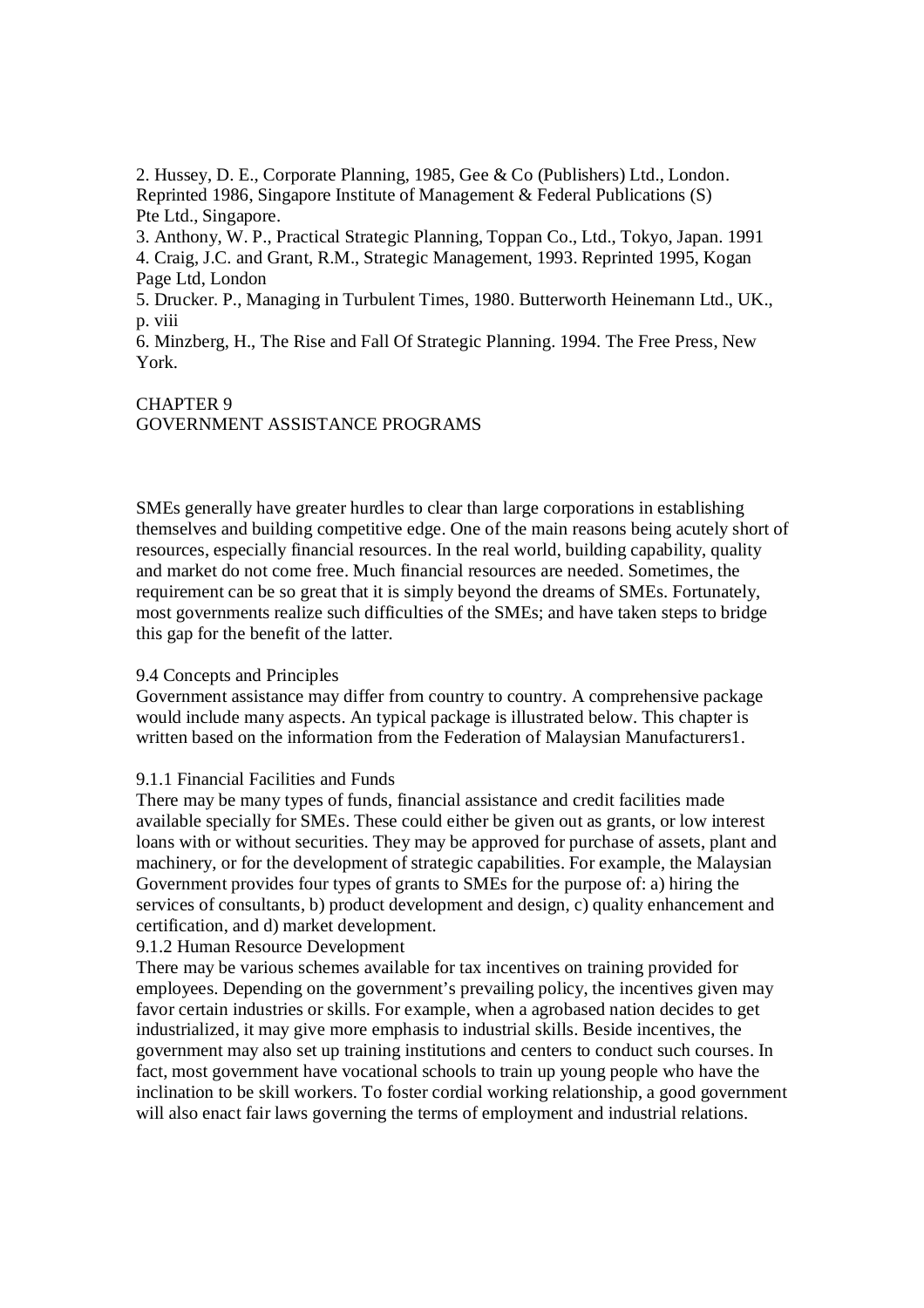## 9.1.3 Research and Development

Besides giving out grant, the government would generally set up research institutes to help industries in the areas of R&D, specialised material testings, product endorsement and quality conformance, such as those for ISO9000. Another common feature in technology development is the construction of science or technology parks. More sophisticated plans may even include the developing of linkages between SMIs and the MNCs, in which a Ministry and financial institutions may be involved in the arrangement.

## 9.1.4 Services by Foreign Government

Some industrialized countries, as part of their commitment to aid developing nations, provide opportunities and funds to train the workforce of these developing nations. Germany, Britain, Sweden, Japan, Canada and APEC provides a host of programs to Malaysian companies, to help train their employees and managers on a wide range of subjects from technology to management.

### 9.1.5 Export Assistance

Through some state agencies, the government will make available information on potential export markets, bilateral and preferential trade arrangements, market identification (through trade offices based in foreign countries) etc. It is also common for trade ministers to lead trade missions overseas to help establishing links with foreign trade markets. Exhibitions and trade fairs are also often organized by the government directly, or in conjunction with some trade organizations such as chamber of commerce etc. Sometimes, there may also be government-to-government arrangements to guarantee payments, making it easy to increase bilateral trade.

### 9.2 Application in SMEs

# 9.2.1 Survey Findings

All SMEs being surveyed realize the availability of such programs. However, only 12% make use of such facilities in their strategic plans. Malaysia is a unique country where there is a policy that favors the indigenous people, the Bumiputras. Most non-Bumiputra SMEs hold the views that these facilities are not meant for them; and do not try hard enough to apply for such facilities. To complicate matters, there are preferences for the politically connected, and the ruthless traders who resort to graft practices to ensure allocation. This leaves very little for the honest, genuine SMEs. Therefore, their distrust on the government scheme is understandable. This is not an easy problem, which can only be solved through political means.

### 9.2.2 Case Study

Team had naively tried to apply financial assistance from the banks under special government-sponsored schemes such as the CGC. The response was negative, giving the reasons that the quota is used up. In the end, the company had to settle for normal bank loans, with higher interests and securities. On human resource training, it does not come free either. To qualify for tax deduction, the company must join a scheme and contribute 1% of its annual payroll to the scheme. As evident, such schemes only encourage abuse.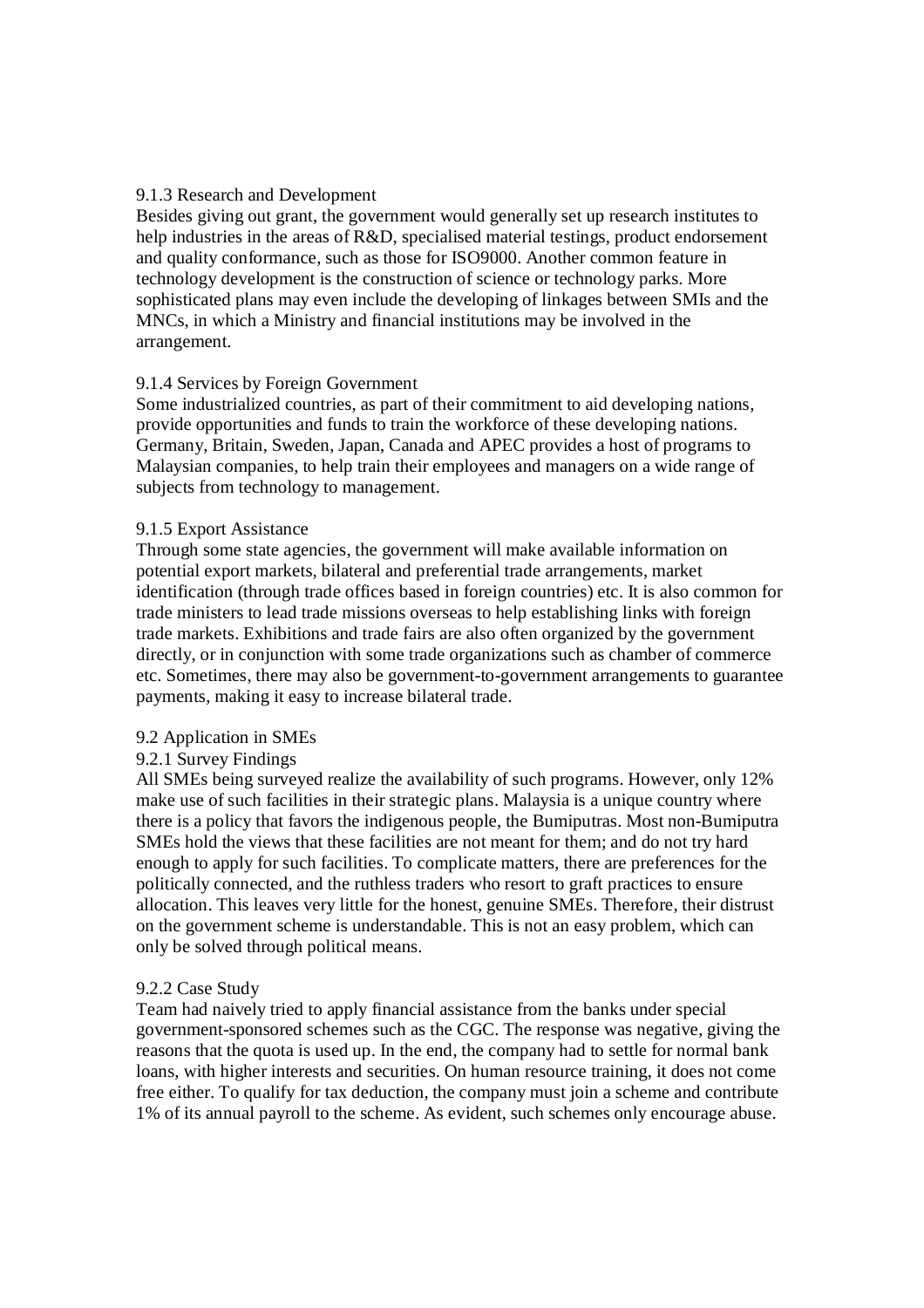Companies wanting to use up their allocation just send their employees for any courses, so long as they are paid for by the fund. In short, the impression of Team managers with regards to government schemes is also one of great doubts.

#### 9.2.3 Views of Business Observers

The bankers were rather silent about this subject especially relating to the issue of special bank loans. The human resource managers are familiar with the training schemes and tax incentives of the government, which also apply to large companies. Th observers in general, found that larger companies are more spontaneous when comes to interacting with government and financial institutions. The SMEs seem to be more reserved in this respect. While the 'bargaining power' may not be in favor of the small businesses, they are not at all unnoticed.

### 9.3 Chapter Conclusions

There is a huge gap to reconcile between the beauty of the designed government assistance programs and their implementation, in many developing countries. While this is not an easy problem to solve unless through political means, SMEs should not just give up and do nothing. There are other ways. SMEs should join trade associations, as connections and group association will help. In some countries, joining the ruling party promise privileges. Above all one should not give up trying.

#### **REFERENCE**

1. FMM Business Guide – Small and Medium-size Industries (4th Ed), Ref PP 7969/7/97. 1998. Federation of Malaysian Manufacturers, Kuala Lumpur.

#### PART III

Internal Analysis CHAPTER 10 BASELINE INFORMATION

Using baseline information as a strategic tool was proposed by Thomson and Strickland1. Naturally, much of the facts are derived from the works of the authors. At first glance, it appears unavailing to use baseline information as a strategic tool; but on deeper consideration, one will agree that it makes good sense, and it is potentially very powerful concept.

Other strategy writers did not mention it probably due to two reasons: a) it should be a subject matter of operational management and not strategic management, and b) it is taken for granted that managers should be aware of the performance date. The writer holds the views that both reasons cannot justify its omission, especially in the SME context. Small businessmen are often so involved in the day-to-day operation that they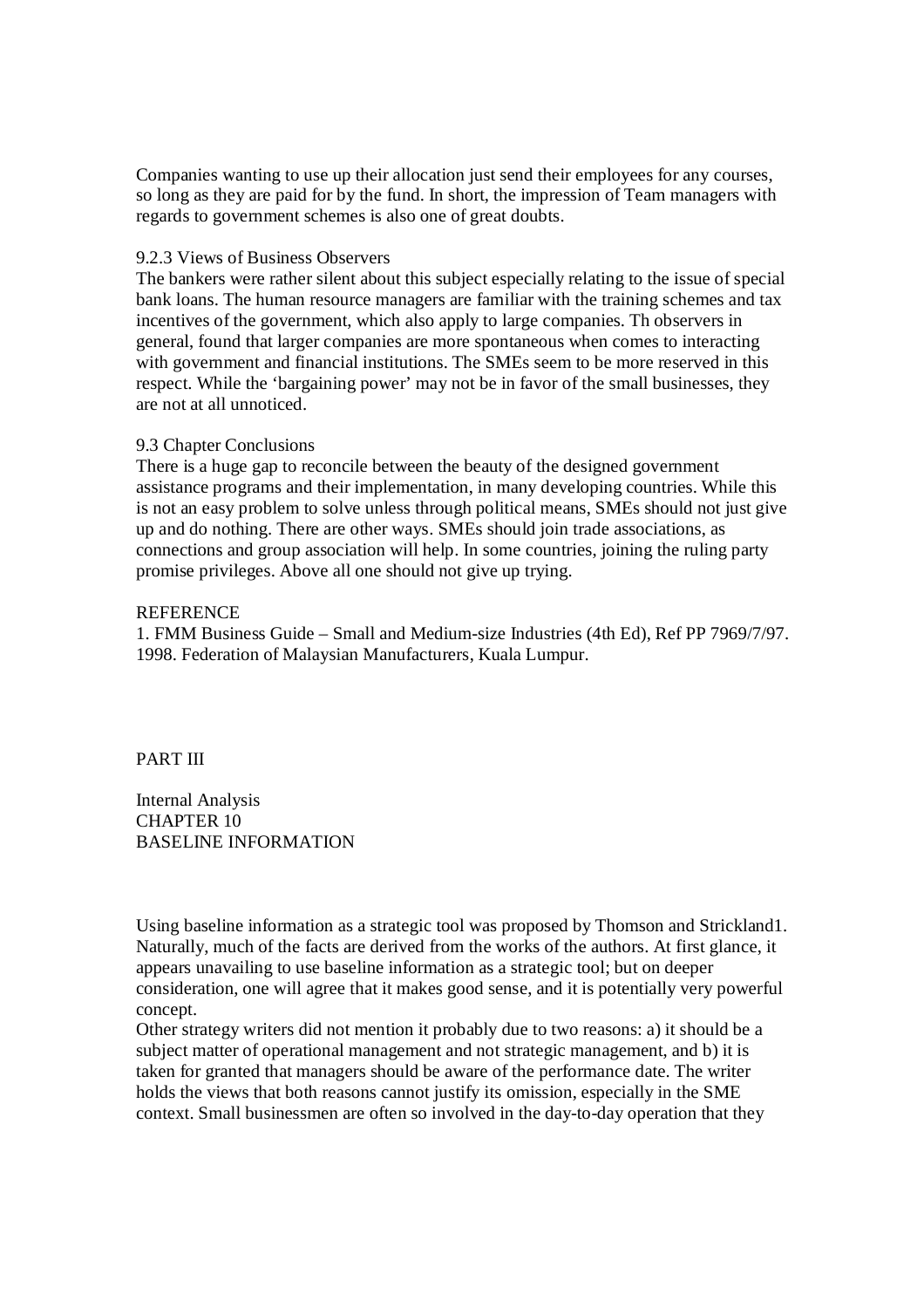can easily overlook the numbers, especially the past ones. Additionally, there are some important ratios that are not readily available from the final accounts; some deliberate although simple calculations, are needed.

### 10.1 The Concepts and Principles

So far, the external factors had been examined from Chapters 4 to 9. This chapter leads the analysis into a firm's internal situation. Collecting baseline data and information is always the first step of all planning and problem solving. In strategic planning, it is therefore no different. With the current picture in perspective, one can decide if it is satisfactory. If it is not, what then would he/she want the company to be, and how to get there. For instance, if the current picture shows that a firm is only returning a 5% on investment, while the bank prime rate is 8%, the company is obviously not performing well. Unless there are other good reasons, the firms should consider to improve this position, say to aim for 8% for the coming year, and slowly work up to a 15%. To achieve the stated goal, there are many options available e.g. to improve on margin, to cut cost, to reduce purchase price, to reduce distributor margin and perks, to increase productivity etc. The final choice of strategy requires further analysis into the cost areas and pricing strategic etc.

In essence, baseline numbers represent the effectiveness of the set of policies, strategies and practices currently adopted by the firm.

### 10.2 Collecting the Data

Most of the data or ratios needed as baseline data or information are extractable from the annual accounts of a firm or through some simple calculations. Some important performance indicators and ratios are given in Exhibit 10-1. It certainly enhances decision making when data can be provided for a few years rather than for just one single year.

There are many ratios given in Exhibit 10-1, but not all are needed. Ratios are generally secondary in nature, in the sense that they help to further explain the current performance results obtained. Therefore an entrepreneur must make his or her own list of what is useful. The formulas for deriving the ratios are given in Exhibit 10.2.

EXHIBIT 10-1 Performance Indicators Source: Student

19 19 19 Accounting Data Sales turnover Sales growth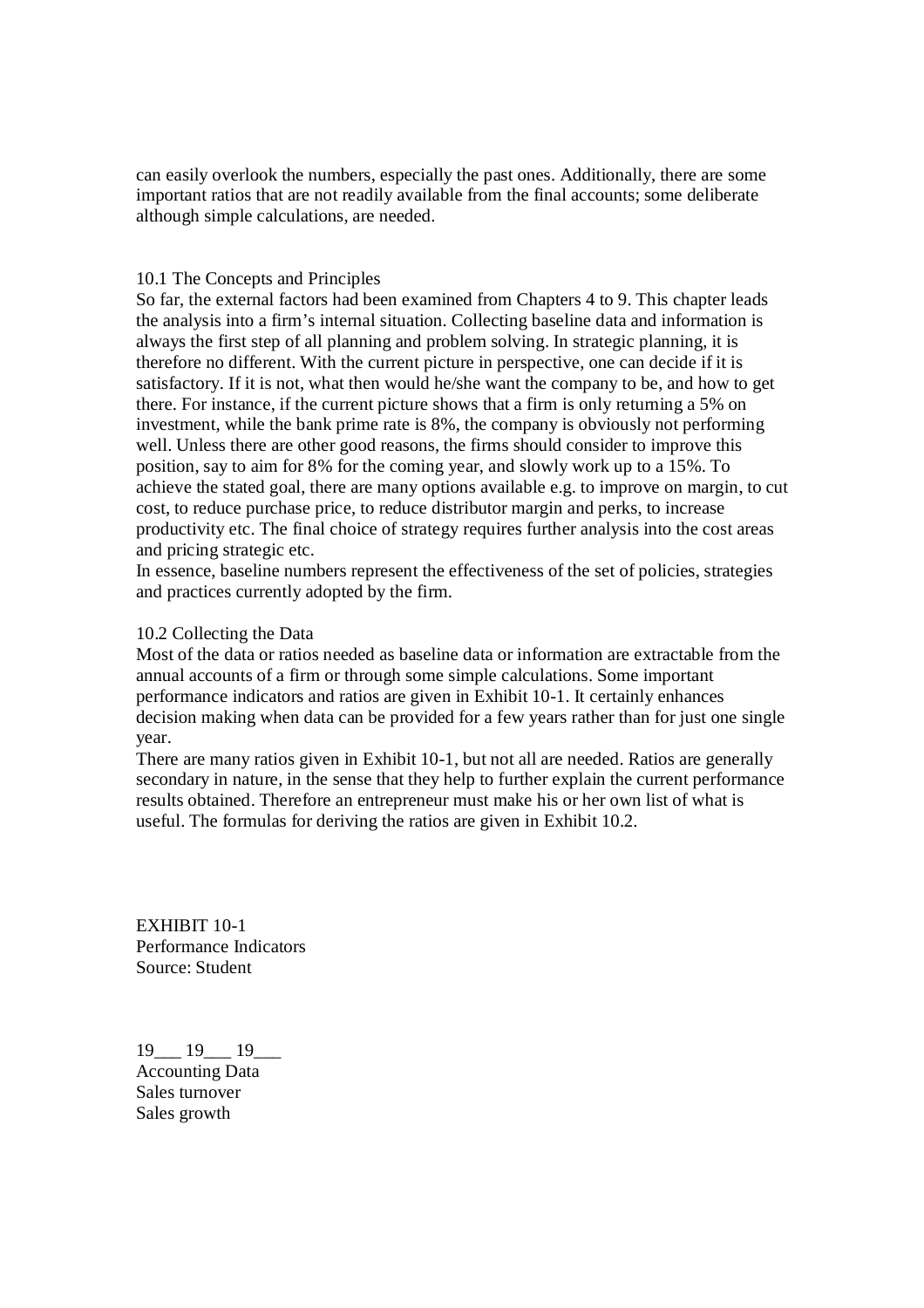## Net profit margin Return on equity

Ratios Current ratio Acid Test Gearing Interest cover Profitability Return on capital employed Earnings per share P/E ratio Earnings yield Dividend per share Stock cover Debtor days Creditor days Fixed asset turnover

Contrary to popular belief, even the absolute numbers such as net profit, return on investment, turnover mean very little on their own. They need to be compared with something else. For example, a pharmaceutical company making 15% return on investment is actually bad, while a steel mill returning 5% is rather good. This is because pharmaceutical companies in general return above 15%, while steel mills could never guarantee profits due to the nature of the business.2

EXHIBIT 10.2 Financial Ratios Source: Lynch (1997, p.345)3

Note: It is important to obtain comparative data for competitors and to analyse the trends over several years.

Liquidity – measures the ability to survive and avoid default.

Current ratio  $=$  Current assets Current liabilities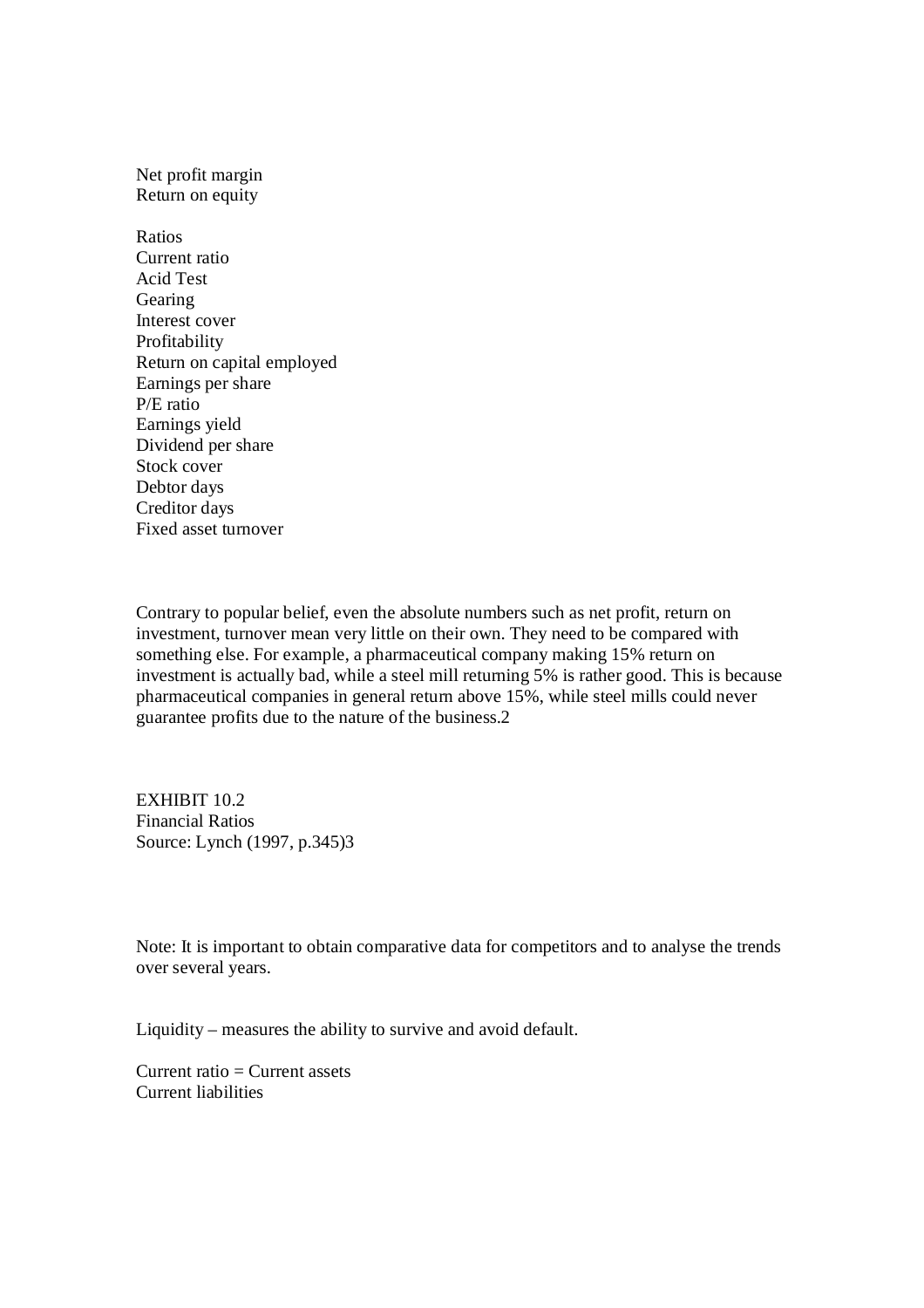Acid test  $=$  Current assets  $-$  Stocks Current liabilities

Gearing – examines the financial strength and the different forms of finance

Gearing = Long-term borrowing Capital and reserves

Interest cover = Earnings before interest and tax (EBIT) Interest

Profitability

Profit margin = EBIT Sales

Return on  $=$  EBIT Capital employed Capital employed

Investor ratios – measures the earnings available to those who own the company

Net profit margin = Net profit Sales

Earnings per share  $=$  Net profit margin Number of shares

 $P/E$  ratio = Price per share Number of shares

Earnings yield  $=$  Earnings per share Price per share

Dividend per share = Dividends Number of shares

Trading activity

Stock cover  $=$  Cost of sales Stock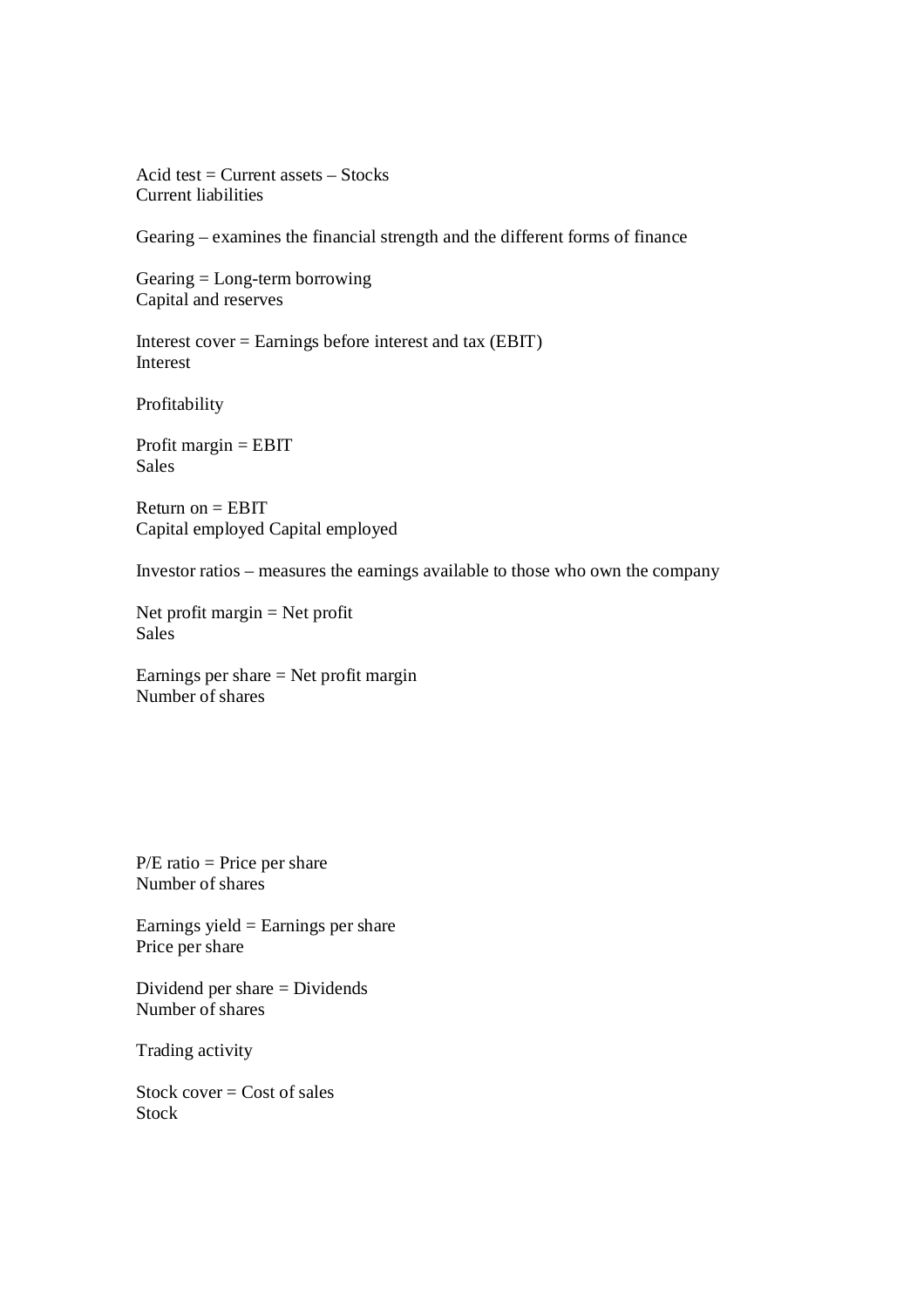Debtor days  $=$  Debtors X 365 Sales

 $C$ reditors = Other creditors  $X$  365 Sales

Fixed asset turnover  $=$  Sales Fixed assets

Therefore to be meaningful, an entrepreneur must make sense of the numbers by comparing them with some useful yardsticks, such as:

- ? Corporate objectives
- ? Annual budget
- ? Historical performance levels

? Industrial norms

? Best practices including those across industries

? Shareholder expectations

Decisions must then be made if these results are good enough and / or likelihood to be maintained. If not, some modifications are needed which are represented by the new strategies taken. The quantum for improvement levels again must be in line with market reality, business climate and management ambitions.

10.3 Application to SMEs

10.3.1 Survey Findings

Many SMEs being interviewed felt very much at home with this suggestion. However, only four (8%) of the SMEs monitor baseline information more than what the annual accounts provide. These four SMEs happened to have accountants or MBA holders at the helm. In other words, the SMEs in general monitor very narrowly of their performances. When comes to benchmarking, most of them 'compete with themselves' using the historical basis. Comparing with the industry norm or best practices is not done, mainly due to the lack of reliable information. An interesting revelation is that entrepreneurs seemed happy to compete with rival firms on market share only, rather than any other forms of measurement such as profit margin, return on investment etc. 10.3.2 Case Study

Team had been using the baseline data alone to set annual objectives, especially during the formative years. Thorough strategic planning could have perhaps yield better results, with more analyses being carried out. In reality, the writer finds it difficult to update the various analyses on a yearly basis, due to lack of time. The question then is – how reliable are these dated analyses? To compare with, the baseline data approach though narrower, is more current. In Team, baseline data had always been the beacon and source of inspiration to plan for each year, although the other analytical data are also consulted. Traditionally, the company had been tracking financial information such as gross profit,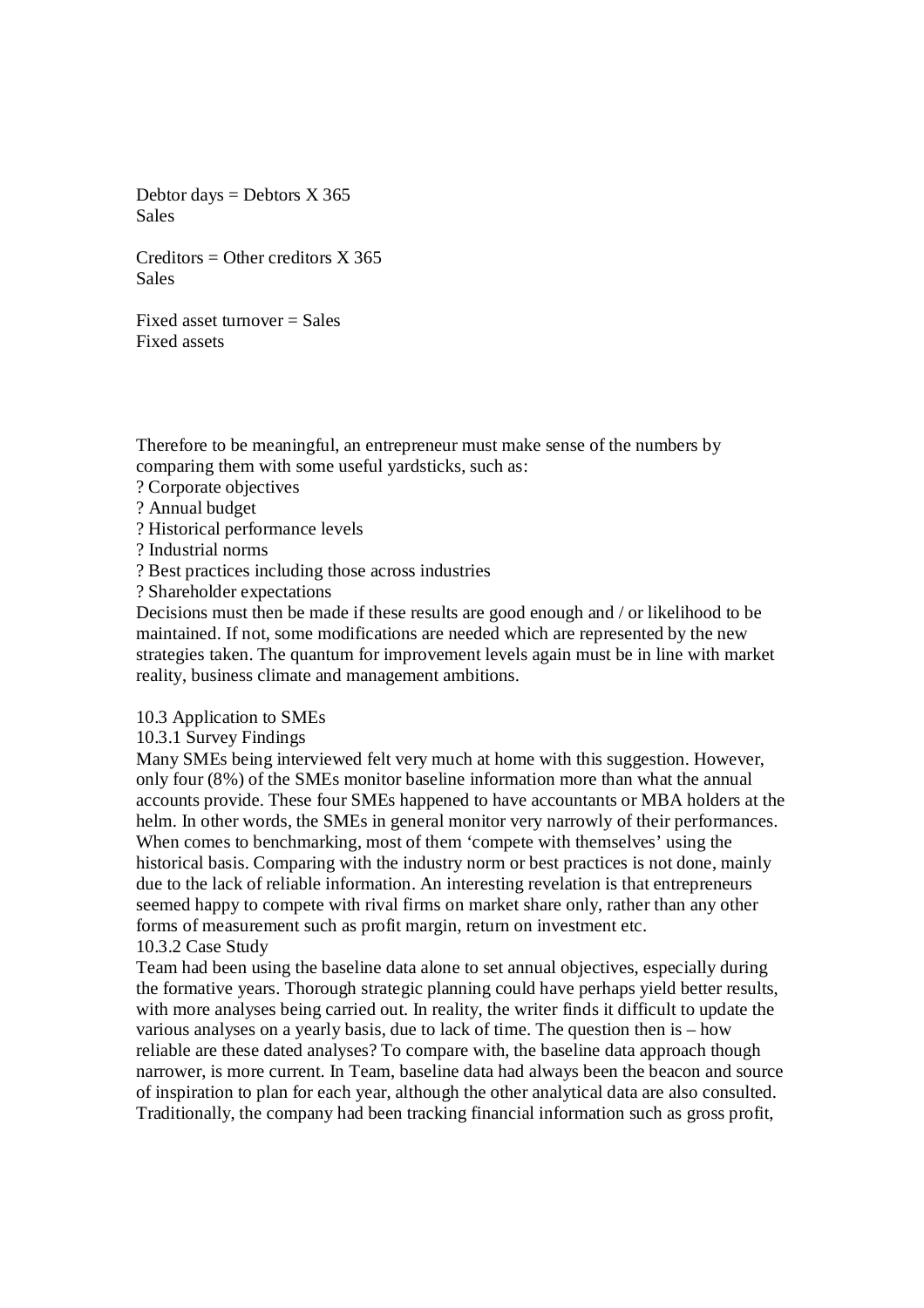net profit, revenue, expense and some non-financial indicators such as revenue per sales person, stock to sales ratios, debtor to revenue ratios etc. In the last two years, return on investment had also been added to the list.

#### 10.3.3 Views of Business Observers

All the observers agreed that this is a good tool for strategic management. The bankers and the accountants gave a lower rating than the other managers, which was puzzling. On checking, this is so because they realize the prevalence of SMEs fiddling with their accounts to 'dress them up or down' according to their requirements. To reduce taxation, the accounts will be made to look poorer. However, if the company is preparing for public listing, entrepreneurs will pad up the profits; and willingly pay taxes on profits they did not made. While it is not the place of these observers to judge the SMEs on the morality of this issue, they do discount the usefulness of non-factual data. Since objective setting can take place at this stage, the writer finds it necessary to add some thought on benchmarking. There is an inherent danger with benchmarking without considering the reality, the broader environmental factors or the macroeconomics. Following others blindly can also lead a firm to a strategic drift or even a crisis. A true case happened in the banking industry in Asean recently. When the economies of the region was booming for a continuous streak of a decade, the banks were racing with one other in performance, using the concept of benchmarking. This led to imprudent lending. When the economy bubble burst, all the aggressive banks were in trouble. Fifty-four banks in Thailand and sixteen in Indonesia were directed by their respective governments to wind up. Perhaps the only consolation these banks had while filing their bankruptcy paper was that they were not alone. Hopefully, the example can help to convince entrepreneurs to be realistic and most of all, to be themselves and not trying to 'keep up with the Jonesses'.

### 10.4 Chapter Conclusions

Although baseline information looks too mundane to be used as a strategic tool, it is indeed a legitimate, and a powerful one at that. Instead of running amok with wild ambitions, a SME is often forced to tone down by the baseline information. This is good because unnecessary risks are avoided by staying realistic. For the first time user of strategic management, baseline information review is a good start. He/she can use this alone without any other tools for planning and yet will not be far wrong. With more experience gained, the entrepreneur can later try more of the other strategic tools.

#### REFERENCE

1. Thomson, A. and Strickland, A, Strategic Management – Concepts and Cases. (9th Ed) 1996, Richard D. Irwin, a Times Mirror Higher Education Group, Inc company, USA., 2. Craig, J.C. and Grant, R.M., Strategic Management, 1993. Reprinted 1995, Kogan Page Ltd, London, p. 38.

3. Lynch, R., Corporate Strategy, 1997. Pitman Publishing, London

CHAPTER 11 STRENGTH AND WEAKNESS REVIEW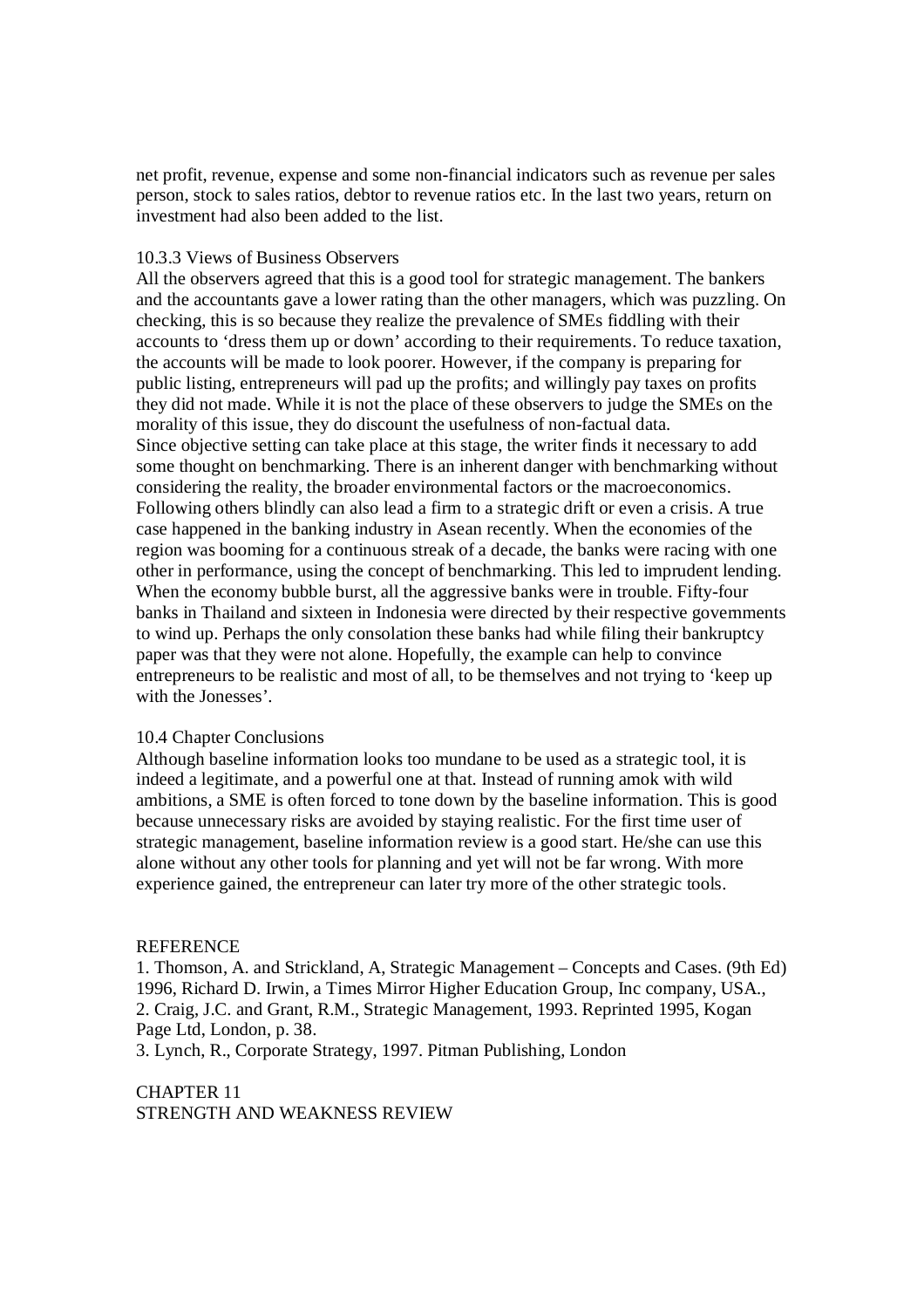The writer was tempted to name this chapter Resource Audit, like what many other strategy writers had done. However, a company's resources should include the value chain and competitive advantage, which are separately discussed in Chapter 12 and 13. This chapter was decided to restrict the discussions to mainly tangible assets, some intangible assets (such as human resources, trade marks, patents) and employee skills only. Hence the use of a less encompassing title.

### 11.1 Concepts and Principles

The purpose of the analysis is to assess a firm's strength and weakness, which can help to formulate strategies directly on its own. The analysis may also be used as an input to other strategic tools (SWOT analysis, competitive advantage etc) for more comprehensive identification of workable opportunities and the attendant strategies. Exhibit 11-1 showed how the strength and weakness make up a SWOT analysis. In identifying strengths, one must not consider only the tangibles that carry a price tag, such as equipment or building. Intangibles are just as important if not more important. Craig & Grant1 claimed that the most strategically important items in the resource pool is the intangibles. It is also important to note that a resource may not be something currently owned by the company. It may be acquired, leased, or obtained through some strategic alliance, in the future.

In grouping the strengths and weaknesses, it is important to realize that there is a small distinction to understand between resource and capability.

? Resource refers to the individual assets of the firm e.g. capital equipment, employee skills, patents, brand names etc.

? Capability refers to what the firm can do – the results of resources working together to achieve the productive tasks.

Both these can combine to constitute competitive advantage for the firm.2 For this chapter, the main purpose is to find out the resources and skills.

When comes to generating ideas for strategies (Chapter 22), there are two basic ways to strategize into the future – market-based (starting from environmental opportunity) and resource-based (starting from corporate strength). It appears that most managers follow the second method, more from habit than by choice. Nevertheless, both approaches work. Marks and Spencer discovered a successful strategy with its corporate strength.4 It realized that it has certain strengths: a) corporate and brand names, b) ability to motivate its employees, c) efficient in managing supplier relation and d) ability to manage and control cost. It also realized that they could be transferred easily from retailing clothes to retailing food. They went on to execute the plan and made it a success. Given the potential benefit, it is highly important that managers should know what resources they have, at their disposal. The strength and weakness review is one good source for such information.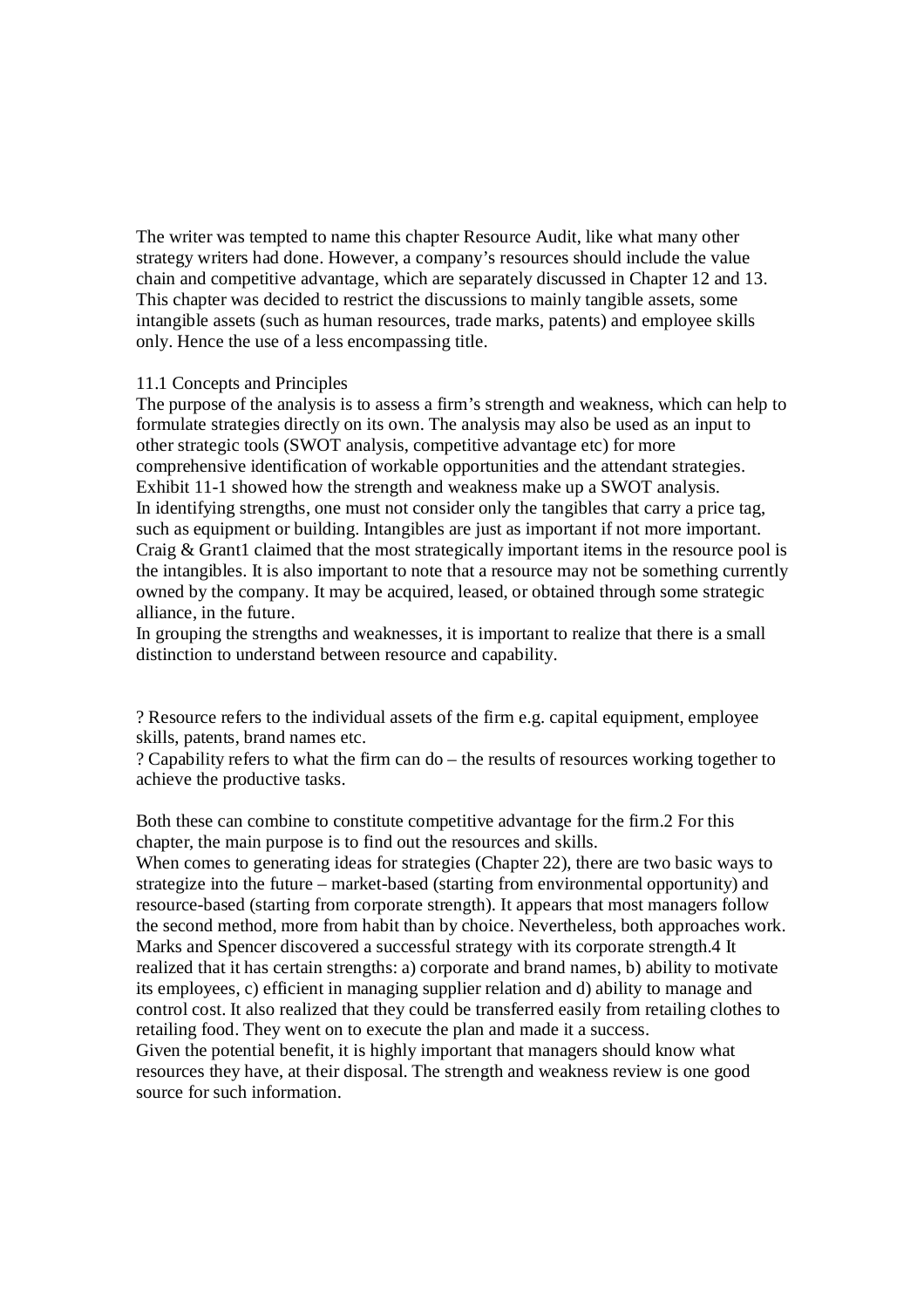EXHIBIT 11-1 A SWOT Analysis Source: Lynch (1997, p.263)3

Internal Strengths Weaknesses

? Market dominance

- ? Core strengths
- ? Economies of scale
- ? Low-cost position
- ? Leadership and management skills
- ? Financial and cash resource
- ? Manufacturing ability and age of equipment
- ? Innovation process and results
- ? Architecture network
- ? Reputation
- ? Differentiated products
- ? Product or service quality
- ? Share weakness
- ? Few core strengths and low on key skills
- ? Old plant with higher costs than competition
- ? Weak finances and poor cash flow
- ? Management skills and leadership lacking
- ? Poor record on innovation and new ideas
- ? Weak organization with poor architecture
- ? Low quality and reputation

? Products not differentiated and dependent on few products

External Opportunities Threats

- ? New markets and segments
- ? New products
- ? Diversification opportunities
- ? Market growth
- ? Competitor weakness
- ? Strategic space
- ? Demographic and social change
- ? Change in political, economic environment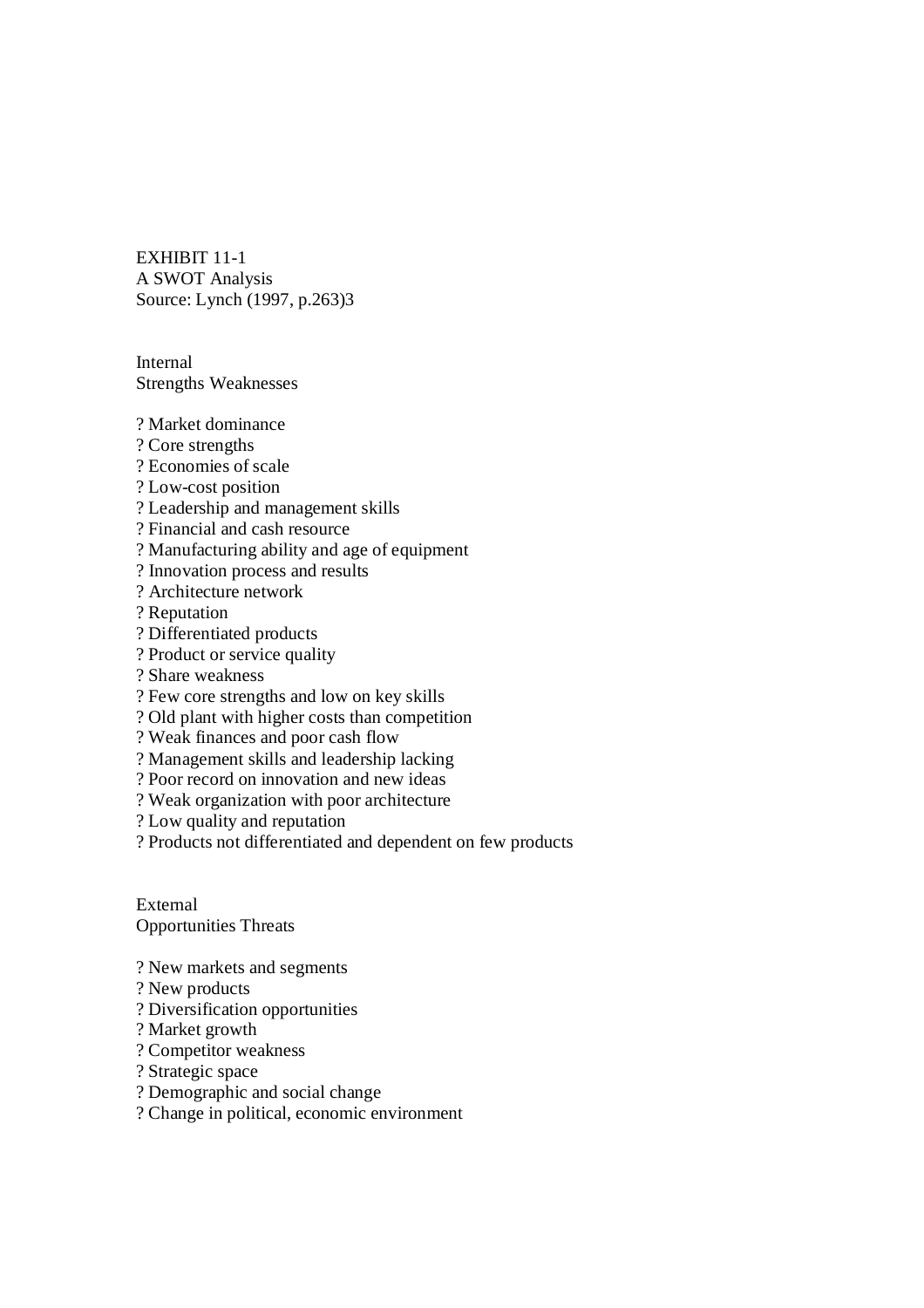? New takeover or partnership opportunities

? Economic upturn

? International growth

? New Market entrants

? Increased competition

? Increased pressure form customers and suppliers

? Substitutes

? Low market growth

? Economic cycle downturn

? Technological threat

? Change in political or economic environment

? Demographic change

? New international barriers to trade

11.2 Identifying the strengths and weakness

It is customary to approach this identification exercise by three major ways:

? By major functional areas e.g. management, production R & D, marketing, finance etc, ? Along the value chain

? By the nature of resources e.g. physical (plant and machinery), human, financial and intangible resources.

Whichever the format, the list can get very long and detail. Therefore to be practical, most strategic writers (e.g. Ohmae,5 Porters6 and Kay7) recommended to focus on the market expectations, or the key success factors (KSFs).

There is a need to be objective in listing the strength and weaknesses. It is not a matter of being dishonest but the interpretations are much influenced by the prevailing business climate and cognitive makeup of a person. Example, in good times, it is easy to look kindly at all the strategies in place. Conversely, when times are bad, even the best strategies will be doubted upon. Then there is always the personal bias, between the optimists and the pessimists.8

# 11.3 Applications to SMEs

11.3.1 Survey Findings

There is so much of common sense in this analysis that no SME needed an explanation. All of them know their own strength and weakness 'at their fingertips', so they claimed. The writer doubts so. Unless an attempt is made to list them down, many points will never surface. Only two respondents list down their strength and weakness formally. 11.3.2 Case under Study

Team analyzes its strength and weakness in its five-year plans. These are reviewed one a year and updated accordingly. It was useful because the managers were evidently working hard to eliminate the weakness. At the close of the first five-year plan in 1996, 70 – 75% of the weakness had been eliminated or reduced.

11.3.3 Views of Business Observers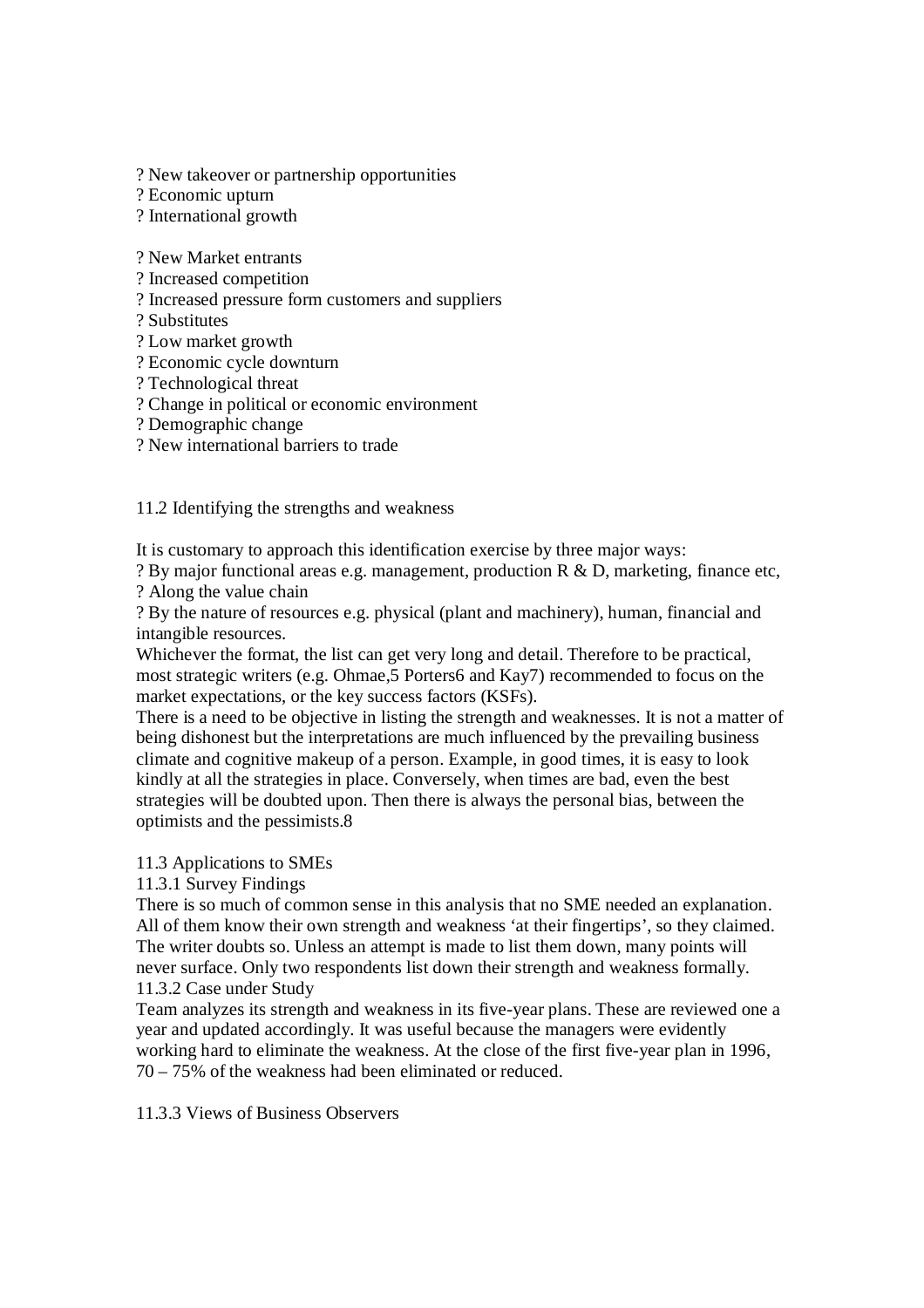All the observers agreed that this is a useful strategic tool. They found it full of common sense and not difficult to apply, even by the SMEs. Some felt that SMEs that do not carry out this exercise deserve to fail. They however would caution that the SMEs should attempt to arrive at a true assessment. Misdiagnosis leads to wrong strategy and pathetic results.

## 11.4 Chapter Conclusions

Listing of an enterprise's strength and weakness is the most basic method of assessing its own strategic capability. It is through this first step that other analysis such as SWOT and Core Competence can be made. This exercise should be equally valuable to both large corporations and SMEs.

For SMEs, the advice is always to make things simple, and keep the list short but truthful. Quantity does not equate quality. In fact, too long a list can be counter-productive as it tends to obscure the important facts and elements.

Preparing the list can also be fun and results in greater benefit, if they key managers and staff can be involved. The writer's personal experience is that key staff not only help to identify strength and weakness accurately, they also provide competitors' information as a comparison. Depending on the culture of an organization, managers and staff can also be a source for good strategies and solutions.

## **REFERENCE**

1. Craig, J.C. and Grant, R.M., Strategic Management, 1993. Reprinted 1995, Kogan Page Ltd, London, p. 50.

2. Ibid., p. 49.

- 3. Lynch, R., Corporate Strategy, 1997. Pitman Publishing, London
- 4. Craig and Grant, Op. Cit., pp. 19
- 5. Ohmae. K., The Mind of the Strategist, 1982. McGraw Hill, Inc. USA.
- 6. Porters, M.E., Competitive Strategy, 1980. The Free Press, New York.
- 7. Kay, J., Foundations of Corporate Success. 1995, Oxford University Press, UK.
- 8. Graig and Grant. Op. Cit., p. 55

CHAPTER 12 PRICE AND COST COMPETITIVENESS

Price and cost competitiveness may sound too trivial and mundane to be considered as a strategic topic but it rightfully is. Recent strategic works such as those of Thomson and Strikland1 and Lynch2 discussed extensively on this issue.

### 12.1 Concepts and Principles

Price is an important consideration in the internal assessment of a firm. A welldetermined pricing policy ensures adequate margin while not stifling sales. Price is important for all types of sales, not only for commodity goods. Even in differentiated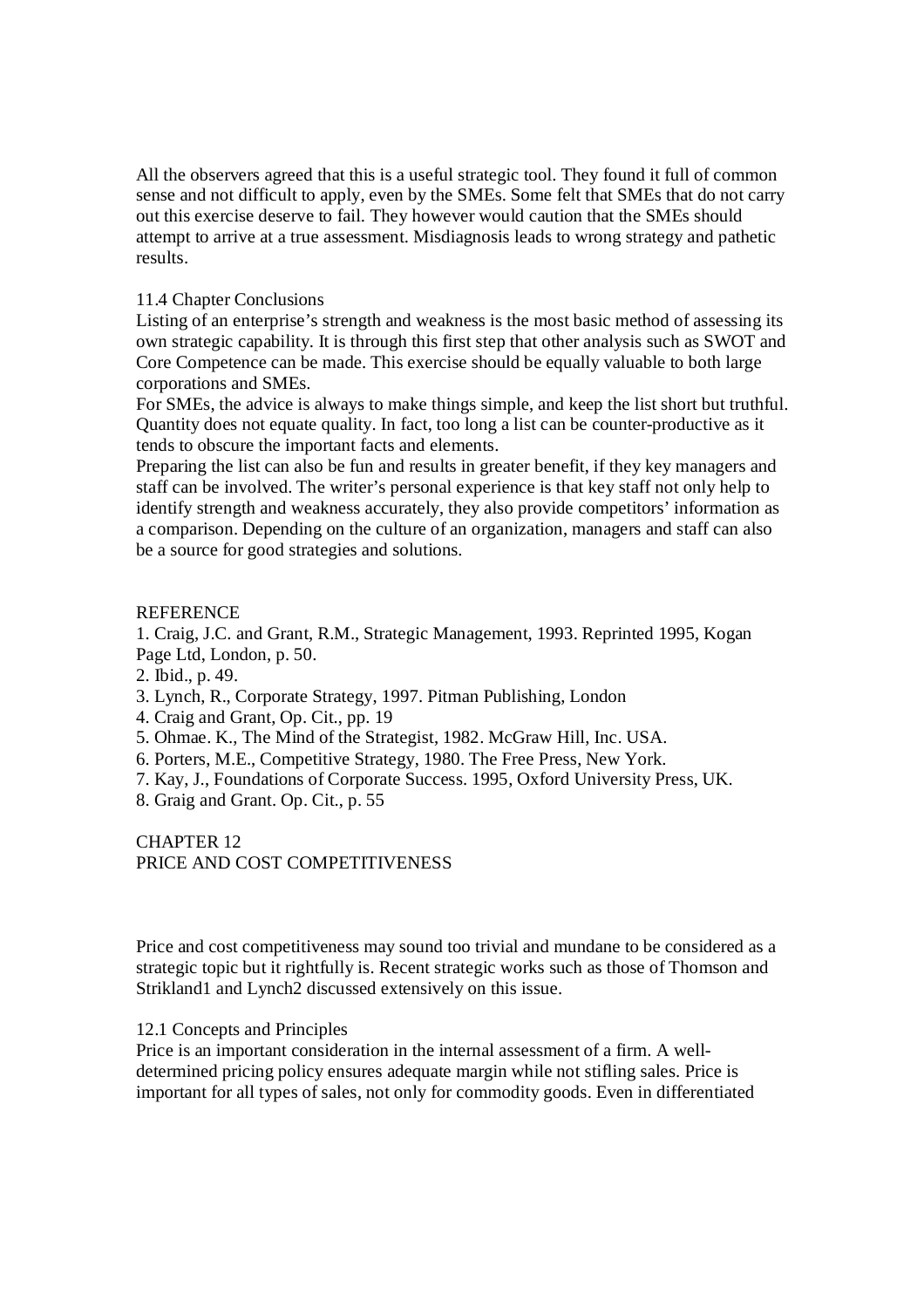products, there is still a need to set it within an acceptable range, as there are always competitors that can supply similar products.

Therefore price is a consideration in every business deal. To be viable, a price set must reflect on the cost. Although very much used synonymously in the business world, there is a great difference between these two terms – low price and low cost. A low cost company may not price its products low. Similarly, a low price product may not be due to a low cost. (There are many reasons for a company to sell cheap even the costs do not justify it e.g. dumping, market penetration, defense against competitive assault etc). However, to have low price as a sustainable competitive advantage, a firm must achieve low cost.

This chapter focuses much on the costing aspect of a product or service, and principally to examine the techniques to improve costing. There are a few ways to examine and identify areas for cost reduction, as set out below.

## 12.1.2 Strategic Cost Analysis

To gain understanding how well a company performs against the key competitors, some breakdown costs are needed to be gathered. The following headings are suggested3 ? Raw materials, energy, components

? Technical difference, age of plant and equipment

? Internal operating costs, economy of scale, learning and experiences curves, wages, productivity, operating practices, organization structure, staffing levels, taxation rates etc ? Difference in rival firms exposure to inflation rates and changes in foreign exchange rates

? Marketing, sales and promotional expenses, advertising expenses

? Difference in inbound transportation and outbound shipping cost

? Difference in forward channel, distribution costs (commission or margin for distributors etc)

Strategic cost analysis is a straight forward manner to trace the various cost elements. From there, decisions can be made to work down cost areas that appear high or unreasonable.

12.1.2 Value Chain Analysis

A very well accepted tool for cost examination is the value-chain analysis, which is a graphical representation of a firm's activities, arranged in such a way as to show the sequence of these activities (See Exhibit 12-1). By placing the cost figures obtained in the above section, the chain also tells where the major cost elements are.

This techniques was originally devised for complex manufacturing plants to identify and control their costs. Value added used in this context is equivalent to the margin. "Value added is defined as the difference between the market value of output and the cost of input."4 A company basically adds value by cost reduction or building core competence. Porter suggested to extend its application to strategic management5. A company's value activities are identified and separated into two major types – primary and support activities.

Value chain analysis also attempts to understand what goes on between a certain resource profile and the performance level obtained. "The first step in moving from a resource audit to an understanding of strategic capability is to find a way of relating an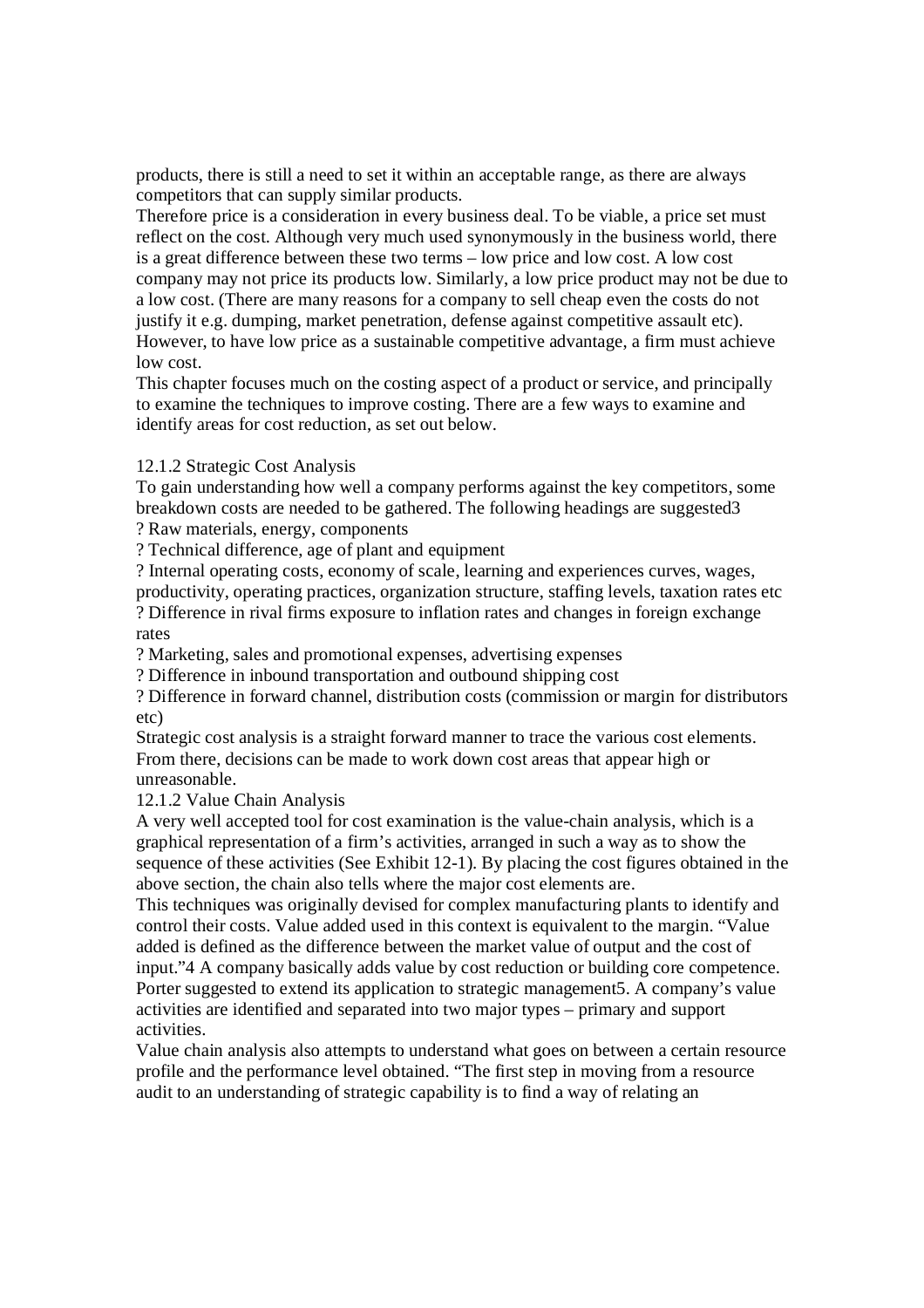organization's resource profile to its strategic performance: that is, to identify how the activities of the organization underpin its competitive advantage."6

EXHIBIT 12-1 Porter's Value Chain Source: Lynch (1997, p.247), in turn from Porter (1985)

Support Firm infrastructure activities Human resource management Margin Technology Development Procurement Inbound Operations Outbound Marketing Service Logistics Logistics & Sales Margin

#### Primary activities

To apply the tool, a manager must first construct a value chain for his company. This becomes the blueprint to trace the value added and cost of each value activity. Proter further suggested the construction of a value chain for each business line, if a firm has more than one.

The costing of each value activities unfortunately is not easy to retrieve as the normal accounting conventions do not give data in this light. Some management accounting has to be done, to generate numbers to suit this purpose. This is therefore a hurdle to clear in many companies. In order that administrative work can be contained, it would be best to look at value activities that represent significant or growing proportion of costing. Alternatively, one may focus on important areas revealed by the KSFs.

As mentioned earlier, the value chain breaks down the costs of each value activity of a firm. If the value chains of the direct competitors are also known, a firm can compare how efficient each activity can be performed. This leads to the concept of benchmarking. For example, if the firm is spending 8% on administration while the leading competitor id doing only 4%, it could be an area to work on to achieve better economy. Most likely, in a situation like this, the administrative function is overstaffed or the people here are overpaid in relation to their contributions. A rational exercise on resource deployment such as layoffs could be the remedy. The Glaxo-Wellcome merger with the plan to cut 7400 jobs is an example of resource deployment review. In this case, Glaxo-Wellcome is looking to achieve a new economical level in the value chain.8 In a SME, this could also mean that a critical mass has not been achieved to justify a fully staffed administrative department. The logical answer could be to increase the turnover, layoff people and outsource some services.

Juggling with employment to achieve better performance is often sensitive issue. Prescriptive school of strategists does not have a second thought about the option as they treat human just like any other resources such as a machine, a building or a vehicle.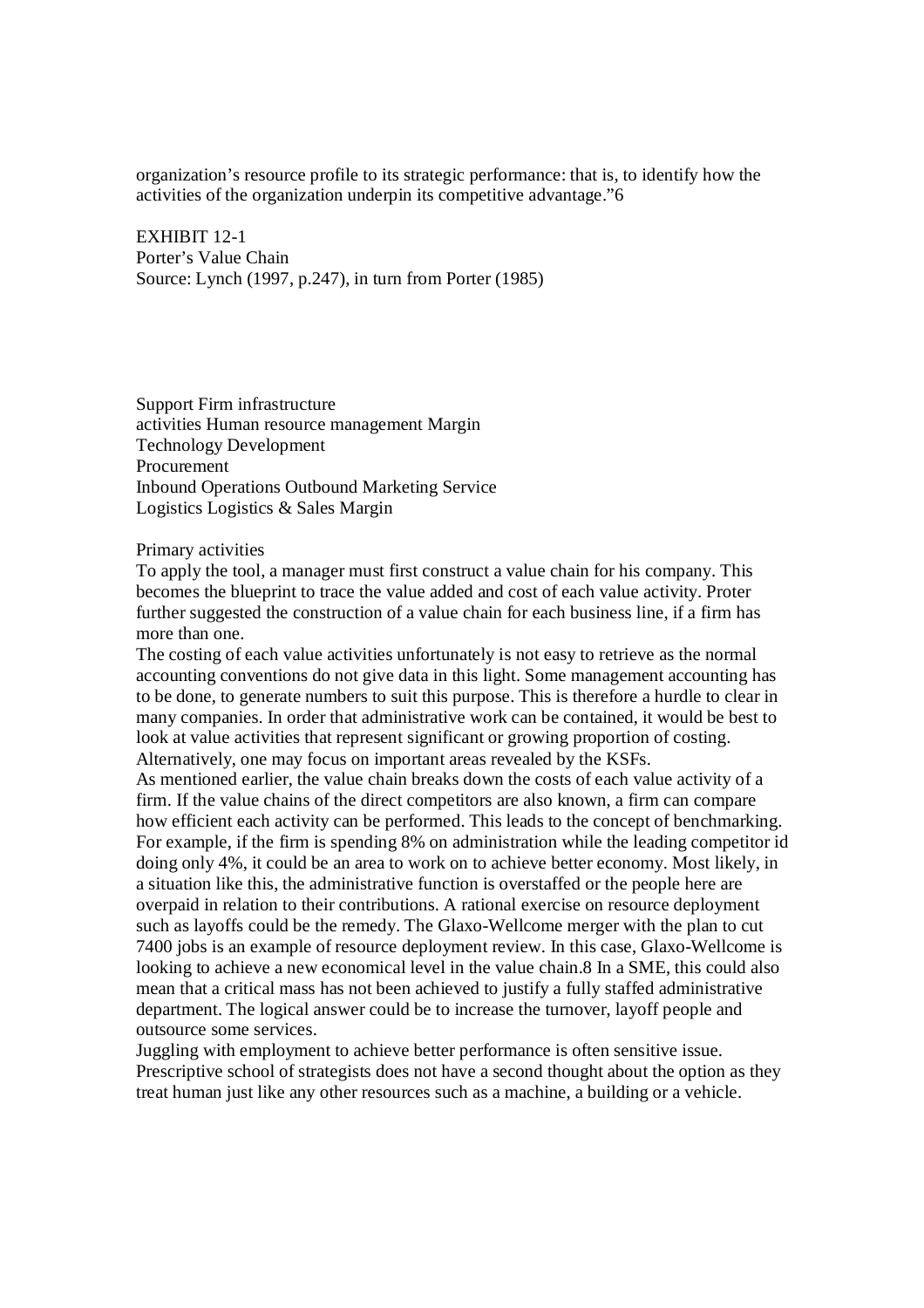Emergent type of strategists however, is quick to point out the shortcomings of such narrow visions, in that people can make or break a strategy.

12.1.3 Value System

A value chain refers to the internally performed activities of a firm. Frequently, some services are performed outside the company such as transportation and distribution. These outside activities rightfully form part of the whole value chain. Indeed this is being considered in the value chain analysis. To indicate the difference, the term of value system is used to denote the total value activities of the firm in the value system, or the downstream value chain. When the distributor draws its own value system, the firm becomes a value activity to the distributor as is supplier, or the upstream value chain. This is very interesting fact that underscores today's business, in which much interdependence exists. It also says business as a whole is getting increasingly complex. A value system is shown in Exhibit 12-2.

It must not be thought that the value chain or value system can only be used to reduce cost. Companies especially those that adopt a differentiation or focus approach can also apply the value chain to improve their competitiveness. These firms have a need to establish competences other than cost reduction. These competences may be product quality, service, convenience, user friendliness or understanding of customer's processes etc. Under such circumstances, the value chain can serve as a guide to allocate expenditure. For instance, if a company decides to improve its distribution network as a core competence, it naturally

EXHIBIT 12-2 Value System Source: Johnson and Scholes (1993, p.123)

Supplier Channel value Customer value chains chains value chains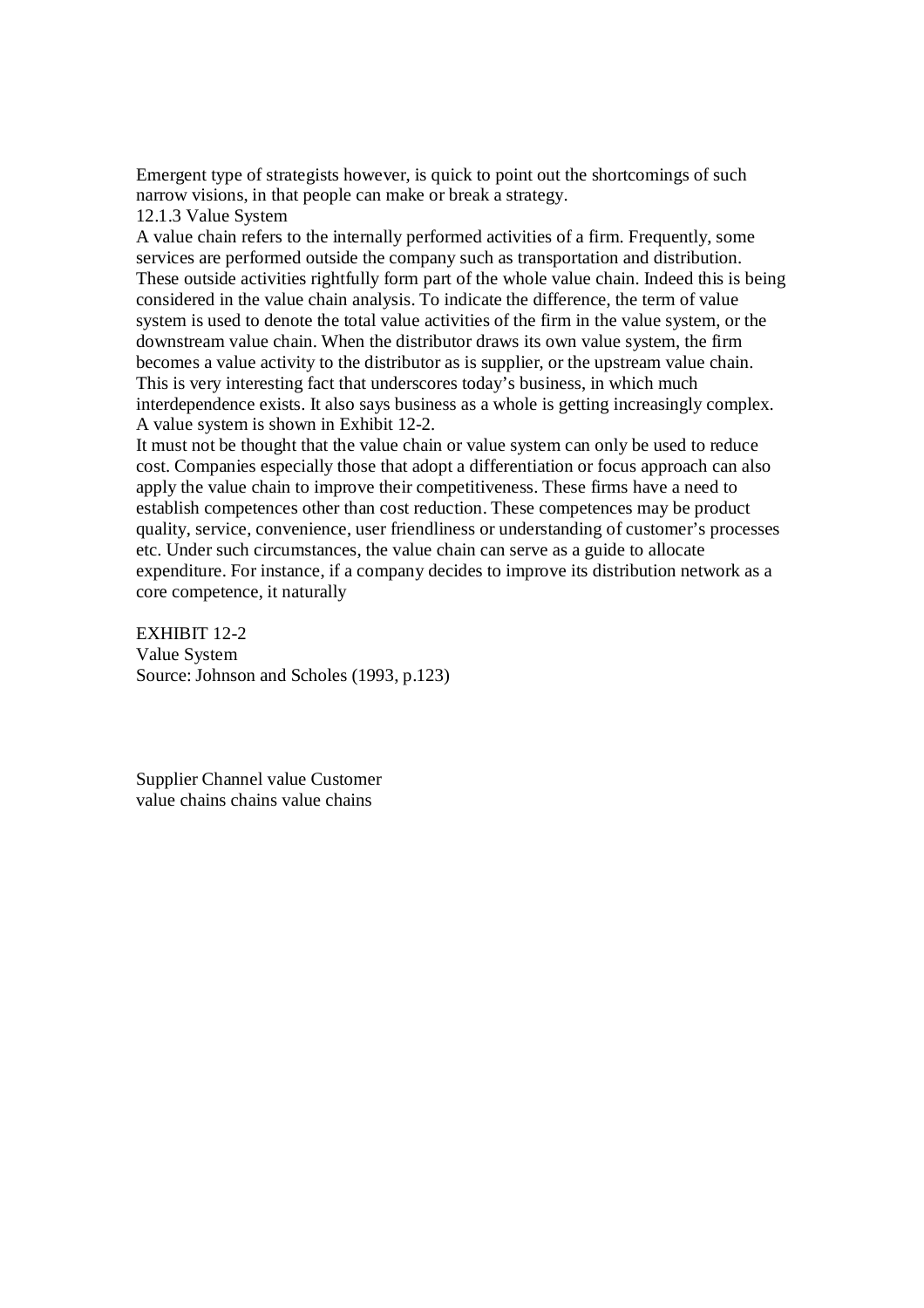cannot hope to reduce its costs on the activity. Instead, it has to provide a cost higher than the industry norm. The value chain can also help to plan new organizations routines, which may required a new coordination of resources and capabilities etc., to produce the desired core competence.

## 12.1.4 Structural Drivers7

Within a given value chain, cost reduction is achievable through productivity increase. This is mainly accomplished through the work and behavior of the employees, e.g. commitment, continuous improvement, flexibility, attitudes, organizational capabilities, relationship with suppliers and customers etc. This success much depends on the skills and effectiveness of the management. Such factors are commonly called executional drivers.

There are other factors that can reduce operating costs without directly curtailing operating costs. This are sometimes called the structural drivers. Some of them are explained below:

? Economy of scale. It is believed that an increased output can reduce costs mainly through lowering of overheads, more favorable purchasing and market power. All these will eventually be translated into better margins.

? Economy of scope. This refers to an increase in product lines. Economy of scope reduce the cost of sales, distribution and service since the revenue gets bigger while the cost margin largely unchanged.

? Technology. Unique technology often commands better price and margin, which can help to justify higher operating cost. Technology can also revolutionize manufacturing processes which can increase production at a lower cost.

? Improve linkages. Efficiencies can improve significantly if the linkages between value activities can be improved. Example: instead of behaving bureaucratically, the different functions decide to work smoothly in processing an order, more orders can then be processed per day.

? Re-configuration of value activities. Many steps can be shortened to reduce costs. Example: building an aluminium can plant next to a beverage plant makes it possible for cans to be delivered in overhead conveyors directly to the canning lines. This saves a lot of costs e.g. packaging, inventory, transportation. Another example is to increase capital intensity (e.g. automation) to increase yields and quality.

? Re-emphasis of the value activities. VCR machines used to cost US\$1300 to make each in 1977. Due to better designs, manufacturing, wastage an rework costs significantly reduced, making a new cost to only US\$300 each in 1984.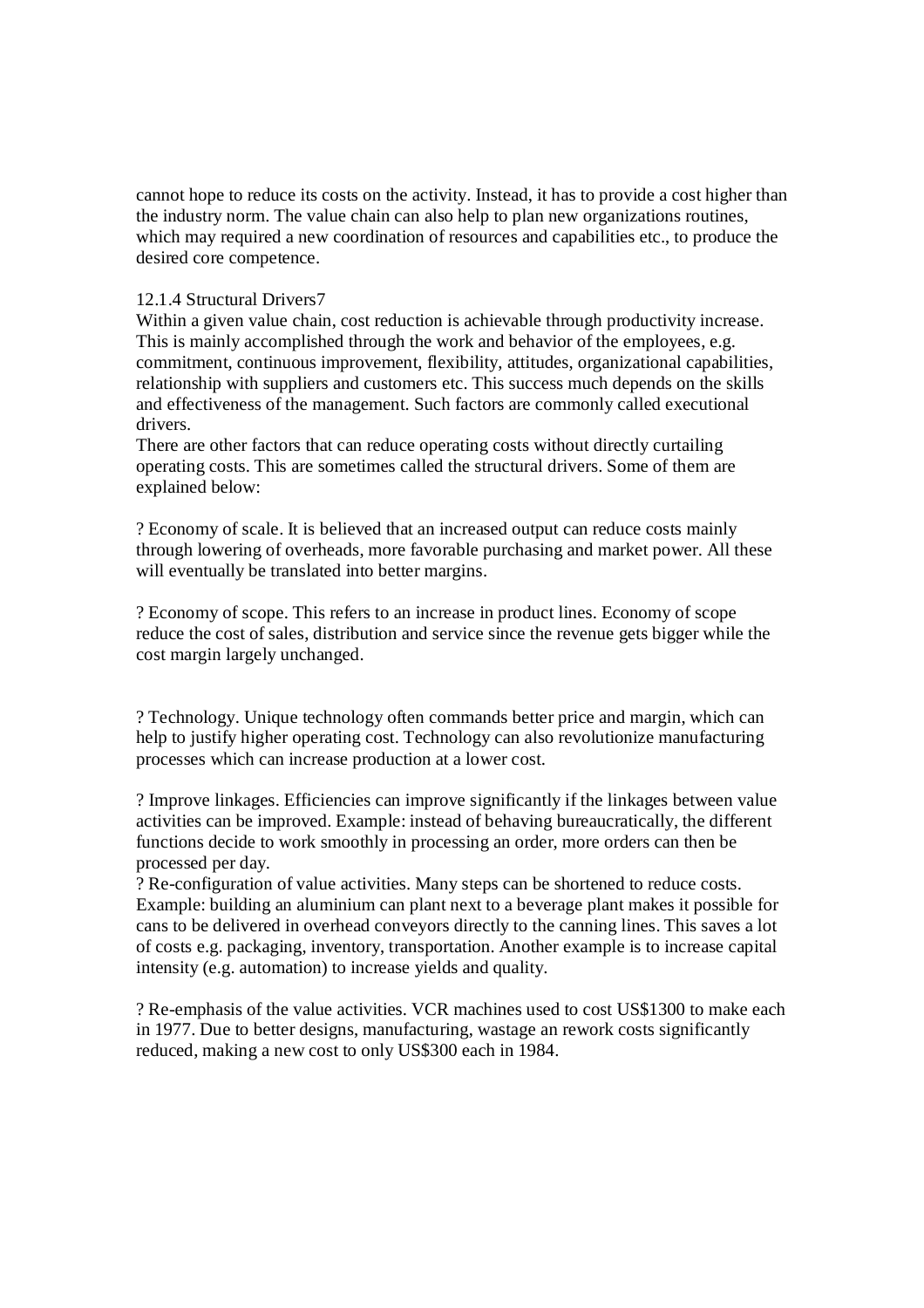? Experience curve. This is a concept of cost reduction through increased experience with a certain process (not restricting to production). In production, it has been established that a 15% reduction in cost is achieved every time the overall output doubled.8 This can be extended to other activities as experience allows work processes to improve in speed, accuracy and costs. There is no figure revealed in any study however.

? Capacity utilization. In high capital processes, high fixed cost is a key consideration. Increase of plant utilization significantly reduces product cost. This is the key approach adopted by petrochemical plants all over the world.

This section demonstrates that there are other ways to save cost besides firing employees, reducing wages or suppressing other direct operating costs.

#### 12.1.5 Tear-down Analysis

The Japanese (especially the automotive and electronic industries) practice a type of pricing policy called target pricing.9 It works by first deciding at what price level must a product be sold at. Once agreed, ways and means are being studied to achieve an intended cost level that will still yield a margin acceptable to the organization. One of the ways to achieve this lower cost is called Issue Analysis, or tear-down analysis. Kenichi Ohmae10 explained the process, with which a product is dissected into its components and compared with key competitors in terms of quality and cost. A directional guide as what needs to be done is given in Exhibit 12-3.

#### 12.2 Application to SMEs

12.2.1 Survey Findings

Cost and pricing are always important consideration in commercial transactions. Therefore there is not one SME interviewed who claimed that he/she does not have to look into this area. To control costs, all the SMEs look into the strategic costing and strive to get the highest value for an expense. Fifty-eight percent of the SMEs look into ways to leverage their business; thus invoking the concept of using structural cost drivers. Most of these SMEs only look into economy of scale or scope and not beyond. None of the SMEs had used or is ready to use the tear-down analysis.

EXHIBIT 12-3 Tear-down Analysis Source: Ohmae, 1988, in Booth (1993, p.66)

No excuse We are more Closer examination expensive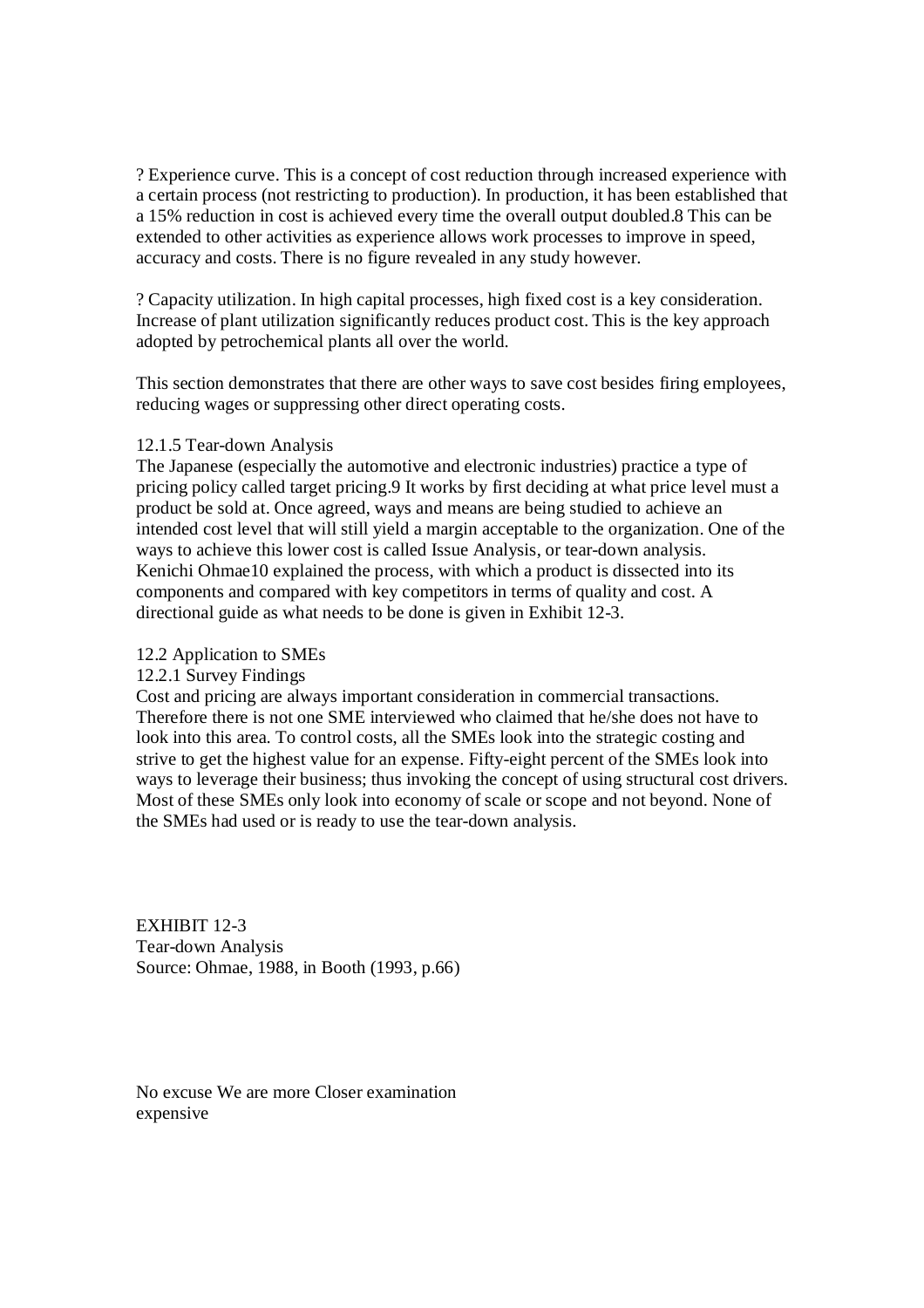- value engineering - reconsider price - switch to competitor's - value engineering parts

For each We are inferior corresponding We are better component

Cover it up Leave it alone - upgrade - no change

We are cheaper

12.2.2 Case Study

In Team, the managers also look into the strategic costing as the major control of cost. Starting this year, the value chain concept is experimented. Team now operates a variable budget with which the cost allocation of each department is calculated from the invoice values (See Exhibit 12-4).

EXHIBIT 12-4 Cost Allocation in Team's Variable Budgeting in % Source: Writer

Budgets Center, PC 1 2 3 4 Gross profit 65 40 70 20 Direct sales and service 19 8 28 4 Material handling 5 4 5 4 Marketing 10 8 8 3 Administration 5 4 5 3 General management 15 1 12 1 Net profit 11 6 12 5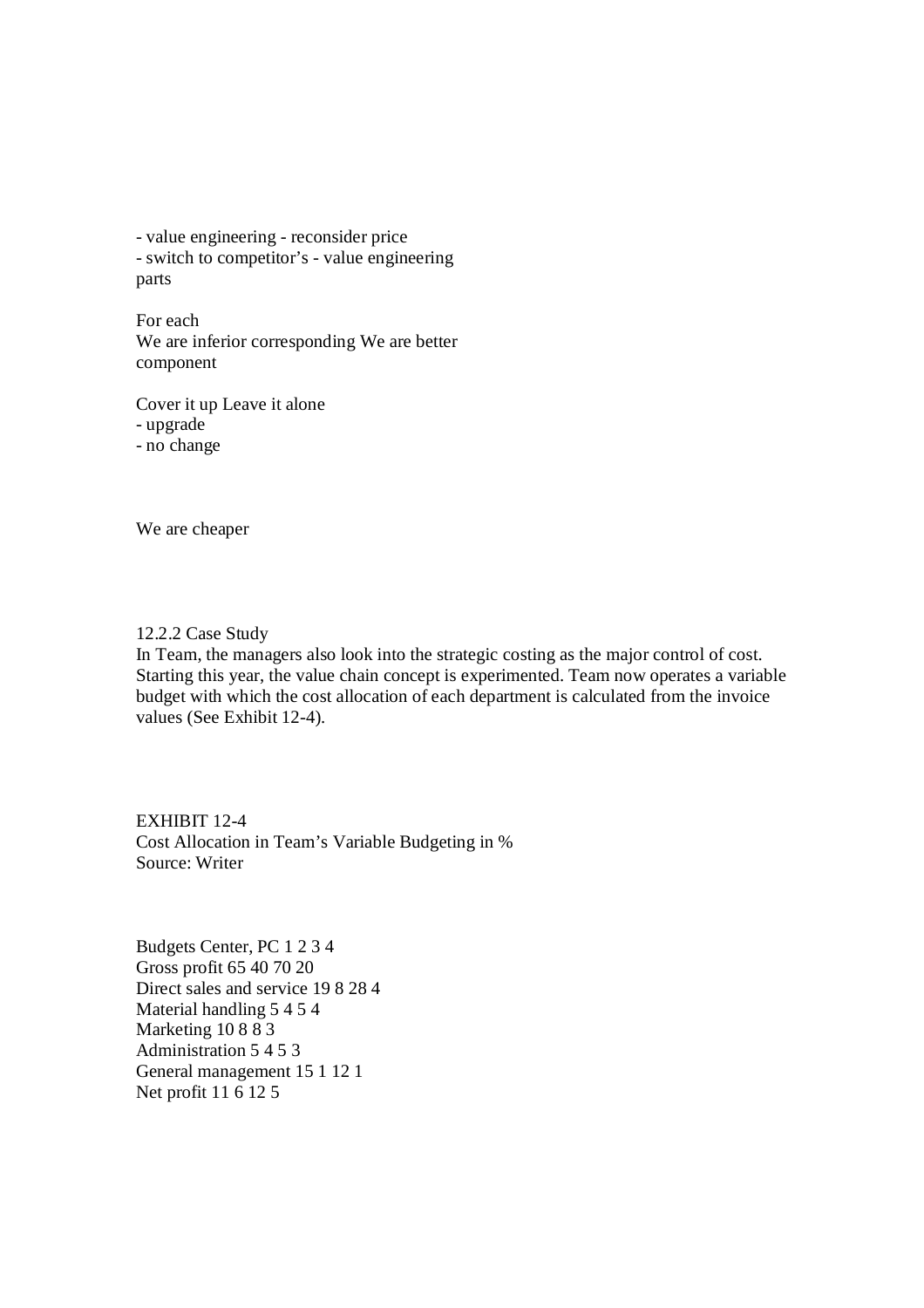The allocations for each function depends on the overall margin and the actual direct costs and effort involved in performing the job. The actual figures were derived through past records and some arbitration. With the exception of the direct sales and service departments, other functions get an assortment of percentages from different types of sales, which add up to be a composite budget. This method takes a lot of administrative work, but it proving very useful and fair. In the past, there had always been a problem in allocating overheads fairly, since the various business lines differ so much in the gross profits. Secondly, it allows the company to gradually reduce the cost allocations, to result in higher net profit in the future. This can be accomplished by reducing the allocations, say by a reasonable percentage point off the current allocations each year. The company is now looking to design incentive schemes for the various departments based on this system.

### 12.2.3 Views of Business Observers

Pricing and costing are important issues to all companies, including those of the business observers as well. The observers were interested to see how this can be applied to their business as well. Their frustration was that there are always pressure to reduce price, justified or otherwise. They were therefore keen to find out if there is a reliable pricing formula, that gives the firm an optimum profit and yet not pricing itself out of the market. Consequently, they commented that the information given in this chapter is incomplete without touching on the pricing mechanism. The works of Lynch11, Paliwoda12 and Simons13 should provide the needed information, and some other related issues such as terms and forms of payment etc.

#### 12.3 Chapter Conclusions

Pricing and costing are important to large corporation as well as SMEs. Perhaps more so for SMEs. Being small, SME are forced to sell at lower prices, even when their quality justified higher ones. Achieving low cost for SMEs not only assures a sustainable low price advantage, but also gives a good return for the company, which can be used in turn to improve production for even better cost advantage.

Given the importance of cost in business, all SMEs should be aware of their cost structure. The least they can do is to monitor their strategic costing. If time permits, the value chain should also be constructed to assist in cost reduction or build capability. Structural drivers should be understood, as in many instances substantial savings can be made without having to reduce manpower or wages etc. Tear-down analysis is generally not useful in SMEs, unless it is in the manufacturing area, and when competition is particularly keen on cost and pricing.

### **REFERENCE**

1. Thomson, A. and Strickland, A, Strategic Management – Concepts and Cases. (9th Ed) 1996, Richard D. Irwin, a Times Mirror Higher Education Group, Inc company, USA.,

2. Lynch, R., Corporate Strategy, 1997. Pitman Publishing, London

- 3. Thomson and Strickland., Op. Cit., p. 96
- 4. In Lynch, Op. Cit., p.246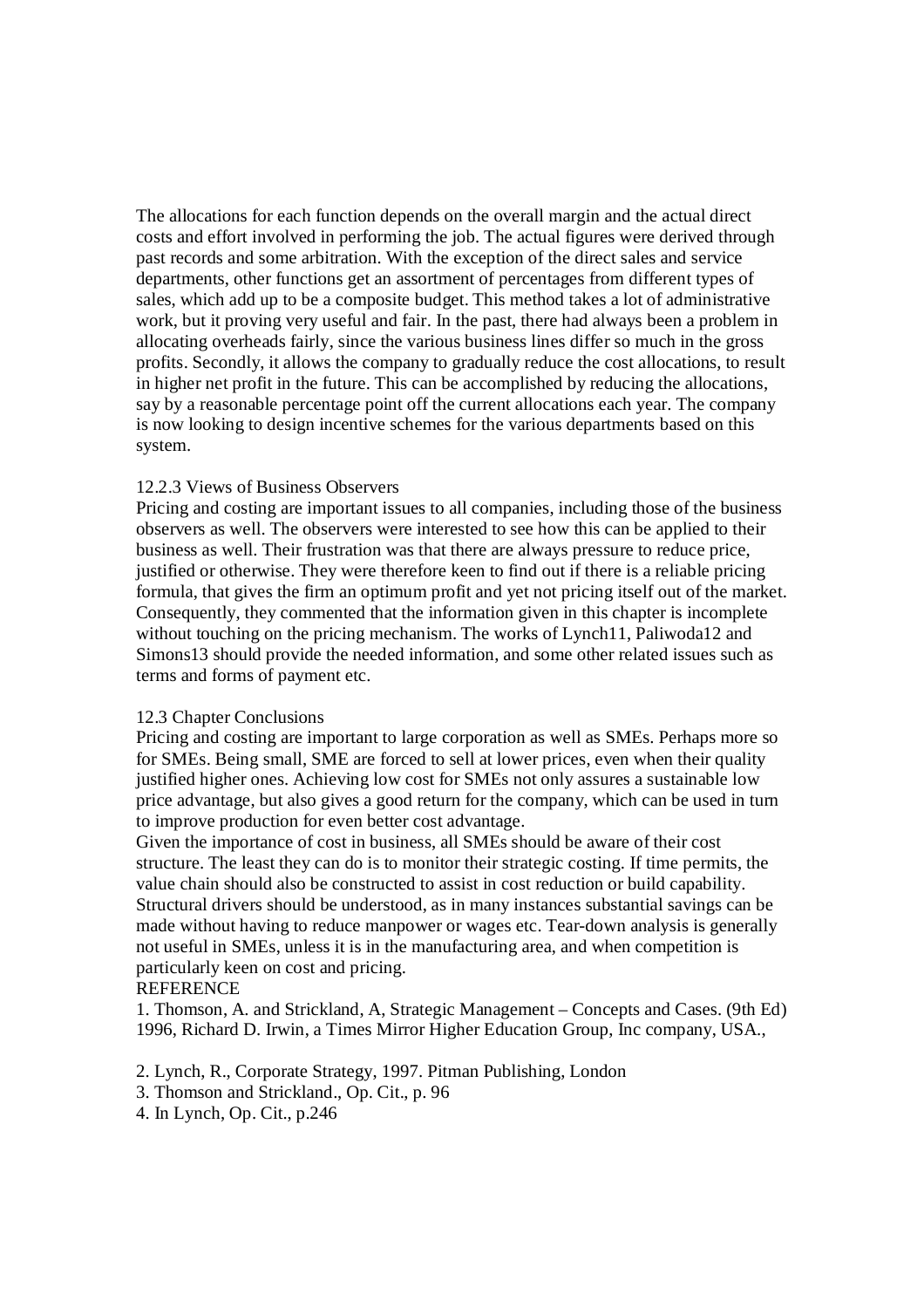5. Johnson , g. and Scholes, K. Exploring Corporate Strategy, (3rd Ed) 1993. Prentice Hall Europe, Hertfordshire, UK. p. 120 6. Ibid 7. Thomson and Strickland. Op. Cit., pp. 120-21 8. Lynch. Op. Cit. P. 254 9. Ibid., pp. 216-7 10. Ohmae. in Booth S., Crisis Management Strategy, 1993. Routledge, London. Pp. 64-6 11. Lynch. Op. Cit., pp. 212-7 12. Paliwoda, S., International Marketing, 1993. Butterworth Heinemann Ltd, UK. p.251- 82 13. Simons. L., The Basic Arts of Financial Management. 1978. Hutchinson Group, London. pp. 205-14.

# CHAPTER 13 CAPABILITY, CORE COMPETENCE AND COMPETITVE ADVANTAGE

Strictly speaking, this subject should be a part of company's strength and weakness, as discussed in Chapter 12. But because of the highly important nature, they are being singled out and discussed separately in a new chapter. In the 60s to 70s, the emphasis was on portfolio planning approach. Companies make profit through buying up other businesses, instead of building their own strength. It had not worked well in practice; and as a solution, diversified companies were advised to sell off their peripheral businesses and re-concentrate on their core business. What is a 'core business' then? A core business is one that the firm has the capability, core competence, and competitive advantage to compete effectively in the market.

### 13.1 Concept and Principles

This chapter discusses the concepts of capability, core competence and competitive advantage, which are abstract and intangible assets of a firm. The demarcation lines of these three terms are faint; and the terms had been used synonymously in the business circle. Therefore a discussion on each term is needed to clear the confusion.

### 13.1.1 Capability

Chapter 11 was to identify the resources that a company has. However, resources can achieve very little on their own. What is needed is to interpret the resources in terms of what they can do in the business – the capability. One easy way to do this is to by extrapolating from the list of resources. However, this may not be complete and some other supplemental methods may also be needed. Some capabilities are derived from some special skills, market position and the combinations of resources in a particularly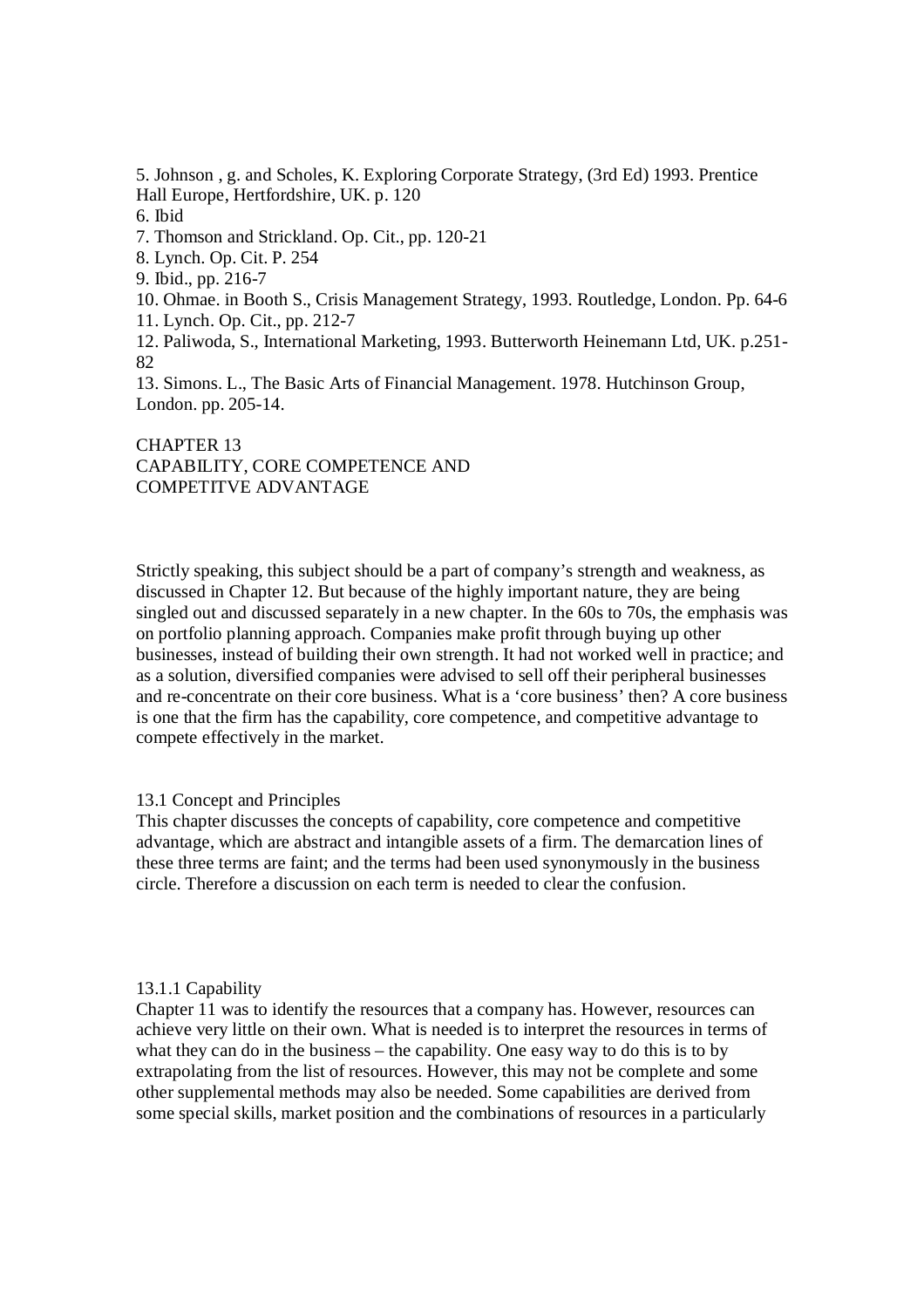way. Therefore it may be useful to also run a capability audit based on a functional guideline. An example is given in Exhibit 13-1.

### 13.1.2 Core Competence

Core competence or competencies refer to the special capabilities; something a company has in doing certain business activities, in a way that is better than others. Thomson and Strickland1 offered more insights to this concept, "Core competence is something a company does especially well in comparison to its competitors. … it relates to a set of skills, expertise in performing particular activities, or a company's scope and department of technological know-how; it resides in a company's people, not in assets on the balance sheet."

As it shall be explained in the next section, core competence is the fundamentals to competitive advantage. For example, Cannon's competence lies in microelectronics, optics and precision engineering. These competences are then used in combinations to produce electronics cameras, video cameras, laser printers, fax machines, laser imagers, copiers etc that have a market demand.2

EXHIBIT 13-1 Capability Identification by Functions Source: Craig and Grant, (1985, p.53)

Functional Capabilities Exemplars

Corporate Strategic control GENERAL ELECTRIC UNITED BISCUITS Multinational management UNILEVER Acquisitions management BTR

Marketing International brand management GUINNESS Building customer trust J SAINSBURY Market research and segment-targeted AMERICAN EXPRESS Marketing CAMBELL'S SOUP

Human resource management Building employee loyalty and trust MARKS & SPENCER Management development SHELL

Design New product design capability TETRA PAK ALFA-LAVAL APPLE COMPUTER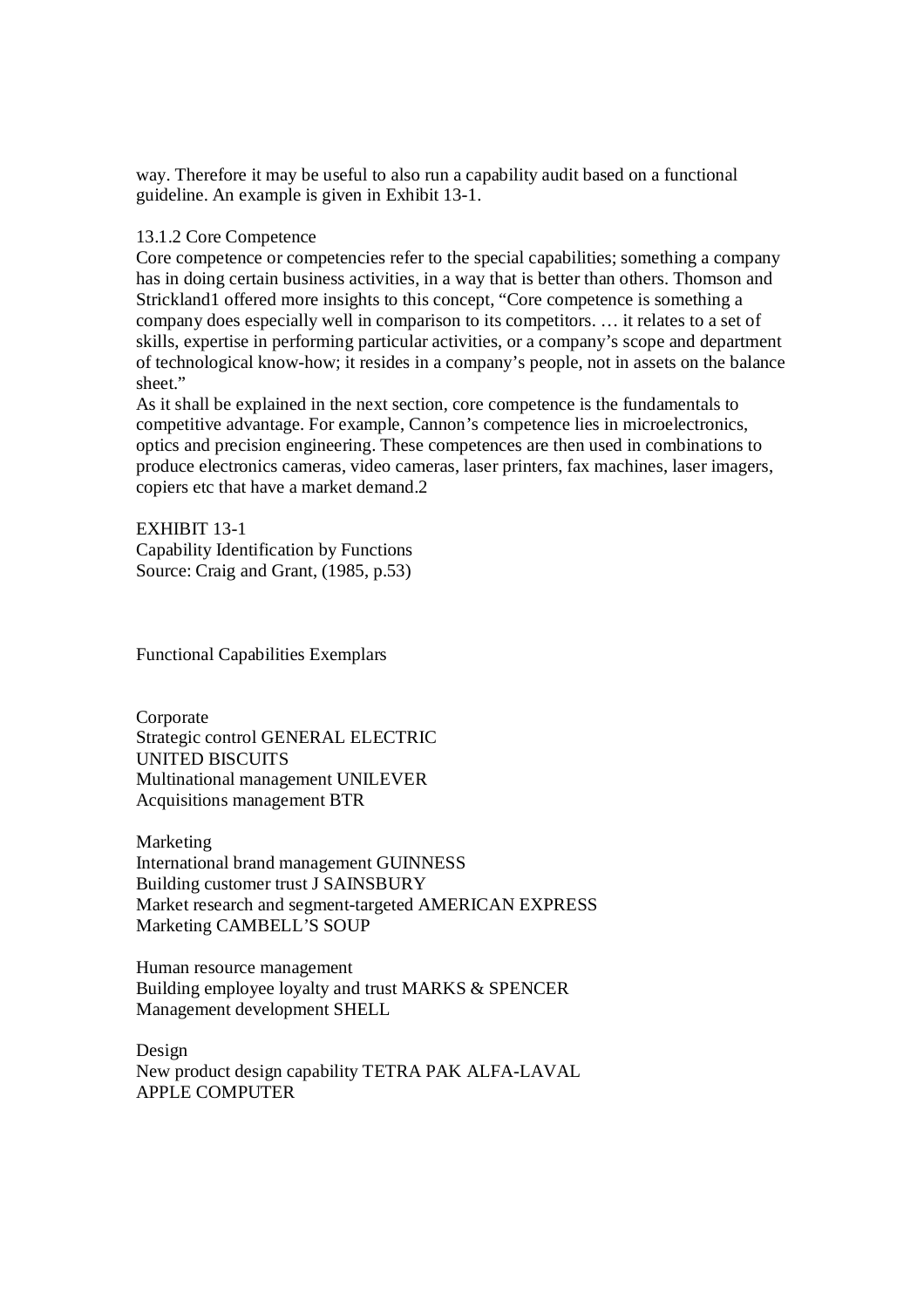R & D Research capability IBM, 3M New product development capability DU PONT **SONY CANON** 

**Operations** Efficiency in volume manufacturing NUCOR Manufacturing flexibility TEXAS INSTRUMENTS Quality manufacturing HEWLETT-PACKARD TOYOTA

Management information systems Timely and comprehensive communication THE GAP of information AMERICAN AIRLINES

Sales and distribution Efficiency and speed of distribution WAL-MART Order processing efficiency LL BEAN

Core competence is useful, in fact getting critical as a market gets more sophisticated. Thomson and Strickland found some of the reasons:3

? The added capability it gives a company in going after a particular market opportunities ? The competitive edge it can yield in the marketplace

? Its potential for being a cornerstone of strategy. It is always easier to build competitive advantage when a firm has a core competence in performing activities important to market success, when rival competitors do not have offsetting competencies, and when it is costly and time consuming for rivals to match the competence. Core competencies are thus valuable competitive assets, capable of being the mainsprings of a company's success.

Core competences as explained earlier, are the special capabilities a company posses that can be capitalized into a competitive edge. Therefore, at least theoretically, they can be found by combing through the list of capability prepared by methods outline above. What if there is insufficient capabilities in the list that can really be considered core competence? It simply says that the company does not have much competitive edge and is expected to lose its market position, if it has not occurred already. Fortunately, core competence can be built up deliberately and strategically.

In any organization, there are countless areas where improvement can be done. And no company has infinite resource to handle all at the same time; and that spells the need to choose. What criteria should an entrepreneur base on to choose areas to build core competence? Areas of concern to the customers of course! It has been mentioned that it is a good practice to enhance a company's competitiveness by focussing on customer satisfaction or what the market expects. Therefore, there is no point to develop competence that a customer does not perceive to be useful. "Managers should concentrate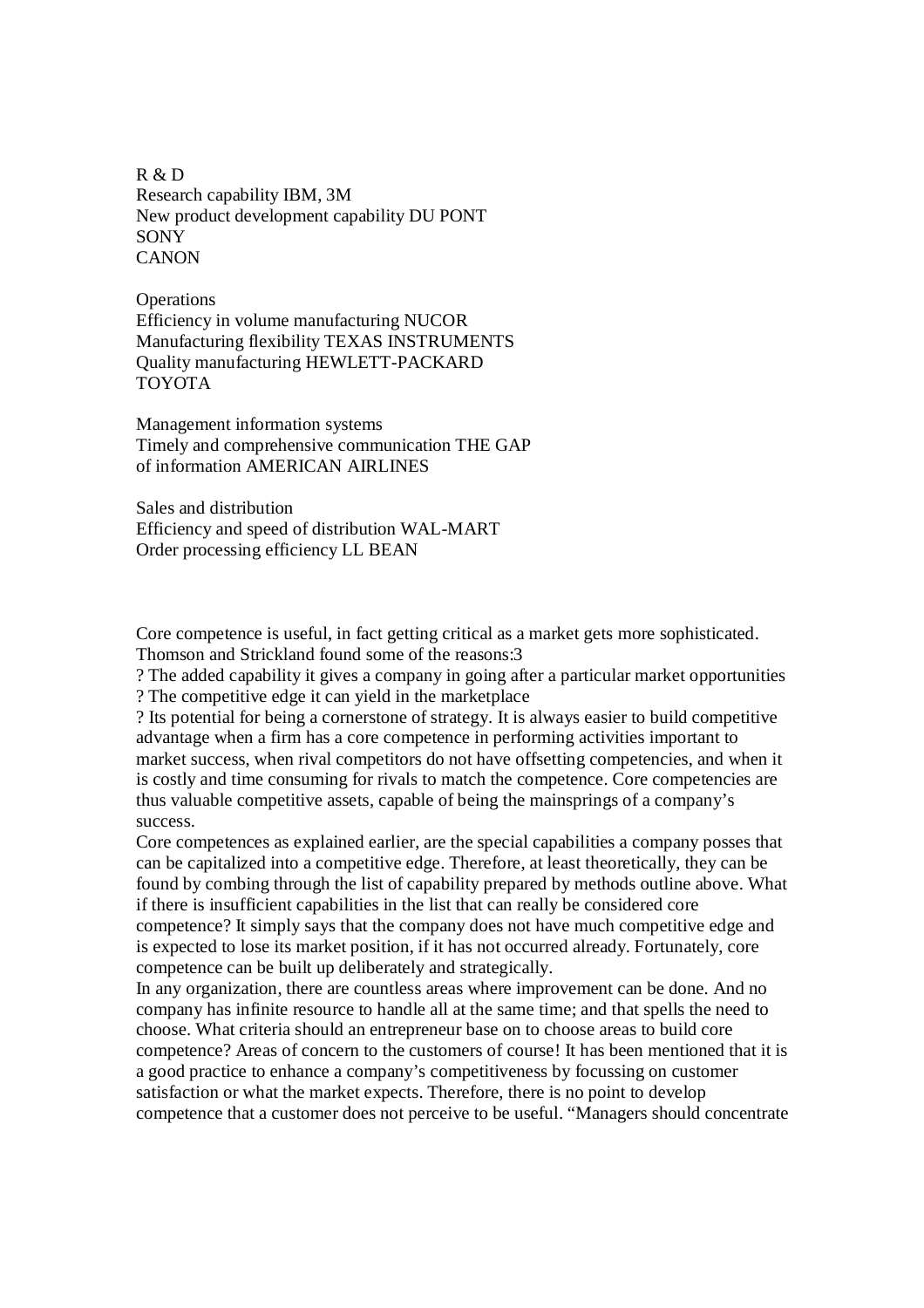company resources and talent on those skills and activities where the company can gain dominating expertise to serve its target customers,"4 In evaluating market expectations, it is also necessary to be future oriented, since the factors governing a business is in a constant change.

The discussions on core competence had been long, and at times may appear repetitious. This was necessary so, as a clear understanding of core competence is vitally important. It helps an entrepreneur to appreciate that being good is not good enough. He/she must strive for being among the best in a few critical areas to derive long-term

competitiveness. To do so, investments of time, effort and finance may be needed. It requires an entrepreneur to also think along the line of qualitative goals besides the financial numbers. That is the essence of true strategic thinking.

13.1.3 Sustainable Competitive Advantage

"But a distinctive capability (core competence) becomes a competitive advantage only when it is applied in a relevant market."5 In other words, core competence is worth nothing if it cannot be applied to a market. Example: Exxon's competence in petroleum exploration, production, refining and petrochemical and retailing cannot be applied in office equipment business. To ensure relevance, it is recommended in the last section to begin the search with the end in mind – from the view of customer or market expectation. Competitive advantage may be temporary or sustainable. It is the sustainable ones that are of interest over the long haul, which is why a term Sustainable Competitive Advantage (CSA) is coined. SCA depends on three criteria:6

? Durability. How fast does the competitive advantage deteriorate. obsolescence, patent expiry, key people retiring or departure all contributes to sustainability.

? Transferability. Can the competitive advantage be duplicated or leapfrogged? Competitiveness established in equipment, employee skills are transferable. On the other hand, reputation and linkage are more specific to firms and therefore not easily transferred.

? Replicability. How easily it for competitors to copy from scratch? Complexity is one competitive defense. Other more subtle factors include concepts such as JIT, QCC or organization cultures.

According to JB Quinn7, products and services normally are not basis for developing SCA because they are too easily copied. Most SCAs or their building blocks (core competence) emerge from the company's experience, learned skills and focussed efforts. Kay added three more elements that make competences difficult to imitate: architecture (the organization's structure and relationship with its employees and the outside world), reputation and innovative ability to the list.

### 13.2 Application to SMEs

### 13.2.1 Survey Findings

All the entrepreneurs interviewed understood the concept of core competence somewhat. Some interpreted it unique selling points (USP) while others regarded as competitiveness. The sad discovery is that not many invest to build core competence. They do not spend enough on R & D, quality, training, or develop user-friendliness. They rather spend on something more direct e.g. marketing or entertaining of clients. For a long time to come, these SMEs will continue to play second fiddle; and cannot expect above-average profits. 13.2.2 Case Study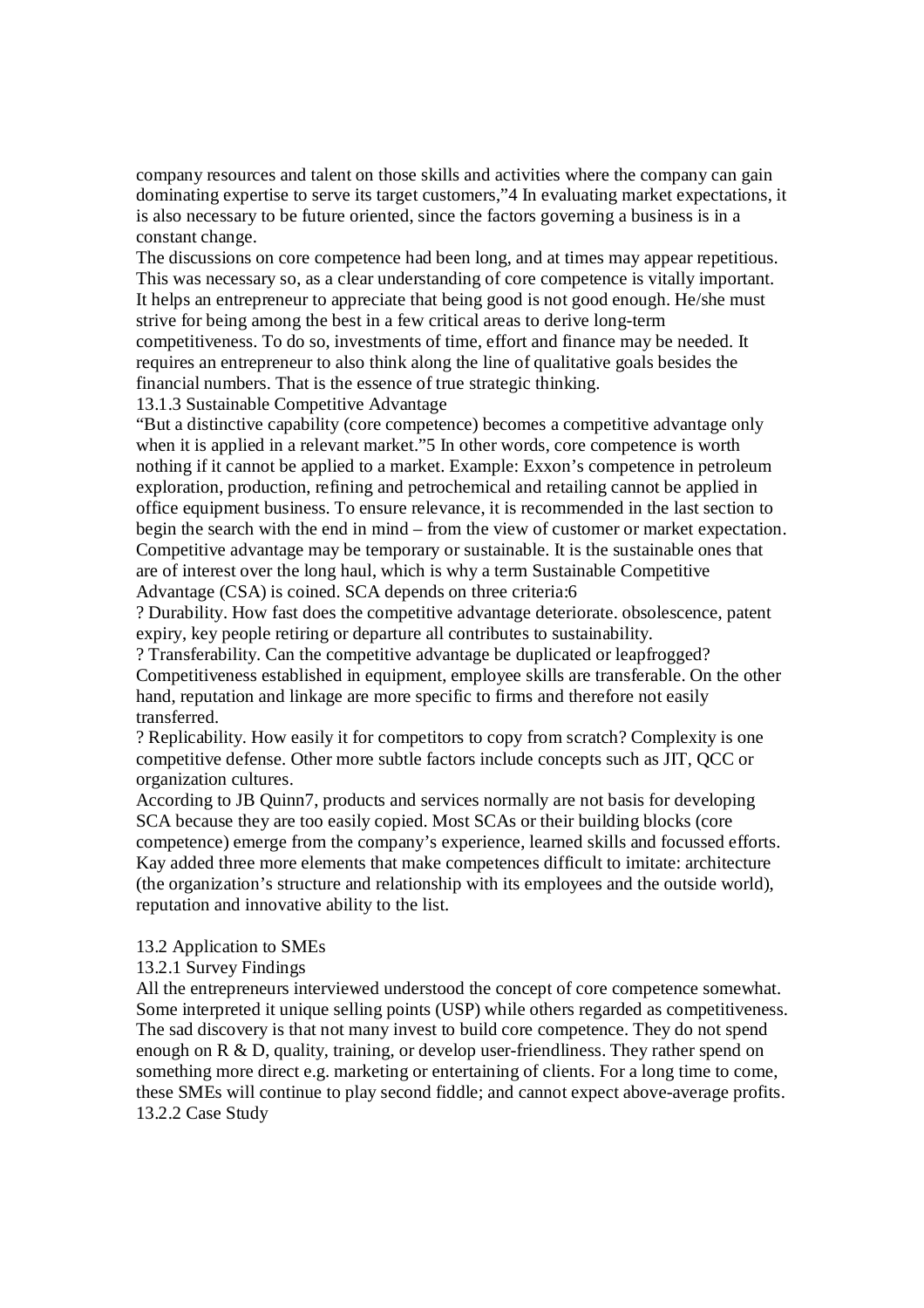The writer's company had been systematically building on core competences to match with the international competitors. Admittedly it was not easy, as its resources had been limited. It has been investing on quality, manpower, training and facilities since the company was formed 13 years ago. Some noticeable effects are: that the company had dominated in some business segments, the future becomes more predictable and life becomes easier for the salespeople. The price for all these is a stagnant profit. In actual percentage, it actually went steadily downwards. In other words, uncontrolled capabilitybuilding actually destroys company value in the short term.

Another disturbing trend developing is that the salespeople are now over-relying on the company to assist them to bring in the sales and solve all their problems. Instead of stretching themselves to handle some of the objections and complaints, they now take the easy way and pass the problems back to the company. It appears that they have got into a habit of watching the company taking strategic moves to solve a lot of their problems. And now they want more! A clear message from these lessons is that there must be a suitable balance. In the new, turbulent business environment, impatient entrepreneurs can invest themselves into crisis, if they are not careful.

#### 13.3.3 Views of Business Observers

All the observers agreed that capability, core competence and competitive advantage are important for companies, large or small. It is such things that make a company stand out and give a legitimate reason for customers to support them. They realize that building such strengths takes time, effort and money. This is one area that SMEs must start to change their concept on investments.

Trying to win without core competence is quite a tall order. Yet many giants, especially in US, made that mistake in the 60s and 70s.9 In the name of diversification, they acquired unrelated companies with no synergies whatsoever. In a word, they were getting involved in business that they din not have core competence in. Exxon getting into office automation, Goodyear trying their luck in petroleum, BP messing around cosmetics and personal care products etc. These are now all history as the 'toy' had all been divested, i.e. after writing off billions of dollars of losses. If careless diversification can hurt a giant, it can kill an SME.

This point is emphasized because SMEs are also fond of diversification. Given the first opportunity, SME will look at diversification, instead of digging deeper into their main business and build core competence. They always have good reasons for doing so. "You can't pull all eggs in one basket" seemed to be a good argument.

Another reason is that they are sheer optimists. Dr Goldstein10, a turnaround specialist in US, has this to say about these optimists: "It amazes me how many people have never worked in a business and know nothing about it, and yet, with a refreshing mixture of chutzpah, enthusiasm, and sheer optimism, throw their life's savings into the venture. What's more amazing is that some people actually make it. They're the fast learners. The slow learners inevitably find their way to my office."

#### 13.3 Chapter Conclusions

Successful companies build their strength through some unique package of products and services and other capabilities. This is the basis of core competence. This is true of all companies, irrespective of size.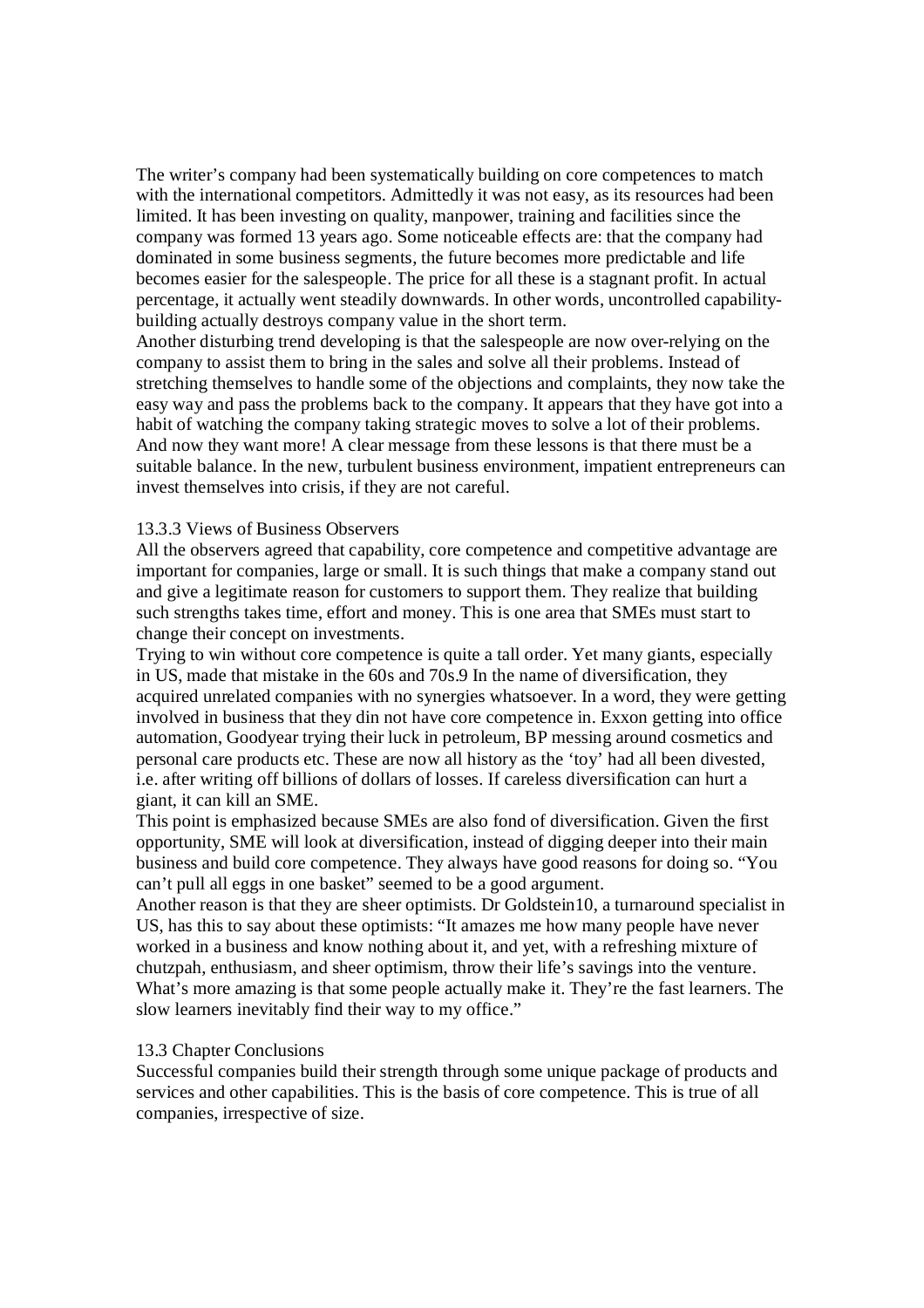On the prudent side, it pays to get involve with businesses that one has certain core competence. If the venture is already ongoing, it is time to ensure it has the needed competence. Therefore the concept of core competence is extremely useful to guide a SME.

In order that a company does not go off-balanced in the investment for core competence and capability, is should plan them in phases. Using the value chain, KSFs or BCG or the GE screen, an entrepreneur can select the most needed areas for improvement or exploration. These should then be attempted for a planned period. New ones should not be initiated, until the first batch starts to produce results or abandoned. A cautious progress this way will ensure core-competence is being built, and yet not lowering the company value at the same time.

## **REFERENCE**

1. Thomson, A. and Strickland, A, Strategic Management – Concepts and Cases. (9th Ed) 1996, Richard D. Irwin, USA., p.94

2. Craig, J.C. and Grant, R.M., Strategic Management, 1993. Reprinted 1995, Kogan Page Ltd, London, p.56

3. Thomson and Strickland., Op. Cit., p. 94

4. Ibid

5. Kay, J., Foundations of Corporate Success. 1995. Oxford University Press, UK., p. vii

6. Craig and Grant, pp. 57-9

7. Thomson and Strickland. Op. Cit., pp. 107

8. Kay. Op. Cit. pp. 66-124

9. Rise. A., and Trout. J., Positioning: The Battle for Your Mind. 1986, McGraw Hill, USA

10. Goldstein, A.S., Business Doctor, 1995. Golden Books Centre Sdn Bhd., Kuala Lumpur, by arrangement with Garrett Publishing Inc., Florida, USA. p.8

PART IV

Interactive Analysis

CHAPTER 14 KSF-COMPETENCE MATRIX

Johnson and Scholes1 suggested the need to match client requirement and organization in order to analyze the effectiveness of an offer package. In the author's own words, "The assessment of effectiveness is essentially related to how well the organization is matching its product/services to the identified needs of its chosen client groups, and the factors which underpin this effectiveness." The argument was perfectly logical.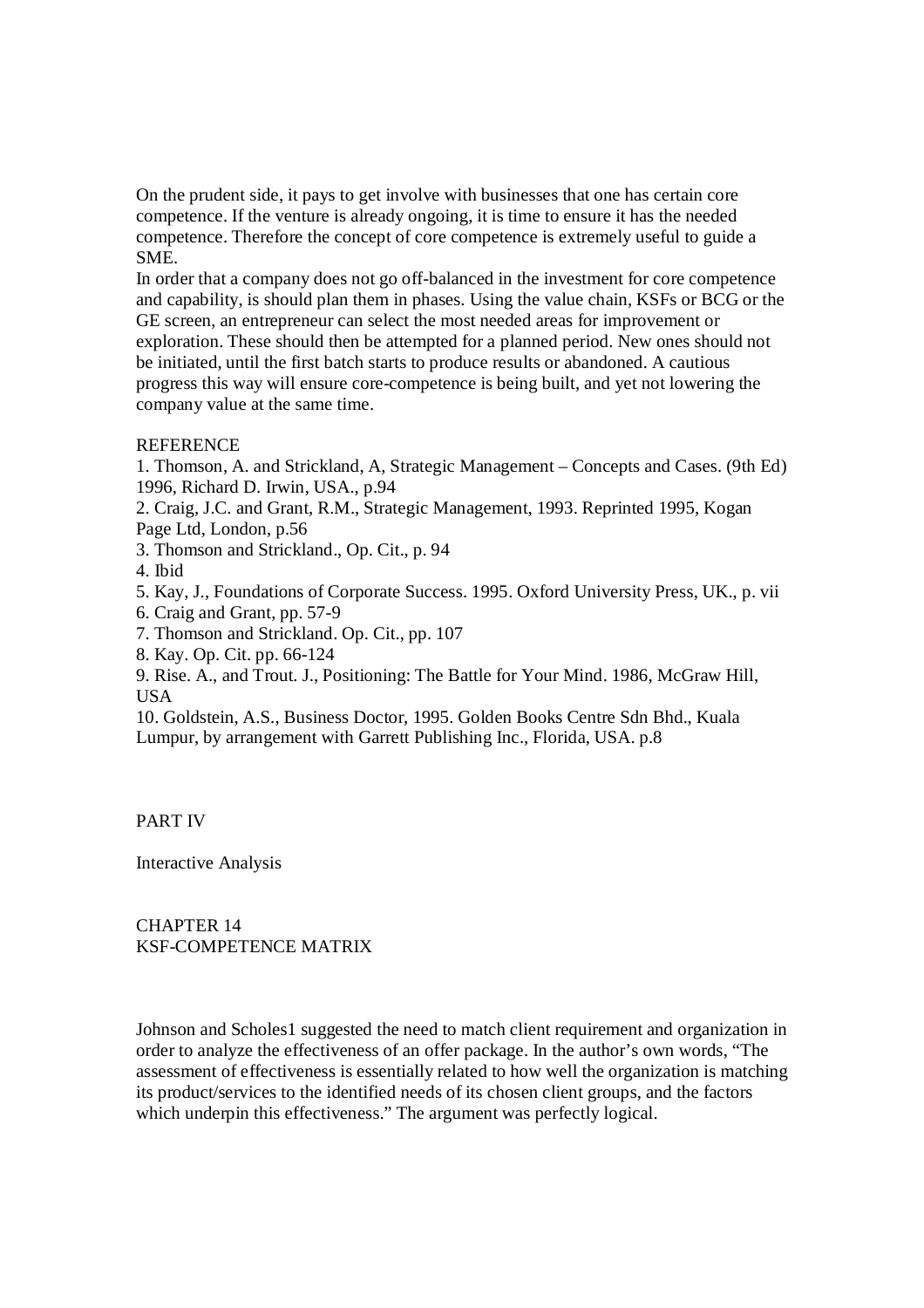It was Thomson and Strickland2 who took it further and advocated the application of the concept by using a matrix., which is called Competitive Strength Assessment. It is essentially a grid of two sets of variables – the Key Success Factors and the competence of the firm. To serve a better purpose, more than one company can be evaluated in the same chart, to give a comparison effect. Therefore it is commonly used to compare a firm with its rivals to determine its market competitiveness.

The writer not only found this tool interesting, but had actually used a variation of it for about a year in his company, and had been naming the tool KSF-Competence Matrix (KCM), a name adopted for this paper.

14.1 Concepts and Principles

As will be demonstrated in the following paragraphs, this tool is one of the most potent tools of strategic management. It is a pity that not many strategic writers gave it much importance. In essence, it helps a firm to optimize the use of the resources by focussing on things perceived to be most important by the customers. It is based on the KSFs, which are factors needed to do the business successfully, customer expectations and other subtle influences. See an example in Exhibit 14-1. To construct the matrix, the first set of important data needed are therefore the KSFs. See Chapter 6 for more details on how these information are derived.

The next thing to do of course is to draw up the chart. The KSFs are listed on the left hand side, from top to bottom. The firm and a few key competitors are placed from left to right on the top of the chart. All the little boxes formed by this grid are for scoring purposes. It should be borne in mind that due to the limitation of space, the number of competitors and KSFs to be used must be small. Hence only the highly important and relevant ones should be chosen. There are many uses for the KCM.

? For an existing business, it may be used to review and improve its market competitiveness

? For building a new market segment, it can also be used as a blueprint to attain market leadership.

? For investors, it can be used as a guide to gauge if a business is worth investing.

? For a business consultant, the analysis can be used to plan for achieving competence or for turnaround purposes.

? Sellers can sell the analysis to guide their negotiation with the buyers.

? Buyers can use the analysis to guide decision making when the offers from vendors look very similar.

? For a market leader, the analysis can be used to trigger off further investment to build competence. (It is not possible to fulfill KSFs to perfection and make a profit at the same time. The analysis serves as the basis for the market leader to maintain a certain 'leading distance', beyond which new capabilities must be built.)

? For the market follower, the analysis serves as a benchmarking exercise. Areas can be selected to match or even surpass that of the competitors, or to reposition itself.

KCMs can be constructed semi-quantitatively (non-weighted) or quantitatively (weighted). The weighted version is believed to add realism into the analysis. See Exhibit 14-2 for a weighted matrix. As evident, the results obtained between methods are different.

14.2 Application to SMEs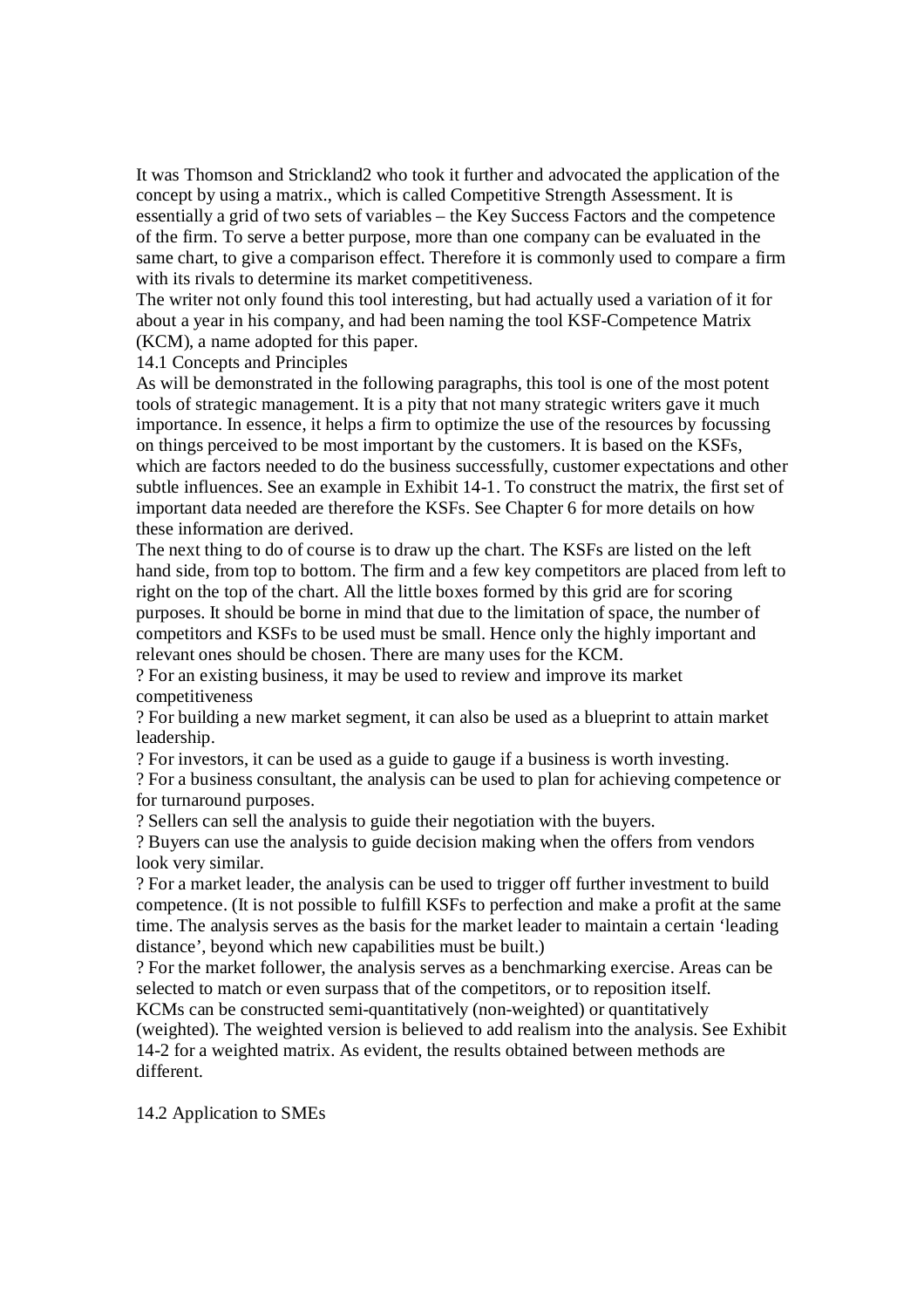## 14.2.1 Survey Findings

Most of the SMEs understand the need to match their core competence with the Key Success Factors, in order to be efficient. Only three SMEs did not seem to know the KSFs of their businesses. They also happened to be those experiencing the lowest profits, and operating with constant fear and a gloomy future. None of the 50 SMEs interviewed physically constructs the chart. They claimed that they can do that in their heads.

# 14.2.2 Case Study

Team had started doing this analysis and constructing the chart beginning this year. The idea surfaced in a meeting in which three key managers explored the possibility to get into the steel mill water treatment business; thus requiring the company to compete with the international brands. When the weighted chart was constructed, it was found that Team Chemicals was simply not competitive, with a huge gap existing between it and the international players. Team lost because it could not satisfy the most critical  $KSF - a$ well-known international name. The

## EXHIBIT 14-1

A Sample of Unweighted KSF-Competence Matrix Source: Adapted from Thomson and Strickland, (1995, p.110)

KSF/Strength Measure Max Firm Rival 1 Rival 2 Rival 3 Rival 4 Quality/product performance 10 8 5 10 1 6 Reputation/image 10 8 7 10 1 6 Manufacturing capability 10 2 10 4 5 1 Technological skills 10 10 1 7 3 8 Dealer network 10 9 4 10 5 1 Marketing/advertising 10 9 4 10 5 1 Financial strength 10 5 10 7 3 1 Relative cost position 10 5 10 3 1 4 Customer service 10 5 7 10 1 4 Unweighted overall strength 100 61 58 72 25 32 rating

EXHIBIT 14-2 A Sample of Weighted KSF-Competence Matrix Source: Adapted from Thomson and Strickland, (1995, p.110)

KSF/Strength Measure Max Firm Rival 1 Rival 2 Rival 3 Rival 4 Quality/product performance 10 8 5 10 1 6 Reputation/image 10 8 7 10 1 6 Manufacturing capability 10 2 10 4 5 1 Technological skills 5 5 0.5 3.5 1.5 4 Dealer network 5 4.5 2 5 2.5 0.5 Marketing/advertising 5 4.5 2 5 2.5 0.5 Financial strength 10 5 10 7 3 1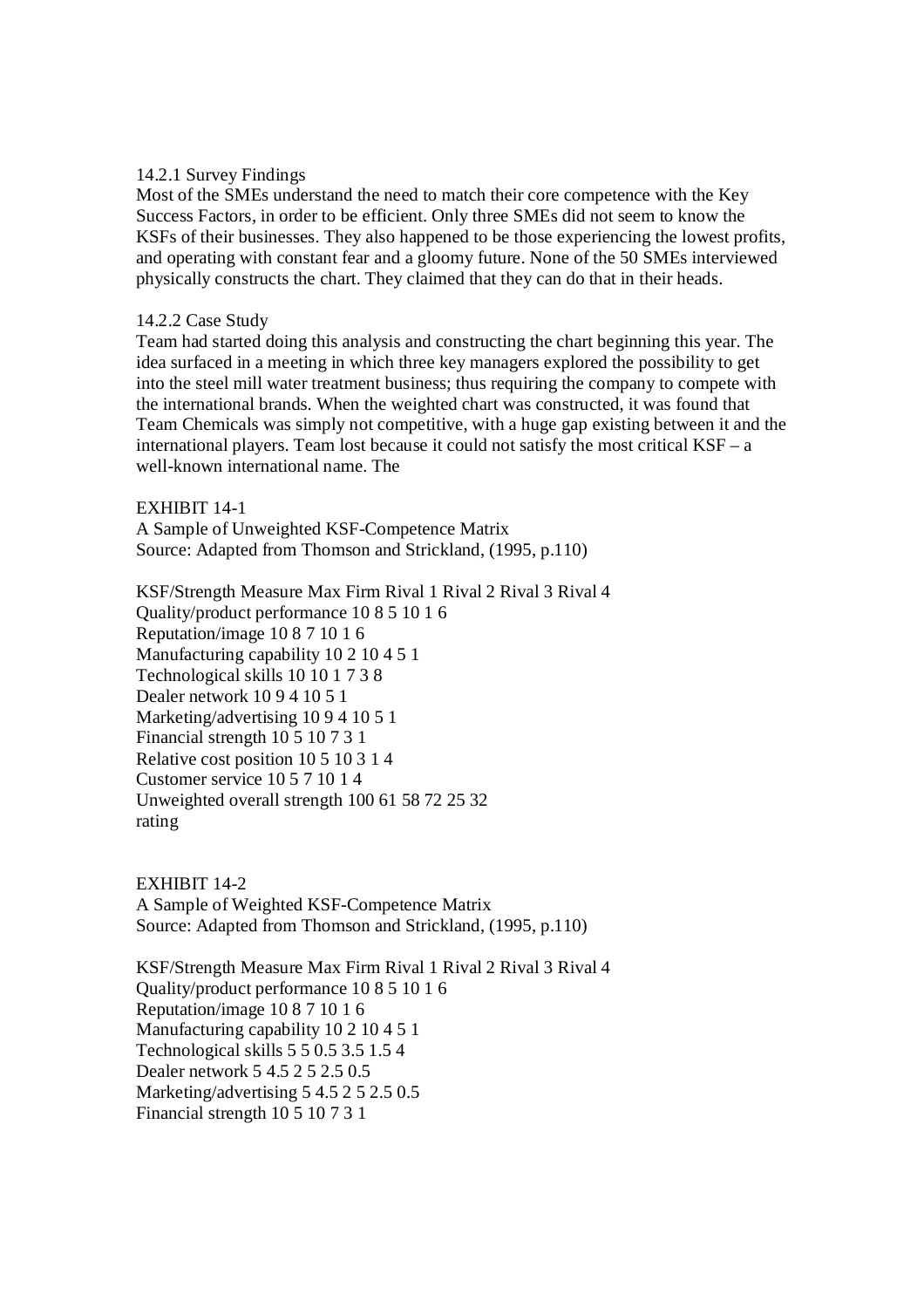Relative cost position 30 15 30 9 3 12 Customer service 15 7.5 10.5 15 1.5 6 Weighted overall strength 100 59.5 77 68.5 21 37 rating

Conclusion was therefore to abandon the plan. The manager in-charge did not agree to the decision and went ahead to approach some prospective customers. In the end, the result was as predicted; the company was disqualified on the grounds that it is an international unknown. As mentioned in Chapter 6, the company has found the tool so useful that it had even gone down the level to analyzed KCM on an account basis, if the customer is large and important enough.

#### 14.2.3 Views of Business Observers

The consultants interviewed are quite excited about this strategic tool. They site the optimization of resources as the primary advantage when approaching business this way. They are also in unison that SMEs should conduct the KCM for all their major business lines. The analysis would not take much time if it is carried out in a brain-storming manner.

#### 14.3 Chapter Conclusions

KCM is the single most powerful weapon in the strategic tool kit. It is a short cut to strategic management when one does not have all the time to carry out the whole range of analysis. In any event, KCM helps to clear the cobwebs in an entrepreneur's mind to focus on the critical aspects of the business. All SMEs are recommended to do this exercise, and as soon as possible, and for all the major business lines. From this point, the entrepreneur can look forward to be a better future or starting to get out of a trouble. As the saying goes, "Knowing the problem is half the battle won."

#### **REFERENCE**

1. Johnson, G. and Scholes, K. Exploring Corporate Strategy , (3rd Ed) 1993. Prentice Hall Europe, Hertfordshire, UK.

2. Thomson, A. and Strickland, A, Strategic Management – Concepts and Cases. (9th Ed) 1996, Richard D. Irwin, USA.,

CHAPTER 15 THE BCG CHART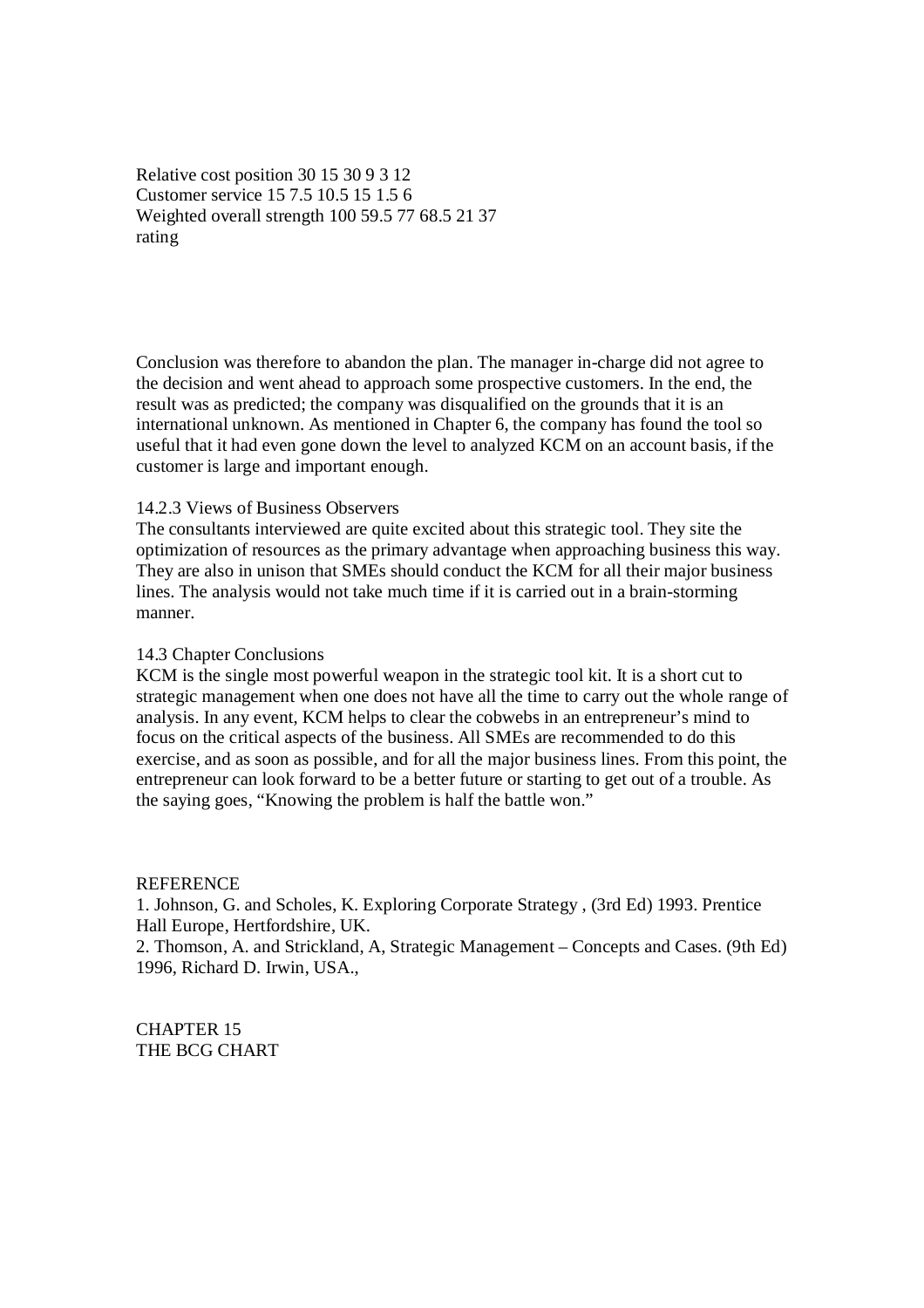The BCG chart was an invention of the Boston Consulting Group, thus the initials. It is meant to be a strategic tool, to guide a complex and diversified enterprise in making decisions of investment. It is also called the growth/share matrix.

## 15.1 Concept and Principles

### 15.1.1 SBU and Portfolio

To use the tool, two key terms frequently encountered must first to be understood: SBU and portfolio. SBU stands for strategic business units. Originally, SBU was supposed to mean a huge cluster of business lines in a company. For example, a SBU in General Electric consists of a few divisions.1 However, with the chart being increasing applied in business and industry, the meaning of SBU was slowly changing. Today, it could be used just to mean a section of the company's total business. For example, in an airline, the cargo business can be classified as an SBU, as opposed to the normal passenger transport business. A SME can therefore use this concept to classify his/her business lines. In truth, most companies do not have clear-cut SBUs set up physically, especially in the case of the SMEs. This may lead to the notion that concept of SBU is not valid for SMEs. Therefore, to apply the strategic tool, SMEs must at least thing along SBU line, even though in reality, the same people could be handling all the SBUs. SBUs can be classified along product lines, geographical division, market segments or a hybrid of these. Unless an enterprise starts to divide up its business in terms of SBUs, it cannot effectively use the BCG chart.

The BCG and GE matrices are often called portfolio matrices. Portfolio is a concept introduced by Harry Markowitz in 1952 for the stock market.2 Simply stated, a portfolio of stocks means a mix of stocks with different risks and returns. When applied to a holding company, the portfolio of business means the assortment of companies it possesses, with different risks and returns. For a single-business company, the portfolio can be interpreted as the different business activities (or SBUs) it has, again with different risks and returns. The portfolio concept is sound business strategy to reduce the risk of companies in face of an uncertain environment and future. The BCG chart is for strategist to plot his/her portfolio of businesses (or SBUs) on the four cells. Then, the strategies should balance the risks and returns as well. The objectives is to gain stability over the long haul; and not leading the company through a roller-coaster of profits or fate.

#### 15.1.2 The Chart

The BCG matrix display two sets of factors – the market growth rates represented by the vertical axis, and the market share (or market strength) represented by the horizontal axis. Each factor is further divided into two situations – high and low. Four boxes therefore emerge, with each characterized by an icon – a cow, a star, a question mark and a dog. See Exhibit 15-1.

## The cows

The cows (or cash cows) are the SBUs that are commanding a high market share but experiencing slow growth due to market saturation. Therefore, as the logic goes, there is no point in pouring more funds to develop it further. Instead, the revenue generated from here can be used to develop stars and question marks. The stars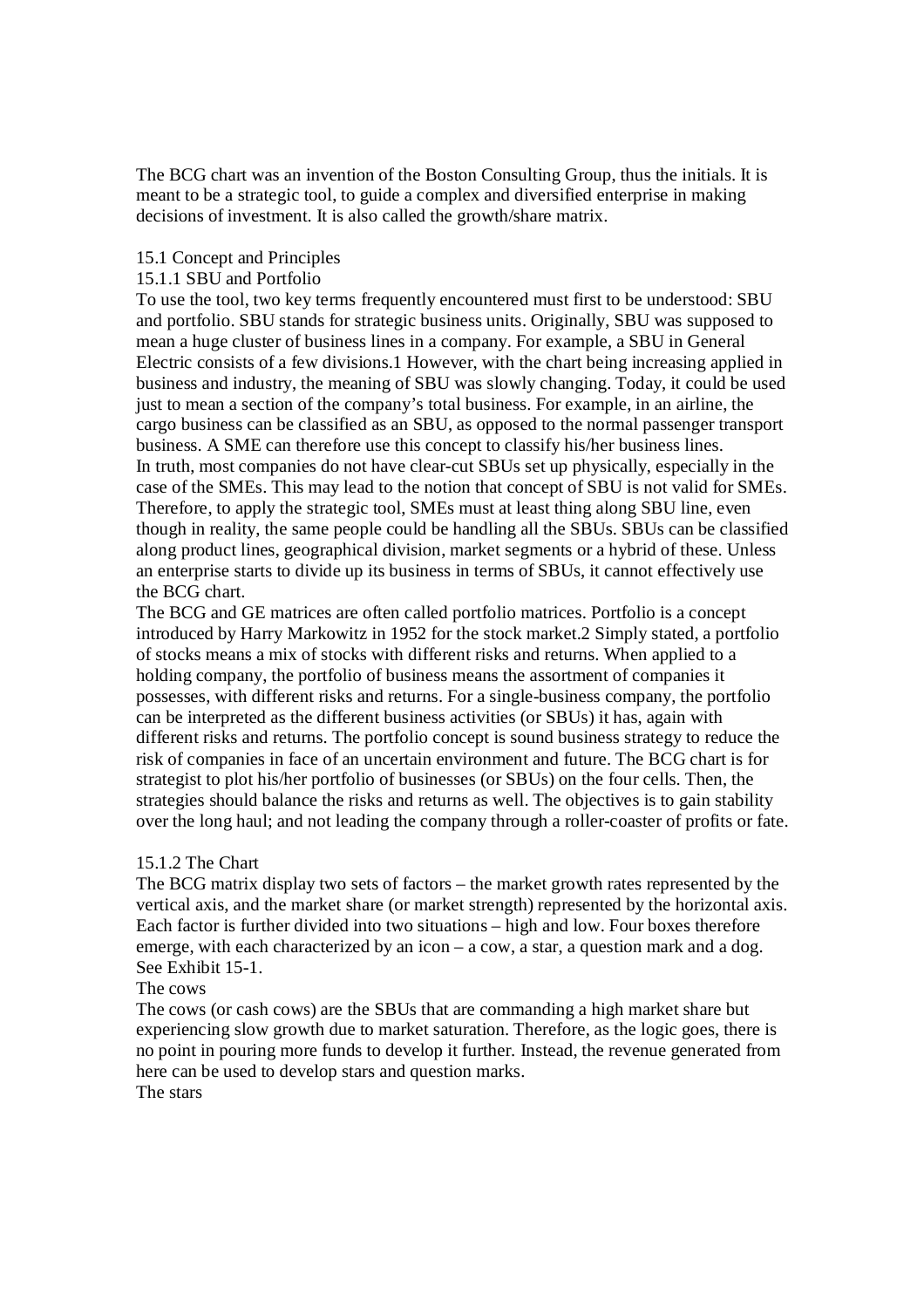Stars are SBUs that are growing fast while the market is also expanding a the same time. BCG recommended investment in this area, as it believed it is easier to establish market leadership in a growing market.

#### The question marks

Question marks (sometimes called problem children) are SBUs that exist in a growing market sector but somehow their market shares are low. Investment just did not, and may not, produce enough results to pay for itself.

#### The dogs

Dogs are SBUs that represents pets (no economic value). They have low shares in stagnant or even declining markets. Logically they should have been dropped. But for some reasons, they were allowed to carry on, becoming a cash-drain.

The SBUs are then placed on the grid of four squares according to their status. They can be simply recorded as words on the respective cell, or more accurately placed in circles and positioned in such a way as to represent their unique characteristics. See Exhibit 15- 1.

## 15.1.3 Practical Consideration

Johnson and Scholes however cautioned that an enterprise should not be too rigid in interpreting the findings. It should look at business in more holistic manner, and consider the non-obvious4. For example, a dog may have value if its existence aids other SBUs, and therefore should not be dropped. Mazda 929 is said to play this role and had continued to exist, despite its dismal sales. The car however, is the flagship of Mazda that provides an image to Mazda to compare with Honda's Acura, Toyota's Lexus or Nissan's Infinity. The sales of its lower series such as the 626s and 323s may be improved as a result.

Similarly in many industries, many products and services provided are merely to add convenience and value to customers, to support some major sales items. The same writers also warned of thoughtless dumping of dogs or question marks, as the exercise could strengthen a competitor' relative position; which can be used for aggression later.5

EXHIBIT 15-1 The BCG chart Source: Adapted from Thomson and Strickland, (1995, p.219)

## RELATIVE MARKET SHARE POSITION

High Low **Stars** 

Question Marks Cash Cows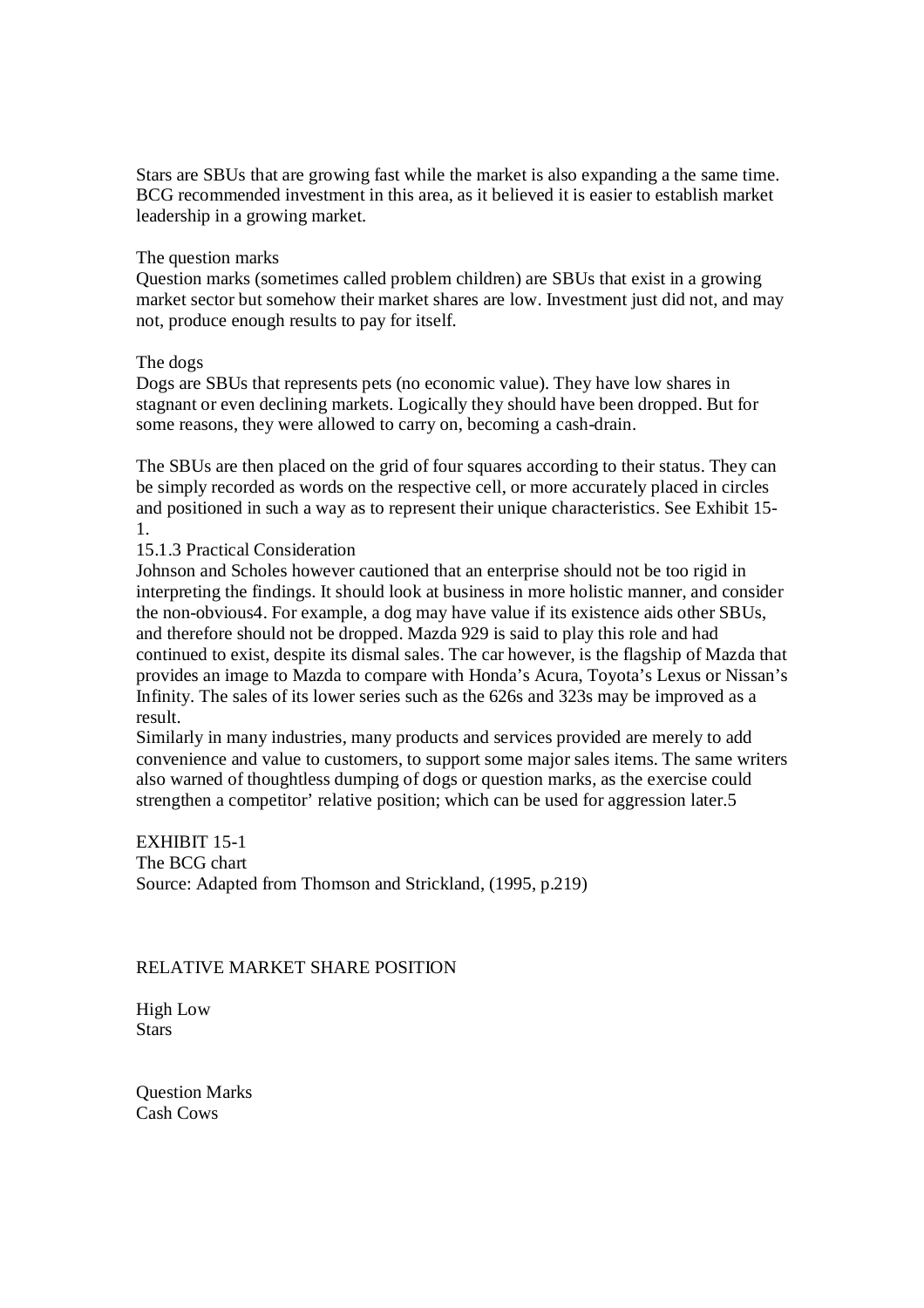15.1.4 Flaws

A fair amount of criticisms have been leveled at the technique. The BCG chart operates on a few assumptions and premises, which are points of controversies, especially in the light of modern experiences and practices in marketing. These assumptions are:

? Market share equals market power

? Market attractiveness equals market growth

? Market dominance must be gained when a market is at its growing stage

? Customers in matured market tend to loyal to their suppliers and reluctant to change

? To gain share in a matured market, an enterprise needs to engage in heavy investment e.g. price reduction and marketing etc.

Other matrices had been devised in view of the above controversies. The most prominent one being the GE Business Screen (see Chapter 16).

15.2 Applications to SMEs

15.2.1 Survey Findings

About 30% of the SMEs interviewed had heard of the technique. More than half of the interviewees showed keen interest on this, probably it is graphical. What seemed to strike them most is the way their business can be split and analyzed as cash cows and cash hogs. For long range planning, an entrepreneur says he likes the idea, because he can now see some of his business are actually question marks and dogs, which drain cash. Generally, SMEs seemed to have one or two of these excess baggages on their portfolios. They also begin to look at the stars differently. Instead of expecting them to self-sustain, they are now prepared to take a longer view of making them a future cash cow.

15.2.2 Case Study

Team used to do this a few years ago but has been discontinued when the GE Business Screen idea is introduced to the company.

# 15.2.3 Views of Business Observers

Many observers have been exposed to this technique and agreed this is a good strategic tool. All business houses, the bankers pointed out, should be more prudent with their cash position. It is always advisable to grow on shareholder funds than borrowed funds because it is cheaper and incur less risks. The chart serves to limit careless investments and spending, which will set off a viscous cycle for more borrowed funding.

# 15.3 Chapter Conclusion

The BCG chart allows an SME to place all its business lines (SBUs) neatly over a chart of 4 boxes. So a general, helicoptic view can be formed. An entrepreneur knows where he/she is, and what the direction to take. What remains is the choice of strategies to get there. Therefore a portfolio analysis is useful for both an MNC or a SME.

The position taken by the candidate is that BCG is a still a useful analytical tool despite its non-perfect status. For one thing, an entrepreneur can see at a glance on how the cash

Dogs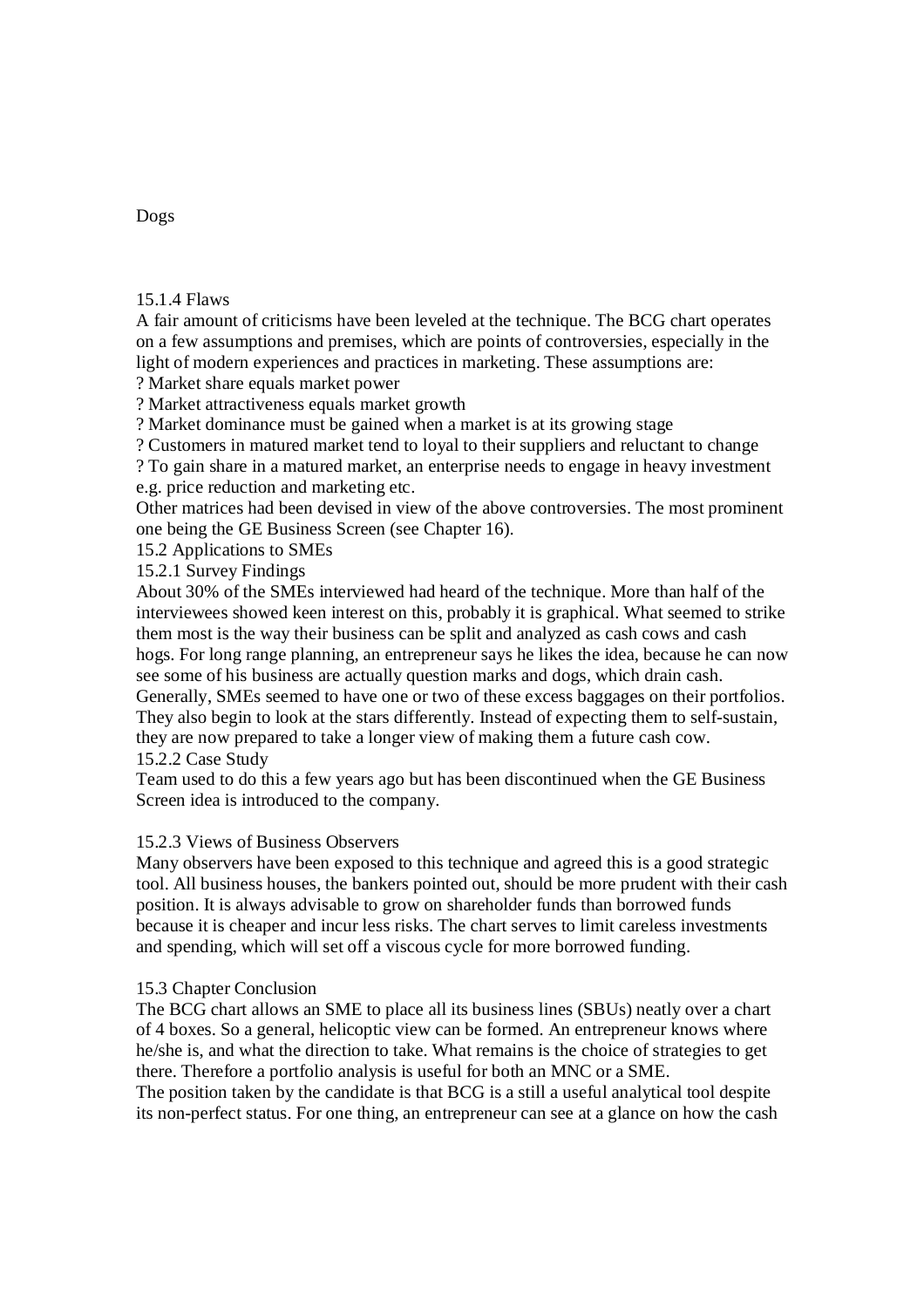generators (cash cows) balances with the cash users (stars, question marks and dogs). This is one good way to warn an entrepreneur on the danger of over expanding. The GE Business Screen clearly lacks this perspective. Therefore, although more practitioners seem to prefer the GE Screen, the BCG should also be constructed to give a different perspective. SMEs must be very clear of the meaning of the stars, as their first impression is that they are the money makers. In reality, as shown above, stars are not cash generators; not until they are approaching the stage of being cash cows. Having many stars can lead a company to liquidity problem.

## **REFERENCE**

1. Thomson, A. and Strickland, A, Strategic Management – Concepts and Cases. (9th Ed) 1996, Richard D. Irwin, USA.,

2. As quoted in Brealey. R., and Myers. S., Principles of Corporate Finance. 1996. McGraw Hill., p.173

3. Reference. Thomson and Strickland., Op. Cit.

4. Johnson, G. and Scholes, K. Exploring Corporate Strategy , (3rd Ed) 1993. Prentice Hall Europe, Hertfordshire, UK., p.106

5. Ibid

6. Thomson and Strickland., Op. Cit., pp. 223-5

CHAPTER 16 GE BUSINESS SCREEN

The GE Business Screen came about when many quarters felt that the BCG chart was not practical enough. Example: BCG treats market share as equal to market strength which was incorrect. BCG also considers the attractiveness of a business as equal to its growth rate, which was doubtful. Relying on such assumptions led to poor investment decisions.1

The GE Business Screen was created by General Electric in conjunction with a consulting firm, McKinsey and Company in the 70's; and today it has many other names: Directional Policy Matrix, Attractiveness-industry matrix (ASM), Market attractivenessstrength matrix or GE matrix. Shell International had issued a booklet on its application, principally to guide its subsidiaries and managers on planning.2 The GE Business Screen is shown in Exhibit 16-1.

16.1 Concept and Principles

GE Business Screen plots long-term industry attractiveness against business strength / competitive position, much like the BCG. However, there is a whole new way to determine the two variables, to give a truer picture. Example: market attractiveness is a function of growth rate, profitability, competition intensity etc. With more sub-variables introduced, a problem also arise on how to use them, to decide on the final standing of each variable. To solve this problem, Thomson and Stickland3 provided a method to mathematically calculate the weighted rating of the two variables, using their subvariables. See Exhibit 16-2.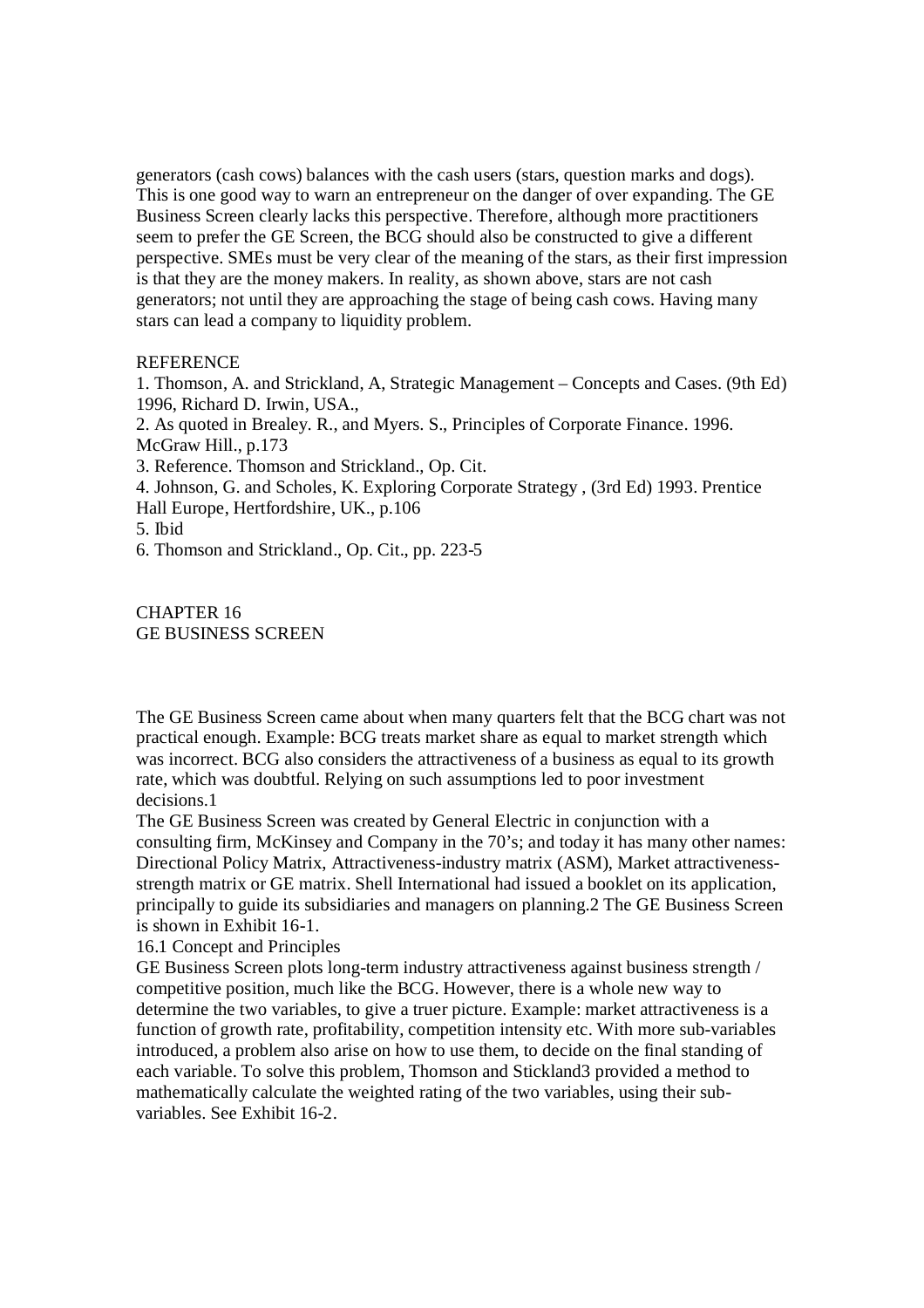Based on these ratings obtained, the variables are then transferred to the GE Screen in the appropriate slots.

EXHIBIT 16-1 A GE Business Screen Source: Thomson and Strickland, (1995, p.226)

BUSINESS STRENGTH COMPETITIVE POSITION

Strong Average Weak

Low priority for investment Medium priority for investment High priority for investment

16.1.1 Quantifying the variables

The procedures used to quantify the variables can illustrated by the example below; when is direct extract of Thomson and Strickland.4

The criteria for determining long-term industry attractiveness include market size and growth rate; technological requirements, the intensity of competition; entry and exit barriers, seasonality and cyclical influences; capital requirement; emergent industry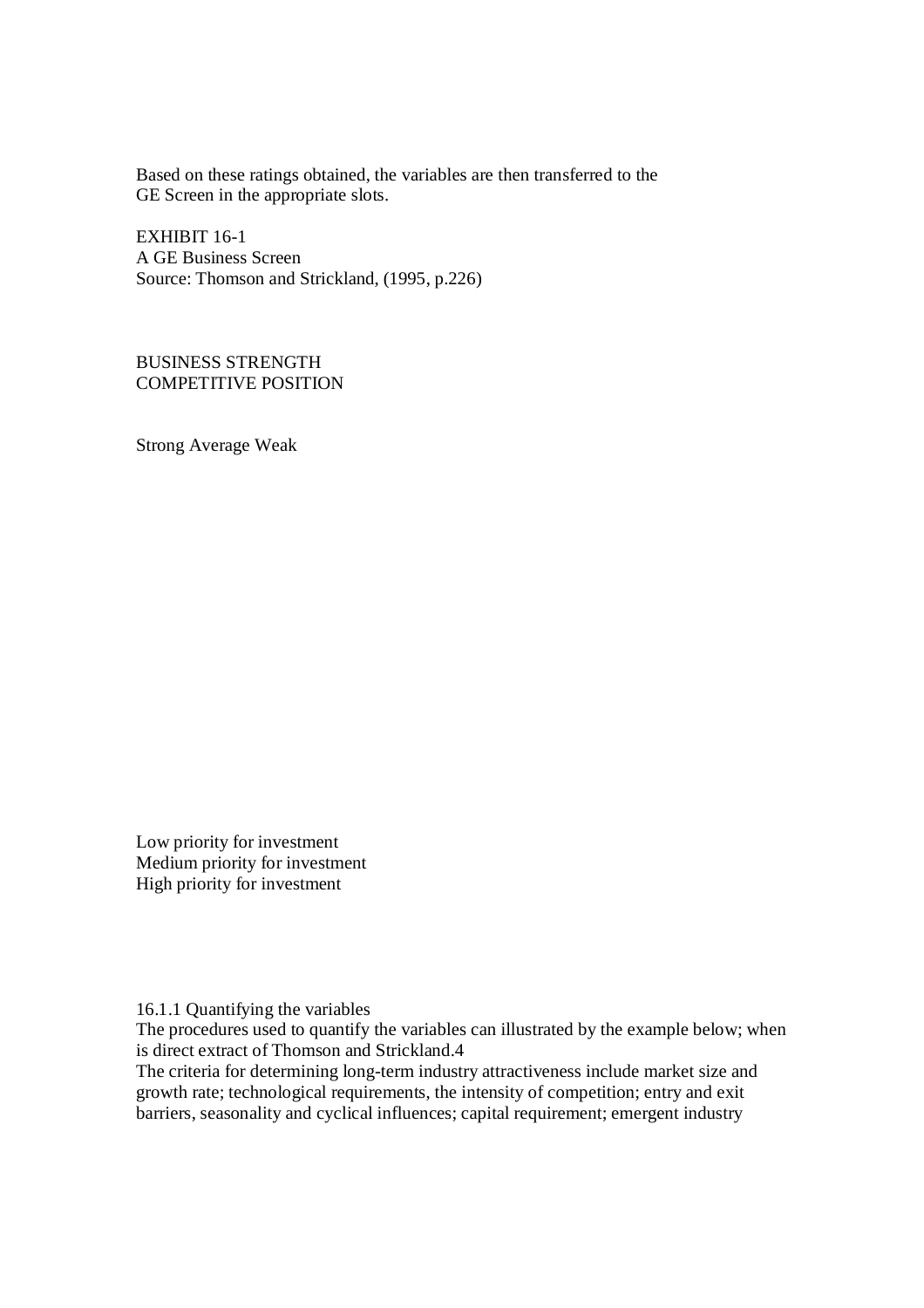threats and opportunities; historical and projected industry profitability; and social, environmental, and regulatory influences. To arrive at a formal, quantitative measure of long-term industry attractiveness, the chosen measures are assigned weights based on their importance to corporate management and their role in the diversification strategy. The sum of the weights must add up to 1.0. Weighted attractiveness ratings are calculated by multiplying the industry's rating on each factor (using a 1 to 5 to 10 rating scale) by the factor's weight. For example, a rating score of 8 times a weight of 0.25 gives a weighted rating of 2.0. The sum of weighted ratings for all attractiveness factors yields the industry's long-term attractiveness. The procedure is shown below, using the example tabulate in Exhibit 16-2.

To arrive at a quantitative measure of business strength/competitive position, each business in the corporate portfolio is rate using the same kind of approach as for industry attractiveness. The factors used to assess business strength/competitive position include such criteria as market share, relative cost position, ability to match rival firms on product quality, knowledge of customers and markets, possession of desirable core competencies, adequacy of technological know-how, caliber of management, and profitability relative to competitors (Exhibit 16-3). Analysis have a choice between rating each business unit on the same generic factors (which strengthens the basis for inter-industry comparisons) or rating each business unit's strength on the factors most pertinent to its industry (which gives a sharper measure of competitive position than a generic set of factors.) Each business's strength/position rating determines its position along the horizontal axis – that is, whether it merits a strong, average or weak designation. Attractiveness ratings are calculated for each industry represented in the corporate portfolio. Each industry's attractiveness score determines its position on the vertical scale, [illustrated in Exhibit 16- 3.]

EXHIBIT 16-2 Example of Weighted Rating Calculation Source: Thomson and Strickland, (1995, p.225)

Industry Attractiveness Factor Weight Rating Weighted Industry Rating

Market size and projected growth 0.15 5 0.75 Seasonality and cyclical influences 0.1 8 0.8 Technological considerations 0.1 1 0.1 Intensity of competition 0.25 4 1 Emerging opportunities and threats 0.15 1 0.15 Capital requirements 0.05 2 0.1 Industry profitability 0.1 3 0.3 Social, political, regulatory, and environmental factors 0.1 7 0.7

Industry Attractiveness Rating 1 3.9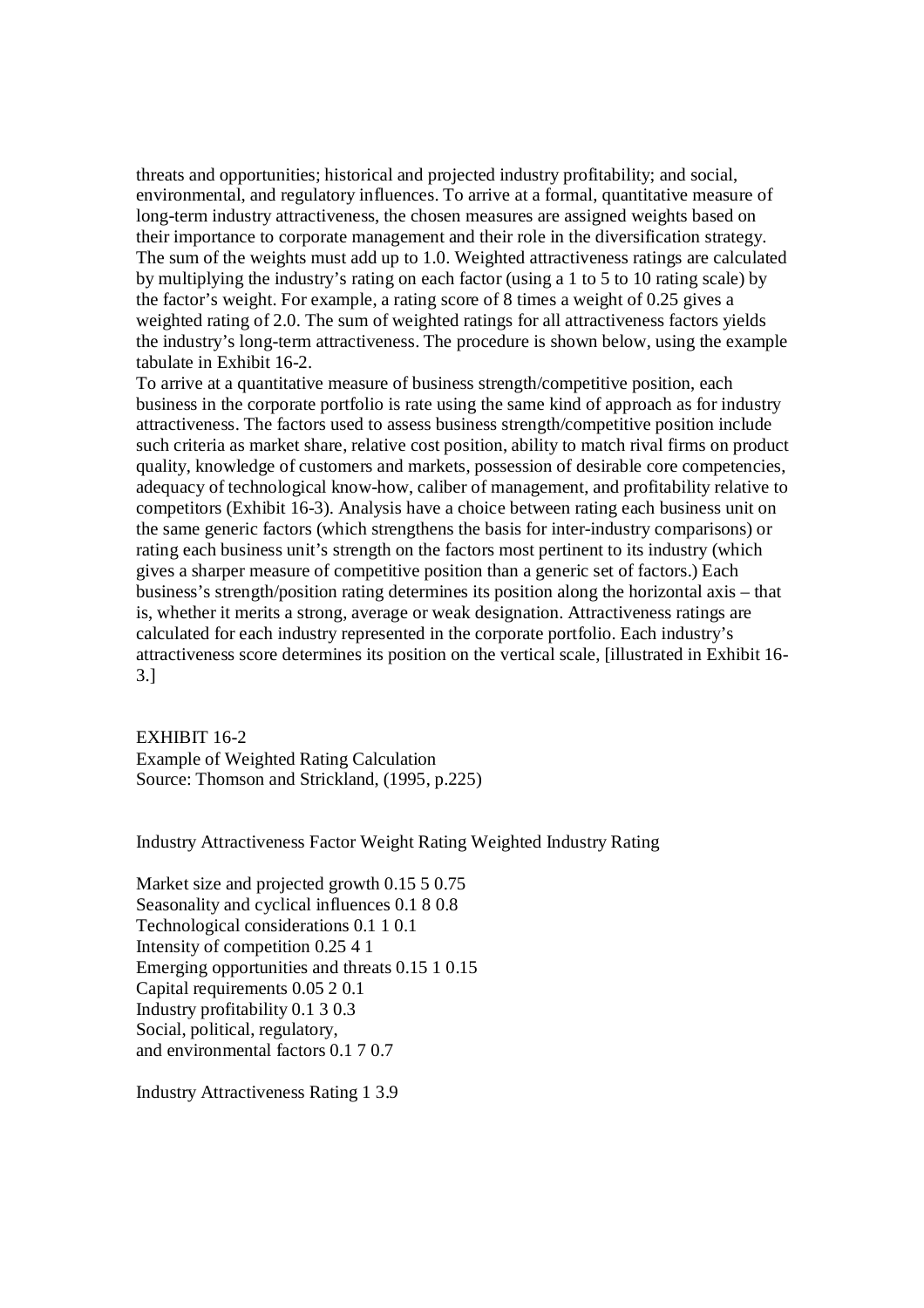# 16.1.2 Superiority

The GE Screen is generally recognized as being more practical than the BCG chart. Each factor is given three grading – high, medium or low. That makes a total of nine cells in the GE Screen, instead of four in the BCG. With the intermediate grades, the chart is therefore more realistic; as not all things can be tightly classified as high or low. To make it even more user-friendly and useful,

EXHIBIT 16-3 Sub-variables of Business Strength/Competitive Position Source: Thomson and Strickland, (1995, p.226)

Other innovations had been introduced, including the examples below:

? Each SBU may be represented as a circle and placed on the screen in a position most represents its actual market standing.

? The difference in market sizes may be indicated by circles of varying sizes.

? Market shares can be further indicated as wedges to the circles.

? A directional guideline for investment, is also given (see Exhibit 16-1).

The GE Business Screen is an obvious improvement over the BCG chart. A lot of the BCG weaknesses had been overcome. Perhaps the most outstanding role it plays is in guiding investment decision.

… the nine-cell matrix stresses the channeling of corporate resources to business with the greatest probability of achieving competitive advantage and superior performance. It is hard to argue against the logic of concentrating resources in those businesses that enjoy a higher degree of attractiveness and competitive strength, being very selective in making investments in businesses with intermediate positions, and withdrawing resources from businesses that are lower in attractiveness and strength unless they offer exceptional turnaround potential.5

16.2 Application to SMEs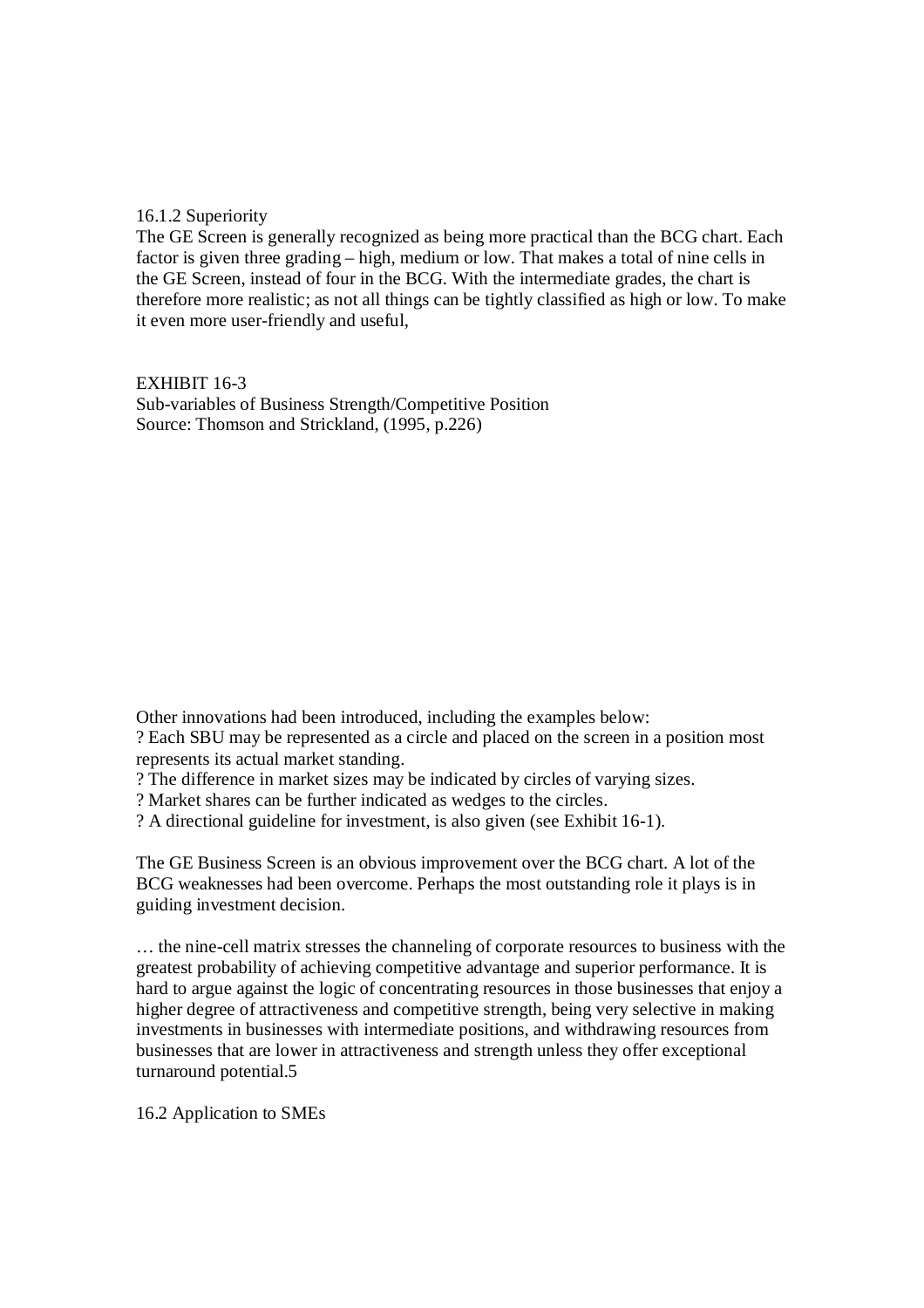# 16.2.1 Survey Finding

Only about 30% of the SMEs surveyed had ever heard of the matrix. None ever constructed this matrix for analysis purposed. This is probably due to the fact that they have not split their businesses into SBUs yet, or possess the accurate information on the market etc. When shown an example, the entrepreneurs seemed to appreciate the usefulness. Some of them, who were encouraged to construct a chart for themselves quickly picked up some opportunities. Some dismissed even the obvious opportunities because they did not have the capabilities to tap the market. They had to be reminded that capabilities may be built up, as outlined in Chapter 13.

## 16.2.2 Case Study

This is the first year Team Chemicals applied the matrix, to plan the year. A qualitative and consensus approach was used to rate the two variables. From the moment it was done, a few advantages were noticed almost immediately:

? There was no problem in deciding what type of business to go for.

? With the consensus arrived, sales effort by all will be more focussed, further improve implementation.

? More market segments were created, which serve as a reserve of opportunities for future applications.

## 16.2.3 Views of the Business Observers

In general, the business observers recommended this analysis to be done, as an improvement over the BCG chart. However, they see it being too complicated especially with the method of quantifying the ratings. They endorsed the way Team goes about doing the analysis, which was not exactly accurate. They argued that entrepreneurs should know how to rate the variables correctly, however unscientific it may appear, since most of them are hands-on managers. A simple method is always preferred for SMEs.

#### 16.3 Chapter Conclusions

Although not originally designed for the single-business companies, the GE Business Screen had been successfully adapted for their use. Except for the difference in size and magnitude, the concept is largely valid for SMEs, the same way as it is for the MNCs. One of the greatest benefits is that it allows a company to place all its business lines neatly over a matrix. The company can then examine if it should get involved with some new business, or should it divest from some others. It also can decide if it can maintain or even improve its strategic position, with the current lucrative businesses. The writer also discovered that when analyzing the chart, potential lucrative businesses

surfaced easily, which can be exploited now or later. In conjunction with a BCG chart, the GE screen makes a company prudent by selecting only those opportunities that give the highest returns. The argument should be in line with the thoughts of Reginald Jones, "No company can afford everything it would like to do. Resources have to be allocated. The essence of strategic planning is to allocate resources to those areas that have the greatest future potential."

#### **REFERENCE**

1. Booth, S., Crisis Management Strategy, 1993. Routledge, New York. p.78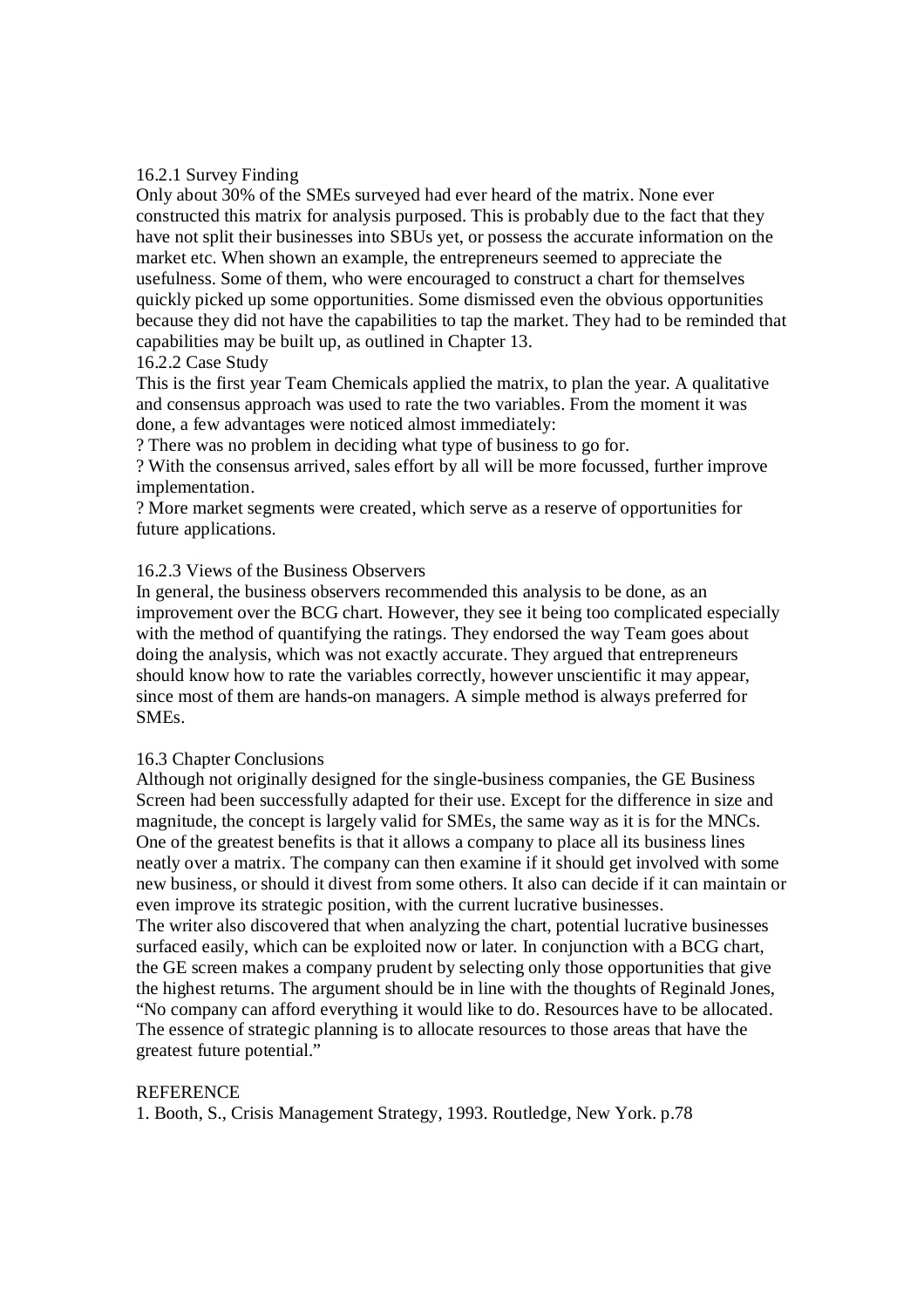2. Hussey. D., Corporate Planning. 1985. Gee & Co London in association with the British Institute of Management. P. 70 3. Thomson, A. and Strickland, A, Strategic Management – Concepts and Cases. (9th Ed) 1996, Richard D. Irwin, USA., pp.225-7 4. Ibid. pp.225-6

5. Ibid. pp.227-8

6. Ibid. pp. P.216

CHAPTER 17 SWOT ANALYSIS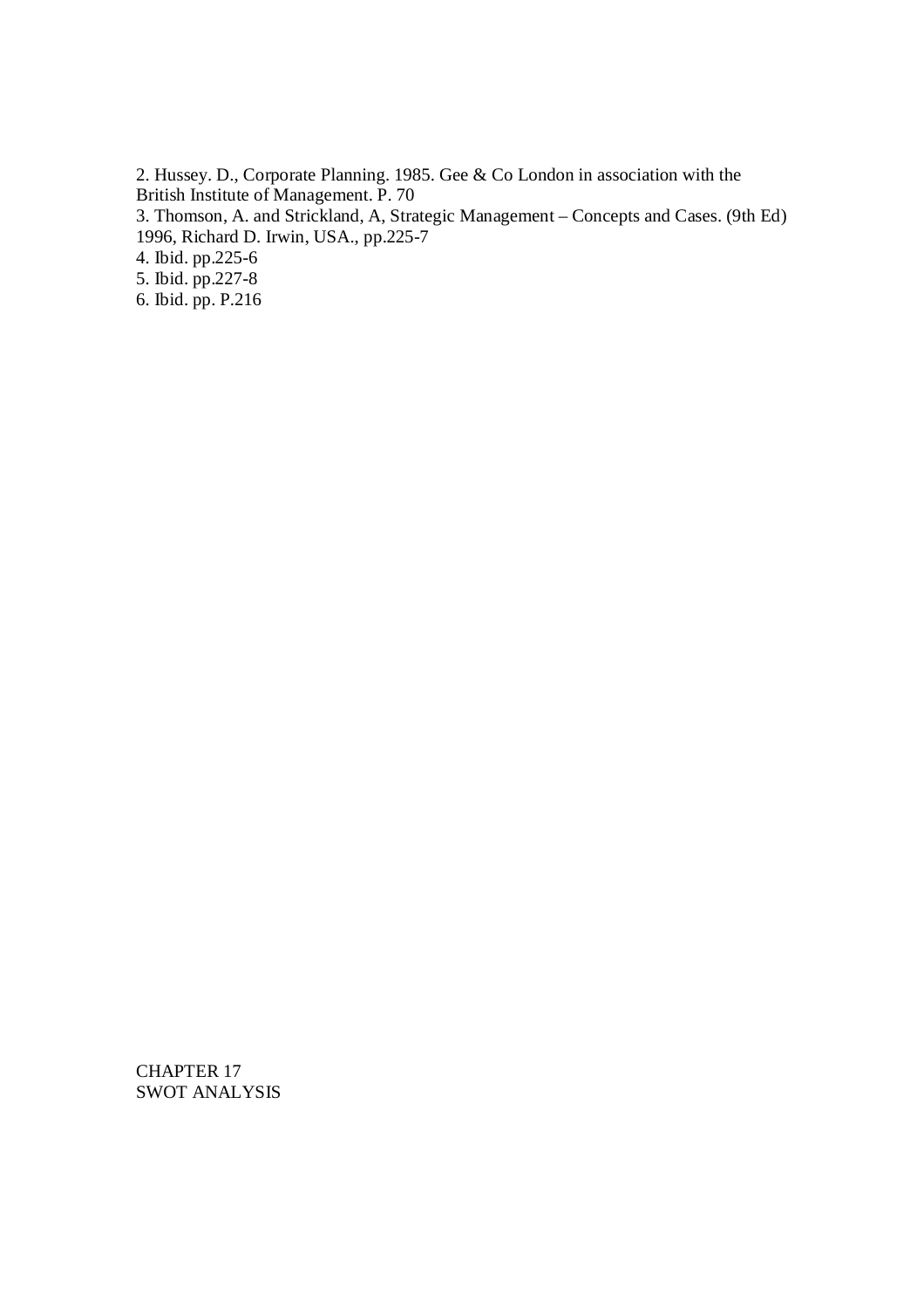SWOT is an acronym of the first alphabets of strength, weakness, opportunity and threat. A simple SWOT analysis is usually presented in a grid of four cells showing the key strengths, weaknesses, opportunity and threat. An example of the SWOT analysis is given in EXHIBIT 11-1.

A SWOT analysis sums up an enterprise's strategic situation. It provides a quick overview of the enterprise's internal strengths and weaknesses, while taking into consideration of the environmental opportunities and threats. Alternately, it can also be used to identify realistic opportunities and threats, in relations to the firm's strengths and weaknesses.

## 17.1 Concepts and Principles

A strength refers to something a company has or good at, that makes it more competitive. It could be a skill, a special piece of equipment, a strong brand, a proven technology, a good customer service program etc. Access to such excellence through strategic alliances can also be considered as part of an enterprise's strength.

A weakness on the other hand is something a firm lacks or does poorly, as compared with others. Not all weaknesses render a company vulnerable, because it depends on the market perception, industrial standards and trade practices. For example, a company without field support technicians may not be viewed as a weakness, if it is in the do-ityourself type of business. All is expected could be an office-based service center.

A SWOT analysis should not be a mere 'listing' exercise. In fact, it is more important to keep it brief. Endless listing is often counter-productive as it tends to obscure the important facts and important deductions. The chart should be studied carefully to gain an understanding on how a company score in the "strategic balance sheet". A few benefits should emerge from the study:1

? an entrepreneur would be able to select an opportunity to explore which has a fit with its strength

? in the event that there is no strength to capitalize on an opportunity, the enterprise can choose to develop the needed capabilities.

? to deal with a threat, the chart would tell if the company's capability can cope with it. If not, what the company must work on a strategy to neutralize the threat in question. ? in pinpointing the weak areas that are causing a weak competitive position, an enterprise can decide to transform them to a level at par with its competitors, or even to surpass them.

To use an example how SWOT helps an entrepreneur, the predictions on the UK economy by John Hawsworth of Corporate Research Foundation is used.2 The analysis unveiled the following:

? High growth sector will be the hi-tech computer related, aerospace, healthcare, biotech and insurance businesses

? 'Middle-ground' will be banking, retailing, leisure services, mechanical and electrical engineering, and transport types of businesses. (There used to be called matured businesses)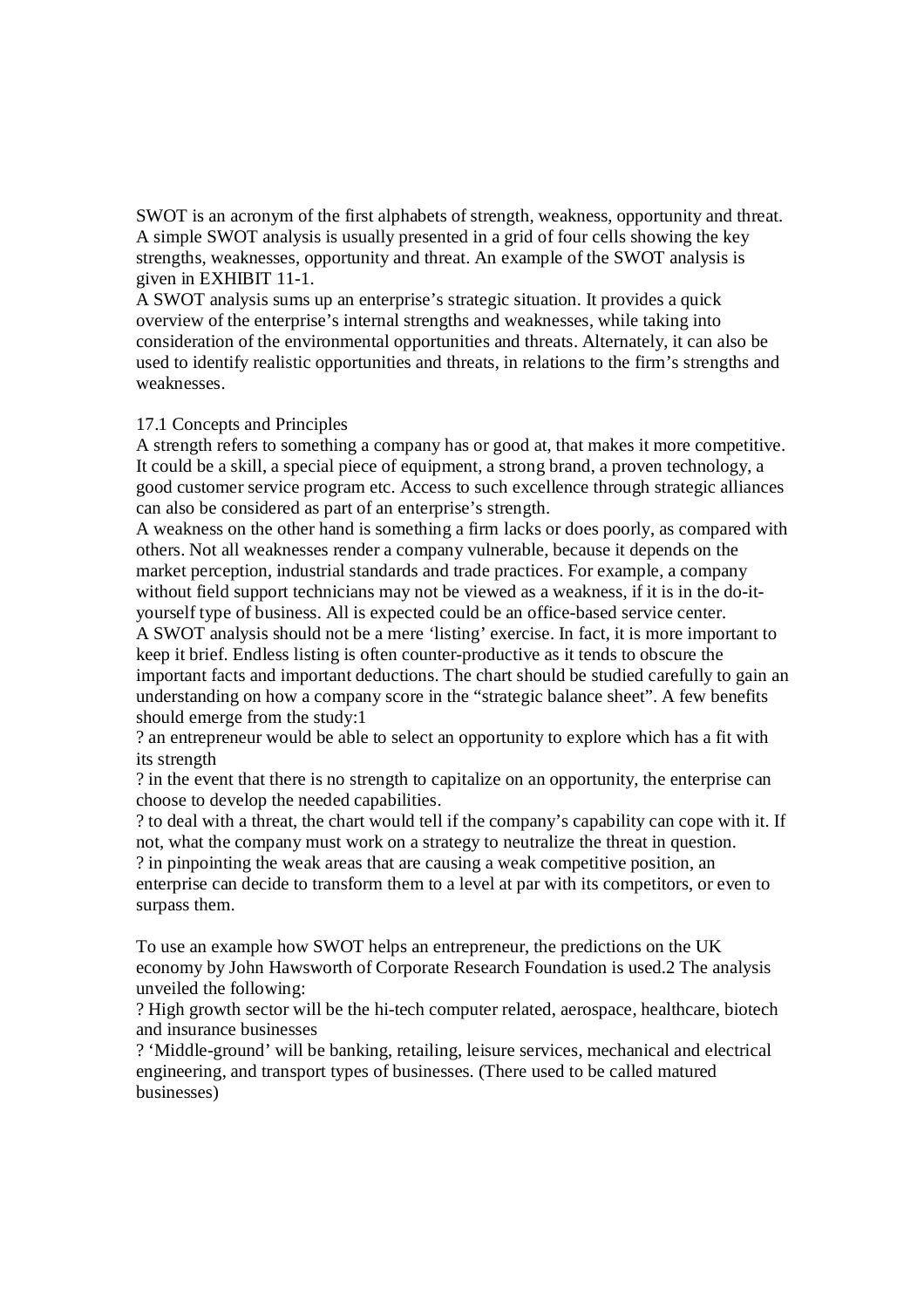? 'Slow lane' will be the traditional sectors of construction, steel and metal production, bulk chemicals, textile, food, drinks and tobacco, government services. These types of businesses are actually on the decline or stagnant.

A British entrepreneur should then consider the above, as well as its own capabilities (internal strengths) before exploiting the opportunities. For instance, an entrepreneur trading in bulk chemicals could be approaching hard times, for not knowing this scenario. For those who want to get involved in the aerospace industry must also not jump in hastily. They should search to see if they have what it takes to capitalize on the opportunity. They of course can bridge the gap of resource deficiency through strategic partnership.

David<sub>3</sub> provided a more structured approach, with which the internal and external analyses are placed interactively over a grid. Recommended strategies are also given. An example is given in Exhibit 17-1.

17.2 Applications to SMEs

17.2.1 Survey Findings

About 30% of the SMEs surveyed had heard of this matrix; and only 14% used this in some intuitive ways. Most entrepreneurs felt that it is tedious and academic. None is keen to do the exercise, especially the way shown here.

# 17.2.2 Case Study

Team Chemicals first did this about eight years ago for the first five-year plan. The information was reviewed once a year. Yet it was done more of a listing exercise. Some conclusions were drawn form the data and information in a non-systematic manner. If the chart shown in Exhibit 17-1 was available then, it would have been more helpful.

EXHIBIT 17-1 SWOT Diagram with Recommended Strategies Source: David (1997, p 182)

Always leave blank

# STRENGTHS – S

- 1.
- 2. List strengths

3.

4.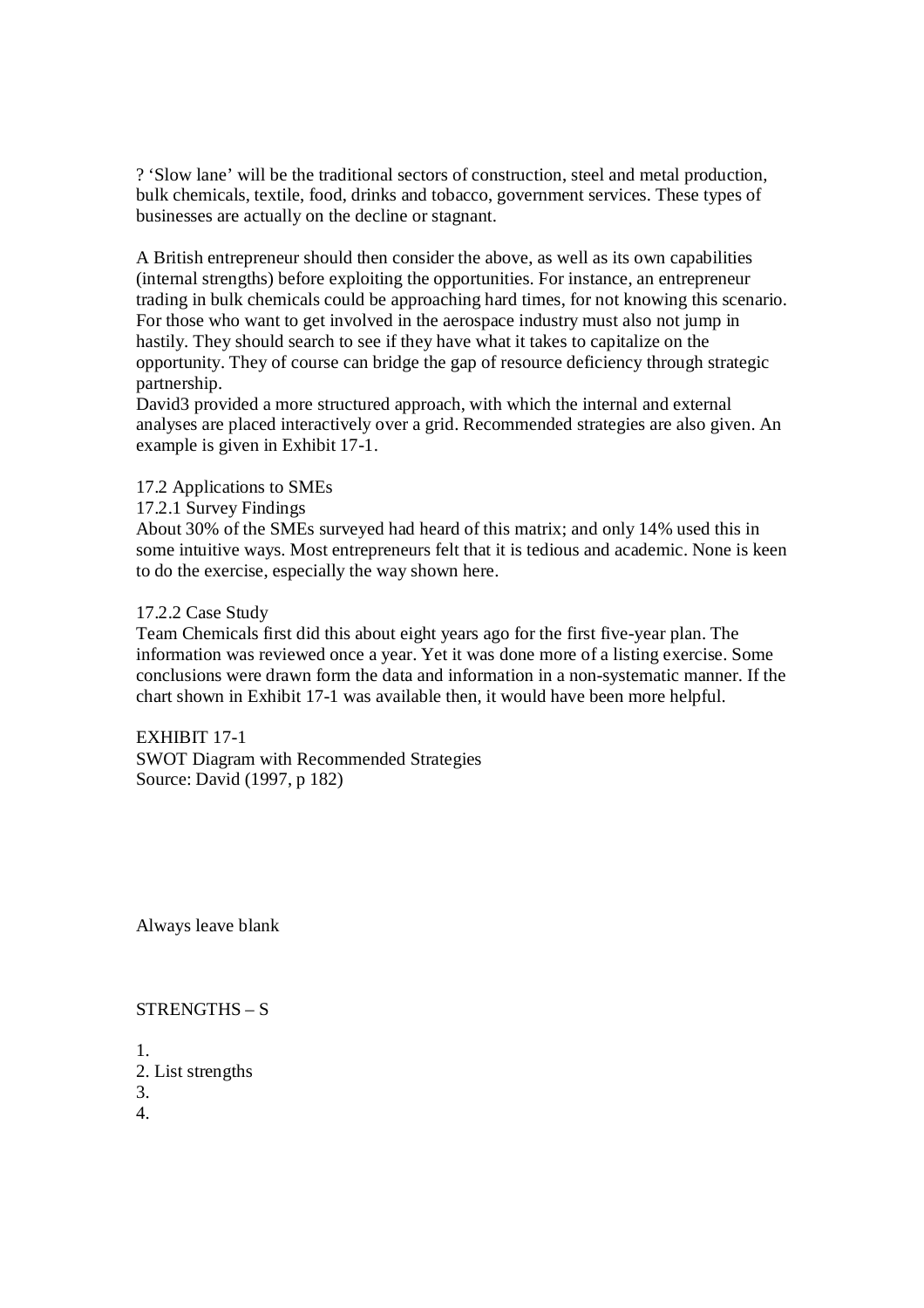5.

6.

WEAKNESS – W

1.

- 2. List weaknesses
- 3.
- 4.
- 5.
- 6.

# OPPORTUNITIES – O

1.

- 2. List opportunities
- 3.
- 4.
- 5.
- 6.

# SO STRATEGIES

1.

- 2. Use strengths to
- 3. take advantage of
- 4. opportunities

5.

6.

WO STRATEGIES

1.

- 2. Overcome
- 3. weaknesses by
- 4. taking advantage
- 5. of opportunities
- 6.

# THREATS – T

- 1.
- 2. List threats
- 3.
- 4.

5.

6.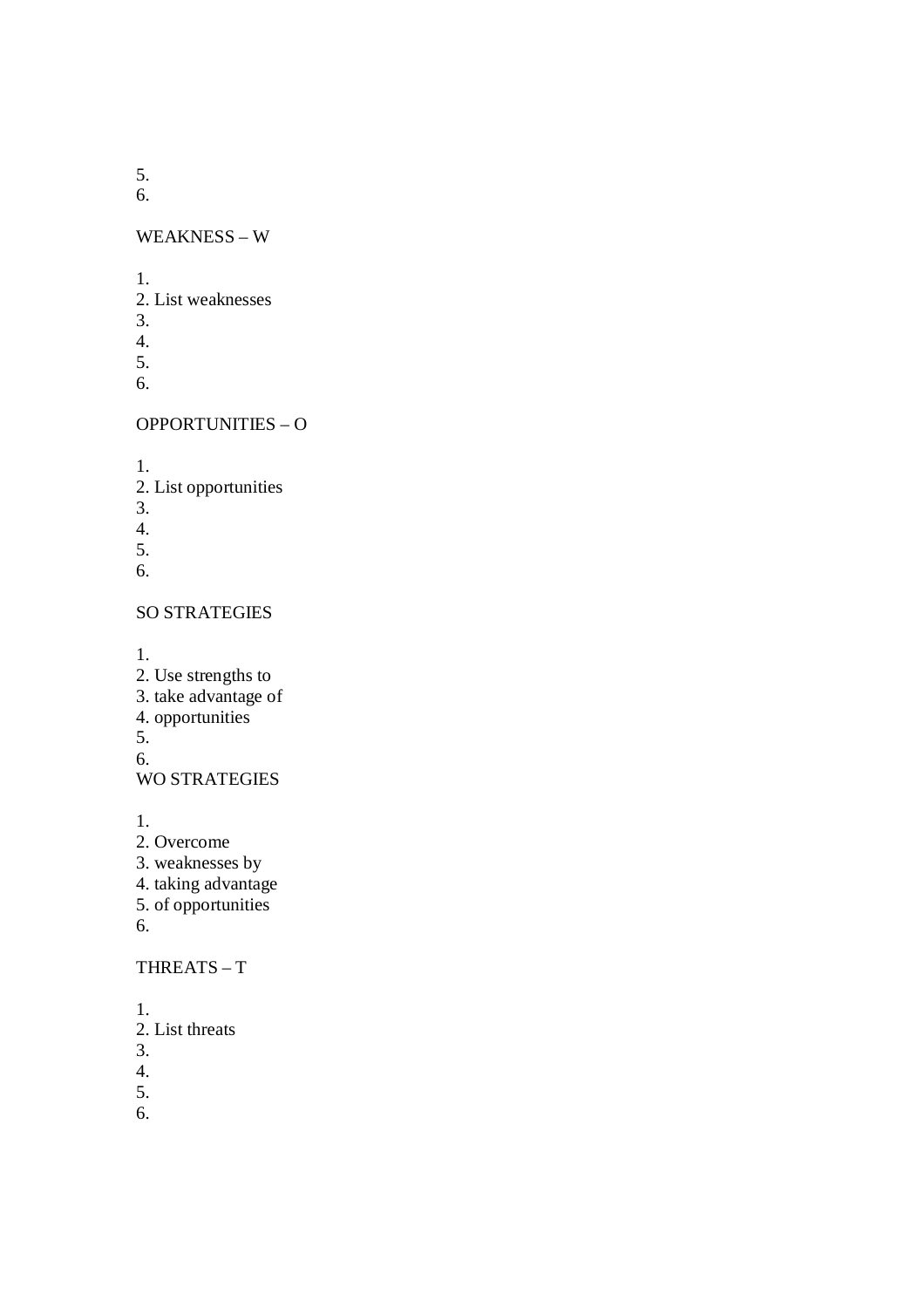# ST STRATEGIES

1. 2. Use strengths to 3. avoid threats 4. 5. 6. WT STRATEGIES 1. 2. Minimize 3. weaknesses and 4. avoid threats 5. 6.

## 17.2.3 Views of the Business Observers

In general the pool of observers agreed that SWOT analysis is a useful strategic tool, not only for business start up, but also to keep a business current. A bank manager observed: "It is an early warning system to tell a enterprise to change course before it is too late." There is danger in offering the same old, traditional package, when the customers are expecting something else. Sooner or later, business suffers. Even a strength possessed currently may become a weakness relative to the competitors over time. Lou Platt, CEO of Hewlett Packard once said: "What makes us highly successful this year, could be our downfall next year. Kill complacency."4 SWOT analysis forces an entrepreneur to plan for the future.

The accountant-based observers find that the SWOT analysis is useful in preventing wastage, simply by correct choice of opportunities. Being resource constraints, SMEs cannot afford the luxury of careless trial and error, which drains resources on unfruitful projects. Or more frustratingly, abandoning projects midway, due to fund shortage.

#### 17.3 Chapter Conclusion

Although the tool is very well researched and taught, its acceptability to the SMEs is doubtful. It will of course be best if the SMEs can find the time to do this matrix. As for those new to strategic management, and do not have the needed data and facts ready, SWOT analysis may be delayed.

Most writers appear to be happy in describing the use of SWOT to identify opportunity. The threats revealed in this exercise were seldom mentioned which makes it incomplete. SMEs should take note of this point while developing strategies.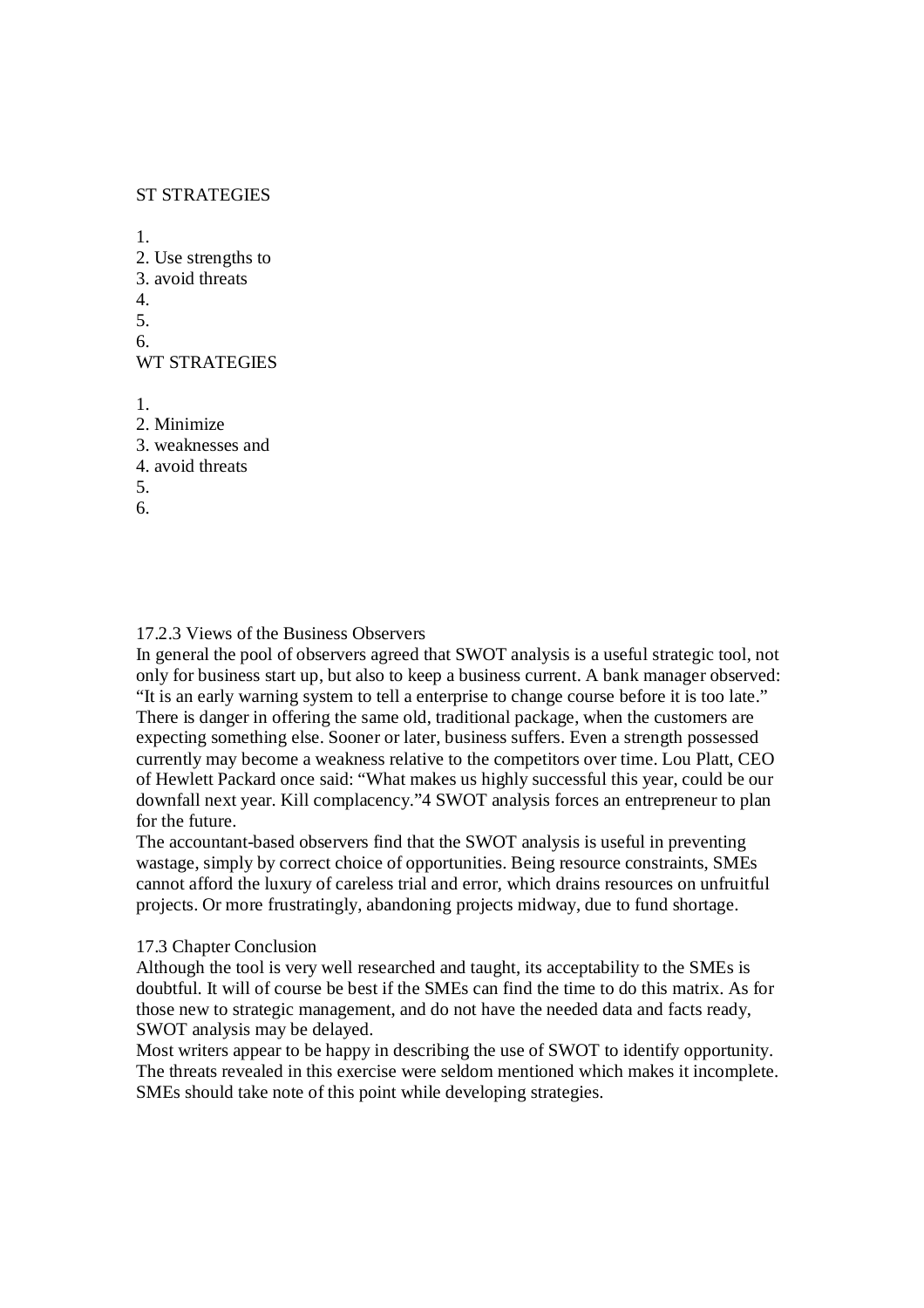#### REFERENCE

1. Thomson, A. and Strickland, A, Strategic Management – Concepts and Cases. (9th Ed) 1996, Richard D. Irwin, USA., pp.94

2. Corporate Research Foundation., Corporate Strategies of the Top 100 UK Companies of the Future., 1995. McGraw Hill UK. p.6

3. David. F., Strategic Management.(6th Ed) 1997. Prentice Hall, Inc. p. 182

4. Corporate Research Foundation. Op. Cit., p.3

CHAPTER 18 IMPACT ANALYSIS

This technique was briefly introduced by Johnson and Scholes.1 No other strategy theorists had even mentioned it in passing. The writer however, found the tool extremely useful and therefore decided to draw attention to it. Mastery in this analysis, in the writer's view, should help prevent the onset of crisis, or at least have contingency plans ready.

Impact analysis is an examination of the 'differential impact' on firms by an external influence or change. The key point to make is that a certain external issue or change affects different firms differently. A credit squeeze, for instance, makes it harder for a cash-strapped company to operate; a cash-flushed company can capitalize on the situation to drive the cash-strapped company out of business.

#### 18.1 Concepts and Principles

A typical impact analysis matrix is shown in Exhibit 18-1. The external factors are given from top to bottom, while the firm and its close rivals are given from left to right. The authors mentioned using "key trends and influences" for the prediction.2 It appears they see its application on foreseeable circumstances, issues and factors.

The writer sees that it can also be used when the circumstances are unpredictable, for instance, during a economic flux. In such cases, scenario building would be needed. One must never lose sight that the main purpose of this concept is to compare how the competitors will fare against him or her, under a similar set of new circumstance.

EXHIBIT 18-1 Impact Analysis Source: Johnson and Scholes (1993, p.84)

KEY EXTERNAL INFLUENCES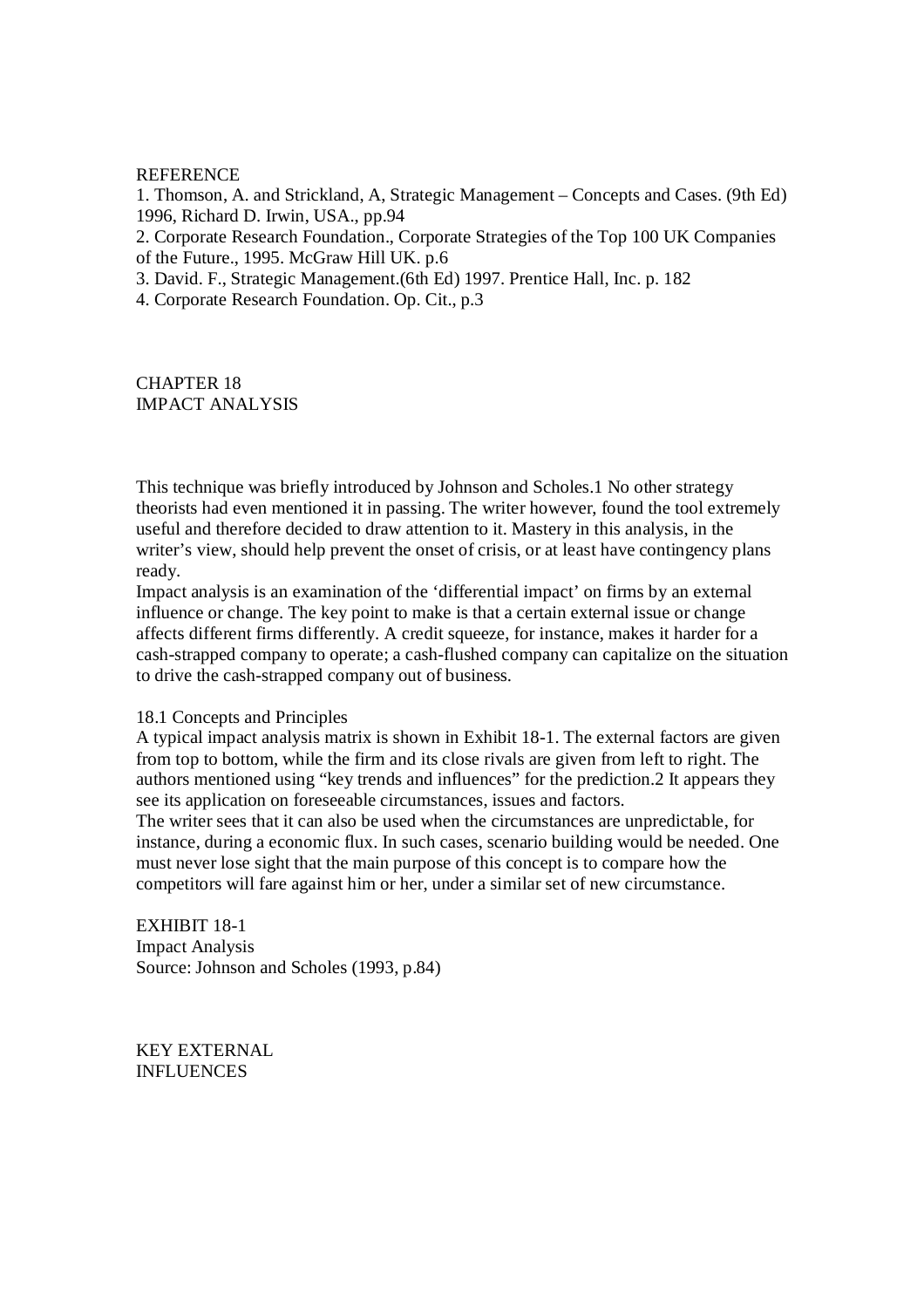# **COMPETITORS**

A B  $\overline{C}$ Shorter Technological life Span

 $^{++}$ Track record in R & D and high volume share -- Lowest investment in R & D and lowest market Share + Track record in R & D and substantial share Convergence of Customer Requirements  $^{++}$ Central product planning -- Diverse products from many  $SBUs++$ Central product Planning Access to Supplies and Skills Internationally - Centralized Procurement policies + Widest networks of operating units -- Centralized procurement policies. Staffing traditionally from one national SBU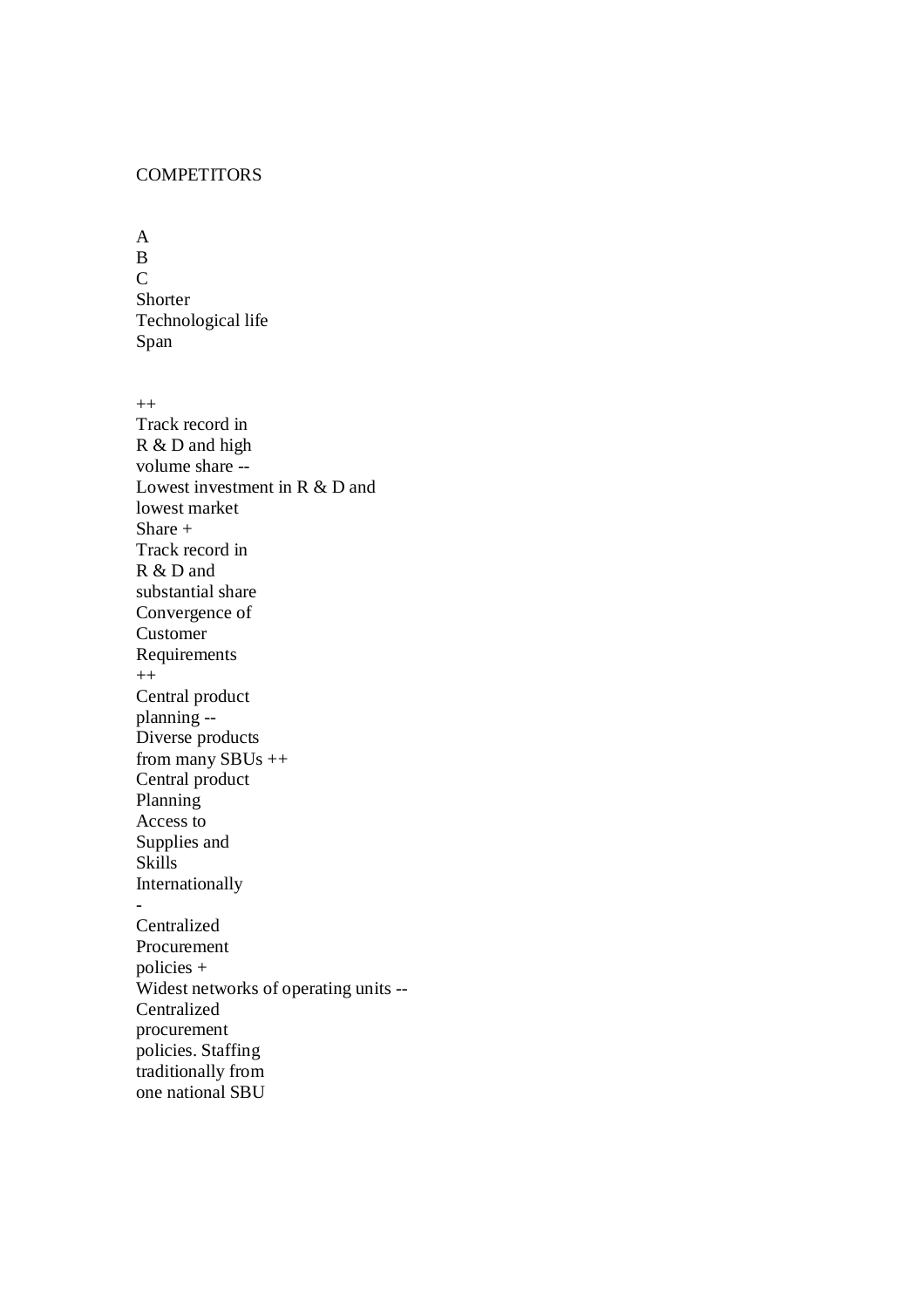The following account which interprets Exhibit 18-1, is extracted from the original work of Johnson and Scholes.3

Exhibit 18-1 shows a simplified example of such an analysis, which builds on the trends towards globalization of markets. Here, the shorter life span of technology, the convergence of customer requirements and the need to access supplies of skills internationally are the three key forces identified. The three competitors, A, B and C have been assessed in terms of their differential ability to cope with these three key forces. The analysis shows that firm A is best placed to deal with technological change, given its track record and investment in R  $\&$  D and its high market share, allowing the cost of R  $\&$ D to be readily offset. Like C, it is also well placed, given its centralized product planning, to cope with the development of more convergent customer requirements. However, both A and C are not so well placed as B when it comes to accessing supplies, and particularly technical skills worldwide, because A and particularly C, are much more centralized in procurement; and C, in particular, has a tradition of recruiting and promoting from within its own national boundaries.

Where would a SME get the inspirations to run impact analysis? There are two major sources: from strategic analysis and from emergent events. Strategic analysis especially on the changing trends in KSFs, SWOT and the Five-Forces Chart would provide many clues on the key issues. Emergent issues and major events are normally carried in the news, such as trade liberalization, deregulation, exchange controls, currency devaluation, buy-national movement etc.

As for the competitors to be chosen for comparison, it is usual to include the most active two or three of the business sector.

#### 18.2 Application to SMEs

### 18.2.1 Survey Findings

Of the 50 entrepreneurs the writer spoke to, only 15 have heard of this technique. Most claimed that they are capable of linking events to impact on their firms and the industries, or even the competitors. None try to do this on paper. What also seems to be lacking is forward looking. Only a handful peer into the future, building scenarios of what might come, say in three years' time.

## 18.2.2 Case Study

Team do not normally do this either. There was once, in July 97 when a complete impact analysis was done, in the face of the Asian financial crisis. The company even built three scenarios taking into consideration of the exchange rates of the Ringgit to the US Dollar, stock market indices, business and political climate. The key competitors were also assessed as how they will be affected. The conclusion was that the international competitors would be affected worse. So long as the company managers its affairs well, there was no danger. As it turned out the first 12 months, the events tally with the most probable scenario; after which it became better than expected. The greatest benefit was that immediately after settling with the impact analysis and scenario building, the sales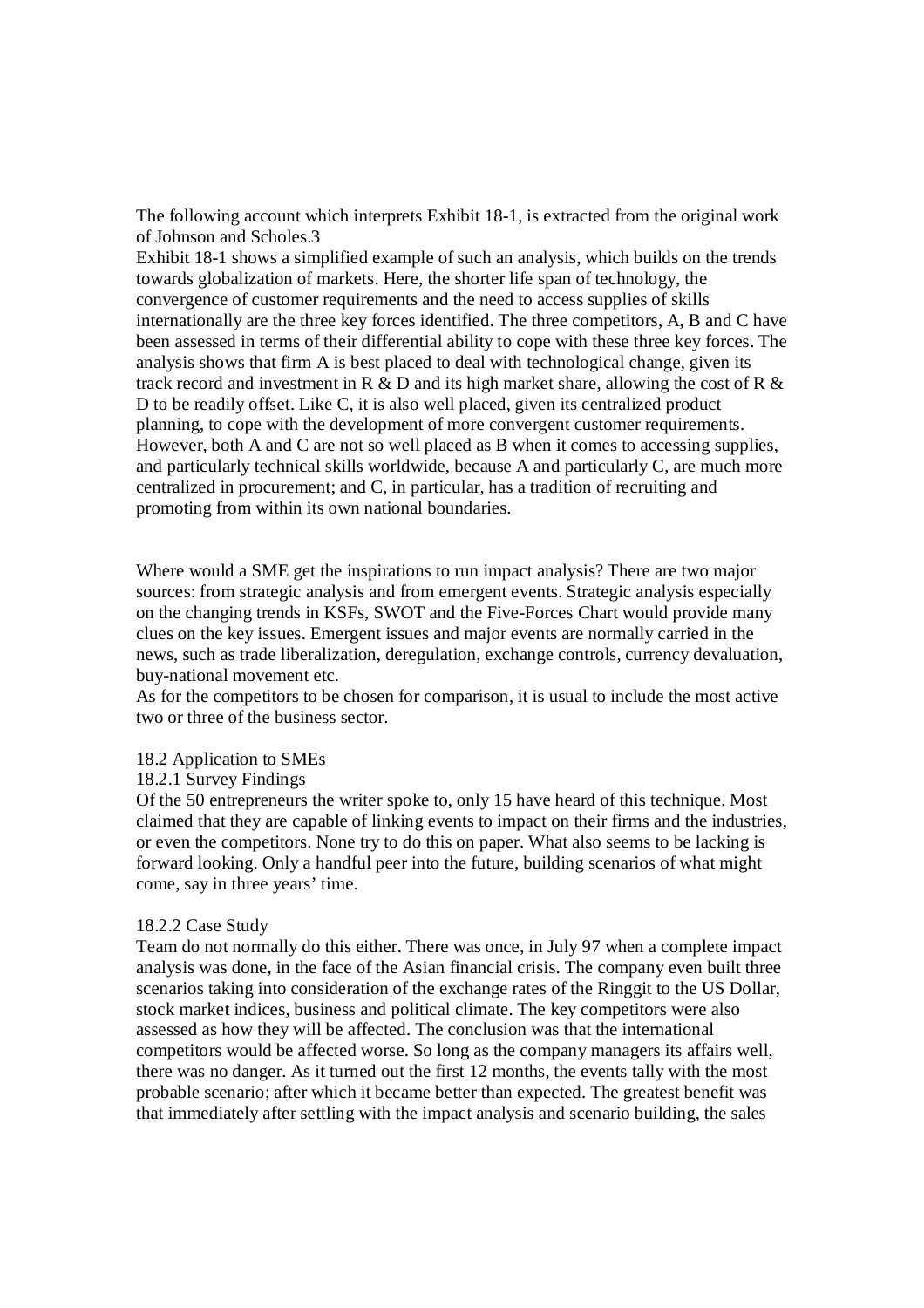force could get back to work with a firm price (set basing on the most probable scenario) while the competitors were still unsure. Within four months, the company went ahead with price increase twice amounting to 22.5% (needed to cover the higher material costs), with only two customers lost. This could be done without much protest because it was well programmed. Other competitors were still frozen and stuck with the old prices. Some haphazardly increase their prices but suffered heavy business losses.

## 18.2.3 Views of Business Observers

The production manager was all thumbs up for this technique; because in his job, lead time is important. "Production is like a supertanker, it takes seven kilometer before it can stop even if you jam the brakes." He continued, "Crisis or not crisis, life goes on and you need to plan your work!" The rest of the observers find this quite a difficult task and require a lot of imaginations on the part of SMEs. They were not certain if most SMEs were up to it.

The writer feels this is an important tool. In this thesis, crisis management is part of the substance of strategic management, especially addressing the question of the high failure rates of SMEs. Crisis management, as explained in Chapters 31, begins with awareness of critical threats and risks. Impact analysis, helps to surface such risks and threats as circumstances change. Much of such risk and threats are not straightforward interpretation. The impact differential on the various competitors can lead to manipulation, which are indirect threats, which can be even more potent. The revelations in the impact analysis give the entrepreneur a headstart to take corrective, or preventive actions.

For the forward-looking entrepreneurs, they can take an aggressive stand to improve their company performance. Through the impact analysis, they can take advantage of a situational change to launch an offensive against an unfortunate competitor.

# 18.3 Chapter Conclusions

Impact analysis is one good thing to do when an entrepreneur claims that he/she has no time to do the SWOT analysis. Impact analysis is done generally in response to major change in the environment. With a simple chart that takes probably less than an hour to complete, it will help to prevent crisis, and allow an entrepreneur time to prepare contingency plans against unfavorable development.

# **REFERENCE**

1. Johnson, G. and Scholes, K. Exploring Corporate Strategy, (3rd Ed) 1993. Prentice Hall Europe, Hertfordshire, UK., p. 84 2. Ibid 3. Ibid

PART V

Stakeholder Wishes and Expectations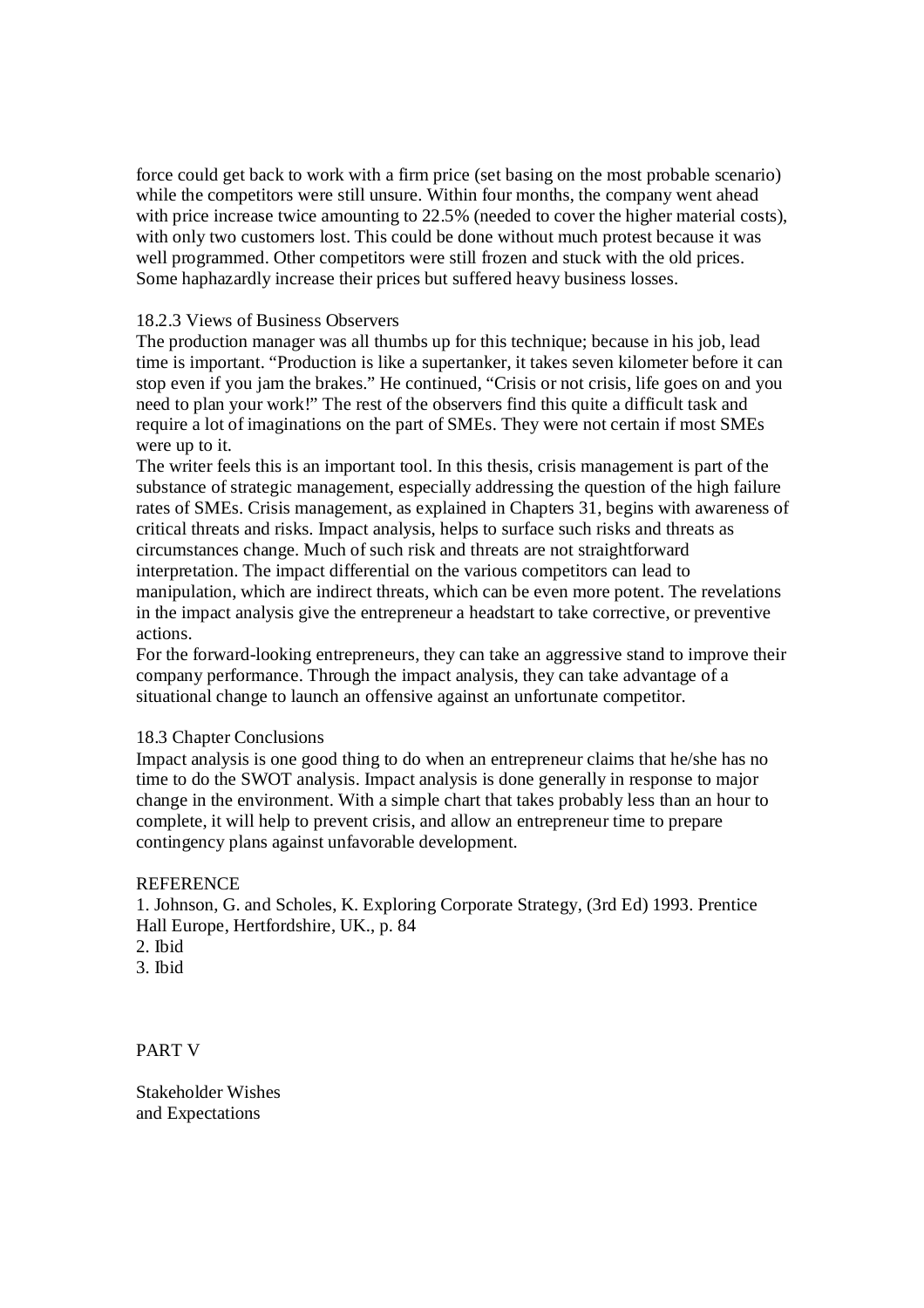# CHAPTER 19 MANAGEMENT VALUES

Chapters 4-18 presented a series of investigations covering internal, external and interactive analyses. Strategies of the 50s, 60s, 70s and even 80s would have found them sufficient to set goals and plan for strategies. The numerous strategy failures and shortfalls had prompted both academics and practitioners to trace the causes. There seemed to be some missing links. It was later discovered that the human factor was contributing to these difficulties. Subsequently, strategists of the 90s generally take into the consideration of the human aspects in strategic planning. Beginning with this chapter on management values, the two following chapters are also devoted to expectations and wishes of other stakeholders.

## 19.1 Concepts and Principles

George Steiner is the only strategic writer who had explored management values from the strategic planning point of view, yet it was rather limited in scope and depth. Irrespective, his insight serves as a good starting point to include this consideration into the strategic planning process. Much of the material therefore is derived from the works of the author.1

Management values refer to the value system of a management, which includes its aims, aspirations, interests, expectations, attitudes and personal philosophies of the managers. The importance of management values in strategic planning had been recognized by many strategy theorists.

Steiner tried to pointed out the difference of the values of a manager and his/her value system. "The values of an individual are, similar to attitudes but are more stable and ingrained than attitudes. At any rate, values and beliefs derived from them can and often do determine managerial choices throughout a planning system.2

Values are settled habits of regarding, and attitudes toward, events or phenomena. They are fundamental beliefs and ideas held by an individual. 3

#### Implications

Values are important in strategic management because they affect the selection of strategies. "A value established for a person a standard upon which basis important decisions are made. Value concern not only the ends a person considers to be preferable to another state but also the preferred means to achieve them."3 In other words, values are also used as criteria for choosing among alternative methods to realize a strategy. Specific values are integrated and ordered in priority in a person, and that is a person's value system . Since managers differ in value systems, they tend to make different decisions even when faced with the same set of facts. Some examples illustrating how values can affect decisions (including strategic decisions) are: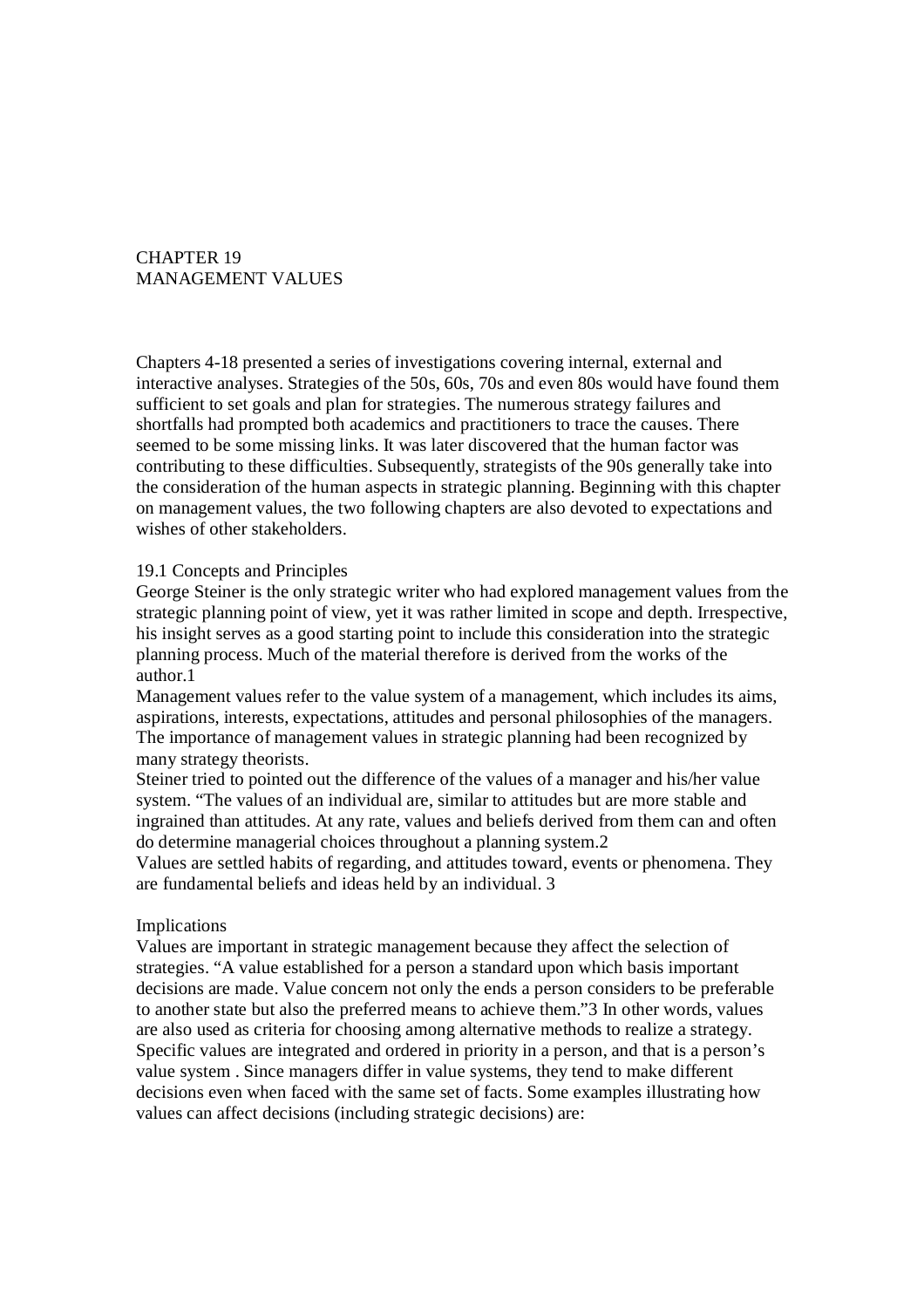? CEOs who values growth and economic value may not be too concerned about social values and employment welfare

? CEOs who have strong prejudice against long-term debt would not be keen to embrace borrowing to expand operations

? A deeply religious CEO may insist on stricter moral codes rather than profit maximization

? An aerospace CEO may only decide to diversify into high tech and airborne products, due to his experience, interest and mindset

? An sales-aggressive CEO may sacrifice profits for growth

? A CEO with an international outlook may prefer to build worldwide organizations. Therefore the choice of the management tends to reflect its basic values. Entrepreneurs should know their own values so they can be objective in considering strategies. Perhaps more importantly, the entrepreneur should understand the values of the key managers or his/her business partners. This is needed for three major reasons:

? To anticipate the likely decisions and directions of the key managers and business partners when they are given the role to decide.

? To appreciate the management reactions when a certain strategy is to be taken, and to reconcile these with goals of the strategy

? To determine the extend of conflicts existing between the entrepreneur and his/her key managers and business partners, and the assess the implications of such conflicts Management Values in Strategic Planning

In large companies, the inappropriate type of management values can be the beginning of the downfall of these companies. This is so because the management is the most powerful stakeholder group, who will make decisions on behalf of the companies.4 A wrong decision made out of ignorance, inapt paradigm, or one that suites its own interests etc can lead to a lot of problems e.g. strategic drift, conflict among stakeholders or incur heavy losses.

In the SME context however, the decision-makers are usually the entrepreneurs themselves. Management value here will naturally mean primarily that of the entrepreneurs. In a way, things become easier – they only have themselves to deal with. However, when the management or decision making is shared with key managers or lesser partners, it would be of advantage to learn of their values, as explained above. Can values of individual be changed to suit the desires or the good of the firm?

Technically speaking, yes; but in practice it is easier said than done. Basic values are enduring and change very slowly.5 Instead of trying to change the values of people to suit the organization, it might be better to employ people with values suitable to the intended strategy. For example, if the enterprise selects a growth strategy, it should logically employ managers or salespeople who have the inclination to get sales. Whereas if the enterprise intends to maximize profits, managers and salespeople who are cost conscious may serve a better purpose.

As for changing the values of an individual, it is a subject for the psychologists. Anthony Robbins6 had dwell into this from the Nuerolinguistic programming perspective, which suggests that a person can help himself to change his/her own values, and to match values with goals etc. There had not been, however, evidence of endorsement from the psychological or psychiatric circles.

19.2 Application to SMEs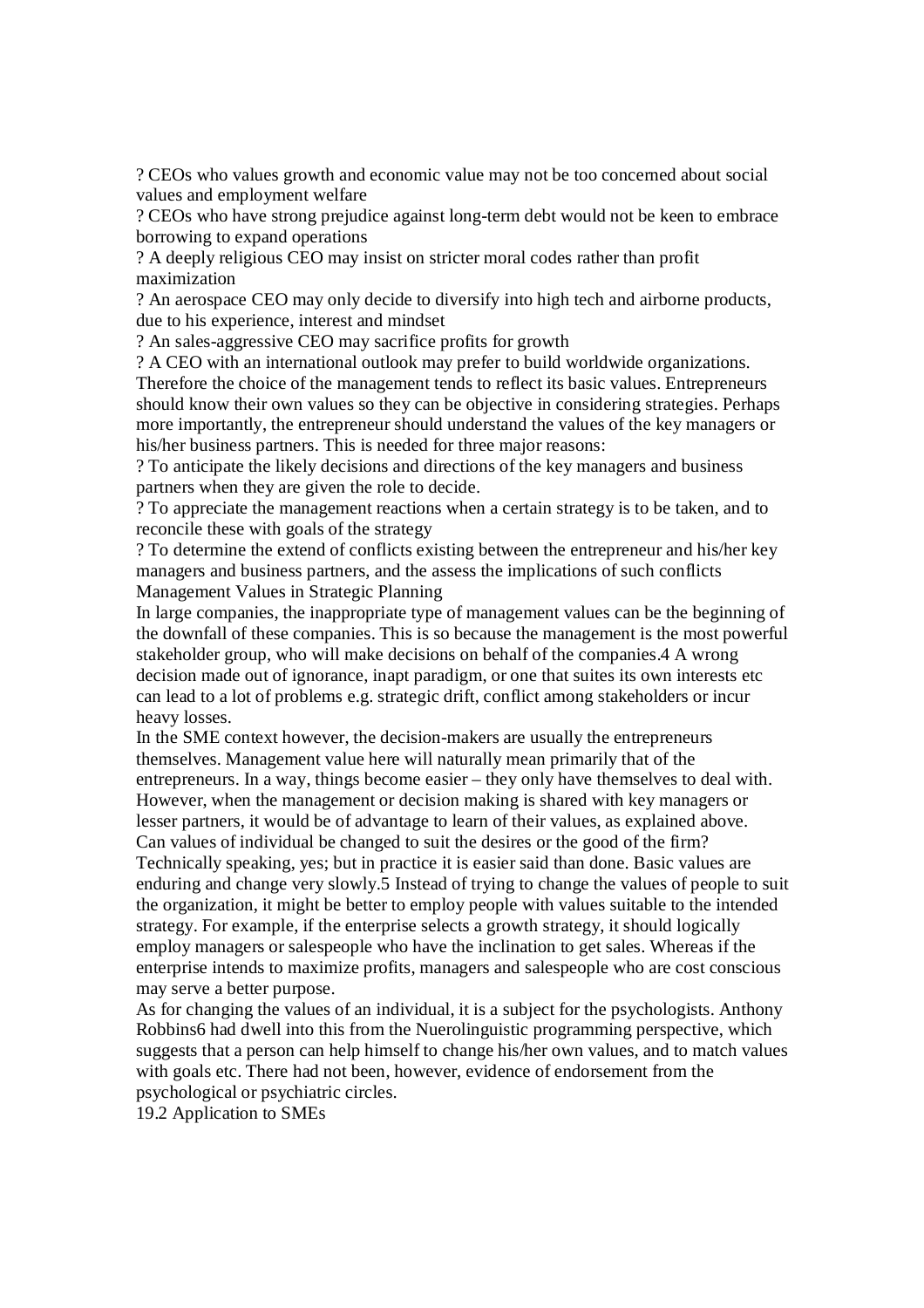# 19.2.1 Survey Findings

All the SMEs surveyed had the owners at the helm. Some are in direct management of the business activities; while others have another partner or key managers to help them. The entrepreneurs generally claimed they know their own values and the values of their partners or key managers. In most of the cases, their values are not the same, sometimes in conflict. They were keen to know how to handle such situations.

# 19.2.3 Case under Study

Team have two partners managing the business together. The writer is the dominant partner, being more senior. The problem of discord due to differences in values also exists. The partners tried hard to accommodate each other's views; but the basic problem is still there and probably will be for a long time. It might have been better to have an odd number of working partners, where votes can be taken for issues that cannot be resolved through consensus.

# 19.2.3 Views of Business Observers

The observers noticed that successful companies seemed to have a commonality – the existence of a dominant (sometimes not very democratic too) partner. In the interview conducted, the writer was often told of dismal company performance caused by constant squabbles resulting in dissimilar views between business partners. This difference in views can also be traced back to the difference in value. One partner may be pushing for bank borrowing to expand the business, while the other may be risk averse and prefer to stay debt-free. One partner may be people-oriented and liberal with incentive schemes to promote greater productivity; while another may object strongly as he or she sees a dollar given out to the employees represents a dollar less for distribution to the shareholders. Perhaps this kind of conflict is one of the hardest problems to solve, as it is impossible to find two persons identical in the values. Improved communications, open discussions and the willingness to compromise may help to some extend. In times of crisis, however, there may not be the luxury of time to thrash things out to the satisfaction of all.

## 19.3 Chapter Conclusions

Management values can affect the success of a strategy. Therefore, it must be considered while formulating strategies. When there is a conflict between the objectives and the management values, it is the latter that will prevail.7 To ensure the objective is met, it is imperative that the objective be modified or a paradigm shift is needed on management thinking. In the case of a key manager with a different value standing in the way of an objective, it might be better to take action to get him/her out of the way. The safest way perhaps is to recruit people of values compatible with the intended goals of the firm.

## **REFERENCE**

1. Steiner, G., Strategic Planning – What Every Manager Must Know. Paperback Edition 1997.

# 2. Ibid., p.119

3. Ibid

4. Johnson, G. and Scholes, K. Exploring Corporate Strategy, (3rd Ed) 1993. Prentice Hall Europe, Hertfordshire, UK., p. 178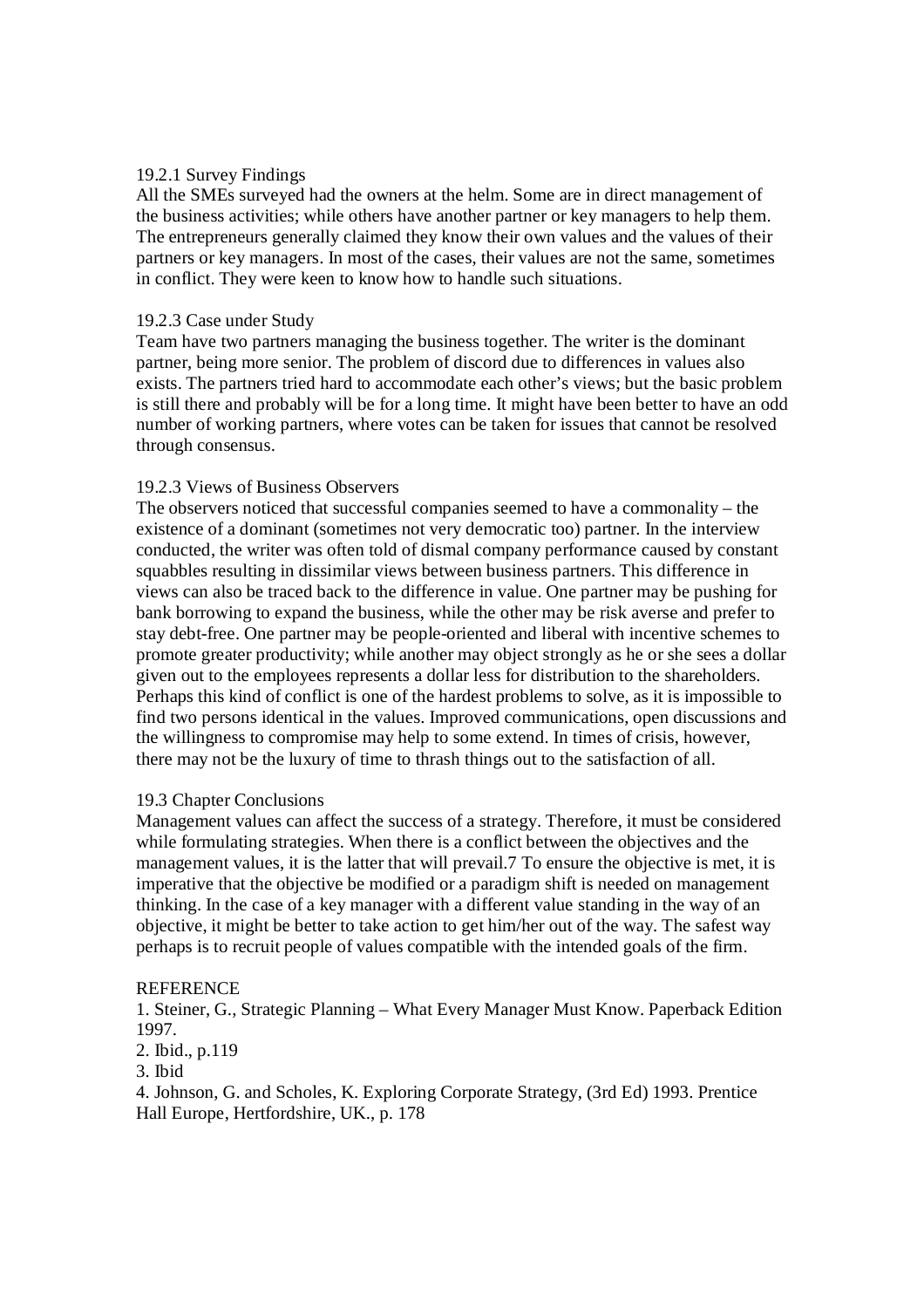5. Steiner. Op. Cit 6. Robbins. A., Awaken the Giant Within. 1991. Simon & Schuster, New York. pp. 341- 68 7. Ibid

CHAPTER 20 ORGANIZATION CULTURE

Organization culture can be defined as "a pattern of behavior developed by an organization as it learns to cope with its problems of external adaptation and internal integration, that has worked well enough to be considered valid and to be taught to new members as the correct way to perceive, think and feel."1

# 20.1 Concepts and Principles

Organization culture is important to strategic management as it can either help or hinder the implementation of strategies. "It is the filter and shaper through which the leaders, managers and workers develop to implement their strategies." Strategies that threaten employees' well being logically arouse suspicion and defiance. A good case is the reorganization program adopted by Royal Dutch Shell. The intended strategy was to cut 900 jobs, and trim the powers of regional 'barons'. It took much longer to implement, with resistance coming especially from Netherlands, and did not result in a saving as earlier anticipate.2

Very small SMEs are often personally managed by the owners, often autocratically, and not much leeway given to employees in decision making or express their preferences. Hence, in such organizations, the cultural influences on strategies are not pronounced. Even then, culture can sometimes turn antagonistic, and eventually lead to their downfall. This is most obvious where the employees are in possession of critical skills. Example: mass resignation, or sabotage by chefs of a restaurant can quickly destroy the business. Some understanding of organization culture is therefore needed in strategic management. In larger SMEs, it is impossible to effect a strategic change without the blessings of the employees, customers and sometimes suppliers. In these SMEs, especially those managed by a non-owner, cultural influence increases.

It is heartening that cultural rituals (rites) can be used as levers to implement strategic change.3 Cultural products are the physical manifestations of the organization culture as given in Exhibit 20-1. The concern of this chapter is to draw entrepreneurial attention to the need to consider organization culture before deciding on a strategy; and where possible to use cultural products to help realize such a strategy.

What contributes to form an organization's culture? There are two broad groups of factors: the environmental type and the organization-specific type. The first group is more macro in nature, consisting of the type of people involved, their national culture,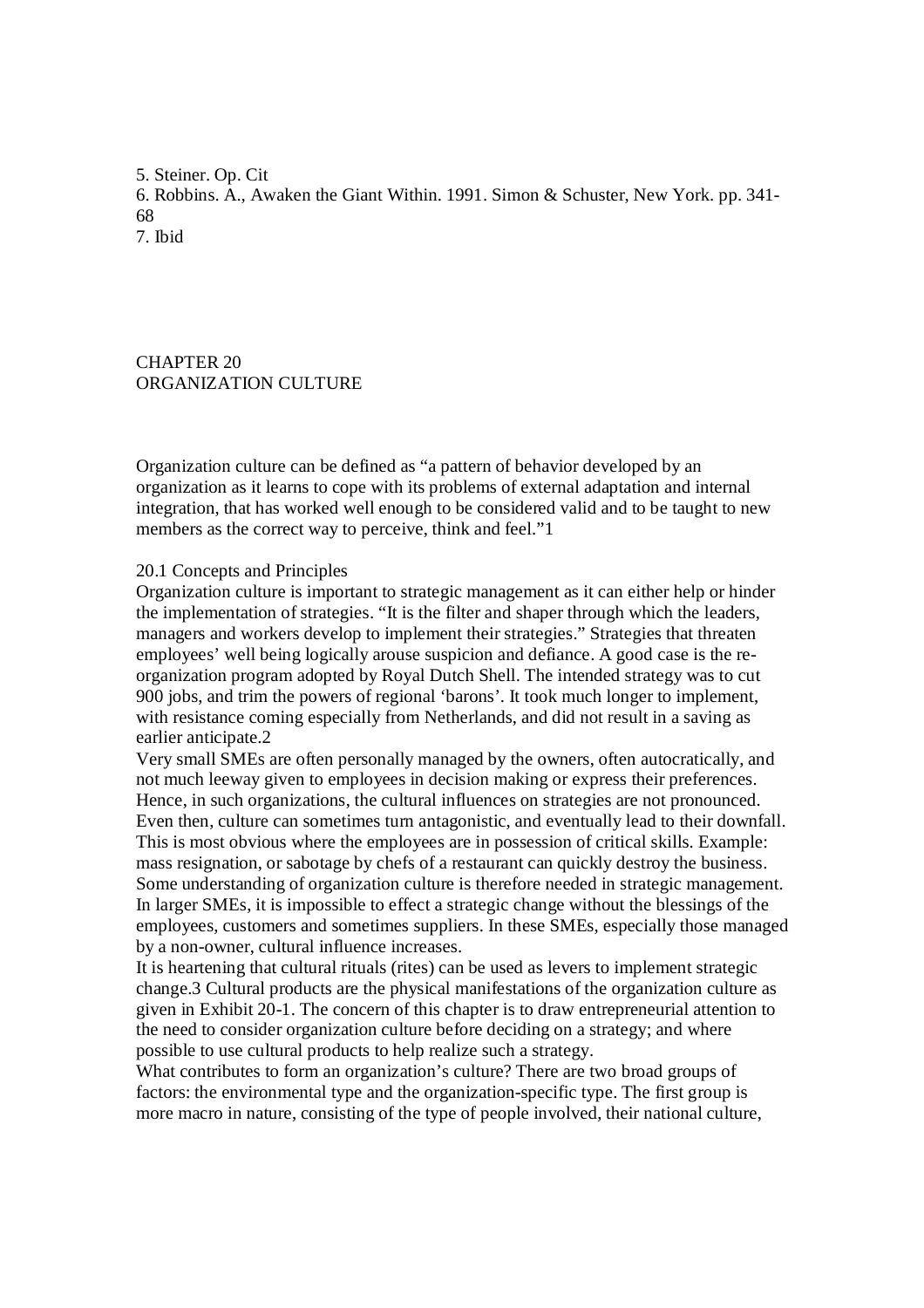business, religion and social practices, labor policies and current political issues. Organization-specific factors have to do with the firm in question only such as its history, ownership, the size, technology, leadership, mission and the paradigm of the organization.4

Prescriptive strategists such as Chandler and Porter tend to consider cultural implications only after the strategy has been formulated, as they feel that the strategy should be arrived in the most rational way. Emergent strategists, however disagree, as they tend to relate a strategy's success or failure to organization culture.5 As far as the SMEs go, there should be no hard-and-fast rules on the type of approach to follow, as it much depends on the current accepted practices.

EXHIBIT 20-1 Types of Rites and their Role in Culture Change Source: H. M. Trice and J. M. Beyer in Johnson and Scholes (1993, p.402)

Type of rite

Rites of passage

Rites of degradation

Rites of enhancement

Rites of renewal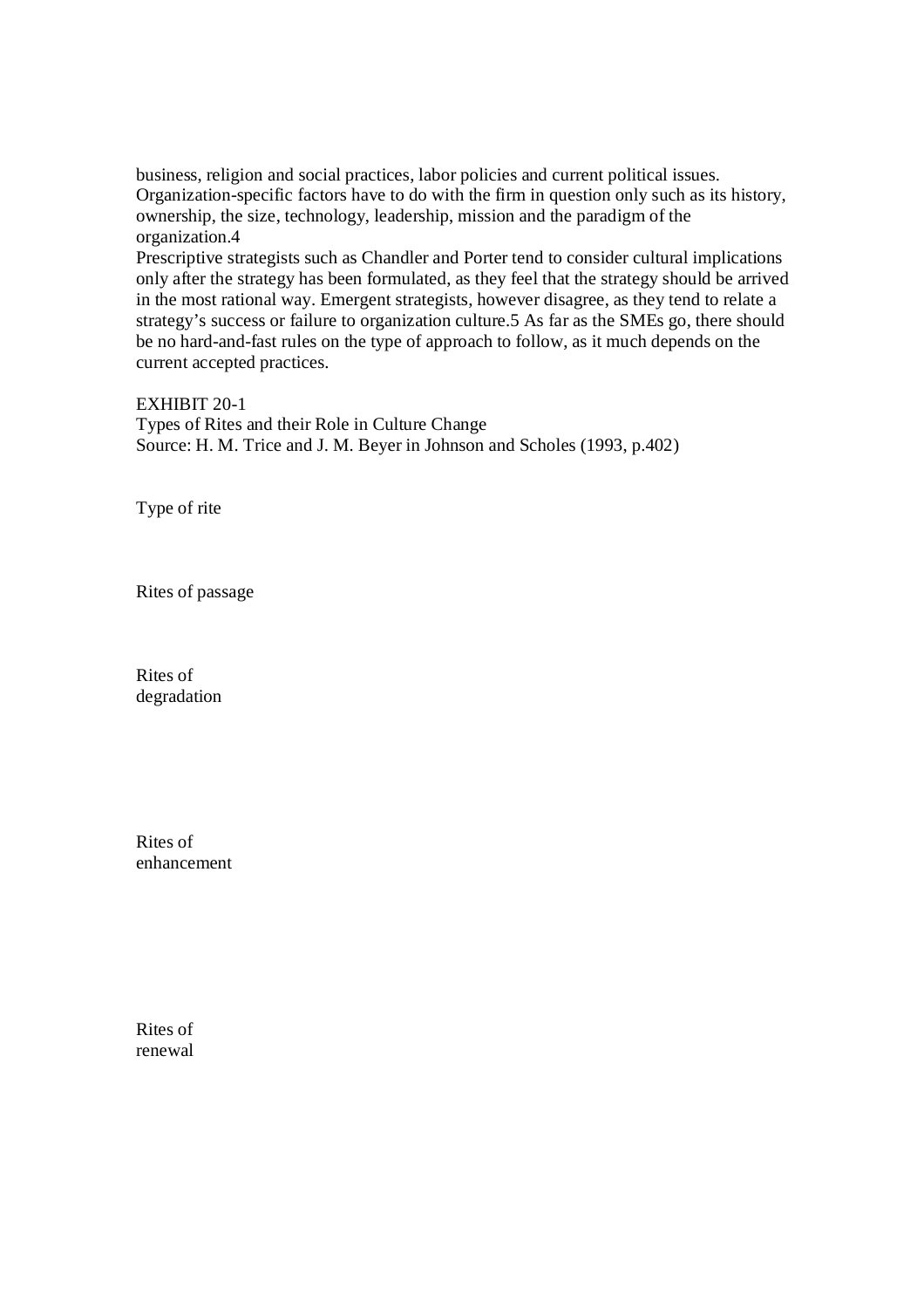Rites of Integration

Rites of conflict reduction

Social consequences

Facilitate transition of people into social roles and statuses that are new for them

Dissolve social identities and their attendant power

Enhance social identities and their attendant power

Refurbish social structures and improve the ways they function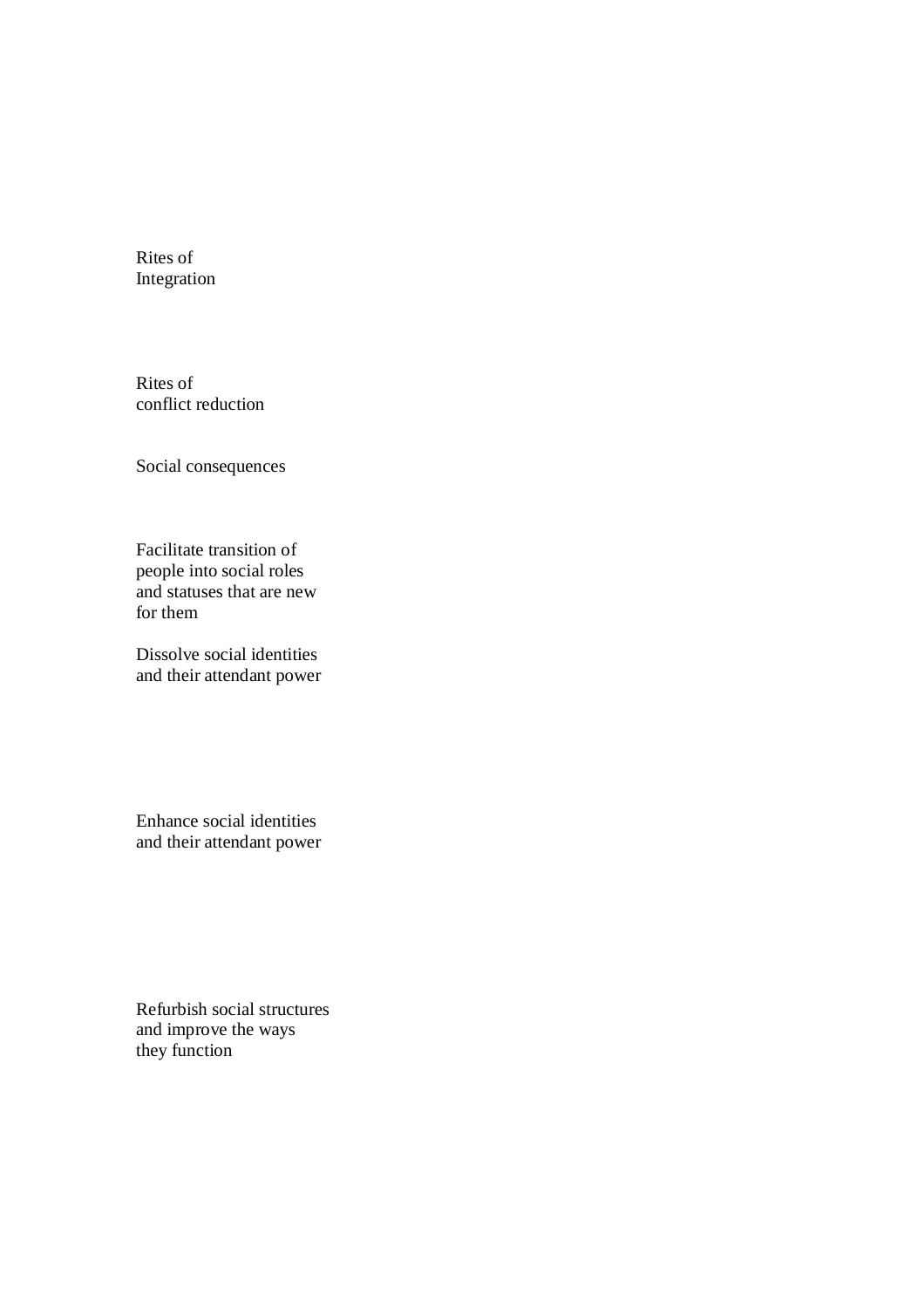Encourage and revive shared feelings that bind people together and keep them committed to a social system

Reduce conflict and aggression Role in promoting/ Consolidating culture change

Consolidate ways for people carry out social roles Promote new ways of social interaction

Provide public acknowledgements that problems exist Defend group boundaries by redefining who belongs and who does not Reaffirm social importance and value of role involved

Spread good news about the organization Provide public recognition of individuals for their accomplishments and motivate others to similar efforts Emphasis social value of performance of social roles

Reassure members that something is being done about problems Focus attention on some problems and away form others Legitimate systems of power and authority

Permit venting of emotion and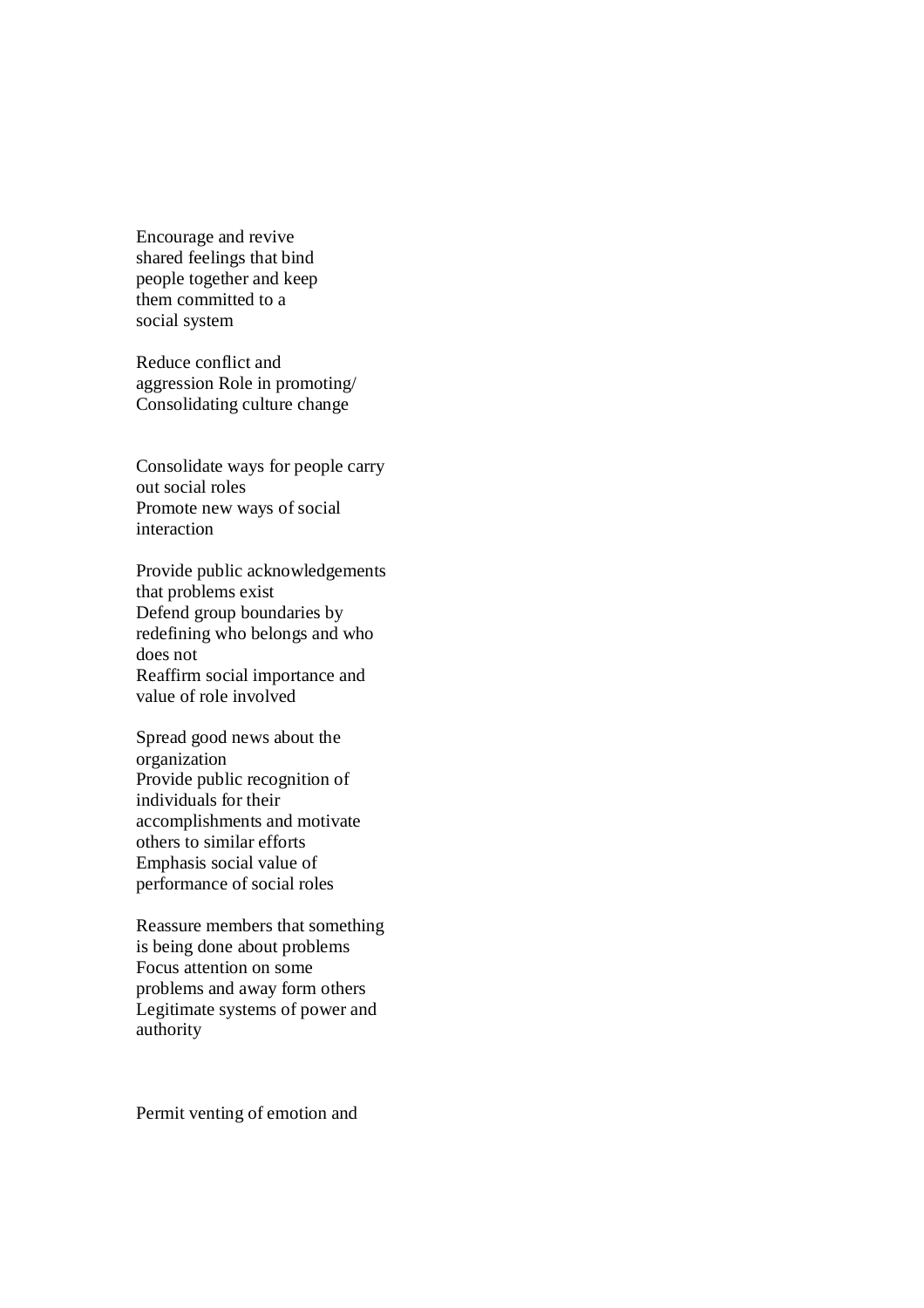temporary loosening of various norms Reassert and reaffirm, by contrast, Moral rightness of usual norms

Re-established equilibrium in disturbed social relations Compartmentalise conflict and its disruptive effects Examples

Induction of New recruits

Firing and replacing top executives

Award ceremonies at company conferences

Problem centred/ projects taskforces Appointment of consultants on specified projects

**Office** Christmas parties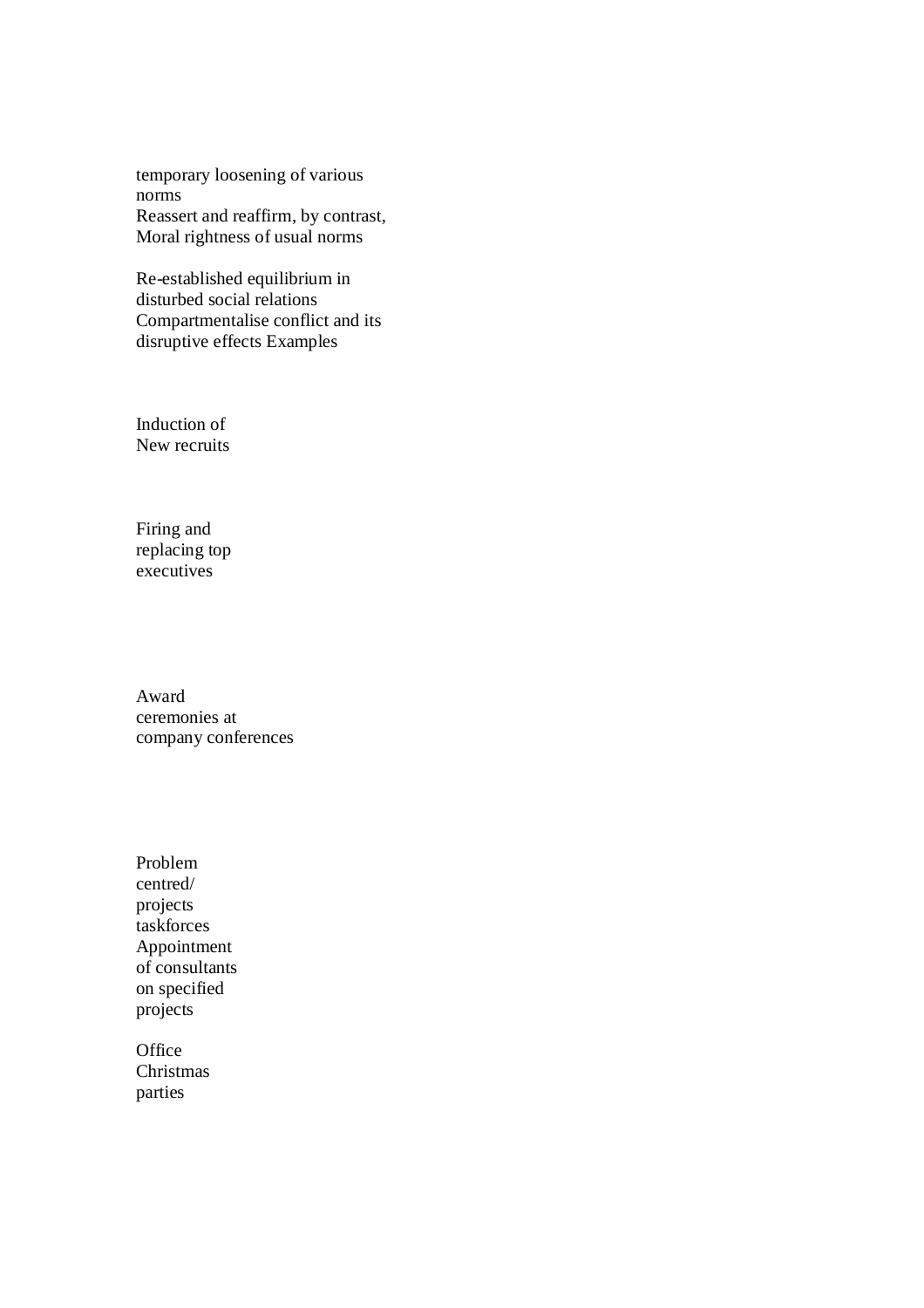Internal appeal systems Union-management committees

Where organization culture is critical, it is the duty of the entrepreneur or its key manager to determine early the predominant culture in the firm. Lynch categorize organization culture into four mains types. Each type is different in its ability to deliver SCA or resist change. See Exhibit 20-2. A good understanding of a firm's culture can screen out controversial strategies without having to go through the whole cycle of implementation only to witness their failure. There are of course situations where no compromise are possible. Realizing a potential conflict ahead allows an entrepreneur to take the necessary actions to win cooperation, through dialogue, discussions etc.

EXHIBIT 10-2 Culture-Competitive Advantage Relationship Source: Lynch (1997, p.284)

Prescriptive or Delivery of Ability to cope with Emergent strategy competitive strategic change advantage

Power culture Prescriptive Enhance but Depends on Individuals may individual or group miss competitive at centre

Role culture Prescriptive Solid, slow and Slow, will substantive resist change

Task culture Emergent Good where Accepted and Flexibility welcomed Is important

Personal Possibly emergent Depends on Depends on culture individual individual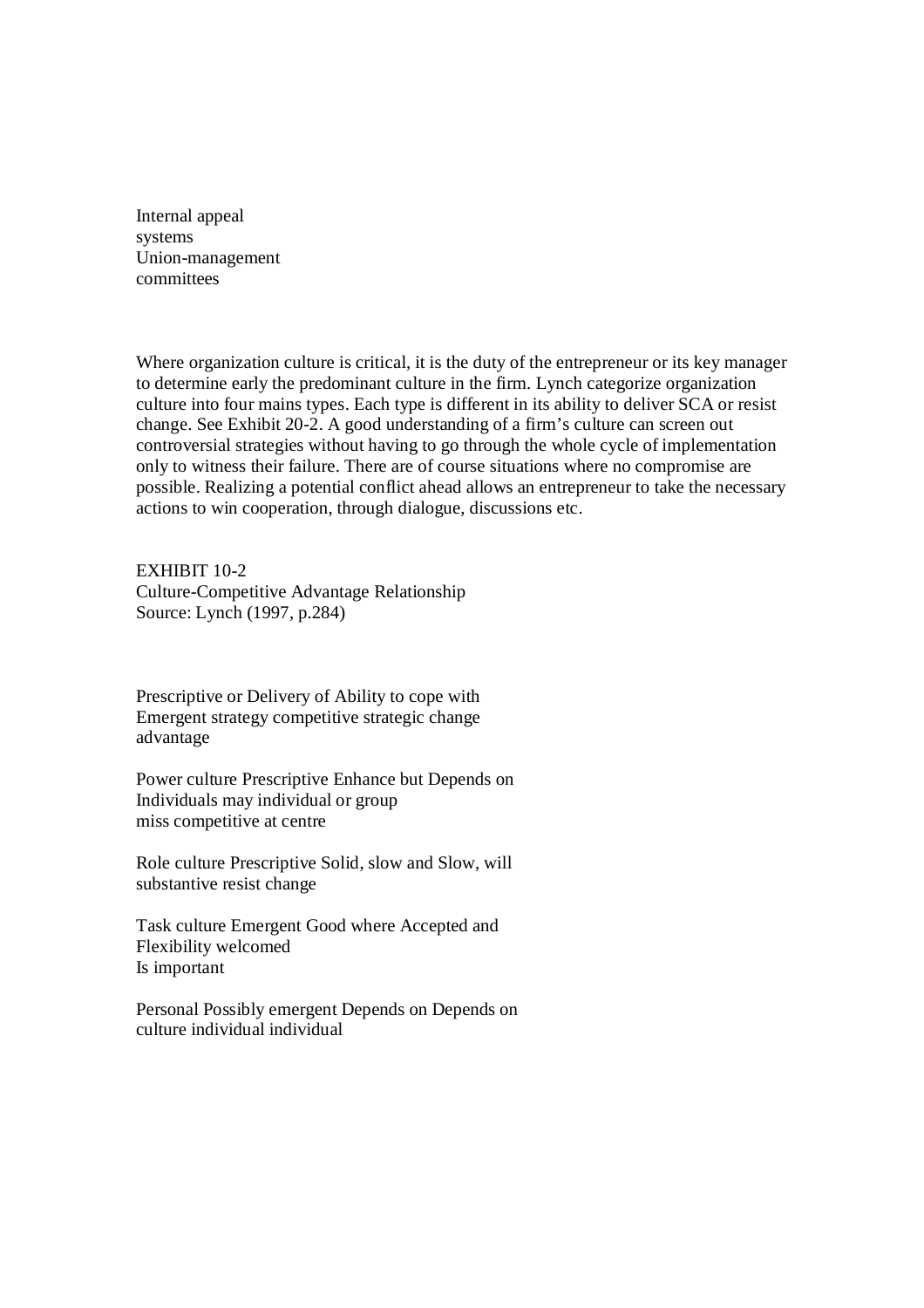# 20.2 Application to SMEs

20.2.1 Survey Findings

There were 18% of SMEs surveyed operating as a one-actor show, with the spouses running the offices. Surprisingly their turnover were not little, as they are in the import/export business or in high volume deals. Among this group, there were only four entrepreneurs who were startups. These group of SMEs therefore would not be facing problems arising from organization culture.

The rest of the SMEs reported that they often have to tone down their plans and expectations to stay in line with the limitations of the employees. Some of them had to tone down so much that they were questioning the meaning of staying in business. There were three cases where the entrepreneurs just manage with an autocratic manner. Employee morale seemed to be low in these three companies.

# 20.2.2 Case Study

The writer had attended a special training course in Sydney – Interactive Management some years back. As a result, he became very people-orientated in management. His associate felt that he had been too considerate to employees and the organization culture. This could be part of the reason for the slow growth. This seemed to be true and not much of pressure is applied to the work force. On the other hand, the companies could retain the key people; some had been with the companies for seven to ten years.

# 20.2.3 Views of Business Observers

The business observers found the point valid. Observation of organization culture will result in minimum disruption to the organization, which in the long run can be translated to organizational strength and profit. They argue that an organization is no more than its people.

On the other hand, they also recognize the SMEs can often get away with violation of this principle because people coming to work for small companies would not expect a well run management. It is a bonus if it happens to have one.

# 20.3 Chapter Conclusions

Observing organization culture in strategic management is not much of a arguable issue, as most strategy theorists nowadays advocate it. The empirical evidence from the survey, views of business professionals and the case study all concur that it has merits. However, there may be a tendency to let this dominate over the better judgment of other analyses, thus leading to a sub-optimal performance. Entrepreneurs should realize that organization culture can be changed to suit a strategy. In any event, entrepreneurs must get used to the idea to introduce some degree of stress and urgency in business, which is needed for business success.

# REFERENCE

1. Edgar Schein in David. F., Strategic Management. (6th Ed) 1997. Prentice Hall, Inc. p.143

2. Lynch. R., Corporate Strategy. 1997. Pitman Publishing, London. p.271

3. Johnson, G. and Scholes, K. Exploring Corporate Strategy, (3rd Ed) 1993. Prentice Hall Europe, Hertfordshire, UK., p. 401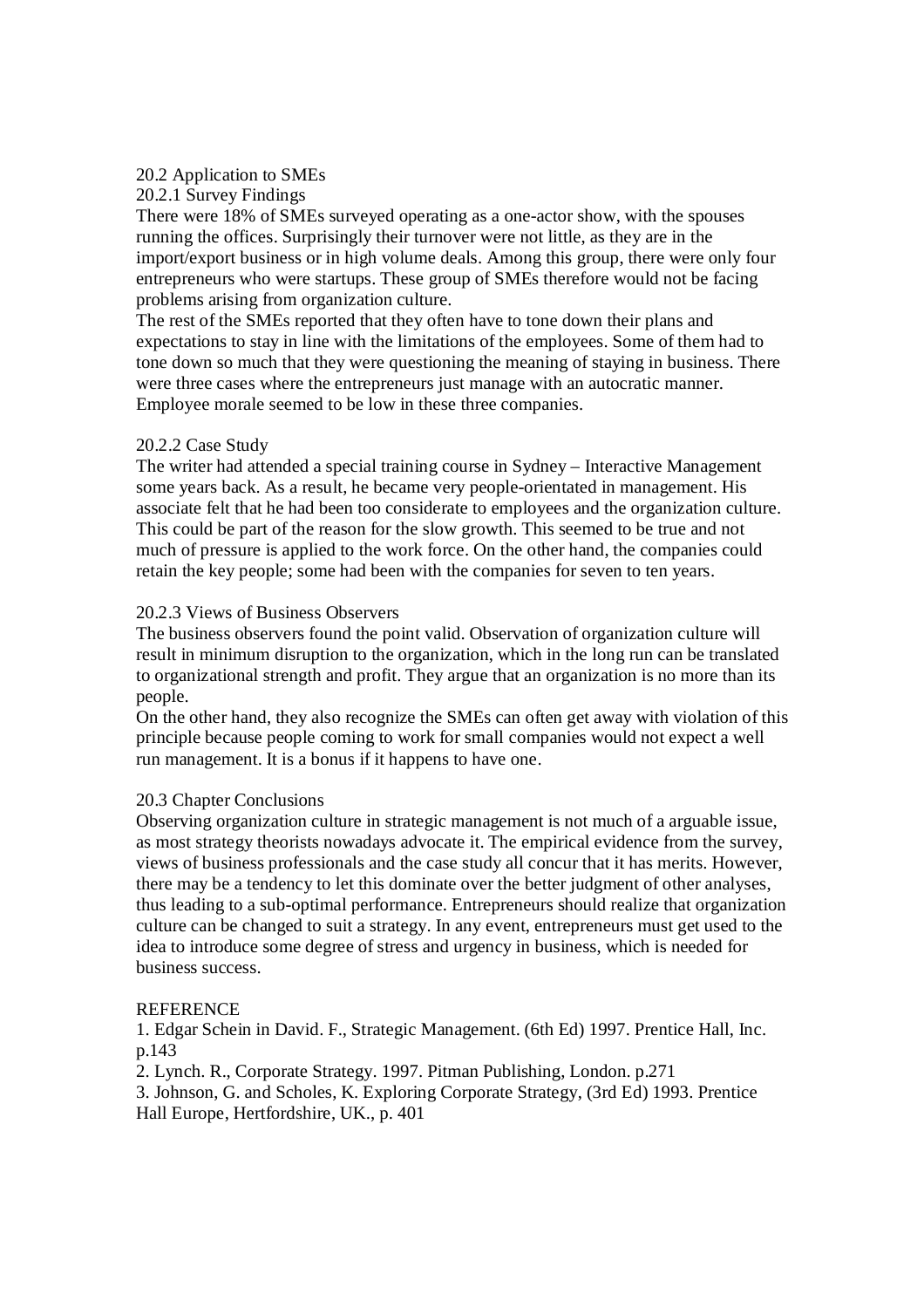4. Lynch. Op. Cit., p. 279 5. Ibid pp. 274-5

CHAPTER 21 BUSINESS ETHICS

Increasingly, business houses are faced with the issue of business ethics. Just what is business ethics? "Ethical and moral standards go beyond the prohibitions of law and the language of 'thou shalt not' to the issues of duty and the language of 'should do and should not do.' Ethics concerns human duty and the principles on which this duty rests. Each business has an ethical duty to each of five constituencies: owners/shareholder, employees, customers, suppliers, and the community at large. Each of these constituencies affects the organization and is affected by it."1 Some examples would be:

? To provide a decent return or profit to the shareholders or owners for their investment and risks taken

? To remunerate the employees fairly e.g. in terms of salary, career opportunities, job security, and overall working conditions etc., for their devotion in the company ? To ensure product performance and service commitment to the customers

? To avoid reveal a supplier' intimate information to another or bargain so hard that the supplier cannot make a decent profit

? To the community, it should pay tax, contributes to community projects, refrain harming the environment or carry out activities that infringe onto the local family values etc.

Business ethics is therefore more than just social responsibility. It covers the ethical behavior of the management as well. There are three levels of business ethics, according to Downs2, to consider in deciding a strategy.

Macro Level

This concerns ethical issues at national and international levels. It may include consideration of a national/social system to international relations.

#### Corporate level

At corporate level, a company should be concerned with how some of its strategies affect ethical issues e.g. products that cause environment problems, or scheme that encourage employee exploitation etc.

Individual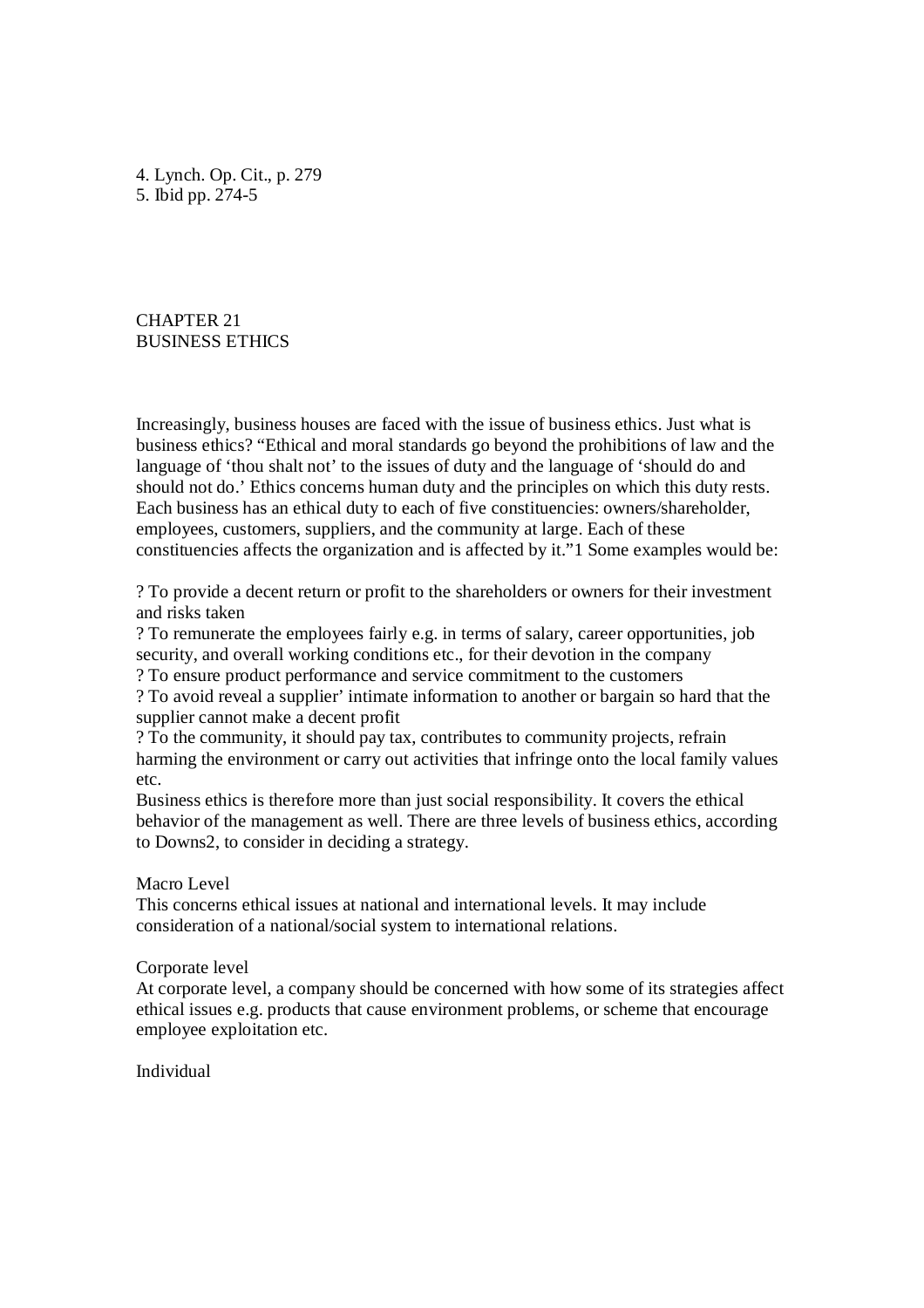This only applies when the individual is of influence e.g. a senior manager. Decisions that have business ethics implications made by such managers are made personally accountable.

In some countries like the United States, the question of business ethics is longer confined to large companies. Managers are to take personal responsibilities for breach of business ethics. New laws introduce in US allow the firm to report their own managers for wrong doing without itself being prosecuted. On the other hand, firms covering up for their managers will be prosecuted. 3

Naturally, the US situation does not represent the rest of the world. There is no necessity for organizations in other countries to abide by all the US laws. SMEs are already facing a lot of hardships trying to establish itself. Additionally, SMEs do not get the same kind of treatment from government or financial sector, as compared with a large organization. Therefore, most of the time, they are operating handicapped. It is the view of the writer that they should not and could not emulate the large corporations in taking lead in business ethics, which undoubtedly is costly. By this statement, it is also not to suggest SMEs should flounder the laws.

They should consider more carefully before committing themselves. Limited community service can be justified as they may have a return in the form of publicity, public relations or advertising value. Higher-plane ethical issues such as supporting human rights, environment protections etc are not games for most of the SMEs.

# 21.2 Application in SMEs

# 21.2.1 Survey Findings

Surprisingly, 42% of the SMEs surveyed reported they are regulatory involved in social services, either as members of, or sponsoring service clubs, religious and charity organizations. None takes any earth-shaking activities such as giving up a business line because it is not ethical, or refuse to trade with China over its human rights records. 21.2.2 Case Study

Team tries its best to be fair to all the stakeholders. It can be frustrating as there is never enough to share around, and to everybody's satisfaction. The expectations of stakeholders seemed to be growing all the time.

For community service, it is also done on a limited scale, such as providing free chemicals to a spastic home, or making a donation for a worthy cause. It had never been able to stop dealing with chemicals, which in a way pollutes the earth. Instead, it justifies its chemical activities on the ground that chemical treatment is also a form of pollution control, used to clean up waterways and restore dead ponds etc.

## 21.2.3 Views of Business Observers

The observers concur with the views of the SMEs that full compliance with business ethics, though noble, is not necessary. They also feel that some form of community service is worthwhile as they increase a company's visibility and public relations, which may in turn help business in some ways.

They were not unduly worried about treating employees fairly because the entrepreneurs have little choice, if they want to retain good people. However, they noticed that the shareholders, especially those 'sleeping' ones do not normally get their fair share.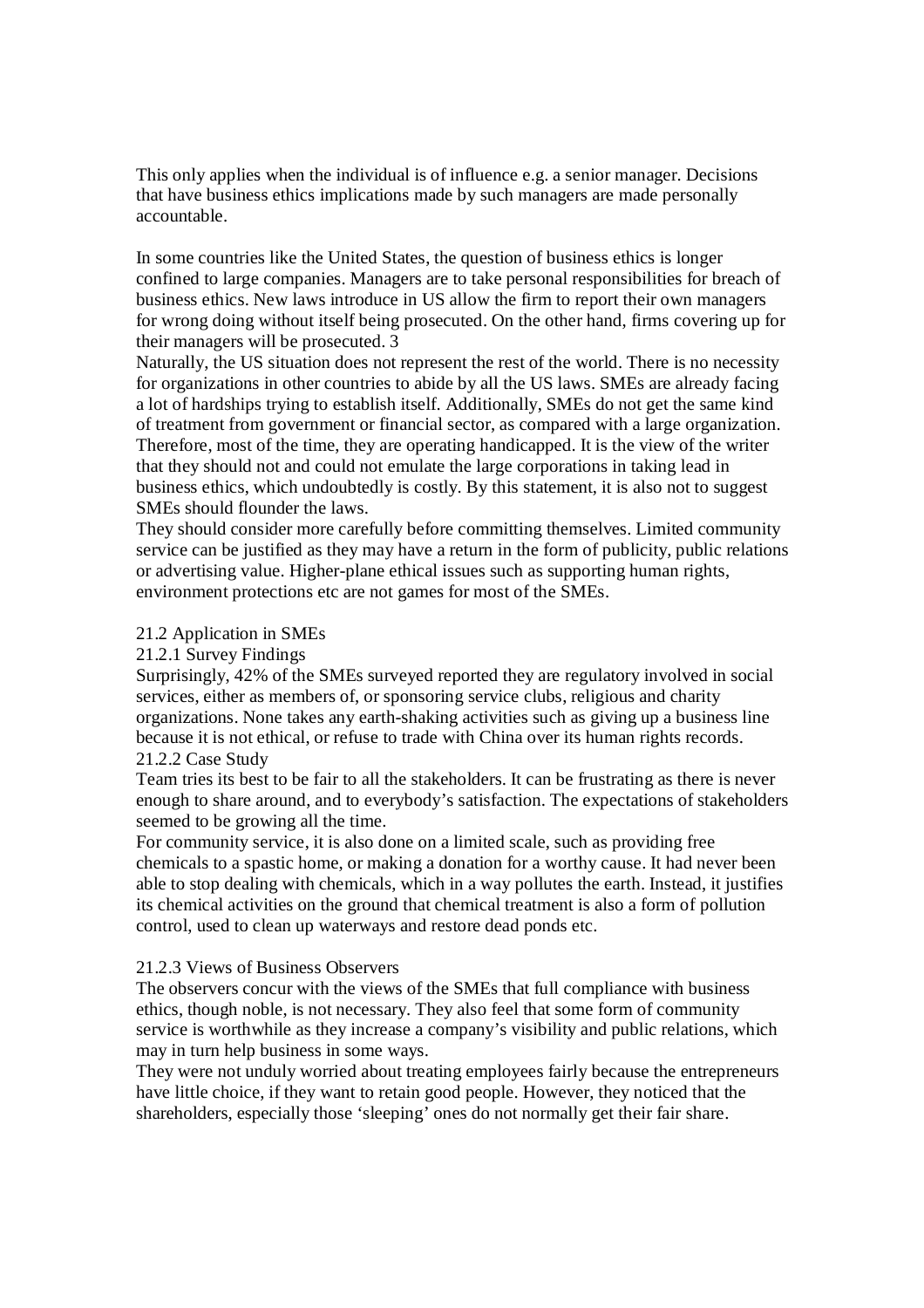Conflicts developed from here can have negative effects on the company, which can even threaten the company's existence.

At any rate, balancing returns to stakeholders is the job of the management. Although delicate, it is their responsibility to find a suitable formula.

## 22.3 Chapter Conclusions

Business ethics is a wide-range consideration. It is not only about the commonly understood notion of environment protection, refraining from corrupt practices or care of the local community. It also concerns giving fair returns to the employees and shareholders etc. In practice, it is difficult to achieve an equal and fair distribution of returns to satisfy all without endangering the company. The skill in balancing the distribution is expected of the management. An awareness of this obligation is a good beginning.

Considering ethical issues on a higher plane such as Bodyshop's anti-cruelty to animals or Levis' refusal to invest in China for its human rights records are not meant for small players. Even large companies not concerned with such issues can defend themselves by quoting the Milton Friedman' maxim of "the business of business is business". 4

# **REFERENCE**

1. Thomson, A. and Strickland, A, Strategic Management – Concepts and Cases. (9th Ed) 1996, Richard D. Irwin, USA., p.51

2. Downs in Johnson, G. and Scholes, K. Exploring Corporate Strategy, (3rd Ed) 1993. Prentice Hall Europe, Hertfordshire, UK., p. 191

3. David. F., Strategic Management. 1997. Prentice Hall. P. 42-4

4. Johnson, G. and Scholes, K. Exploring Corporate Strategy, (3rd Ed) 1993. Prentice Hall Europe, Hertfordshire, UK., p. 191

PART VI

Establishing Strategic **Directions** 

CHAPTER 22 TACTICAL IDEAS FOR STRATEGIES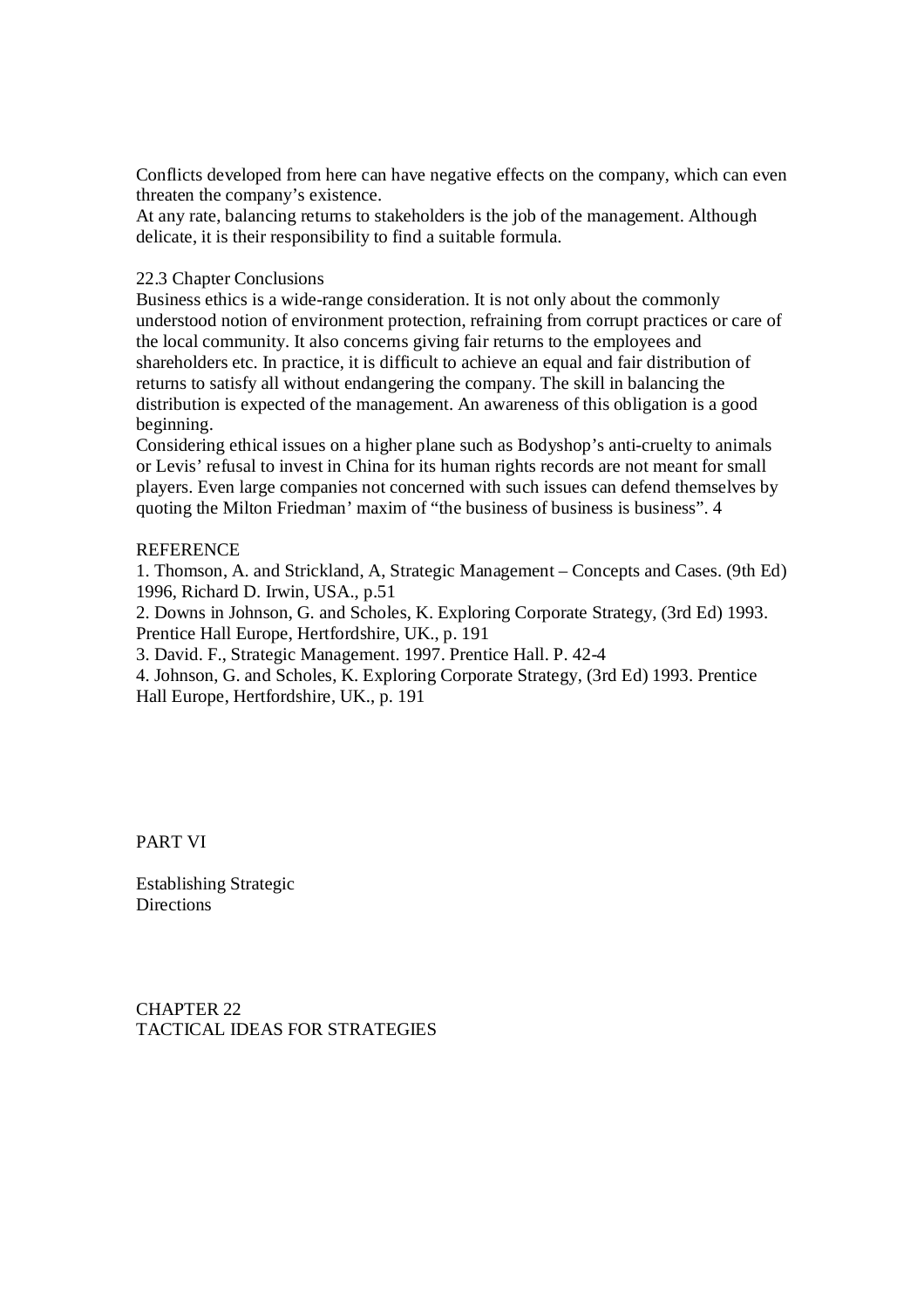This chapter leads the discussions into setting a strategic direction for the firm. And the direction will first take place in the forms of disjointed tactical ideas which may surface from any area. A lot of time would have been spent on conducting the various analyses: internal, external, interactive analysis, stakeholder expectations and wishes etc. All these effort will be wasted unless conclusions are drawn from them to form the necessary strategies. In fact, if the analyses had been probably done, the actions and directions needed are so obvious that they practically screamed out to be adopted. 22.1 Concepts and Principles

Extracting ideas from the analyses is only logical. And it will not be a difficult task. The only problem is – there are too many ideas and options available. No organization can possibly adopt all of them at the same time. Which are the ones to adopt? The answer will be revealed in this chapter.

22.1.1 Four Lists of Strategy Options

The first task is to form as many tactical ideas as possible. As indicated above, the list is expected to be astonishingly long. To facilitate short-listing later, four separate lists should be prepare from:

- ? Internal analysis
- ? External analysis
- ? Interactive analysis
- ? Stakeholder wishes and expectations

Besides listing down the ideas, it is also recommended to attach a short comment as the rationale to each idea. At this stage of idea generation, as in the case of brain storming, it should be allowed to proceed in a 'no-holds-bar' manner. If each list has to run into many pages, it should be allowed to do so. A recording format is shown in Exhibit 22-1.

EXHIBIT 22-1 A Format for Recording Tactical Ideas from Analyses Source: Writer

Ideas generated from

Internal analysis External analysis Interactive analysis Stakeholder wishes and expectations

 $N<sub>0</sub>$ 

Ideas Rationale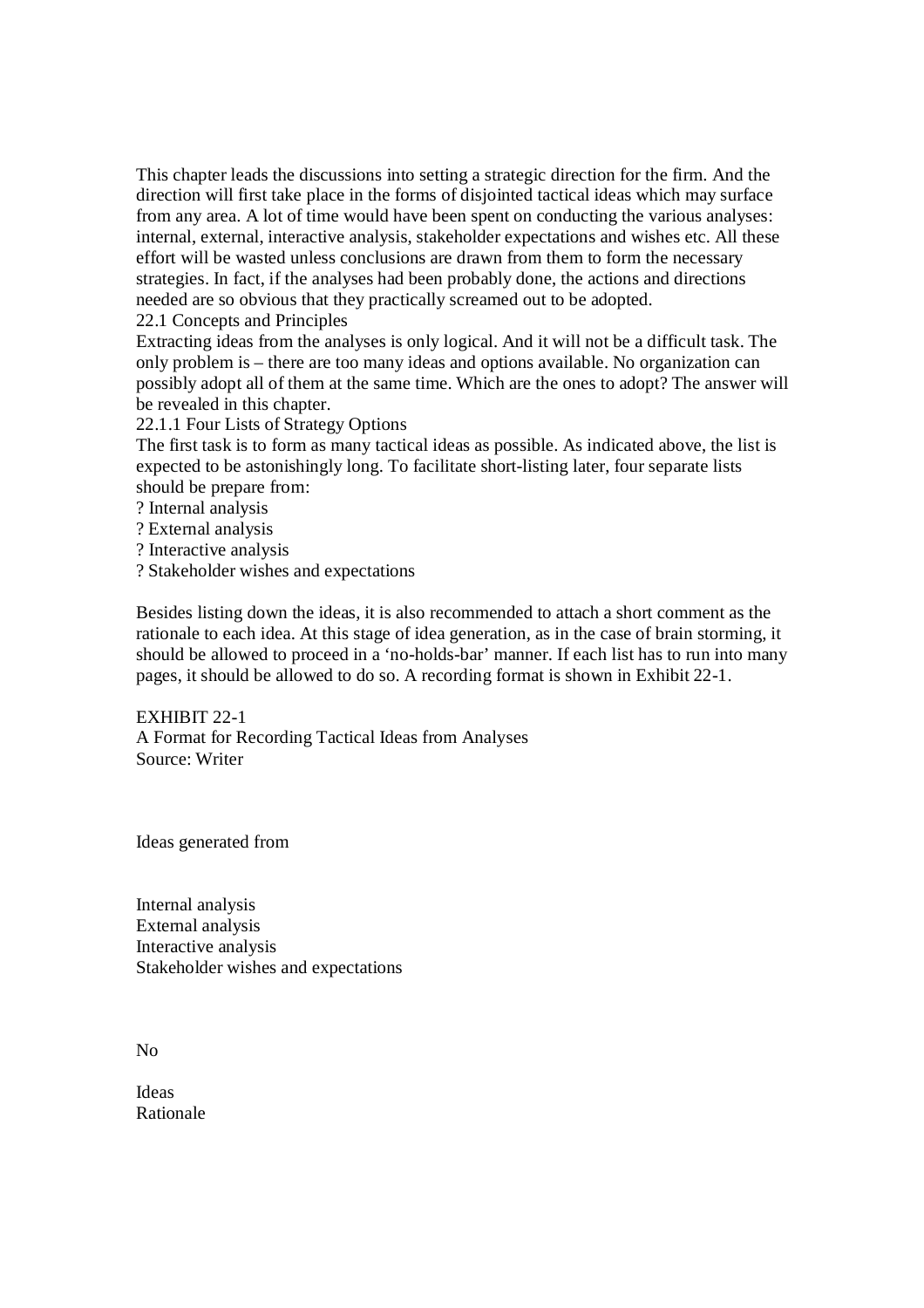EXHIBIT 22-2 A Format for Recording Tactical Ideas from Intuition Source: Writer

Ideas generated from

First four lists Discussions Brainstorming Hunches

No.

Ideas Rationale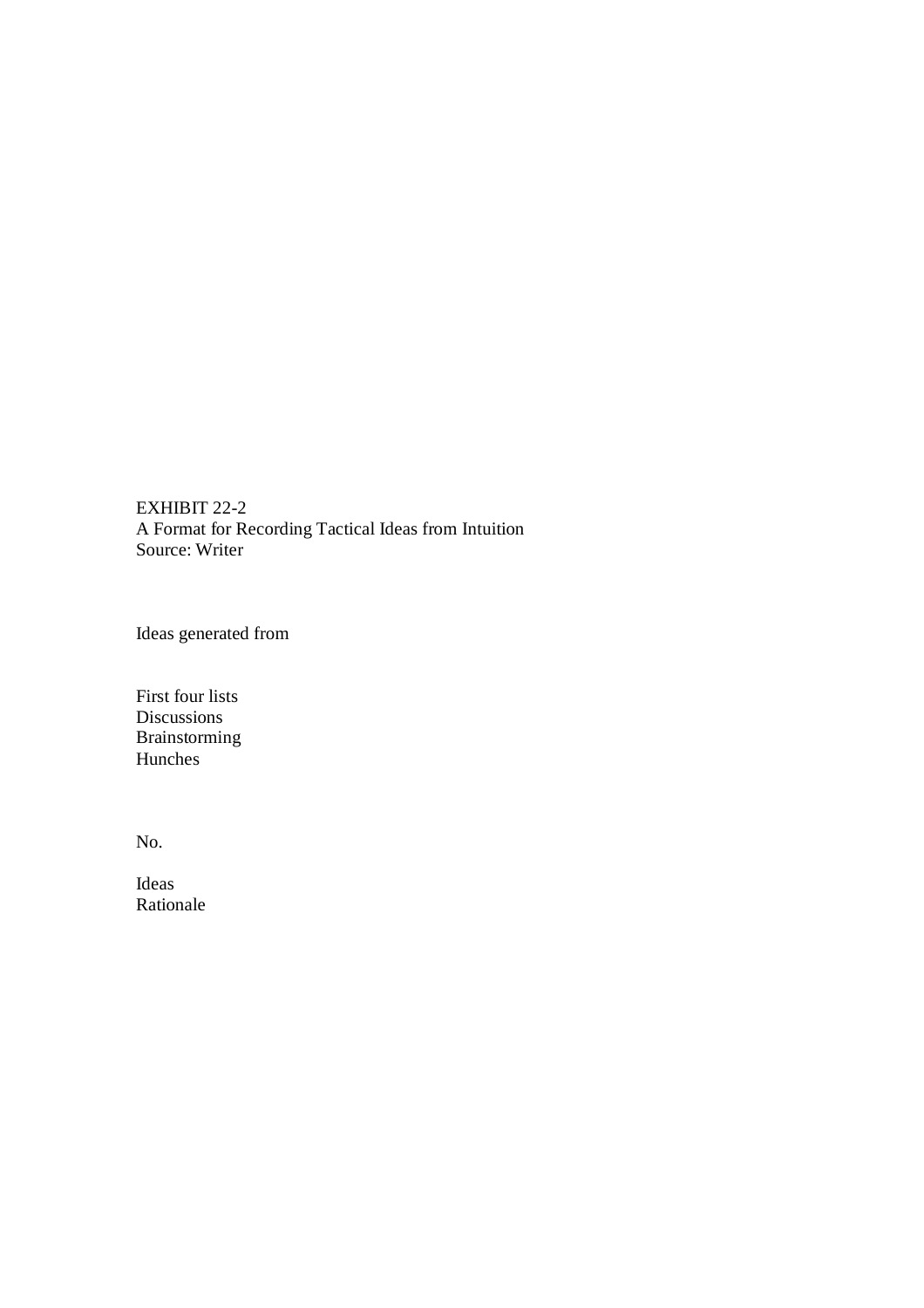# 22.1.2 Intuitive Inputs

The four lists represent ideas generated from the various analyses. This, incidentally is the basis of formalized strategic planning. As mentioned in Chapter 3, strategic planning should include some intuitive inputs, in order to have the best effects. Managers who have done strategic planning will no doubt, understand the meaning of this statement. Strategies formed solely from analysis often fail to produce the desirable effects, even though they appear so logical.

Where would the intuitive ideas come from? Anywhere else except the four original lists mentioned above. Four avenues are recommended:

? Read and reread the four lists and allow at least a week for the ideas to settle and new and secondary ideas to germinate

? Seek suggestions and views from managers, employees, customers, suppliers, other associates and even friends. Using the findings in the original lists to guide discussions is optional. Unguided and wild ideas can be extremely useful as a form of lateral thinking. ? Consider a brainstorming session with key staff (not necessarily managers). This technique effective in problem solving and idea generation.

? Read or seek assistance on some nagging but unsure ideas. Chapters 26 to 31 contain proven strategies developed for special circumstances. They can be invaluable should be consulted. This is referred to as the 'learning-based route' to advance to firm.1 ? Get away alone to some secluded spot for a retreat of two to three days. Bring along a notebook but not any of the strategic management materials. Such ambience is a said to conducive for developing creativity and receptivity of the mind. Thomas Edison said, "When you become quiet, it just dawns on you." 2

The intuitive ideas generated from the five avenues should be also listed, e.g. from discussion, from brainstorming, from consultation, from hunches etc. See Exhibit 22-2 for a recording format.

## 22.1.3 Brainstorming Techniques

Brainstorming is sometimes called Nominal Group Technique (NGT). Anthony summarized the benefits of the technique: 3

This is a way to structure the input of people … It is especially useful to overcome the reluctance of some people to provide opinions in group settings. The technique generated independent views and a greater degree of meaningful participation. It can be used with the strategic planning group either in the planning workshop or outside of it. It can also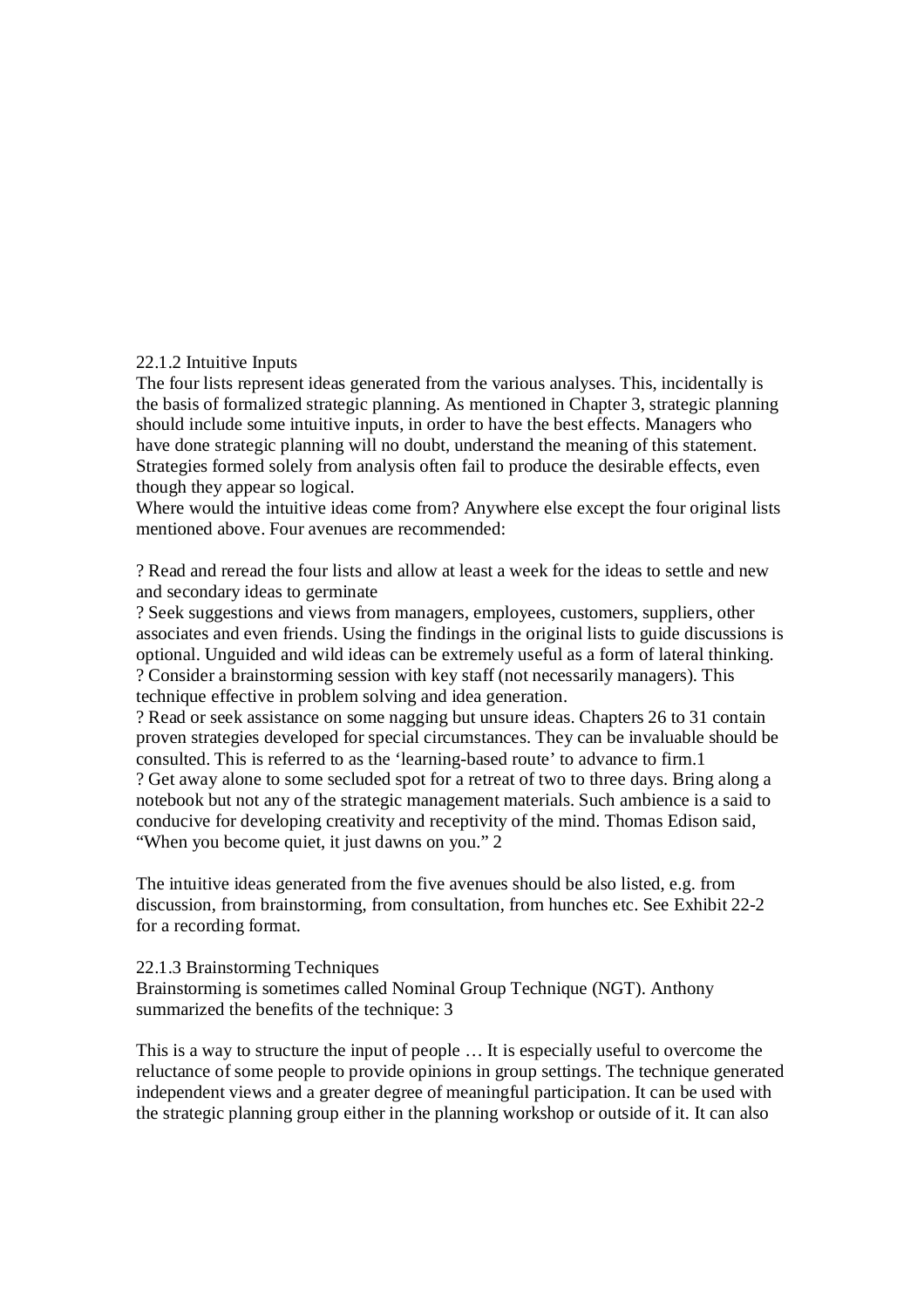be used with subcommittees of the group or with staff or line management groups helping to formulate the forecast.

The basic steps in the brainstorming process are as follows: 4

1. Identify those who are to be involved in the brainstorming. Set a time frame for the meeting.

2. The group facilitator stands at the front of the room with a flip chart and writes out the issue or problem, which require solutions or input. Example: How are we to handle the situation if Competitor A hits us with a 20% cut in price?

3. Silent generation of ideas. Each person in the group writes down three major responses to the issue/problem.

4. In a round – robin fashion each person reads one item from his or her list. The facilitator records the item on the flip chart for all to see. There is no discussion of items at this time. This continues until each person's list is exhausted.

5. Discuss the list of items on the chart. Allow clarification, support, and disagreement. Combine similar responses as appropriate.

6. Each member ranks the items in writing in terms of preference. A scale of 1 to 5 to 10 could be used with the higher number being the best choice.

7. The facilitator tabulates the results and selects those items that have some consensus. These re then discussed further.

8. These are then incorporated as part of the plan.

This method is an excellent way to structure pooled opinions of experts and to allow everyone to have their say without one or two vocal people dominating the discussions.

# 22.1.4 Condensation

With nine long lists of ideas, there is never going to be an excuse of not knowing what to do. The problem becomes one of having too many ideas to choose. At any rate, only a few major ideas can be chosen for a year, or even for a long planning horizon e.g. five years. This is to ensure focus and not spreading the effort too thin to have any effect. The exact number of ideas to be chosen depends on the gap between now and the desirable position at the end of planning period, the ambition of the management and the resources available.

In most cases, the choice is quite clear as one consults the eight or nine lists of strategic options. The selected ideas can then be decided and one can proceed directly to formulate long-range goals, or strategies for the coming year. Note the unorthodox way of strategy development proposed here. Usually, the strategy is formed first, and tactics are later developed basing on the strategy. The writer proposed a reverse of the order, with is concurred by Al Ries and Jack Trout, in their book Bottom-up Marketing.

Sometimes, however, the choice is not so clear between two or three ideas, or where the investment is expected to be heavy and therefore a more careful selection is needed, more evaluations would be needed to make the final choice. Chapters 32-35 provide some of these evaluation techniques.

22.2 Application to SMEs 22.2.1 Survey Findings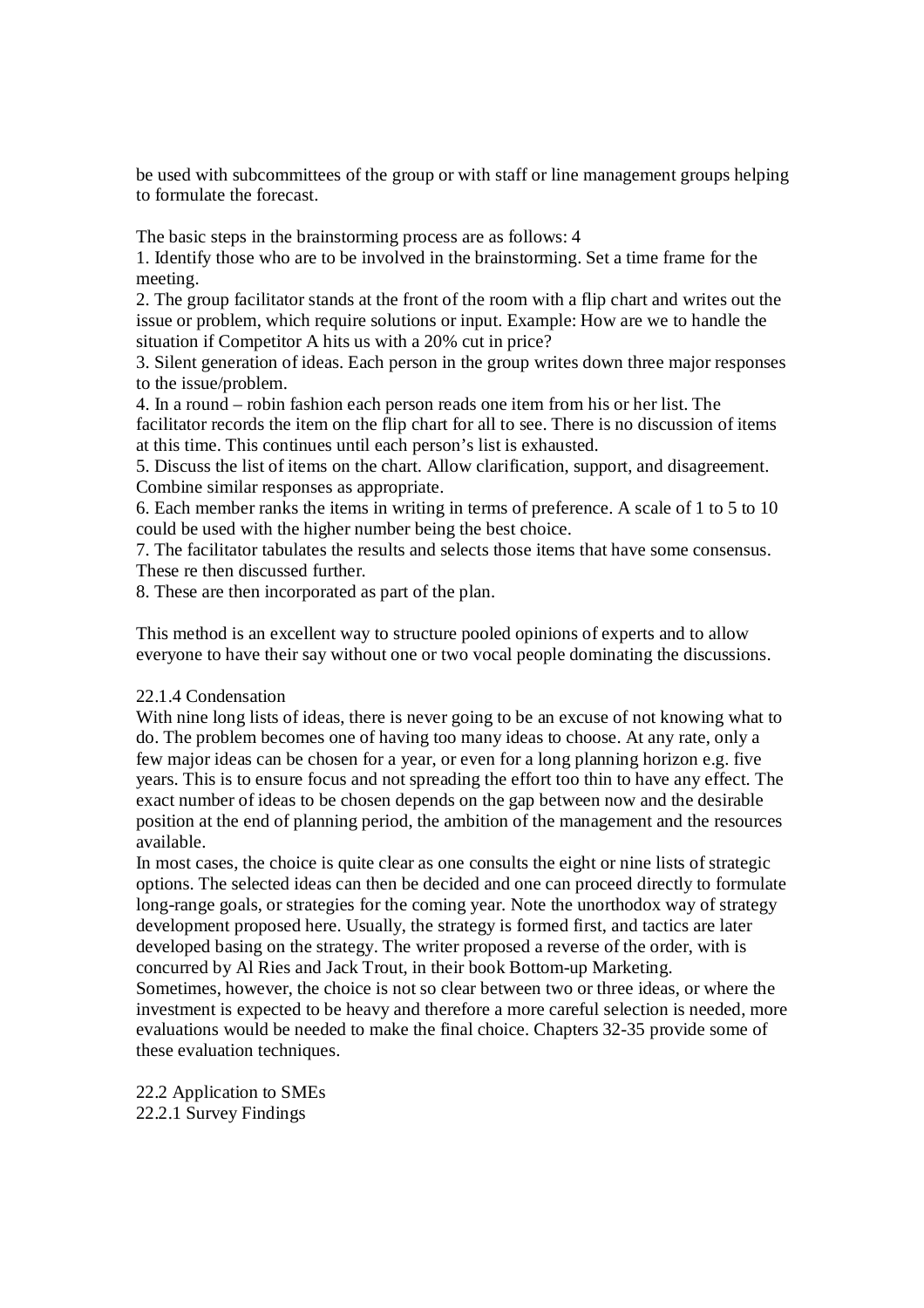All the SMEs surveyed claimed that they are using mainly the intuitive and nonstructured planning methods, similar to the second set of lists introduced here. Therefore, the suggestion on idea generation was quite compatible with the SMEs. They only have to add the first four lists to making the process more complete, effective and reliable. However, the majority of them showed a reluctance to conduct those analyses in the first place.

## 22.2.2 Case Study

When strategic planning was instituted eight years ago, Team managers viewed through the first four lists to derive the tactical ideas. These ideas were then recorded on file. The long-range goals were set from these ideas. From the second year onwards, the longrange goals were used to determine the annual goals and activities. Yet the stockpile of ideas were not to be forgotten; they were further consulted to ensure the original ideas had not been deviated.

However, in actual implementation, many ideas had to be dropped due to ineffectiveness or circumstantial elements. Team plans to include in the other five lists in the coming year in the hope that plans can be better adhered to.

# 22.2.3 Views of Business Observers

The observers generally accept this suggestion as a practical and effective way to generate strategic ideas. That should be the logical progression of having done all the strenuous analytical exercises. They found that the method elaborated in this chapter is much clearly expressed than any other texts or seminars they had attended. They also lauded the accommodation of intuition and stakeholder interests as part of strategy development.

## 22.3 Chapter Conclusions

The technique is proven method in problem solving and planning. It is found to be applied in all the SMEs being surveyed and the case study. The observers were also in favor of its adoption. There is again the time constraints problem of SMEs – they just could not find time to do the various analyses which are needed to produce the lists. The writer is of the view that if the entrepreneurs are looking forward to improve the performance of their firms through strategic management, they must find a way to do the needful. Perhaps, they should try out a stage-wise program; starting with one or two lists, and then increasing the application later.

## **REFERENCE**

1. Lynch, R., Corporate Strategy. 1997. Pitman Publishing, London. p.606

2. Quoted in Holland. Ron., Talk and Grow Rich. Thorsons Publishers, UK. p. 1

3. Anthony, W., Practical Strategic Planning. 1991. Toppan Co. Ltd., Tokyo. p.47 4. Ibid.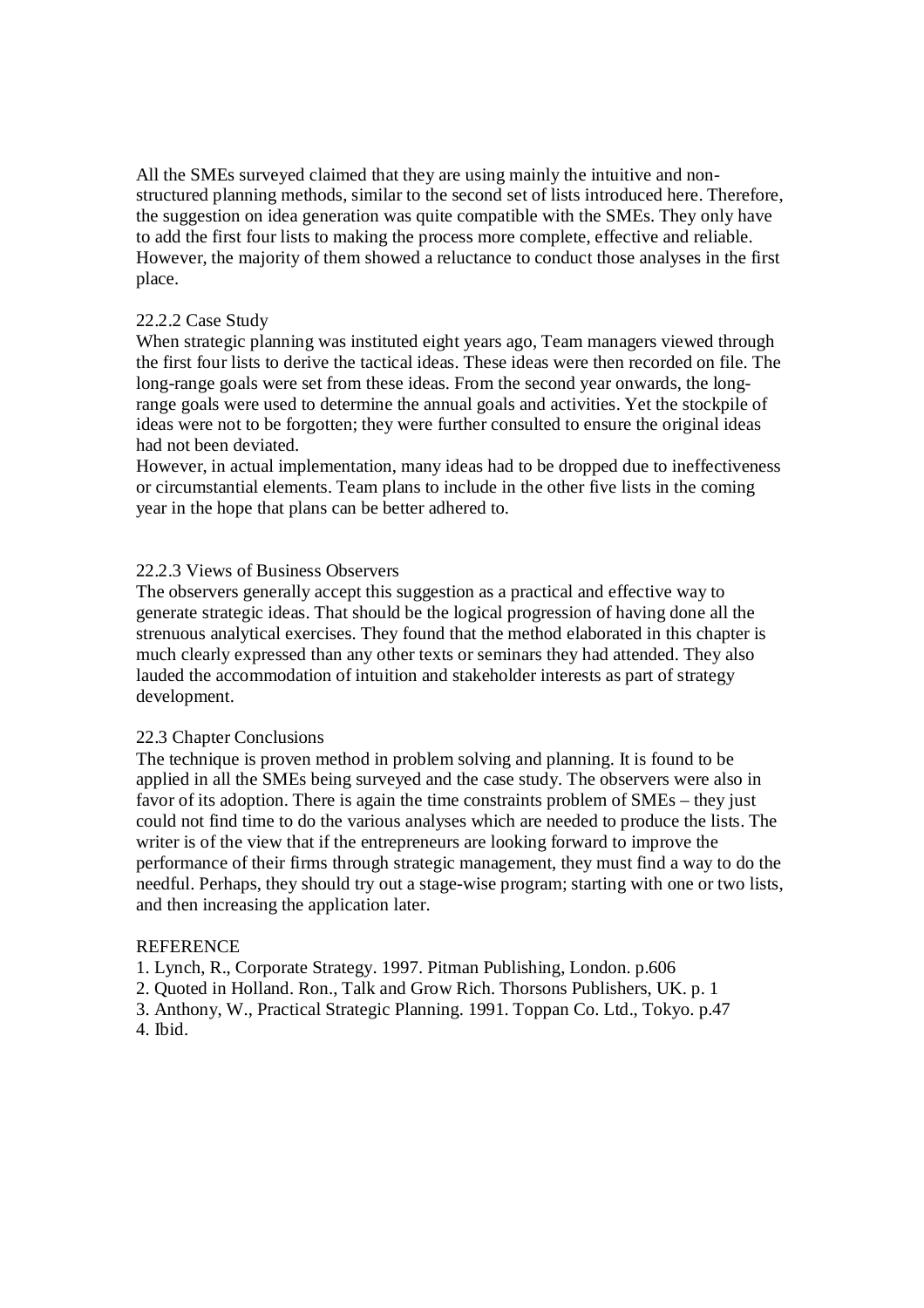# CHAPTER 23 LONG-RANGE OBJECTIVES

Other terms synonymously with long-range objectives are: strategic thrusts, key goals or key objectives. According to most strategist texts, long-range objectives are normally developed from the mission as a logical progression. However, there are no rules prohibiting them from developing form other origins. The theme of this thesis is that the long-range objectives should be set before the mission statement, at least for the first time. And that the long-range objectives should be developed from the tactical ideas generated by methods explained in Chapter 22. Where the mission is expected to outlive the long-range objectives, the subsequent set of long-range objectives developed must take into consideration of the mission. In either case, the objectives must be in harmony and contributory to the fulfillment of the mission.

Long-range objectives serve as a unifying role to ensure people in the organization "understand exactly what it is they are supposed to be trying to achieve. Only then they are able to develop specific strategic and tactical plans to achieve the objective set for them and the company."1

23.1 Concept and Principles

23.1.1 Meaning of Long-range Objective

Steiner defined long-range objective as "The desirable or needed result to be achieved by a specific time".2 Another author offered further explanation, "In order for the strategic plan to become reality, it must be made operational. This means becoming quite specific about the element of the planning by dealing with three basic questions: Who? Will do what? By when?"3 Some examples are given in Exhibit 23-1.

## EXHIBIT 23-1

Some Examples of Long-Range Objective Source: Thomson and Strickland (1996, p.32)4

McDonald's

? To achieve 100 percent total customer satisfaction…everyday…in every restaurant…for every customers

## Rubbermaid

? To increase annual sales from \$1 billion to \$2 billion in five years

? To have 30 percent of sales each year come from products not in the company's product line five years earlier

? To be the lowest cost, highest quality producer in the household products industry

? To achieve 15 percent average annual growth in sales, profits, and earnings per share

McCormick & Company

? To achieve a 20 percent return on equity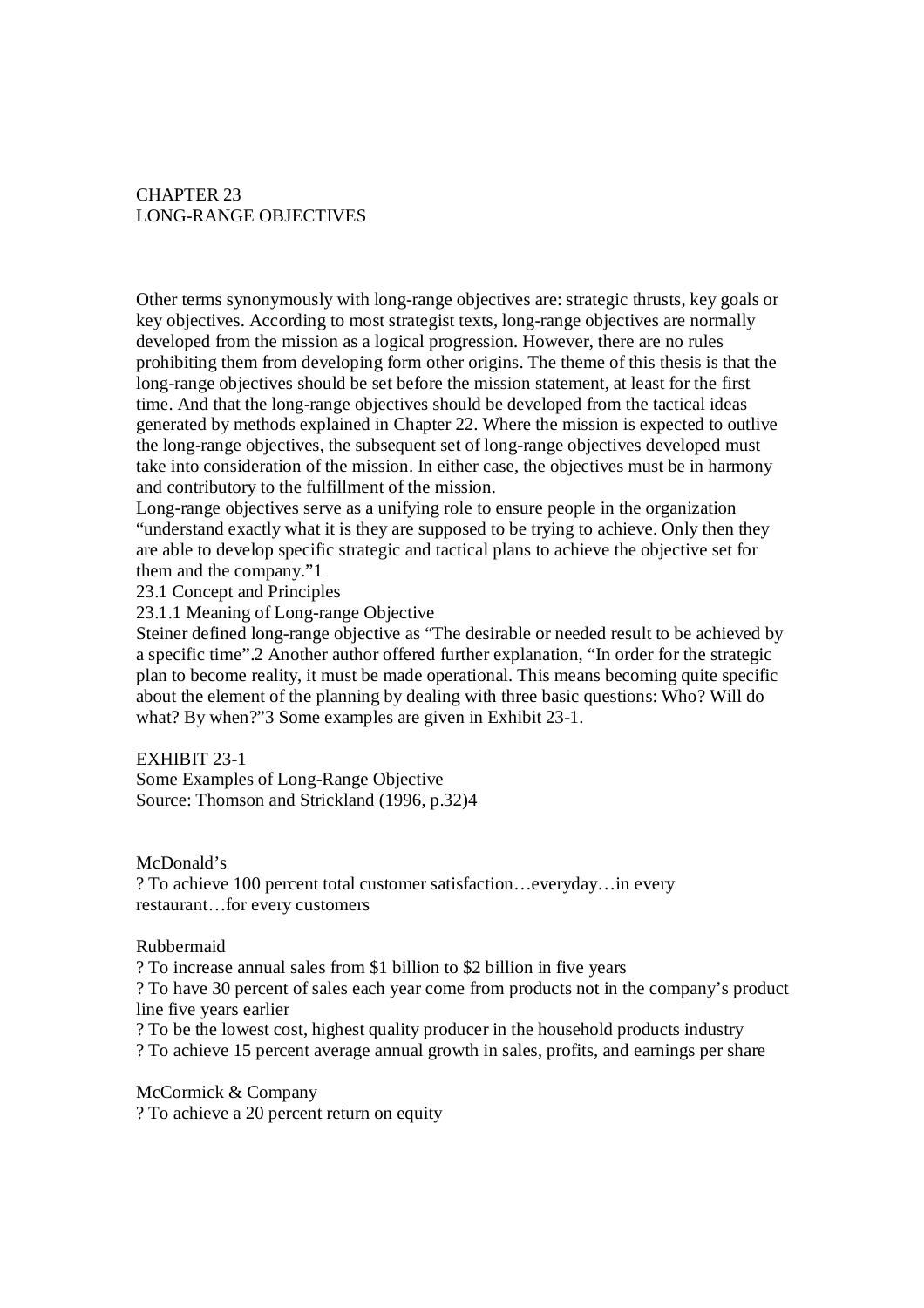? To achieve a net sales growth rate of 10 percent per year

? To maintain an average earnings per share growth rate of 15 percent per year

? To maintain total debt-to-total capital at 40 percent or less

? To pay out 25 percent to 35 percent of net income in dividends

? To make selective acquisitions which complement our current businesses and can enhance our overall returns

? To dispose of those parts of our business which do not or cannot generate adequate returns or do not fit our business strategy

One regretful observation in that none of the strategic literature offered specific meaning of being long-range, as opposed to that of short-range. Anthony was a little more specific when he wrote, "Strategic thrusts [the term he used in place of long-range objectives] are the important or key goals that we wish to accomplish during the planning horizon…"5 The writer proposes that long-range objectives should be those that last five years or longer. Short-range objectives then should last shorter than five years. This is a very neat arrangement that should prove useful to the SMEs. As mission in a SME is expected to last about five years, the longer-range objectives can therefore be seen as the more specific interpretation of the mission.

Anthony brought up a very useful idea of attaching a rationale to each objective. "A rationale for objective helps us to better understand why we have the objective in the first place. This rationale should relate to the strategic thrust, an identified problem to be corrected, an expected environmental opportunity or constraint, or a change in mission focus." For very obvious ones, he conceded that they may be omitted.6

## 23.1.2 Must It Be Only Financial?

Many objectives can be pursued at the same time but most in financial terms e.g. return in investment, net profit. It is also getting more common for organizations to include nonfinancial goals nowadays e.g. to be number one in a certain market; to increase the company's visibility in the community. Objectives may not be just business and profits. "It is becoming increasingly recognized that there should be formal statements of objectives to be met on behalf of a variety of stakeholders, including customers, suppliers, employees and the community at large." 7 Objectives whether in financial or non-financial terms are important as they provide direction, aid in evaluation, allow coordination and are necessary for effective planning, organization and controlling of activities.

## 23.1.3 Criteria For Good Objectives

Steiner offered ten characteristics of good objectives: 8 Suitable

A good objective must relate to the basic purpose or mission. "An objective that makes no contribution to purpose is non-productive. One that conflicts with purpose is dangerous."

# Measurable over time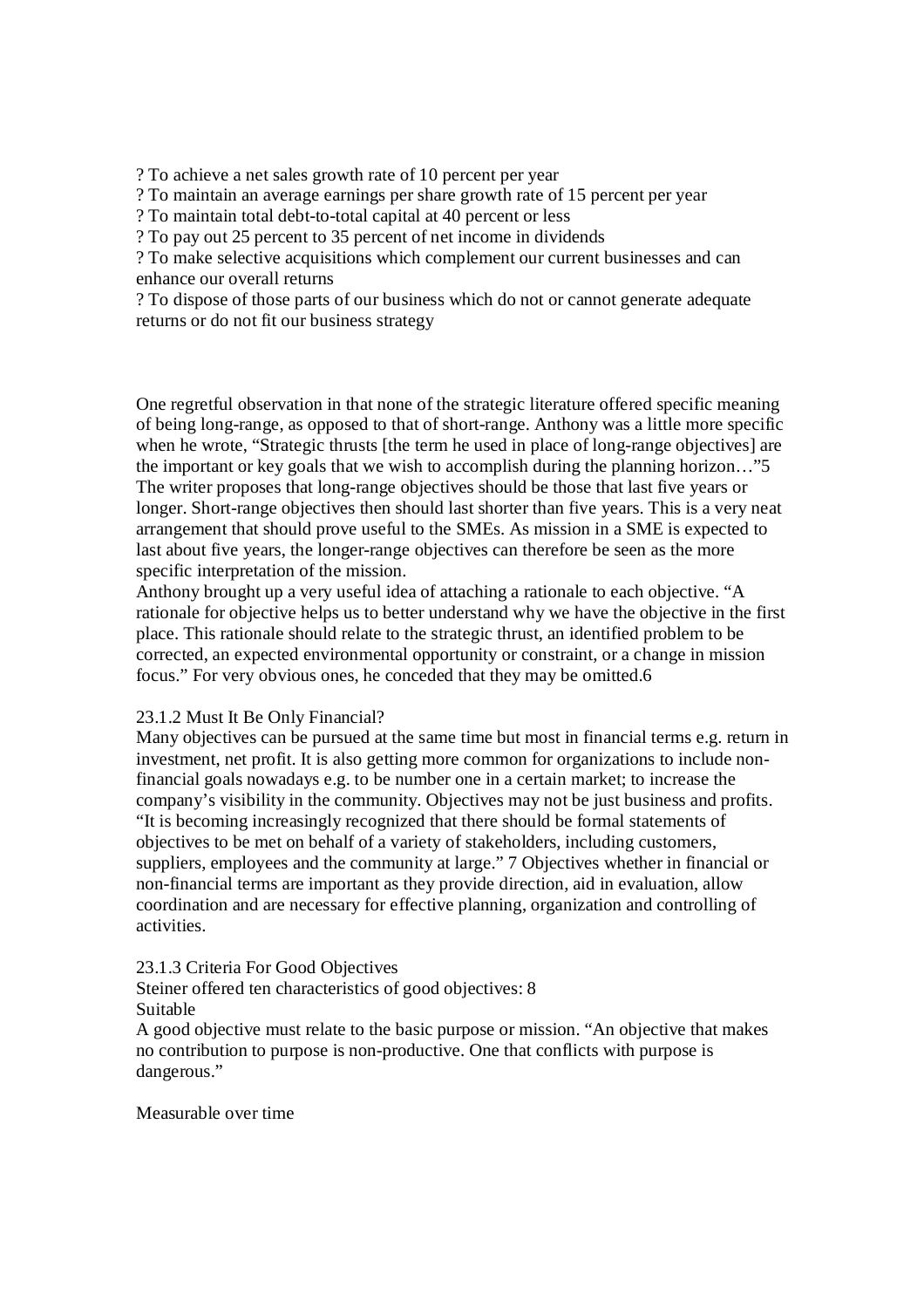It should be stated what is expected to happen in concrete terms and when.

# Feasible

A good objective must be achievable. Unrealistic or impractical objectives serve no purpose and should therefore be avoided.

# Acceptable

A good objective should be acceptable by stakeholders, especially the key ones. An objective that does not have stakeholder blessings are bound to fail.

# Flexible

A good objective should have an element of flexibility built in, that it can be modified in the event of unforeseen circumstances. However, it must not be done in a "wishy-washy' manner. It must be firm enough to provide a direction.

# Motivating

Drucker's research27 showed that objectives that are set a little more aggressive and "a little higher that likely to be reached" lead to better performance.

# Understandable

Objectives should be written in forms that are easily understood. Furthermore, managers should take proactive stand to ensure complete understanding.

## **Commitment**

There should be a commitment by all, especially the managers, to see the objectives being realized. They also should be prepared to do what is needed.

## People participation

"Best results are achieved when those who are responsible for achieving objectives have some role in setting them. This is less true for a very small organization than, say, for large decentralized companies." Lower managers and staff have "detail, intimate and substantive" knowledge that can be used in reliable planning.

## Linkage

Many linkages are involved. First, there should be a linkage of the objective to the basic purpose. Second, the objectives in different parts of large, decentralized company should be consistent with the top management objectives. Third, even within a division, the various objectives should have some linkages with one another.

23.2 Application to SMEs

## 23.2.1 Survey Findings

Only 20% of the SMEs interviewed set a long-range objective. They also happened to be those with business that is profitable and possess enough resources. The rest feel its way into the future, in a trial and error manner.

23.2.2 Case under Study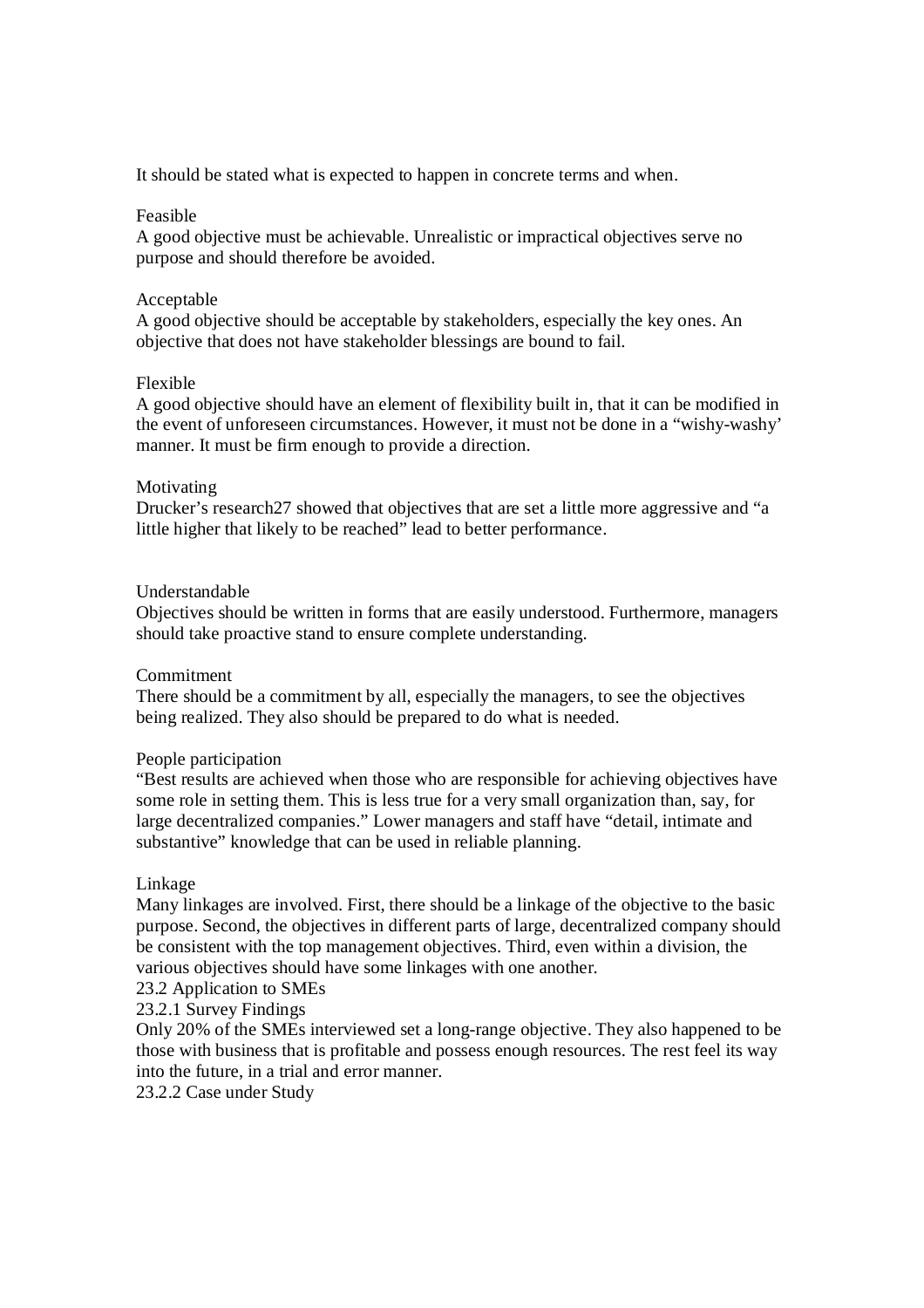Team Specialty Chemicals plan in medium term of five years. The first five-year plan (1992-1996) ended quite predictably. Those where the years where events are predictable. If Peter Drucker's prediction were to be right, the environment and business climate is not going to be stable anymore. The second five-year plan ended up in trouble, only after a year's implementation, whit the Asian financial crisis blowing up. Suddenly everything changed. The plan carefully put together lost all its value.

23.2.3 Views of the Business Observers

The observers while recognizing the merits of setting long-range objectives, doubt if the SMEs will ever get used to the idea. They had been so used to close-range management, setting long-range objectives requires a paradigm shift on the part of the entrepreneurs. However, if the entrepreneurs are aiming to get big one day, it is not too early to start changing their management style and start to manage by long-range planning. At any rate, whenever heavy investment is needed, long-range planning and bold moves had to come into the picture.

# 23.3 Chapter Conclusions

Close range management is not completely useless. If at all, it gets the entrepreneurs this far, and it is not easy to convince them to change their style. Formalized planning on the other hand can also fail, as shown in the case study above. In today's uncertain environment, striking a balance is necessary. It may be best to plan formally as far as possible, and be prepared to modify and adjust the approach in response to the prevailing conditions. If an SME can afford the time, formal planning can be made to be more realistic but incorporating the concept of scenario building. **REFERENCE** 

1. Steiner, G., Strategic Planning, a Step-by-step Guide., Free Press Paperback. 1997. P.163

2. Ibid

3. Anthony, W., Practical Strategic Planning., Toppan Co. Ltd. Tokyo. 1991., p.85 4. Source: Thomson. A., and Strickland A. J. Strategic Management. Irvin (Times Mirror) USA. 1996

5. Ibid., p.77

6. Ibid., p.88

7. Johnson. G. and Scholes. K., Exploring Corporate Strategy, (3rd Ed), Prentice Hall., p.189

8. Steiner. Op. Cit., pp. 164-8

CHAPTER 24 MISSION STATEMENT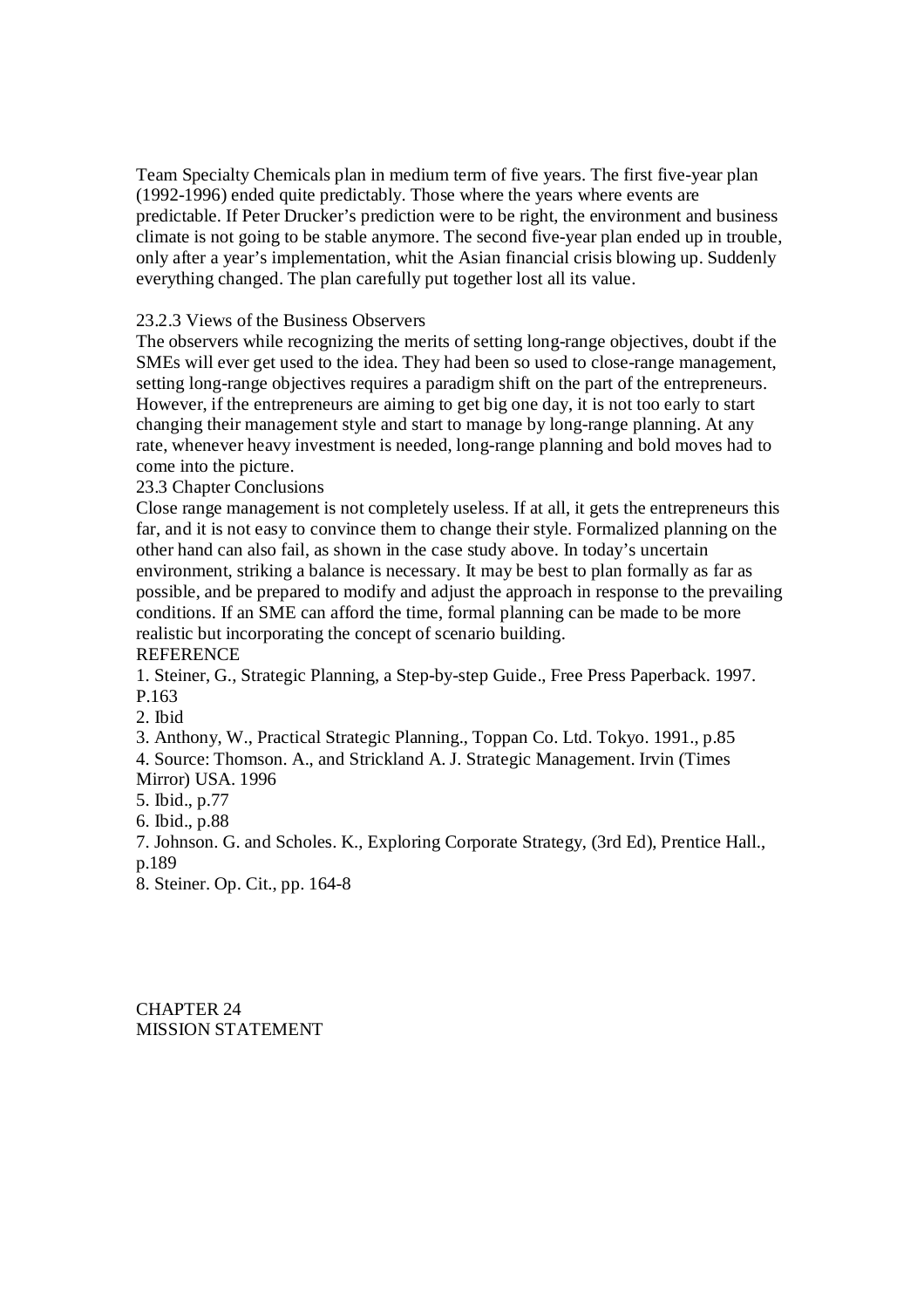The hierarchy of purpose shows the organizational purpose in many levels: mission, corporate objectives, unit objectives and functional objectives.1 See Exhibit 24-1. Some strategic writers break down the objectives in other manner, e.g. mission, strategic thrust, sub-objectives, and goals etc. Sometimes, some of these terms were used interchangeably. Steiner2 was of the opinion that it does not matter much whatever terms are used, so long they are well defined and understood throughout the organization. Therefore an entrepreneur can use a term with different meaning form this paper.

EXHIBIT 24-1

Organizational Purpose Source: Johnson and Scholes (1993, p.187)

Type of purpose Common characteristics 1. Mission General Visionary Central and overriding Open Often unwritten

2. Corporate Often expressed financially Objectives Express stakeholder expectations Open or Formulated by senior management closed

3. Unit objectives Specific to units of organization Operational Open or Often multiple close

## 24.1 Concepts and Principles

24.1.1 What is a Mission Statement?

Stated simply, a mission statement is the 'most generalized statement of purpose – the expression of its raison d' etre".5 Anthony4 regards mission as "It sets out the purpose of the organization, it is an overriding or all encompassing goal."

It is important to note that a mission statement is not "designed to express is the ultimate rationale for the existence of the organization." Concrete ends, but to provide motivation, general direction, an image and a philosophy to guide the enterprise"5 Thomson and Strickland considered a strategic vision is an integral part of the mission statement: "The management's view of the kind of company it is trying to create and its intent to stake out a particular business position represent a strategic vision for the company." 6 Exhibit 24- 2 shows some examples of mission statements.

24.1.4 Benefits of a Mission Statement

More and more companies are observed to issue statements of company purpose or mission although sometimes they are called by other names such as creeds, company purpose, business philosophy or business strategies. "These statements generally express the basic purpose of a company and the beliefs of the chief executives." Steiner7 observed.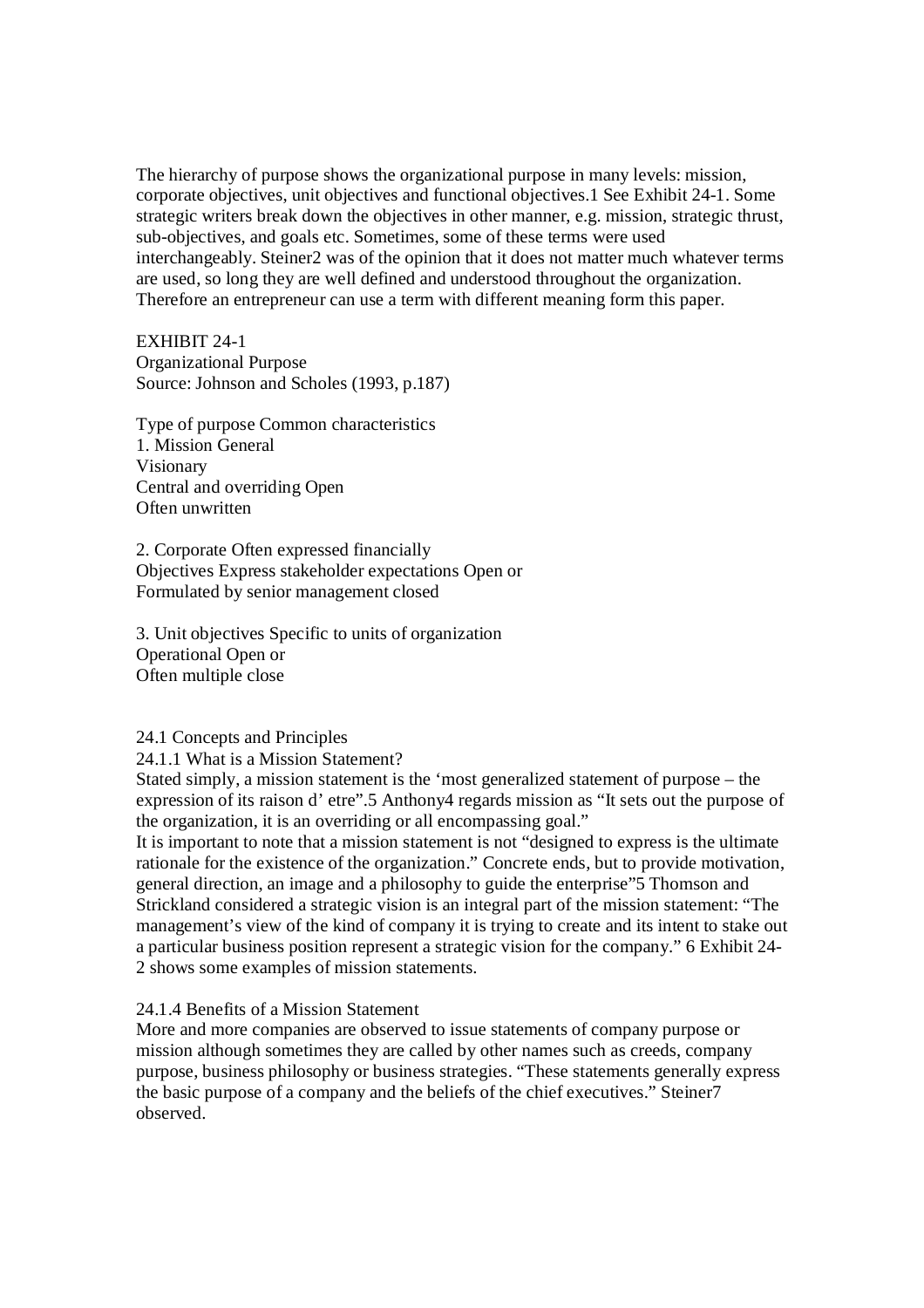There had also been criticisms leveled at missions statements; that they are at best overgeneralized and being bland, and at worse, no more than 'public relations beguilement'. Steiner defended the practical value of a mission statement in these words "Although it may be true that many written creeds or philosophies are designed to improve public image of a company, they can be, and often are, the cornerstone of a company's direction and method of operation." 8

EXHIBIT 24-2 Some Examples of Mission Statements Source: Adapted from Thomson and Strickland (1996, p.5)

## Otis Elevator

Our mission is to provide any customer a means for moving people and thins up, down and sideways over short distances with higher reliability than any similar enterprise in the world.

Avis-Rent-a-car Our business is renting cars. Our mission is total customer satisfaction.

#### McCormick & Company

The primary mission of McCormick & Company is to expand our worldwide leadership position in the spice, seasoning, and flavoring markets

#### The Saturn Division of General Motors

The market vehicles developed and manufactured in the United States that are world leaders in quality, cost and customer satisfaction through the integration of people, technology, and business systems and to transfer knowledge, technology, and experience throughout General Motors.

Eastman Kodak

To be the world's best in chemical and electronic imaging.

A well-defined mission also helps planning 'down the line' easier. "Mission statement, aside from providing general guides for strategic planning, have specific relevance to the formulation of program strategies and the nature of a business. Mission statements determine the competitive arena in which a business operates. They determine how the resources will be allocated to different demands. They determine the size of company. They make much easier to identify opportunity and threats… If devised appropriately, missions or revisions of missions can turn a company around."9 24.1.3 Characteristics of a Good Mission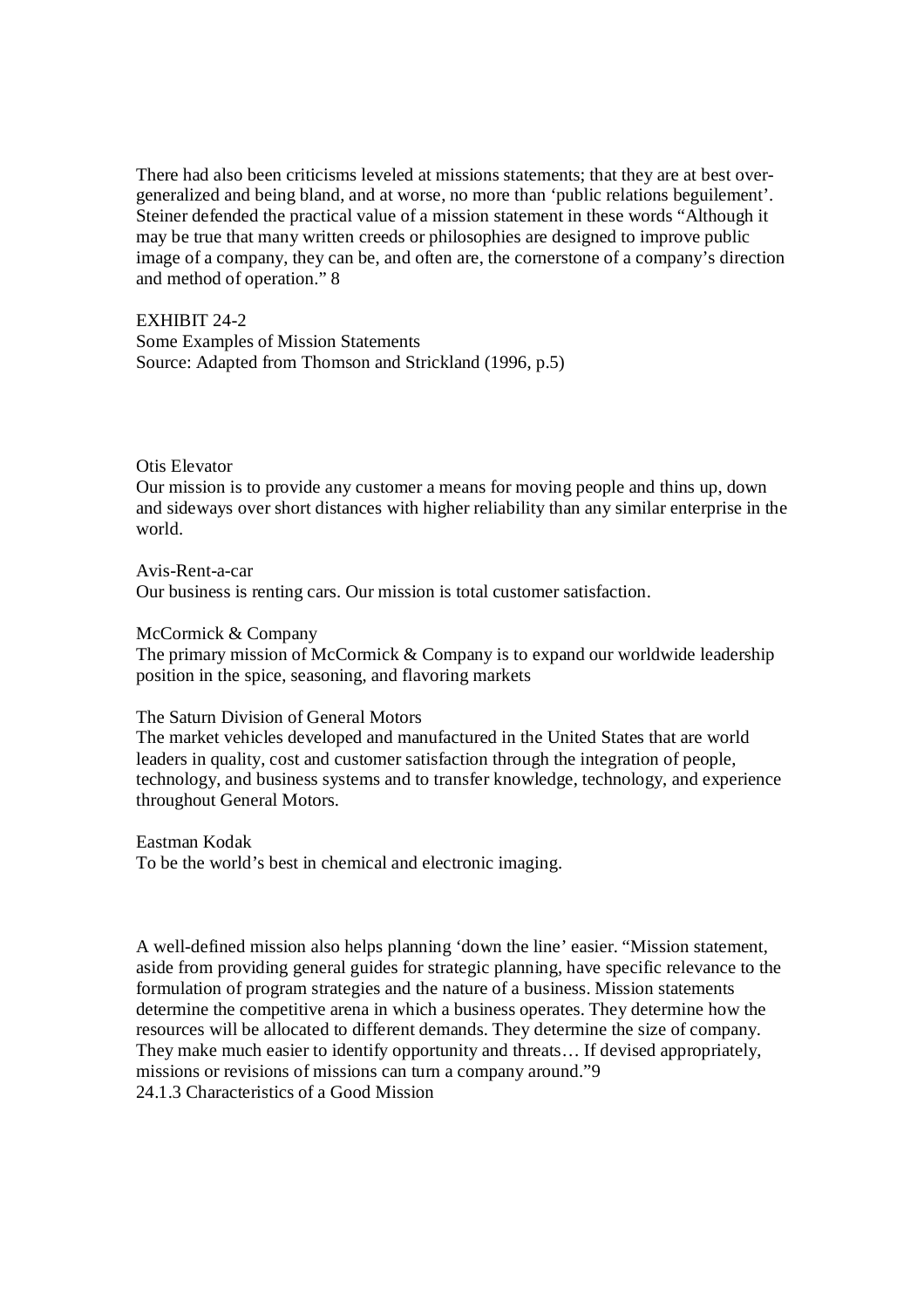Johnson and Scholes10 had identified five major characteristics of a good mission statement, as follows:

1. It should be visionary and "last for a significant period of time"

2. It clarifies the main purpose of the organizations and the reasons why the organization existed

3. It describes the organization's main activities and the position it wishes to attain

4. It mentions the key values of the organization, especially towards the stakeholders 5. The organization should have the intention and capability to live up to the stated mission.

24.1.4 Who Should Set the Mission?

It is possible the mission of an organization was set even before the organization became a reality. This is especially true in public sector, not-for-profit organizations and even subsidiaries of diversified multinational companies. In such cases, it would not be much problem identifying the mission, as they are normally contained in legislation creating the agency, the organization constitution etc. For a subsidiary to a multinational or a large company, its basic purpose would be contained in some communications document such as minutes of board meetings or special project report etc.

Where there is no existing mission in place, the responsibility generally lies with the top management. On the question of employee participation on mission formulation, it is a frequent subject of argument. The traditional practice is for the top management to decide on the mission and key objectives. Middle and lower managers would then formulate the strategies and tactical plans to realized these objectives and mission. In the case of small companies, "the CEO an and often does establish basic missions without much reference to others." 11 This practice is consistent with the student's experience and the survey of 50 entrepreneurs.

In companies that are operated in a very democratic manner, there is a tendency for increased employee input in mission setting or revision. In the SME context, this is probably not expected nor should it be encouraged, as employee turnover is a problem. A mission set by earlier employees may not be acceptable to the succeeding ones anyway. In addition, there is a attitude and aptitude problem in that the employees may not be willing or capable to set a challenging mission. The furthest a SME should go perhaps is just to consult or solicit feedback on the mission, with the final say still in the hands of the entrepreneurs or their key managers.

Irrespective on the way missions are formulated, a fact remains that they are "highly dependent on the chief executive officer's value. They are not likely to change without direct intervention of the chief executive officer."12

## 24.1.5 Problems in Mission Setting

It would not be true to assume that any organization can set a mission, at any time and under all circumstances. Booth13 pointed out that under certain circumstances, a mission just cannot be easily formulated:

? In a diverse organization, defining a mission for the whole organization may be difficult ? There exist conflicting objectives among different stakeholders; which may mean difficulties in getting members to agree on one common mission

? A rapid changing environment may make it impossible to agree on a specific mission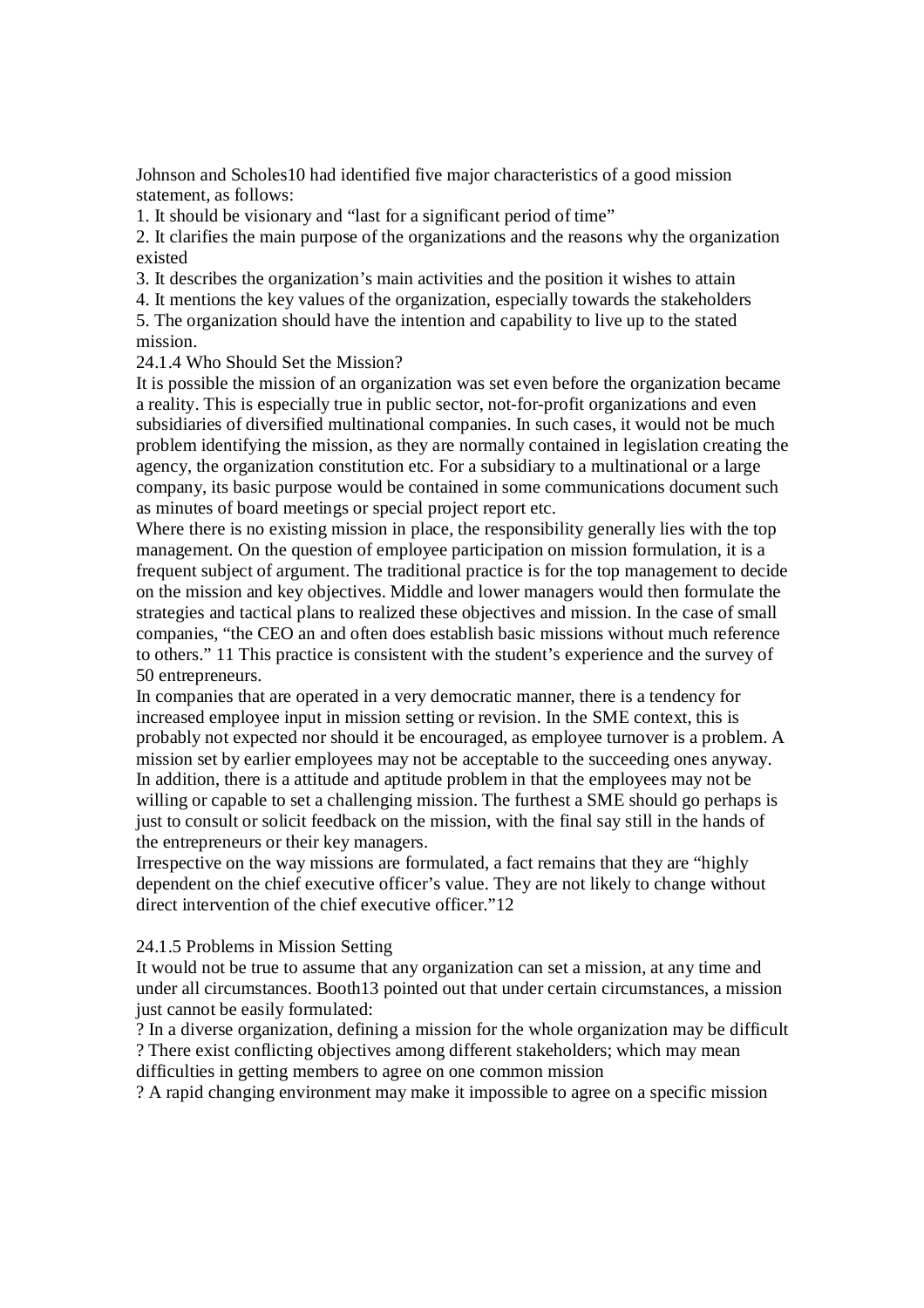Then there is also the human resistance factor. Some mangers prefer to use methods less rigidly; in the words of Booth14, "unconscious strategy of perspective or pattern". Some managers are convicted to their 'play-by-ear', or intuition method. There are also those risk-averse type who would not decide without reliable information.

In the writer's company, the company mission was not done until its tenth. The main reason being an unwillingness to commit onto some directions that may turn out to be wrong. The operation was guided by an unconscious definition of the business lines and markets the company would deal with changes and opportunity exploitation handled in a case-to-case manner. The method of operation, on hindsight, was sub-optimal with much resource wasted on disjointed mini projects and investments that do not turn out right. In the survey, the student discovered that most new startups hold the same attitude. Besides relying on their own efforts and planning, the entrepreneurs also avail themselves to opportunity and luck.

Therefore, in real-life situation, strategic planning cannot be implemented full-scale in a short time, even in the well-organized, large organizations. SMEs should therefore be even more conservative in implementing strategic planning. In the writer's experience and views, it would be more desirable to set a mission simple, less ambitious and last a shorter period, say for five years. Give sufficient time for the organization to digest and assimilate the message, while the entrepreneur should also gather comments and feedback. Depending on the achievement level and other operating conditions, the mission can be modified or changed later.

24.1.6 Communicating the Mission

Booth declared, "The mission statement has no value if once established it is not communicated and used as a guide throughout the organization. The mission statement should represent the values and aspirations of most members of the enterprise and as such it sets the stage within which the ethics and approach to crisis preparation and management will be set." 15

Booth's view brings on the problems of communications in organizations. In a very small organization with the owner or a handful of employees, daily contact and conversation can often fulfill the role of communicating the message. As the organization gets larger, and especially with employees situated outside the main office, communication problem takes on a new dimension. Although telephone conversation is a viable means of communication, cost is a discouraging factor.

It appears that putting information down on paper is needed somewhere along the line. Once a mission is carefully worded, communications can begin. They can be circulated by mail, e-mail, fax, or distributed by hand during a briefing etc. To have a lasting effect, there is a need to raise the visibility of the mission. In which case, it can be hung on office walls, or appearing on company brochures, newsletters, being frequently quoted in staff meetings etc.

Another advantage of a written mission is that it helps an entrepreneur to crystallize his or her thought. Employees frequently complained about no knowing what the management wanted, that accounted for paralysis or lack of unity in effort. This is understandable when entrepreneurs approach business in a haphazard manner. A moving target is always harder to hit. The experience and observation of the writer is that once a mission can be decided upon, a sense of calmness and piece of mind set in that makes business management much easier.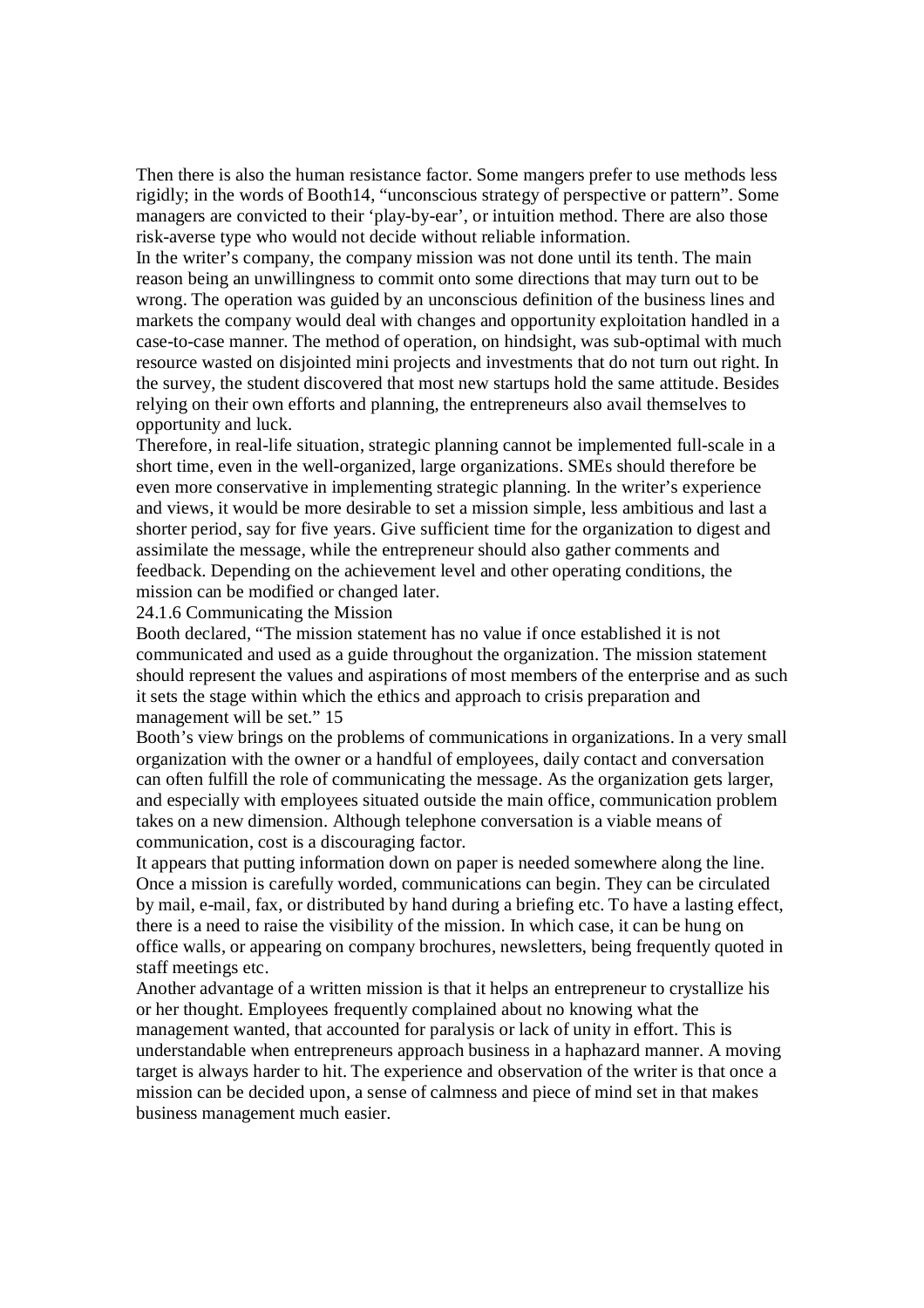# 24.2 Application to SMEs

# 24.2.1 Survey Findings

Of the 50 SMEs surveyed, only one has a mission statement. This particular SME is an independent analytical lab, but later acquired by a foreign public listed company. The mission statement of the latter is simply adopted for the local company as well. Most SMEs felt that it is not practical to develop a mission overnight because a) their business has not settle to a pattern yet, b) they do not have time to analyse the market opportunities yet, and c) they do not know what they really want out of the company. 24.2.2 Case Study

Team developed its mission only in 1996, after ten years in business. The main benefit is that it helps the company to focus its efforts and in the quest for opportunities. Due to this charted course, many opportunities had to forego because they do not fall in the classification.

Managers in the company sometimes wonder if the mission is a blessing or a curse, especially when they notice less capable companies making huge profits by simply grabbing opportunities, totally without having to refer to some missions. 24.2.3 Views of Business Observers

The observers are not against having missions. However, they do not see much practical value of having them either. They observed that missions by SMEs are generally done for three purposes: a) to suggest the company is not a 'fly-by-night' outfit, b) as a necessary part of some brochures such as company profile, and c) getting the company ready for floatation. Except for the third reason which is done for another market (the stock market), a mission has little marketing value to assist in consuming a sale.

# 24.3 Chapter Conclusions

The real value of a mission is the unity of objective it provides to the entire organization. It is hoped that through this unity, maximum effectiveness and efficiency can be achieved, since the principle of focus or minimization of wasteful experimentations are applied. To pass it off as a marketing tool is only cheating oneself, as the mission of a small company is seldom given any weight or trust.

Irrespective of size, a well developed and truthful mission help to unite the effort of all company employees to be more focus. The company will see a noticeable improvement of its performance with less friction. So long the mission is developed for the purpose of improving operation and direction, it is a useful tool for a SME. The writer recognizes, both from experience and appreciation, the difficulty for young companies to develop a mission. It is the position of the writer that in such cases, it is actually more beneficial to such companies to operate without a mission for a few years. Allow the company to settle to some business pattern, and also for the key managers to open up their horizon on the opportunities available, before deciding on a mission.

On the other end of the spectrum, there are also established companies that refuse to decide on a mission, citing the reason that they do not want to get themselves committed but rather flow with the market changes and opportunities. The penalty of such indecision is the lack of unity, frequent friction through misunderstanding. Perhaps it is worthwhile to remind such entrepreneurs that mission are not irrevocable. They can be changed when circumstances changed. Therefore, they should really give it a try.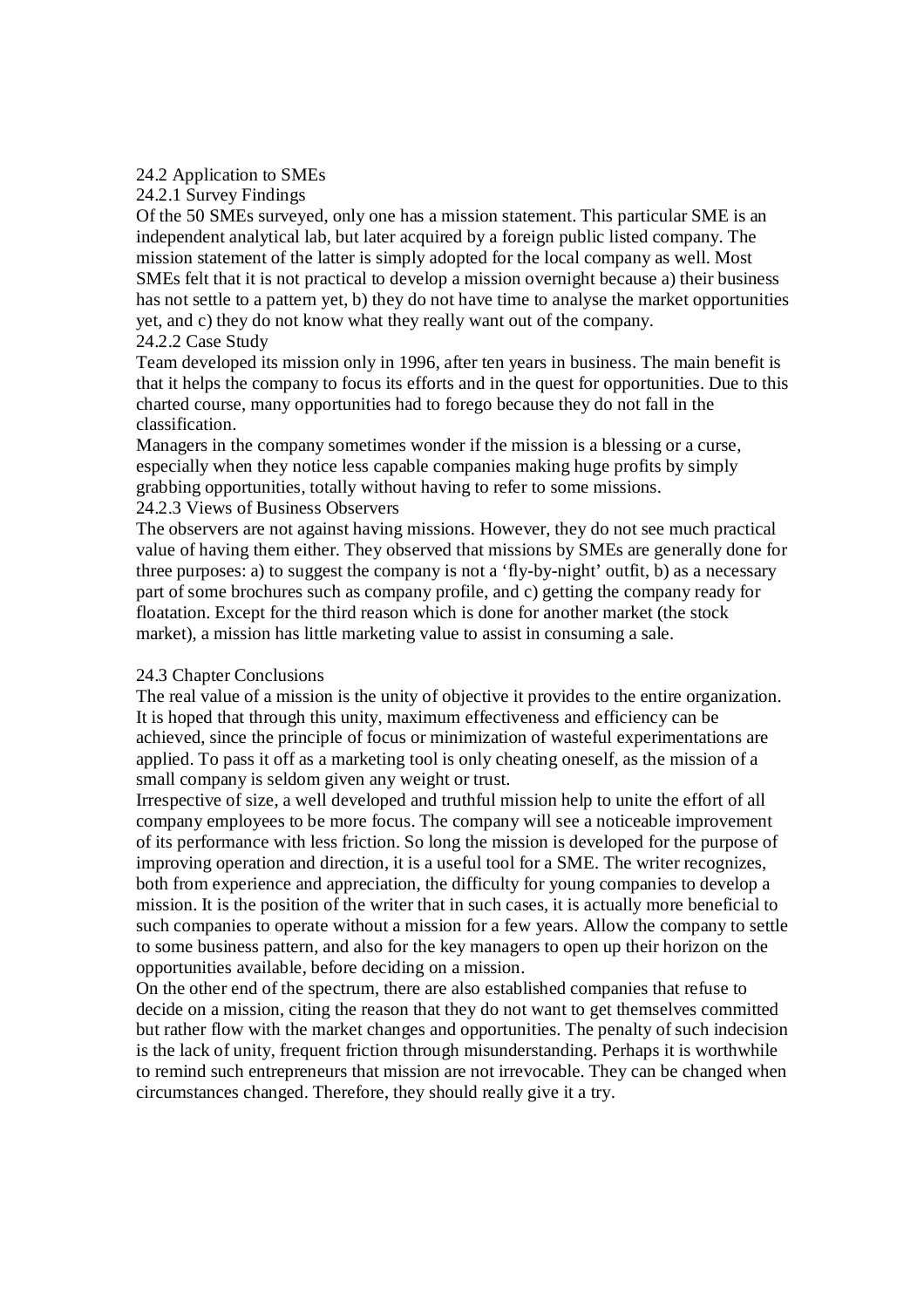#### REFERENCE

1. Johnson, G. and Scholes, K. Exploring Corporate Strategy, (3rd Ed) 1993. Prentice Hall Europe, Hertfordshire, UK., p. 187 2. Steiner, G., Strategic Planning, a Step-by-step Guide., Free Press Paperback. 1997. P.164 3. Johnson and Scholes. Op. Cit., p.186 4. Anthony, W., Practical Strategic Planning., Toppan Co. Ltd. Tokyo. 1991., p.75 5. Clarke-Hill, C., and Glaister, K., Cases in Strategic Management. Pitman Publishing, 1995, p.7 6. Thomson, A. and Strickland, A.J. Strategic Management. Irwin (Times Mirror) USA. 1996, p.4 7. Steiner., Op. Cit., p.151 8. Ibid., 9. Ibid., p.156 10. Johnson and Scholes. Op. Cit., p.187 11. Steiner., Op. Cit., p.159 12. Ibid., p. 158 13. Booth, S., Crisis Management Strategy. Routledge, London. 1993., p.69 14. Ibid 15. Ibid., p.71

# PART VII

Strategy Generation

# CHAPTER 25 ANNUAL OBJECTIVES AND ACTIVITIES

The long-range objectives are still difficult to be translated into actions, as they are of longer time frame of many years. They naturally cannot be achieved overnight. If they do, it is either they were set too low or the implementers are exceptionally capable. The more logical thing to do is to break the long-range objective down into components of shorter duration. These shorter-term objectives are also known as operating objectives, sub-objectives, goals or even simply objectives.

25.1 Concepts and Principles

25.1.1 How to Develop Operating Objectives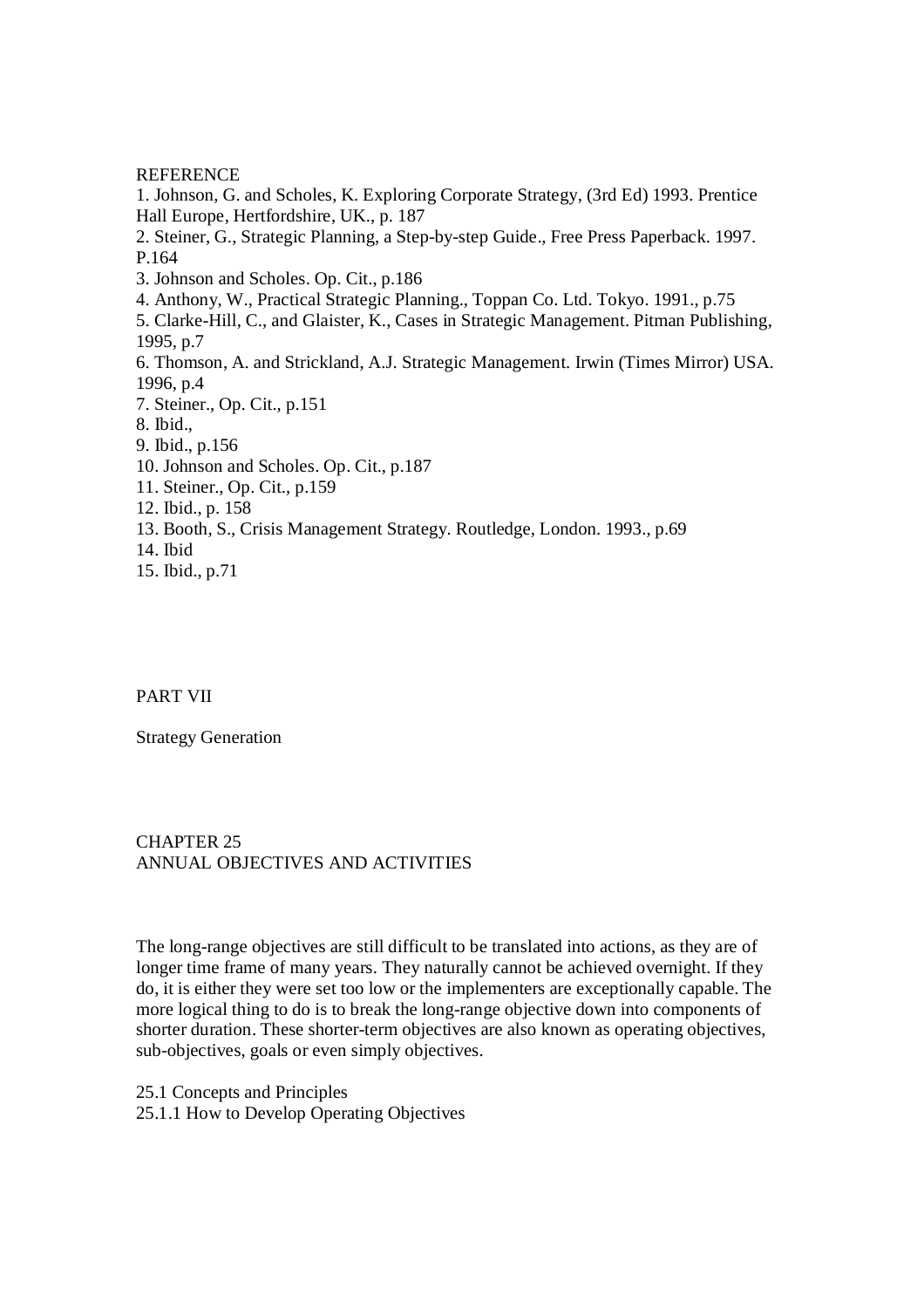There are three broad schools of thought on how to break up long-range objectives into shorter-term ones. The first type is to break them up equally over the planning zone. The second is have any suitable combinations so long as the end results are the same. The third is to plan out only the current year and the last year, with the second, third and fourth years to be decided as thing progress. Exhibit 25-1 illustrate a simple case using the three approaches. As not all long-range objectives are quantifiable, their division can take the form of a 'task plan'. See Exhibit 25-2 for an example.

EXHIBIT 25-1 Options to Split Up Long-Range Objectives Source: Writer

Long-range Objective ? To raise net profit from 5 percent to 13 percent in 5 years

Annual objective

Year Option 1 Option 2 Option 3 1 5% 5% 5% 2 7% 6% ? 3 9% 8% ? 4 11% 10% ? 5 13% 13% 13%

Option 1 – Equal distribution Option 2 – Unequal distribution Option 3 – Flexible distribution

EXHIBIT 25-2 Splitting Up Long-Range Objectives as Task Plan Source: Adapted from Anthony (1991, p.91)

Company: A manufacturer of Home Computers

Strategic Thrust: To strengthen our overburdened manufacturing operations.

Objectives: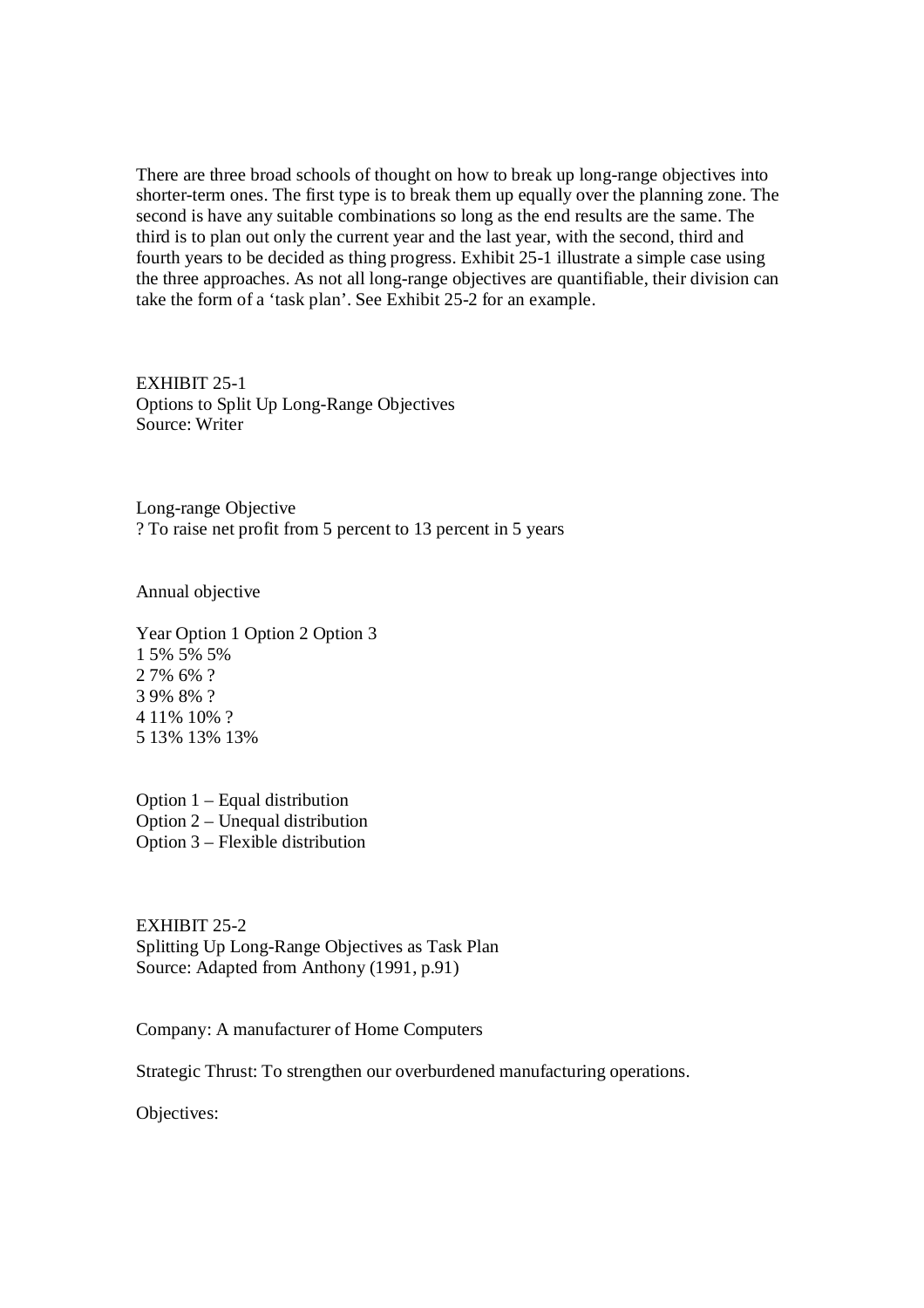1. To install manufacturing and financial controls throughout all plants by end of 1986 2. To improve coordination and cooperation of internal units now competing with one another

3. To fill all product orders from both mass merchandisers and smaller accounts by increasing production 25% by end of 1986

4. To bring out a new computer by June 30, 1986

5. To increase value of inventory by 20% by September 1, 1986

Once the approach is decided, it can proceed to the actual splitting up of the long-range objectives. There are again a few methods of developing short-term or objectives; which are discussed below:1

Autocratic announcement

This is a poor method because people do not like to be told what to do. One "can buy short term compliance at the expense of long term commitment." However, there are times when autocratic decision making is tolerable. "If time is of the essence or if there is a true crisis, then unilateral setting of specific objective by a higher level group is acceptable."

Consultative

This is a method with which the subordinates are given the opportunity to have some input in the objective set by their bosses or work group. They do not determine the objective, but review and offer suggestions for modification. The problem is it "creates expectations that the option will be considered or taken. Often they are not." Participative

This method is often recommended as it gets the group involved and enhances commitment. There are also some advantages to be recognized such as being time consuming, requires open discussions, participants must take part and intelligent enough to do so. Generally speaking, the advantages outweigh the disadvantages.

Steiner classified the approaches differently as top down, bottom up, combination and team approach.2 He also observed there is a tendency for different company to prefer an approach. For example, he found that in very small companies, top down approach seemed common. Most other enterprises use a combination of top down and bottom up or the team approach. Strategic business units of large corporations seem to favor team efforts. Most literatures recommend some form of participatory approach.

25.1.2 Criteria For a Good Operational Objective

There are several important points that characterize a good operational objective.3

? Relate directly to a strategic thrust

? Relate to mission of the organization

? Clear, concise and understandable

? Stated in output or results terms

? Begins with 'to' and an action verb (e.g. to reduce, to increase, to implement, to meet, to develop, to replace etc.)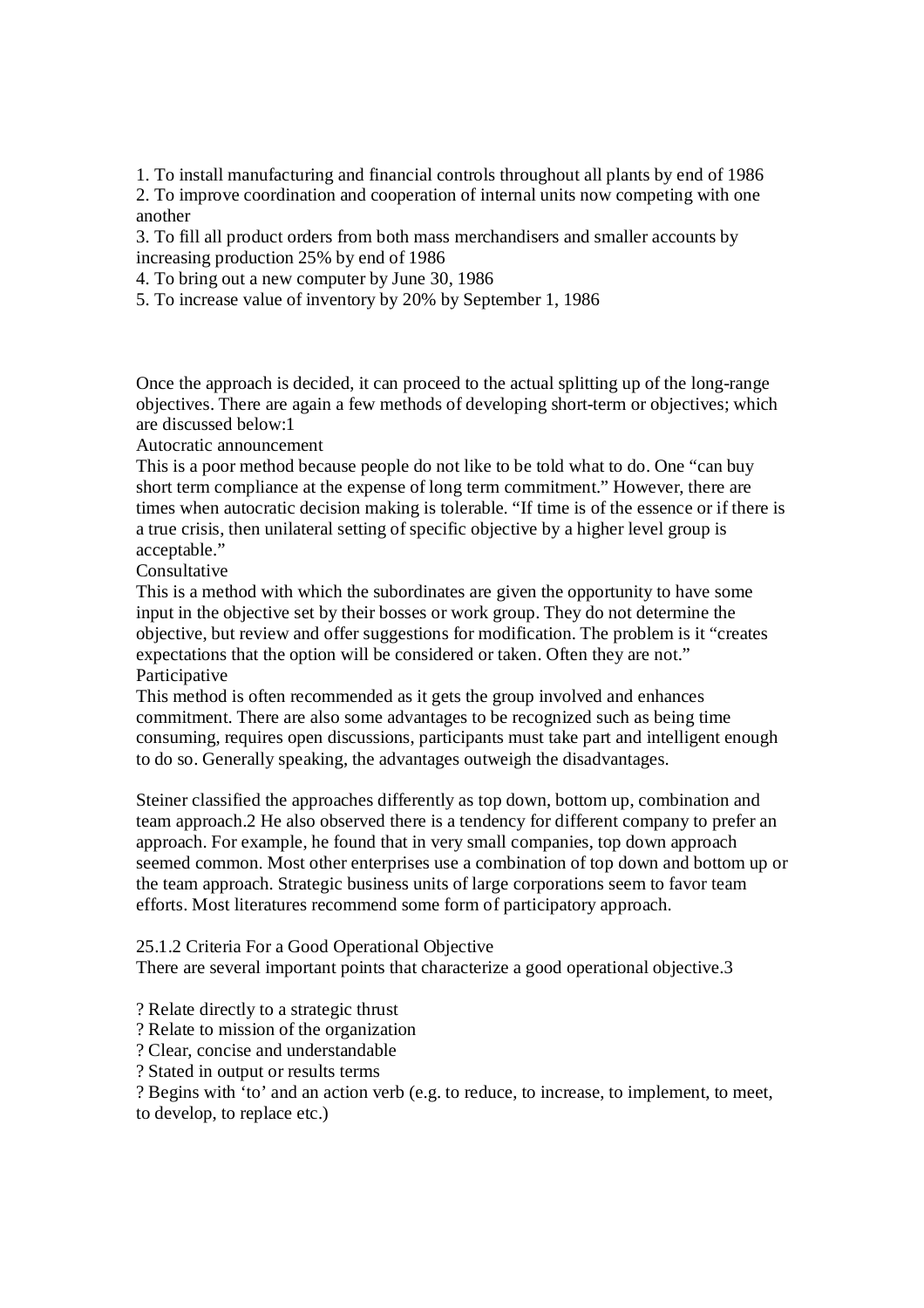? Specify a date for accomplishment

? Deals with one major subject or outcome

? Ties in with upper and lower objectives

? Ties in with lateral objectives

? Is quantifiable

25.1.3 Developing Activities

Technically speaking, the short-term objectives derived are good enough to guide an enterprise to conduct its business activities through the year. There are the microplanning advocates who believe planning should not stop here, if the best results were to be expected. A further step is recommended to identify all the activities (tactics) that are needed for achieving the objectives. Developing the activities is not difficult, but best done by operational people as intimate knowledge of the business and operation is needed. An example on how this is done is shown in Exhibit 25-3.

EXHIBIT 25-3

Developing Activities from Objectives Source: Adapted from Anthony (1991, p.98)

Objective: To reduce employee turnover from 50% to 25%.

Activities:

1. To increase wage rate by 10% to make them competitive with the local labor market 2. To improve selection procedures to screen out better those likely to leave employment after a short period

3. To improve working conditions in the dip room where temperatures are high and ventilation is low

4. To implement an exit interview program to determine why people are leaving 5. To hire a consultant to determine if supervisory practices are contributing to high turnover.

25.2 Application to SMEs

25.2.1 Survey Findings

All the SMEs being surveyed recognize the merits of having objectives, and especially the short-ranged ones to guide in the business activities. Up to 78% of the SMEs surveyed are quite clear of the short-range objectives they wish to pursue. Such objectives may be kept in their heads, or exist as a short list; but seldom as an elaborate document. Objectives are always flexible things for the SMEs. They are changed or dumped if they are no longer relevant.

The rest of the 22% surveyed are either the 'happy-go-lucky' who take each day as it comes, or that they are complacent. Many of them are actually make good money, defying all the logic.

# 25.2.2 Case Study

Team compiles the short range objectives not as an end, but a means to prepare a comprehensive and coordinated annual budget. The tentative short term objectives are first derived from the long-range objectives and communicated to the key managers.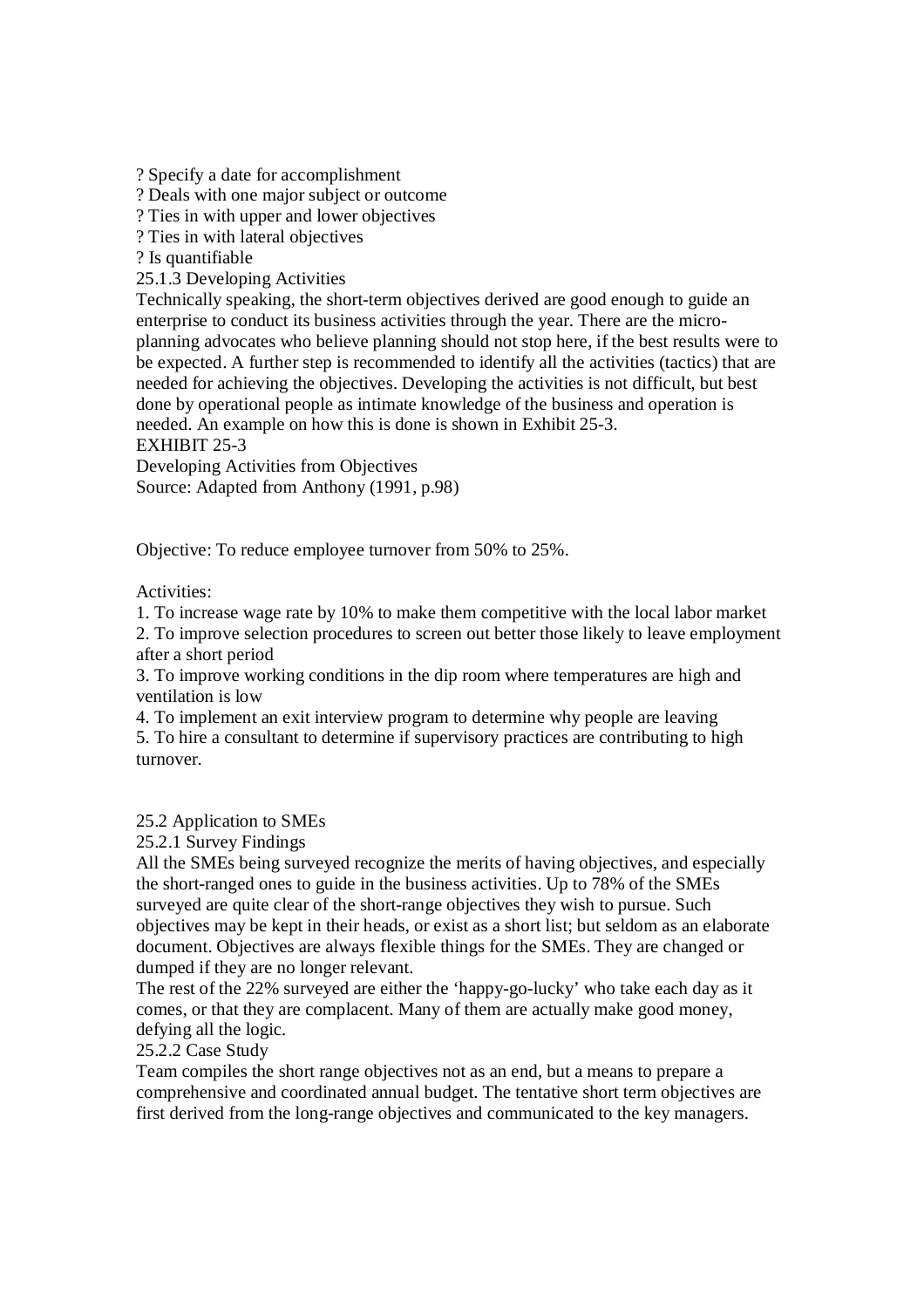There are two parts to this invariably. First they is the resource allocation needed for some new strategy, and second arrange the funds to be available.

Taking a first example to illustrate a qualitative goals. The company decided to run an inhouse course on sales management, consisting of 11 modules. The sales managers are informed of this objective. A timetable is set for the modules to be covered, so the sales managers concerned must make themselves available at the stipulated days. An allocation of fund is made for this purpose, which is added to the operating budget. This is a simple task of fulfilling an objective without direct return.

The second example is to illustrate fulfilling an objective with direct return and expenditure. Supposed that the company is aggressively looking for sales increase for the coming year to help achieve economy of scale. The sales managers were asked to produce tentative expense and capital budgets basing on say, 20%, 25% and 30% increase in sales. Upon a definite increase decision by the top management, the managers are then asked to compile details such as products to be sold, intended gross profit, manpower requirement, new operating expenses and other capital expenditure needed. If accepted, those details will be used to compiling the master budget. 25.2.3 View of Business Observers

Annual objectives are expected of a good company. The business observers themselves are required to do them by their companies. However, the observers also doubt that many SMEs will agree to this due to discipline and complacency. To the bankers amongst the group, annual planning is the most basic hallmark of a good management. They are trained to consider such things in granting bank loans etc. The production manager in the group claimed that it is impossible to run a factory without annual planning, as many raw materials require lag time that can run into 3 to 6 months.

#### 25.3 Chapter Conclusions

In this thesis, the annual objectives and activity list is designed to be the threshold to a finalized budget. For companies with simple operations, the annual objectives and activity list alone can guide the company along the year, without the budget. Annual objectives and activities not difficult to prepare. All one has to do is to consult the longrange objectives, and break them up systematically. It is always the objectives first, then the activities needed to fulfill the objectives.

#### **REFERENCE**

1. Anthony, W., Practical Strategic Planning., Toppan Co. Ltd. Tokyo. 1991., p.86 2. Steiner, G., Strategic Planning, a Step-by-step Guide., Free Press Paperback. 1997. P.170

3. Anthony. Op. Cit., p.89

CHAPTER 26 GENERIC COMPETITIVE STRATEGIES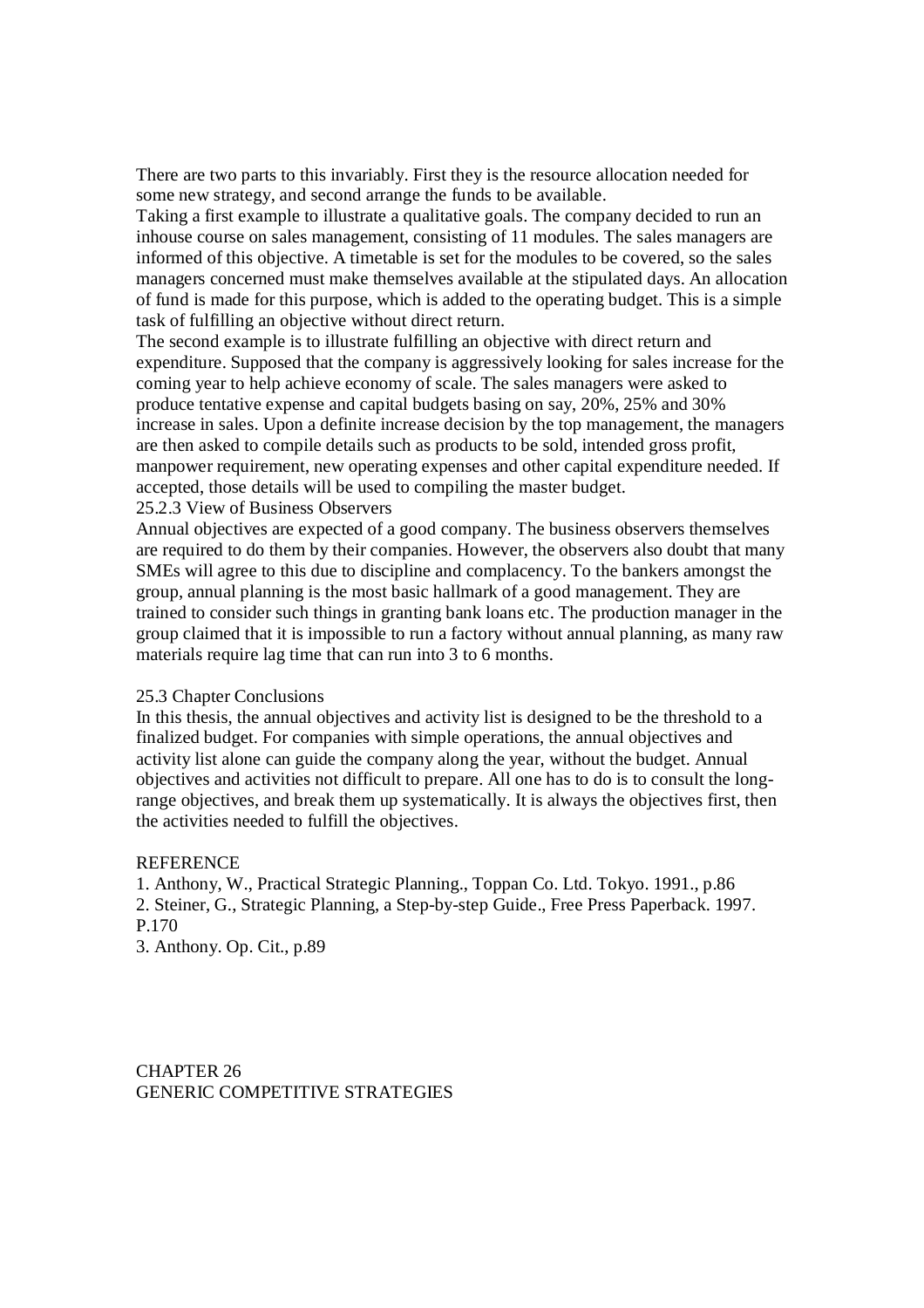This chapter leads the discussions into some proven strategies that may be used in specific circumstances. Porter's observation of the industry led him to study the effective strategies being used. He concluded that the exact strategies used depends on the industrial situation. For example, a market leader will adopt strategies different from the underdogs. A new company will also pursue strategies differently from an established company. However, on the broadest level, there are only three basic strategies to apply. They are used alone and sometimes in combinations "to create successfully with the five competitive forces and thereby yield a superior return on investment for the firm."1 26.1 Concepts and Principles

The generic strategies are cost leadership, differentiation and focus (which is sub-divided into cost-based and differentiation). Exhibit 26-1 diagrammatically summarizes the concept.

# 26.1.1 Cost Leadership

In essence, cost-based is a strategy for a firm to strive to produce a product or service at the lowest possible cost. This was very prominent in the 70s as the concept of experience curve was very popular then. Japan in the 60s and 70s successful build a huge world market with its low price products. With this distinction today, a firm can use low price to satisfy a certain segment of the market – the price sensitive segment. Often this market segment is commodity based and volume is high. Substantial profit can still be obtained through good control on operating and material costs. Cost control is discussed in greater detail in Chapter 12.

## EXHIBIT 26-1

Generic Strategies Source: Porter. M.E. in Johnson and Scholes (1993 p.206)2

COMPETITIVE ADVANTAGE

Lower cost Differentiation

1 Cost Leadership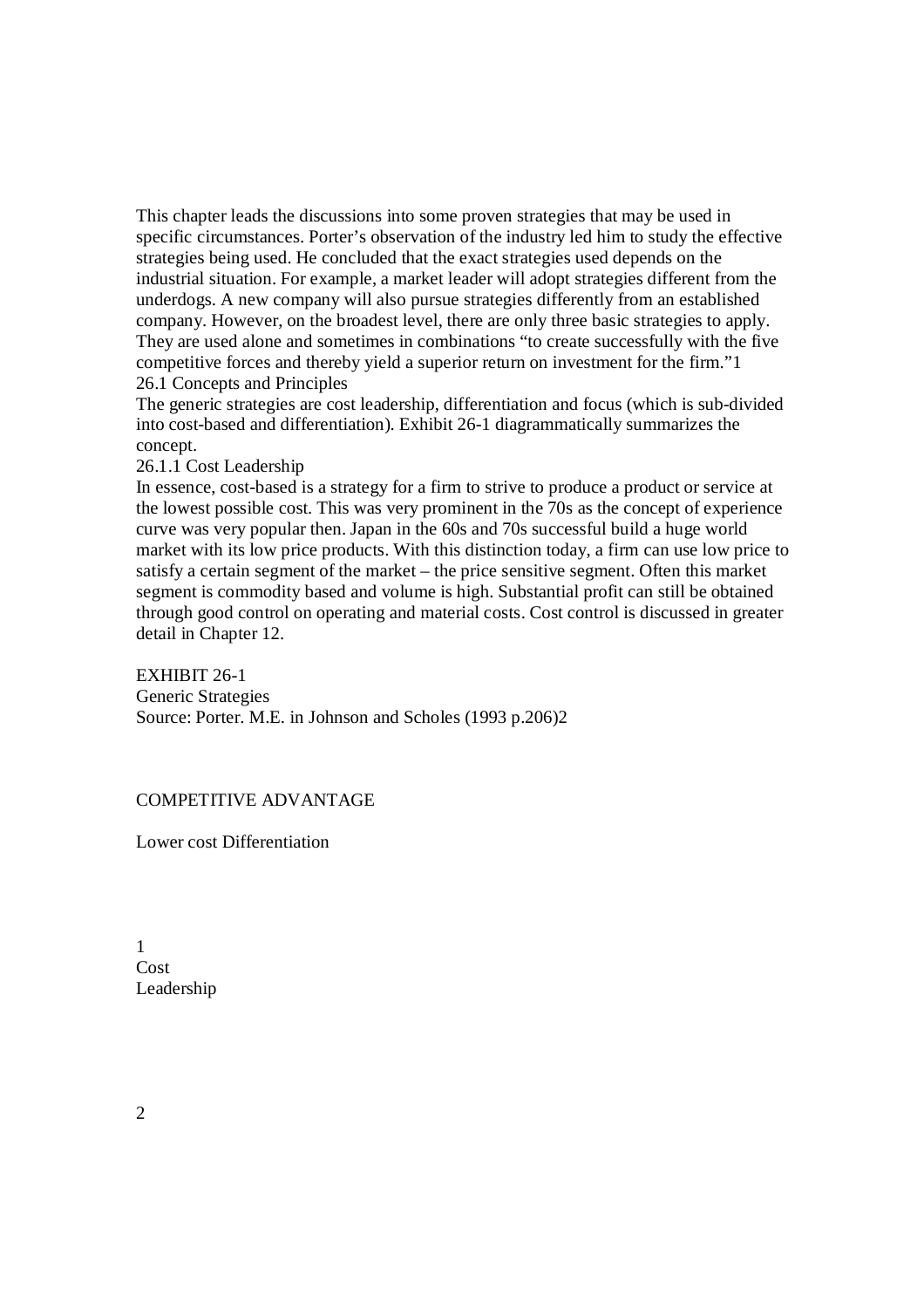# **Differentiation**

3A Cost focus

3B Differentiation focus

## 26.1.2 Differentiation

Differentiation refers to a strategy where a firm emphasizes value added to a product or service to appeal to a market that is not price sensitive, but demanding benefits such as performance, service, quality, esteem etc. Differentiation is value-added to the product or service. Often this strategy can result in a premium price being chargeable, leading to better-than-average return on the company.

#### 26.1.3 Focus

Focus refers to strategy caters for "a particular buyer group, segment of the product line or geographical market."3

A firm then endeavors to serve the target market well, engineer its products and service to suit this market etc. All functional departments and policy are made to help achieve this aim. For example, a computer soft-ware company interviewed developed special package to the weigh bridge operation and provide after-sales services.

Focus can be differentiation as the above example. It can also be cost-based e.g. a car wash company that specialize on service to cabbies at a low price and with a cafeteria cater for such crowds.

# 26.1.4 Stuck in the Middle

Porter is of the view that when a firm tries to achieve two of these strategies simultaneously, it will get stuck in the middle. It will experience low profitability. General Motors was quoted as a case of exploiting low cost while Mercedes going for differentiation. Both made good profit. Chrysler was said to get stuck in the middle and resulted in low profit. 4 While this made sense as Porter's put it, there are more evidence that it can be done, however. The Japanese consumer electronics industry was one of the glaring example on how they can produce a differentiated product at a lower cost. Among the prominent critics were Kay, Stopford and Baden-Fuller, and Miller. 5 Thomson and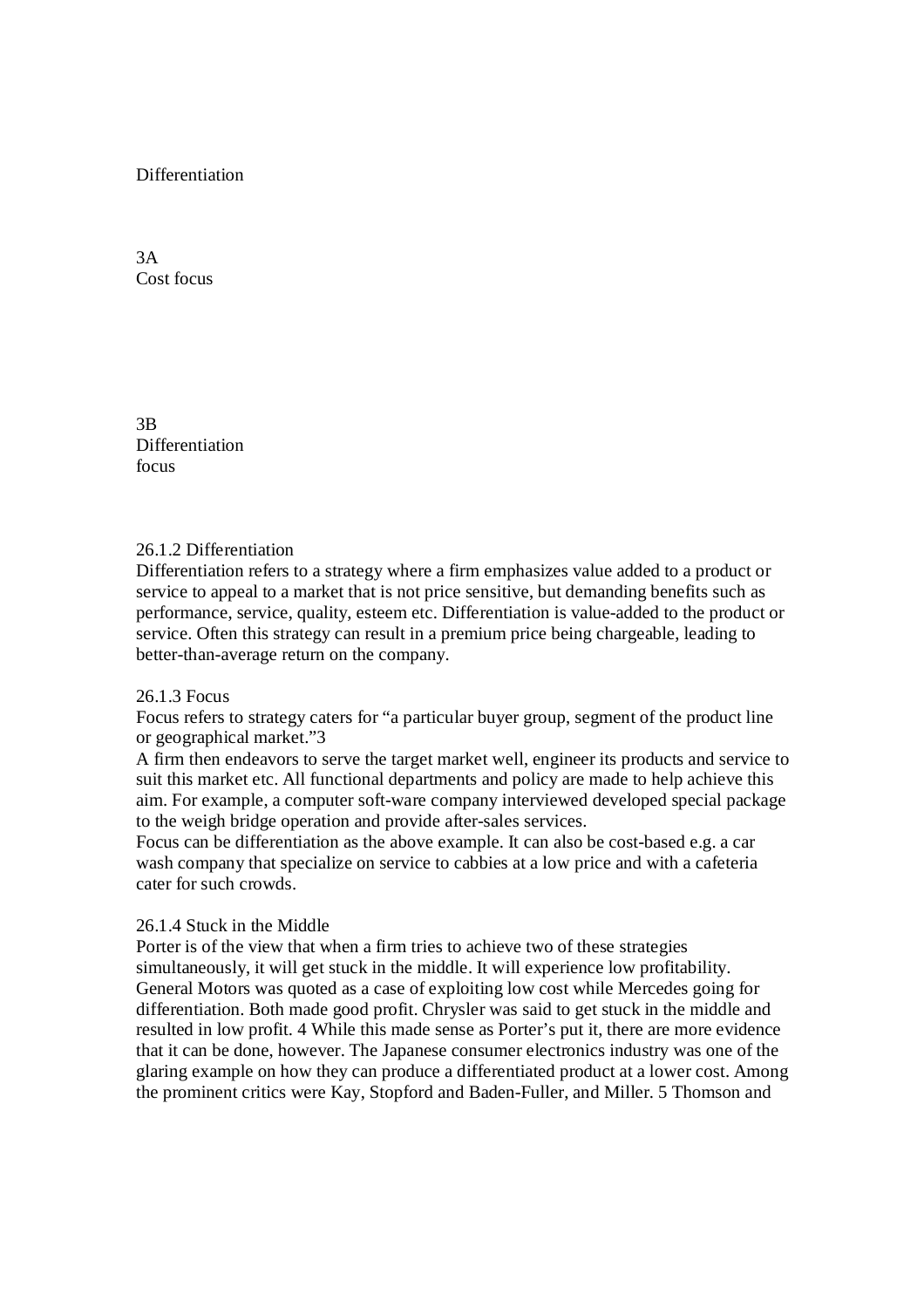Strickland went a step further to accept it the fifth generic strategy, and called it overall best, that emphasize on value for money. 6

#### 26.2 Application for SMEs

#### 26.2.1 Survey Findings

All the SMEs being surveyed have heard of and understand the various options to create a competitive advantage. Most of them learned of this not in the formal way, but from everyday business experiences. A detail analysis showed that only 15% of the SMEs chose low cost as a strategy. Most of them could market their products or services around the market prices by using a hybrid approach. It was particularly common that they chose a comparable price range with good service, relationship plus some forms of differentiation where available. In general, what these SMEs had to offer was not out of the world. It was a combination of personalized attention the buyers needed, and that these SMEs happened to be in a fragmented market where branding was not particularly important.

#### 26.2.2 Case Study

Team started out imitating the strategies of the big players and ended up nowhere. Later it had to settle for low cost, which made it meaningless to trade without a decent profit. It was through the suggestion of a friend that the company should follow a focus strategy, since it is small. The change of course was also inspired by the works of Al Ries and Jack Trout. 7 The first project was to turn the general chlorine business into a specialized business serving the public and swimming pool. Public pools with its obligation to the public, are not so cost conscious; but they expect reliability and assurances. To satisfy these KSFs, the company devised a system of backup consisting of: a) monthly visit and water testing by a qualified technical representative, b) generating booklets to guide pool supervisors and operators, and c) testing of harmful bacteria and pathogens at cost. Within six months, the company became a top supplier for this kind of business. The company went on to restructure the rest of the sale departments to suit the new market segments, which was based on industries. Today, the company serves and rank top in the swimming pool market, the palm oil mills, the paint spraying market and private labeller marker. Focus strategy had worked for the company. It gives it prestige, dignity, profit and lots of peace of mind.

## 26.2.3 Views of Business Observers

The observers found the options interesting and make good sense. The concept helps an SME to realize the proven strategies are available. They can choose one to suit its own operating conditions. A problem that the observers see is the SMEs are reluctant to make decisions. To decide on a strategy out of five will not be welcome. So long as there is no firm direction set, employees find it hard to operate smoothly. The bosses had to be consulted on every little small operating decisions. Often, because of it, the bosses become a bottleneck, hindering the growth of the company.

#### 26.3 Chapter Conclusions

The various options on competitive strategy is applicable for both large and small companies. Those SMEs principally involved in manufacturing generic products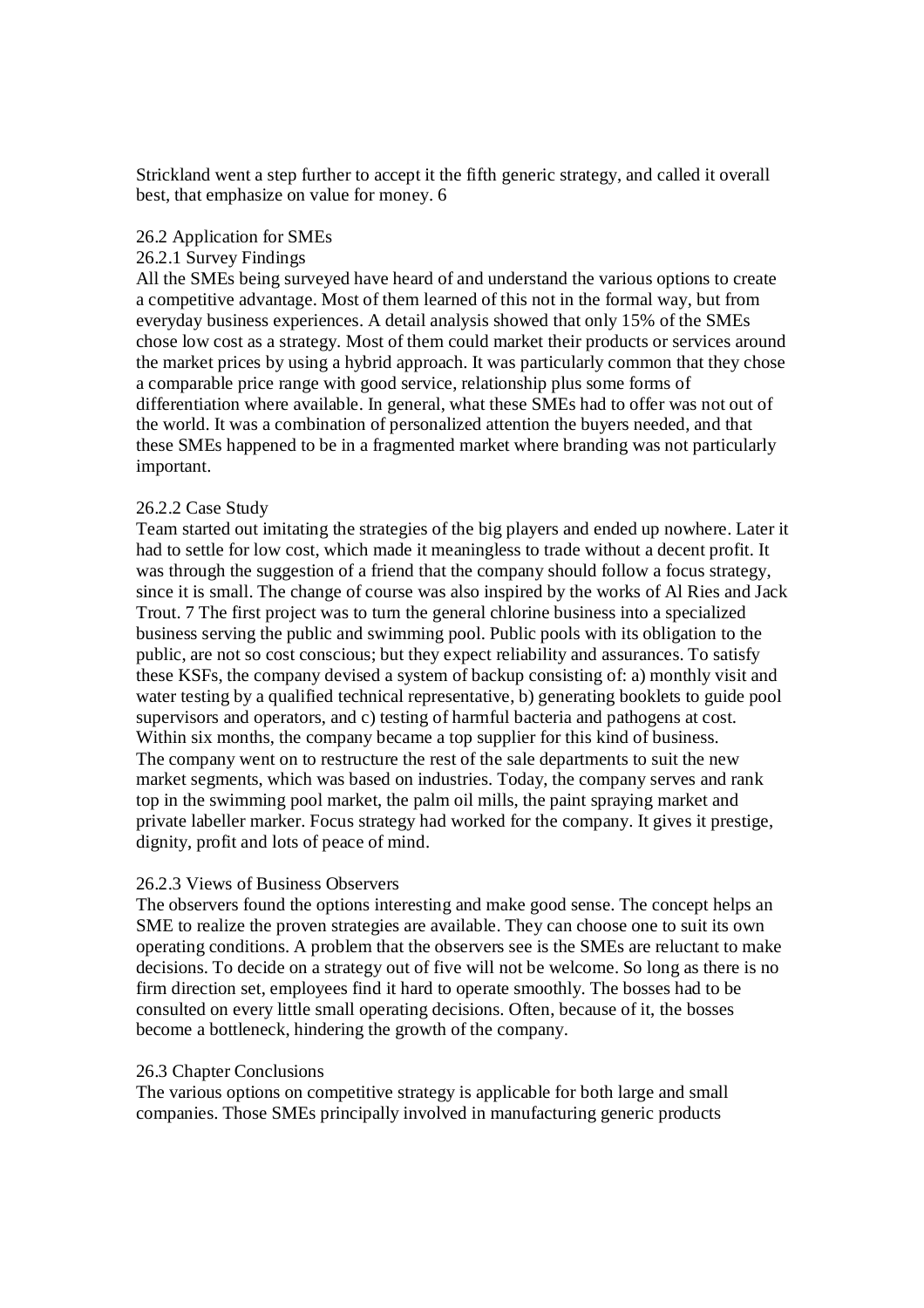invariably must look into cost leadership. Manufactures of differentiated products, on the other hand, should pursue a different strategy such as differentiation. Differentiation can be any thing ranging from high quality, to quick delivery, to custom making of the products. For SMEs that are cash-tight and with a small market, focus perhaps is the better strategy. The overall best strategy may also be considered for a sure-fired success.

# **REFERENCE**

1. Porter, M.E., Competitive Strategy. The Free Press, New York. 1980., p.35

2. Source: Johnson. G. and Scholes. K., Exploring Corporate Strategy, (3rd Ed), Prentice Hall

3. Porter. Op. Cit., p.38

4. Ibid, Op. Cit., 43

5. Lynch. R., Corporate Strategy. Pitman Publishing, London. 1997, p.490

6. Thomson. A., and Strickland A. J. Strategic Management. Irvin (Times Mirror) USA. 1996, p.130

7. Ries. A., and Trout. J., Positioning: The Battle for Your Mind. McGraw Hill. 1996

# CHAPTER 27 DIRECTIONS FOR DEVELOPMENT

Most of the time, an enterprise may concentrate on penetrating the same market to increase business. However, this is not the only way and there are other avenues that can be explored. In any event, a firm has to consider some fundamental decisions on business e.g. what business lines to get involved in, what products mix to sell, what market to serve etc. Directions for development can be summed in a matrix, as shown in Exhibit 27-1. This chapter is discussed along the framework provided in the works of Johnson and Scholes.1

## 27.1 Concepts and Principles

Discussions on directions for development are normally based on the Ansoff Matrix (Exhibit 27-1) which involves a choice between products and markets. Lynch proposed an improved versions – called Market Options Matrix – which is more comprehensive and includes such options like demergers and privatization.2 Demergers and privatization have not relevance and in SMEs and are omitted from the discussions in this thesis.

#### 27.1.1 Withdrawals

Withdrawals means getting out of the market. It may be complete or partial depending on the situation. This option is often overlooked as a viable alternative. Many a time, this course of action could be the most sensible one involving a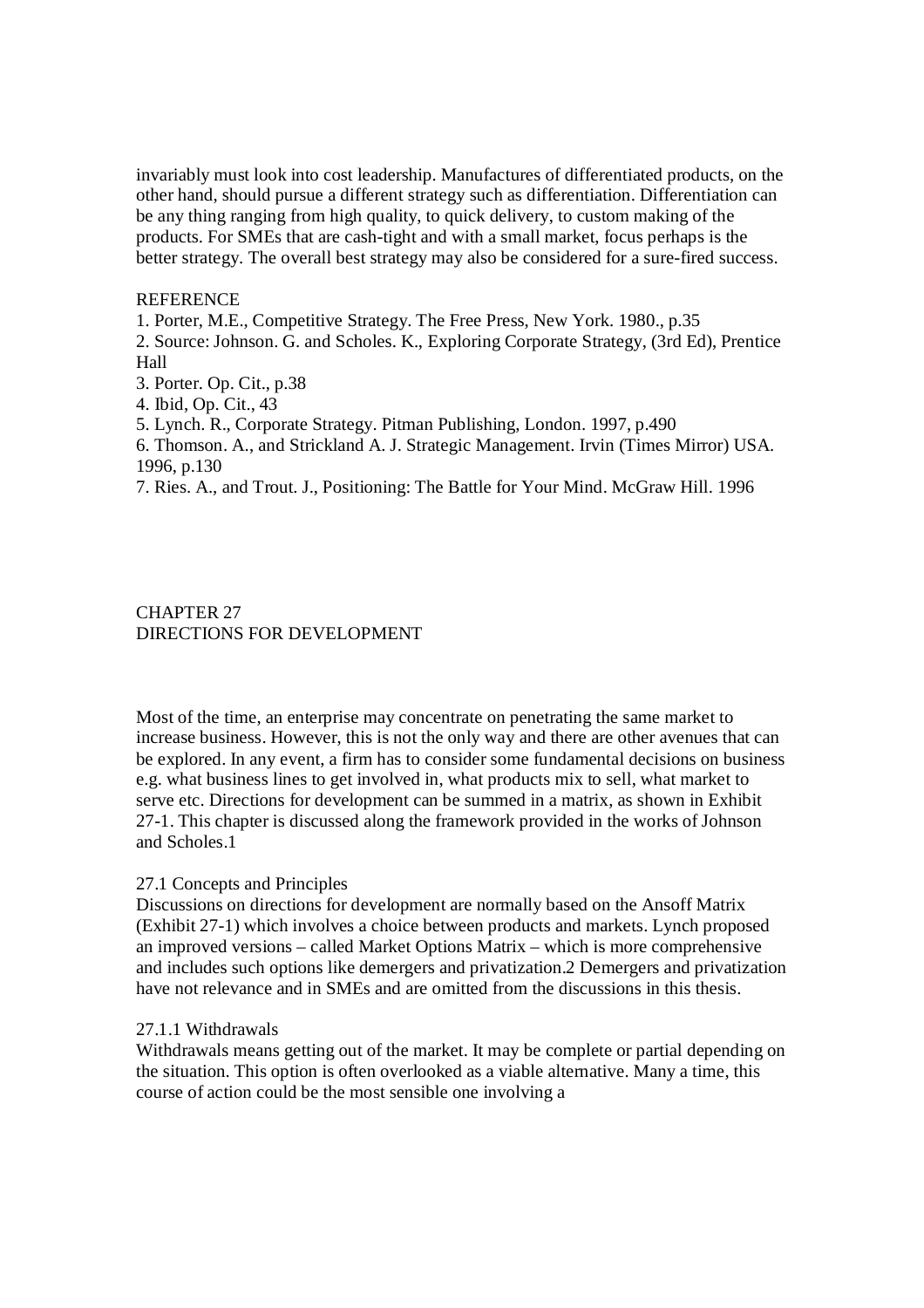EXHIBIT 27-1 Directions for Business Development Source: Adapted from Ansoff in Johnson and Scholes (1993 p.222)

PRODUCT Present New

Withdrawal Consolidation Market penetration

Product Development

Market Development

Diversification

business line or even the whole company. Some situations where withdrawals are common or justifiable are:

? In property types of companies, where buying selling properties, land etc are common, much guide by the prevailing prices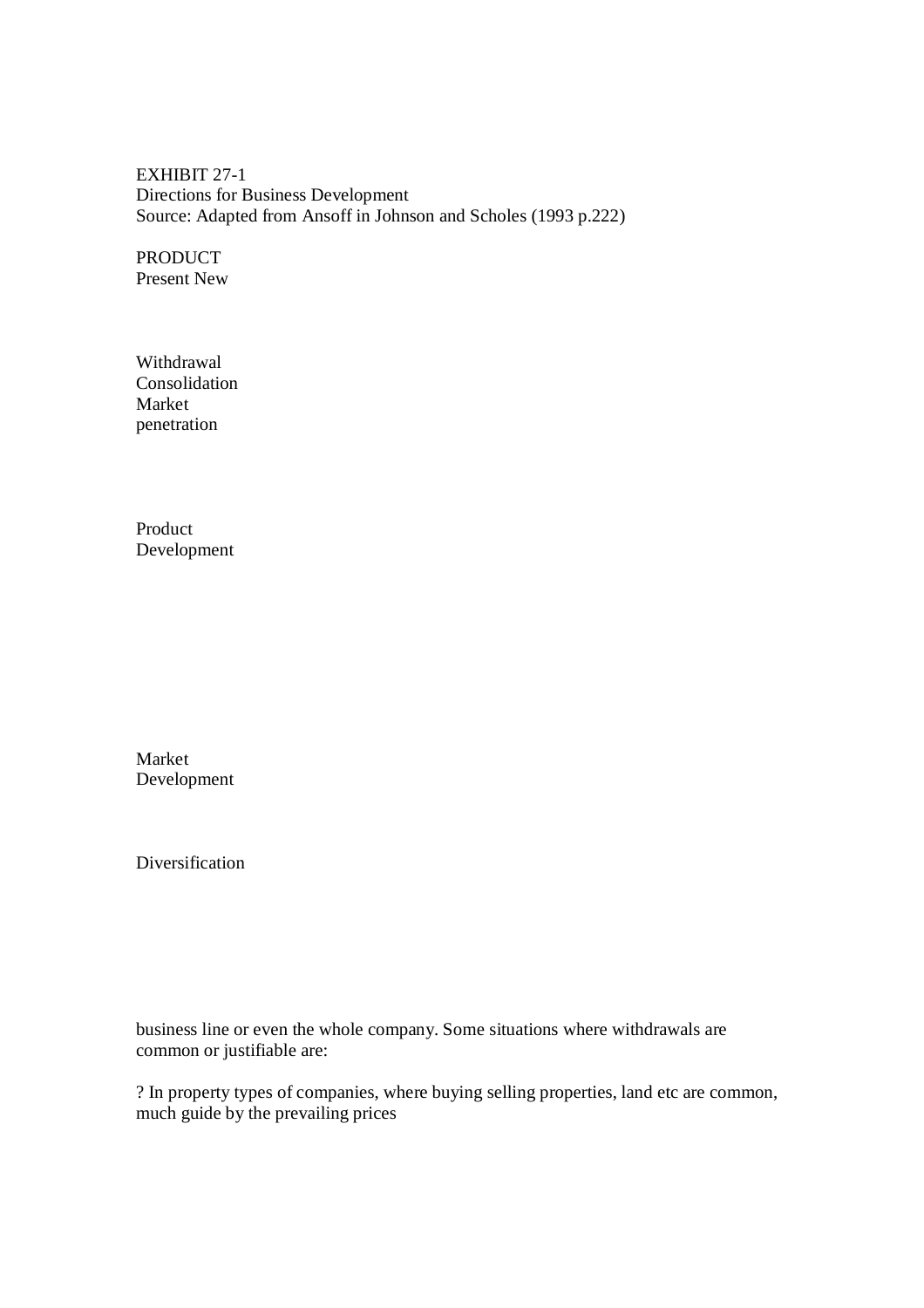? Commodity sector where product prices can fall to non-viable level e.g. petroleum, mining etc, it may be better to mothball the whole operation until a better time

? In some conglomerates, the center may decide on a mix of activities which require emphasis on some and curtailment of others

? In some diverse companies, buying and selling subsidiaries is common in the overall corporate portfolio

? For an entrepreneur who wants to sell off the company to harvest his effort. He can also wait to float the company, which in reality is very difficult

? Unprofitable business may be sold off, killed or licensed out to free management time for better business

? Non-core business may be sold off, and often via Management-buy-out arrangement, to allow the company to focus on their core activities

? An extreme case of withdrawal is to allow the company to be liquidated if it cannot be saved

? A rare case will be sell good business lines to raise cash for some other purposes. Example: Union Carbide had to sell Eveready Batteries to raise cash to pay for compensation following the Ballapur incident in India.

27.1.2 Consolidation

Consolidation means keeping the market share and the activities needed depend on the prevailing market conditions:

? In growing market, to consolidate, the firm should grow with the market. Argument is that if a firm does not grow while the industry is expanding, it will be much more difficult later when the industry has matured. Secondly, if the firm does not grow, it will loose market share which will become disadvantage due to higher cost structure

? In matured market, consolidation requires a firm to defend its market. To this end, it may have to improve its quality, increase marketing activities, achieve productivity gain and build barriers

? In declining market, consolidation may require a firm to buy up ailing competitors ? In a market which is translating from matured to declined, consolidation may be in the form of selling off the operation to get the maximum value

## 27.1.3 Market Penetration

Market penetration simply means to increase the market share for a firm. Strategists believe it is easy to penetrate the market while the market is expanding.3 They also believe that penetration in a static market is difficult unless the market leader slacks. In a declining market, the opportunity to increase business is still there, due to exit of some competitors.

## 27.1.4 Product Development

This method keeps the security of present market, but change or add new products. This seems to be common for companies in consumer products, those good in R & D and those structured on product basis. There is a danger however with this approach. Creating a broad product line can be "expensive, risky and potentially unprofitable." Most new products actually failed, and some do not even made it to the market.4 27.1.5 Market Development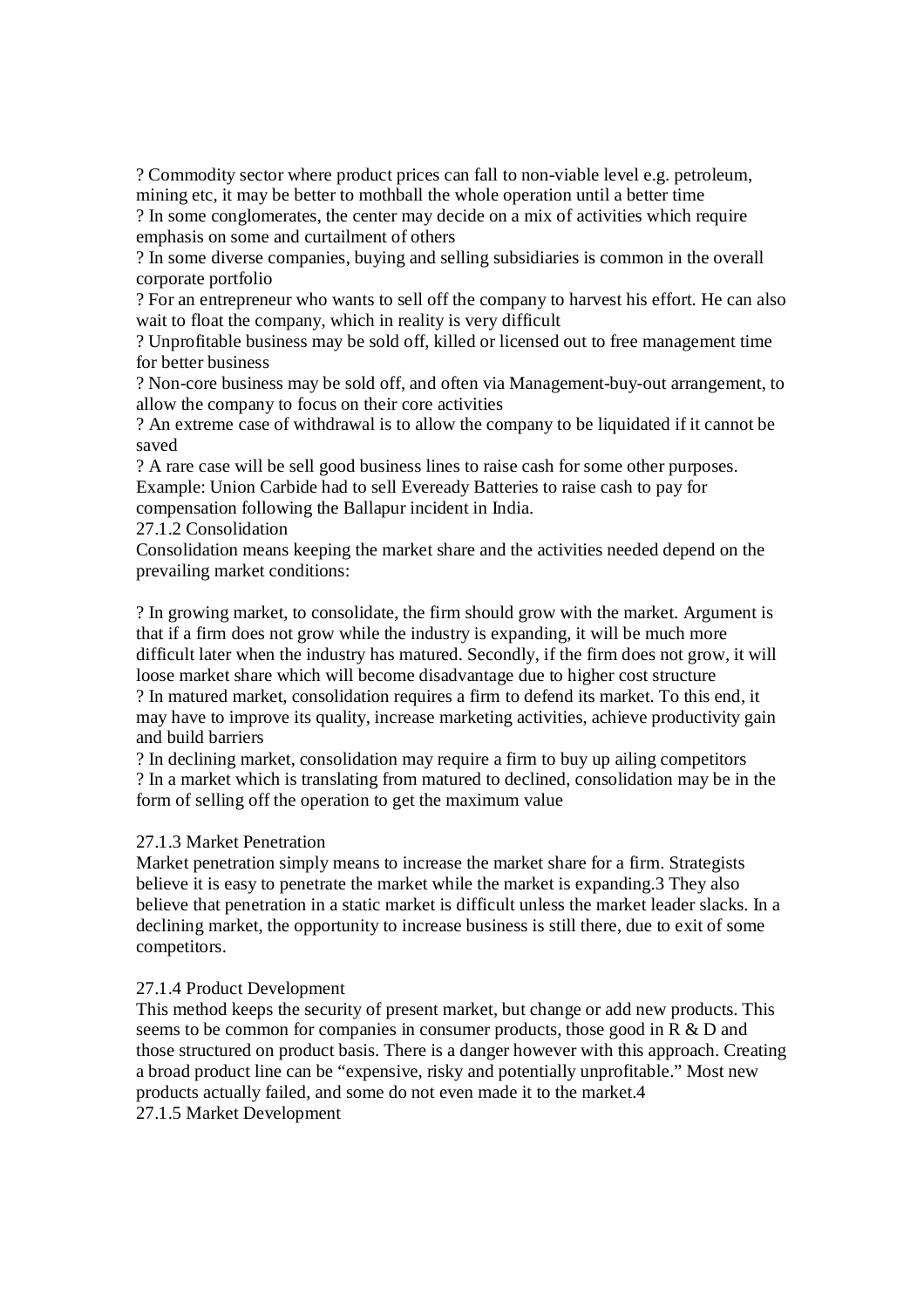Market development maintains the security of its present product but venture into new markets. New markets may be in the form of new market segments, new uses or new geographical areas. Often, market development requires product development at the same time, as variants. Companies that prefer this form of development are:

? Capital intensive companies, which must achieve economy of scale for its products ? Global products that rely on heavy R & D

# 27.1.5 Related Diversification

Related diversification refers to new venture that is still within the broad confines of the industry within which the company operates. An example is, if Nestle decides to go into the bakery business, which is still considered food industry. There are generally three ways related diversification can take place:

? Backward: when a firm gets involved into the input area as well, e.g. raw material ? Forward: when a firm gets involved further forward into the value activities such as transport or distribution

? Horizontal: when a firm gets involved into activities that compete or directly complimentary. Example, when a taxi company decides to operate a bus company as well.

# 27.1.6 Unrelated Diversification

Unrelated diversification refers to a new venture that has no clear relationship to the present product or market. A plantation company getting involved into electronics is an example.

Diversification has been a subject of many study and research. One of the commonly claimed benefits is synergy which occurs in "situations where two or more activities or processes complement each other to the extent that their combined effect is greater than the sum of the parts"5 Empirical evidence however does not support the proposition. Greater emphasis in recent years is placed on improving the value system, linkages, relationship and management of the various parties.

## 27.2 Application in SMEs

# 27.2.1 Survey Findings

All the SMEs surveyed understood the various forms of directional moves a company has to advance its wellbeing. They seemed to learn this from experience, common sense, training and from the business environment. The survey shows that the interviewees apply penetration the most. A few looked into consolidation and diversification. Only a minority considers selling a company to realize a good gain. In fact there were two cases where the entrepreneurs just let their hopeless businesses die a natural death. In both cases, the entrepreneurs could have salvaged some value, if only they could bring themselves to sell their companies.

# 27.2.2 Case Study

Team had been spending three years during startup period just to firm up its footing, before considering anything else. It could not be helped, as a new company is never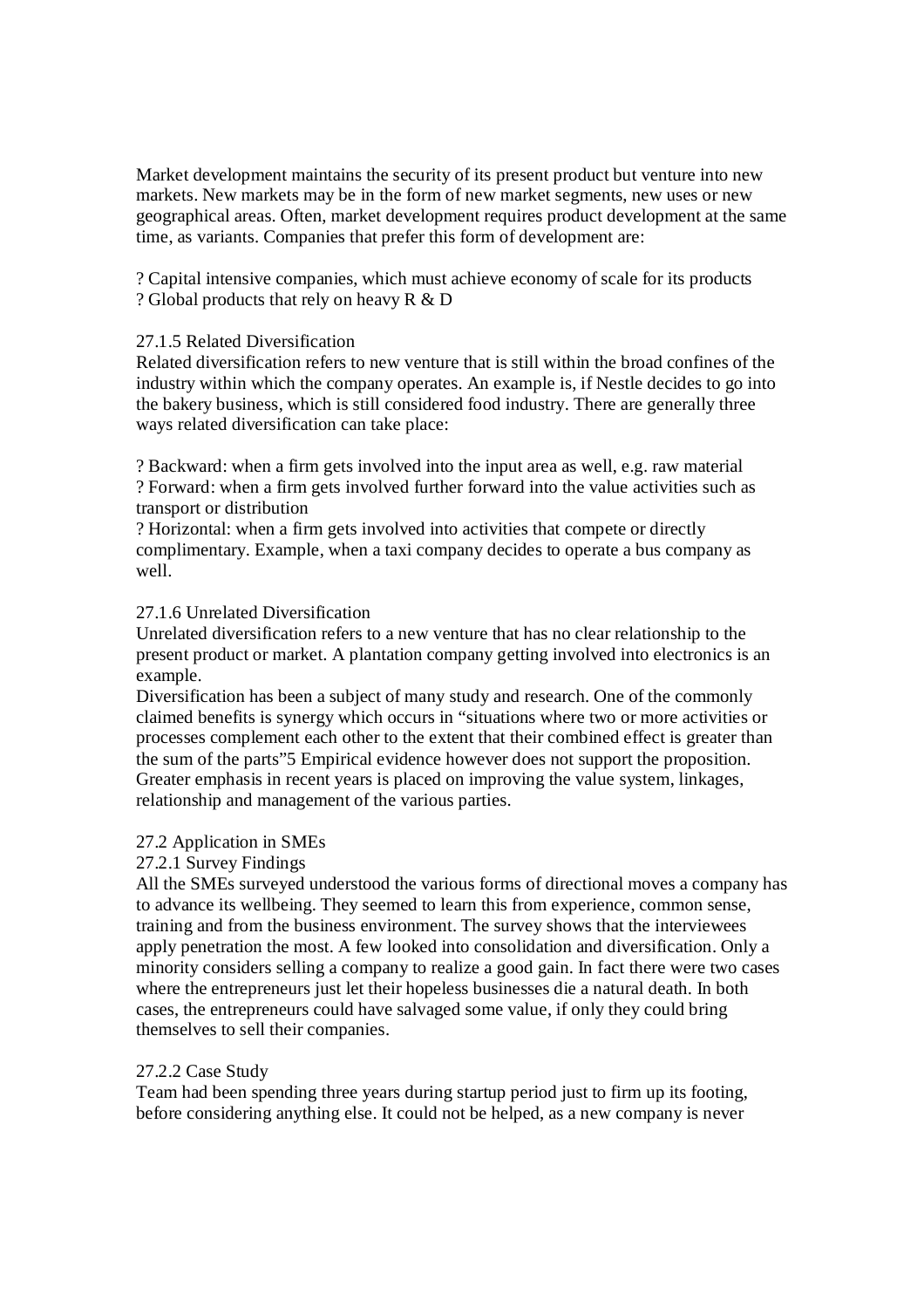capable or credible enough to grow in all directions. Progress was slow and agonizing. In desperation, the company tried diversification. It just took on a new product (chlorine) and started to approach a new industry. It went on to become a winner. This success actually helped the other business lines to build up as well.

# 27.2.3 Views of Business Observers

Only three observers had no prior knowledge of this technique. Most however, agreed that the tool is useful because it offers some logical guide to business development, rather than relying on inspirations or some other non-scientific methods. There may be a reason for the overwhelming optimism of these professionals, as most of them are accountant or bankers who tend to be more comfortable with numbers and things more concrete. Four members reserved their comments.

# 27.3 Chapter Conclusions

Although the matrix offers some firm guidelines on business development, it however should not be taken as the ultimate truth. The case of Team demonstrated that sometimes a different approach may work better.

SMEs, being small, have certain disadvantages. Small size is sometimes perceived as a lack of creditability. There are many real life stories of companies who have problems establishing in their own country, but could do so in a foreign country. Riding on their overseas success, they subsequently become successful in their home market. Perhaps the saying is true that 'prophets are seldom welcome at home.' The moral is therefore: while the theories are good starting points, SMEs should not be afraid to try something different.

# **REFERENCE**

1. Johnson. G. and Scholes. K., Exploring Corporate Strategy, (3rd Ed), Prentice Hall., 1993.

- 2. Lynch. R., Corporate Strategy. Pitman Publishing, London. 1997, p.498
- 3. Ibid., p,500
- 4. Kotler in Johnson and Scholes. Op. Cit., p.226
- 5. Johnson and Scholes. Op. Cit., p.229

CHAPTER 28 EXPANSION METHODS

This is a continuation of the discussions that began in Chapter 27, and will end at next chapter. This chapter explores the supplementary options after a decision is made for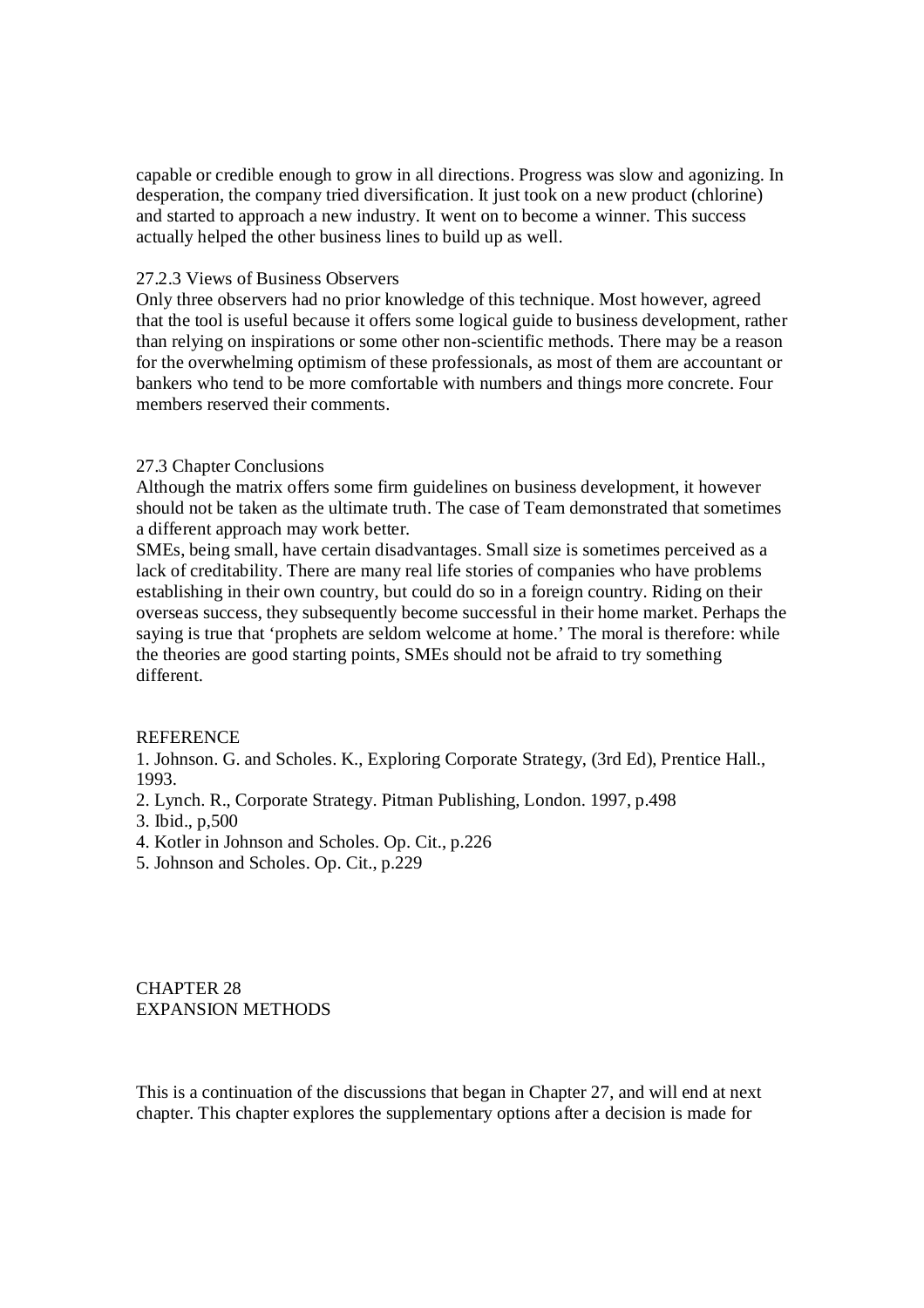business directions. When the direction for development selected is expansion, there are three common methods to realize the chosen strategy. The framework of this chapter is based on that of Exploring Corporate Strategy1 and much of the facts are derived from there.

# 28.1 Concepts and Principles

The three methods to pursue expansion strategies are: a) internal development, b) mergers and acquisition, and c) joint-development and strategic alliances. Lynch provided a matrix to guide the choice of the options. In the matrix, international expansion is also included2 (See Exhibit 28-1). However, the subject will not be discussed in this thesis for being irrelevant to SMEs.

## 28.1.1 Internal Development

This is by far the most common strategy for most companies. Internal development means a firm will use its own resources to expand. This is sometimes also called organic growth. Cash-rich companies try to avoid this method because it requires time to see results. However, there may be no other choice in some situations but to pursue this method. Examples are: 3

? The project is highly technical in design or manufacturing method

? When there is a need to learn up the product or market while

? Launching the products or service

? Small companies with limited finance. Internal development allows the firm to grow at its own pace

? The project is breaking new ground nature

? When a suitable company cannot be acquired, e.g. in Japan

? When a firm wants to avoid cultural shock needed when integrating two firms

EXHIBIT 28-1 Expansion Methods Matrix Source: Lynch (1997 p.504)

Company Inside Outside

Internal development Merger Acquisition Joint venture Alliance Franchise

Exporting Overseas Office Overseas manufacture Multinational operation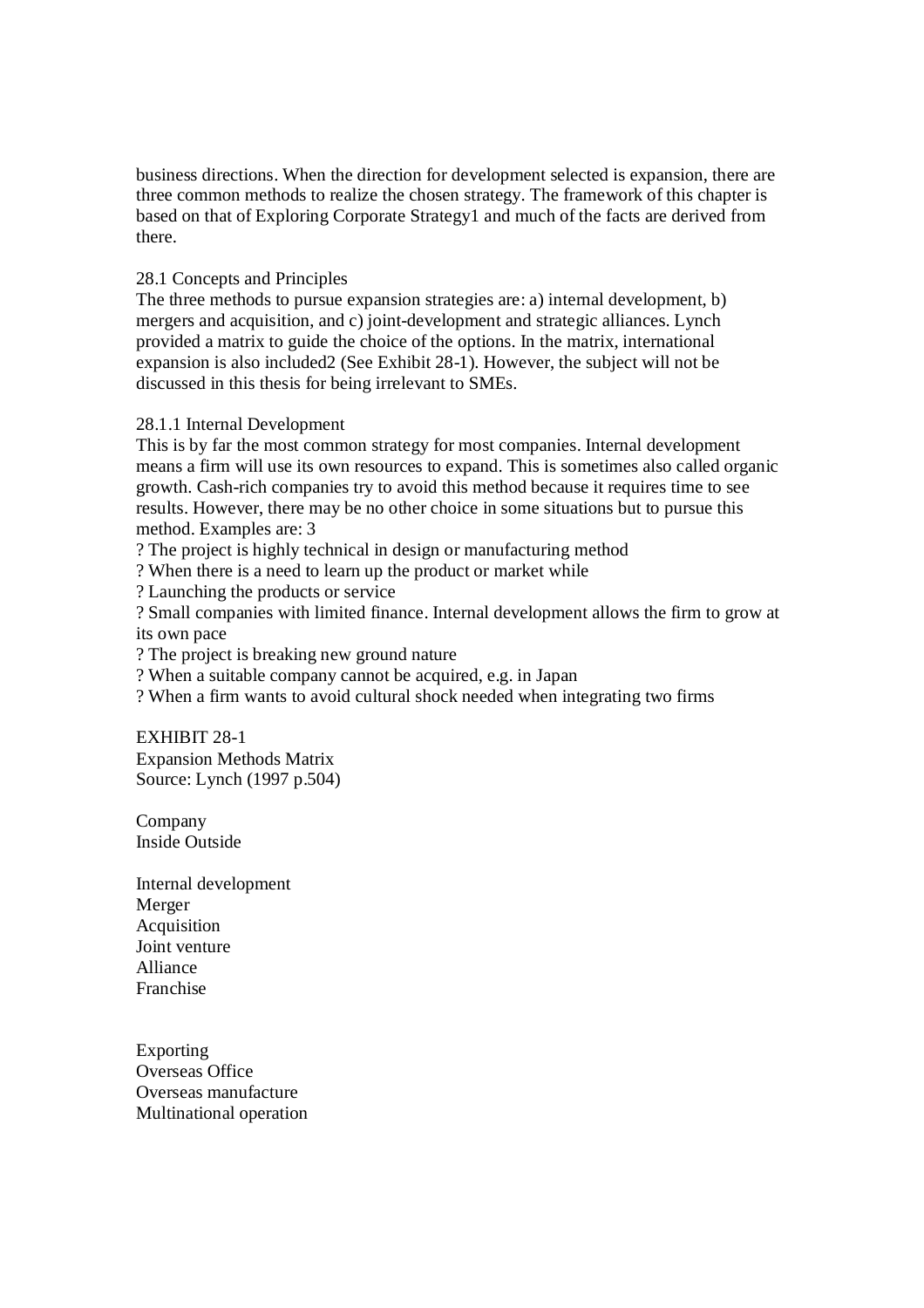# Global operation

Merger Acquisition Joint venture Alliance Franchise Turnkey Licensing

28.1.2 Mergers and Acquisition

Mergers and acquisition had been happening in waves. Example in the UK: 1898-1900, 1926-9, 1967-73, and 1985-7. There are a few obvious advantages with acquisition:4

? Speed. In some industries, the changes in the product and market could be so rapid that the only way to gain entry into a market is via acquisition

? Bridging the lack of a specialized knowledge. All industries have their own peculiarities in the way business is done. Buying up a company allows a firm to possess the needed knowledge

? Minimum disruption to the market. It can avoid a retaliation on pre-empting of the existing players. In fact, for a static or steady market, this is a better way to gain entry into a market

? There could be financial incentives to do so. A company with high PE ratio may be tempted to buy another with low PE ratio, hoping for a overall increase in the share value. In some cases, as have been common in the US, companies are bought cheaply and its assets are stripped and sold piece-meal to realize an attractive profit

? Take advantage of a company deep into the experience curve. This allows the acquiring firm to tap into the advantage immediately

Mergers are similar to acquisition except that both parties come together willingly for mutual benefits, by exploiting synergy or economy of scale etc. Lynch added that mergers usually arise because "neither company has the scale to acquire the other on its own." 5

28.1.3 Joint Development and Strategic Alliance

Since the 70s, companies are finding it harder to cope with the increasingly complex environment alone. Strategic alliances had been explored as a solution. Many varieties of alliances exist in the market place. They may range from the formalized relationship to the informal loose arrangement. Some of these are discussed below: 6

? Joint venture: usual for two or more companies to team up to exploit a certain market, with each partner contributing some strength. This has been a very popular arrangement with the Eastern and Western Europe with the East Europeans contributing land, work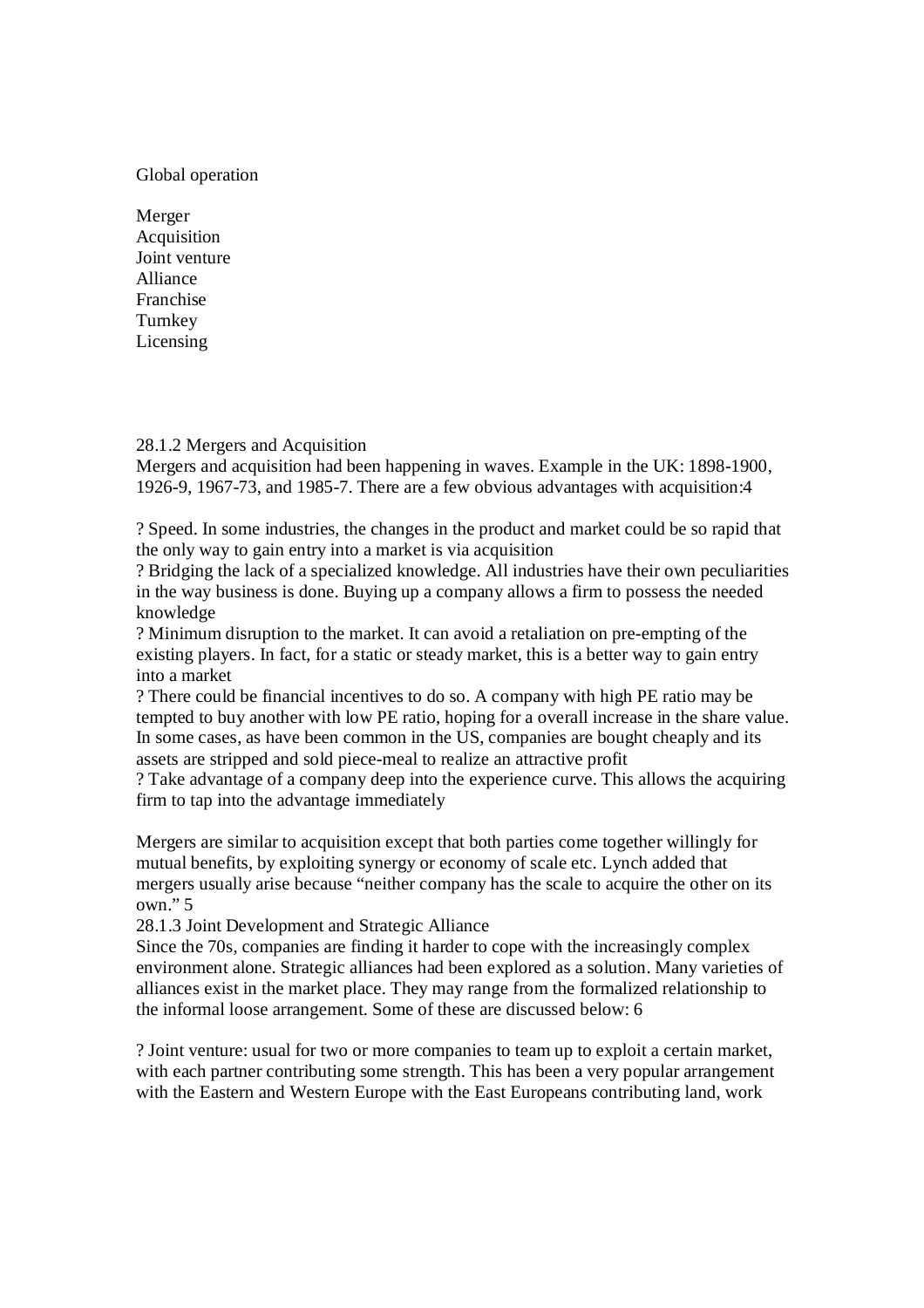force, local market and the West providing technology, finance and sometimes management

? Consortia: usual for infrastructure, project specific venture such as the Eurotunnel, or ongoing mega industries such as Airbus Indutrie

? Network: without a formal relationship but through a "mechanism of mutual advantages and trust"

? Other opportunistic alliances: normally focus around particular ventures or arrangement. Examples are the airline strategic alliances to serve the global market. Such arrangement may involve a simple agreement or formalized by purchase of stock, one sided or mutual

28.1.4 Intermediate Arrangement

There are also other forms of strategic alliances tied up along the value chain or value system. Some of theses are discussed below: 7

? Franchise: McDonalds, Kentucky Fried Chicken and Pizza Hut are operating this way to extend their fast-food restaurant chain worldwide. It is common that the franchise holder provides the venue, the staff and working capital, while the franchiser provides central support such as advertising, product development, business systems and human resource training etc.

? Licensing: quite similar to the franchise arrangement except it tends to be product based. A highly technical or scientific product may be licensed out to be manufactured and marketed by operators in other countries in return for a licensing fee and other forms of payments.

? Subcontract: certain parts of the process or a particular service may be subcontracted out instead of being performed in-housed. Subcontracting is normally contractual in nature, with no ownership of the subcontractors.

As a guide, where assets may be misappropriated, it is better to have formalized, contractual type of arrangements. Where the assets appropriation is unlikely to occur, or trade secrets or advantages are protected by patents, trademarks etc, a looser arrangement is preferred.

## 28.2 Application in SMEs

28.2.1 Survey Findings

The interviewees generally have heard of the various methods explained in the foregoing paragraphs. Strategies alliance does not seem to go down well with the SMEs interviewed. Only 7 out of 50 of the SMEs actively pursue strategic alliance. This phenomenon seems to be common among oriental companies. Mergers and acquisition are also not considered generally. That boils down to internal development as the only preferred methods.

Relating to this issue, acquisition may also be viewed from the other side – being acquired. There was one case of the entrepreneur selling off the entire operation before it failed, which was a smart move. There were, however, at least other five cases of business jeopardy, yet the owners had never allow the thought of selling to cross their minds. This should a point enterprises should be made to accept. It is always better to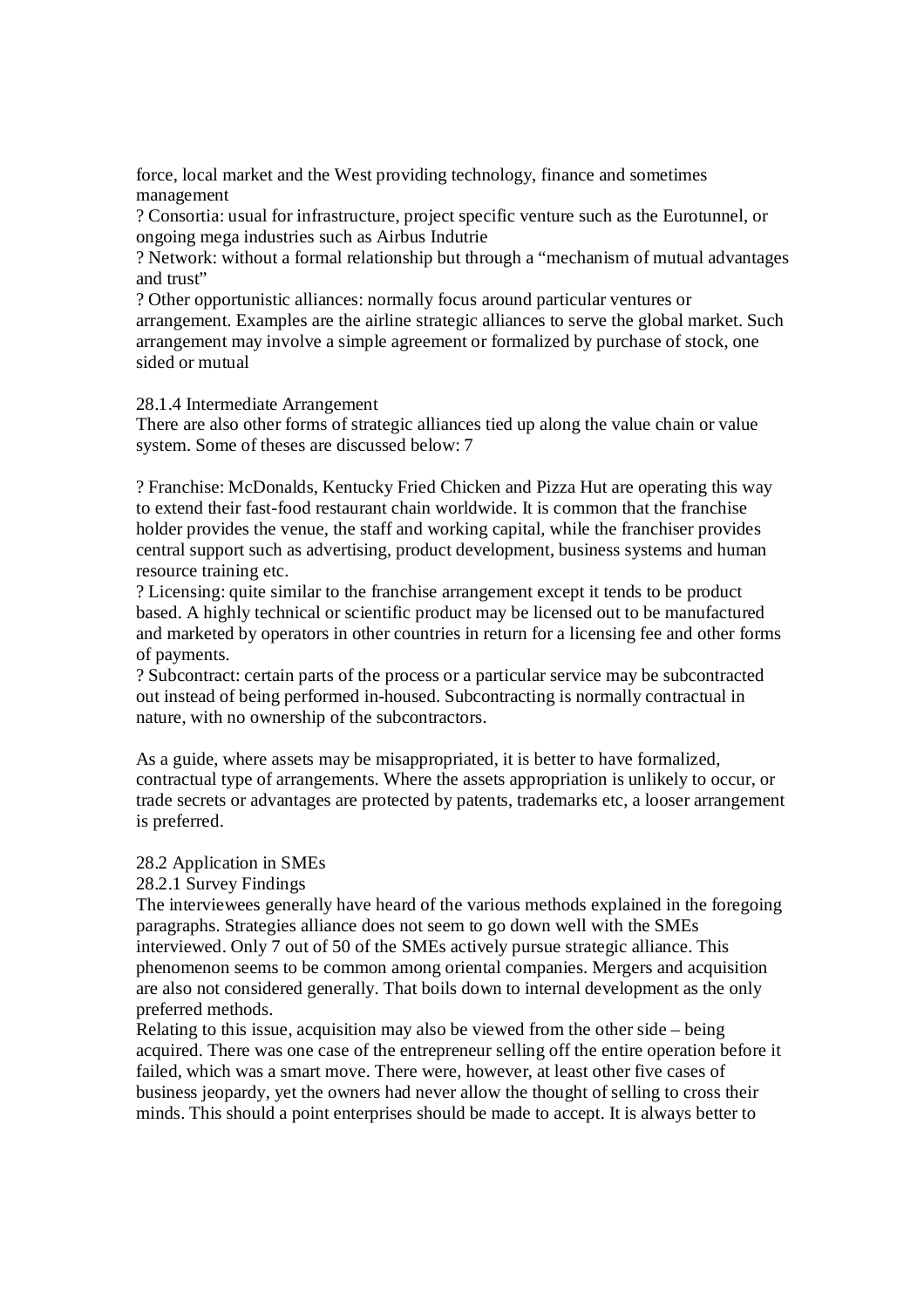salvage something out of a failing business, than to keep one's face and watch the business go up in smoke.

#### 28.2.2 Case Study

Team is a firm believer of strategic alliance. It was decided by the management to overcome the low capitalization problem.

The results after introduction of the alliance scheme (called associate scheme in the company) higher caliber people and firms were attracted to the company. The company in fact had even tried the method of contracting out the manufacture and transport (Benetton's famous method). The re-organized company structure has only a few key managers whose duties are to overall manage the company and support the associates. The sales grew much faster, as a comparison to the past. However, the profit seems to dip probably due to the higher payout needed. In terms of ROCE, it can achieve between 30- 40%, which is considered superior. Substantial risks had been shared, which is visibly appreciated during the current economic downturn. With most other companies forced to sell to the market leader, the company is standing strong.

#### 28.2.3 Views of Business Observers

Generally all the observers agreed that the methods to accomplish expansion are very sensible, and frequently practiced. They expect most of the SMEs to use internal development as the first choice, and strategic alliance as the second. Mergers and acquisitions are less common for SMEs because of financial constraints. The two human resource managers felt that the expected integration problem and possible value destruction are also discouraging factors to consider mergers and acquisitions.

#### 28.3 Chapter Conclusion

Although internal development is the preferred method for expansion among the SMEs, it is not the only way and entrepreneurs should be acquainted with the other options. Strategic alliance to jointly explore new opportunities can be a mutually rewarding. They simply reduce the risks, competition, cost and stress. The views of academics and theorists all hail it a viable route to business success. While the writer and a small fraction of the SMEs interviewed favored exploration of strategic alliances, most SMEs frown at the idea, probably due to fear or distrust.

SMEs are urged to give the various routes a try when the opportunity arises. With experience and proficiency gained, more complex types of strategic alliances can be pursued.

#### **REFERENCE**

- 1. Johnson. G. and Scholes. K., Exploring Corporate Strategy, (3rd Ed), Prentice Hall
- 2. Lynch. R., Corporate Strategy. Pitman Publishing, London. 1997, p.504
- 3. Johnson and Scholes. Op. Cit., pp.231-3
- 4. Ibid, pp. 233-4
- 5. Lynch. Op. Cit., p.505
- 6. Johnson and Scholes. O. Cit., pp.235-8
- 7. Ibid. pp. 238-9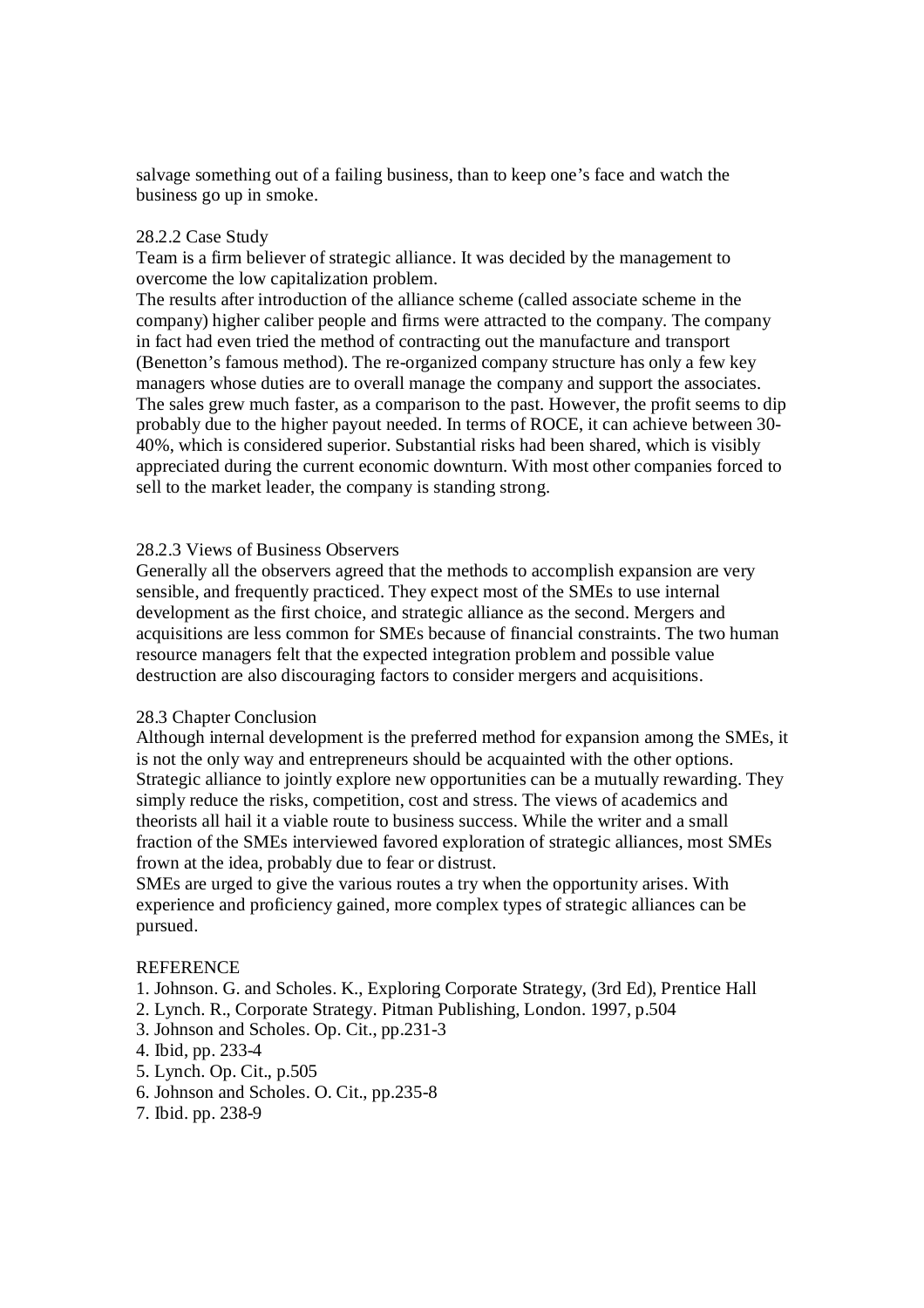# CHAPTER 29 STRATEGIES TOWARDS BUYERS AND SUPPLIERS

The powers of buyers and suppliers from part of the five forces of competition, which in turn determine the attractiveness of an industry. A discussion on strategic management would not be complete without looking into ways to deal with buyers and suppliers powers. This chapter explores some of the available methods with which a firm can apply to reduce its vulnerability when facing powerful buyers and sellers. This chapter draws heavily on Competitive Strategy.1

# 29.1 Buyer Handling Strategies

Buyer management begins with proper selection. There are a few guidelines for selecting good customers that are profitable and yet the firm's capability can be sustained. 29.1.1 Purchasing Needs Relative to a Firm's Capabilities

With this method, a firm should match purchasing needs with its own capabilities. When a firm chooses a buyer who has needs that the firm is in a strong position to supply, a good fit exist. This is how the effect of a firm's capabilities are perceived as really useful. Another advantage is that there are less development work the firm has to do, to exploit and service such customers. To select customer groups, it must first segmentize the market and then review the key factors for success of each group. The customer selection is based mainly on the strategic fit. As for individual customer selection, it is expected to be harder, which invariably requires the assistance of the sales force.

# 29.1.2 Buyer's Growth Potential

Selecting customers with growth potentials make good sense, since most companies expect business growth to cover cost increases or produce better profits. Growth in customers can come from three possibilities: a) the industry is growing as a whole, b) their own customers are growing, and c) they are able to increase their market share. Conversely, customers with negative growth may present the seller with problems at a later stage.

## 29.1.3 Intrinsic Bargaining Power of Buyers

Generally speaking, buyers are relatively weak and not likely to pose a threat if they: ? Purchase only small quantities relative to the firm's capacity. Hence they are not in a bargaining position to negotiate better deals

? Lack qualified alternative source. Example: for some specialized items, it is not easy to get exact equivalents.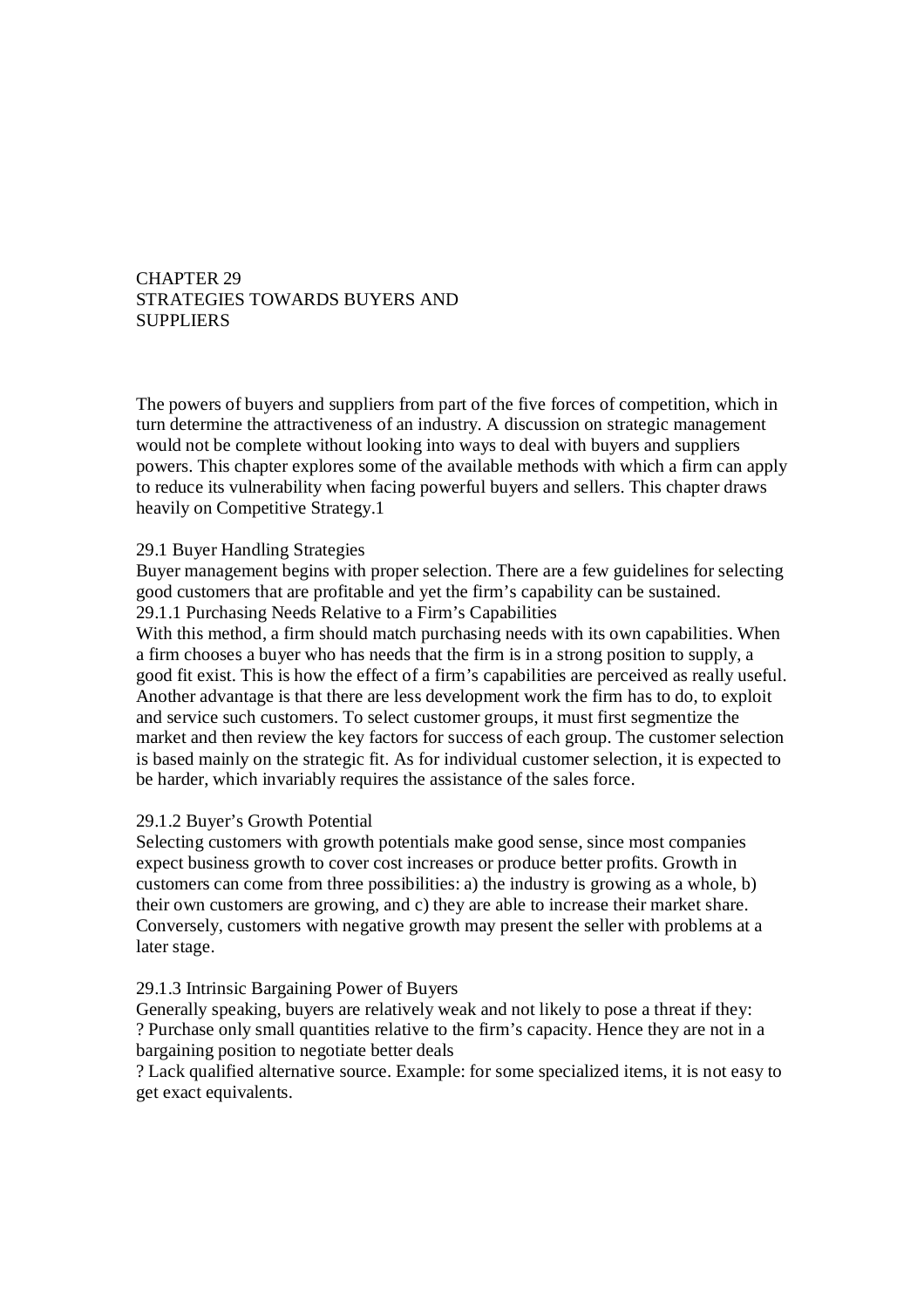? Have to spend much time to shop, transact or negotiate. A buyer may then stick to the current firm because of the hassles

? Lack the capability to integrate backwards. As a result they have to purchase the item from outside

? Have to incur high switching costs such as modification, testing, certification, retrain staff, acquire new equipment, establish new logistical arrangements etc, to facilitate a new source of supply

29.1.4 Price Sensitivity of Buyers

A firm's profitability depends among other things, on the price it sells its products or services. Therefore it pays to understand the circumstances under which a buyer can tolerate higher prices. Some are given below:

? When the cost of the product is a small part of the cost of the buyer's product cost, or purchasing budget

? The penalty for product failure is high relative to its cost

? Effectiveness of the product (or service) can yield major savings or improvement in performance

? The buyer is using a high-quality strategy for his/her products, which the purchased product helps to achieve

? The product in use is custom-designed or differentiated

? The buyer is very profitable, or the extra cost can be readily pass on the cost of final products

? The buyer is ignorant of the existence of substitutes

## 29.1.5 Costs of Servicing Buyers

The costs of servicing buyers can be an important factor that influence profitability. Yet the servicing costs can be quite subtle; and many seemingly profitable deals turn out not to be so. Some factors that increase service costs are given below:

? Small order size. Many cost items relating to processing an order remain the same irrespective of its size. Therefore small order cost much more to process by unit

? Selling through a distributor adds costs in the form of commission, when direct sale is possible

? Short lead times may add cost. It interrupts machine running schedule, thus affecting the economy of scale and add costs

? Irregular order pattern can be costly. Production and logistics cost may escalate as a result

? Shipping (transport) costs can add up to quite a substantial percentage. Therefore it is a factor to consider in pricing

? Selling and after-sales service costs can be substantial. Products that require much canvassing and technical service must carry adequate margin, in order to be profitable ? Requests for customization or modification can add substantial cost over standard offers. A factor must be added to the standard price when asked to do so

29.2 Strategy for Purchasing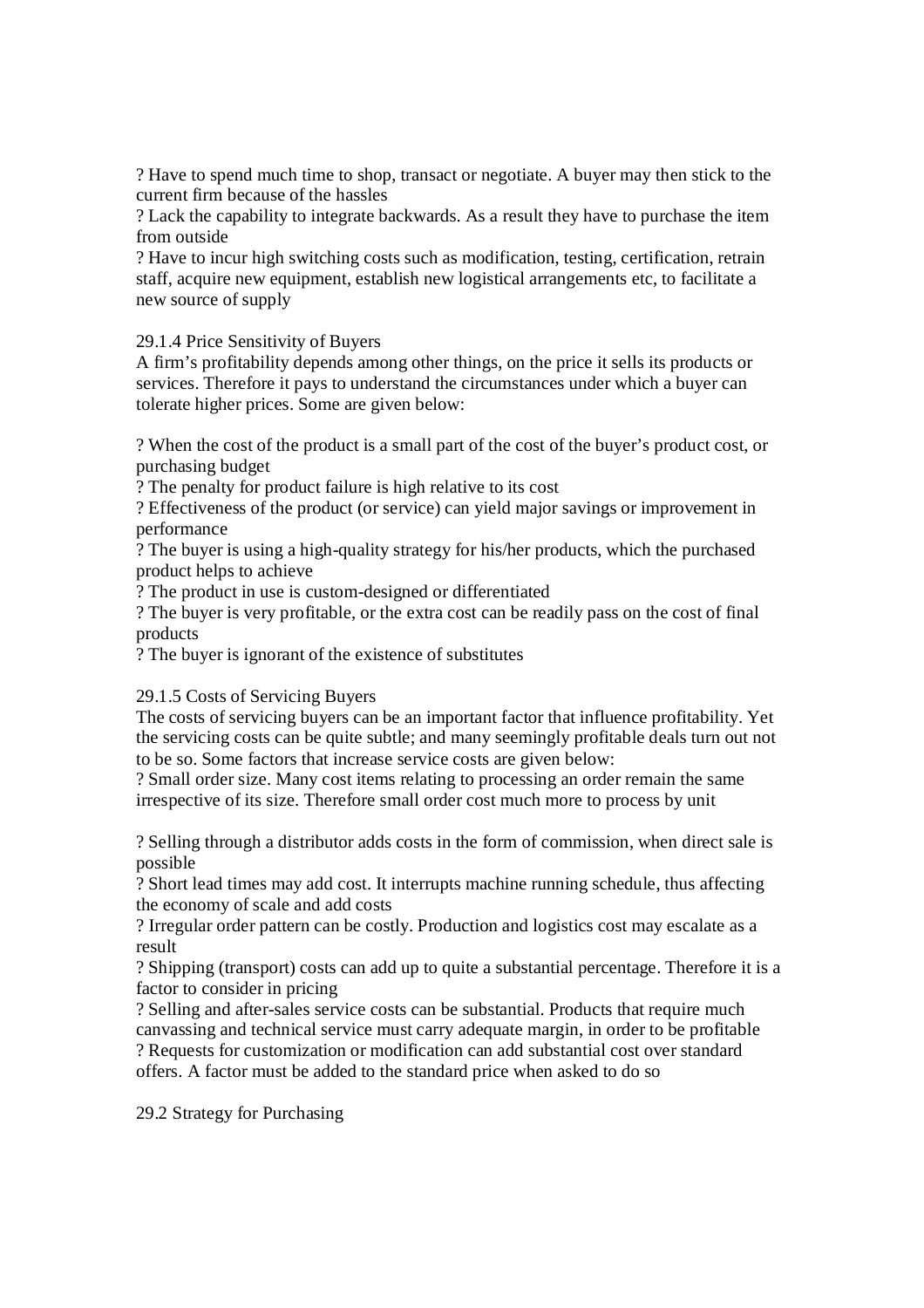There are many purchasing strategies, procedures, and methods that are practiced in the real business world with great success. This chapter explains the more usual ones. A broader framework is first discussed, followed by more specific techniques in Section 29.2.5.

# 29.2.1 Stability and Competitiveness of the Supplier Pool

Under this perspective, a buyer should not only look at the competitiveness of the supplier's prices. From a strategic point of view, the efforts of the supplier in maintaining or improving their competitive position is also important. A weakly positioned supplier may be forced to increase prices or reduce quality, which in turn can cause a spinoff effect on the buyers. To change suppliers, it will also cost the buyer time and money.

# 29.2.2 Optimal Degree of Vertical Integration

A firm must not only be thinking of procuring all inputs from the open market alone. Sometimes it may be cheaper or strategically better to integrate vertically. Example, Petronas, the national petroleum company of Malaysia decided to take over MISC, a shipping company. The rationale was that MISC is making 70% of their profit by shipping LNG of Petronas to Japan. Acquiring the company therefore ensures the service is not being jeopardized in any way. Besides, Petronas can now retain profit in their own group. Of course, not all products and services can be integrated. There are many instances where the inputs just have to be procured; in which case smart purchasing strategies will ensure good returns.

# 29.2.3 Allocation of Purchases among Qualified Suppliers

As a rule, if there is a choice, the purchaser is in a better bargaining position. Therefore, unless it is absolutely necessary, one should not let himself or herself end up with only one supplier. This may not be possible at all times. A good example is the franchiser only. Another example is sole agent for a foreign company. Sole agents are normally prohibited no parallel represent another supplier. Still, business people refused to put all the eggs in one basket. Innovative methods to reduce the vulnerability have sprung up. A franchiser for McDonald may open another shop (using some relatives' names perhaps), representing Pizza Hut. The sole agent for a product line may represent other noncompeting products.

## 29.2.4 Creation of Maximum Leverage with Chosen Suppliers

The principle may actual run contrary to the principle explained above. Creating maximum leverage with a supplier may require the company to place sufficient order in exchange for deeper commitment. This has been a strategy used in the US in 90s, with which the number of vendors were reduced, in return for greater service and sometimes better price. Some companies are reported to even go into vendor training, to help upgrade quality or service capability, which will eventually benefit the company.

## 29.2.5 General Purchasing Tactics

In all the purchasing strategies stated above, some smart purchasing tactics can help bolster effectiveness and results. Some proven ones are:

? Special purchases. Purchases of an item should as far as possible be spread among a few suppliers. This is basically to increase the firm's bargaining position. However, one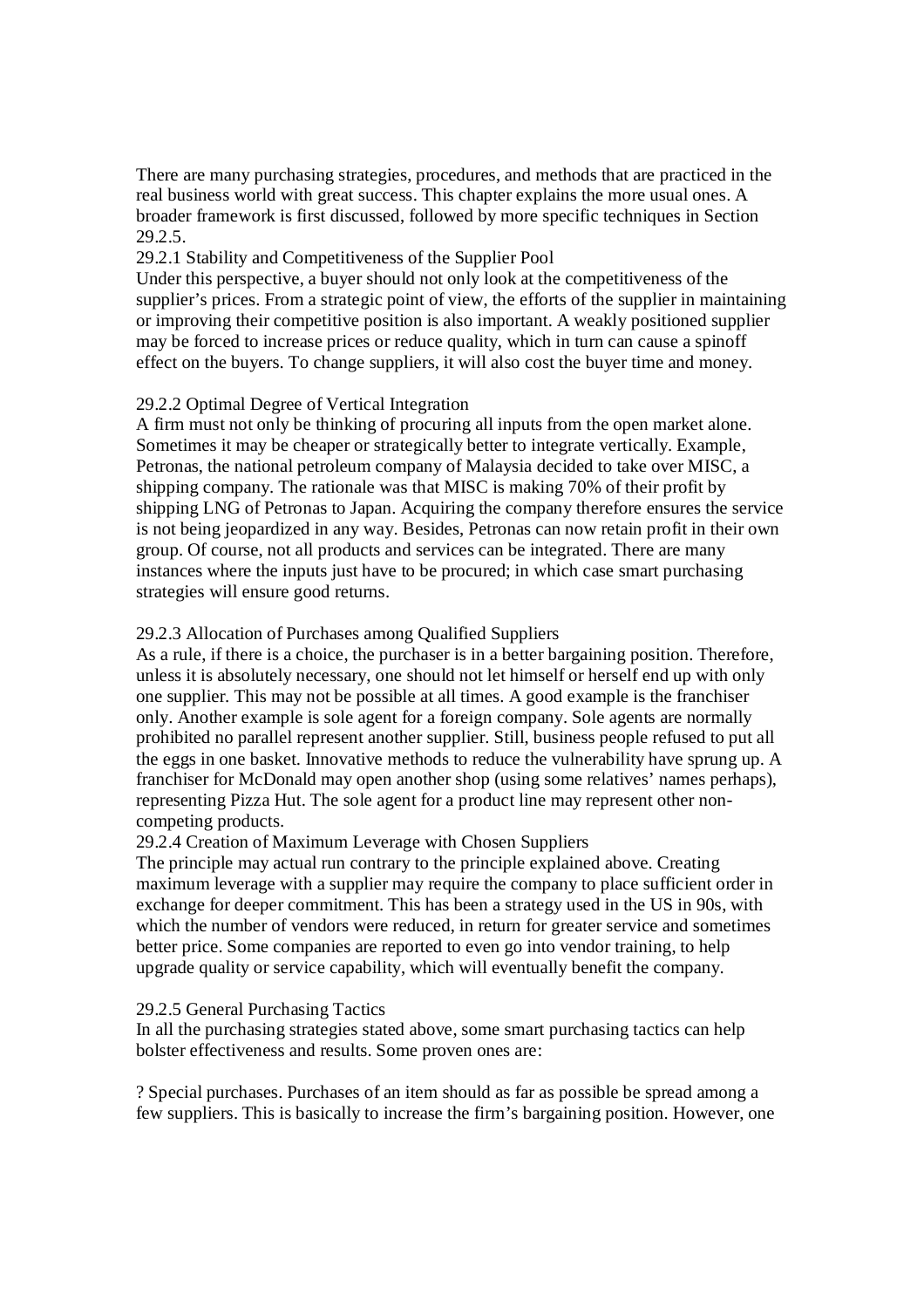should exercise some caution not to spread the purchases too thinly, to the point that no supplier is concerned about losing it. Balancing the two extremes is the key.

? Avoiding switching costs. To apply this principle, a firm should not over-rely on a supplier for engineering assistance or training. Further, it should also resist a supplier's efforts to create a custom-designed system or the installation of specialized ancillary equipment etc. This may not be easy in present-day situation, where many products are so proprietary.

? Encourage alternate sources: It may be a good practice to encourage new suppliers to come into the picture. The writer has seen some special brochures printed by companies explaining their product lines and what raw materials and services are needed in the company. These brochures are placed in the reception area, to be freely taken by visitors. Other companies such as those in the automotive industries have vendor development program to assist small companies to establish themselves to be credible vendors. The canning industry in the UK reportedly encouraged US can makers to set up operation in the UK, when Metalbox was dictating the market in a monopolistic way.

? Promote standardization: In some instances, especially when the buyers have substantial volume to offer, own product specifications reduce suppliers' product differentiation and undercuts the erection of switching costs. Hyper-markets organized many products in their own brand is such an example.

? Create a Threat of Backward Integration: This can be useful when the suppliers are not receptive to normal negotiations. A company that is getting its supply from a local importer may threaten to import directly, fulfilling the role of an importer. Even for proprietary products, this option can be used in the form of parallel imports ? Use of Tapered Integration: This method refers to the arrangement with which the company integrate partially backwards by producing some of an item itself. However, it will continue to purchase some or even the bulk of it from outside suppliers.

29.3 Applications in SMEs

29.3.1 Survey Findings

All the SMEs appreciate the logic to manage the buyers and sellers through some strategies. On buyer management, there is only one SME foolish enough to rely on a single buyer; and the SME was lucky to be sold off before it went bankrupt. All other SMEs have multiple buyers, which is smart management.

On top of that, they apply a range of other strategies (tactics) such as delivering the commitment, providing some differentiation, ensure good services, price competitiveness and maintaining good relationship with the buyers. The Indonesian SMEs admitted that they even have to resort to bribery to keep a buyer happy, which is more likely a norm in that country.

On supplier management, only a few of the SMEs surveyed are stuck with a single supplier. For those cases, the arrangement is perpetuated through contracts, relationship and delivering performance level expected. Some also try expansion into approved unrelated business lines to ensure their income stream is not being jeopardized with the loss of agency.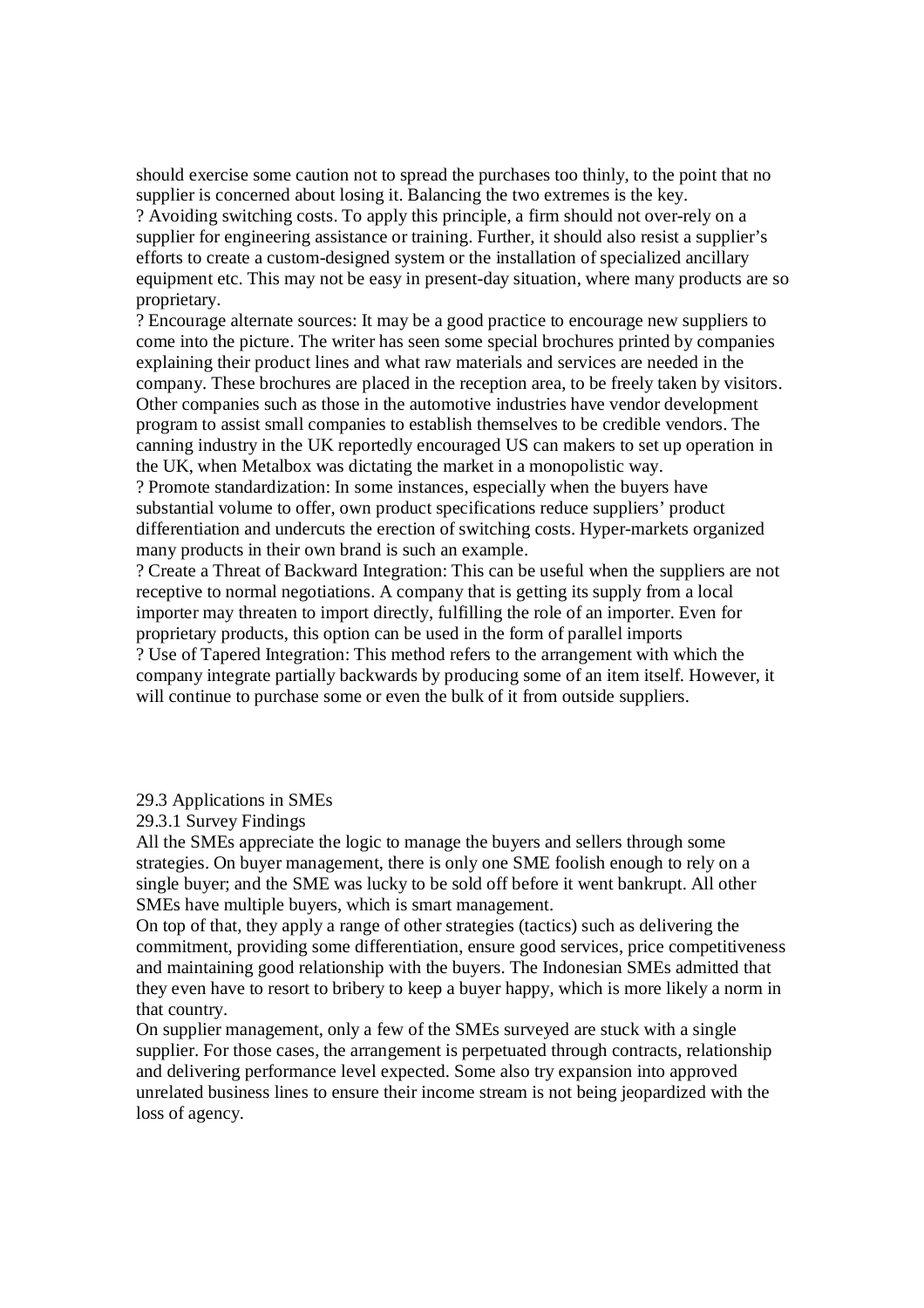# 29.3.2 Case Study

Team started out as a sole distributor of an American company for Malaysia. The agency was lost four years later, due to disagreement and mind chemistry between a new principal representative and a Team partner. Sparing the details, it was hardship of the aftermath. It took two to three years to repair the damage. Today, the company does not act for anyone on an exclusive basis to prevent a repeat of the history. As for customers, Team always had a multiple customer approach, never to put it entire fate on one or two huge customers. The downside of this phobia is that the managers unconsciously avoid the major accounts. With mostly average-sized accounts in its stable, the profitability cannot be substantially improved.

## 29.3.3 Views of Business Observers

The observers find the strategies interesting and in fact express admiration that strategic management can be so relevant. They would advise their SME friends to learn up the techniques.

#### 29.4 Chapter Conclusions

Buyers and sellers are part of the industry structural analysis, which determine the profitability and competitiveness of a firm. When threatened by the power of sellers or buyers, something must be done before it becomes too late. In the first place, when one considers to get into business, he/she should avoid getting into such a situation without some firm assurances of continued business such as a contract.

#### **REFERENCE**

1. Porter. M.E., Competitive Strategy. The Free Press, New York. 1980.

CHAPTER 30 RIVAL-DRIVEN STRATEGIES

Of the five forces that determine a firm's competitiveness, its direct rivals are usually the most menacing. Therefore in business, it is often referred to as warfare. To survive, a firm always finds itself having to strategize by watching its competitors. This chapter suggests some strategies a firm can use in dealing with its direct competitors. The framework and much of the materials are based on the works of Johnson and Scholes.1

## 30.1 Concept and Principles

The two broad strategies a firm has in dealing with its competitors are either offensive or defensive. Of which, offensive is normally preferred, as the adept goes: "The best defense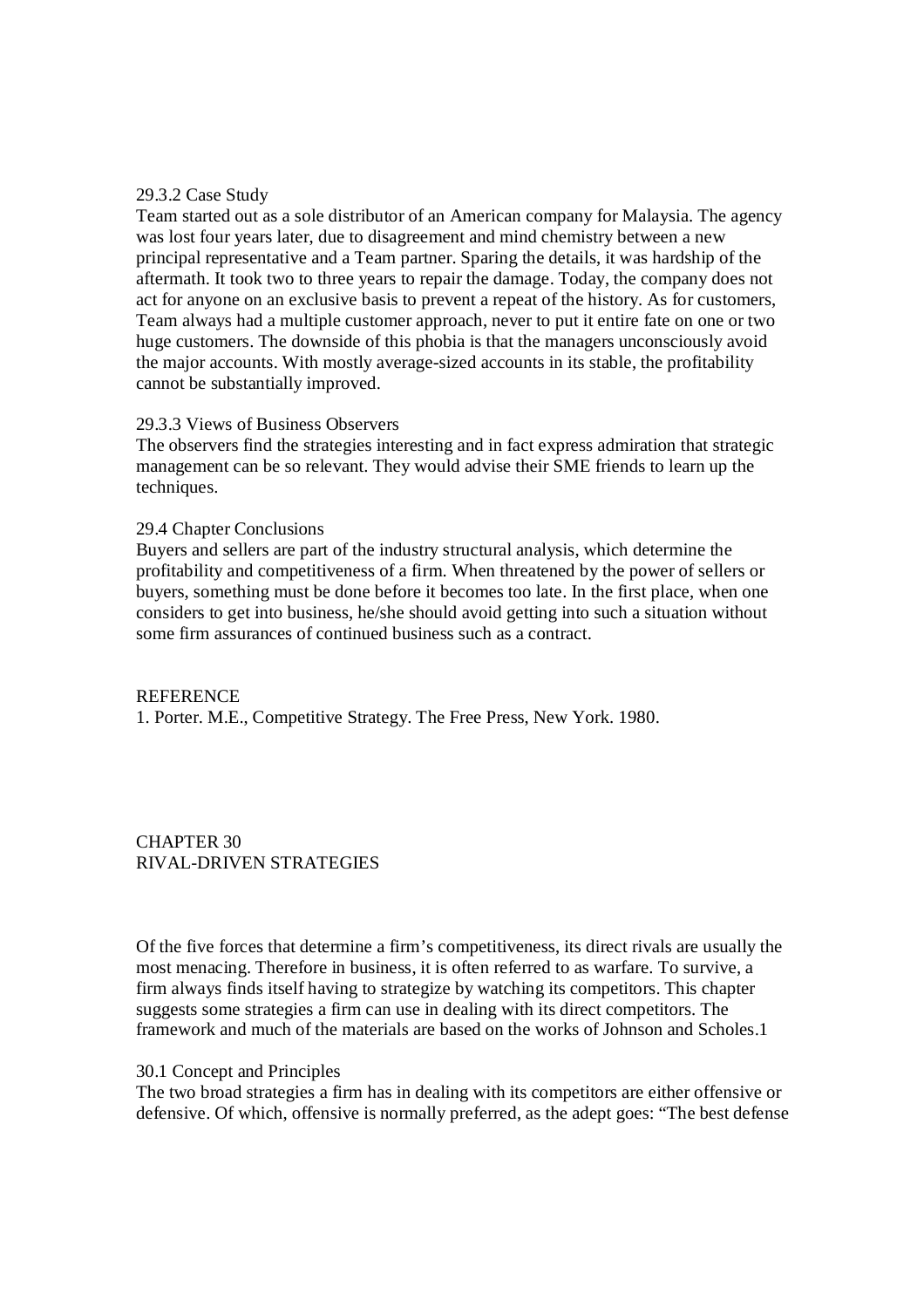is offence." Thomson and Strickland added: "Competitive advantage is nearly always achieved by successful offensive strategic moves; defensive strategies can protect competitive advantage but rarely are the basis for achieving competitive advantage." 2 Six offensive strategies followed by the defensive strategy are discussed in the following paragraphs. Offensive strategies are particularly important for two reason: 3

? To understand the strategies competitors may undertake

? To assist in planning appropriate counter-measures

# 30.1.1 Matching or Exceeding Competitor Strength

This is a direct reference to the concept of building competitive advantage. This method will firstly allow gaining of market share by out-competing weaker rivals. Secondly, it helps to narrow up the gap with a stronger rival, and allow the firm to compete more on equal footing. Capability building can aim at low cost, differentiation or focus. There are disadvantages too as this method involves direct challenging with strengths of competitors. It could turn out to be severe resource draining with slow gains. The strategy then becomes a war of attrition in which the stronger one financially will win. Lynch particularly caution attacking a market leader as a high risk strategy, because of the strength of such a competitor. 4

# 30.1.2 Capitalize on Competitor Weaknesses

This method involves directing competitive attention to the weaknesses of rivals. By competitor's weaknesses, it could mean any of the following:

- ? A neglected geographical region
- ? A neglected segment of the market
- ? An inferior product line
- ? Poor service
- ? Weak brand recognition
- ? Some unfulfilled market segments

Thomson and Strickland felt that this method stands a better chance of succeeding than directly challenging competitor strengths. 5

## 30.1.3 Multi-frontal Attack

By this method it means a firm may attack the market with a combination of advantages and appeals to the customers. Example: price cuts, increased advertising, new product introduction, free samples, coupons, in-store promotions, rebates etc, all at the same time. The purpose of this method is to throw a rival off-balance, forcing it into confusion, panic and scrambling. It also aims to gain a sizeable chunk of a rival's market quickly, thus threatening their viability.

## 30.1.4 End-run Offensives

This is sometimes called franking by the marketing people. Essentially, it seeks to avoid head-on clash with the market leaders. "It maneuver around competitors and be the first to enter unoccupied market territories." 6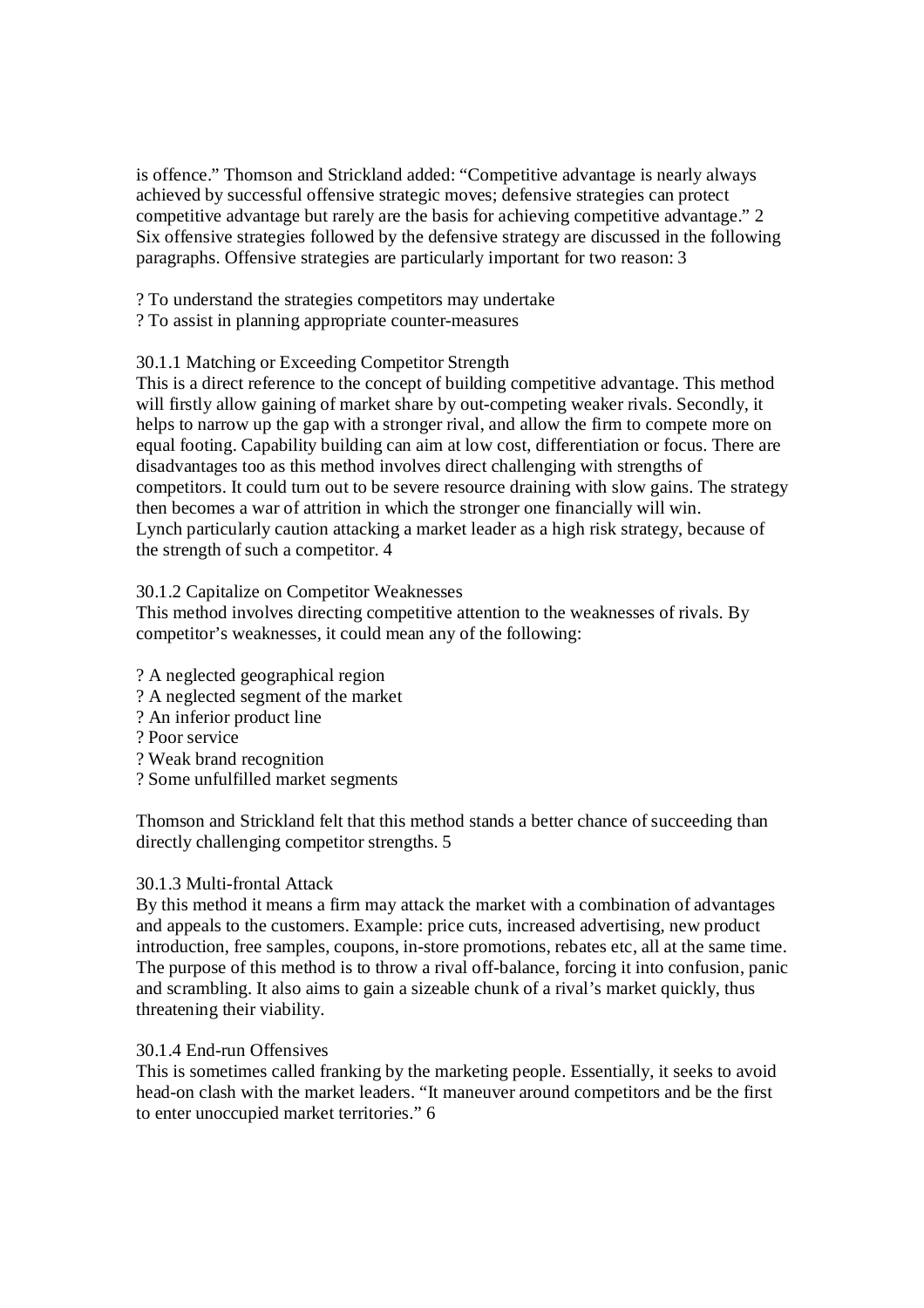An example is to move aggressively into geographical areas where there is no strong competitive presence. Another example is to develop new features of products or get into new technology ahead of the rivals. End-run offensive forces the competitors to play catch-up.

# 30.1.5 Preemptive Strikes

This is quite similar to end-run offensive, where a firm moves first to secure an advantageous position, thus foreclosing or discouraging to a rival to do the same time. Some examples are

? Expand production capacity well ahead of market demand

? Tie up the best material sources

- ? Secure the best geographical locations
- ? Obtaining the business of the best and most lucrative customers
- ? Create a psychological image in the minds of the customers

? Secure the best distributors in an area

Many well-known companies have done that ver successfully. Debeers in diamond trade, Dupong in Titanim oxides. 7 The one thing to remember is that one does not have to totally block rivals from following or copying; it merely needs to give the firm a 'prime' position.

## 30.1.6 Guerrilla Attack

This form of strategy is best suited to small firms who have "neither the resources nor the market visibility to mount a full-fledged attack on industry leaders. 8

A guerrilla attack uses the hit-and-run principle to "selectively attacking where and when an underdog can temporarily exploit the situation to its own advantage." 9 There are some suggestions given below:

? Go after customers that are not important to the rival

? Pick customers who are not very loyal to the rival

? Focus on areas where the rivals are overextending themselves to the point of slacking in service

? Catch some odd orders which the rival may miss

? Slam rivals with legal proceedings should they use unethical tactics

# 30.1.7 Defensive Strategies

It is all very comforting to think of attacking others and reaping new businesses. In the real world, the competitors are also thinking of the same thing. All firms are therefore subject to challenges from rivals. They may be new entrants in the industry or established firms. The purpose of defensive strategy is to lower the risk of being attacked, weaken the impact of any attack that occurs, and influence challengers to aim their efforts at other rivals. Some suggestions by Porter10 are:

? Close off vacant niches and gaps

? Introduce products close to the rivals

? Keep price low, at least temporarily

? Tie up distributors exclusively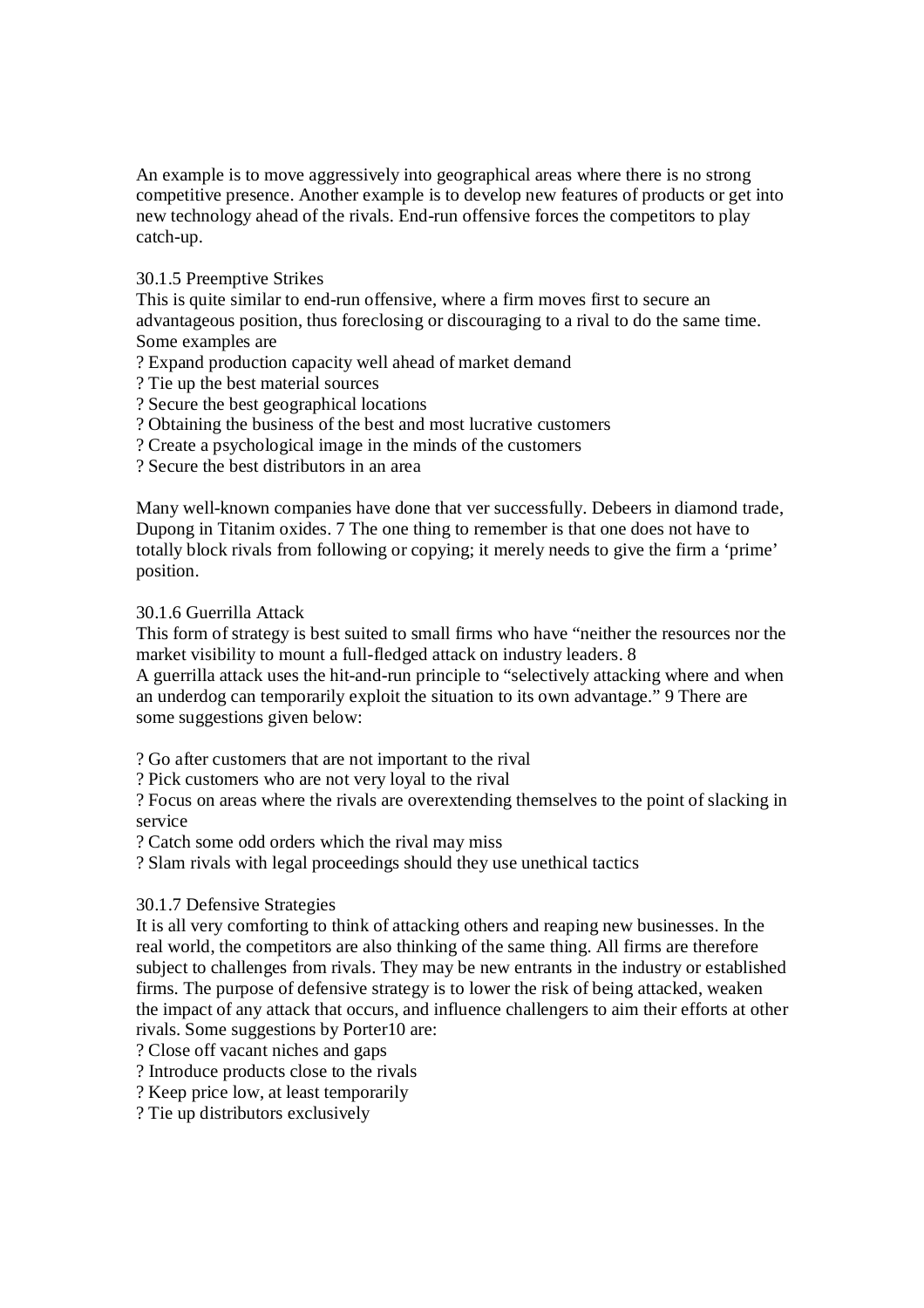- ? Matching the offers by rivals
- ? Protect proprietary know-how
- ? Purchase up critical raws
- ? Signal to the rival that retaliation will be strong if attacked

## 30.2 Application to SMEs

# 30.2.1 Survey Findings

All the SMEs understand the need to defend their business and if possible gain new businesses. Only 30% of the SMEs surveyed are aggressively involved in offense, mainly due to the intense need to cover cost or as part of the strategic plan to grow. The other 70% are preoccupied with defense due to increasing competitive pressure. They cannot reverse the position, because they do not have much of core competence that they can rely on to attack.

# 30.2.2 Case Study

Team applies rival-based strategies a lot in building a place in the market. In the past, the strategy was more on the defensive than offensive. In the last two years, with more manpower, the company is involved with more offensive work now, partly because of the need to cover rising costs. Defensive strategies are needed just like anywhere else, as there is no way to stop competitors knocking on customers' doors. By any large, the company gained more accounts than losing them in the last 12 years, with a compounded 20% growth per year.

## 30.2.3 Views of Business Observers

The observers were surprised that warfare methods are being used for strategic management. Nevertheless, they agreed that the information is useful; an that SMEs should understand it to apply it as the situation dictates. In their views, nothing is more menacing than the direct rivals in business. If there is no firm direction or method to handle competitors, it is likely going to a war unprepared. Heavy casualties are naturally expected.

### 30.3 Chapter Conclusions

It is therefore clear that SMEs like any other business entities must possess the knowledge to handle competitors. Pretending that they are not there would not help the situation. While in many situations it is better to remain status quo or operate with a certain understanding among rival firms, the options of offense can defense must always be on standby. That makes the need for warfare tactic all the more necessary. **REFERENCE** 

1. Thomson. A., and Strickland. A. J. Strategic Management. Irvin, USA. 1996,

- 2. Ibid., p. 134
- 3. Lynch. R., Corporate Strategy. Pitman Publishing, London. 1997, p.174
- 4. Ibid., p.174
- 5. Thomson and Strickland. Op. Cit., p.137
- 6. Ibid., p. 138
- 7. Ibid., p.139
- 8. Ibid., p. 138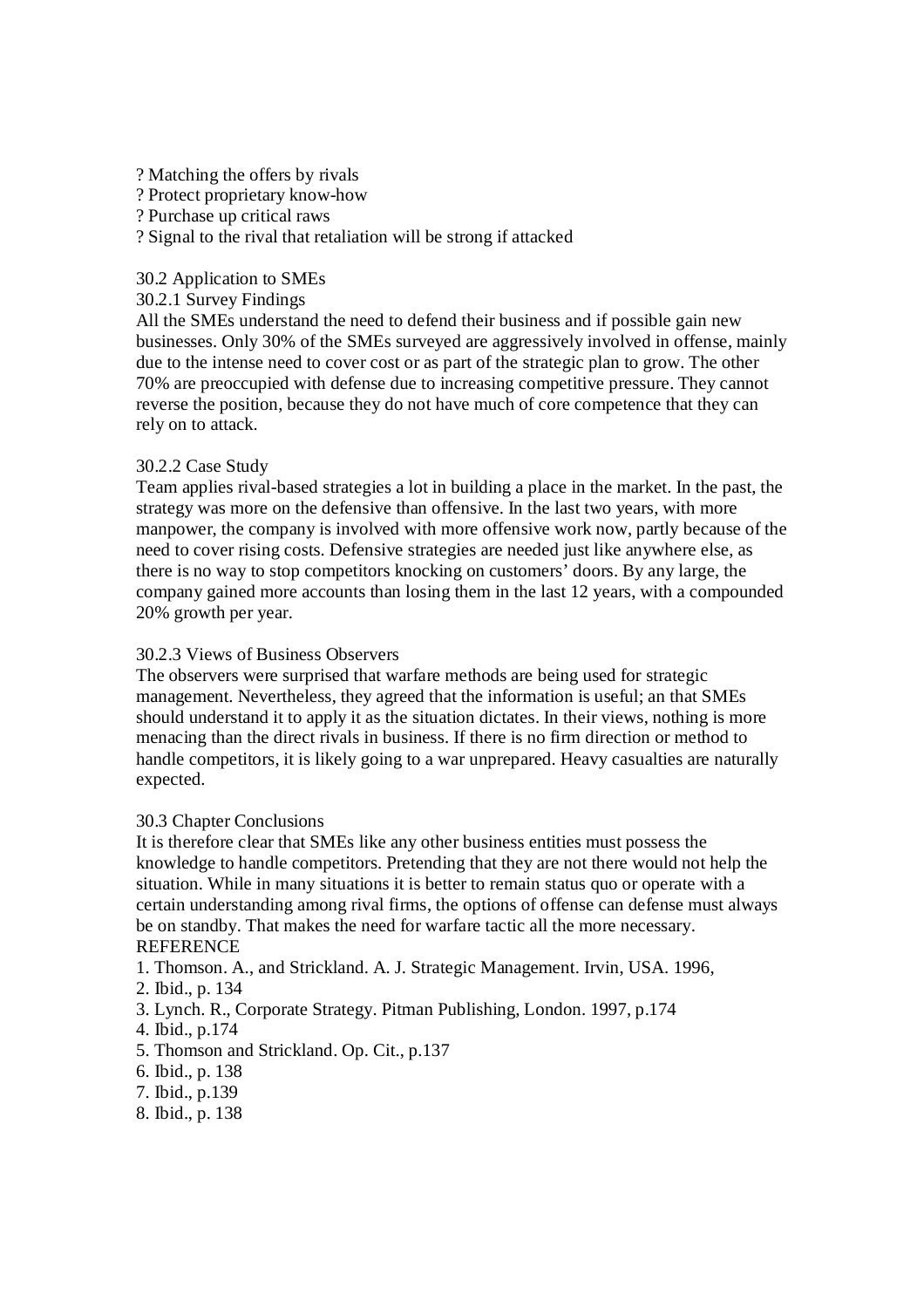9. Ibid 10. Ibid., p. 141 11. Porter. M.E., Competitive Strategy. The Free Press, New York. 1980., p.35 12. Source: Johnson. G. and Scholes. K., Exploring Corporate Strategy, (3rd Ed), Prentice Hall 13. Porter. Op. Cit., p.38 14. Ibid, Op. Cit., 43 15. Ries. A., and Trout. J., Positioning: The Battle for Your Mind. McGraw Hill. 1996

# CHAPTER 31 THREAT-DRIVEN STRATEGIES

So far, strategies seem to be all good news: capitalizing on opportunities, or building capabilities to drive the company forward. This is hardly the true picture. Besides looking forward, a company must also look for possible pitfalls, threats and crisis to avoid. Otherwise strategic planning is not complete. This chapter looks into the key threats, pinpoint sources and finding suitable strategies to deal with them.

31.1 Concepts and Principles

Threats may arise from the broad environment, the activities and behavior of competitors and customers. They are also brought about by the actions of the company or its strategies; in other words, self-inflicted. A good example is an overly ambitious strategy ended in heavy losses that the company can ill-afford. A firm can identify threats by examining the various analyses given in Chapters  $4 - 8$  and  $10 - 18$ . In fact, the list can come up to be very long; more that a normal company can handle. The strategies relating to threats are either to avoid them or provide contingency plans to handle them as they occur. Avoiding threats may mean not incurring unnecessary risk through ignorance, over-ambition or simply being hard-headed.

31.1.1 Insurable Risks and Proper Housekeeping

There are many common risks that can be managed through insurance policies or proper housekeeping. Examples:

? Taking the necessary insurance policies to cover the fire, burglary, infidelity, key people accidents, hospitalization, industrial accidents, product liability, product damage in transit etc. Any of such incidents can be devastating to a company's liability and financial position. Companies heavily involved with foreign trade and investments, should also consider hedging their fund flows etc.

? Protecting key business information against fire, computer system data corruption, industrial espionage or other acts-for-god calamities. Accounts and other financial statements should be duplicated in and kept in a fire-proofed safe or better still, in a different premise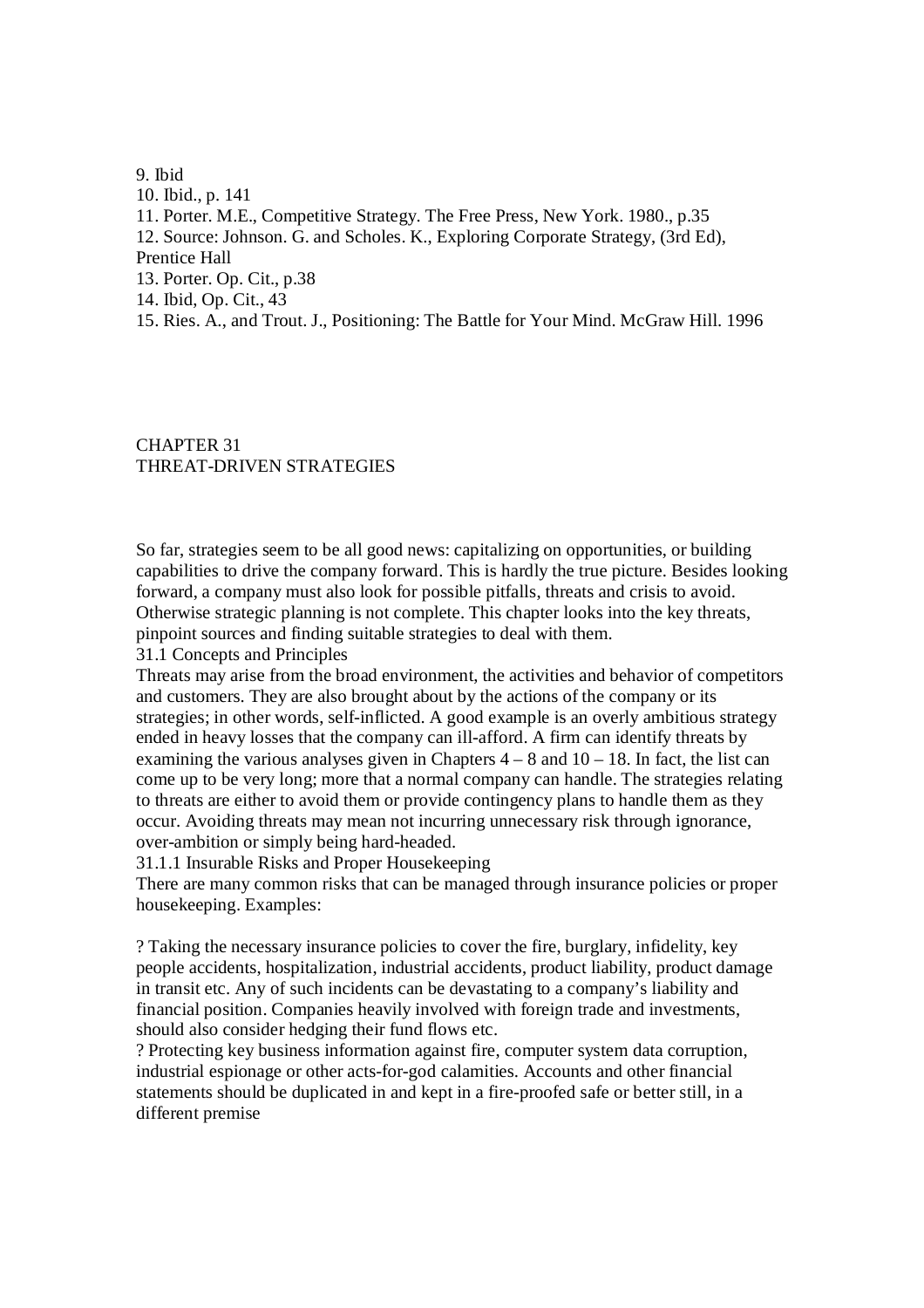? Although insurances make good for losses in a fire etc., they are seldom adequate to fully compensate for new facilities and inconveniences sustained. Therefore some proper housekeeping should be undertaken to avoid causing and sabotage. Some companies prohibiting more than two key members on the same flight is such a measure.

# 31.1.2 Other Risks

Many types of risks are directly relating to environmental uncertainties or a misjudgment on the part of the company. Most of these are not insurable. In fact the chances for their occurrence are not great. The only problem is that if they do occur, serious difficulties would be created for the company. Therefore good strategic planning should include planning for such mishaps through contingency plans. "Very simply, contingency plans are preparations to take specific actions when an event or condition not planned for in the formal planning process actually does take place."1

As mentioned earlier, the list of probable problems and threats can be very long. It is almost impossible to provide answers to all. It calls for a framework on what needs to be catered for and what not to.

## EXHIBIT 31-1

Alert System Matrix Environmental Issues Source: Anthony (1991 p.39)

IMPACT ON FIRM

High Priority

Medium Priority

Low Priority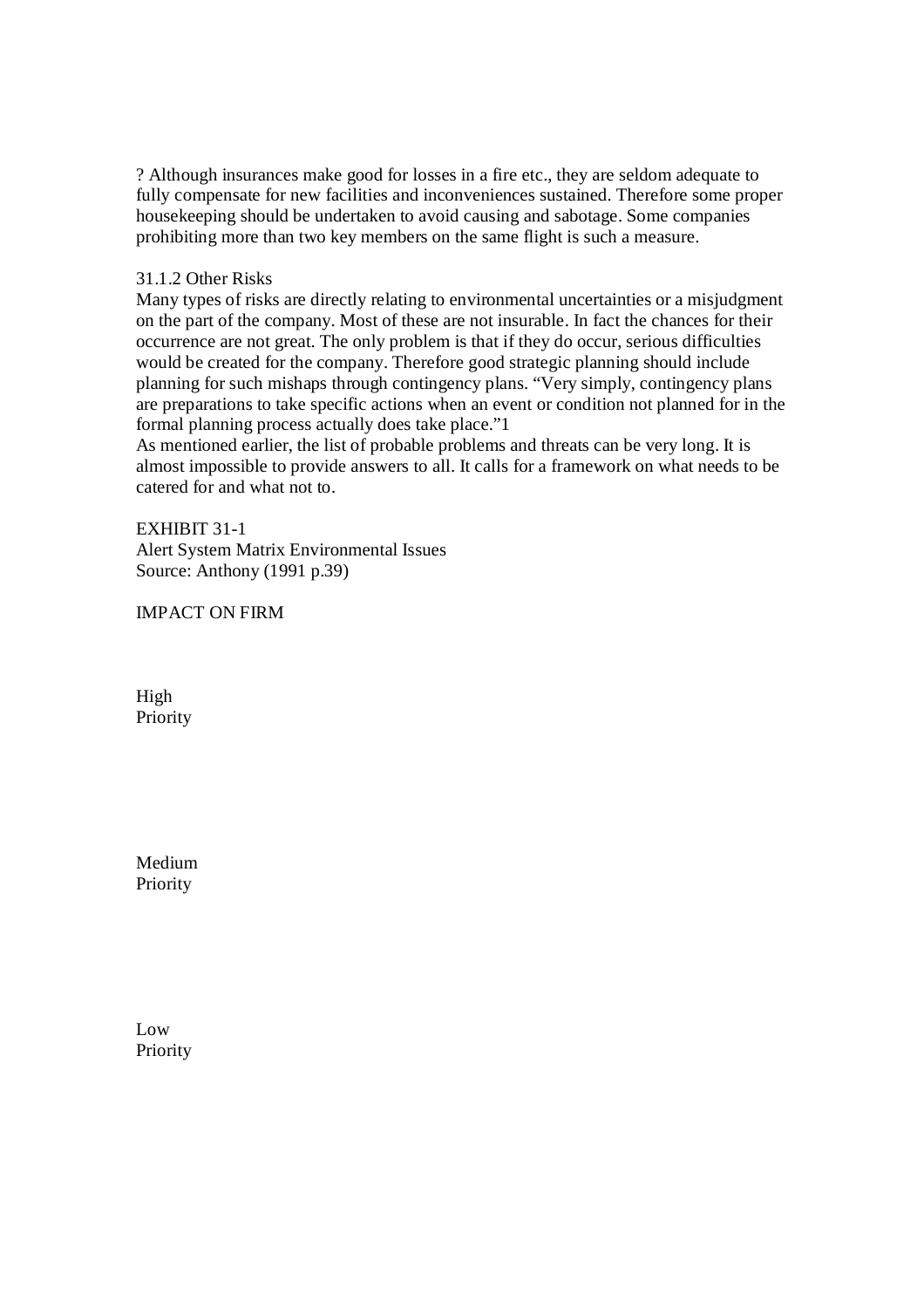### High Medium Low

### 31.1.3 Selection

The selection is mainly based on the degree of probability and degree of critically. A highly probable event should have a clear contingency plan and that is easy to understand. Some events that have low probability also should be catered for, due to the high critically. General Electric has a matrix called Issues Alert System Matrix2 which can be used for this purpose. See Exhibit 31-1.

# EXHIBIT 31-2

Example of Format for Writing Contingency Plans Source: Adapted from Anthony (1991 p.232) Contingency Plan # 1

"If sales drop 10 percent below expectations our net income will decline by \$10 million. In order to reduce this loss by 50 percent it will be necessary to defer the programmed expansion of plant Y, to reduce the number of employees to 1,000 and to cut variable production costs in proportion to the sales decline." Anthony 232 Contingency Plan # 2

"If the union go on strike, our products would not be available to meet orders. The orders from USA carry penalty clauses that cause the company to lose \$500,000 for a month's delay. Must start to look for some outside contractors to toll make our products, starting with small quantities first, say 10% of our total output."

### 31.1.5 Trigger Points

The best contingency plans drawn is useless it is invoked to utilization when the need arises. The question is when? When would the plan come into effect? This brings the focus to the concept of establishing trigger points. A trigger point is one that brings on the contingency plan when event has reach a certain, pre-stated stage. Trigger points normally work on warning signals. For example, the company will be in serious financial problem if its sales drop below 30%. The trigger point for this case may be: if the cumulative sales go below 20% for two consecutive months. Sometimes, the trigger point will be the event itself. For example, a contingency dealing with fire will have the fire itself as the trigger point. Two other important points of contingency plans are the appointment of the person to declare the enforcement, and a continuous monitoring system on the warning systems.

### 31.2 Application to SMEs

# 31.2.1 Survey Findings

All the SMEs surveyed accept the logic of taking up insurances to cover any untoward eventualities. However, on detail discussions, they take up only very basic policies such as those for fire, burglary, vehicle and worker insurances. There are still significant events uncovered such as goods in transit (especially within the country, product liability or key man insurances). There are many SMEs reduced to zero value, or becomes a legal stigma to settle the dead man's share, when the founder died unexpectedly. With the key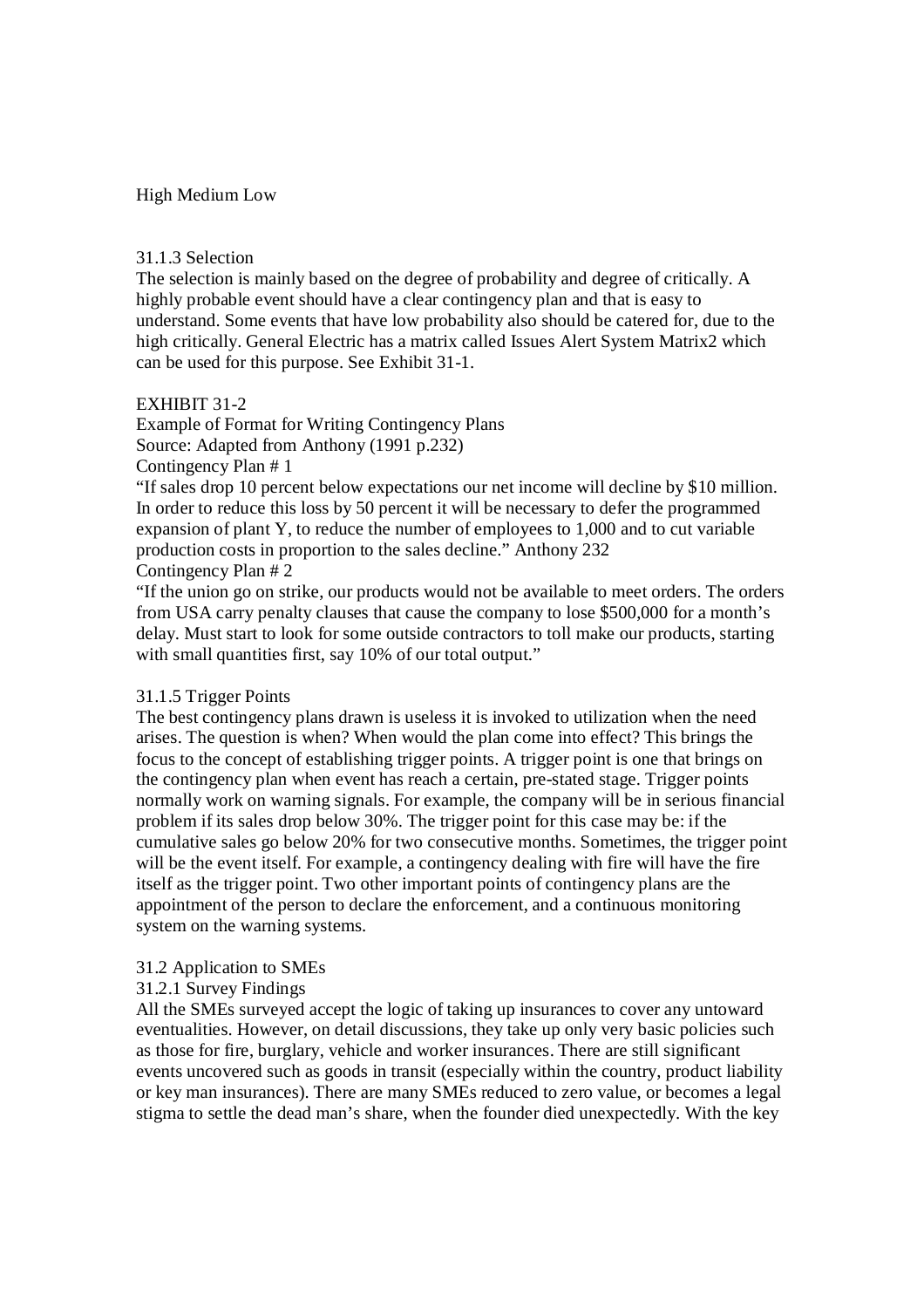man insurance, the proceeds can be used to settle partnership problems or buy time to rebuild the company to carry on or for sale.

Only three of the SMEs prepare some form of contingency plans while the rest live on a positive attitude that bad things will not happen to them. Many of these are encouraged by years of crisis-free operation.

#### 31.2.2 Case Study

Team is equally guilty of under-insuring. This is so partly due to lack of time and partly due to the unwillingness to spend the extra money. Therefore the company is still taking more risks than necessary. This is an issue the company must, and indeed have the intention to, address soon. For the other risks, the company keeps a backup copy of the accounts (in diskette) in a fire-proof safe and updating it every month. Should a fire breaks out, the records are still intact. It had also identified the toll manufacturers available to blend the chemicals, should the blending plant be destroyed in a fire.

### 31.2.3 View of Business Observers

The business observers showed keen interest on this subject, with a view to apply it in their large companies too. On second thought, they expect it to be taken care of at the head office. As for the SMEs, the observers feel that they should not take unnecessary risks, at least not with those insurable ones. The observers however, feel that the information given in this chapter is insufficient to assist an entrepreneurs and recommended to provide more information. Crisis management unfortunately is a very wide subject by itself and not intended to be included in this thesis. Useful information however can be obtained from the works of Booth 4, Goldstein5, Slatter6 and Goddard7.

#### 31.3 Chapter Conclusions

Threat-based strategies are meant to cater for the undesirable side of events. Most of the risks and crisis are not exactly unforeseeable, but rather taken for granted. Many of the risks can be managed through taking up insurance premiums. There are other risks that cannot be insured and an internal program to manage these risks is needed. The Issues Alert Matrix introduced by GE is a tool that can be used. Of the four components of risk management – identification, estimation, evaluation and management8 – the matrix provided the first three. The last part is unique to all situations and must be provided for by the enterprise. Insurance costs should not be saved as far as possible. Adequate coverage is encouraged, but not to the point of being wasting. They are part of the operating costs. On the other types of risks which are not insurable, contingency should be planned to lessen the devastating effects, or allow the steps to implement the proper house keeping to avoid a crisis in the first place, as in a crisis, the losses are never fully recovered.

#### **REFERENCE**

1. Steiner, G., Strategic Planning, a Step-by-step Guide., Free Press Paperback. 1997. P.231

2. Anthony, W., Practical Strategic Planning., Toppan Co. Ltd. Tokyo. 1991., p.39

3. Ibid., p. 234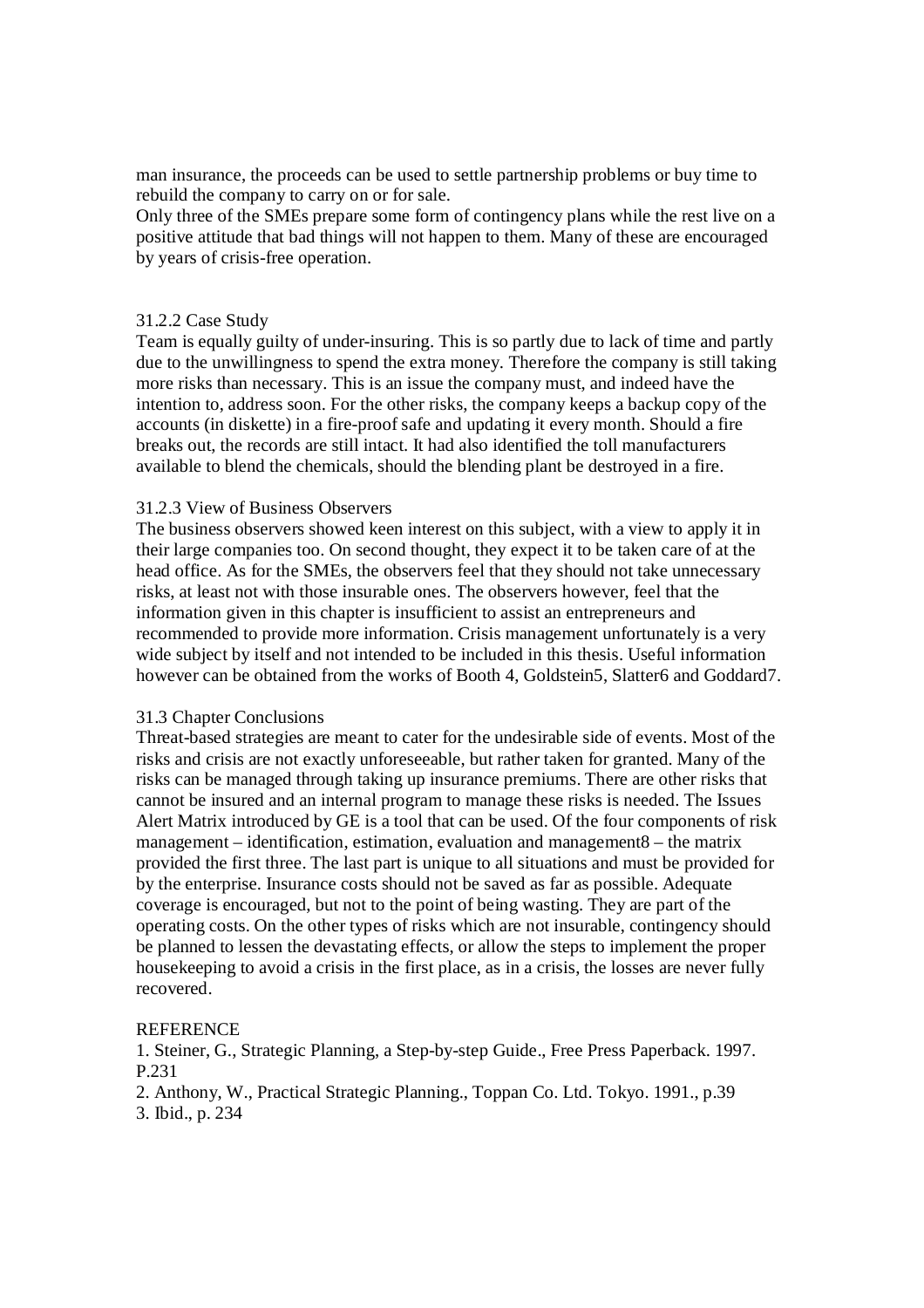4. Booth, S., Crisis Management Strategy. Routledge, London. 1993

5. Goldstein. A. S., Business Doctor, 1995, Golden Books Centre Sdn Bhd., Kuala Lumpur

6. Slatter. S., Corporate Recovery., Penguin Books, 1994

- 7. Goddard, L., Corporate Intensive Care, York Publishing Co. 1993
- 8. Booth., Op. Cit., p.130

PART VIII

Strategic Choice

CHAPTER 32 RETURNS ANALYSIS

#### 32.1 Concepts and Principles

This chapter sees the discussions now being shifted to the choice of strategies. Returns or profits are by far the greatest influence in decision making for commercial organization. However, it is not to suggest that the final choice of an economic decision is based on the most profitable option. Sometimes, other strategic consideration may take precedent than mere profits. There are a few approaches to the analysis of returns, as listed below. This chapter is based on the framework and information of Exploring Corporate Strategy.1

#### 32.1.1 Returns on Capital Employed (ROCE)

This is a very sensible way to determine returns for one's investment. Using a benchmark such as government bond rate, or bank prime rate, one can assess the relative attractiveness of each investment. It can also be usefully applied to assess the merit of an intended strategy. Example: a sales department suggested a price reduction that will result in an increase in turnover. By constructing a proforma Profit and Loss account, it was found that although the net profit dropped, the absolute dollar profit actually increased. Since this can be achieved without having the shareholders to add more capital, it is resulted in a higher return on the capital employed. The suggestion is therefore a good strategic move. This example shows how an option can be decided on its returns on capital employed. Where there are more than one options, their respective ROCEs can be compared to make the final decision.

Although the above technique can be useful, it should not taken as the biblical truth. There are some obvious assumptions made which must be considered: 2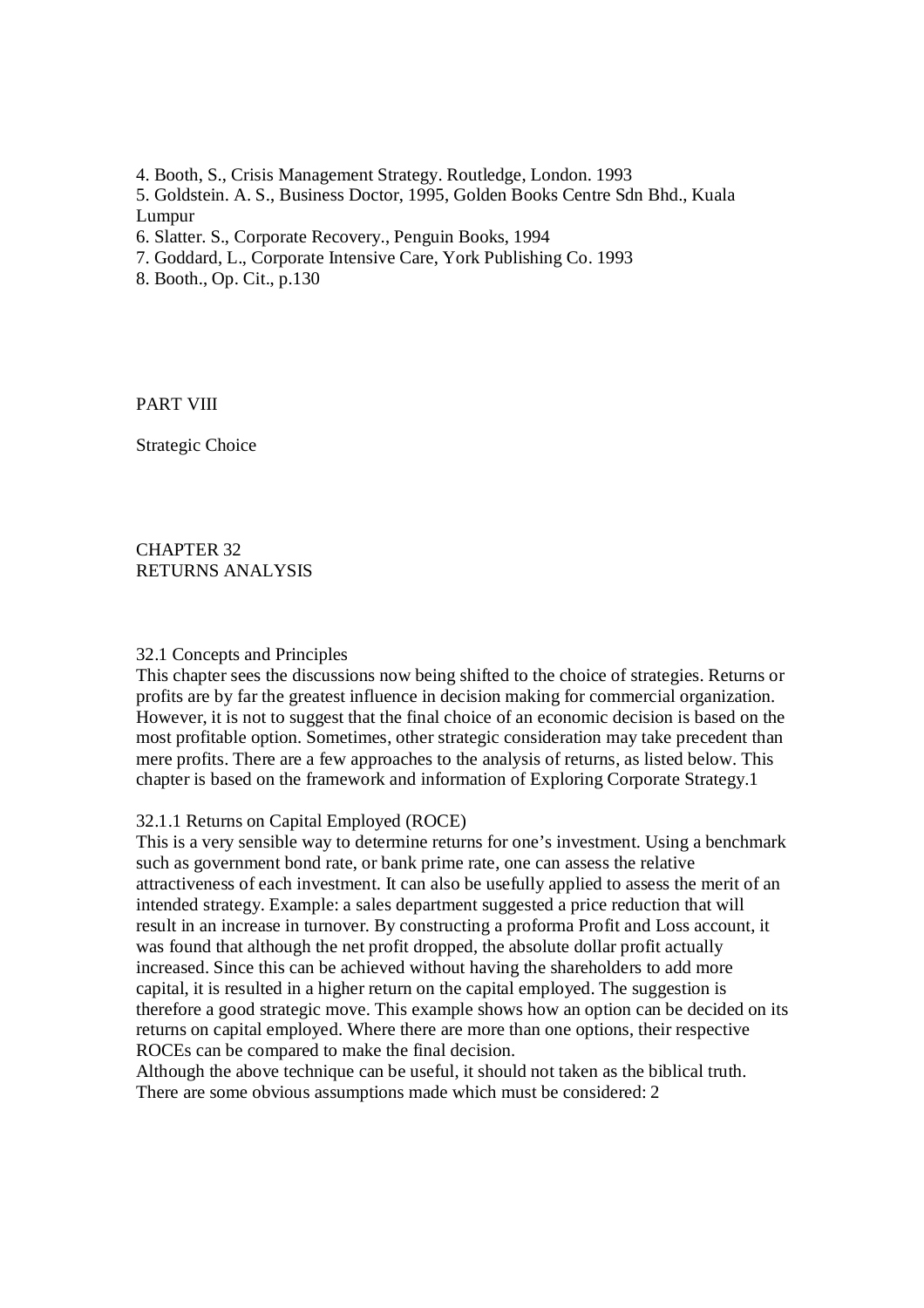? "These methods were developed for the purposes of capital investment appraisal and therefore focus on discrete projects where the incremental costs and cash flows are easily predicted." In strategic development, these conditions are usually different. Firstly, the decision may be integrated with operation and therefore accounting for incremental cost and revenue becomes difficult. Secondly, strategic development may involve things that have no clear revenue, e.g. building a brand name or corporate image.

? The over-relying on cost of capital (COC) as the hurdle to assess strategic options may result in selecting options that are not really best for the firm. Maximum dollar return may not be always the objective, for example, if what the firm needs this year is building of capability to ensure better future profits.

? There are quite many assumptions made in using the techniques. Wrong assumptions can lead to erroneous results and final selection.

# 32.1.2 Payback Period

This is a very simple evaluation method on economic options. Simply stated, it attempts to find out "the time at which the cumulative cash flow becomes zero". 3 See Exhibit 32- 1. Decision is then made with reference to these periods. Example: a machine is proposed to increase the output as a strategic option and the payback period is found to be 5.5 years. A company with fast profit in mind would most likely reject this option. There is no hard and fast rule on what are the acceptable payback periods. The acceptable magic number depends very much on the industry, the management values and ambition etc. For highly capital intensive industries, it is usual to accept investments of payback periods of over five years. Infrastructure projects can take extremely long payback periods of 20-60 years.

#### 32.1.3 Discounted Cash Flow (DCF)

DCF is the most widely prescribed investment appraisal technique. This is an extension of the payback period analysis, except that the 'time value' of money is taken into consideration. In other words, at a 10% discounting rate, a dollar profit a year from now is worth only 90 cents in today's term. The 90 cents is called the present value or PV. DCF analysis requires the addition of money tie up in the project, and the annual discounted cash flow (after taxation) for the entire expected life of the project. Those projects with positive present values are said to have net present values (NPVs). The choice can then be based on the NPV differentials. Calculation of DCF is not difficult especially with the assistance of a spreadsheet program. See Exhibit 32-1 for a DCF in graphical form.

#### 32.1.4 Shareholder Value Analysis

Shareholder value analysis, which attempts to measure returns in terms of real value creation, generally represented in the movement of the share prices. Mathematical models had been devised to derive share values more accurately. The factors (value drivers) normally taken into considerations are: the planning horizon, the growth rates, operating margins, cost of capital, taxation rates, further capital investments needed, incremental working capital etc.

EXHIBIT 32-1 Profitability analysis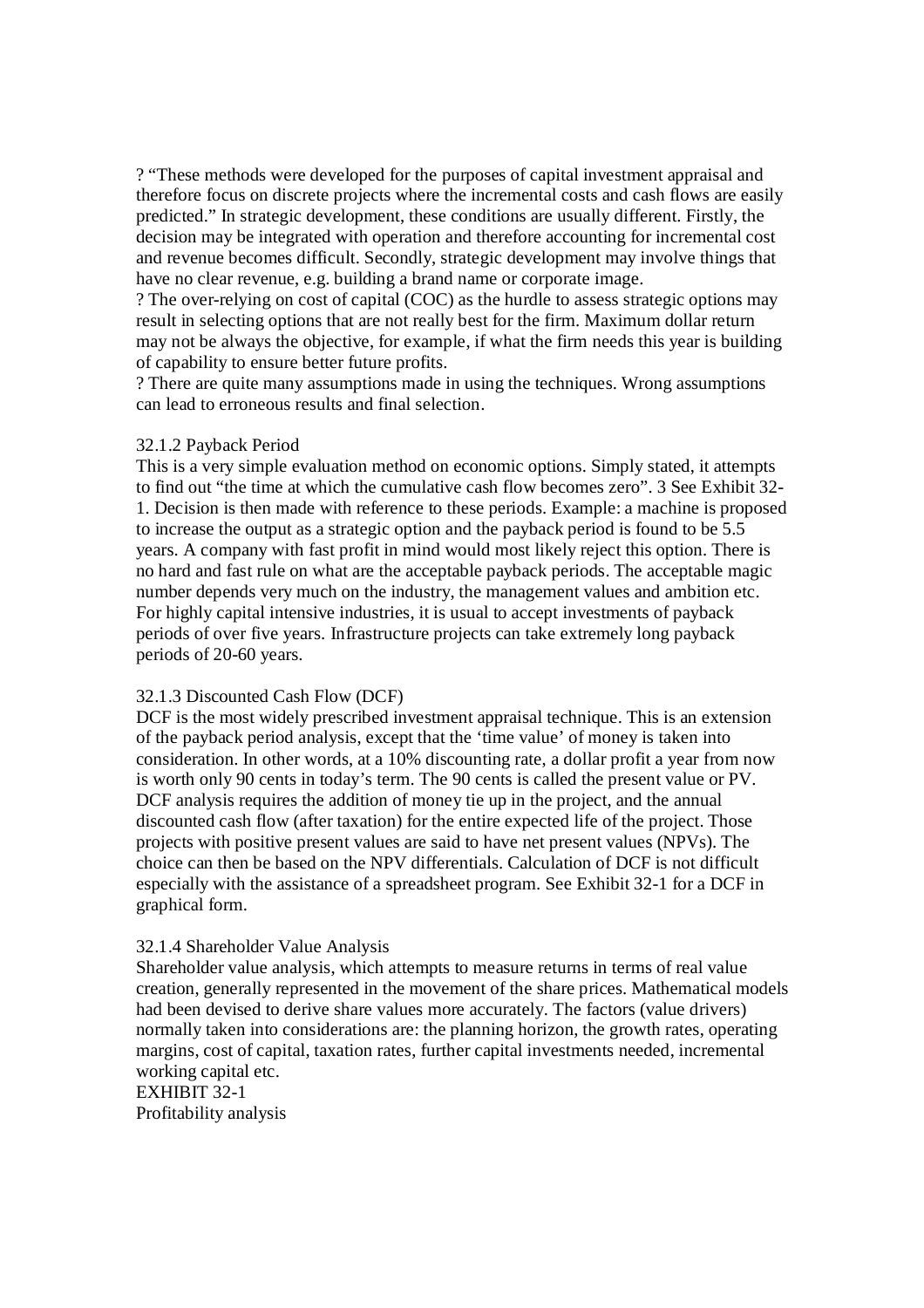Source: Johnson and Scholes (1993 p.283)

(a) Return on capital employed

(B) Payback period

NPV: Y0 = -10 Y1 = +2 (1.82) Y2 = +5 (4.13) Y3 = +6 (4.5)  $Y4 = +6(4.1) Y5 = +5(3.1) Y6 = +2(1.37)$ 

(c) Discounted cash flow (DCF)

# \* Using a discounting rate of 10%

Figures in brackets are discounted by 10% annually

This had been a subject of great interest in the 80s both for corporate raiders and potential victims. The value drivers are often tested in a 'what if' manner to determine the optimum combinations. Strategies can logically flow from here. Therefore, the shareholder value analysis provides a quantitative method upon which strategic options can be ranked in terms of value creation.

These techniques are very much in financial terms and it is difficult to simplify them into a few paragraphs and yet be information. For further details, corporate finance materials such as that of Brealey and Myers4 would be helpful.

- 32.2 Application in SMEs
- 32.2.1 Survey Findings

The SMEs being survey made investment or strategic decisions much on intuition or gut feelings. In fact, seldom are the SMEs encountered with more than one option. The situation therefore becomes whether to go or not to go. There are only a handful who do some payback period calculations. Most would take the breakeven analysis as the starting point of decision, and then look into the extend of the risks if things go wrong. So long they can afford to lose, decision is often made much easier. Even the accountants in the survey do not employ ROCE, DCF or shareholder value analysis at all in their strategic decision process.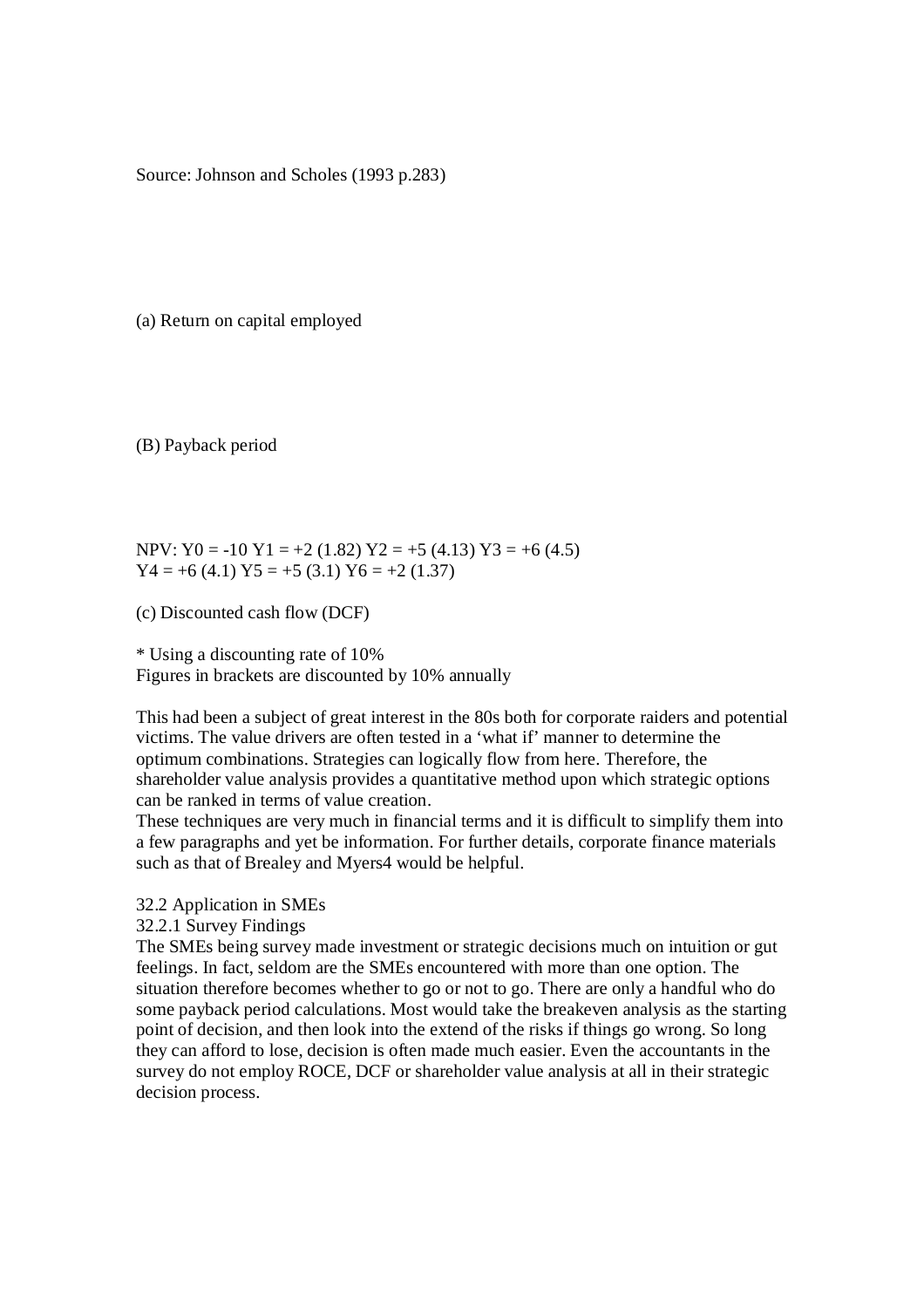### 32.2 Case Study

The writer's company also does not do payback period analysis as we find them meaningless. A shareholder value analysis has been done choosing the right combination of the value drivers. Incidentally, this analysis now largely guides our overall corporate plan. For one thing, the company has stopped being sales oriented but more profit conscious, which is needed to deliver the desired share value.

#### 32.2.3 Views of Business Observers

All the observers are professional managers who are more comfortable with numbers, except the two human resources managers. Therefore it is not surprising that they endorse strongly of these techniques to evaluate projects. The bankers pointed out that these exercised must be done in order a loan can be processed. They feel that the exercises should not be done to satisfy the bankers, but rather themselves, so even for in-house financed projects, these calculations should be done. Four observers did not offer opinions as they claimed they are not competent enough in this areas to offer any advice.

#### 32.3 Chapter Conclusions

The above techniques were devised for investment decisions. They also serve as useful measurement of intended strategies. Different companies will view each tool differently. Simple and small companies may find the payback period analysis good enough. More sophisticated companies may look into the ROCE, DCF or even SVA. The survey was disheartening as it underscore the tendency of SMEs not to use the correct tools for investment or strategic decisions. Therefore, there is a need to introduce the concepts to the SMEs, in order that they will benefit.

### **REFERENCE**

1. Johnson. G. and Scholes. K., Exploring Corporate Strategy, (3rd Ed), Prentice Hall, 1993

2. Ibid., pp.284-5

3. Ibid., p.282

4. Brealey. R.. and Myers. S., Principles of Corporate Finance. McGraw Hill, 1996

## CHAPTER 33 RISKS ANALYSIS

### 33.1 Concepts and Principles

Options with good returns can lead an entrepreneur to failure because of the attendant risks they carry. Risk analysis attempts to reconcile the optimistic projection with a possibility of events going wrong. Decisions of major investment should never be put into force without passing through the test of risk analysis. Risk can be viewed from a few angles:

33.1.1 Financial ration projection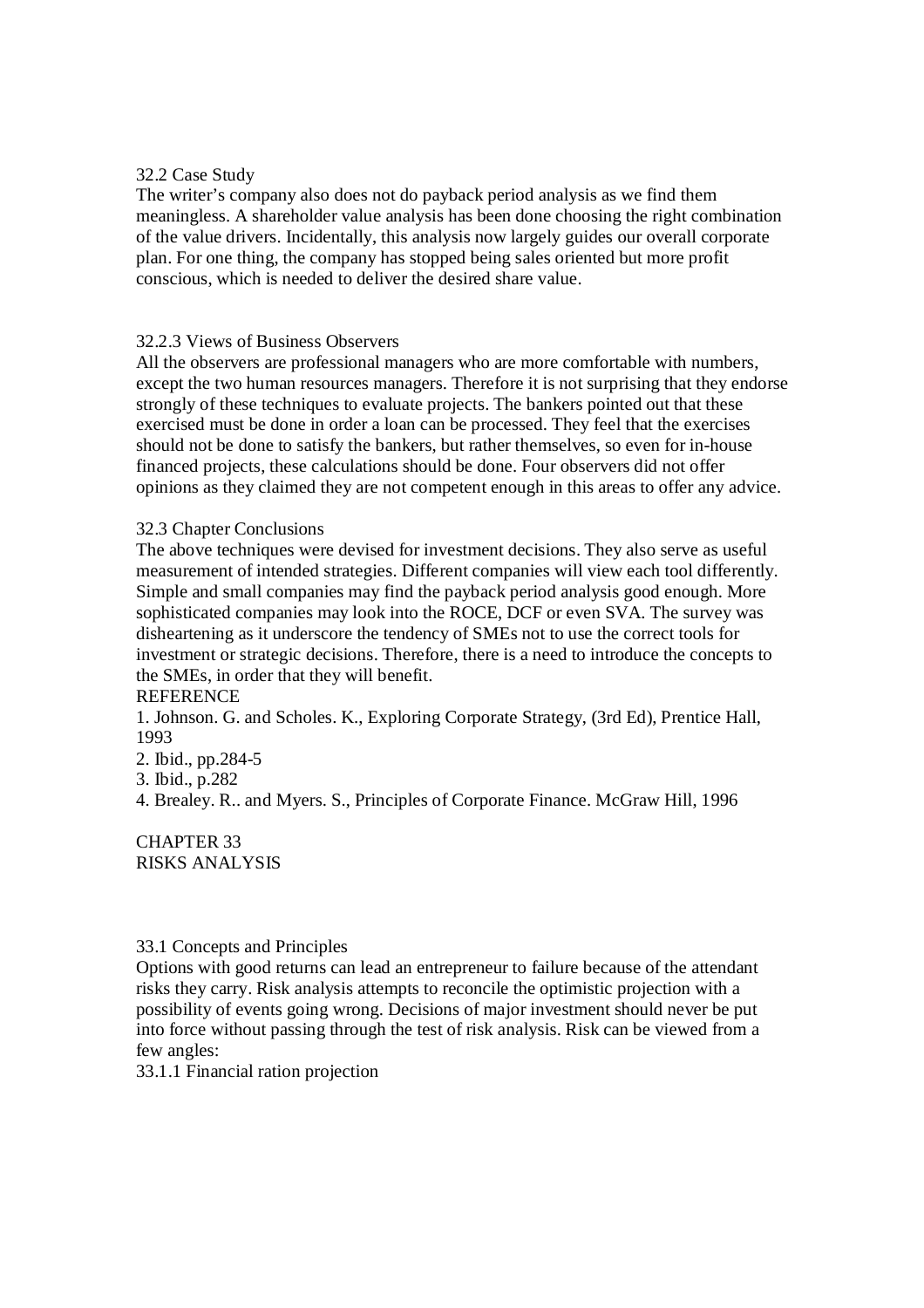The financial ratio would change with a strategy. Some of these ratios can increase a company's vulnerability e.g. cash flow analysis, gearing ratio, breakeven point, liquidity ratio etc. Changes in these numbers can affect the health of a firm. For examples:1 ? Cash flow analysis. This is essential. An organization can report decent levels of profitability at the same time as going bankrupt through a lack of cash. Each option needs to be assessed for its impact on cash flow in the organization

? Breakeven analysis. This is often a useful approach: it calculates the volume sales required to recover the initial investment in the business. It is important to explore whether this volume is reasonable or not.

? Company borrowing requirements. The impact of some strategies may severely impact on the funds needed from financial institutions and shareholders. This represents a real area of risk for strategic analysis.

? Financial ratio analysis. Liquidity, asset management, stock holding and similar checks on companies can be usefully undertaken. It might be argued that these analyses are not needed since the company should already have this information. But what about key suppliers? And key customers? The knock on effects of bankruptcy in one of these, when the company itself I stretch financially, deserve consideration.

The enterprise must ask itself whether it can manage such change in the company's financial position.

#### 33.1.2 Sensitivity analysis

"This is a most useful form of analysis and would be regarded as part of the basic strategy process in many organizations. Essentially, it explores the 'what if…?' questions for their impact on the strategy under investigations."3 Some of the key assumptions (economic growth, pricing, sales growth, currency fluctuation, raw materials price etc.) should be questioned and the consequences understood. Example: an enterprise assumes it will grow at 20 percent in revenue. It must ask itself what if the revenue for some reasons, turn out to be only 10 percent. The probability of such eventuality may also be forecasted to add realism into the forecast. Computer spreadsheet packages render this kind of testing very simple, using the 'what if' approach.

All the changes will invariably affect the company in terms of ROCE, cash flow and other company objectives. Clearly, the purpose of all sensitivity analyses is to provide those selecting the strategies with a useful estimate of the risks involved. But what are the factors to be used for sensitivity tests. Lynch recommended to use the key success factors  $(KSFs)$ .4

33.1.3 Decision Matrices

This is applicable only when the few choices are just different methods of a similar strategy. Take the example of an enterprise's strategy is to enter a new geographical market. A few choices would come to mind: a) build new premises, b) converting some existing ones, or c) lease.

The final selection can again be guided by a number of 'rules':

? Optimistic decision rule – pick the best outcome

? Pessimistic decision rule – pick the best of the worse

? Regret decision rule – pick the one with minimum lost opportunity (opportunity cost)

? Expected value decision rule – pick the one with the least problems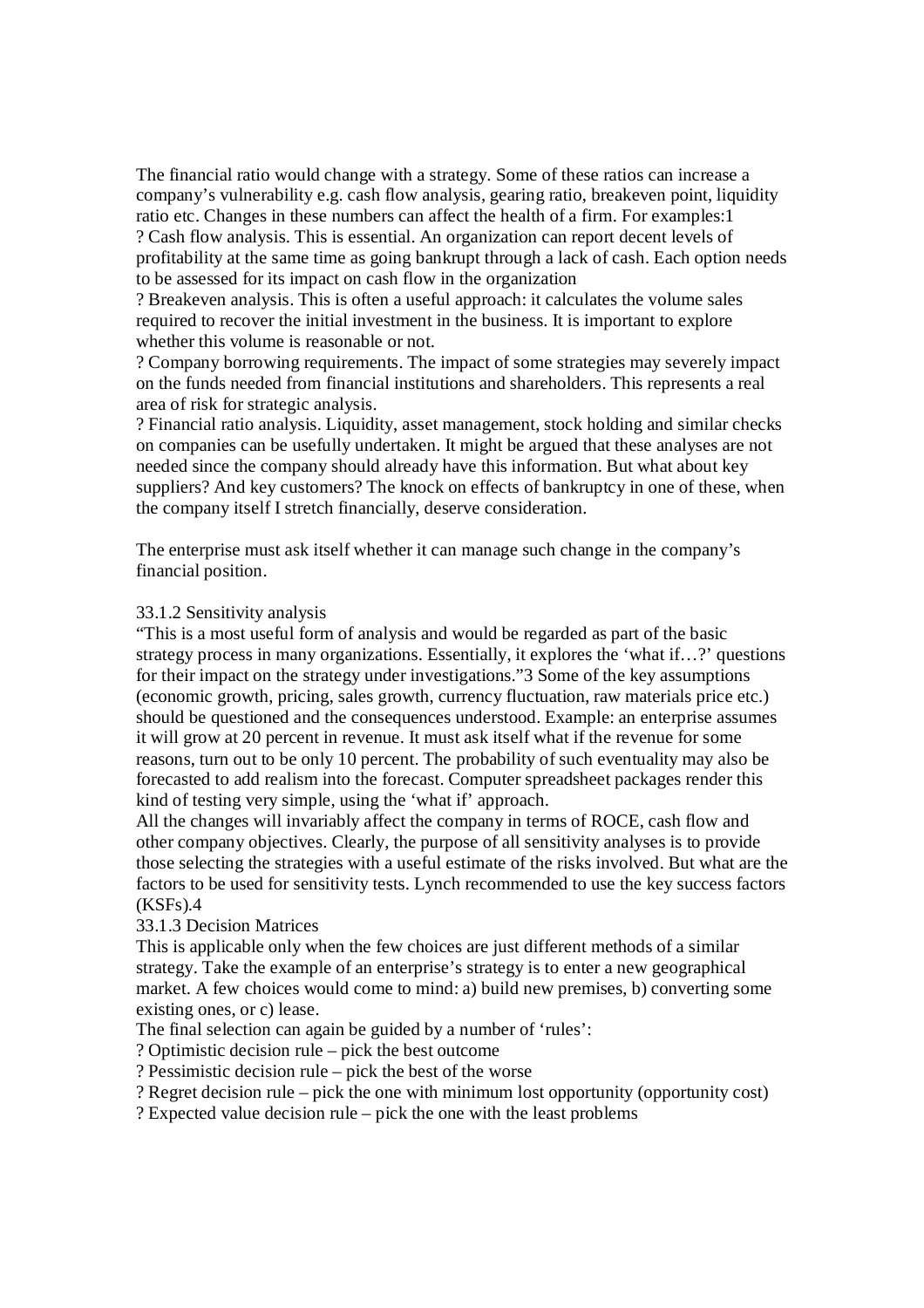For risk management, the downside should matter most whichever rule is used.5 33.1.4 Simulation modeling

A strategic option can be screened by computer simulation models, to assess possible danger and pitfalls. Obviously, this cannot be applied under all circumstances and situations. Lynch's view on the worth of simulation modeling is worth nothing as he has been both an academic and corporate figure. "Simulation modeling involves the use of statistical and other econometric techniques on the variables involved in strategy to predict the outcomes of future strategy options. With the complexity that is evident in much of corporate strategy, it is unlikely that simulation modeling will be able to produce major evaluative results at the present time." He added, "However, these represent issues to be resolved over time. There are already some useful models in economic and financial modeling that provide evidence of what may be possible. The PIMS Database has also been used in recent years to investigate these areas using multiple regression analysis on up to 20 different factors. For these reasons, there is a case for using simulation modeling in some circumstance alongside other methods in the assessment of business risk."3 33.2 Application in SMEs

33.2.1 Survey Findings

Most SMEs being interviewed had not come across the techniques nor attracted to them. The way they evaluate risks is highly unstructured, relying on gut feelings. The little bit of circulation they do is how much they would lose if the project fails. And if they can stand the losses, they would go for it. Only about 10% of the SMEs surveyed plan in longer and larger terms. They explore bank borrowing and run higher risks. Invariably, these SMEs seek more views and research deeper before making decisions, with or without the use of any of the techniques introduced in this chapter.

### 33.2.2 Case Study

Team did not use any of the techniques introduced here. Probably it was because the investments were not substantial. Also the strategies did not involve a significant departure from its core activities that suggest new uncertainties.

#### 33.2.1 Views of Business Observers

Again the accountants and bankers were very happy with these techniques and they used it commonly to quiz entrepreneurs to make them take another look at their pet projects. However, they doubt if the entrepreneurs are equipped and knowledgeable or even objective enough to carry out the exercises. They felt that the SMEs should seek consultants' help; but again they doubt they are willing to pay. A banker suggested to advise SMEs to treat such expenses as fire-insurance; something that protects his/her money in another way.

#### 33.3 Chapter Conclusions

Much as they make good sense, risk analysis techniques do not appear very popular in SMEs. It is perhaps a matter of exposure and people can get used to doing such exercised. Using risk analysis should encourage SMEs to undertake larger projects and strategic moves with greater confidence.

#### **REFERENCE**

1. Lynch. R., Corporate Strategy. Pitman Publishing, London. 1997, p.565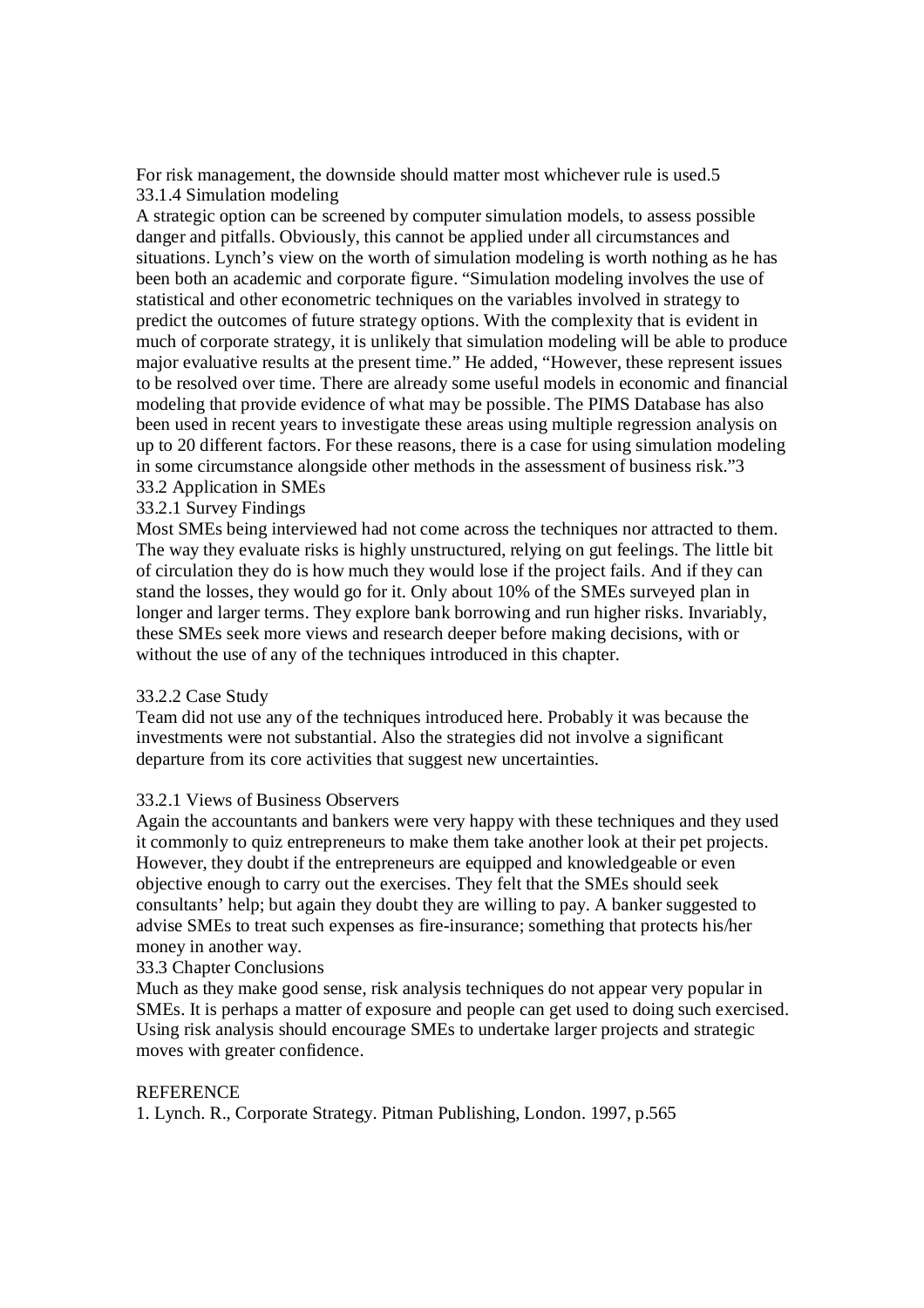2. Ibid. 3. Ibid. 4. Case quoted in Johnson. G. and Scholes. K., Exploring Corporate Strategy, (3rd Ed), Prentice Hall, 1993, pp. 292-6 5. Lynch. Op. Cit., pp. 566-7

CHAPTER 34 FEASIBILITY ANALYSIS

### 34.1 Concepts and Principles

A strategic option cannot be considered safe when even if it passes the tests of returns and risk assessment. It must be achievable or adopted in resource terms. In other words, there must be sufficient resources and facilities available to support the strategic options. To do this, a feasibility analysis is needed. There are a few techniques can be use:

34.1.1 Funds Flow Analysis

This analysis is to identify the funds which would be required for the strategic option and the likely sources of those funds. Exhibit 34-1 helps to illustrate how the analysis is being used in a case with the strategy to increase its sales.

1. Determine the capital investment needed (e.g. new buildings, machines or vehicles. In this case, it is \$13.25m)

2. Forecast the profit for the year. In this case, it is \$15m. Depreciation has to be added back as it is a non-fund item.

3. Estimate incremental working capital needed. This is normally a fraction of the sales receipt, which is needed to finance stocks increase and increase in creditors. A pro rata figure will do. In this case, it is \$0.55m.

4. Tax and dividends can be estimated based on the anticipated sales.

5. The calculation shows a shortfall in funds of \$0.5m, but this is not all. As a new loan is intended to cover this shortfall, interest is incurred. In this case, a 10% interest is used which works out to be \$0.05m. The new loan has to be minimum \$0.55m.

EXHIBIT 34-1 A funds flow analysis Source: Johnson and Scholes (1993 p.301)

Sources

Uses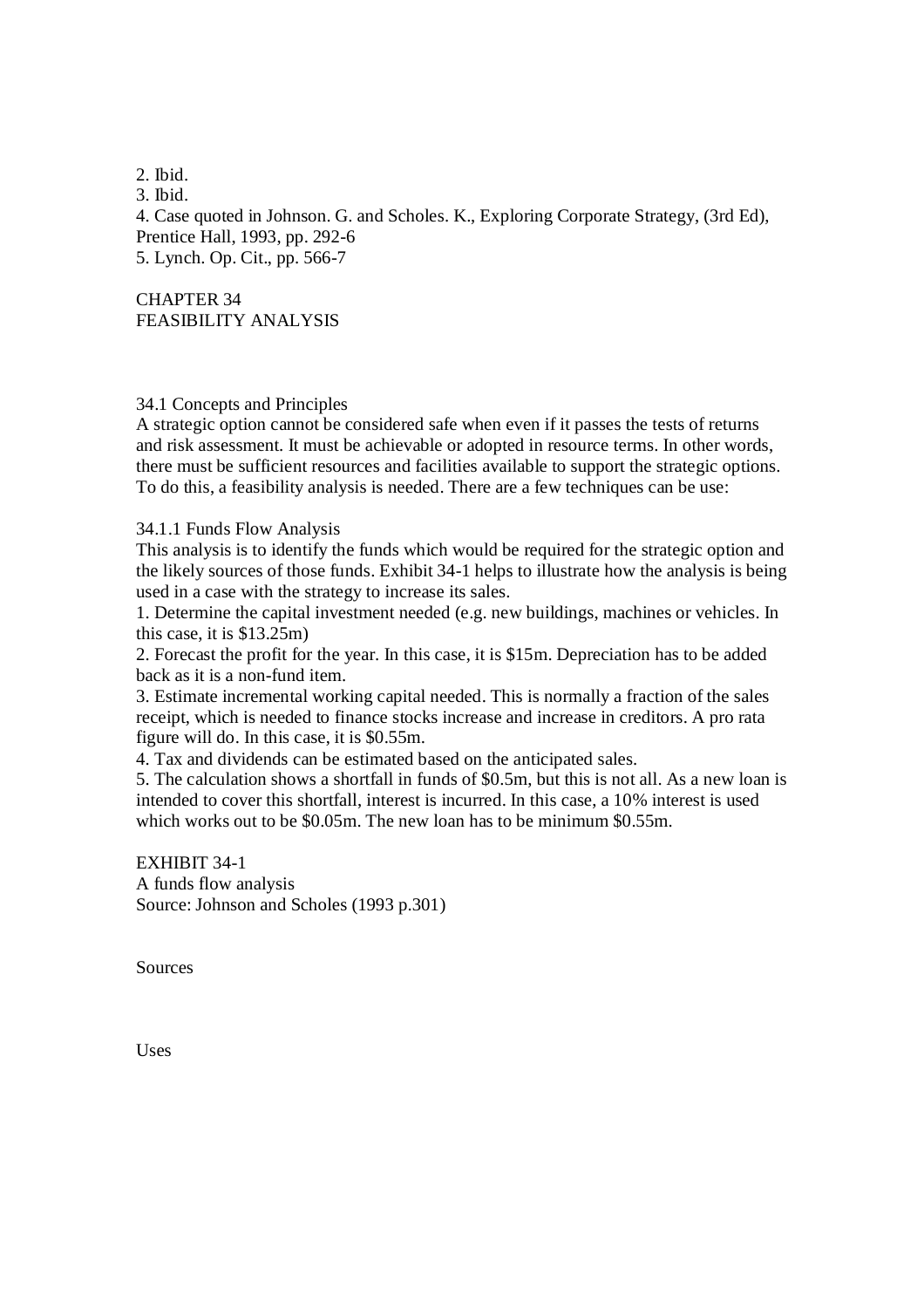\* Funds from operations = profits corrected for non-fund items such as depreciation

The next question to ask is whether the company can raise the \$0.55m of loan from the existing banker, or other banks or capital market. If the answer is yes, the strategic option can be adopted, from the feasibility viewpoint. Otherwise, the company must explore if this can be funded via new share capital. Failing which, the company must adopt other options, e.g. at a smaller increase in business, get a joint venture partner etc.

## 34.1.2 Breakeven Analysis

Breakeven analysis is commonly used by companies, big and small alike. In small companies, the breakeven analysis can be done very simply by looking at the gross profit and the expenses. In larger companies, it will be done in a more sophisticated manner, as shown in Exhibit 34-2. The case is about a company planning to move into a new market using two options, Strategy A and Strategy B. The breakeven analysis as shown, reveals many important things which may require further investigation e.g.

? The likelihood of achieving the levels of market penetration required for viability

? The existing player's likelihood to block entry

? Whether the cost and quality are, in fact, achievable

? Whether funding would be available to provide the required capacity and skilled labor to operate the plant

EXHIBIT 34-2 Breakeven analysis Source: Johnson and Scholes (1993 p.303)

Case background

A manufacturing company was considering the launch of a new consumer durable product into a market where most products were sold to wholesalers who supplied the retail trade. The total market was worth about \$4.4m (at manufacturer's price) – about 630,000 units. The market leader had about 30 percent market share in a competitive market where retailers were increasing their buyer power. The company wished to evaluate the relative merits of a high-price/high quality product sold to wholesalers: strategy A or an own-brand product sold directly to retailers (strategy B). The table below summarizes the market and cost structure for the market leader and company would require about 22 percent and 13 percent market share respectively for strategies A and B to break even.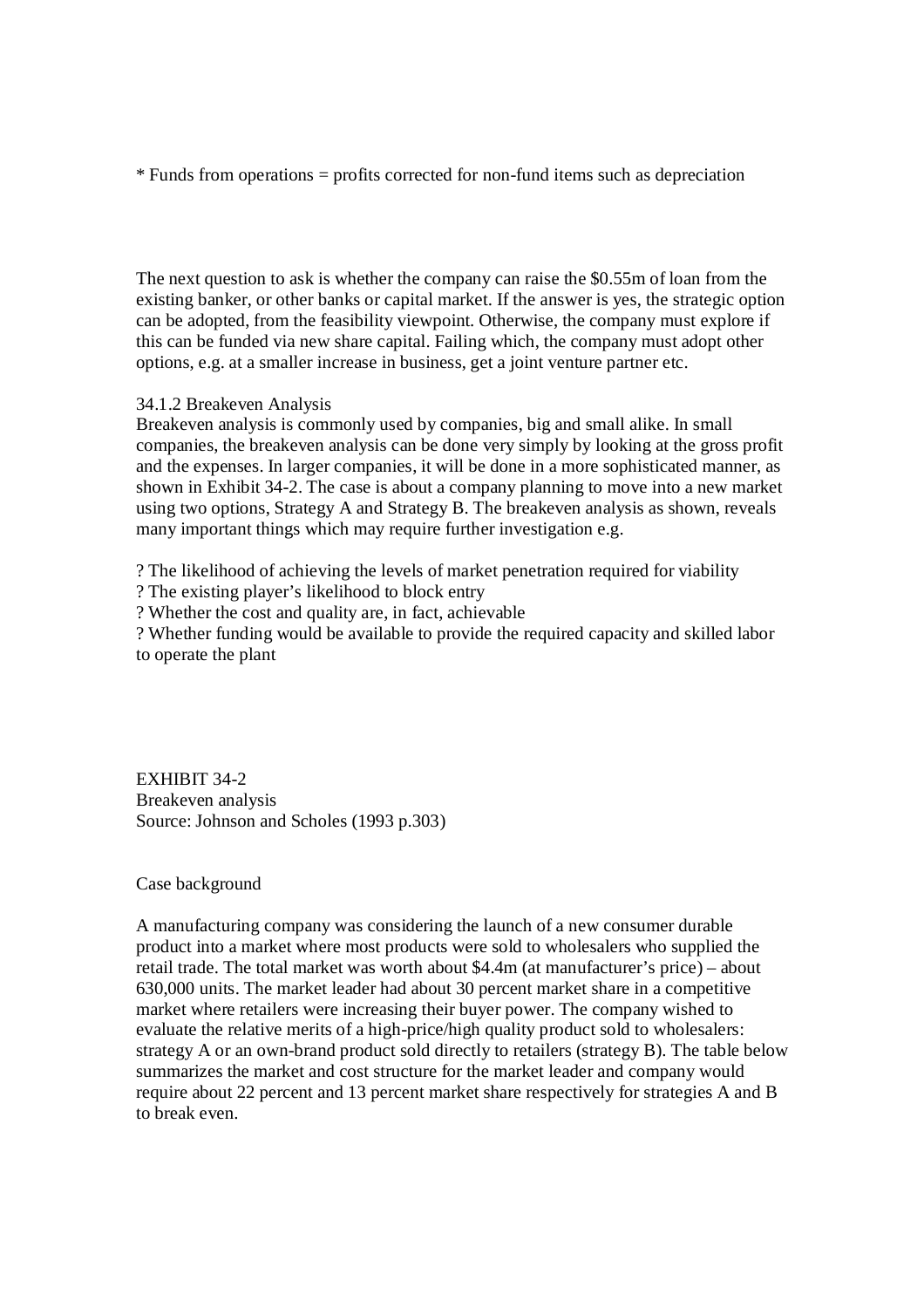Breakeven analysis Market and Market Strategy Strategy Cost structure leader A B

Price to retail ?0 ?2 ? Margin to wholesaler 30% 30% - Wholesaler buys at ? ?.40 - Variable cost/seller Raw material ?.50 ?.90 ?.50 Marketing/selling ?.50 ?.60 ?.20 Distribution ?.20 ?.20 ?.20 Others ?.30 ?.30 ?.20

Total ?.50 ?.00 ?.10 Contribution/unit ?.50 ?.00 ?.90 Fixed cost ?00,000 ?00,000 ?00,000 Break-even point (units) ?00,000 ?00,000 ?00,000

?.50 ?.40 ?.90 Market size =142,857 =136,363 =81,633 Break-even point (market share) 630,000 630,000 630,000 Actual share 22.6% 21.6% 13% 30% 0 0

34.1.3 Resource Deployment Analysis

This technique goes a step further to tell if the organization capability and resource match the intended strategic options. The degree of mismatch can indicate the likeliness of the strategy being realized without prior effort to bridge the mismatch. The mismatch also helps an organization to plan for activities that are required to enhance the chances of strategy success. When a few strategic options are evaluated side-by-side this way, a ranking is obvious.

1. Lay out the resource requirement of alternative future strategies

2. For column b), allocate a rating of 0-5 for the degree of possession of the resources, with 0 being weakness and 5 strongest

3. For column c) the strategic options, another rating is given on the degree of requirement of the resources, also in 0-5 in the same manner

4. The mismatch is calculated and noted in parentheses just next to the ratings of (3) above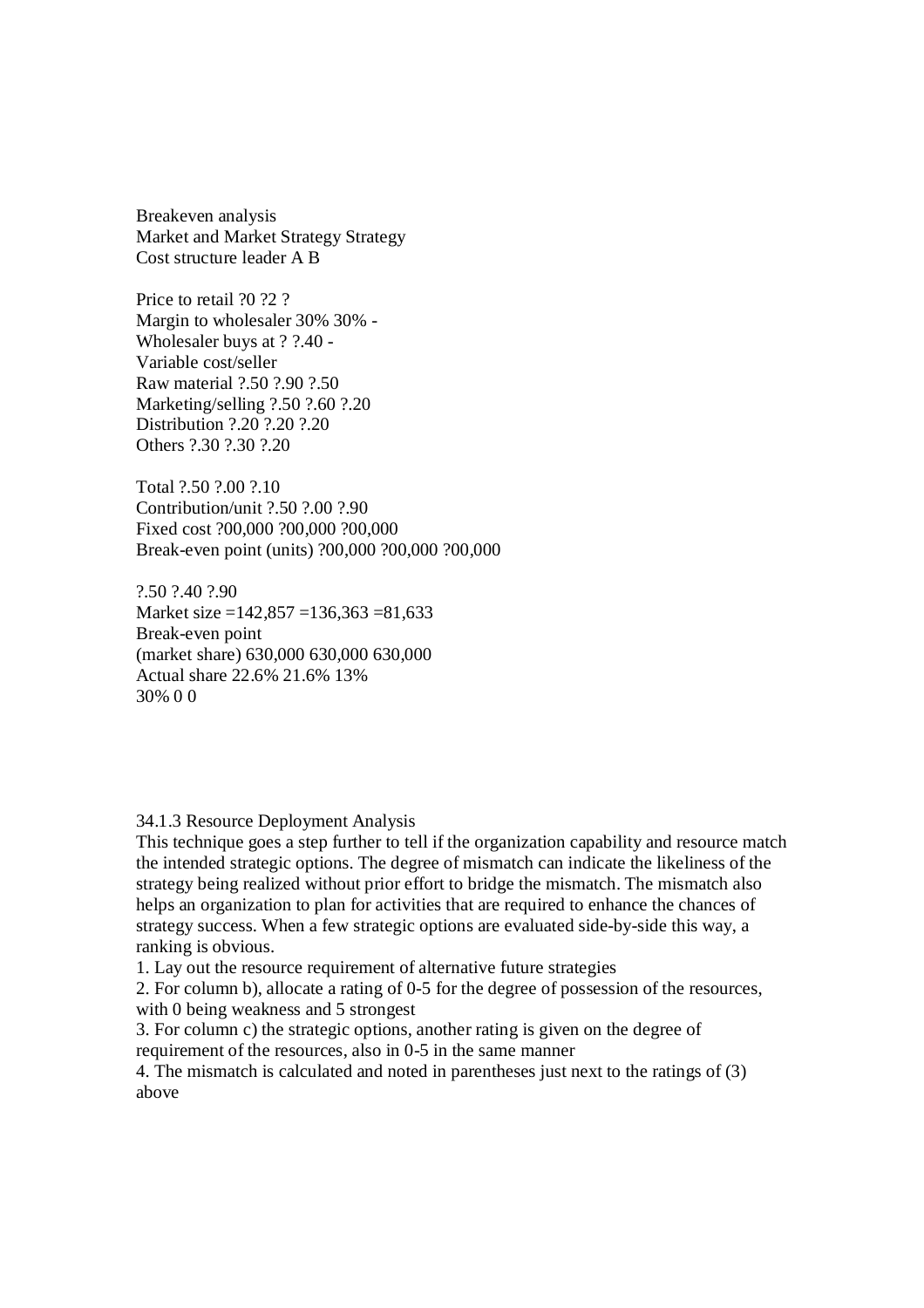34.2 Applications to SMEs

34.2.1 Survey Findings

The techniques given in this chapter are new to the SMEs being survey except for the breakeven analysis. None conducts the fund flow analysis, probably there is no need in the current operation where strategic decisions are carried out in an incremental manner. Since deadlines are not important, the progress of strategic moves can be haphazard, whenever funds are available.

EXHIBIT 34-3 Resource deployment analysis Source: Johnson and Scholes (1993 p.304)

(a) (b) (c) Resource implications Key resource Present Strategy Strategy Strategy areas company A B C situation (extend (extend (sell product home overseas) range) market)

Financial Available cash 2 3 (1) 4 (2) 4 (2) High stocks 3 2 (1) 4 (1) 4 (1)

Physical Modern machines 5 5 (0) 3 (2) 3 (2) Distribution 0 1 (1) 5 (5) 5 (5)

Human Skilled engineers 5 5 (0) 1 (4) 2 (3) Marketing expertise  $0\ 2\ (2)\ 5\ (5)\ 5\ (5)$ 

**Other** Reputation for quality  $5\ 5\ (0)\ 5\ (0)\ 5\ (0)$ Overseas contacts  $0 \ 0 \ (0) \ 0 \ (0) \ 4 \ (4)$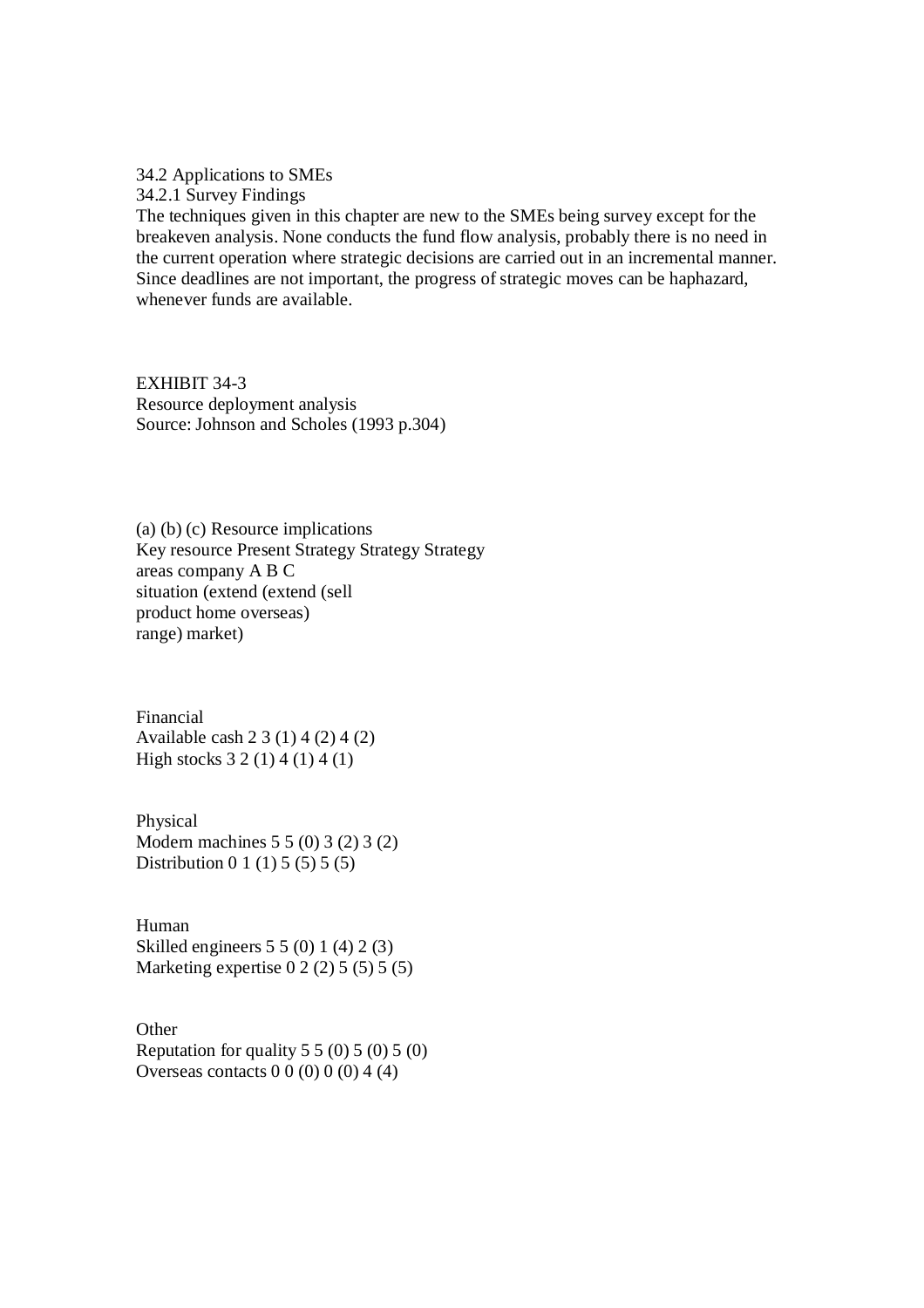Degree of mismatch 0 (5) 0 (19) 0 (22)

- (a) This would be produced from a strength and weakness analysis
- (b) From previous resource analysis;  $0 = \text{major}$  weakness,  $5 = \text{major}$  strength

(c)  $0 =$  unimportant,  $5 =$  critical to success of strength

Breakeven analysis is commonly done, but in a slightly different way. The expenses relating to a strategic move is estimated on an annual basis, or a trial period. The revenue is then calculated on an assumed gross profit. The breakeven point is calculated in term s of sales volume. There is no sensitivity tests being carried out. A safety margin may be provided by adding another 10% to 15% to the purchase or lease payments to the expense to ensure positive cash flow.

## 34.2.2 Case Study

Team follows much the same approach with the SMEs being surveyed. It probably should change its position, and start to evaluate these techniques especially the Resource Deployment analysis, to ensure better success with strategic moves.

### 34.2.3 Views of Business Observers

The observers generally approve the techniques introduced in this chapter. They find the SMEs are unduly over-optimistic when pursuing a new project or a strategic move. This loss of objectivity, they suspect, is the main reasons for the high failure rates. When resources are too tightly stretched, a constriction can cause a total breakdown of operation, leading to business failure.

### 34.3 Chapter Conclusions

The techniques given in this chapter as a final check on proposed projects or strategic moves are highly logical and useful. However, as evident in the survey feedback, they are not being done by SMEs in general. They should be seriously considered for application, especially if a strategic project carries a high investment.

**REFERENCE** 1. Lynch. R., Corporate Strategy. Pitman Publishing, London. 1997

CHAPTER 35 STAKEHOLDER REACTION CONSIDERATIONS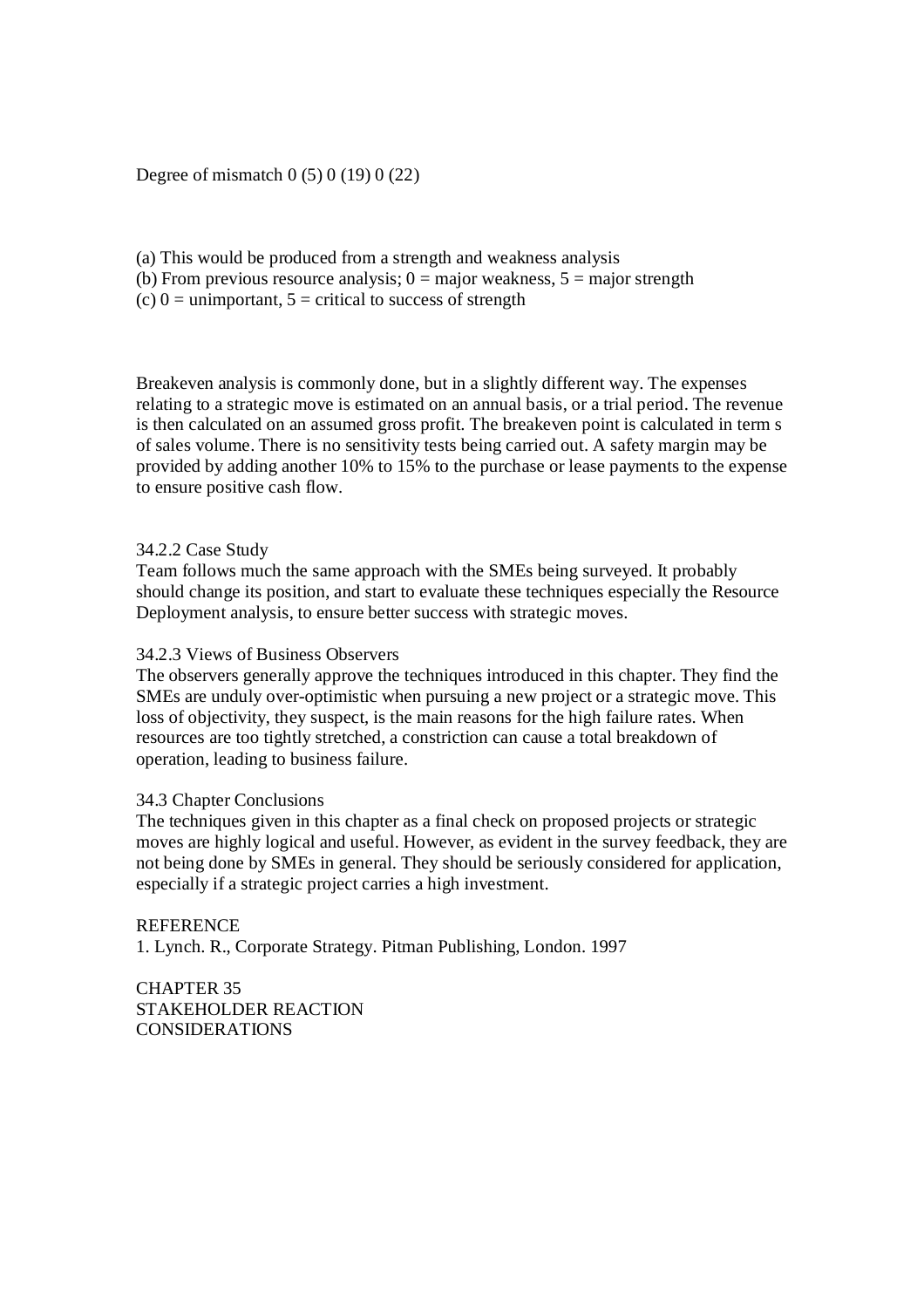Stakeholder reactions must always be kept in mind by a strategist and considerations made in this light as early as the strategy formulation stages. It is important because the most noble strategy can fail when stakeholders are against it. Stakeholder consideration has been gaining popularity in the 80s. The wishes and expectations of stakeholders had been covered in Chapters 19-21. As stated earlier, it will be ideal to design strategies with the stakeholders in mind. However, it is also not possible to please everyone all the times. In his book Leading Projects, Trevor Young1 commented, "The stakeholders have their own individual strategy, mission and strengths and weaknesses. Each has his own hidden agenda… who as individual have aspirations to personal gain from their involvement." For the sake of progress and improved performance, strategies adopted would invariably contains some unpopular elements. This chapter takes another look at a chosen strategy from the stakeholders' viewpoint, before clearing it for implementation. 35.1 Concepts and Principles

Every organization has stakeholders. They may be the shareholders, management, employees, bankers, suppliers, customers, local community and the government. All these stakeholders have certain expectations of the company. Generally the more powerful the group, the greater influence it exerts. A strategy however noble or sensible can be frustrated without the blessings of the key stakeholders.

This chapter may be seen as an investigation on how each group of stakeholder will react to a chosen strategy. It is widely accepted that by far the most powerful stakeholders are the management. A defiant department head can be problematic, and able to solicit support through coalitions with other key staff, or lead his own department into rebellion. For this reason, it is suggested to assess all key managers individually, while the employees of their functional department are assessed as a group. See Exhibit 35-1 for a simplified analysis of stakeholder reactions. This evaluation can be done by reflecting through the anticipated reactions of all the stakeholders. This is not recommended because they are based on guessing. The best effects will be obtained if the entrepreneur can meet the

various stakeholders in separate groups and hear their views.

EXHIBIT 35-1 Stakeholder Reactions towards a Strategy Source: Writer

Department

In favour Neutral Against Remarks

- 1. Key Manager 1
- 2. Key Manager 2
- 3. Key Manger 3
- 4. Department Staff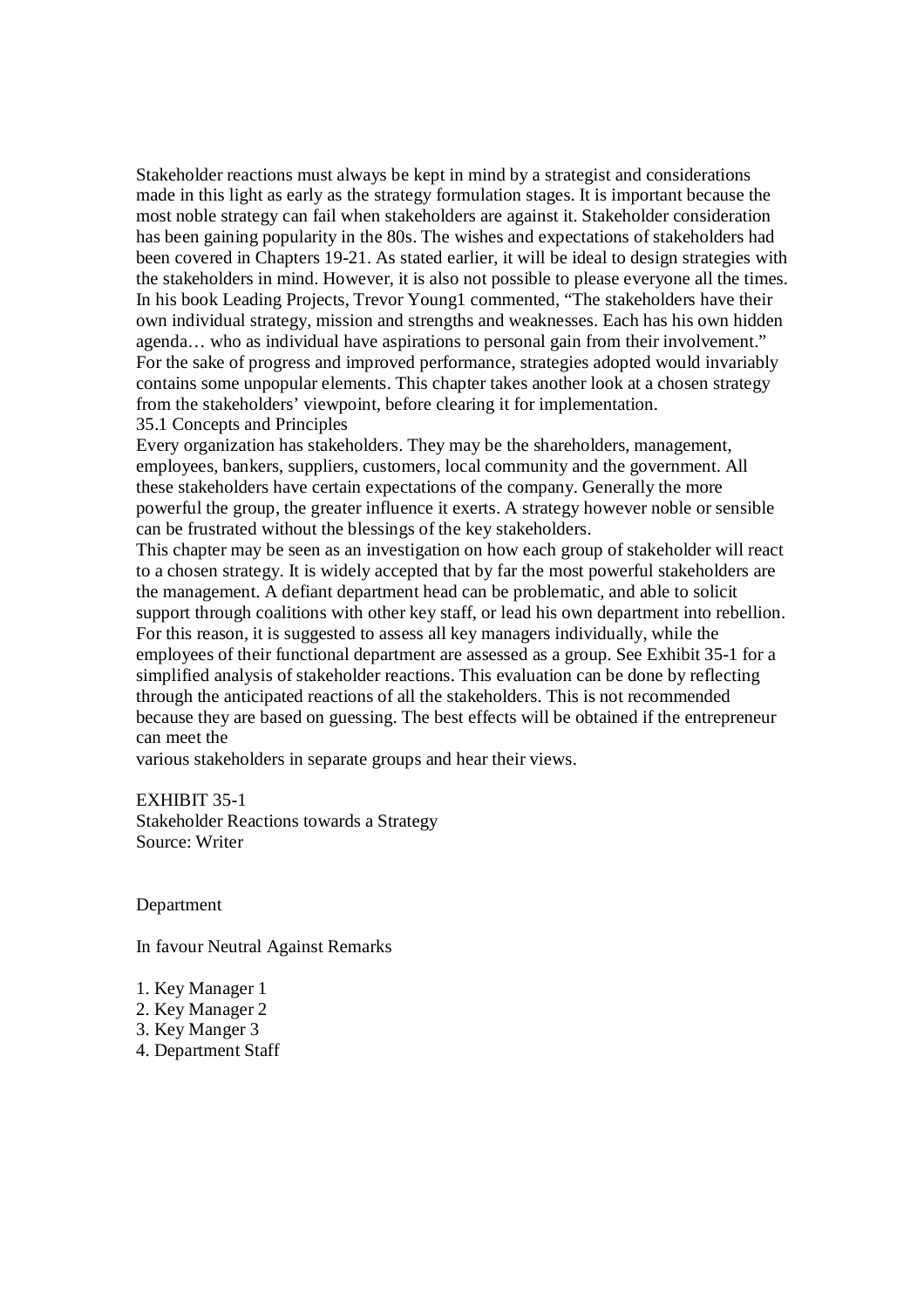If an intended strategy meets with very little opposition, the strategy may be expected to enjoy a greater chance to succeed. A different situation would emerge if strong or formidable opposition is envisaged. Often a company may have to abandon or modify a strategy to appease the stakeholders in order not to create discord in the company. This can be a source of conflict. Strategy is often required to fundamentally change certain organizational routines, which will make people feel uncomfortable. To compromise in face of objections would deny the opportunity to improve a company. Other preferred options are:

? win the stakeholders over to accept the strategy and participate actively for its achievement. This could include explaining to the stakeholders, convince them and provide training sessions and facilities to help make the changes more acceptable ? Negotiate and modify strategy in such as way stakeholders do not feel uncomfortable, yet retaining the salient characteristics of the original objective ? Bulldoze through. Remove or preempt troublemakers. Prepare for crisis.

Whatever may be the final decisions, the findings here must be considered in planning the budget and activities for the year. If training is needed to effect a change, then the time, effort and funds must be made available for its execution.

#### 35.2 Application in SMEs

35.2.1 Survey Findings

Every SME being interviewed does some analysis before implementing new strategies. However, none really go the structural or systematic way. There are only a few cases where the owner-managers discuss the intended strategies with their employees. The general view of owner managers seems to be that "I am the boss, I decide." Surprisingly, this seems to be accepted by the employees. Only when things are grossly wrong or unfair would one expect to see an oxodus.

It appears the owner is accepted as the employer. An employee is employed to work for him/her, and not the company. He/she is the source for all business decisions, the fountain of culture. So long as the leader is ready to change, the organization follows. SMEs do not consider much the interests of other stakeholders such as suppliers, bankers or local community, or government. However, some degree of concern is placed on customers since they are the obvious source of income or even likelihood for the SMEs.

#### 35.2.2 Case Study

In Team, people-first philosophy is being adopted from the day business commences. This is a legacy of the founders' previous training. The company believes in exploring, explaining and lobbying for the intended strategies. When comes to implementation, both the management and employees work together closely, especially in the beginning stages. We also make it a challenge and recognize the employee's effort. Throughout the 10 years, there were many changes, people learned to accept changes are normal and had also been cooperative to engineer the changes needed.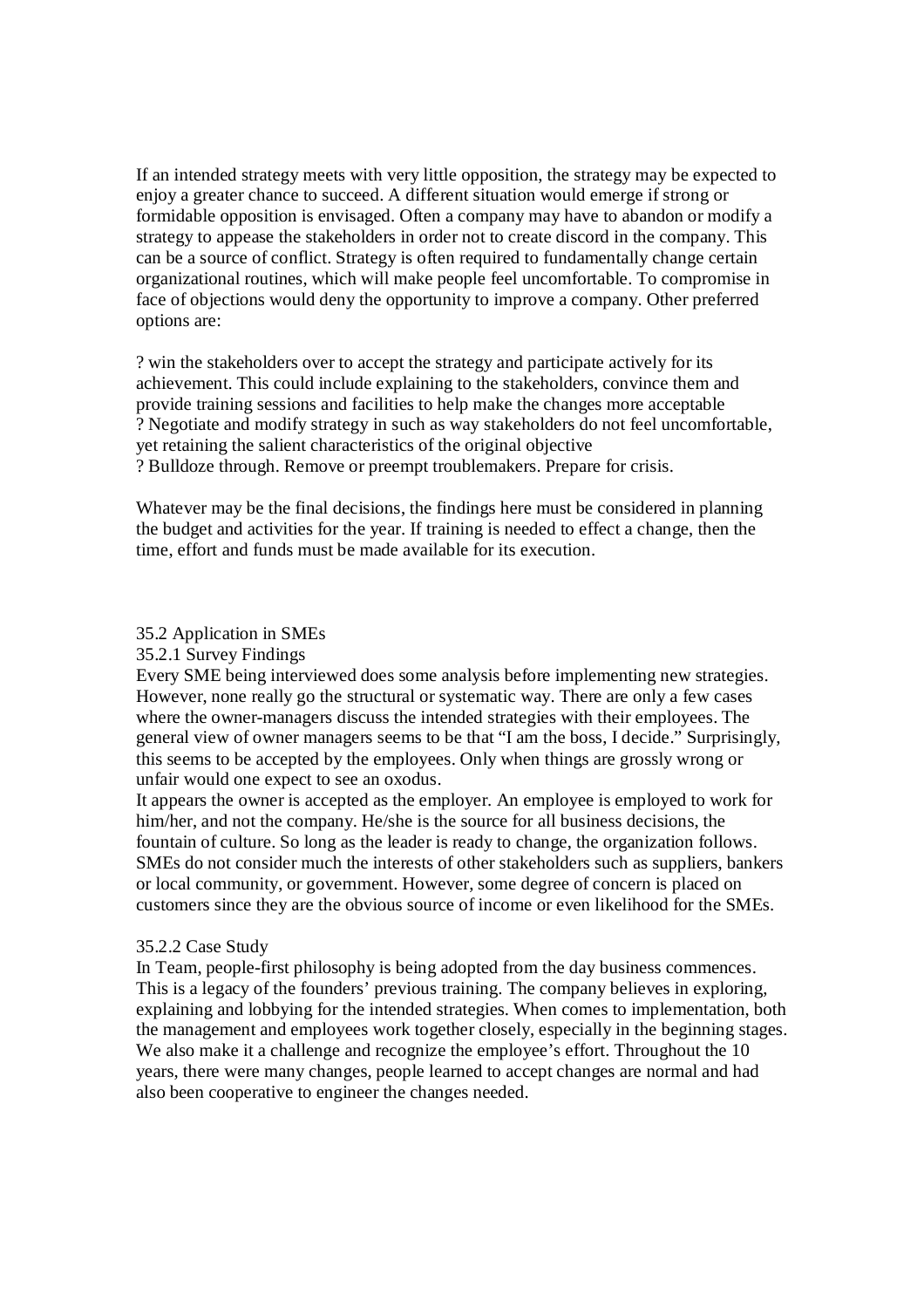#### 35.2.3 Views of Business Observers

The observers were pleasantly surprised that such things are being considered in strategic management. It indicates that the most people still regard strategic management is void of feelings. Although they do not have much say in the large organizations they work for, the observers agree in total the stakeholder expectations should be considered before finalizing a strategy. Otherwise, the most brilliant plan can be fail without the blessings of the people. Of course, much of the conflicts and fears are derived from misunderstanding or a lack of information. The observers felt that the least the management can do is to explain and try to compromise in areas that are of deep concerns to the stakeholders.

In the SMEs context, the stakeholder issue is also important. But in this case, it is more of the managers, employees and the shareholders. Without the blessings and understanding of these three groups of stakeholders, strategies will remain on paper and being talked about only. At any rate, this is also an issue relating to business ethics, a fair consideration to the contributors.

### 35.3 Chapter Conclusions

At first glance, stakeholder issue is not an issue for SMEs, as people who work for small companies know what they are in for – a family business where the owner is the king. There is probably no other shareholder except the boss himself. In theory, the boss can bulldoze anything through. This may be true in the 60s, the 70s or even the 80s. It is different in the 90s.

Business is getting more complex and the environment more hostile. Employers now need the best from their employees or there will be no tomorrow. Hence, there must be mutual trust and care between the two parties. The employers in many cases depend on the employees for the continuation of their business. So it will be suicidal if the employees do not consider them in any strategy. Even in the extreme case of selling off the company, it will be worth little if the current managers and employees refuse to stay. Therefore any strategy should be checked against stakeholder expectations before it is being launched.

#### **REFERENCE**

1. Young. T. L., Leading Projects., Pelanduk Publications (M) Sdn Bhd, Kuala Lumpur 1994, p.22

PART IX

Strategy Implementation

CHAPTER 36 PLANNING AND RESOURCE ALLOCATION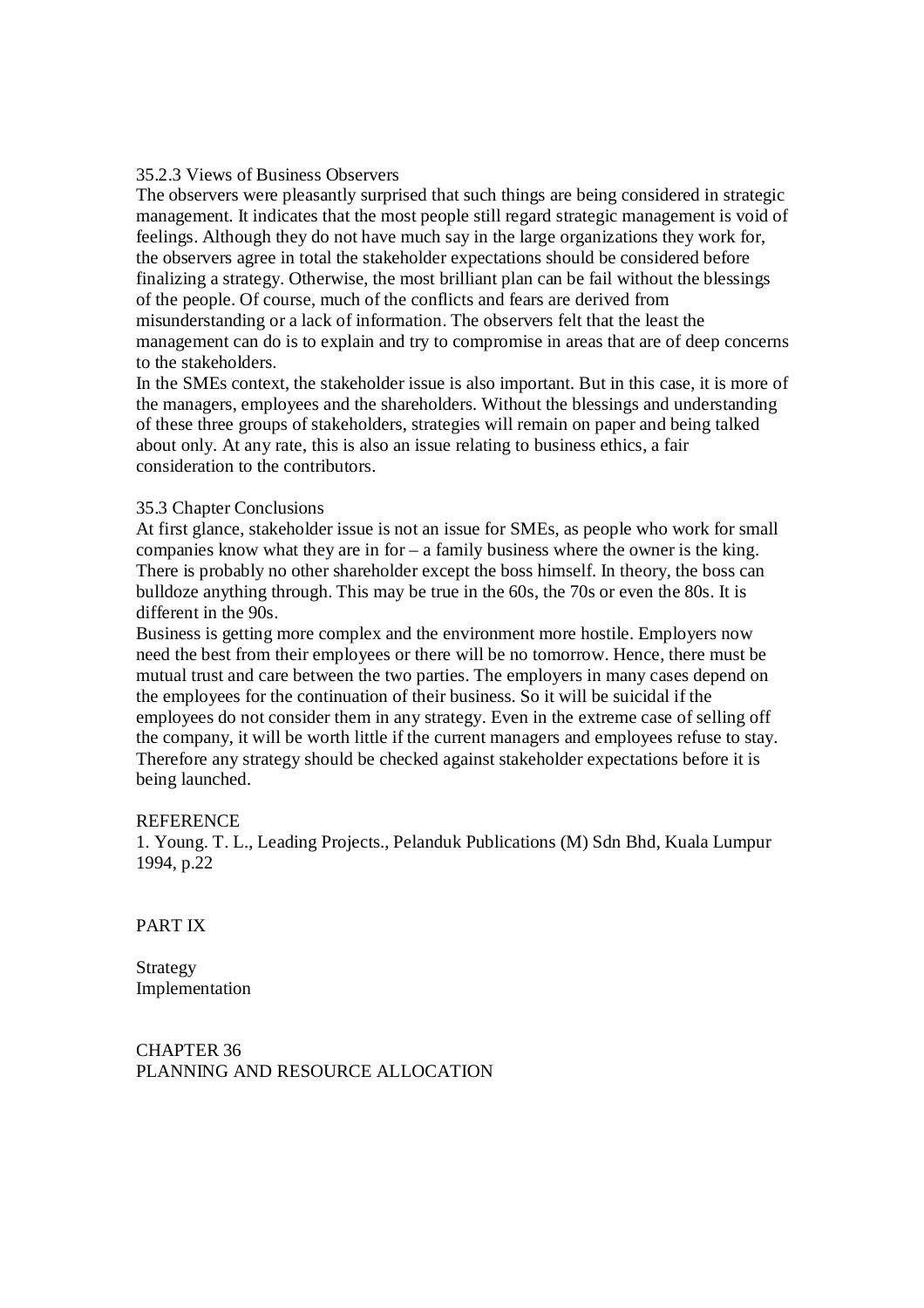Chapter 25 shows a simple way to decide on a strategy to use, especially for the first-time practitioners. From there, the activities needed to realize the objectives or strategies can then be developed. It is rare that only a single strategy is needed for the entire year. The more usual situation is the need for a few strategies. More strategies means more activities. There is therefore a need to consolidate the various lists, and prepare for the resources and logistics needed, which is the subject matter of this chapter.

### 36.1 Concepts and Principles

It is always good to begin with listing down the objectives of the strategies. From here, a comprehensive list of activities is prepared. These activities, besides their role to bring about the desirable results, also incur effort, time, money and other form of resources. Therefore it serves as a good checklist to count the resources needed.

Resources needed may be tangible assets such as vehicle, machinery, or buildings. They may also be intangibles such as skill, relationship, technology, business systems etc. The requirement for resources is briefly discussed below.

### 36.1.1 To Execute Activities

Besides the strategic activities, a company has its normal, operational tasks and activities. And the people carrying out strategic activities are commonly those with operational duties. In practice, both types of activities are interwoven and handled together, to save time and money. What if of concern here is the incremental activities pertaining to the intended strategy. These are singled out for the purpose of resource provision, since each incremental activity may incur expenses and other forms of resources. A strategy may incur:

? Implementation expenses, e.g. for market penetration, it may incur a higher sales and marketing expenses

? Capability building expenses e.g. to computerize the data base of customers to provide real time information requires investments on new software etc

? Reorganization expenses e.g. combining two departments into one requires many involvement: executive and managerial time and effort, re-arranging office space and equipment etc. All such tasks incur expenses, directly or indirectly

### 36.1.2 Cultural Shift

This is not a direct expense and is therefore often neglected. Strategy requires changes which make the people involved feeling uneasy. Blessed are the situations where the prevailing culture is conducive or encouraging to changes. Most cases however witness an antagonistic attitude towards the intended change. Because some elements of organizational cultures are not changeable, an entrepreneur should avoid strategies that knock on such touchy areas. In the event that a chosen strategy must proceed even in face of a conflicting culture, a cultural or paradigm shift is needed in order that the strategy succeeds. Effecting a change in an organization is not easy and requires much leadership. Often a detail program is mapped out to bring about the change, which may involve briefings, convincing, lobbying and other forms of communications. All this activities do not come free and therefore an expense should be budgeted for.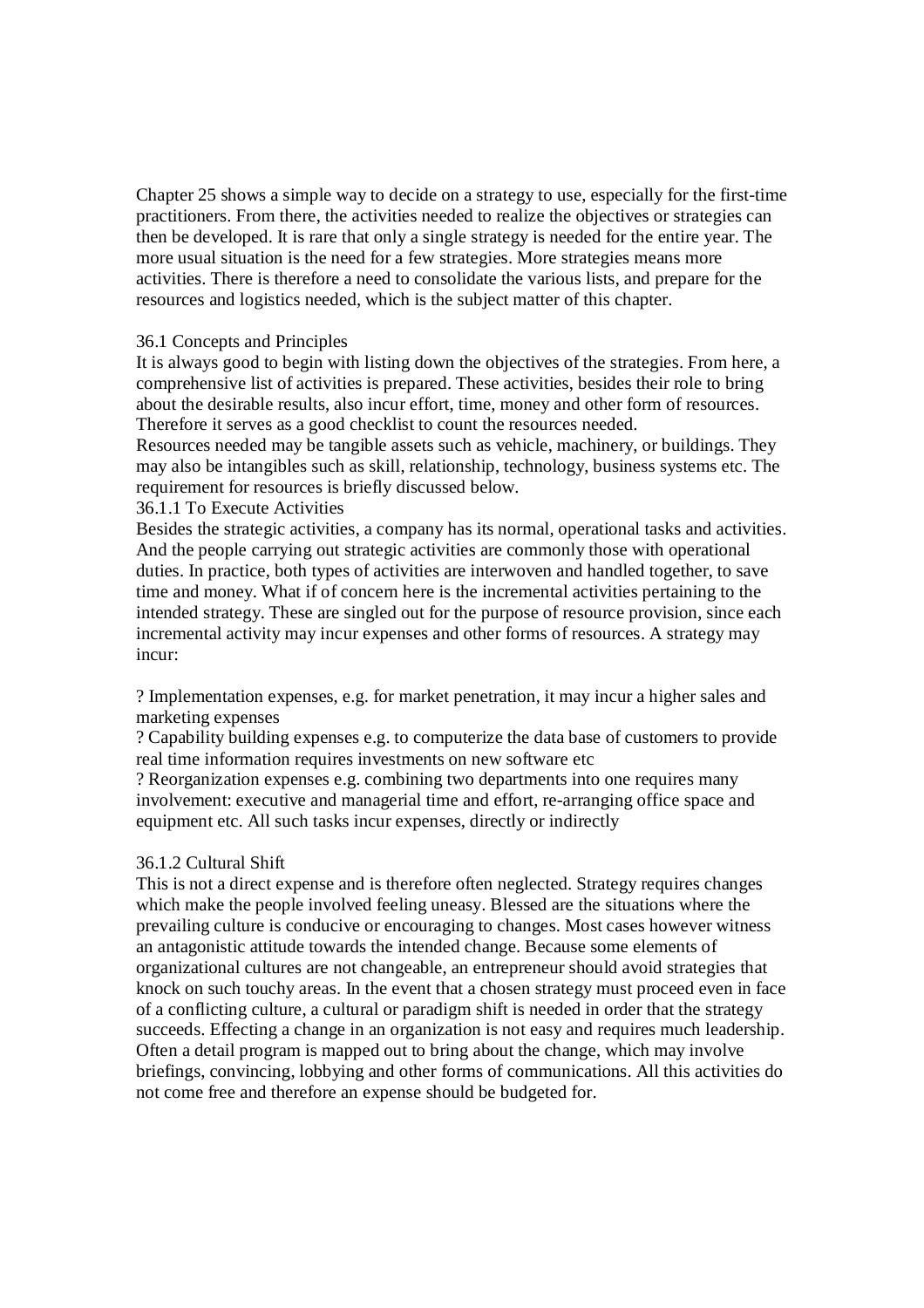EXHIBIT 36-1 Activity Planning and Resource Preparation Source: Writer

Resources needed for Execution Paradigm shift Rewards

(Activities)

#### 36.1.3 Re-organization

To facilitate a strategy to move forward smoothly, the organization structure must support it. Somehow along the way, the organization structure and the chosen strategy will try to fit each other. Chandler observed that changes in organization structure followed the strategy. New strategy invariably involves new administrative procedures that run at loggerheads with the current structure. As a result, breakdowns may occur affecting the operation or the strategy. The organization structure then starts to change to facilitate operation.

A proactive stand may also be taken to alter the organization structure to suit the strategy. How is this being done in practice? One good way is to look at the major activities and construct a value chain out of that. Next, to look at the work flow in the intended strategy. To avoid breakdowns, 'handoffs' arrangement should be limited to minimal. Closely related activities should be grouped together and performed by the same people or report to the same supervisor. Whatever the case, a more horizontal structure is preferred which is more efficient and responsive, according to studies in the 70s.

#### Types of organization structure1

There are various types of organization structures commonly used by companies, to suite their strategies, as follows:

Simple: This form of organization normally has no formal structure. The company usually consists of the owner with a partner or a few assistants. Division of management responsibilities is usually unclear.

Functional: This form of structure is based on the primary functions or tasks found in a company such as production, finance, engineering, marketing and personnel. This is rather a widely used structured especially for smaller companies.

Multi-divisional: This structure is for large companies with diversified business lines. The businesses are then broken down into divisions. Each division manages its own business and may have functional structure within its jurisdiction.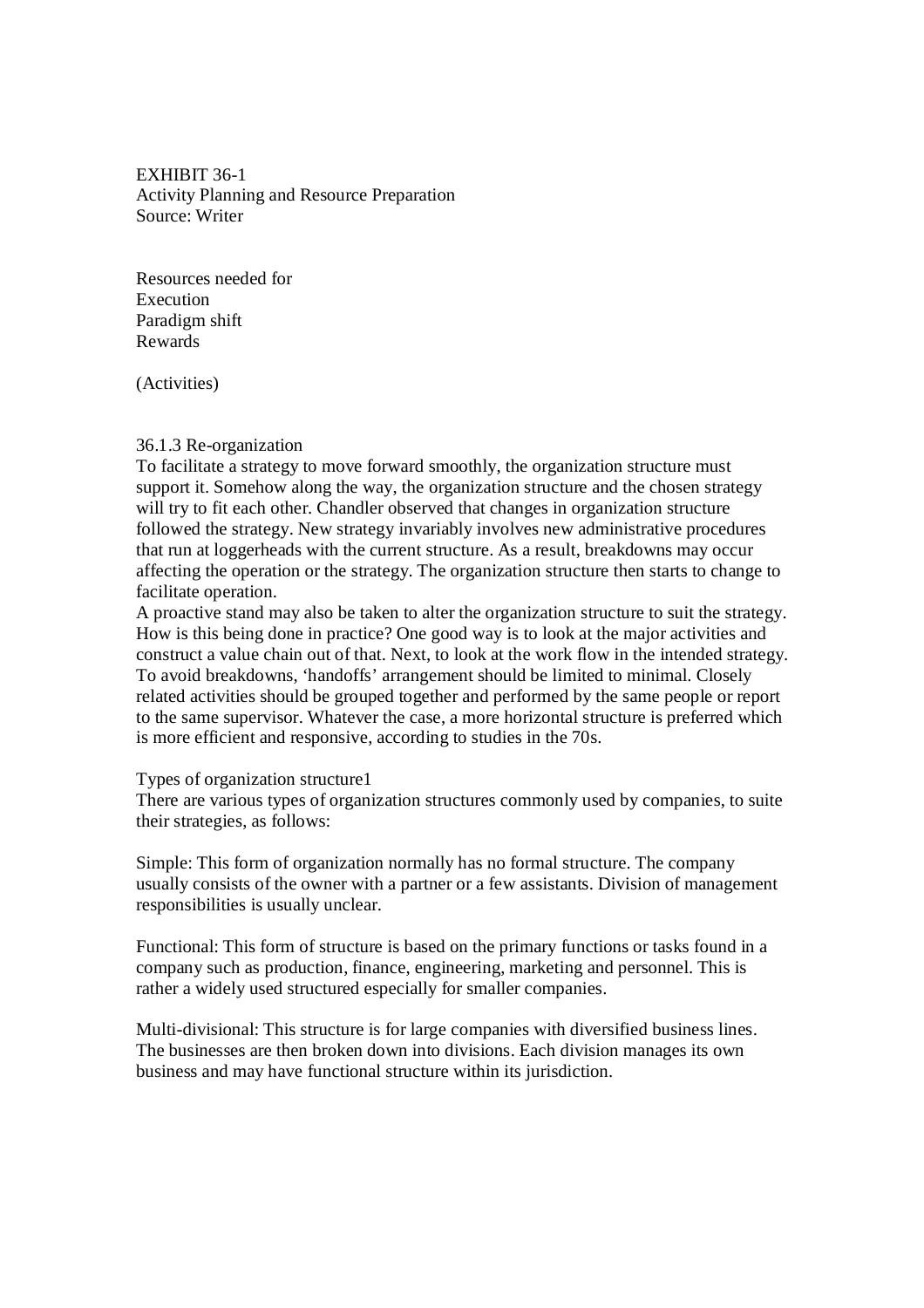Holding company: In this structure, the controlling body becomes a holding company. Instead of having business units existing as departments or divisions, they exist as separate companies.

Matrix structure: In very large, global organization there may be a need to combine the dimensions of product, geographical, function and division together, in order to be effective and remain adherent. Royal Dutch Shell is a case in point with four dimensions in its structure.

Multinational structure: Many forms of structures may be adopted by international organizations. Overseas operations could be managed as branches (where local laws permit), subsidiaries or affiliates, reporting the control center. Transnational companies are a group of companies that work without a clear control center, with each company championing certain roles.

# 36.1.3 Recognition and Rewards

A good strategy should include the elements of recognition and rewards, as the lack of these leads to a breakdown of the system. A good reward program on the other hand, helps to motivate people to contribute towards the objectives. Designing the program can be problematic. It should be designed to be attractive, fair and without too many loopholes for abuse. Thomson and Strickland2 recommended a ratio of high as 1 : 1 (salary : incentives) to get maximum effects.

Whatever the good intention, a reward scheme itself can be a point of objection, as there are always powerful employees who prefer to take things easy, and do not like to be judged or compared. A incentive scheme is often seen as a violation of their privileges and expectations.

# 36.2 Applications to SMEs

36.2.1 Survey Findings

All the SMEs understand that new activities require new resource such as direct expenses etc. These will be planned for when adopting a new strategy, quite automatically. Only 10% of the SMEs considers the need to spend money and time to change people's thinking or mindset. The rest do not mind spending on technical training, if that is needed for the new strategy. The majority therefore seems to have the notion that once a strategy is decided, it will be accepted by the people.

Most of the SMEs (58%), will automatically alter their organization structure to support the new strategy. New duties and new reporting relationships will be assigned accordingly, via either word-of-mouth or some forms of written communications. Eight out of 50 (16%) of the SMEs rewarded or recognized the contributions of their employees in making a new strategy a success.

# 36.2.2 Case Study

Team is generally competent in planning activities to support a strategy and also provide resources accordingly. A fair amount of time is spent to train people on the new duties and expectations of a new strategy being pursued. Lobbying for support was done formally such as during meetings, or informally such as over a drink and other social interactions. Paradigm shift usually could be achieved without much conflict.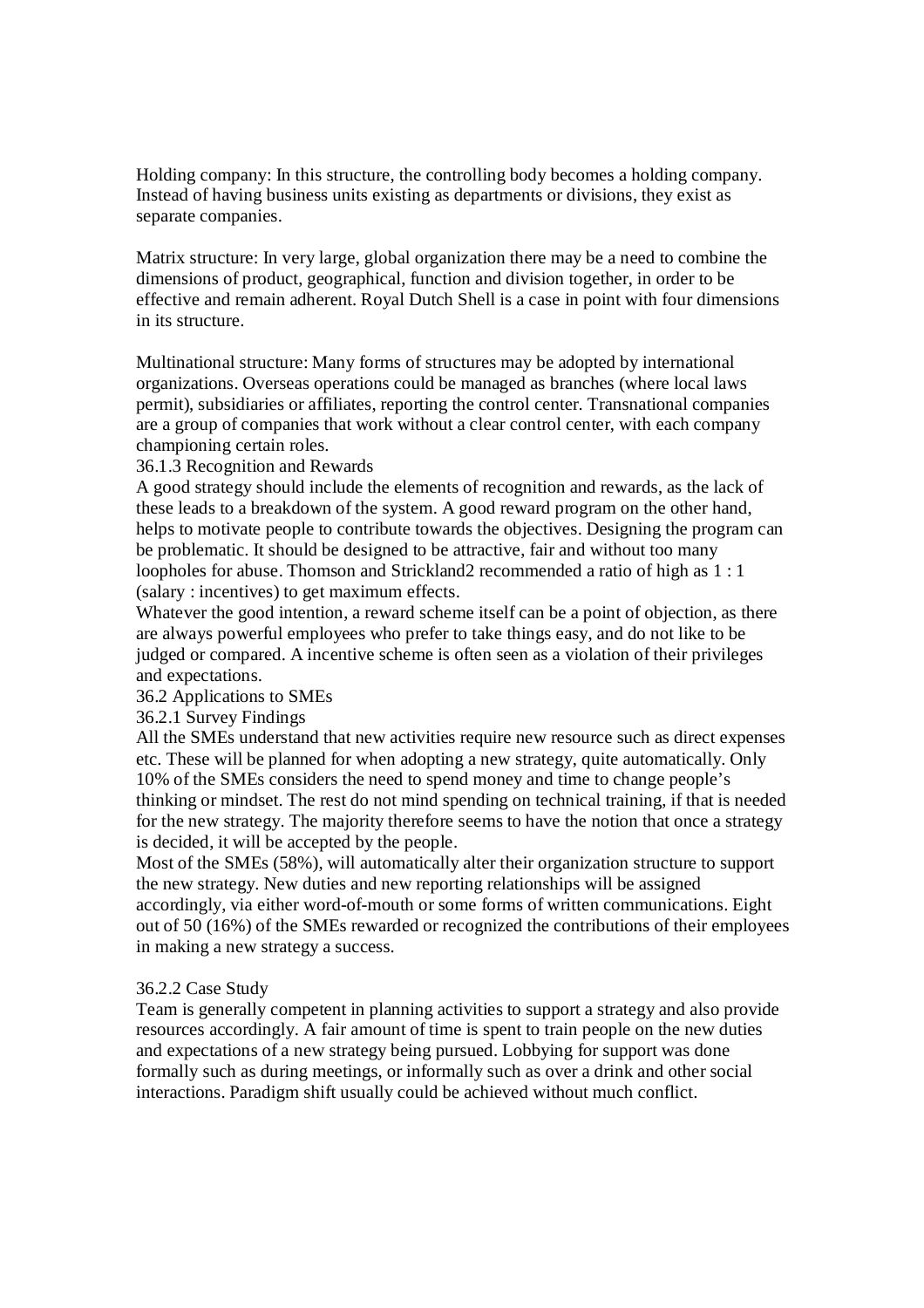Organizationally, Team always has a formal organization structure which facilitates business operation. This is also proving to be a hindrance when a new strategy conflicts with it (the structure). To prevent problems, adjustments on the organization structure are done accordingly. At times, the employees felt that changes were occurring too frequently; and causing confusion.

### 36.2.3 Views of Observers

The observers felt the information is getting theoretical and too formalized for the SMEs. While they recognize it is a good business practice to plan, it is also a lot of trouble for the SMEs. Too much involvement may force them to abandon the whole idea of strategic management altogether.

## 36.3 Chapter Conclusions

The strategic management process comes to the implementing stage with this chapter. The best strategic plan means nothing if it is not implemented well. Admittedly, there is tedious work to be done; like all other worthwhile things in life. The position taken by the writer is that SMEs should learn the planning skills and practice it in order to gain benefits out of it. If they are too busy, they should consider the service of reliable assistants, to plan on their behalves. A haphazardly or short-circuited plan will most certainly meet with obstacles and problems during execution.

## **REFERENCE**

1. Johnson. G. and Scholes. K., Exploring Corporate Strategy, (3rd Ed), Prentice Hall, 1993, pp. 345-56

2. Thomson. A., and Strickland. A. J. Strategic Management. Irvin (Times Mirror) USA. 1996, p.289

CHAPTER 37 BUDGETING AND CONTROLS

This chapter concerns the preparation of tactical plans and activities to guide current decisions and actions to implement strategic plans. Budgets are the primary techniques used in this process. Steiner's A Step-by-step Guide – Strategic Planning offers the most practical approach on this issue and is therefore used as the format of discussions in this chapter.1

# 37.1 Concepts and Principles

Budgets are integrating methods to translate strategic plans into current actions. They are the guides to action and set standards for coordinating actions to provide a basis for controlling performance to see that it is in conformance with the plans. 2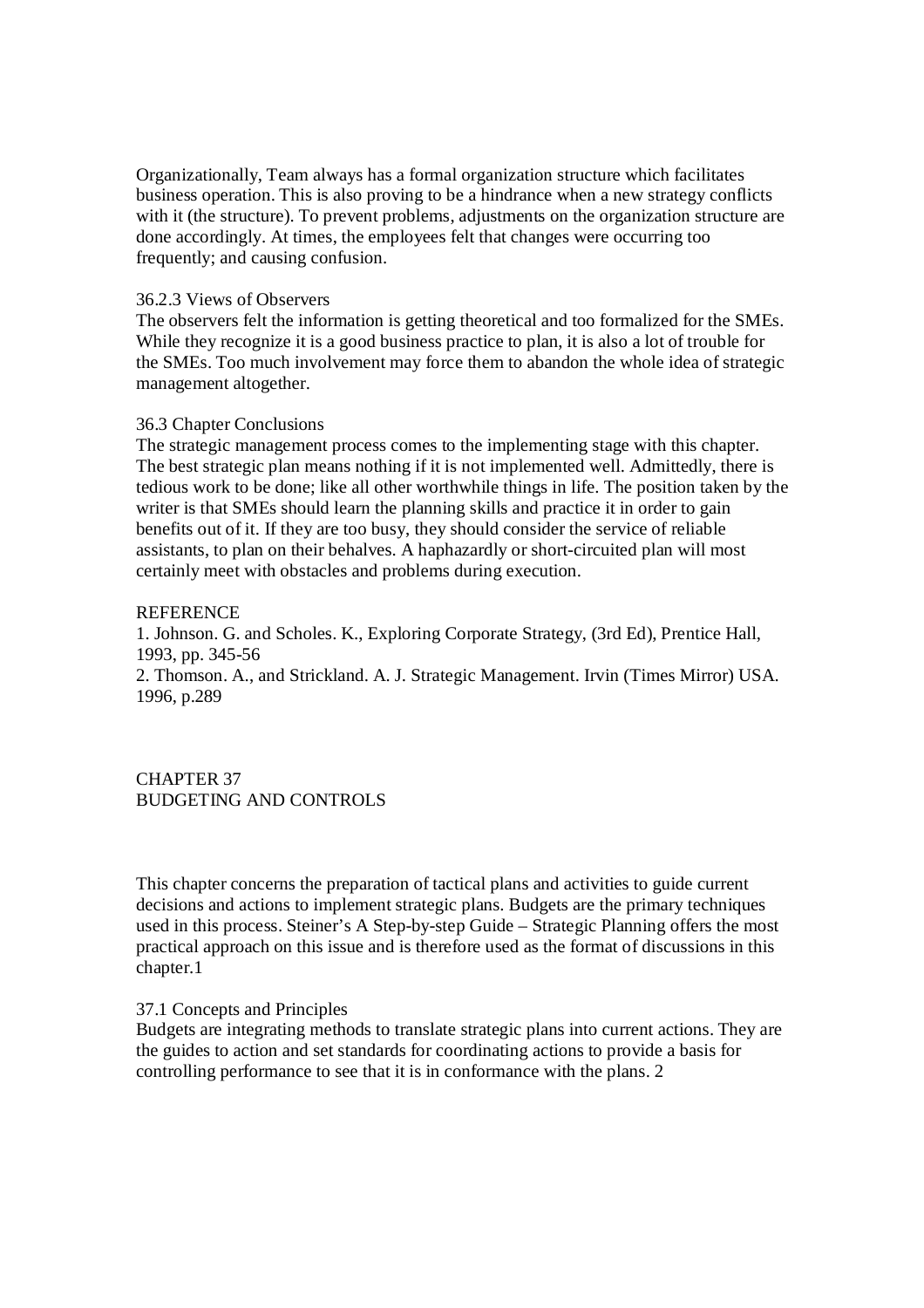Budgets are financial plans of some future periods. It is common to distinguish them as either long-term or short-term. Short-term budgets normally cover a period of one year, although any other periods up to three years can be classified short-term. 3 37.1.1 Budget System

Budgets must be fitted to the unique characteristics of an organization. Since all organization differ, so will be the budget system used in each organization. The most common items in budgets however include income and expenses.

The annual budget on income and expenses are first derived. In a simple case, these figures are derived from the guidelines given Chapter 36. In more democratic systems, the tentative budgets may be passed down the line, for each functional heads to review and comment. Modifications may be needed to reflect a true picture of what is possible and what is acceptable.

Once agreement is reached, each function is then asked to work down the details, the subbudgets. Example, a marketing department after knowing the expectations and expense, has then to break the total expense budget into subdivisions such as advertising, sales force, distribution and promotion. There should also be budget done on the income – where the sales are coming from, what products and at what margin to sell etc. The budgets from each function are then consolidated into a master budget. Exhibit 37-1 is a guideline on what a master budget consists of, and the sequence of constructing it. In some companies, budgets are submitted by each function to the top managers for compilation. And all the top mangers have to do is to add them up. This method, the writer felt is not satisfactory as the budgets formulated are based on the old paradigm and mindset without incorporating the strategy.

#### 37.1.2 Linkage

In this dissertation, annual budget are constructed from the annual objectives and activities, which are in turn drawn form the long range plan. Therefore the annual budgets should contribute to the realization of the long-range plan. One obvious question is – how closely the annual budget must link to the long-range plan? Managers are divided on this issue. Some prefers a tight linkage while others prefer a loose linkage. 4 Tight linkage means that the numbers in the annual budget will be divided equally over the planning horizon say, five years. Loose linkage allows some variations but by the end of the planning period, the figures will add up. Those advocating tight linkage argue it gives realism to plans, as the managers must be committed and the plans credible. Example, if the company attempts to increase net profit from a current 5% to 15% annually, the annual budget should show a 2% increase each year, beginning with the first year at 7%. Opposers to tight linkage claim this may produce budget myopia, leading planning fixation in the short range. In other words, with tight linkage, manager may cease to think long term, which may have detrimental effects on the company later on.

### 37.1.3 Flexibility

The essence of budgeting is to put a dollar sign on an activity and freeze it. But frozen budget is not practical as environment changes, which in turn affects business performance. On the other hand, constant revision to budgets is not acceptable, because of the cost, effort, time and confusion involved. An answer has therefore to be found to solve this problem. There are four methods generally used in industry.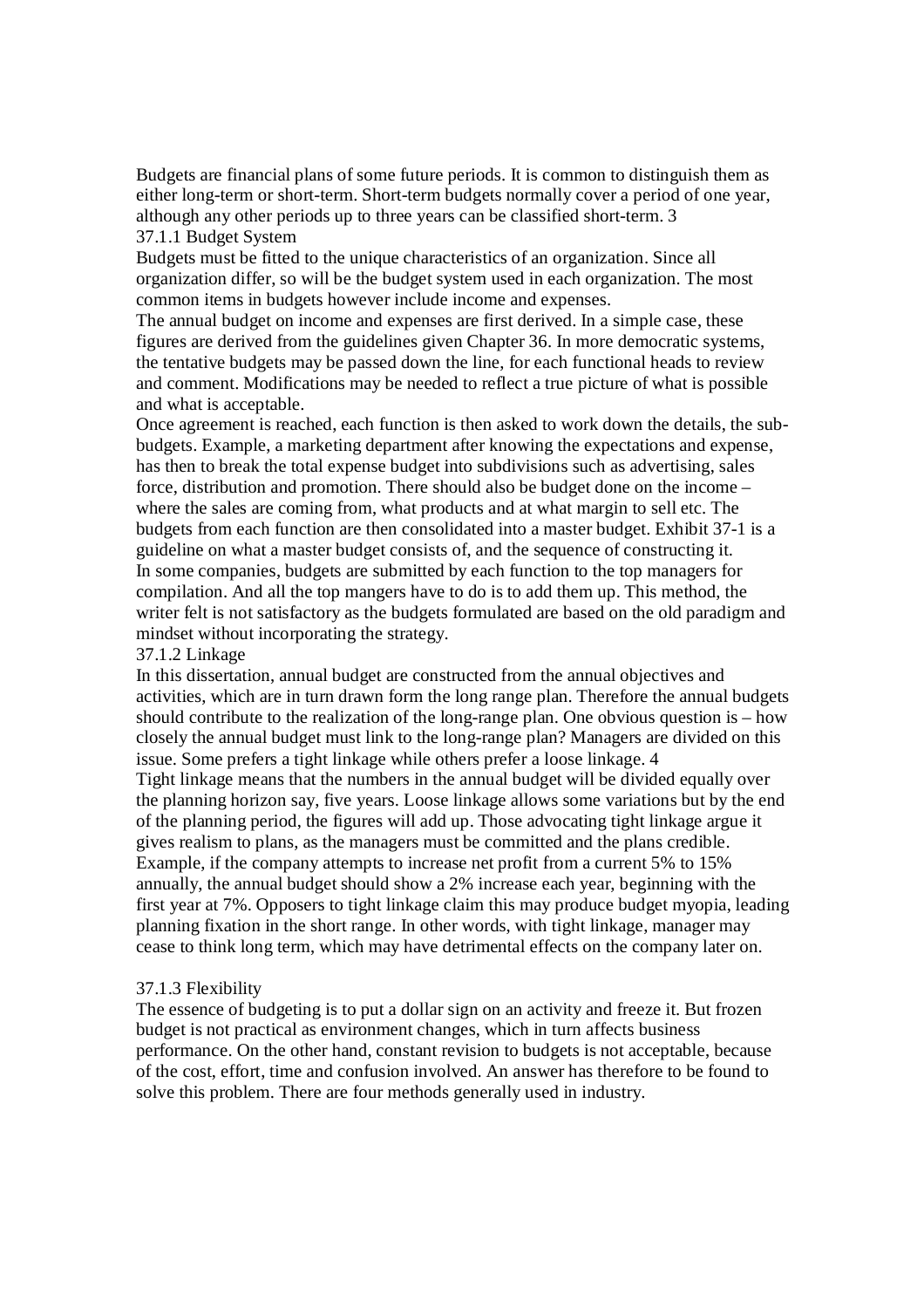#### Supplementary budgets

This method is usually for budgets that cap expenditure. If a department found that the original budget is insufficient, it can apply for a supplement, perhaps giving a reason to justify the request.

#### Alternative budgets

This method requires a few budgets to be done at the outset, with the most probable one being used as the operating budget. The other 'shadow' budgets can be constructed as probable variations to the operating budget, for example: 10% below budget, and 5% above budget.

EXHIBIT 37-1 A Flow Chart to Prepare a Master Budget Source: Steiner (1979, p.217)

#### Flexible budgets

In this method, the original budget is used as a guide. Overruns are allowed but will be considered for appraisal of management performance. This form of budgeting is very common in commercial organizations.

#### Variable budgets

This is a rather complicated method. Fixed, semi variable and variable costs have to be first worked out. Constant changes to the budget figures are needed based on the actual results obtained.

#### 37.1.4 Qualitative Objectives

Much has been said of developing capabilities as a competitive edge that will eventually be translated in quantitative results such as sales turnover, net profit, return on equity, share value appreciation etc. In practice it is not so certain or straightforward. Capability building activities consume costs, and can never guarantee to work. Even if they do, they not immediately translated into revenue. Since most companies look at numbers and figures for appraisals and the rewards determination, capability-building activities do not get much emphasis from managers. In the long run, such practice is detrimental to the company's future position in the market.

Beginning with 80s, there are more and more companies realized the shortcomings of using only quantitative budgeting, and started to include qualitative objectives. In other words, the expectations on employees are now not restricted to fulfilling some numbers but on a wider scope of work, some of which cannot be mathematically quantified. Management by Objective, a concept advanced by Peter Drucker in 1954, helps to explain this kind of hybrid planning.

Each manager, from the 'big boss' down to the production foreman or the chief clerk, needs clearly spelled-out objectives. These objectives should lay out what performance the man's own managerial unit is supposed to produce. They should lay out what contribution he and his unit are expected to make to help other units obtain their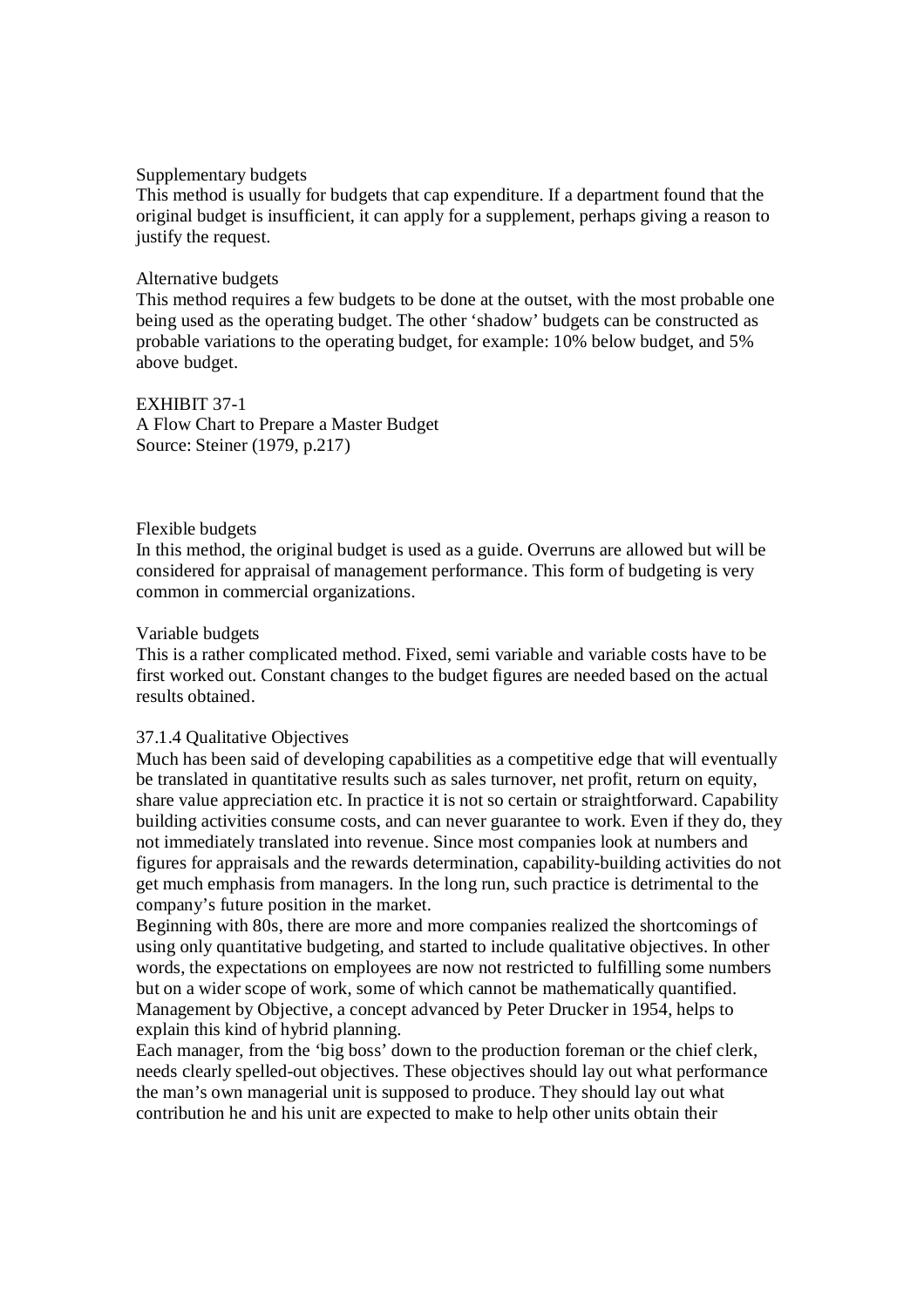objectives. Finally, they should spell out what contribution the manager can expect from other units toward the attainment of his own objectives. Right from the start, in other works, emphasis should be on teamwork and team results.5

To apply this in the annual budget, there should be a supplement section showing the list of other duties and expectations needed of each manager. Example: a sales manager is not only expected to turn in the sales, but also include other expectations and duties such as:

? Run sales training on a quarterly basis

? To institute weekly planners and weekly reports by sales staff

? Participate in regular marketing meetings

? Train up an assistant sales manger

To get the best effects, these qualitative activities should be tied to the appraisal and reward schemes.

# 37.2 Applications to SMEs

37.2.1 Survey Findings

Only three of the SMEs surveyed operated with a budget, which is needed by their head offices or their sleeping partners. The rest do not have a budget even for the current year, leave along a long-term budget. All the SMEs seemed happy with the current method, which they claim serves the function. They know exactly what they are looking for, and when things are wrong, they will step in to correct them. Some of these companies have bottom lines much better than the writer's company, which is supposed to be very systematic. It is mighty hard to argue with results!

# 37.2.2 Case Study

Team carries out the budgeting exercise every year without fail. The sales budget is first compiled by the salespeople, after which expenses are allocated for the sales departments and other budget centers such as the administration, the material handling, marketing and so on. Along with this quantitative budget, a list of qualitative goals and activities are also prepared, indicating the other expectations of each department.

For controls, the company generates monthly sales figures (by customers and by departments) early the following month and sent to all salespeople by express. The writer in the capacity as the general manager prepares a company report later, detailing the sales, expense, collection and any other information along with the relevant comments, for circulation to the various budget centers. This is meant to keep the various budget centers informed if they are on track. If not, something should be done before it becomes too late. Every six months, the gross profit of each sales department is calculated and matched against the expectation.

Theoretically, all these information is supposed to help the company to be more effective and efficient. In reality, the people do not care too much even to read the information. It appears that information overload has occurred in the company.

# 37.2.3 Views of Business Observers

The observers were shocked to realize so few SMEs actually operate a budget, which is a compulsory exercise in large organizations. They doubt a budget carried in the head can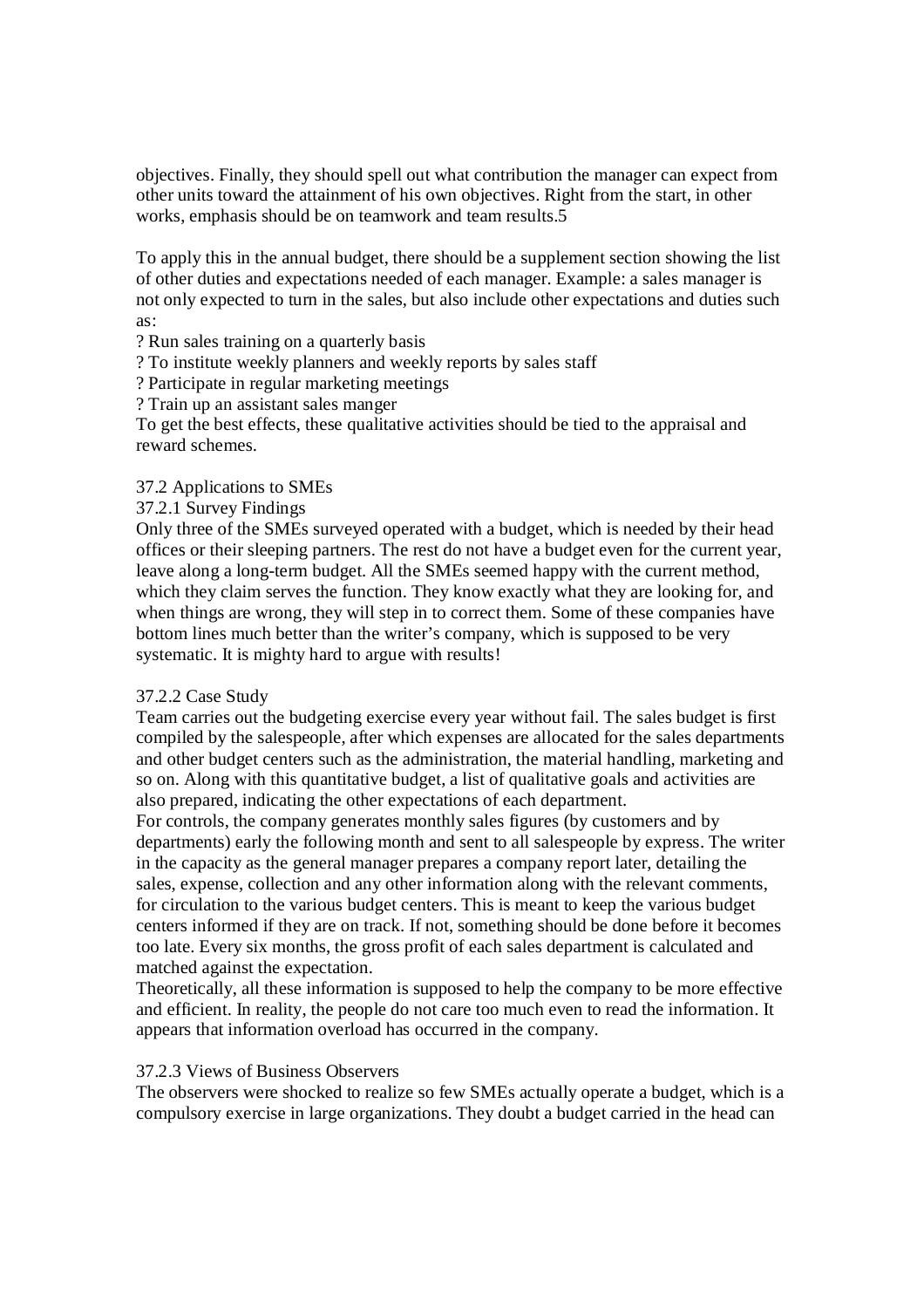really constitute excellence. They reasoned that although some SMEs can end up making handsome profit for the year, the question is continuity. Unless the SMEs start to get use to budget operation, they should forget working towards becoming a large company, or be listed in the stock exchange in some future date.

### 37.3 Chapter Conclusions

Budgeting is an integral part of efficient and effective management, be it strategic or operational. People who try to manage in their heads are settling for sub-optimal results. A budget in the head is a moving target, which is hard to fulfill and unfair to the employees. Appraisals and rewards cannot be given fairly without a budget and the subsequent control figures. Budgets should not be only concerned with numbers. Adding some qualitative objectives helps to make the approach to corporate building more holistic.

## REFERENCE

1. Steiner. G., Strategic Planning, a Step-by-step Guide. Free Press, 1997.

3. Arnold. J., and Hope., Accounting for Management Decisions. Prentice Hall, 1983,, p.280

4. Steiner. Op. Cit., p.218

5. Ibid., pp. 359-62

# CHAPTER 38 SCHEDULING STRATEGIC TASKS

The list of activities of each objective is already decided, after the stage explained in Chapter 36. They are further made more concrete by the budgeting process. The next logical task should be the scheduling of the "specific steps and the timetable required for the accomplishment of each objective… the 'how' and 'when' of the process.1 Work scheduling is very well established, and can be very elaborate, in the construction industry and project management. The works of Anthony2 is found to be concise and yet comprehensive, and therefore reproduced here.

38.1 Concepts and Principles

Before scheduling can take place, two things have to be resolved first. One, the completeness of task – all activities needed to bring about the must be identified. Incomplete listing of tasks can lead to inferior results or even failure. Two, to know the sequence of these activities – what must come ahead of the others and what can take place concurrently. Once these two requirements are fulfilled, scheduling can begin – using scheduling tools to derive a timetable. The tools available are a) calendars, b) Gantt or Bar Charts, and c) PERT Charts.

# 38.1.1 Calendars

Calendars are excellent tools for scheduling of work. There are many types of calendars, desktop, wall charts, handheld 'diaries' and pocket calendars. Anthony recommended something that shows the whole week in a glance. Steven Covey3 also specified this type of calendar for personal organization. A weekly schedule is more realistic than dayspecific ones because there are always unforeseen events that require some flexibility.

<sup>2.</sup> Ibid., p215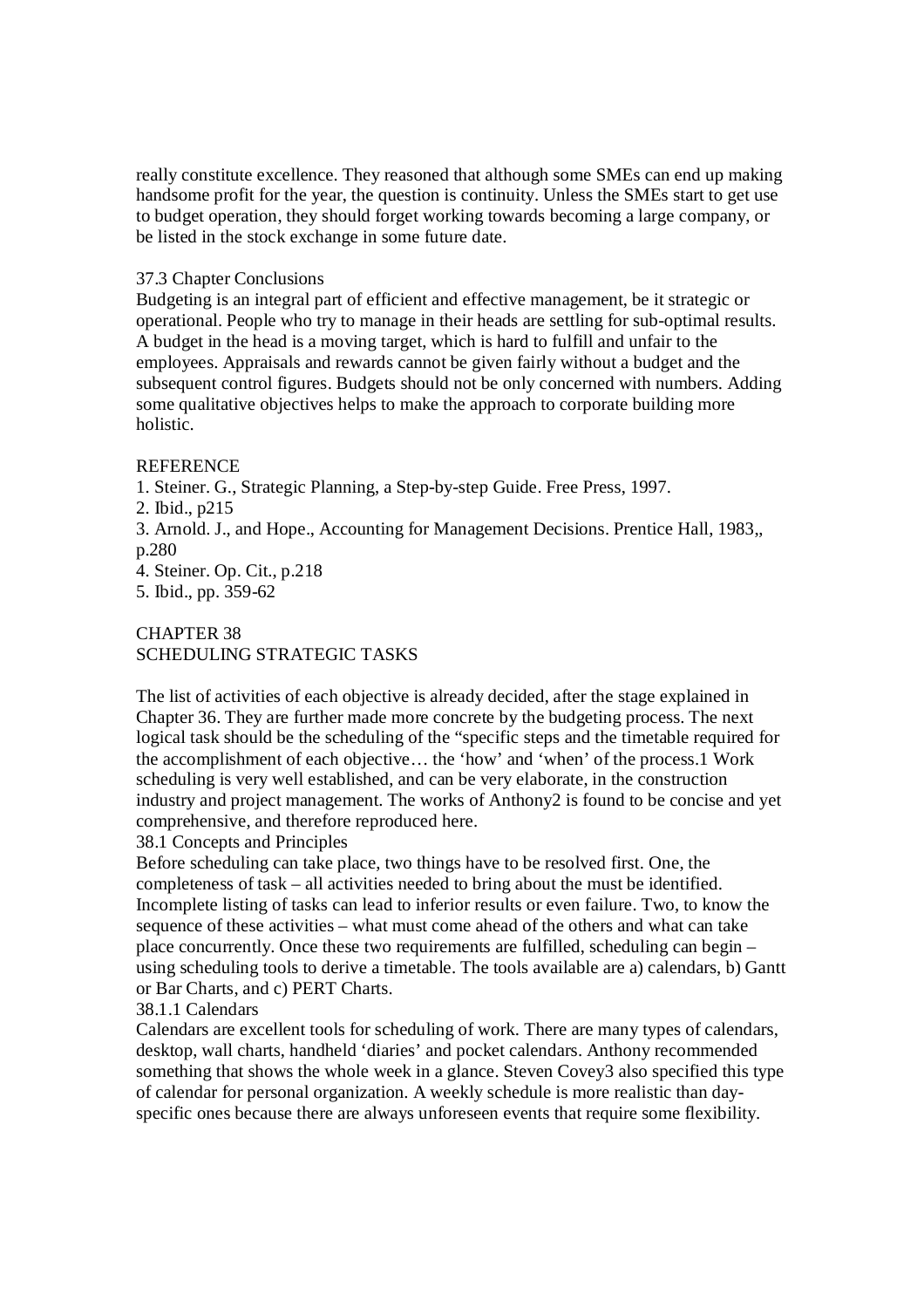Too rigid a planning leads to frequent academic delays and missing 'deadlines'. The resultant frustrations and conflicts are not worthwhile as the deadlines are not true ones. The various action steps are then scheduled into the calendars. Color codes are also recommended to denote deadlines etc. This is a very simple form of scheduling which all SMEs can use.

38.1.2 Gantt or Bar Charts

This tool was originally developed for production scheduling. An example is given in Exhibit 38-1 for a major consumer-product manufacturer desiring to expand its market share. Gantt chart requires the beginning and ending dates for an event to be provided. The events are sequenced as they are included, indicated by a color bar. In the exhibit, a solid black bar is used. As the action steps are achieved, another bar of different color is used to indicate their completion. In this case, shaded bar is used.

The accomplished bar can stay on top or below the designed bar in the chart, although it is shown on top in this case. It must be emphasized that one chart is usually needed for each objective, which in turn consists of a multiple of activities. Therefore, many charts may be needed for a chosen strategy, which may be made reference clumsy. One solution is to have all these charts combined into a summary chart. See Exhibit 38-2. 38.1.3 PERT Chart

The PERT chart, sometimes call critical path analysis is more complex than the Gantt Chart. PERT stands for Program Evaluation Review Technique. It was developed in the aerospace industry during the decades of the 50s and 60s. In PERT, the tasks are linked up in sequence and in relationship terms; and its final appearance looks like a network. See Exhibit 38-3.

EXHIBIT 38-1 Sample of a Bar Chart Source: Anthony (1991, p.106)

OBJECTIVE: To increase market share by 25 percent by June 30, 1987. Action Steps:

EXHIBIT 38-3 A Sample of PERT Chart Source: Anthony (1991, p 109)

OBJECTIVE: To complete the merger of the Devcor and Ryner Division by August 1, 1987

38.2 Application in SMEs 38.2.1 Survey Findings Only 20% of the SMEs surveyed were familiar with the Gantt Chart and used it for project planning. However, it had not been used to schedule strategies, probably strategic planning had not been formalized in these SMEs. PERT chart seems to be too complex to them and not used. 38.2.2 Case Study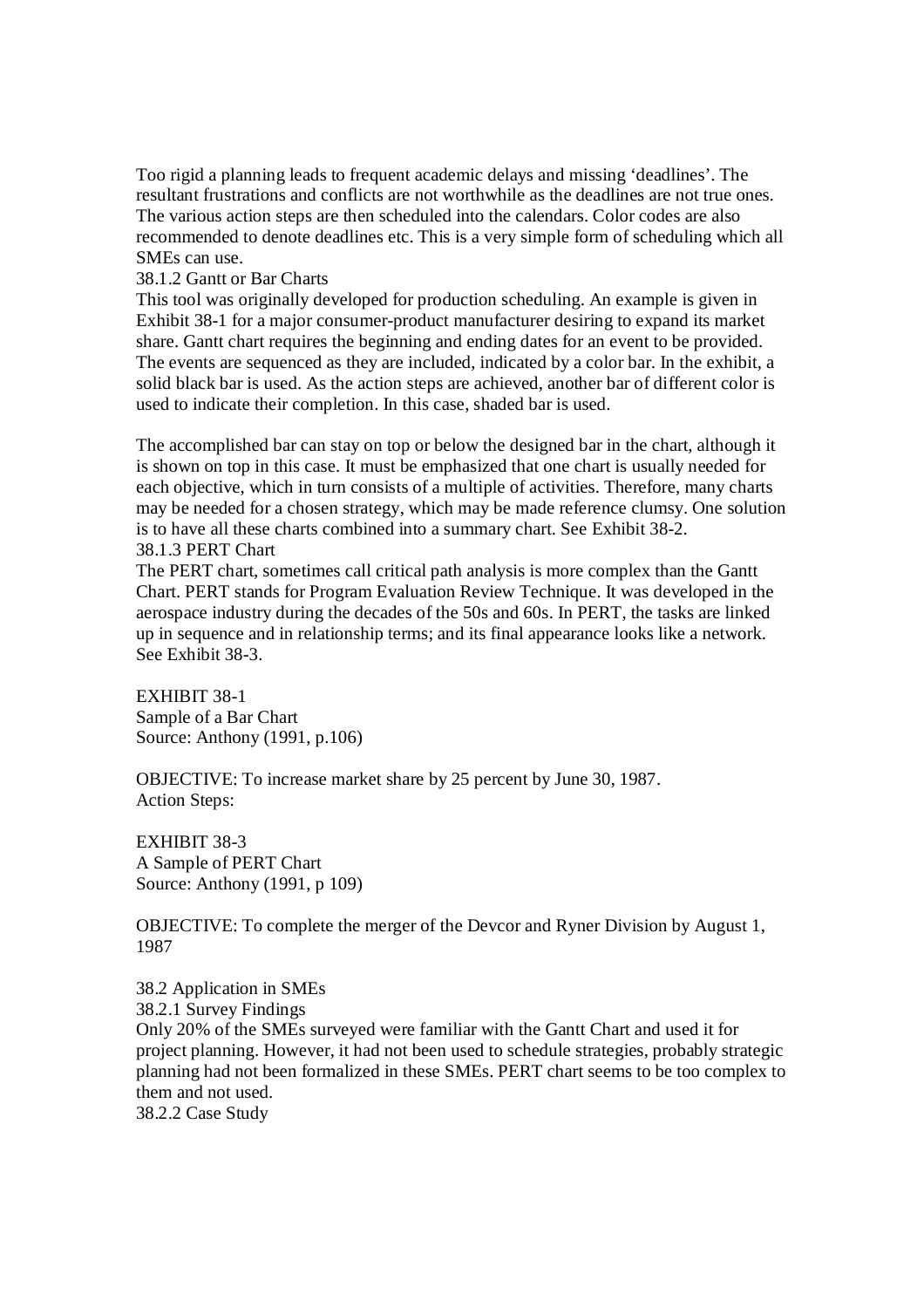Team also finds the Gantt Chart very useful, and had been using it to schedule projects such as product or market developments. The writer understands and had tried to use to PERT Chart but find it complicating and served no additional advantage over the Gantt Chart. Therefore it was dropped from the planning toolkit.

### 38.2.3 Views of Business Observers

Most of the observers felt that budget is good enough as a start. It would be better to allow the entrepreneur to slowly graduate. The production and marketing managers however felt it is not that much work associated with scheduling. Therefore they felt it should be adopted. Scheduling is done only once, i.e. at the beginning of the project, after which the tasks are mainly associated with execution. With a well-thought out schedule, time saving can be expected.

### 38.3 Chapter Conclusions

If an entrepreneur has come this far, it would not make much difference to complete the process, by formalizing the schedule. If the entrepreneur finds this is too much work, he/she can delegate it to a reliable assistant or secretary. However, one important role for the entrepreneur is to supply the plan and timetable to guide the employees. He/she can ensure compliance and progress kept to the designed pace. Scheduling tools help to achieve exactly that.

#### **REFERENCE**

1. Anthony W., Practical Strategic Planning., Toppan Co. Ltd. Tokyo. 1991 2. Ibid

3. Covey. S. R., The Seven Habits of Highly Effective People. Fireside (Simon and Schuster Inc) USA

## CHAPTER 39 LEADING IMPLEMENTATION

So far, the discussions on implementation centered around preparing the systems, facilities and logistics needed to implement strategies. This is not enough because "companies do not implement strategies, people do"1. People respond better to people, especially leaders; not stacks of instruction manuals and memos. The entrepreneurs as the leaders of their respective organization, should take up the role of the chief strategy implementers. Ideally, implementing strategies should be a 'companywide crusade', involving middle managers and all the employees. But the key role still lies in the chief executive.

### 39.1 Concepts and Principles

The role of the chief executive and the process of leading strategy implementation are the concern of this chapter. Having done all the analysis, making the choice and preparing for the launching, the leader must how actually implement the strategy. In Chapter 36, providing the necessary facilities, resources and logistics to support the strategy had been discussed. The role of the chief implementer goes beyond that. He has to conceptualize the whole implementation plan. The problem is formidable as Thomson and Strickland remarked "Unfortunate, there are no 10-step checklists, no proven paths, and few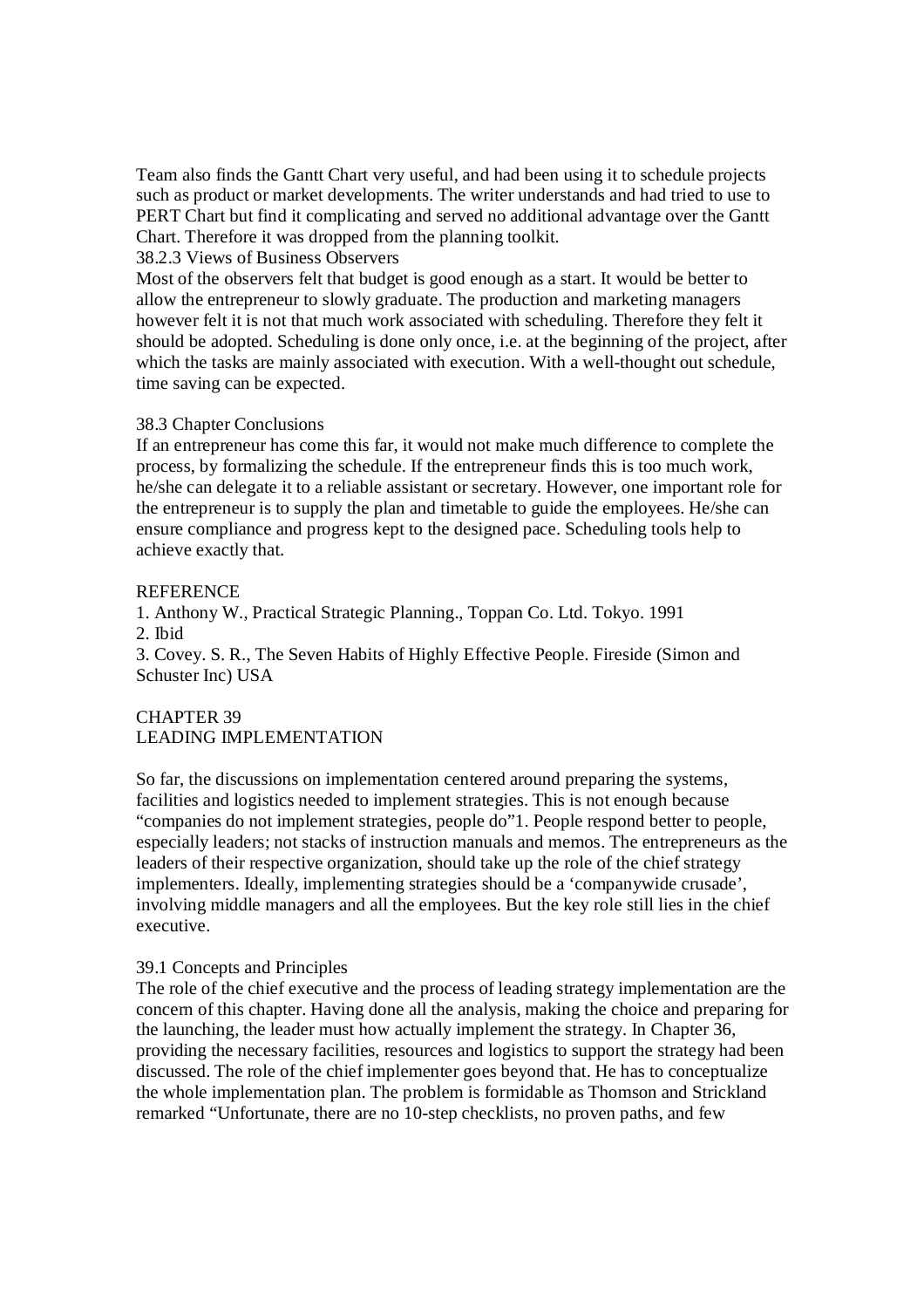concrete guidelines for tackling the job – strategy implementation is the least charted, most open-ended part of strategic management. The best evidence on do's and don'ts comes from personal experiences, anecdotal reports, and case studies – and the wisdom they yield is inconsistent." 2 Therefore each case has to be unique and customized.

# 39.1.1 Management by Walking Around

This is a system with which the key manager develops "a broad network of contacts and sources of information, both formal and informal." 23 By walking around does not mean the chief implementer is given the liberty to move around aimlessly. What it means is to establish contacts with the front line people, gathering information, giving encouragement, clearing constrictions, solving problems etc. in the process. The work therefore include talking with key subordinates, reviewing their reports, going down to the frontline to meet the rank-and-file, meeting customers and even suppliers to understand the marketplace first hand. Many CEOs of large companies are said to do this regularly – Hewlett Packard, IBM, McDonalds, Walmarts, United Airlines and Marriott Corp etc.

"When executives stay in their offices, they tend to become isolated and often surround themselves with people who are not likely to offer criticism and different perspectives. The information they get is secondhand, screened and filtered, and sometimes dated." 4 Management by walking around is an excellent way to evaluate if a strategy is going to work as planned. The chief implementer will base on the feedback to decide his next course of actions.

## 39.1.2 Favorable Response

When a positive response is obtained, it means that the strategy is going down well and no adjustments needed. It is still important to maintain contact or else complacency and disinterest may set in. In any event, a smooth progress still needs monitoring to ensure the pace is maintained. Often, a 'no-problem' situation can turn out to be problematic and therefore can be a warning sign. In project management, project meetings are regularly conducted. For strategy implementation, the idea can also be borrowed to ensure all the activities are progressing well, as scheduled.

# 39.1.3 Hiccups Situations

Hiccups refer to situations where there are some teething problems but otherwise, the strategy is progressing. To make things better, the leader should take some corrective actions to ensure smoother implementation in the future. He/she does so by either adjusting the strategy or the implementation process. How drastic should the corrective moves be taken?

According to Thomson and Strickland, "strategy managers seem to prefer a process of incrementally solidifying commitment to a response." 5 In other words, the adjustment should be gradual since there is no real urgency. The corrective and adjustment process recommended by the authors consists of the following steps: 6

? Staying flexible and keeping a number of options open

? Asking a lot of questions

? Gaining in-depth information from specialists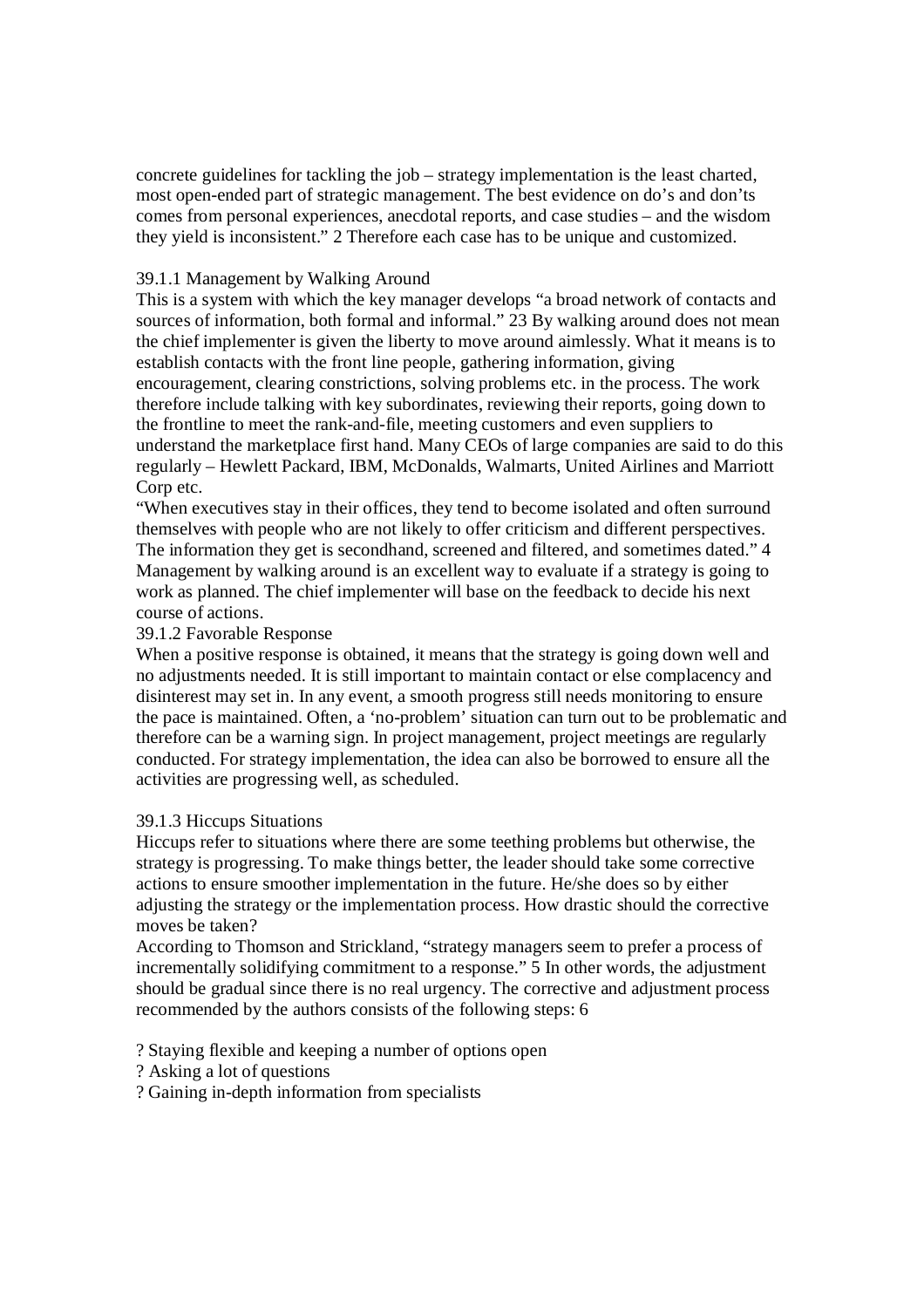? Encourage subordinates to participate in developing alternatives and proposing solutions

? Getting the reactions of many different people to proposed solutions to test their potential and political acceptability

? Seeking to build commitment to a response by gradually moving onward a consensus solution

## 39.1.4 Crisis Situations

In a crisis, time is usually of the essence. A leader must display his leadership crisis management skills. He is expected to be resourceful, courageous, decisive and above all solves the problem within the tolerable timeframe. The two authors advised: "The typical approach is to push key subordinates to gather information and formulate recommendations, personally preside over extended discussions of the proposed responses, and try to build a quick consensus among members of the executive inner circle. If no consensus emerges or if several key subordinates remain divided, the burden falls onto the strategy manager to choose the response and urge it support." 7

## 39.1.5 Symbols and Visibility

Symbols plays a very important role to effect a change needed for a strategy. A company embarking on a courtesy campaign may require every employee including the CEO to wear a smiling-face badge. A CEO wanting more open working relationship in a car company ordered all doors to his manager's rooms to be removed, in the full view of the employees. Symbols may appear mundane and sometimes childish, but enhances the implementation of strategies and are therefore widely use.

Visibility is another tool to aid strategy implementation. It refers to the constant reminder to the employees on the strategy. This may involve pinning up the objectives on walls of the office, shop floor and canteens. To reduce industrial accident, a steel mill put up a huge board in the compound adjacent to the main office indicating the target, and the daily updates on accidents occurring in the company. There are many other forms of visibility tools that may be employed, such as to:

? print the objectives onto stationeries

? feature them constantly in the company newsletter

? include them as a fixed item for discussions on meeting agendas

### 39.2 Application to SMEs

### 39.2.1 Survey Findings

Nearly 90% of the SMEs survey claimed that they do the Management by Walking around. This seems to be a encouraging characteristic of SMEs. The boss walks around and talks around, without much formality and hierarchical constraints. They all felt that they learn a lot about the business this way, much more than from a meeting room or some reports. As for the monitoring and corrective part, the SMEs found the information in this chapter interesting. Many express their keenness to use it in their work. 39.2.2 Case Study

All the managers in Team are very much hands-on. Therefore walking around is part of the routine. The managers have similar findings that moving around the company and market gives them more reliable information. The company is also quite competent in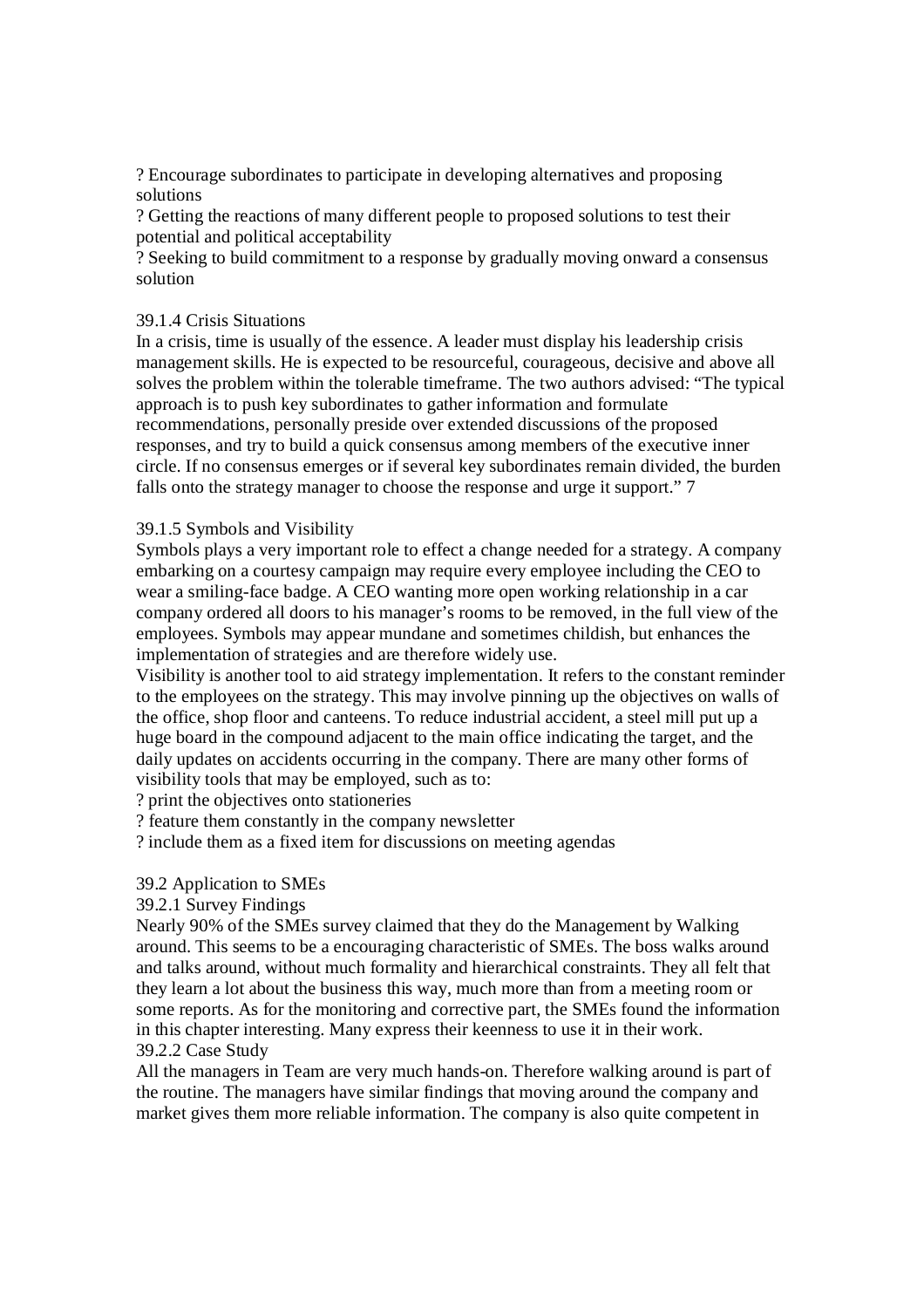results tracking. The only problem is that when the boss shows too much interest on a subject, the employees tend to abdicate decision making on the issue in favor of him. This defeats the purpose and therefore had to be approached discretely.

#### 39.3 Chapter Conclusions

After all the planning, a strategist must make sure the plan is carried out diligently. There are many roles an entrepreneur must play in strategy implementation. They must lead the implementation, encourage the people, clear bottlenecks, solve problems, track results and modify the strategies or the implementation process where necessary. All these tasks cannot be done effectively by confining oneself to the office. Feedback is important and it is all there with the people in the shop floor and the field. If these people would not come forth with information, then the boss must go to them. If "Mohamed wouldn't come to the mountains, then let the mountains go the Mohammed" may be sage advice to strategy leaders. Ensuring compliance is the job of the boss, he/she must play the role, and walk the extra mile.

#### REFERENCE

1. Thomson. A., and Strickland. A. J. Strategic Management. Irvin (Times Mirror) USA. 1996

2. Ibid., p.241 3. Ibid., p.308 4. Ibid., p.309 5. Ibid., p.315 6. Ibid., p.317 7. Ibid., p.315

CHAPTER 40 **CONCLUSIONS** 

Many of the tools described in the last 35 chapters are useful and applicable to SMEs. The notable exceptions being the PEST and SWOT analyses, and the mission statement. However, only a small percentage of these tools had been attempted by SMEs and met with approval. In other words, there is a huge gap existing between the ideal situation and the reality. Given the picture, to expect speedy adoption of these tools by SMEs is almost impossible. In fact, most of the entrepreneurs became more confused after exposing to the various techniques.

Herein lies an important question: how can the SMEs apply strategic management then? This is indeed a great challenge – to take them from where they are now, to a level of strategic planning comparable to that of the large corporations. The writer offers some suggestions, which took into considerations of the feedback, as outlined in the last 35 chapters.

For those SMEs with some experience on strategic management, and can also afford the time, they should try to understand the whole process of strategic management by reading up materials similar to that given in this dissertation. From there, the entrepreneurs can select an assortment of the tools to add on to their current configurations. The addition must be done to suit their needs, time availability and of course the bill.